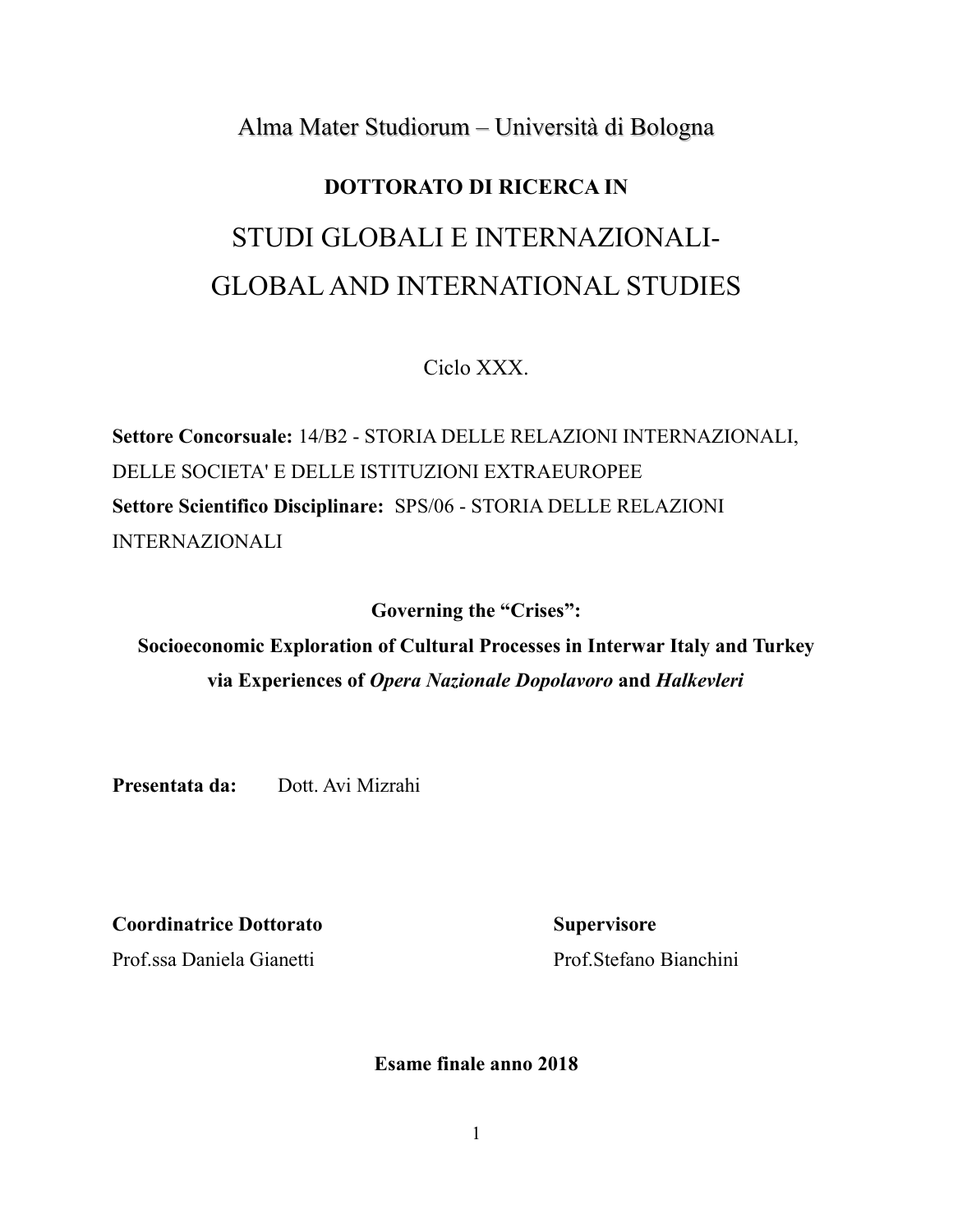#### **ACKNOWLEDGEMENTS**

Firstly I am grateful to life, that crossed my path with that of my friend of life, my love Sara. It is this mutual path of travel and discovery that inspired me to cultivate this work, together with many things else. Then, I am thankful to my extended family who supported me emotionally during the preparation of this thesis.

From the academy, I would like to thank sincerely to my thesis supervisor Prof.Stefano Bianchini for his eminent and supportive advices in each process of this work. I am also thankful to Prof.Taha Parla whom I had the chance to engage in a constructive discussion with, during the early research period of this dissertation. Lastly I appreciate to the colleagues in EHESS whom I was lucky to meet with and have profitable debates on my research during my fellowship in Paris.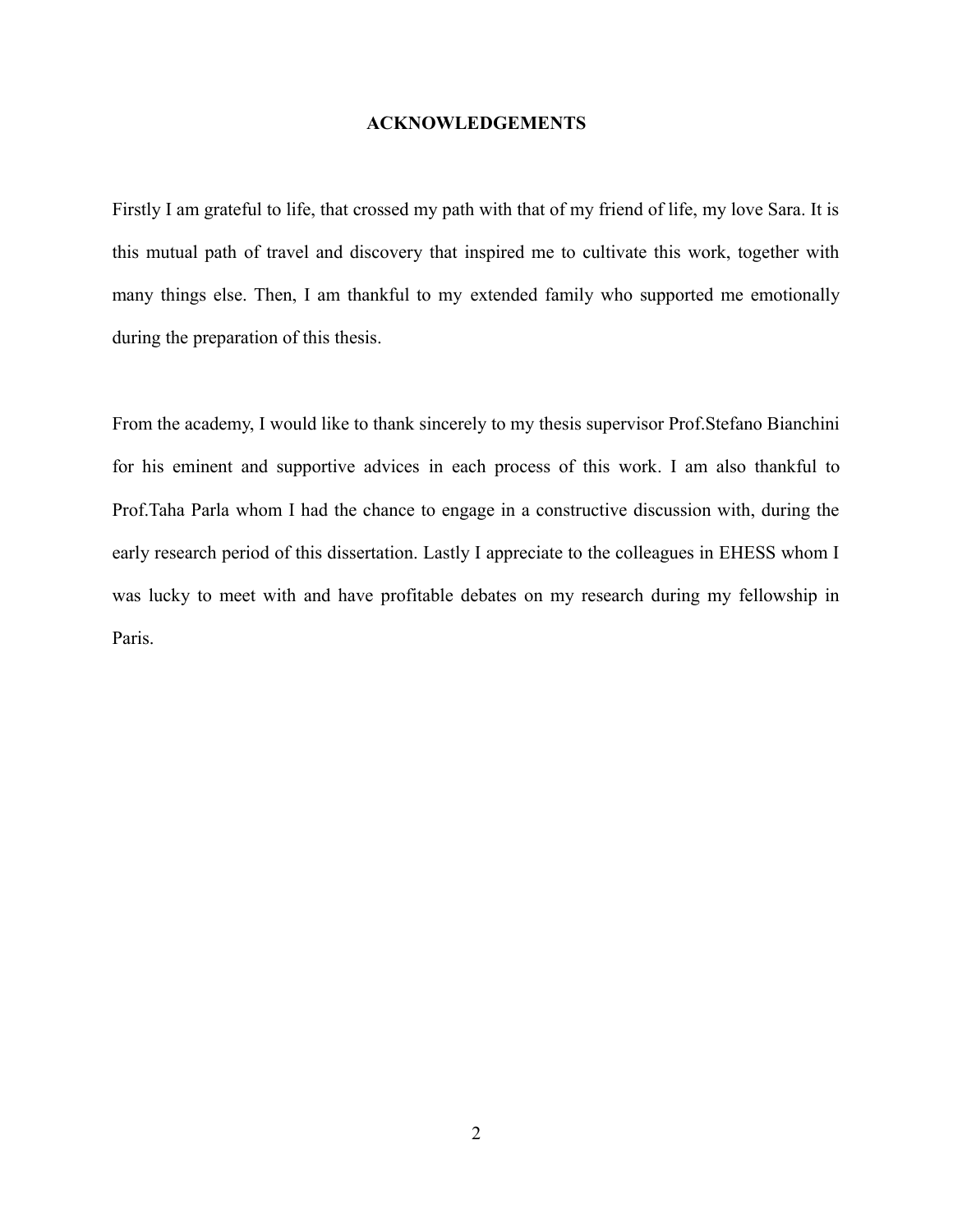#### **Governing the "Crises":**

## **Socioeconomic Exploration of Cultural Processes in Interwar Italy and Turkey via Experiences of** *Opera Nazionale Dopolavoro* **and** *Halkevleri*

#### **ABSTRACT**

Interwar European historiography teaches us significant lessons on states' reactive responses to economical and social instabilities. In such an atmosphere of "insecurity" one sees more states adopting socioeconomic policies for the construction of a so-called "society in harmony." Thus such institutional policies build the path for tranquilization and participation as well as survival and reaction. This thesis questions the processes that lead to the foundation of *Opera Nazionale Dopolavoro* (OND) in Italy and *Halkevleri* (People Houses) in Turkey in comparison. It departs with the socioeconomic analysis of capital distribution crisis and capital accumulation crisis in inter-war Italian and Turkish contexts with developing totalitarian and solidaristic corporatist models respectively. In this base, it tests the hypothesis; if employment of these institutional policies by relative inter-war governments reflected a reactionary response to crises of an "infrastructurally perceived threat" leading to social disintegration. The research methodology is developed on three levels, regards to (1) theoretical, (2) discursive and (3) policy formation matters. It firstly approaches the infrastructural and superstructural circumstances in each national context. Then it maps the perception patterns of intellectuals and law-makers leading to specific policy making practices. Following an excavation of primary and secondary sources, it observes that the hypothesis is partly rejected. The thesis defends that foundation of OND confirms the statement of being a reactionary policy against an "infrastructurally perceived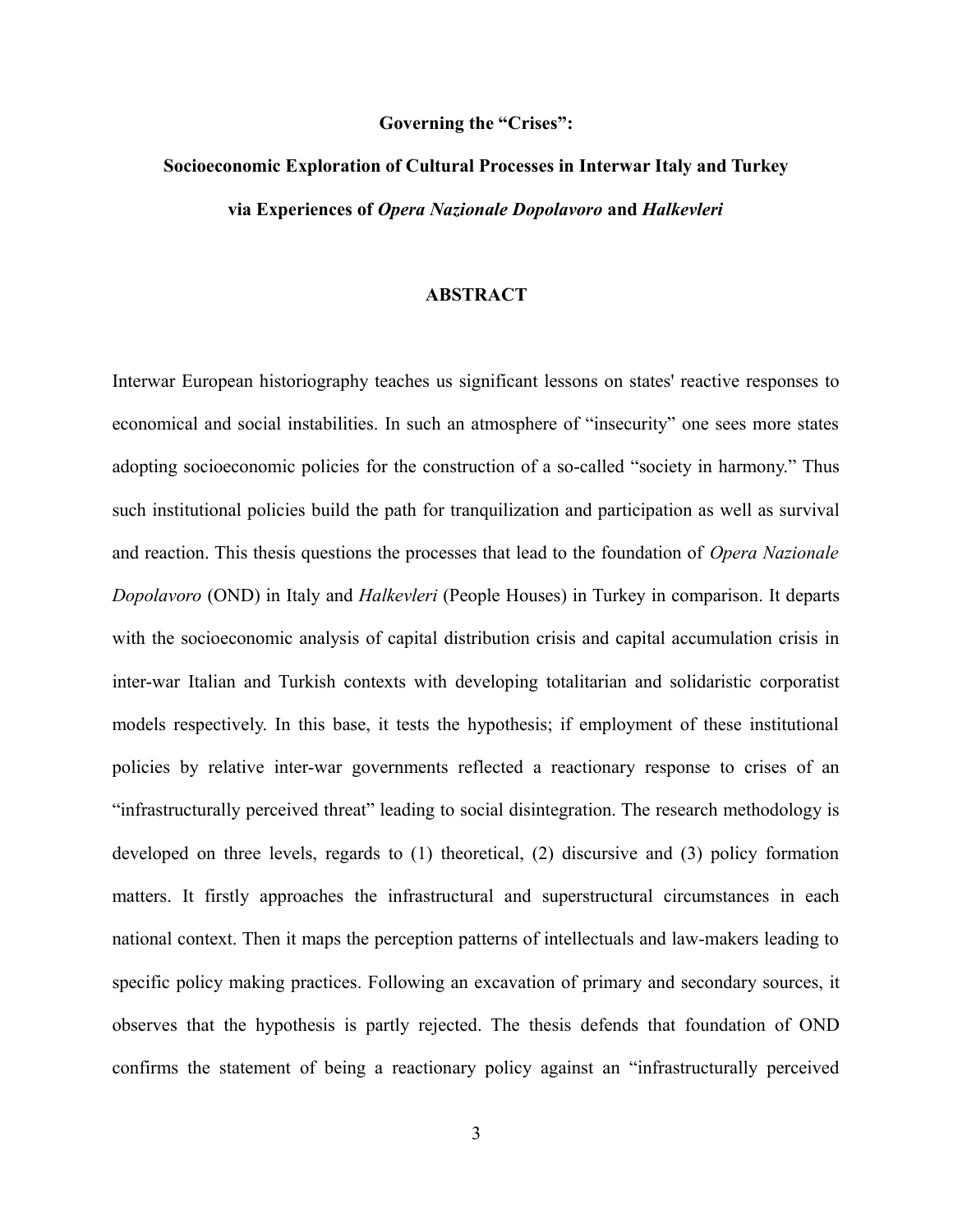threat" embodied as "organized labor"; however formation of *Halkevleri* negates the statement of being a reactionary policy against an "infrastructurally perceived threat." It is observed that formation of *Halkevleri* reflects a reactionary policy against a "superstructurally perceived threat" imagined to be "counter-revolution."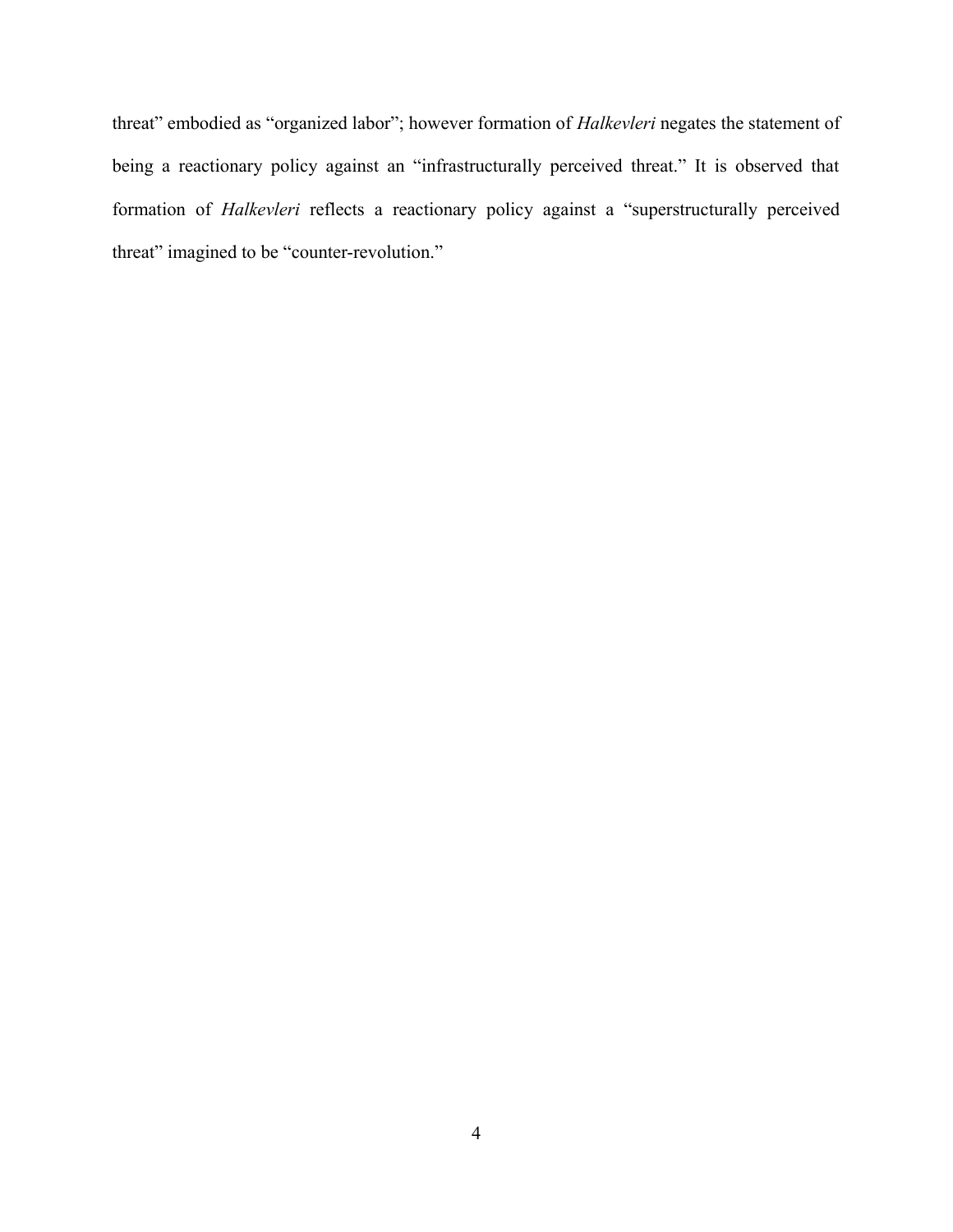#### **Governare le "crisi":**

# **Esplorazioni socioeconomiche dei processi culturali nel periodo interbellico italiano e turco attraverso l'esperienze dell'Opera Nazionale Dopolavoro e** *Halkevleri*

#### **ABSTRACT**

La storiografia europea interbellica ci insegna lezioni sulle reazioni reattive degli stati alle instabilità economiche e sociali. In tale atmosfera di "insicurezza" possiamo vedere che più stati adottano politiche socioeconomiche che hanno come obiettivo la costruzione di una cosiddetta "società in armonia." Possiamo notare inoltre che tali politiche istituzionali, influenzano un modus operandi che genera tranquillizzazione e partecipazione, oltre che sopravvivenza e reazione. Questa tesi mette in discussione e al confronto i processi che portano alla fondazione dell'Opera Nazionale Dopolavoro (OND) in Italia e di *Halkevleri* (casa dei popoli) in Turchia. Partendo dall'analisi socioeconomica delle crisi di distribuzione del capitale e di accumulazione dello stesso, nel contesto interbellico italiano e turco, la tesi sviluppa rispettivamente i modelli di corporativismo totalitario e solidaristico. Su questa base teorica, la seguente ipotesi è analizzata: l'impiego di queste politiche istituzionali da parte dei relativi governi durante il periodo interbellico, può essere considerato come una reazione reattiva alla "percepita minaccia infrastrutturale" che porta alla cosiddetta disintegrazione sociale? La metodologia di ricerca si sviluppa su tre livelli: (1) questioni teoriche, (2) discorsive e (3) politiche. In primo luogo affronta le circostanze infrastrutturali e sovrastrutturali che caratterizzano i due contesti nazionali. In seguito, mappa i modelli di percezione degli intellettuali e dei legislatori che portano all'applicazione di specifiche pratiche di policy-making. La ricerca di fonti primarie e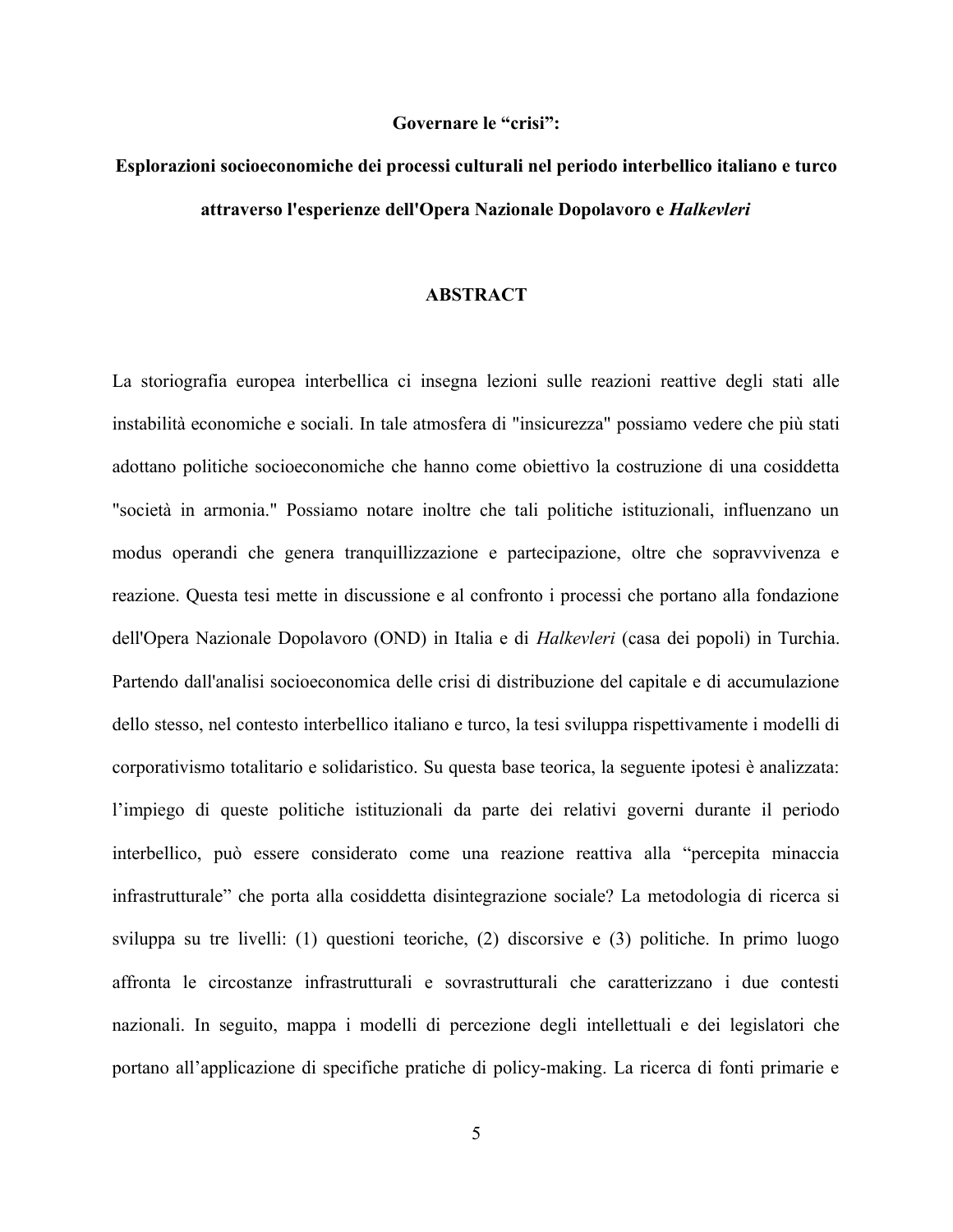secondarie ci conduce all'osservazione che l'ipotesi è in parte falsa. La tesi difende e conferma che la fondazione OND è una risposta reazionaria alla "percepita minaccia infrastrutturale" incarnata come "lavoro organizzato". Se questa ipotesi è vera nel caso italiano, l'esempio turco porta a una diversa interpretazione: la formazione di *Halkevleri* riflette una politica reazionaria contro una "percepita minaccia sovrastrutturale" immaginata come "controrivoluzione".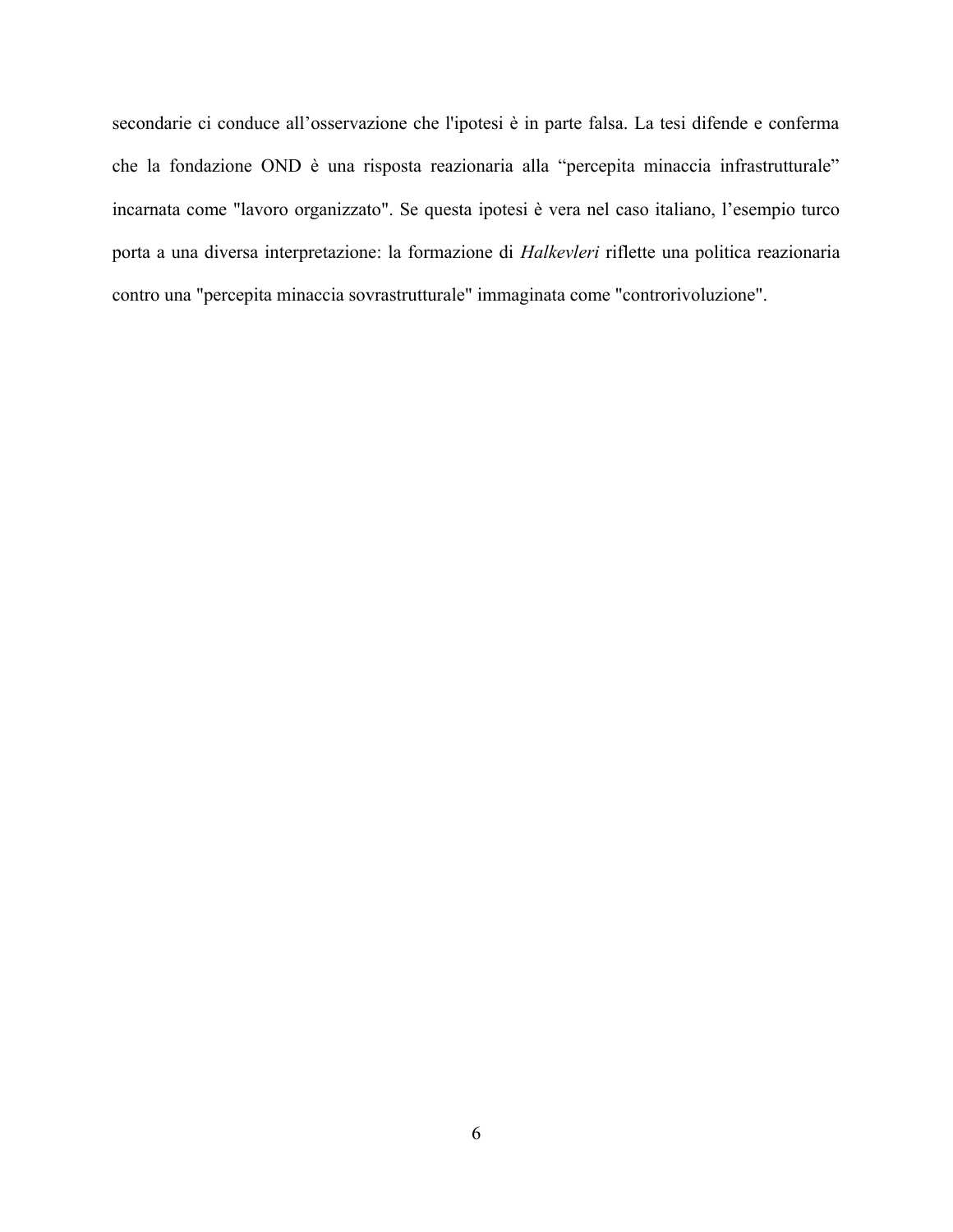### **INDEX**

| <b>1.INTRODUCTION</b>                                    | p.13 |
|----------------------------------------------------------|------|
| 1.1. THE TOPIC/ PROBLEM                                  | p.13 |
| 1.2. RESEARCH QUESTIONS AND THE WORKING HYPOTHESIS       | p.17 |
| 1.2.1. Research Questions                                | p.17 |
| 1.2.2. Working Hypothesis                                | p.19 |
| 1.3. METHODOLOGY                                         | p.19 |
| 1.4. THESIS STRUCTURE                                    | p.22 |
| 2. POLITICAL SOCIOLOGY ON CORPORATISM                    | p.26 |
| 2.1. INTRODUCTION                                        | p.26 |
| 2.2. HOWARD J.WIARDA: STUDYING CORPORATISM COMPARATIVELY | p.28 |
| 2.2.1. Liberal-Pluralist Approach                        | p.30 |
| 2.2.2. Marxist Approach                                  | p.31 |
| 2.2.3. Corporatist Approach                              | p.33 |
| 2.3. PETER J.WILLIAMSON: THREE MODELS OF CORPORATISM     | p.35 |
| 2.3.1. Consensual-Licensed Corporatist Model             | p.36 |
| 2.3.2. Authoritarian-Licensed Corporatist Model          | p.36 |
| 2.3.3. Contract Model (Neo-Corporatism)                  | p.39 |
| 2.3.4. An Overview: General Characteristics and Critics  | p.40 |
| 2.4. TAHA PARLA: PRECISE DISCUSSION ON CORPORATISM       | p.44 |
| 2.4.1. Discussing Corporatism's General Characteristics  | p.44 |
| 2.4.1.1. Criticizing the "3 <sup>rd</sup> Way" Argument  | p.44 |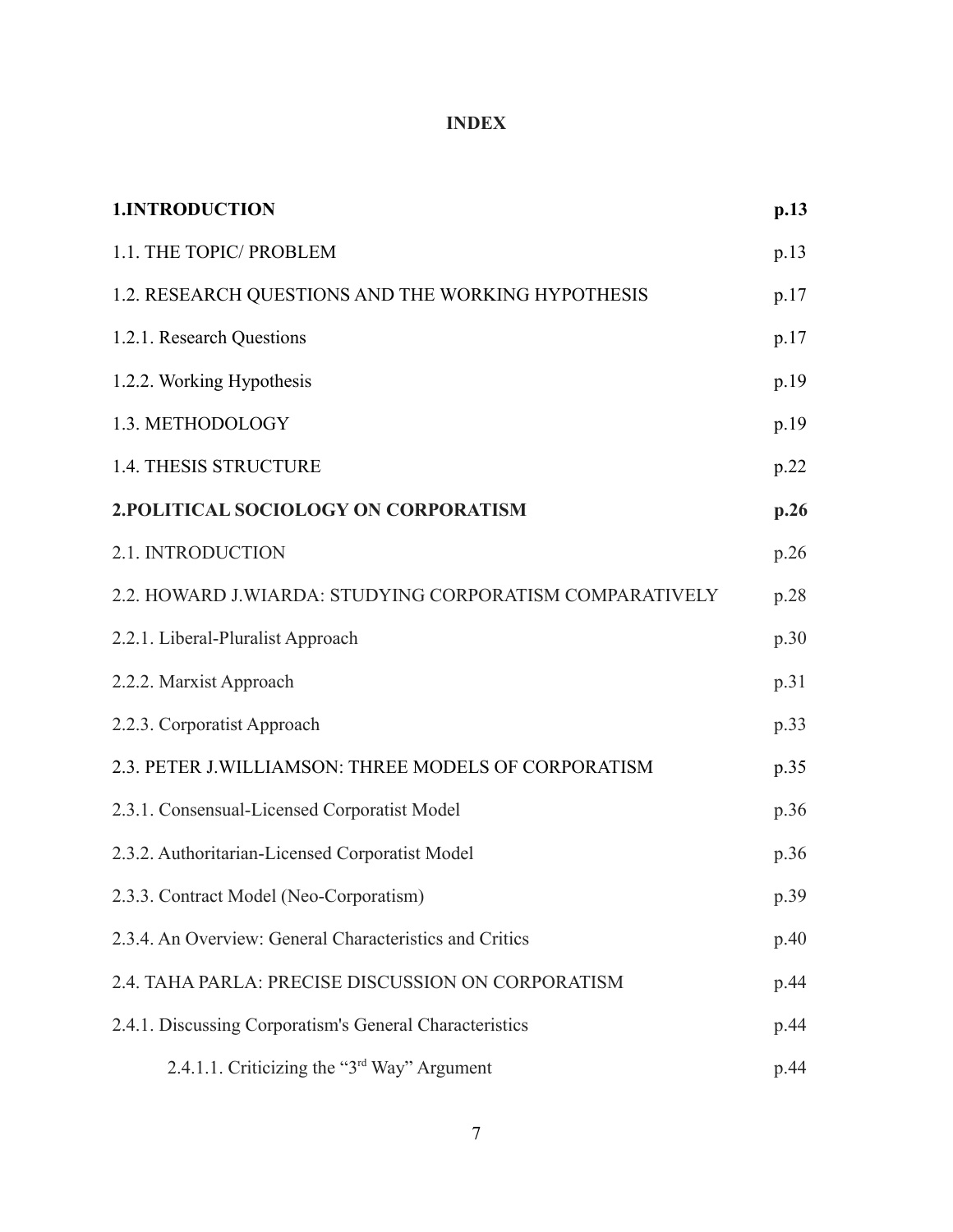| 2.4.1.2. Different Layers of Corporatist Social Theory                                       | p.45 |
|----------------------------------------------------------------------------------------------|------|
| 2.4.1.3. Positioning Corporatism: Imagining a Society in Harmony                             | p.45 |
| 2.4.1.4. Attribution to Emile Durkheim                                                       | p.48 |
| 2.4.2. Corporatism as a Reaction to Crises: Accumulation and Distribution Crises             | p.52 |
| 2.4.3. Two variants of Corporatism: Parla's "Solidaristic" and "Fascistic" Variants          | p.53 |
| 2.5. CONCLUSIONS                                                                             | p.55 |
| 3. PARTICULAR CASES-THEORIZING CORPORATISMS:                                                 |      |
| <b>IMAGINING SOCIETIES IN HARMONY</b>                                                        | p.58 |
| 3.1. INTRODUCTION                                                                            | p.58 |
| 3.2. CONTEXTUALIZING THE THEORETICAL FRAMEWORK                                               | p.60 |
| 3.2.1. Freeing the Corporatist Theory from its "Pejorative Application"                      | p.60 |
| 3.2.2. Opposing the "Political Culture" Argument                                             | p.62 |
| 3.2.3. Accumulation and Distribution Crisis leading to Solidaristic                          |      |
| and Totalitarian Corporatisms                                                                | p.64 |
| 3.2.3.1. Developmental Capitalism in Context: Accumulation Crisis                            | p.65 |
| 3.2.3.2. Advanced Capitalism in Context: Distribution Crisis                                 | p.66 |
| 3.2.3.3. Solidaristic and Totalitarian Corporatist Models Revisited                          | p.66 |
| 3.2.3.4. Point of Theoretical Separation: Criticizing Parla and Davison                      | p.68 |
| 3.2.4. Comparison in Reference to International Context                                      | p.71 |
| 3.3. DISCUSSIONS ON SOCIO-ECONOMIC POLICIES IN ITALY:                                        |      |
| TOTALITARIAN CORPORATIST MODEL                                                               | p.75 |
| 3.3.1. Understanding the Totalitarian Mindset: Incorporation to the State "from within" p.76 |      |
| 3.3.2. Totalitarian State Approaching the "Individual": Labor as "Social Duty"               |      |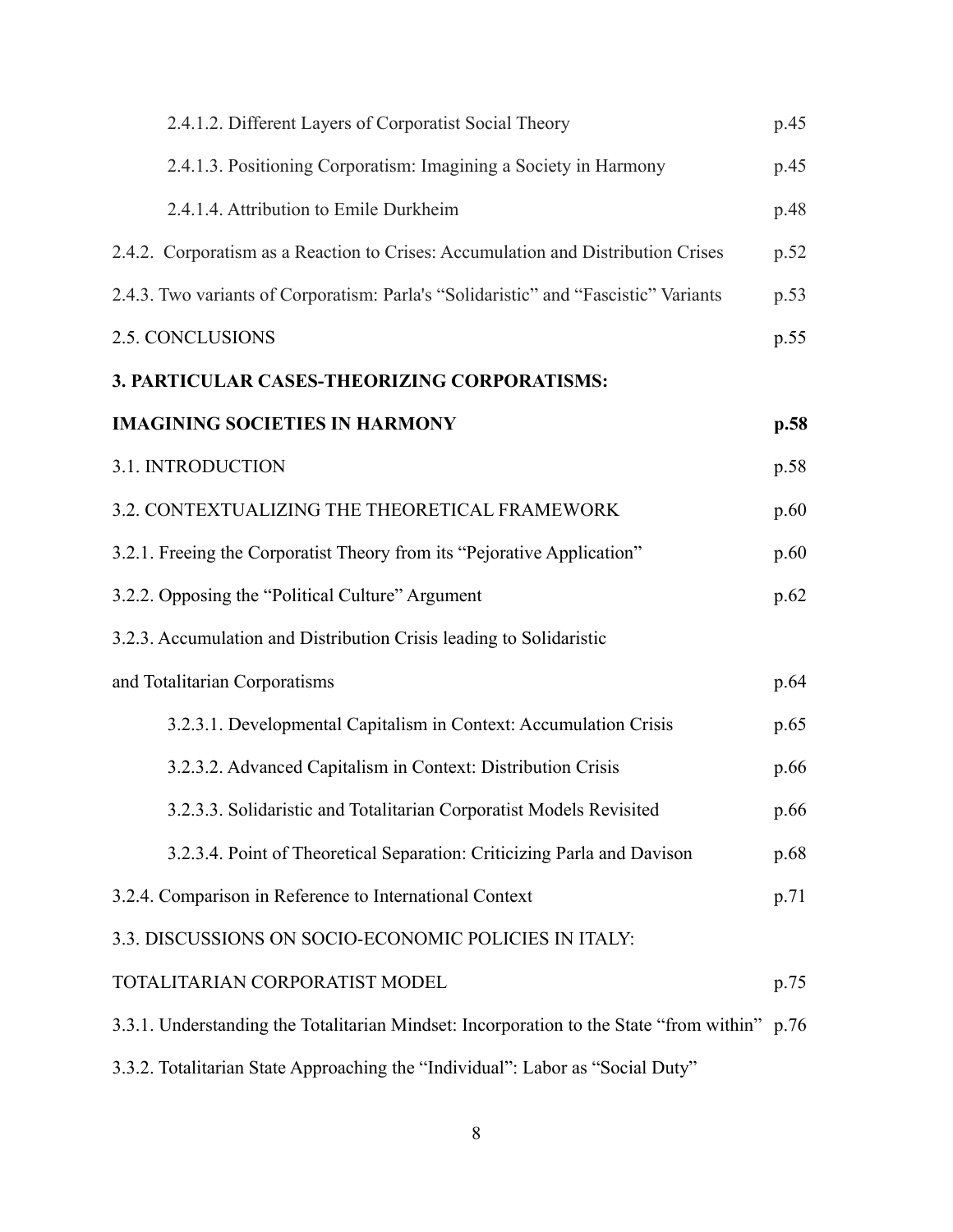| and the Producer Cult                                                                | p.78  |
|--------------------------------------------------------------------------------------|-------|
| 3.3.3. "Representation" in its new form: Bringing the <i>Masses</i> within the state | p.83  |
| 3.3.4. Voices from the Paradigm: Discussions on Corporatist Policy in Italy          | p.88  |
| 3.4. DISCUSSIONS ON SOCIO-ECONOMIC POLICIES IN TURKEY:                               |       |
| SOLIDARISTIC CORPORATIST MODEL                                                       | p.92  |
| 3.4.1. Revisiting Social Thought of Ziya Gökalp (1875-1924)                          | p.92  |
| 3.4.1.1. Gökalp's "Tesanütçülük" (Solidarism):                                       |       |
| Institutionalization of Division of Labor                                            | p.94  |
| 3.4.2. Policy-Makers: Tesanütçülük (Solidarism) in Discourse and Practice            | p.96  |
| 3.4.2.1. Izmir Economy Congress of 1923                                              |       |
| and the Proposals on Economic Policies                                               | p.99  |
| 3.4.2.2. Discussing Corporatism after Gökalp: Voices from the Paradigm               | p.100 |
| 3.4.2.2.1. Recep Peker: Party-Centered Vision                                        | p.102 |
| 3.4.2.2.2. Kadro's "National Liberation Movement" Thesis                             |       |
| and Critique of Italian Fascism                                                      | p.104 |
| 3.5. CONCLUSIONS                                                                     | p.107 |
| 4. PARTICULAR CASES- CORPORATIST CULTURAL POLICIES:                                  |       |
| PROMOTING SOCIETIES IN HARMONY                                                       | p.113 |
| <b>4.1. INTRODUCTION</b>                                                             | p.113 |
| <b>4.2. OPERA NAZIONALE DOPOLAVORO</b>                                               | p.116 |
| 4.2.1. Understanding the Sociopolitical Climate- Italian Case                        | p.116 |
| 4.2.1.1. Case del Popolo                                                             | p.116 |
| 4.2.1.2. "Dopolavoro" and the Path to OND                                            | p.117 |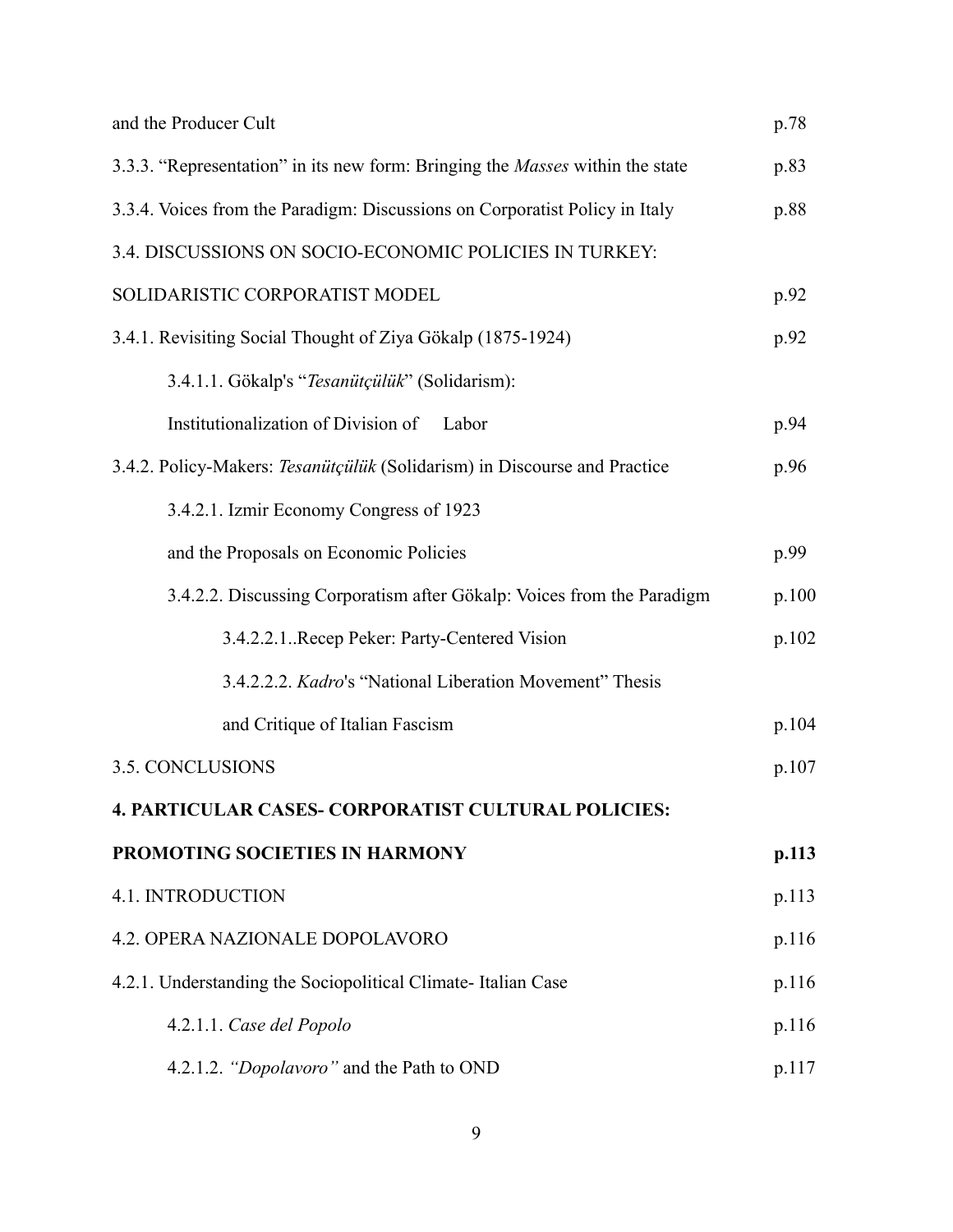| 4.2.1.3. Mario Giani's Evolving Proposal                         | p.119 |
|------------------------------------------------------------------|-------|
| 4.2.2. Analyzing OND                                             | p.123 |
| 4.2.2.1. OND Working Structure                                   | p.123 |
| 4.2.2.1.1. Institutional Hierarchy                               | p.127 |
| 4.2.2.1.2. Enrollment Process                                    | p.128 |
| 4.2.2.2. Approaching OND                                         | p.130 |
| 4.2.2.2.1. Maximizing Production                                 | p.130 |
| 4.2.2.2.2. "People" as a Non-Class Unit                          | p.131 |
| 4.2.2.2.3. A Corporatist National "De-Alienation"?               | p.133 |
| 4.3. HALKEVLERI                                                  | p.135 |
| 4.3.1. Understanding the Sociopolitical Climate-Turkish Case     | p.135 |
| 4.3.1.1. Historical background in class context                  | p.135 |
| 4.3.1.2. Türk Ocakları/ Turkish Hearths                          | p.137 |
| 4.3.1.3. Serbest Cumhuriyet Partisi/ Free Republican Party (FRP) | p.140 |
| 4.3.1.4. Menemen Incident                                        | p.141 |
| 4.3.1.5. Framing the Political Dynamics                          | p.142 |
| 4.3.1.5.1. Zürcher's argument of "transition"                    | p.142 |
| 4.3.1.5.2. Şimşek's argument on "institutional renewal"          | p.144 |
| 4.3.2. Analyzing Halkevleri                                      | p.145 |
| 4.3.2.1. Halkevleri Working Structure                            | p.145 |
| 4.3.2.1.2. Branches and Organizational Activities                | p.147 |
| 4.3.2.2. Approaching Halkevleri                                  | p.153 |
| 4.3.2.2.1. Ideological Motivations                               | p.153 |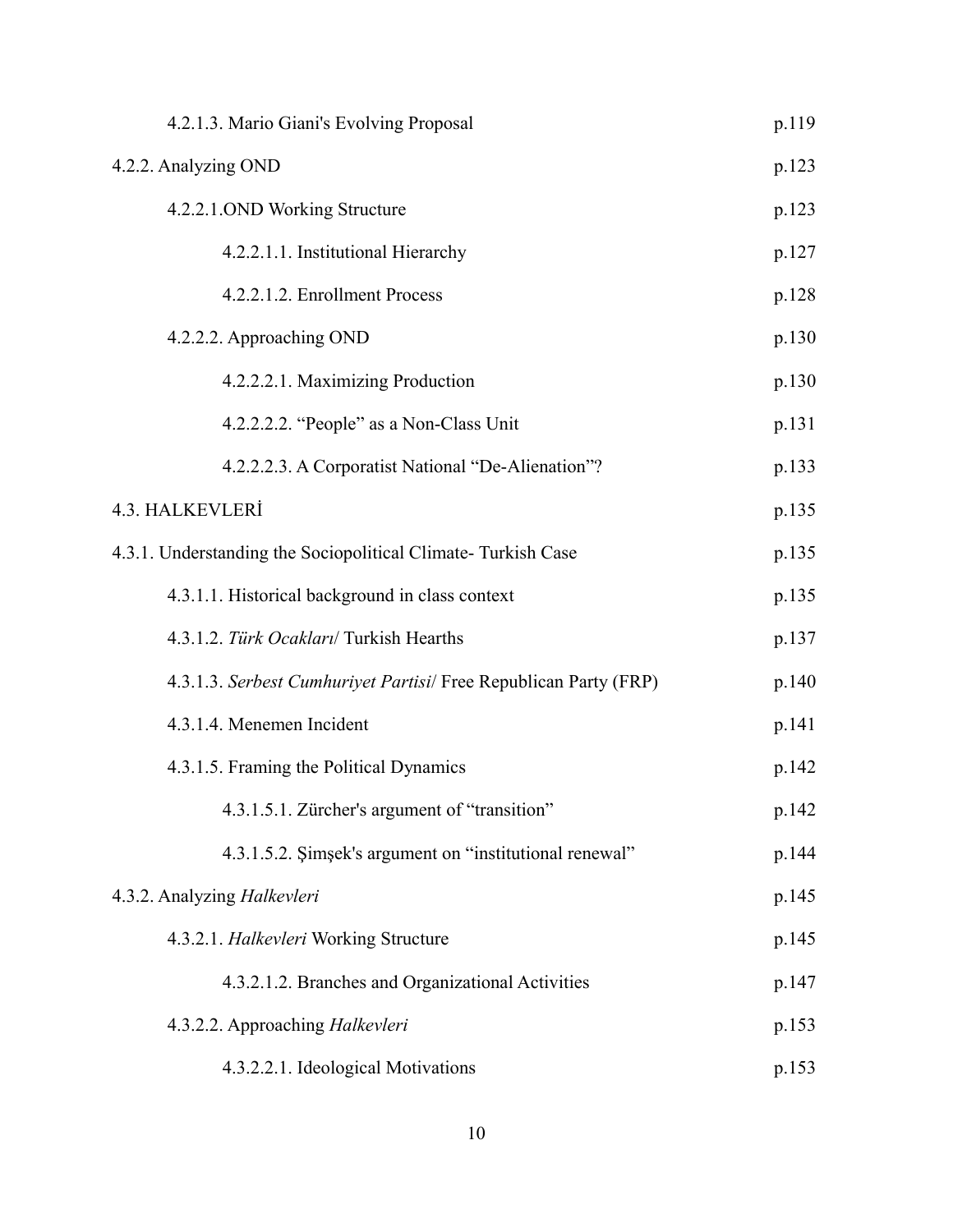| <b>4.4. CONCLUSIONS</b>                                                 | p.156 |
|-------------------------------------------------------------------------|-------|
| <b>CHAPTER 5. INTER-PERCEPTIONS AND ATTITUDES:</b>                      |       |
| <b>INTERWAR ITALY AND TURKEY</b>                                        | p.160 |
| 5.1. INTRODUCTION                                                       | p.160 |
| 5.2. INTERNATIONAL RELATIONS: EVOLVING PERCEPTIONS                      | p.162 |
| 5.2.1. 1922-1927 Period: Distance                                       | p.163 |
| 5.2.2. 1928-1932 Period: Rapprochement                                  | p.166 |
| 5.2.2.1. Repercussions of 1928 Italo-Turkish Treaty                     | p.166 |
| 5.2.2.2. 1929-1930: Relations in Regional Perspective                   | p.168 |
| 5.2.2.3. Climax: 1932 Turkish Committee's Visit to Italy                | p.170 |
| 5.2.3. 1932-1939 Period: Diverging Agendas                              | p.171 |
| 5.2.4. Remarks                                                          | p.176 |
| 5.3. INTERNAL POLICIES:                                                 |       |
| ANALOGICAL THINKING AND DIFFERENTIAL THINKING                           | p.178 |
| 5.3.1. Cultural Politics in Dual Perspective                            | p.179 |
| 5.3.1.1. "Revolution Ideology: Youth Generation Issue"                  |       |
| by Şevket S.Aydemir (1932)                                              | p.179 |
| 5.3.1.2. "Popular and Youth Organization in Italy"                      |       |
| by Selim Sırrı (1933)                                                   | p.183 |
| 5.3.2. Socioeconomics in Dual Perspective                               | p.184 |
| 5.3.2.1. "Fascism in the Near East" by Ettore Rossi (1932)              | p.184 |
| 5.3.2.2. "Turkey in the Changing World Relations" by Vedat Nedim (1932) | p.187 |
| 5.3.2.3. "How and Why the Regimes are Changing?" by Burhan Asaf (1932)  | p.188 |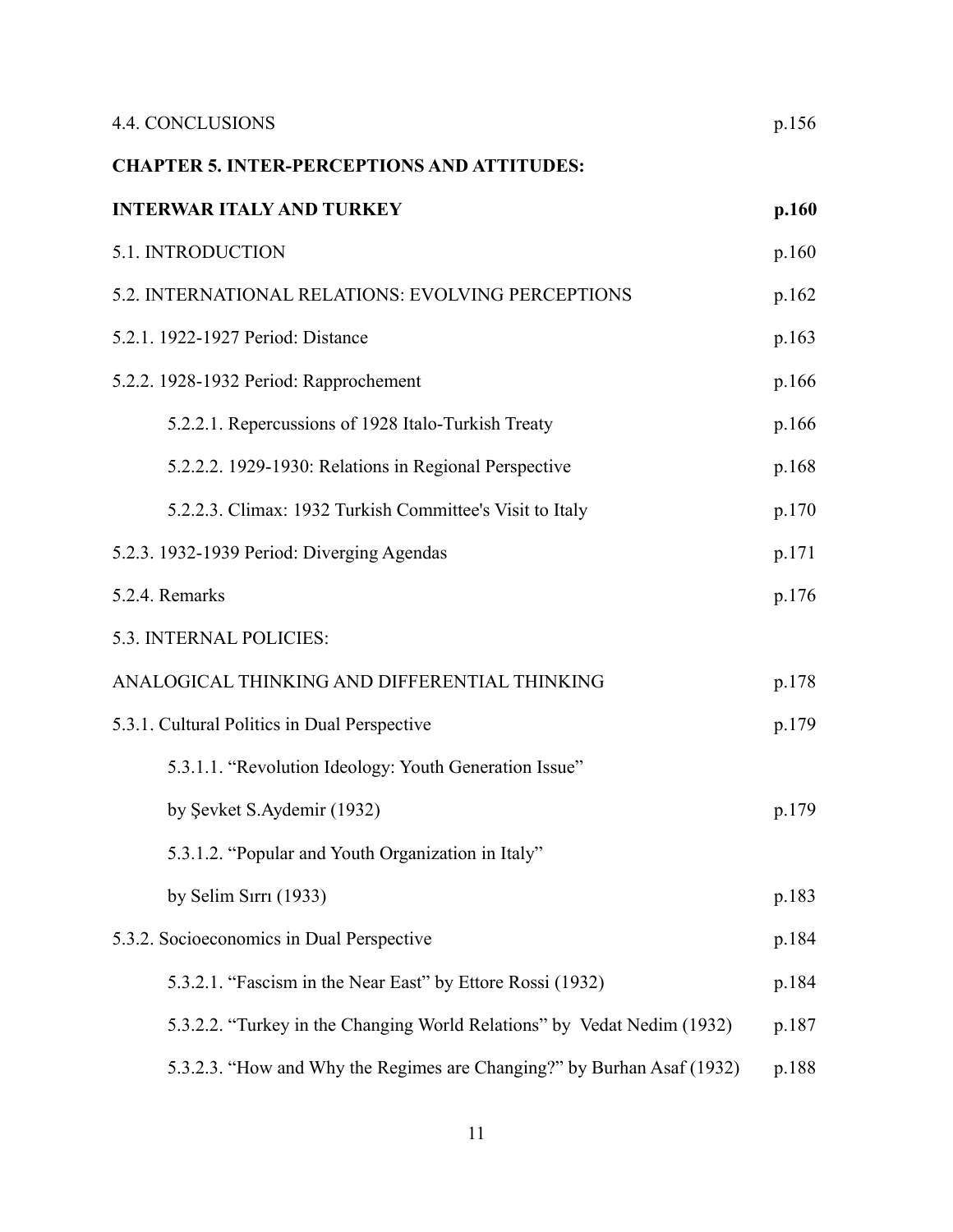| <b>ARCHIVAL DOCUMENTS AND LEGISLATIONS</b>                               | p.217 |
|--------------------------------------------------------------------------|-------|
| <b>BIBLIOGRAPHY</b>                                                      | p.210 |
| <b>6. CONCLUSIONS</b>                                                    | p.197 |
| 5.4. CONCLUSIONS                                                         | p.194 |
| by Ubaldo Faldati (1935)                                                 | p.192 |
| 5.3.3.2. "Kemalist Program' of Republican People Party"                  |       |
| 5.3.3.1. "R. Peker's Discourse" (1935)                                   | p.191 |
| 5.3.3. RPP 4 <sup>th</sup> National Congress of 1935                     | p.191 |
| 5.3.2.4. "Non-Classification and Economy Politics" by Vedat Nedim (1932) | p.189 |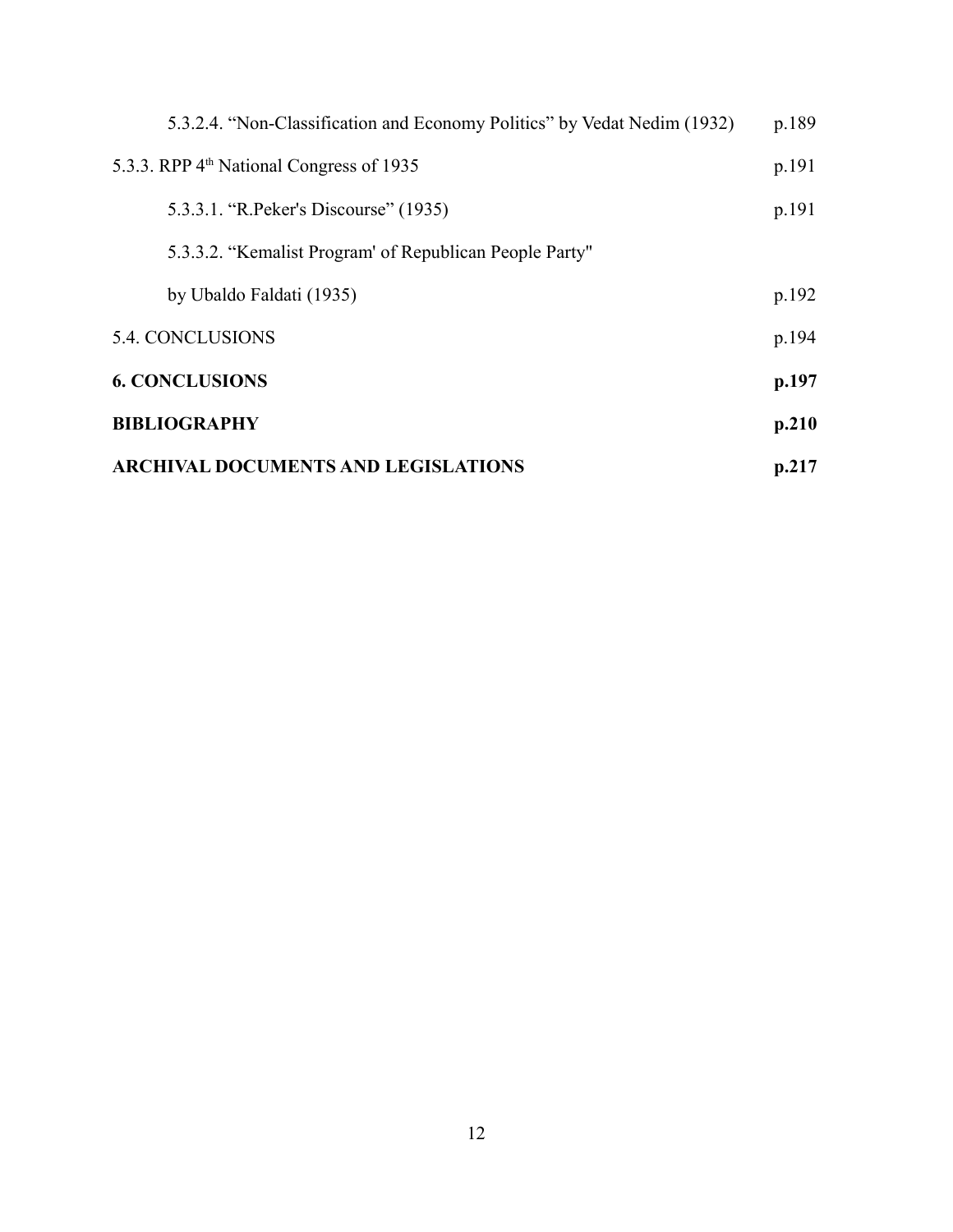#### **CHAPTER 1. INTRODUCTION**

*"Salute from Kemalist Turkey to Fascist Italy!"* (*Cumhuriyet* Newspaper, 22 May 1932)

Turkish newspaper, "*Cumhuriyet*" (Republic) announced the meeting of two statesman, Benito Mussolini and İsmet İnönü, scheduled for 27 May 1932 in Rome, with this banner headline from the first page. Following a whole page glorifying the industrial modernization acts of Italy, the newspaper printed an illustration of two flags getting inside one another, a "*fasces*" inside the Turkish flag. Looking back to the interwar years, one asks the question, if these two countries did so-called "salute" eachother in considering their internal policies? Can we speak about the similarities or differences of these two states, in their economical policies, their socio-political approach to modernization specifically during the interwar years (1922-1939), in response to economical uncertainties of 1930's?

#### **1.1. THE TOPIC/ PROBLEM**

In light of this concern, infrastructural and superstructural circumstances in the development of the following two institutions of mass organization in these countries are investigated: *Opera Nazionale Dopolavoro*/National Recreational Club (OND) in Italy and *Halkevleri/*People Houses in Turkey. Therefore, central problematic of this research deals with the question of "How Italian and Turkish scholars and law makers approached a corporatist, conflictless national imagination and developed institutional cultural policies between 1922 and 1939?"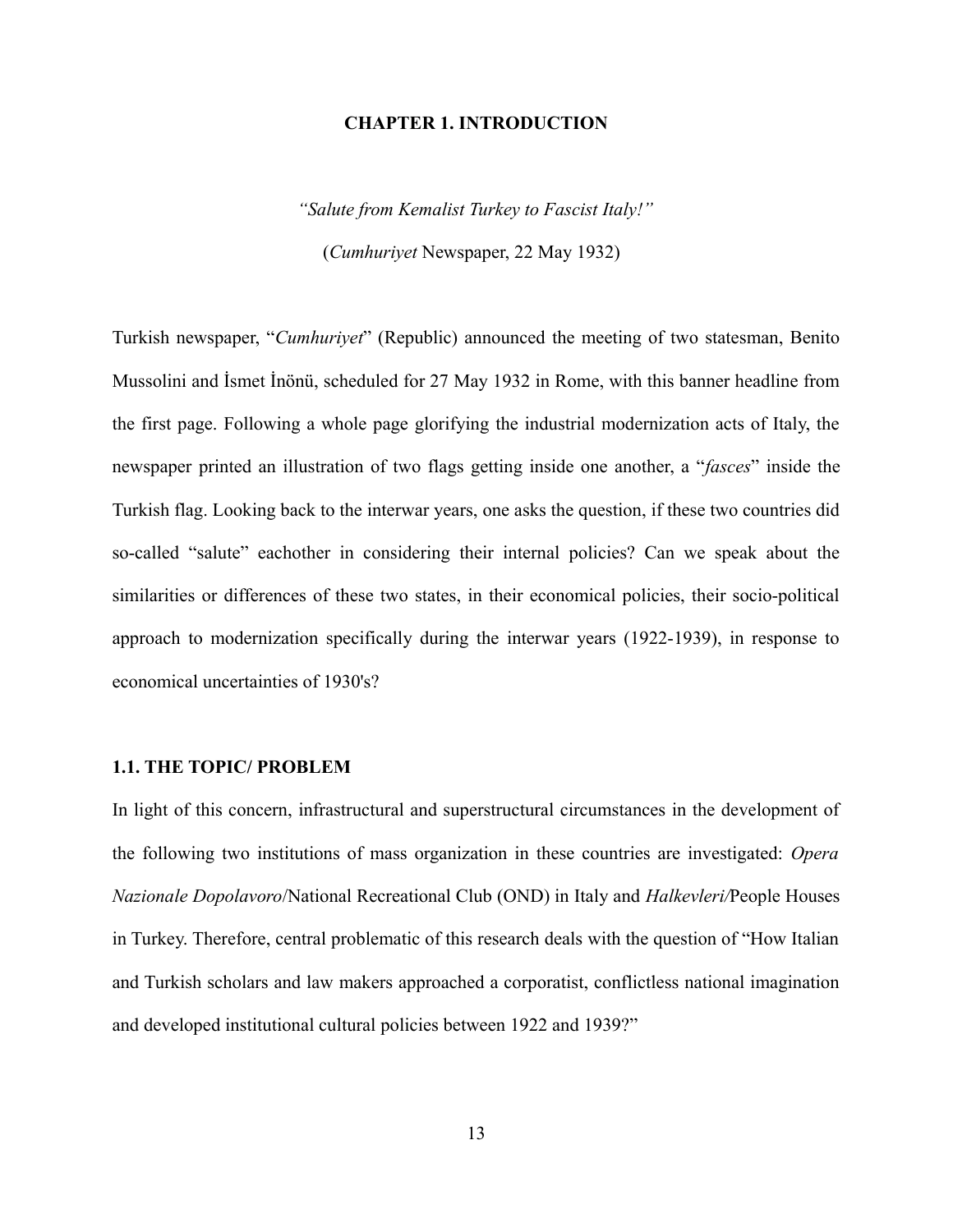Stimulated by this central problematic, this thesis builds a discussion on the base of the theory of corporatism, with references to intellectual discussions on policy applications. Furthermore in detail, via theorization of totalitarian corporatism and solidaristic corporatism respectively in Italy and in Turkey, specific socio-economic policies are explained in reference to "distribution crisis" and "accumulation crisis" experienced in different stages of capitalist development in these two countries. Only in this regard the processes that lead to the organizing of consent in Italian and Turkish states during the first half of the twentieth century are explored with a special focus on the abovementioned institutional cultural policies in relation with states' national modernization policies.

Literature focusing on the socioeconomic discussions, political platforms and interpretations on policy-making practices of the interwar Turkish Republic is instructive. Thus as it is encountered in these sources, an interpretation of the Republican government's policies towards "more authoritarian" tendencies following the economical difficulties of 1930's, with references to the failed experience of Free Republican Party and incidents such as Menemen event, in a process leading to the foundation of People Houses is present. (Mateescu 2006; Zürcher 2004a, 2004b; Bozarslan 2013) On the other hand there is an approach on describing such political rhetoric and policies in relation to a larger context, via a theoretical language built on the theory of corporatism; in its particular variant of solidaristic corporatism. (Parla 1985; Parla and Davison 2004)

Furthermore studies regarding the cultural policies, particularly the employment of the People Houses project in Turkey are also relevant. However these works as well focus excessively on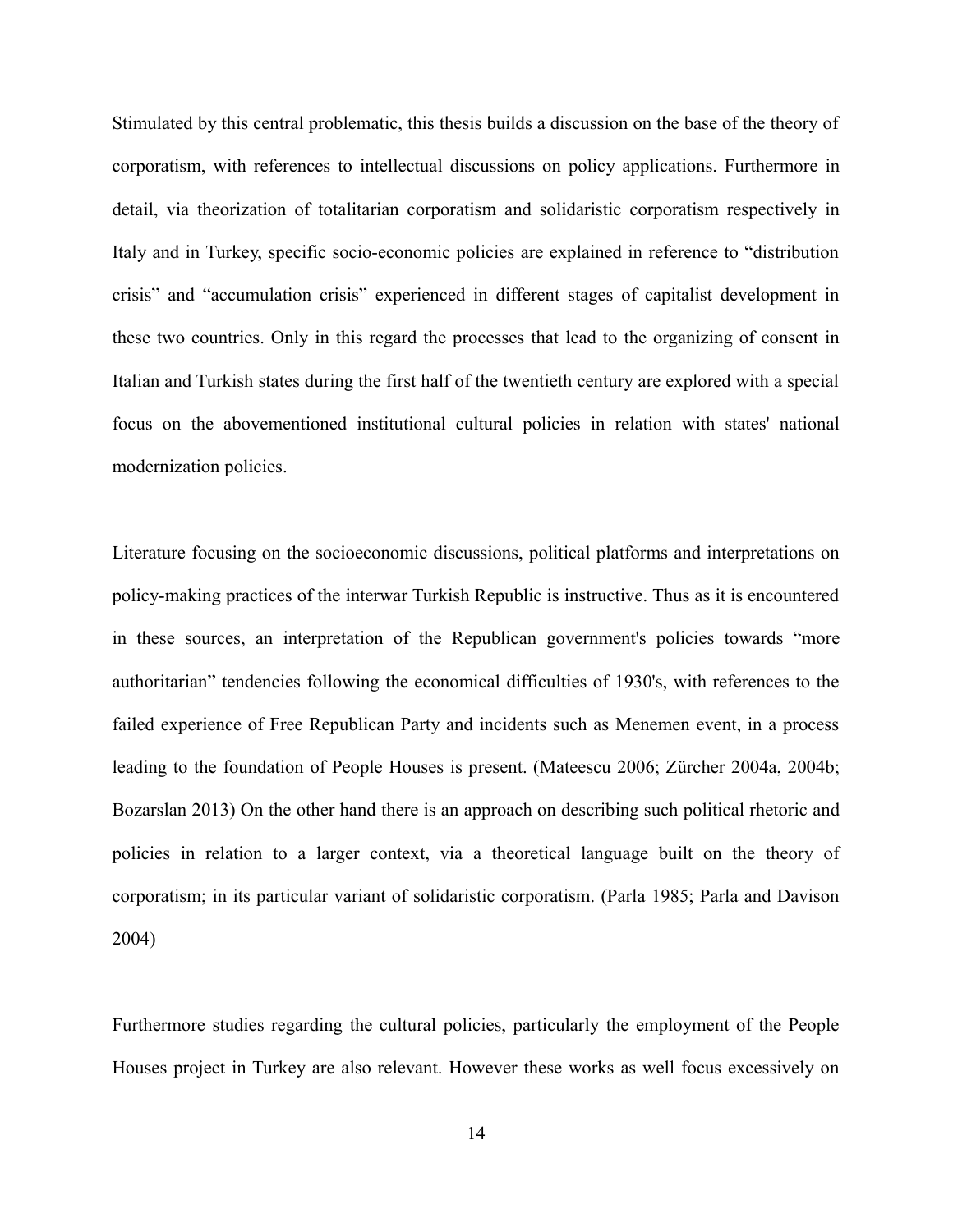the policies of this institution and highlight the particular characteristics of them explained in relation to the ideological reference points promoted by the Republican government. In this sense they approach the institution and its activities – such as theater, folklore, music exc.- as part of the larger "nation-building" paradigm that aims to explain the Turkish modernization of the early republican era; or via highlighting the "peasantist" ideal glorified by the very institution. (Karaömerlioğlu 1998; 2006; Öztürkmen 1994) They definitely serve as a base for us to give meaning to such cultural policies. However in this thesis it is argued that sole explanations based on the theoretical schemes of nationalization, peasantism or populism, limit current researchers to interpret the political discussions took place during the interwar years in the relevant countries; as well as the public policy applied in relation to a political sociology based on a corporatist vision of the social reality. I argue that separating this reality from the national and the international context firstly lacks to explicate the role of the socio-economic factors that lead to the foundation of the institution and secondly it touches so ephemerally to the imagined, attributed role to the institution in an international context, in comparison with its contemporaries.<sup>[1](#page-14-0)</sup>

<span id="page-14-0"></span>1

In this regard, existing researches are closely engaged with the literature on Nationalism Studies. Works such as *Imagined Communities* of Benedict Anderson (2006), *Banal Nationalism* of Michael Billig (1995) and *Nationalism* of Ernest Gellner (1997) provide a perfect outline on sketching the idea of nationalism, treating it as a modern phenomenon. Especially Gellner's note on to state's restrictive role on promoting certain "native" cultural practices is enlightening. (1997) Such framework could as well consist of "proper cultural traits" and "traditions", as Eric Hobsbawm and Terence Ranger (1983) mentions with the well-coined term of "invented traditions." Traits and cultural practices which do serve to the justification and promotion of the "national identities" based on them; which can lead to approach these organizations as the products of a policy in building a "nationalized cultural institutions." Analysis based on this literature definitely can come up with satisfying explanations on the development of these two institutions; as national policies. Though it is argued that they have the tendency to miss the infrastructural relations which conditioned the path for such policy applications. This is the point which this research aims to incorporate and explore via the theory of corporatism.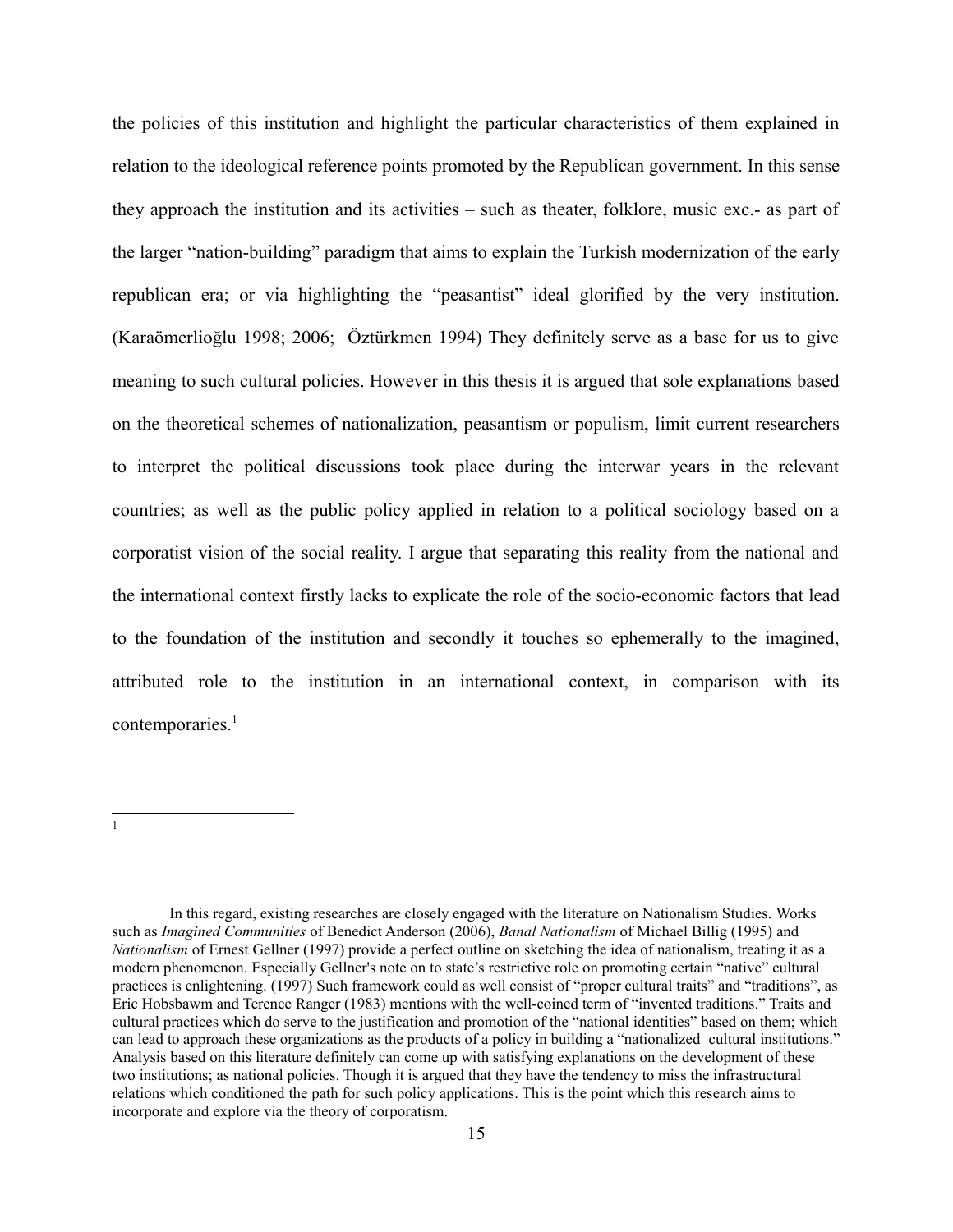In this light, regarding the Turkish case this research aims to build the analytical bond between these two fields of study, via focusing on the socio-economic circumstances that lead to the application of abovementioned institutional cultural policies in Turkey. However, in order to grasp the specific characteristics of this development leading to the employment of People Houses it is analyzed in parallel to the formation of OND in the Italian case.

Specific case studies regarding the cultural policies of the fascist era in Italy are abundant, such as Marla Susan Stone's, Philip V. Cannistraro's and Victoria de Grazia's researches. (Stone 1998; Cannistraro 1972; De Grazia 1981) They are as well definitely enlightening towards cultural policies in application in the period concerned; and specifically as it will be seen in our discussions, de Grazia's work on OND still remains a crucial point of reference. Thus it adopts as well an analysis on a national scale. In this regard this research aims to contribute to this literature via adopting a comparative perspective, in light of the theory of corporatism.

In reading these two cases, one could as well develop a perspective on the "nationalization of the masses" noting George L.Mosse (1975) on this issue, however the departure point of this research is that such an explanation of cultural policies should be studied in the larger context of socio-economic circumstances that created the ground for their implication. Thus this account can be achieved only together with the consideration of the infrastructural dynamics in these cases. Therefore approaching the theory of corporatism, developing its characteristics on socioeconomical and cultural policy applications, lets us observe the very particularities, motivations, differences of the policies employed by the governments in question.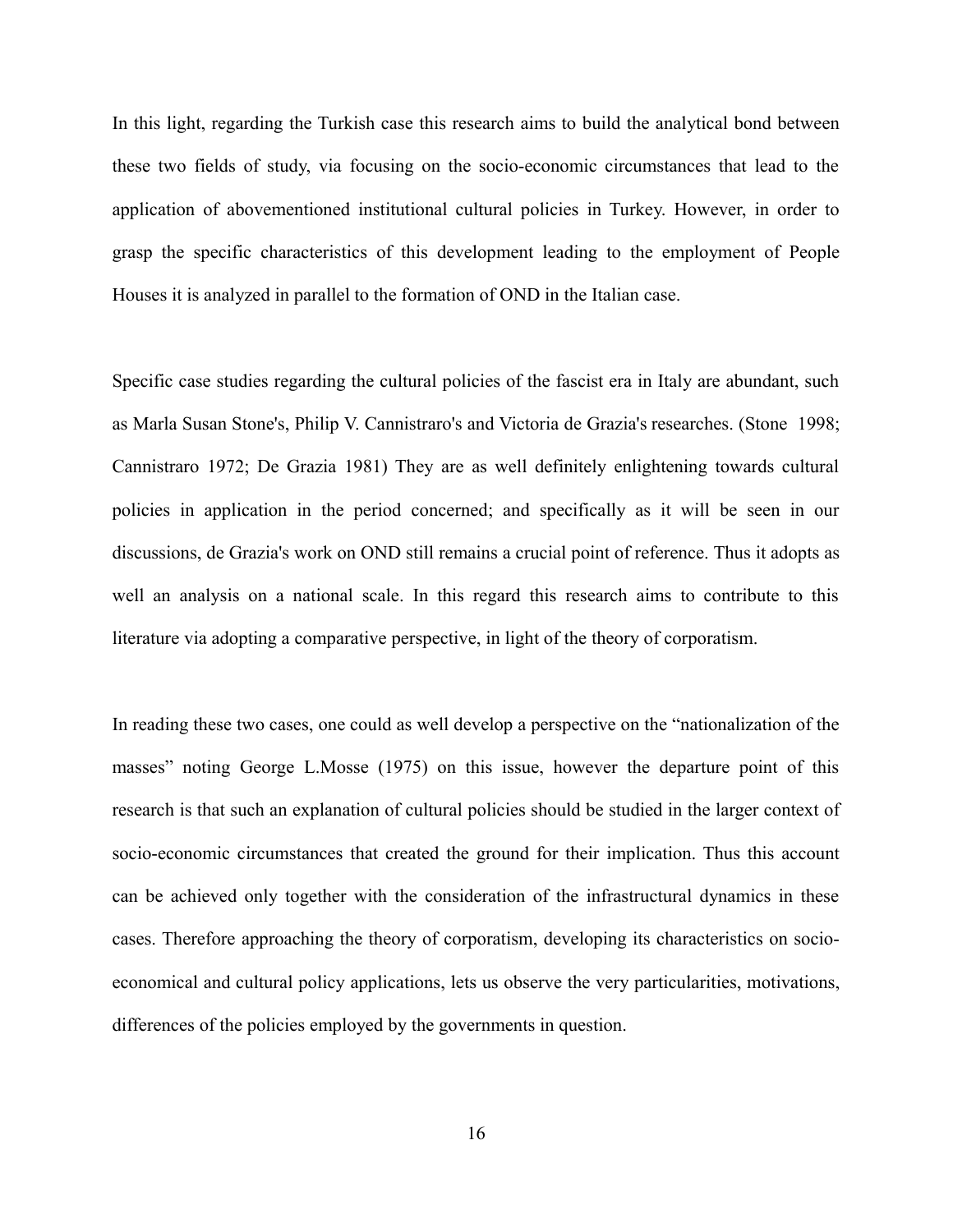Ultimately literature regarding the inter-perception patterns observed among the intellectuals and lawmakers voiced in the public platforms in these two countries, towards eachother are relatively poor. On Turkish actors' perception towards Fascist Italy, Ünver's unpublished thesis is present. (Ünver 2001) Thus regarding the Italian perception patterns towards the interwar Turkish transformation, narratives are built generally on the interpretation of the international policy. (di Casola 1990; Barlas 2004) Therefore abovementioned problematic in identifying such interperception patterns between such actors, narrated within a cadre evolving international diplomatic context of the interwar era remains a requisite in the literature. While aiming to sketch out these patterns, the last part of the thesis aims to modestly contribute to this literature of history and international relations.

#### **1.2. RESEARCH QUESTIONS AND THE WORKING HYPOTHESIS**

Departing with the central problematic of the thesis mentioned above; research questions are developed in three levels: general, specific and international.

#### **1.2.1. Research Questions**

• In general, which institutions and what kind of socio-economic and cultural policies did Turkish and Italian states employ to achieve consensus during the interwar era? How such policies are formed; did they aim at a "public image construction" or can they be identified as parts of a social-engineering project?

It can be expected that the practical outcomes of the interwar socio-economic and cultural policies governed by Italian and Turkish states had the power to employ diverse methods to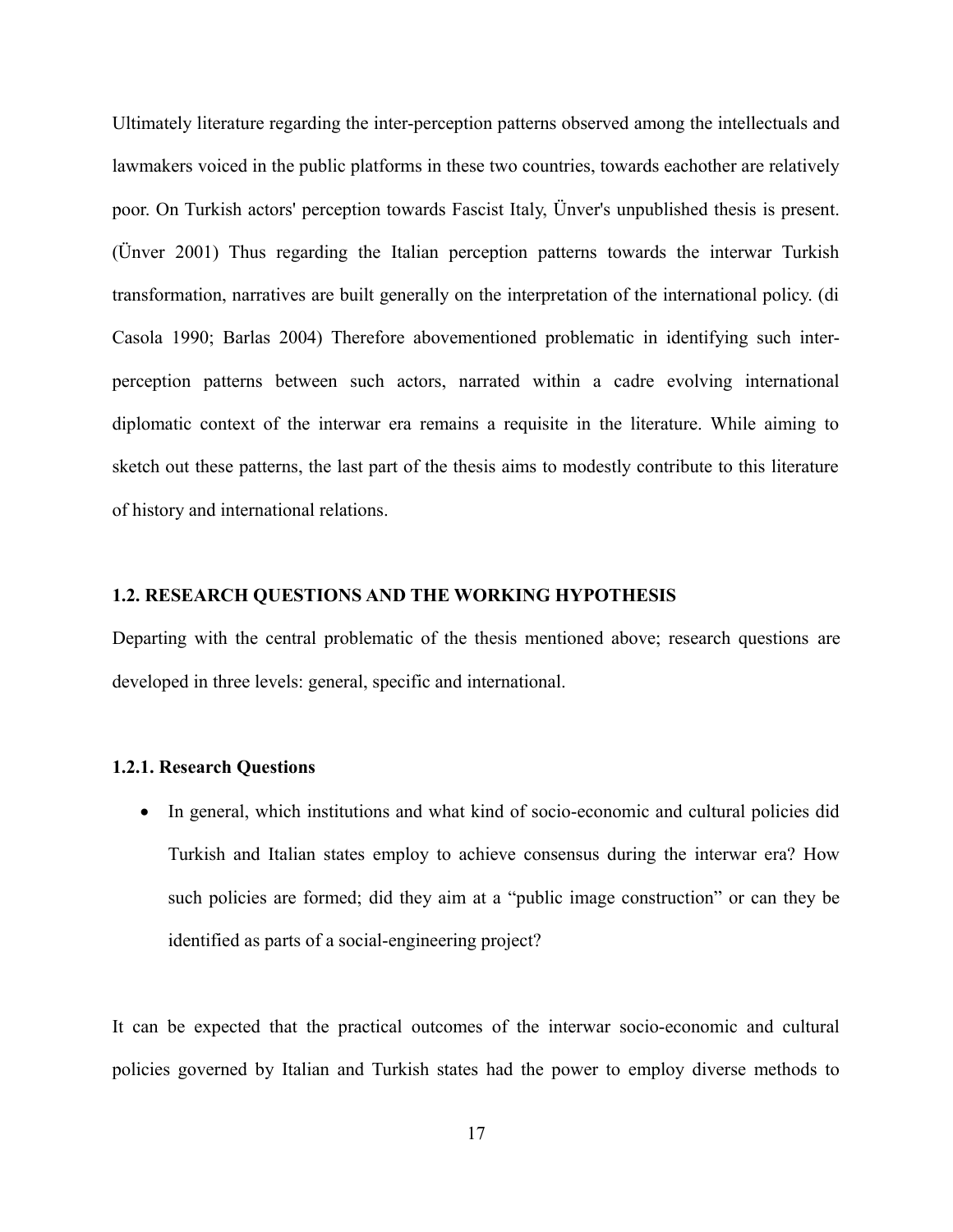strengthen nation-building. They could be in a range from education policies, promotion of several cultural products or censorship on media organs limiting its reproduction. However, this research particularly approaches to analyze the cultural political decisions made by the lawmakers in the first half of the  $20<sup>th</sup>$  century, focusing specifically on the institutional policies in order to achieve the image of a "social harmony" or a "conflictless society." Thus in this regard, we aim to engage in a more complex analysis of such institutional cultural policies with close reference to the socio-economic conditions that paved the path for their employment with exhibiting the particularities and differences between these cases.

• In specific, what were the intentioned -infrastructural/superstructural- motivations of such institutional policies (in OND and People Houses)? What were the institutional similarities and differences between OND and People Houses experiences, in regards to their administrative structures and practical activities?

Foundation of these two institutions should not be isolated from the historical context that they were developed in. As it is mentioned above, infrastructural and superstructural circumstances do play crucial roles in their development. Thus, firstly the intentions of the policy-makers when they have decided on foundation of these organizations need to be questioned. Secondly it's important to clarify if such decisions reflected reactionary policies towards "perceived threats" that put social stability in danger; and if so, how can they be categorized in these cases, as infrastructural or superstructural threats? Thirdly can they be seen in correlation with the socioeconomic policies governed by these states?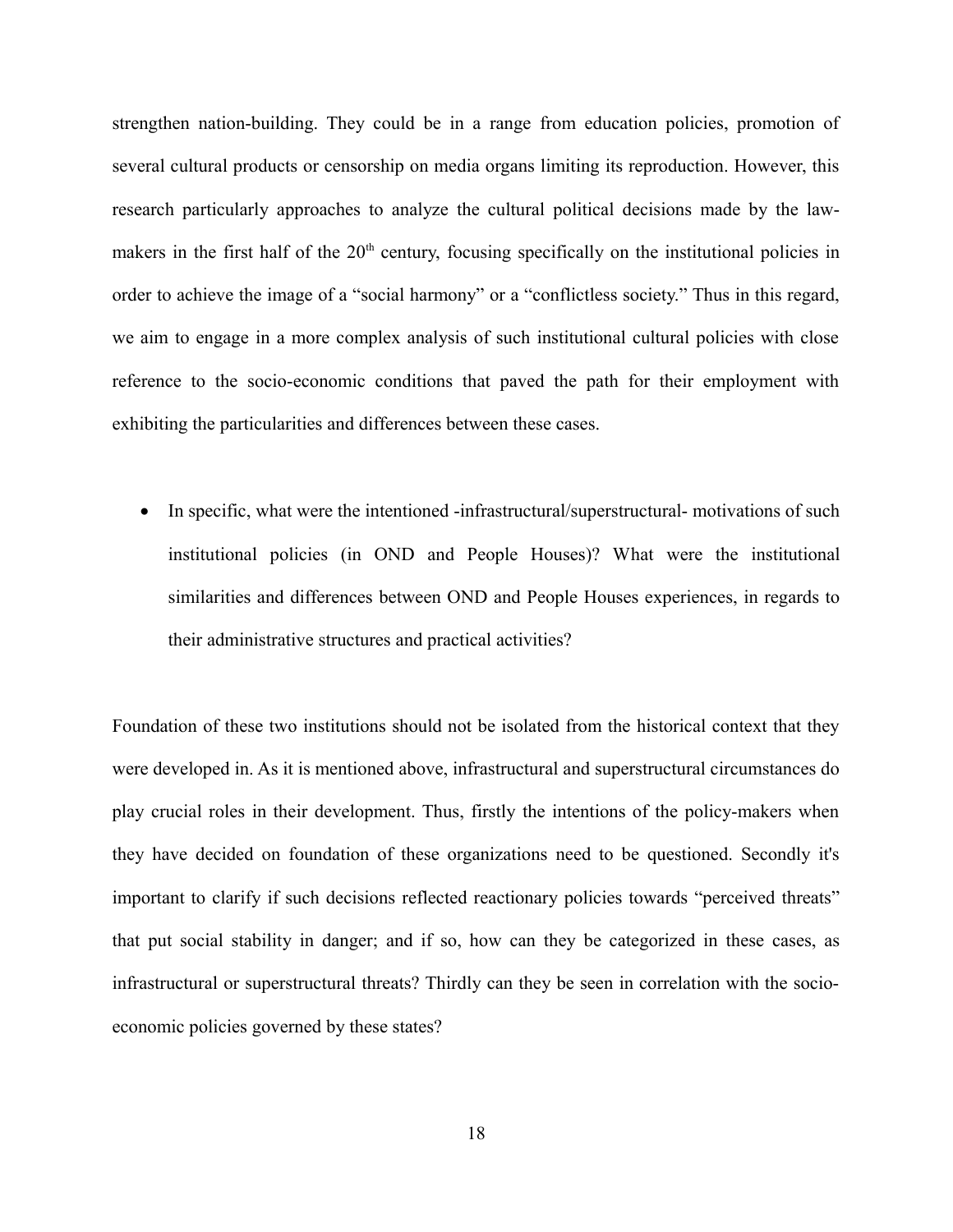• In order to grasp the development of the corporatist policies in an international context; How did the intellectuals and policy-makers in Italy and Turkey perceive eachother? Can we speak inter-perception patterns that influenced the corporatist decision-making making processes? How the images of these two countries were introduced in the public sphere?

Following a comparative account based on the data gathered in each national case in light of the two abovementioned levels of investigation, it's fundamental to frame our narrative on an international context. Therefore, the commentary articles and news appearing in Italian sources on Turkish policies as well as the data found in Turkish sources on Italian policies published in the period concerned in this thesis deserve investigation. In this regard, inter-perception patterns, attitudes towards the socio-economic corporatist transformation of "the other" are questioned, within a greater cadre of evolving diplomatic relations between the countries.

#### **1.2.2. Working Hypothesis**

In this regard, the working hypothesis which will be tested during this research is like the following: "The formation of *Opera Nazionale Dopolavoro* and *Halkevleri* as institutional policies employed by interwar Italian and Turkish governments, is the product of a reactionary response to crises of an 'infrastructurally perceived threat<sup>1[2](#page-18-0)</sup> leading to social disintegration."

#### **1.3.METHODOLOGY**

<span id="page-18-0"></span><sup>&</sup>lt;sup>2</sup> Throughout the thesis, terminology of "infrastructure/base" and "superstructure" are used with reference to the Marxist literature. (See: Marx 1970.) "Infrastructurally perceived threat" is approached as an agency (individual, group or institutions) which is perceived to menace primarily the factors of the infrastructure such as relations of production, means of production. "Superstructurally perceived threat" is approached as an agency (individual, group or institution) which is perceived to menace the factors of the superstructure, such as political, cultural practices.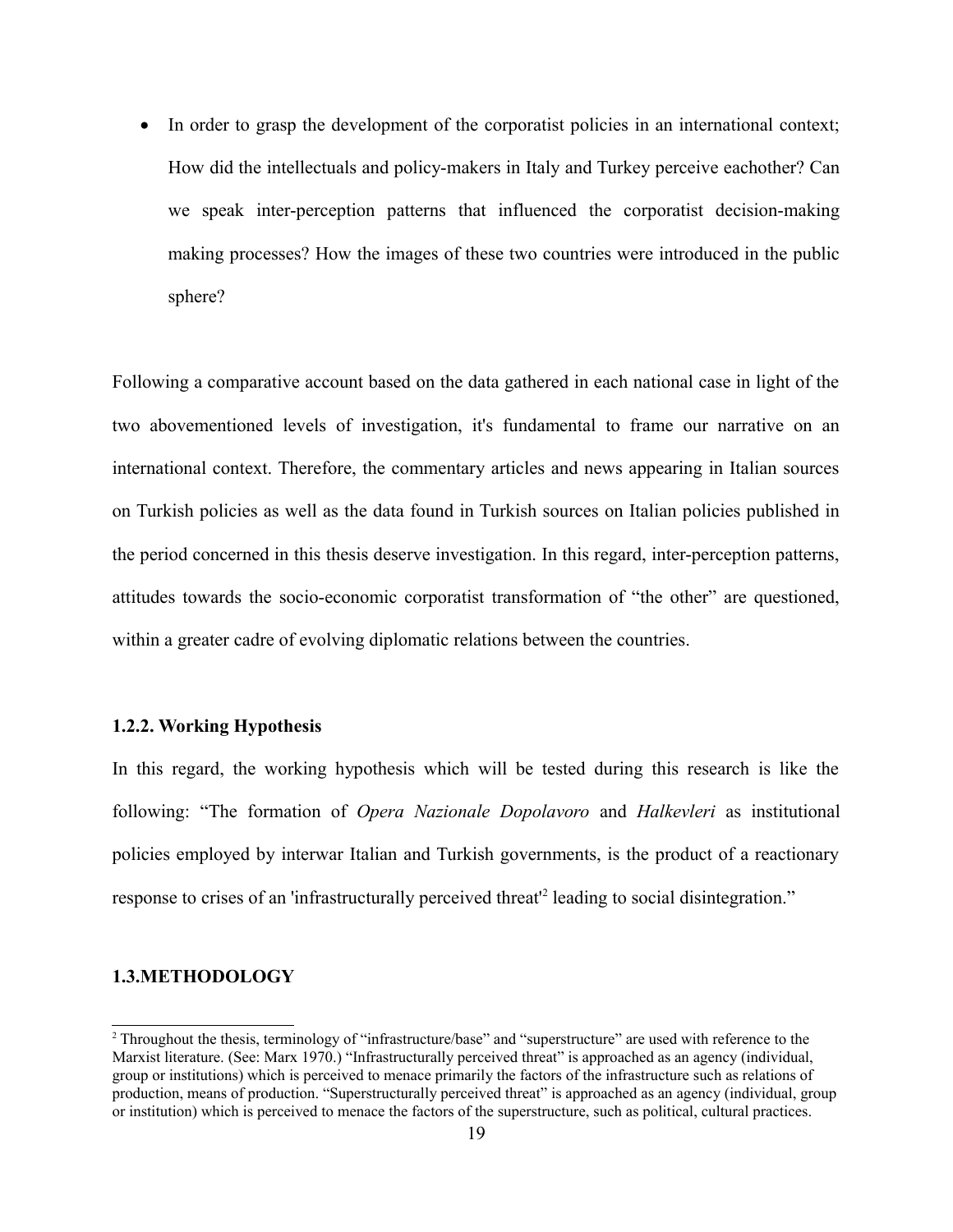Exploration of the validity/falsifiability of such a statement requires a path that not only describes the intellectual and theoretical discussions on "social harmony" and culture but also the policy decisions sponsoring the very institutions in question. Interdisciplinary approach is stressed in the theoretical part of this work, and it is primarily based on the literature of sociology, political science and history. Therefore, research methodology consists of the following three levels, regards to (1) theoretical, (2) discursive, (3) policy formation matters.

(1) Firstly as the comparative framework of this study is sustained via theory of corporatism, it's fundamental to analyze the sources on this literature. The historical background of the development of this socioeconomic theory, its approach towards social organization and the role of the state needs to be theorized before proceeding with our discussion. In this regard sources of the authors such as Howard J.Wiarda (1997), Peter J.Williamson (2009), Philippe C. Schmitter (1974) and Taha Parla and Andrew Davison (2004) are considered. As it is further mentioned in depth in the thesis, it is important to highlight that the theory of corporatism is treated as a category with its subtypologies; theorized in this thesis via solidaristic and totalitarian corporatisms. Therefore the general category of "Corporatism" is not treated as synonyms to "Fascism" or "Authoritarian government" or whatsoever. On the contrary as will be seen in the discussions proceeded in the thesis, "Fascism" is understood only in it is particular Italian context; and it is not treated as a generic form developing an ideal type leading to comparative analysis as in Roger Griffin  $(1991)$ .<sup>[3](#page-19-0)</sup>

(2) Secondly, primary sources regarding the specific cases concerned in this research are

<span id="page-19-0"></span><sup>&</sup>lt;sup>3</sup> See thesis section 3.2. CONTEXTUALIZING THE THEORETICAL FRAMEWORK for further clarification on this matter.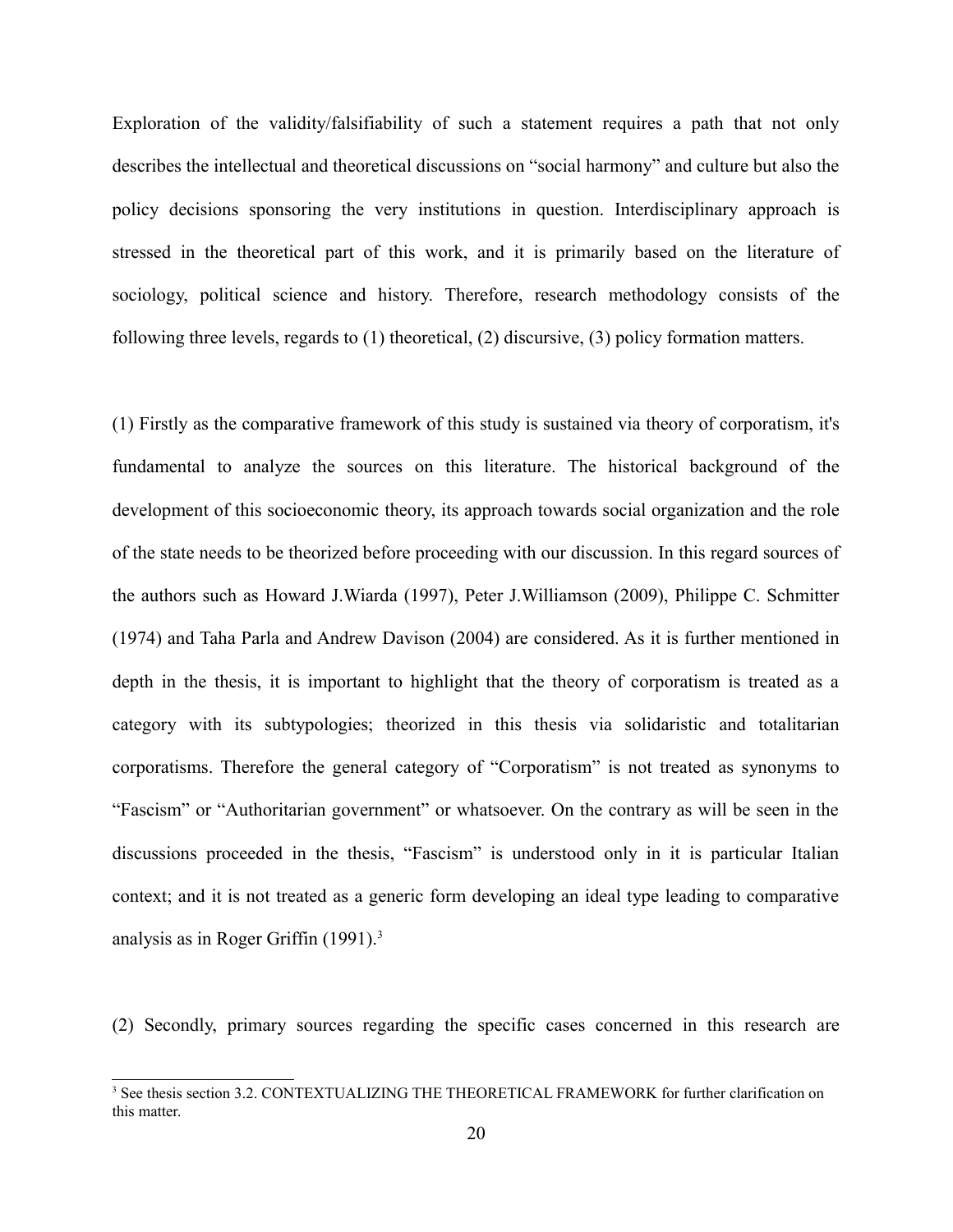analyzed. Catalogues of five following libraries are consulted: Rome Central National Library, Paris FMSH, Paris BUFR, Paris BULAC, Paris BDIC NANTERRE libraries. The sources consulted are Ankara People Houses journal *Ülkü*, newspaper *Cumhuriyet* and intellectual review *Kadro* regarding the Turkish sources; and political journal *Critica Fascista*, magazine of news and commentaries particularly on foreign affairs *Oriente Moderno*, newspaper *Il Popolo d'Italia* and the pro-regime magazine *Gerarchia* in the Italian case. These sources are consulted in order to sketch out sufficient data regarding three categories of analysis: First category concerned the socio-economic discussions in Turkish and Italian sources towards themes of internal policies in respective countries, including discussions related to the issue of corporatism. Secondly, articles and news, which related to the cultural policies, OND and People Houses experiences in these respective countries, are consulted. Thirdly, the news and articles in Italian sources regarding Turkish policies and in Turkish sources regarding Italian policies are categorized. Following the consultation of these seven sources' available numbers published between the period of 1922 and 1939; 258 pieces of news and articles related to the themes concerned, are analyzed.

(3) On the third level of the methodological planning, practical outcomes of the policy formations are focused on. In this regard from one side the institutional structures of two organizations are studied, activities organized from their internal branches are focused on. On the other hand direct documents, declarations on socio-economic and cultural policy published by the law-makers are consulted, such as "Labor Charter" regarding the Italian case, and documents regarding the Izmir Economical Congress including Recep Peker's declaration at the 4<sup>th</sup> RPP Congress and Mustafa Kemal Atatürk's speech and adressings in the Turkish case. (Atatürk 1997)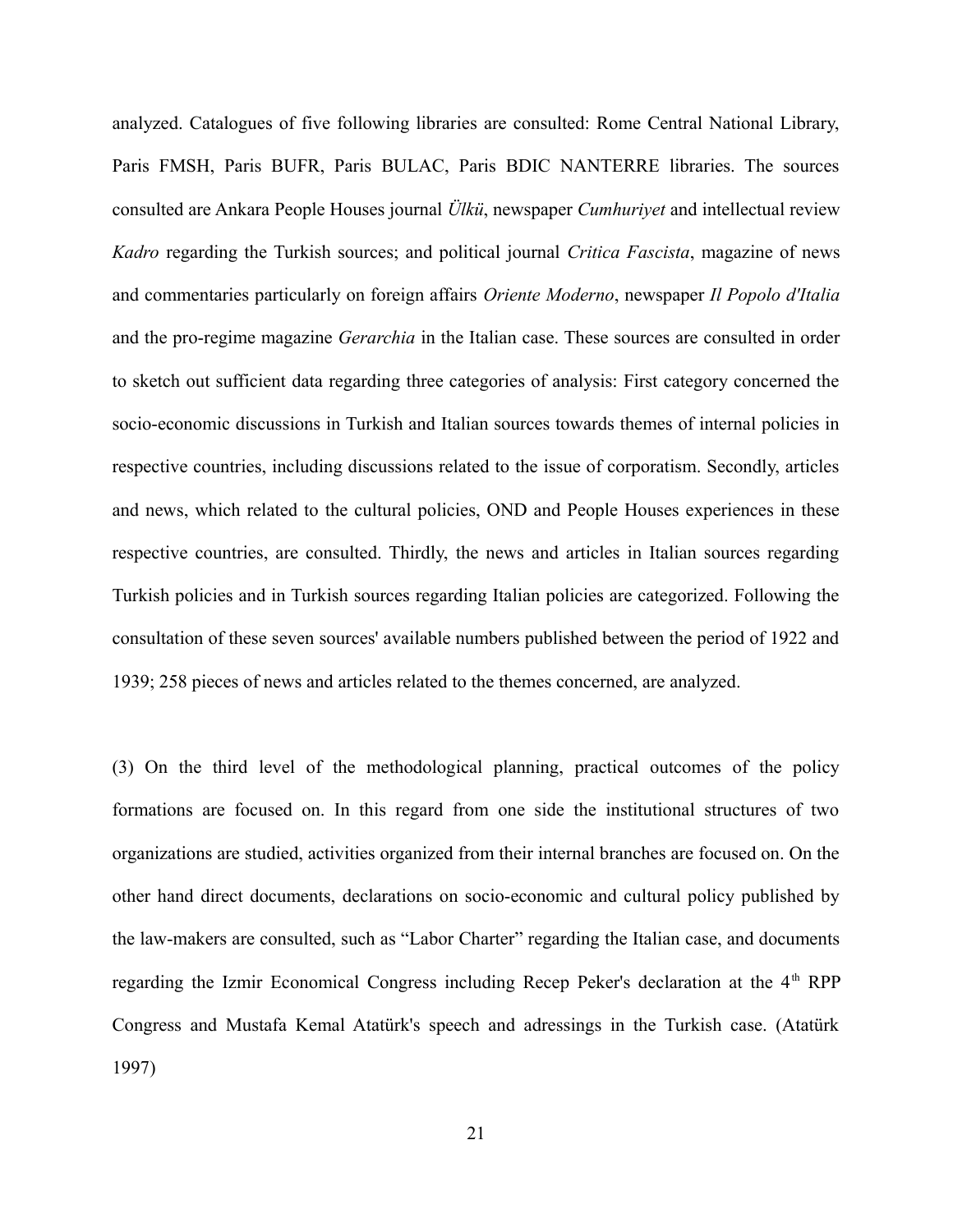#### **1.4. THESIS STRUCTURE**

Following this introductory chapter, on this methodological base, theoretical discussions and the interpretation of the data encountered are narrated in four main chapters of the thesis. In this regard, first main chapter **"2. POLITICAL SOCIOLOGY ON CORPORATISM"** aims to build a theoretical platform with references to the socio-economic theory of corporatism; on three layers- macro, medium and micro. In its first main section<sup>[4](#page-21-0)</sup> the general characteristics of the Corporatist approach in analyzing the social whole is discussed with contrasting it to the Liberal-Pluralist and Marxist approaches; with references to Howard J.Wiarda. In the second section<sup>[5](#page-21-1)</sup>, theoretical analysis is whetted and the three models of corporatism is conceptualized with references to Peter J.Williamson; as Consensual-Licensed Corporatist Model, Authoritarian-Corporatist Model and Contract Model (Neo-Corporatism). In this section, his second model coined as "Authoritarian-Licensed Corporatist Model" is highlighted which served us to even get in to micro layer in the third section<sup>[6](#page-21-2)</sup> of this chapter with references to Taha Parla's approach to the concept. Fundamental brick of our theoretical discussion, two crises lead by the capitalist mode of production; identified as "crisis of capital distribution" and "crisis of capital accumulation" are introduced in the third section of this chapter with references to Parla. Its further elaboration in the second main chapter helps us to develop the theory on totalitarian corporatism and solidaristic corporatism in analyzing the Italian and Turkish cases respectively.

In this regard, with reference to the abovementioned first research question, the second main chapter **"3.PARTICULAR CASES-THEORIZING CORPORATISM: IMAGINING**

<span id="page-21-0"></span><sup>4</sup> 2.2.HOWARD J.WIARDA: COMPARATIVE CORPORATIST APPROACH

<span id="page-21-1"></span><sup>5</sup> 2.3. PETER J.WILLIAMSON: THREE MODELS OF CORPORATISM

<span id="page-21-2"></span><sup>6</sup> 2.4. TAHA PARLA: PRECISE DISCUSSION ON CORPORATISM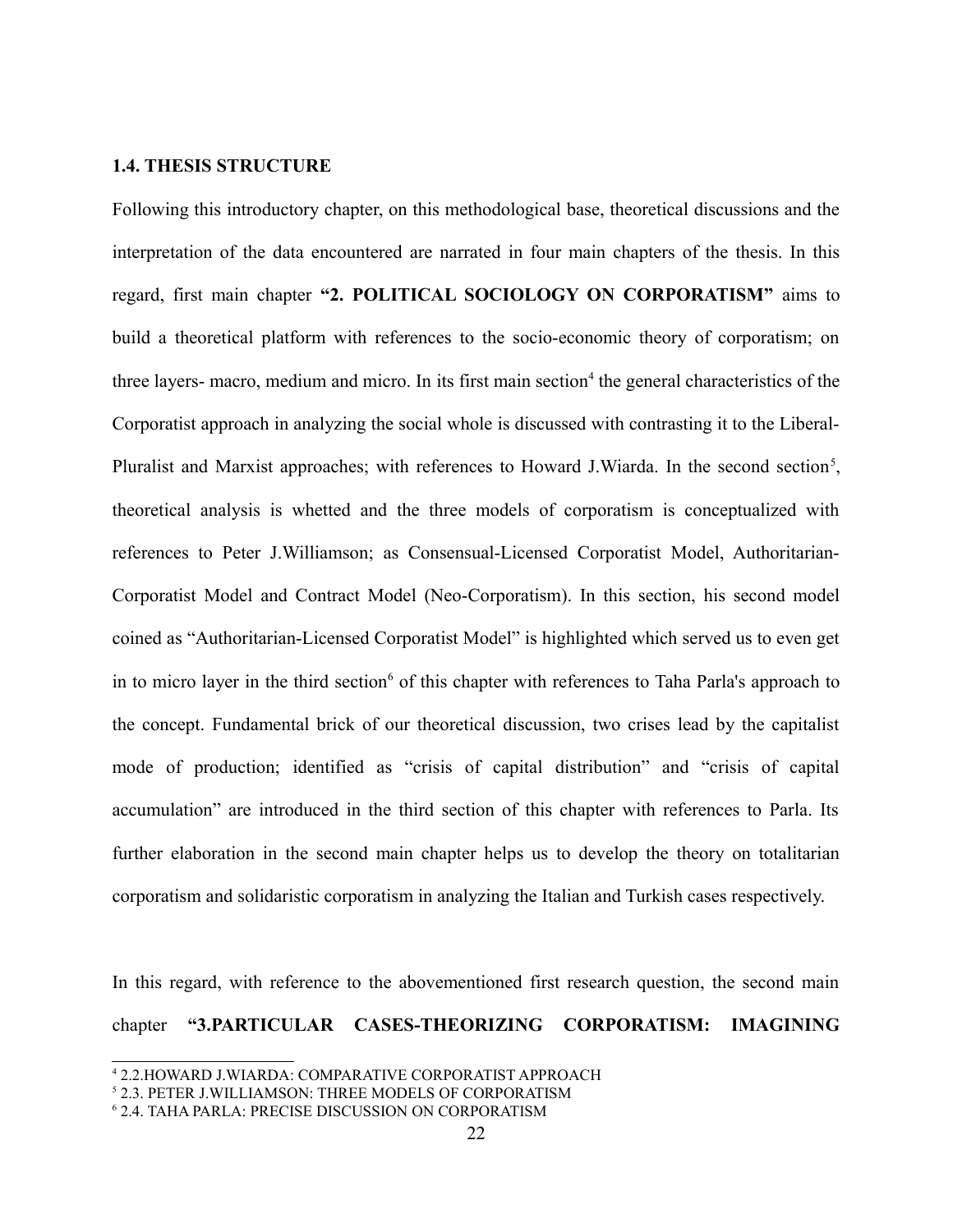**SOCIETIES IN HARMONY"** is developed in three main sections. In the first section<sup>[7](#page-22-0)</sup>, theoretical framework, which is discussed in the previous chapter, is contextualized and the critics towards them regarding several points are voiced. In light of this theory in the second main section<sup>[8](#page-22-1)</sup>, Italian discussions on socio-economic policies are reported with specific references to policy applications; with references to the totalitarian corporatist model. Following this in the third section<sup>[9](#page-22-2)</sup> Turkish case is analyzed with references to discussions on socioeconomic polices. In this section, as before, intellectual discussions are voiced with references to evidences of policy application.

Following these discussions with the references from socio-economic policy applications, in regards to the abovementioned second research question, the third main chapter of **"4. PARTICULAR CASES- CORPORATIST CULTURAL POLICIES: PROMOTING SOCIETIES IN HARMONY"** analyzes the institutions of OND in Italy and People Houses in Turkey. In this regard the chapter is divided into two main sections. In the first main section<sup>[10](#page-22-3)</sup> the Italian case is analyzed with references to the sociopolitical climate in which the idea and the application of the OND was developed. In order to grasp this historical context, institutions of *case del popolo[11](#page-22-4)* and *dopolovoro[12](#page-22-5)* are studied, before analyzing the development of OND. In this part the data regarding the OND working structure is analyzed and interpreted with references to the theoretical framework. In the second main section<sup>[13](#page-22-6)</sup> of the chapter, the organization of People Houses is analyzed. In this regard, similar to the above section firstly the

<span id="page-22-0"></span><sup>7</sup> 3.2. CONTEXTUALIZING THE THEORETICAL FRAMEWORK

<span id="page-22-1"></span><sup>8</sup> 3.3. DISCUSIONS ON SOCIO-ECONOMIC POLICIES IN ITALY: TOTALITARIAN CORPORATIST MODEL

<span id="page-22-2"></span><sup>9</sup> 3.4. DISCUSIONS ON SOCIO-ECONOMIC POLICIES IN TURKEY: SOLIDARISTIC CORPORATIST **MODEL** 

<span id="page-22-3"></span><sup>10</sup> 4.2. OPERA NAZIONALE DOPOLAVORO

<span id="page-22-4"></span> $11$  Literal translation: people houses

<span id="page-22-5"></span><sup>&</sup>lt;sup>12</sup> Literal translation: after-work

<span id="page-22-6"></span><sup>13</sup> 4.3. HALKEVLERİ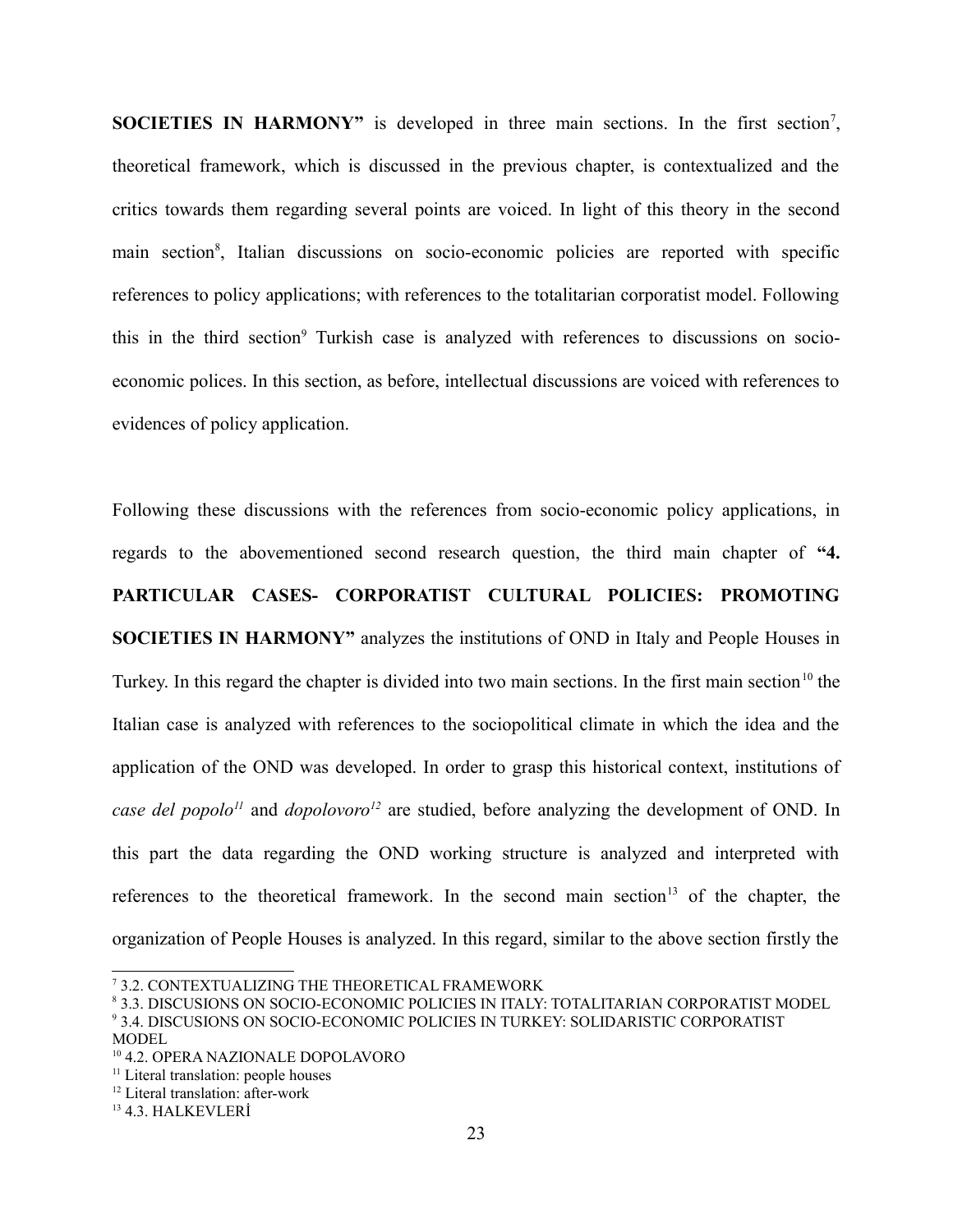sociopolitical climate is narrated in order to grasp the historical context in which the institution was developed. In this regard, the organization of "*Türk Ocakları*/Turkish Hearths" is specifically highlighted, together with references to other political and social incidents in the Turkish context of 1930's. Following this account on the sociopolitical climate, the institution of People Houses are approached, and the data regarding its working structure, its branches and activities are interpreted in the theoretical context. With regards to the particular period of time concerned in this thesis (1922-1939), above chapters specifically aim to put light on the first three stages of the policy process. These include the study of the structural circumstances leading to the (1) "policy initiation"; decision-making agencies' responses to such circumstances drawing to (2) "policy formation"; followed by the actual realization of the policies via institutionbuilding at the stage of (3) "policy implementation."[14](#page-23-0) (Heywood 2007: 430)

In light of the discussions developed in the previous chapters, it is argued that both of the contexts were structured by two different crises of the capitalist economy. With reference to two corporatist models it is argued that they both reacted to the crises in an anti-socialist, non-liberal however not anti-capitalist manner. However this comparative analysis of two national cases should not miss the transnational aspect of policy making practices. This is the point where the act of observing the "others'" policies, its political trajectory, becomes crucial. Related to the abovementioned third research question, in the fourth main chapter of the thesis, **"5. INTER-PERCEPTIONS AND ATTITUDES: INTERWAR ITALY AND TURKEY"** socio-political positions voiced by the Turkish and Italian intellectuals in the inter-war era are narrated in an international cadre. In this regard the archival data, news and commentaries appearing on the

<span id="page-23-0"></span><sup>&</sup>lt;sup>14</sup> For further information on Heywood's conceptualization of the policy procees and its further stages; see Heywood 2004.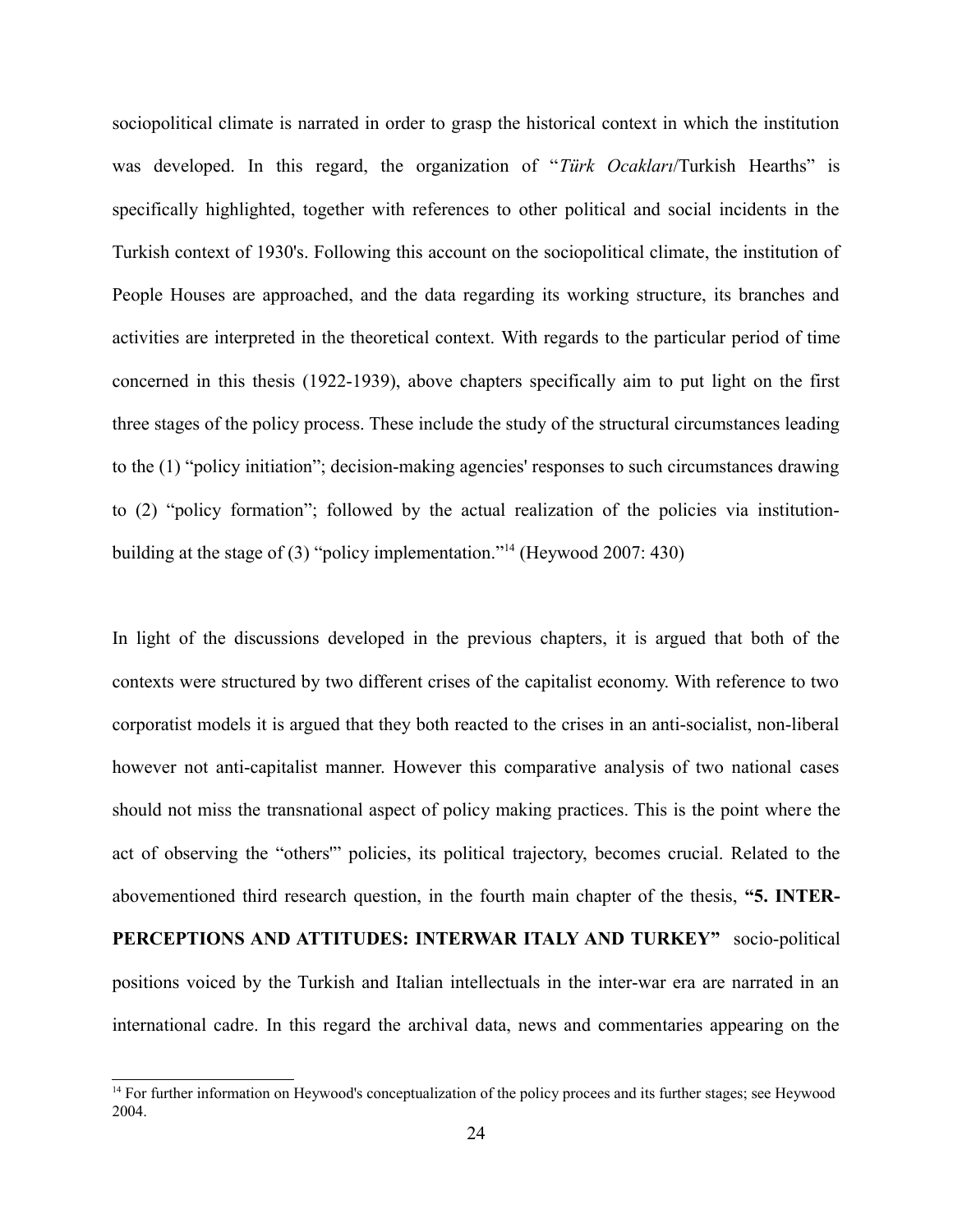Turkish sources on Italian interwar policies and Italian sources engaged in Turkish policies are demonstrated. According to the findings, this narrative is developed in two sections. In the first section<sup>[15](#page-24-0)</sup>, aiming to position the contextual cadre, data (news and commentaries) regarding the international relations between two countries are elaborated. This narrative is constructed with constant references to the diplomatic relations between two countries. In this regard this helped the interpretation of the patterns as "evolving perceptions" as the data found in high correlation with the dynamics of the diplomatic relations between the two countries. In the second main section<sup>[16](#page-24-1)</sup>, data regarding the internal policies are demonstrated. In this regard, with constant references to the data, two diverse attitudes among the authors are observed; these are explicated as "analogical thinking attitude" among the authors of the Italian sources and "differential thinking attitude" among the authors of the Turkish sources analyzed.

Following the assessment of the sources and evidences exhibited in the previous four main chapters, in the final chapter **6.CONCLUSIONS**; in light of the theoretical framework and the data collected, final arguments are developed with a reference to the evaluation of the abovementioned working hypothesis.

<span id="page-24-0"></span><sup>15</sup> 5.2. INTERNATIONAL RELATIONS: EVOLVING PERCEPTIONS

<span id="page-24-1"></span><sup>&</sup>lt;sup>16</sup> 5.3. INTERNAL POLICIES: ANALOGICAL THINKING AND DIFFERENTIAL THINKING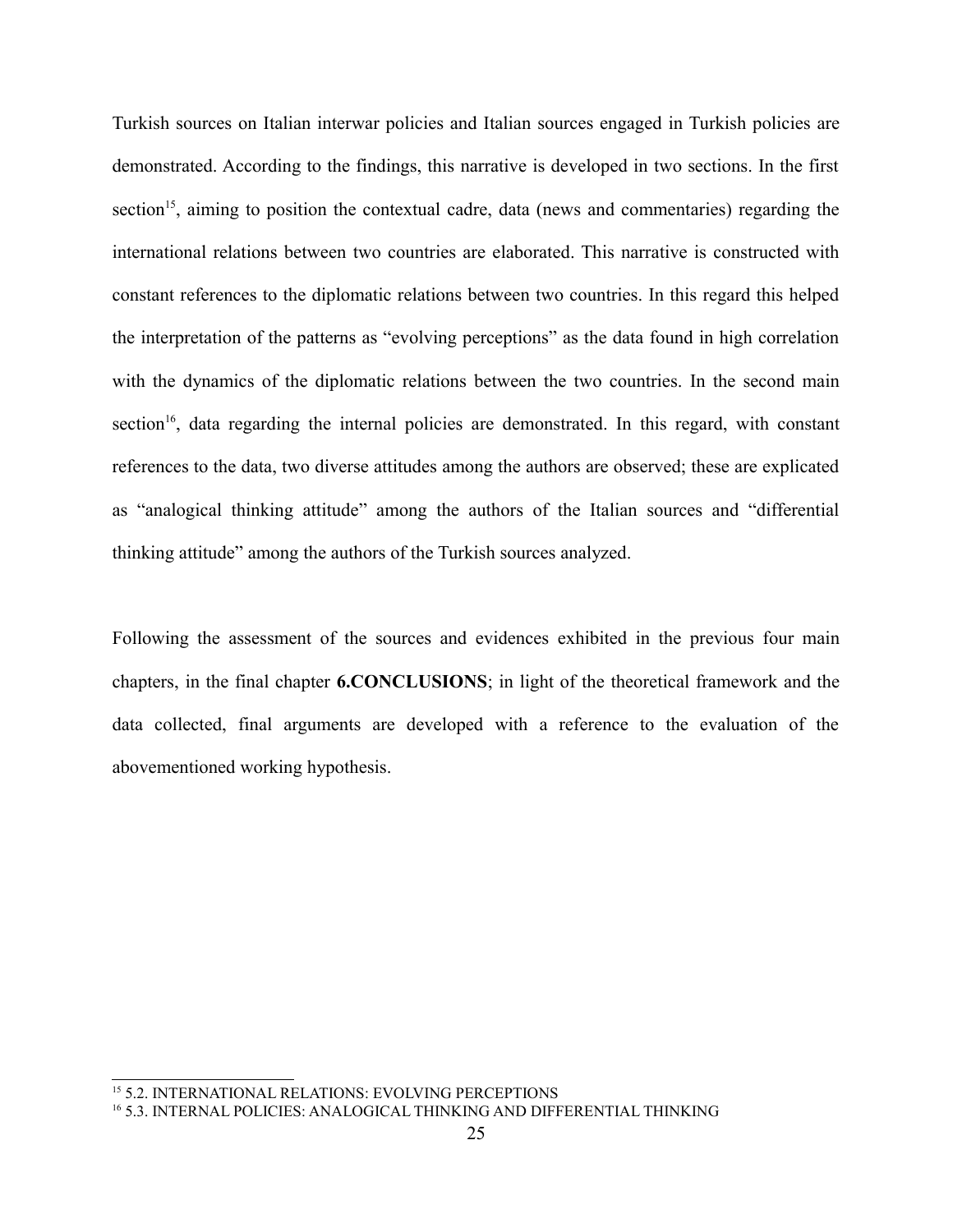#### **CHAPTER 2. POLITICAL SOCIOLOGY ON CORPORATISM**

#### **2.1. INTRODUCTION**

The corporatist perspective, introducing itself as the "third way"<sup>[17](#page-25-0)</sup> is presented as anti-socialist and non-liberal; however it is definitely not anti-capitalist. Therefore it can be expected that appropriate identities promoted via state institutions embrace such principles. In light of this, the cultural policies promoted institutionally reflect such sociopolitical assumptions: blessings of "an ideal society", as well as crises of "perceived threats" of social disintegration. Considering the interwar Italian and Turkish states and their particular, distinct socio-economical modes of organization of the society; this thesis aims to put light on a specific field of discussion: institutional cultural policies shaped in light of such a principle of construction of a conflictless society- "a harmonious society" without class conflicts; as a reaction to the "perceived threats" of social disintegration. During this investigative path, we approach to identify the characteristics of these "perceived threats", which are argued to condition and trigger the application of such cultural policies.

In this regard this chapter is elaborated on how the idea of creating an "harmonious" society without class conflicts was promoted by respective states' policies and how they were incorporated to the citizen models imagined by the law-makers; compatible with the so-called "national interests" above the individual and incompatible with particular class interests. However, as it will be seen in the following pages, the theoretical discussion in this chapter is done without particular references to the Turkish and the Italian cases, but it is developed on a

<span id="page-25-0"></span> $17$  The term is used in the sense that corporatist system offered an alternative to capitalist and socialist ways of organizing the social whole.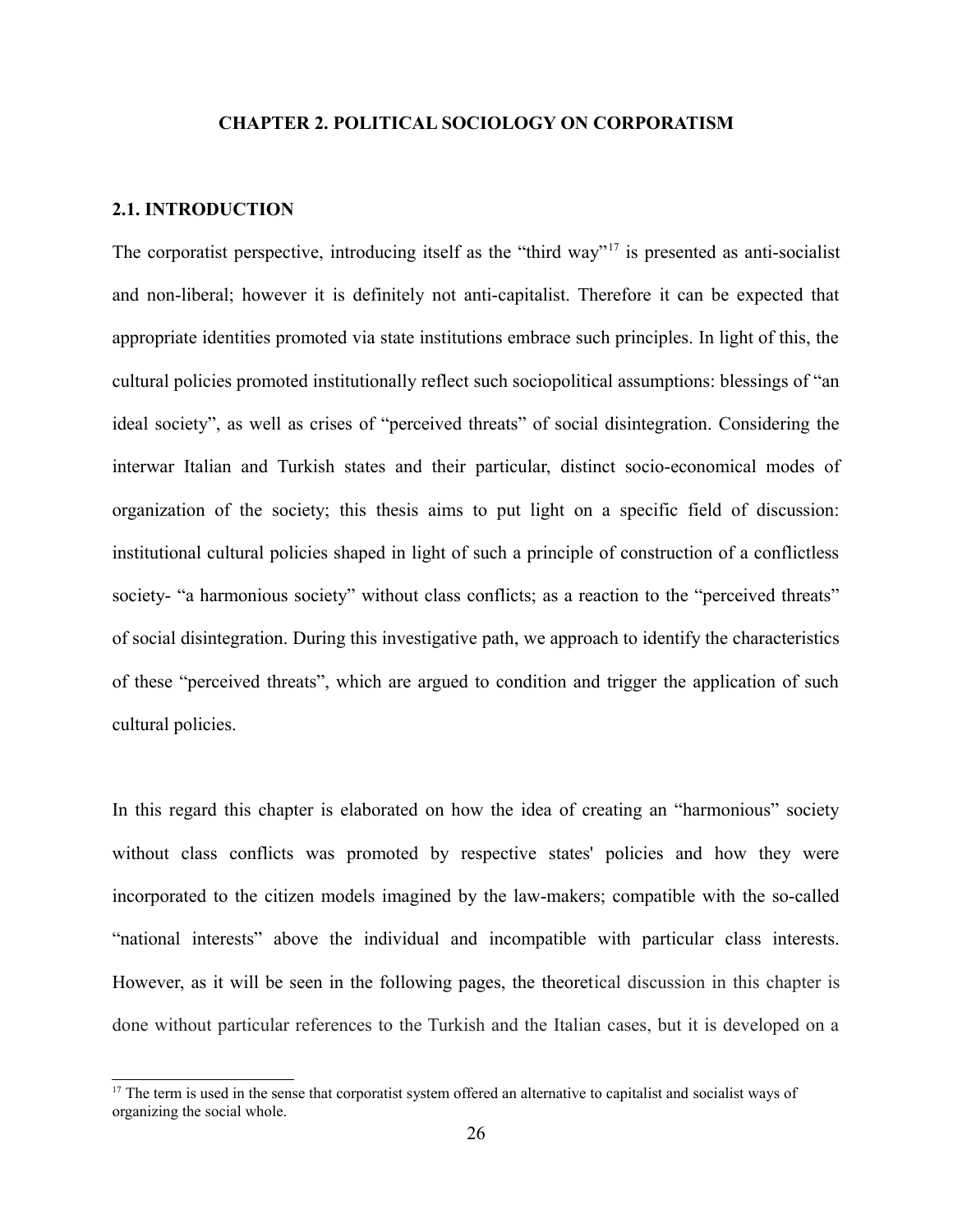general theoretical platform aiming to map out the mind-set of the corporatist social thought as well as the political practices triggered by this vision. Thanks to this theoretical introduction in the following chapters particular cases of Turkey and Italy will be elaborated in comparison and contrast.

This chapter is developed on the following four sections aiming to give a general information on the studies of corporatism. Firstly, in **2.2. HOWARD J.WIARDA: STUDYING CORPORATISM COMPARATIVELY,** with constant references to Howard J.Wiarda's particular work on "Corporatism and Comparative Politics-The Other Great "Ism" (1997), distinctiveness of the corporatist vision in comparatively analyzing the social and economical processes in certain cases is introduced. In this section, the term corporatism is approached as a "point of view", as a "mind-set, which builds the language of social analysis." In order to describe such vision, as Wiarda points them out, firstly liberal-pluralist and Marxist approaches towards social analysis are studied briefly; then the difference of the corporatist optic is highlighted. Developing our discussion on corporatism, in the second main section of this chapter, named as **2.3. PETER J.WILLIAMSON: THREE MODELS OF CORPORATISM** in light of Peter J.Williamson's ground-breaking work on corporatist social thinking and policies, "Varieties of Corporatism: A Conceptual Discussion" (2009), the three varieties which Williamson theorizes in his work, as "Consensual-Licensed Corporatist Model", "Authoritarian Licensed Corporatist Model" and "Contract Model (Neo-Corporatism)" are discussed. This part aims to highlight the second model, "Authoritarian Licensed Corporatist Model" as the suitable model for our theoretical platform and seek to develop our discussion to a narrower theme in the third section of this chapter. Third main section, named as **2.4. TAHA PARLA: PRECISE**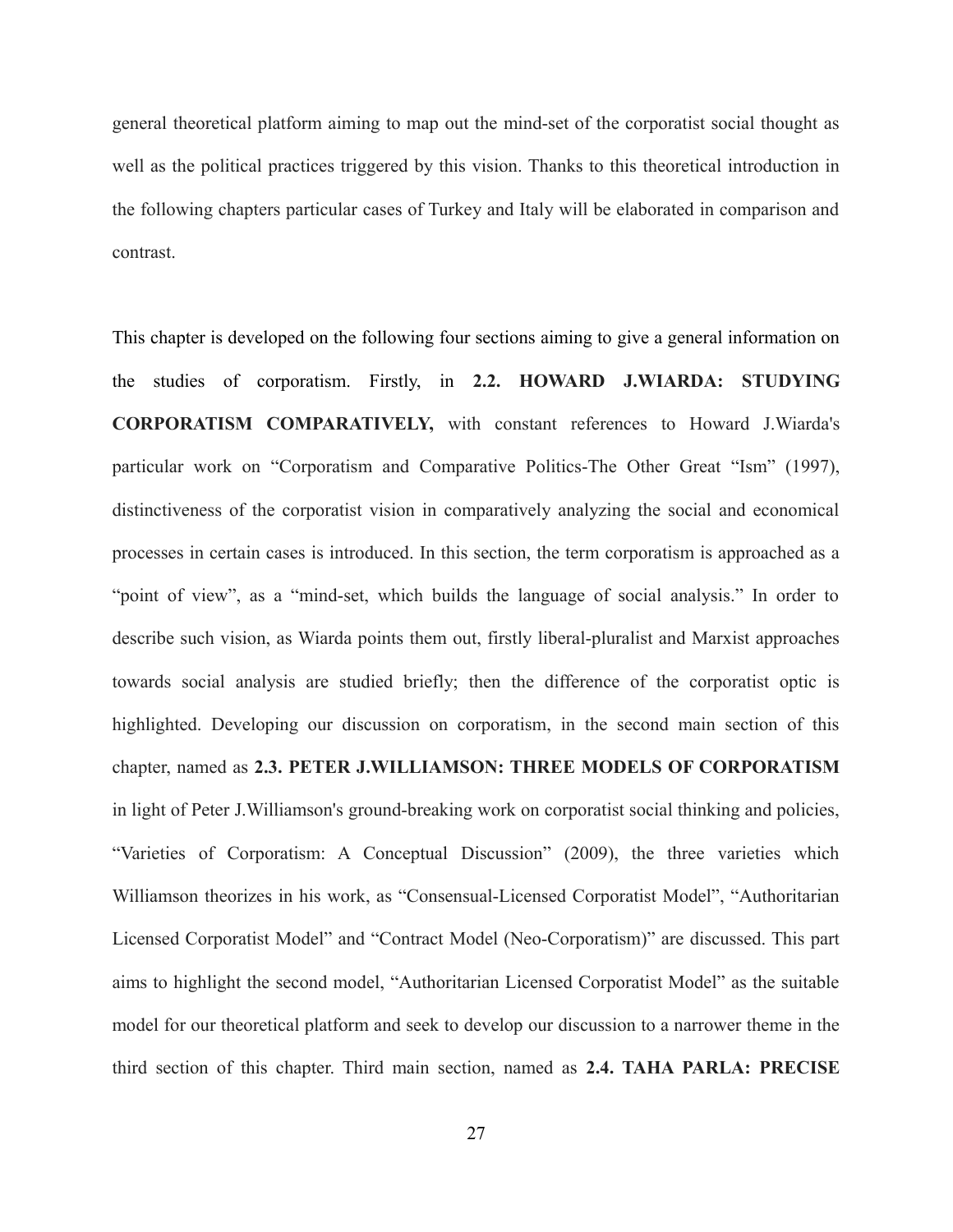**DISCUSSION ON CORPORATISM,** a model, an ideal type of the corporatist thought and policy-making practices is put out in references to Taha Parla's two works on "The Social and Political Thought of Ziya Gökalp: 1876-1924" (1985) and "Corporatist Ideology In Kemalist Turkey: Progress Or Order?" (2004) with Andrew Davison. With references to positivist thinker Emile Durkheim, this theoretical background on corporatist social thought is essential for our further discussion in the next chapters in this thesis. Finally, the last part of this chapter, **2.5.CONCLUSIONS**, in light of the information given in the above three layers of this discussion aims to build a vertical, continuous sequence starting with (1) Howard J.Wiarda's general approach on comparative studies and his explanation of the corporatist approach; followed by a more specific theme of (2) Peter J.Williamson's three models of analysis of corporatist models leading to his conceptualization of the "Authoritarian Licensed Corporatist Model"; followed by an even more detailed approach of (3) Taha Parla, developed by his references to French sociologist Emile Durkheim and his conceptualization of two varieties of corporatism; which will be criticized and further developed in Chapter 3.

#### **2.2. HOWARD J.WIARDA: STUDYING CORPORATISM COMPARATIVELY**

In this first part of the thesis, a general discussion leading to the theorization of corporatism is focused on. This theorization will consequently provide us with a platform, which we will be developing our comparative analysis on. Therefore, below a brief discussion, leaded by Howard J.Wiarda, on three approaches on social analyses as "Liberal-pluralist approach", "Marxist approach" and the "Corporatist approach" is noted. In the next part followed by Wiarda's explanation, we will be passing into a more specific layer with Peter J.Williamson, built on the third (corporatist) approach mentioned above.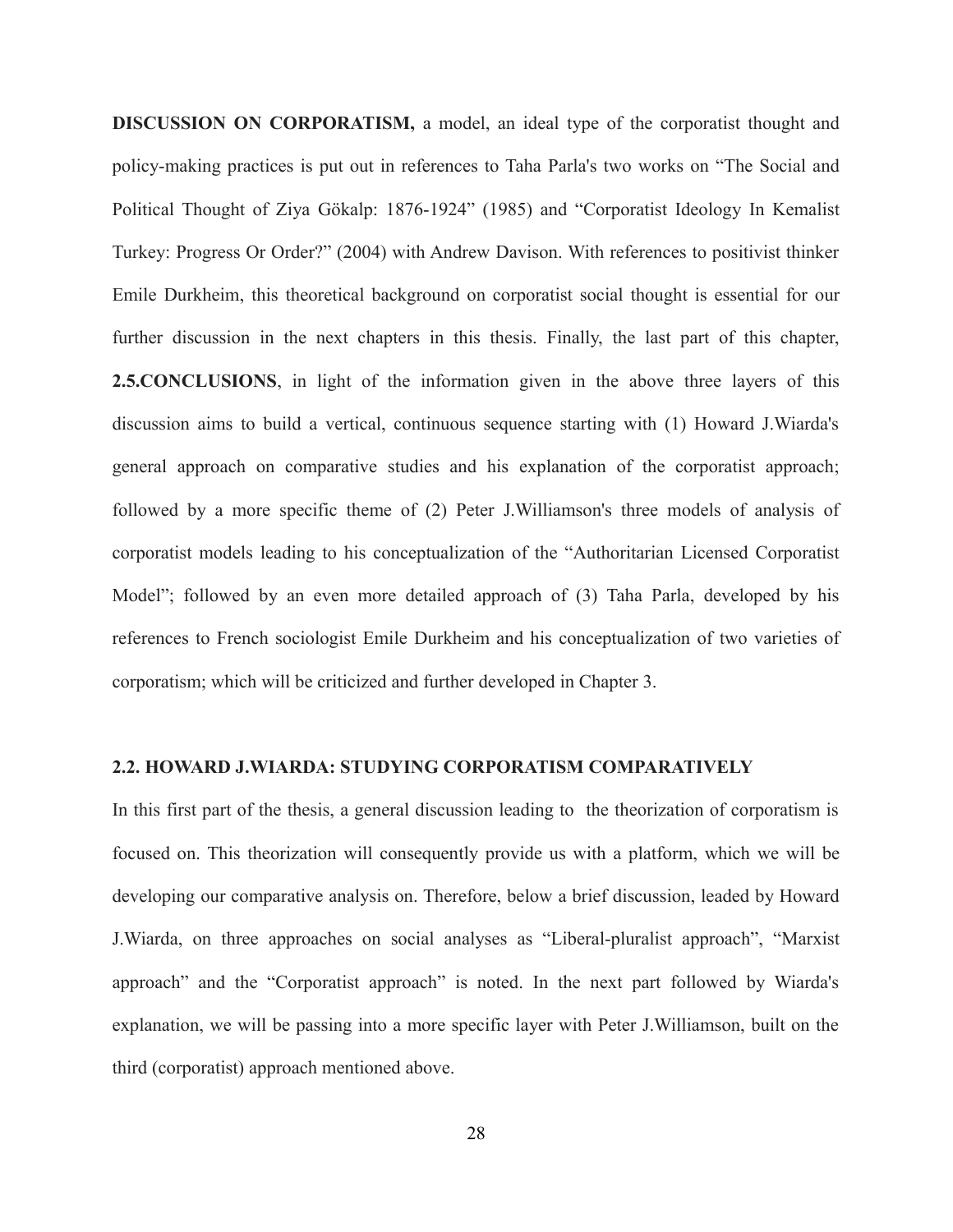Regarding the discussions on comparative studies one observes two main paradigmatic approaches in which the case analysis are based on. These two approaches can be coined as the "liberal-pluralism" and "Marxism". However, firstly it can be said that limiting the comparative research within the framework of these two models definitely blocks our perspectives of analysis, regarding the cases, which are "harder" to fit in the abovementioned two models. Secondly, such distinction do connotes, reproduces the classical identifications used by the "cold-war-era social and political analysis." According to this simplistic classification "liberalism-pluralism was largely found in the Western democratic nations (United States and Western Europe)" and only within this approach/paradigm scholars used to analyze such countries' cases in comparative politics. While Marxism and the idea of scientific socialism, used to be a method of analysis which would be used for the study of the cases concentrated more in the Soviet Union or the so-called "Eastern bloc countries." (Wiarda 1997: 3)

Within this framework the theory of corporatism opens a new platform to develop comparative political studies regarding the cases that do not "simply fit" in the theoretical models outlined by the liberal-pluralist and Marxist models. To explain it briefly, both of these three cases develop particular languages in analyzing the state-society relations. These specific terminologies, which they base their analysis on, condition how the theorists come up with models explaining the political realities. Before proceeding with further discussions, below it is noted how Wiarda outlines the theoretical framework of these three approaches and their conceptualization of "interest groups", which lead to the distinctiveness of the corporatist thought.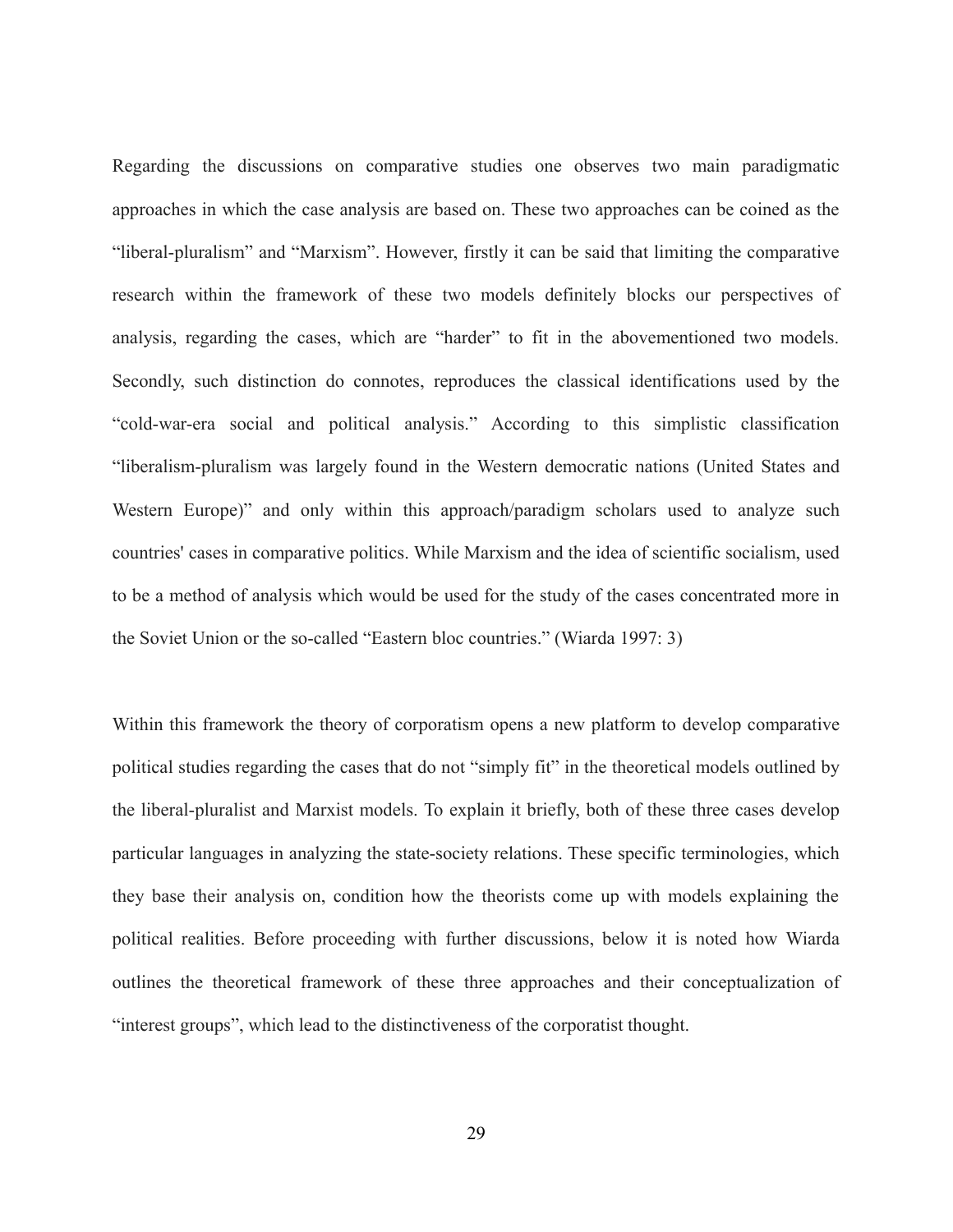#### **2.2.1. Liberal-Pluralist Approach**

Within the liberal-pluralist approach interest groups are imagined, organized in the society as "free, unfettered, and completely independent from the state. Interest groups can organize on any issue; in the modern liberal state there are few if any restrictions on interest group activities." (ibidem, 5) As one could guess this also brings the essential characteristic, which the liberalpluralist paradigm based itself on: competition. Competition may exist between the organized interest groups, among different sectors, or even among the groups within the same professional sector. In this liberal framework/ approach, what one sees is that there exists a belief that such "freedom-based" principles on gathering and organizing interest groups and the competition that rises among them lead to origins where "good and effective" public policy emerges. Wiarda's argument on the "liberal function" of competition gives a very good perspective on this position:

"For the plethora of competing groups serves not only to advance a great variety of policy positions but also forces everyone to compromise, to accommodate and reach a democratic solution. And in this intense competition among interest groups, according to liberal-pluralist theory, the state (executive, legislative, juridical branches) plays a relatively minor role. It umpires and referees the group struggle but does not try to control it; the state in this theory, serves as a transmission belt and filter for interest-group activities, but it does not dominate the process or seek to impose its own purposes on it." (ibidem, 5-6)

Briefly it can be argued that this approach minimizes the state interference in economic processes of production, prioritizes the role of the interest groups and promotes individual initiatives and their investments. Therefore, as it will be seen below, the difference of the liberal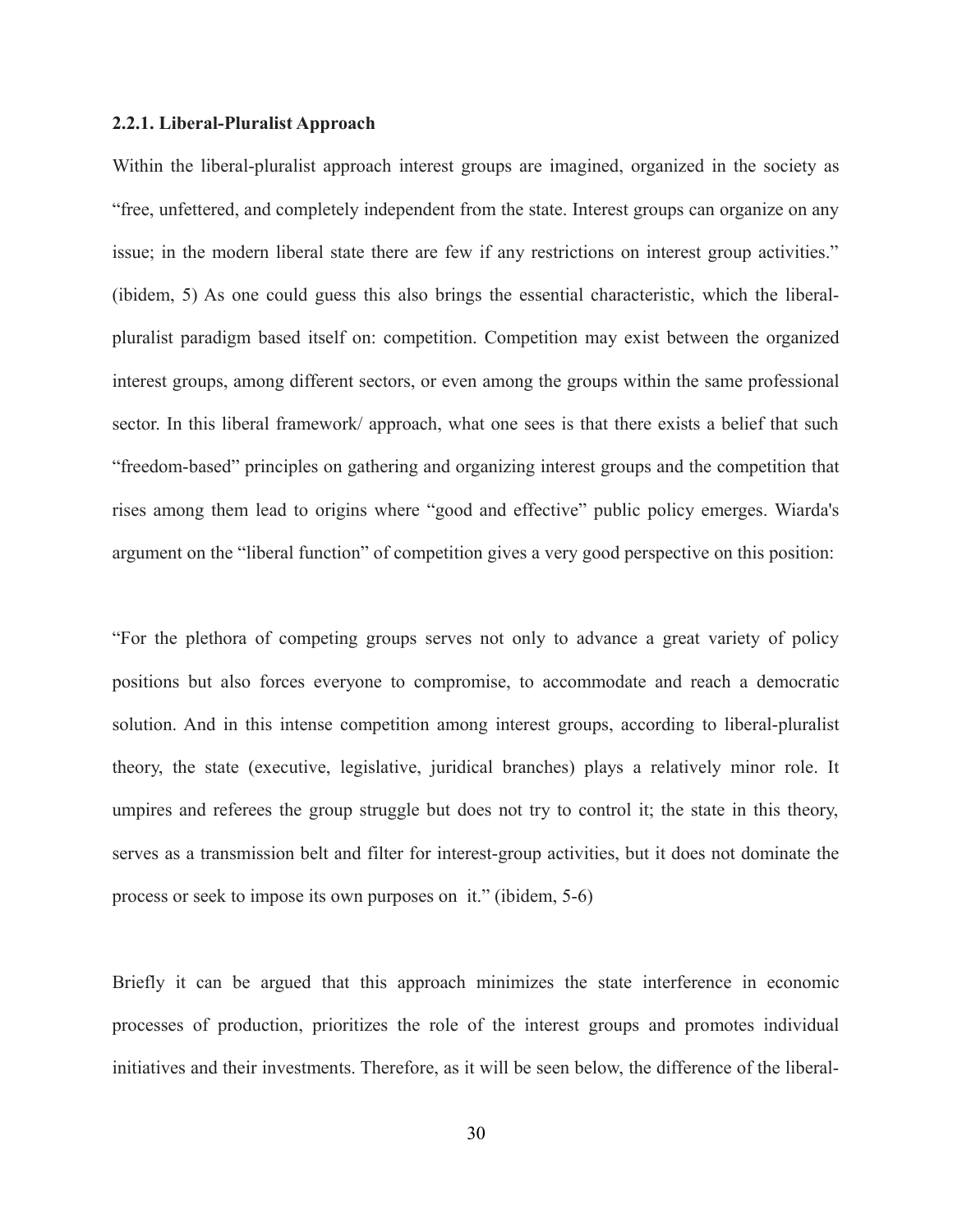pluralist framework from the corporatist approach is that the interest-groups such as occupational groups, syndicates of different professional sectors or employer organizations are given enough space to seek for their particularistic interests, without the intensive interference or pressure applied by the state institutions. Therefore, in theory within the liberal-pluralist approach one can't observe the organizing mechanism leaded by the state institutions; for corporations. In this regard, liberal-pluralist social theory equips us with an analytical language that is useful for this study, however not sufficient to develop our comparative study on our abovementioned two cases. Below, with the second approach, which Wiarda mentions in his book, as "Marxist Approach", another particular position towards the organization of the interest groups are analyzed. Thus it remains important for us to grasp the literature on comparative political analysis; and the Marxist approach builds only a part of it. Further as it will be discussed below theoretical platform of our discussion will proceed with the analysis of the "Corporatist Approach."

#### **2.2.2. Marxist Approach**

Contrasting to "liberal-pluralist" vision, within the Marxist paradigm, as the social realities are identified via the concept of "class" and the "conflict between the classes" is viewed as the integral part of the social experiences, the term inter-class "interest groups" based on professional occupations are viewed as alien, inappropriate categories of coordination. At this point, Wiarda points out the Soviet experience, and the relation between the state and the organized interest groups within those particular circumstances. Within this system, one observes the "all-encompassing" state mechanism, which coordinates the organized interest groups subordinated to this mechanism. This would mean that, in practice interest groups may be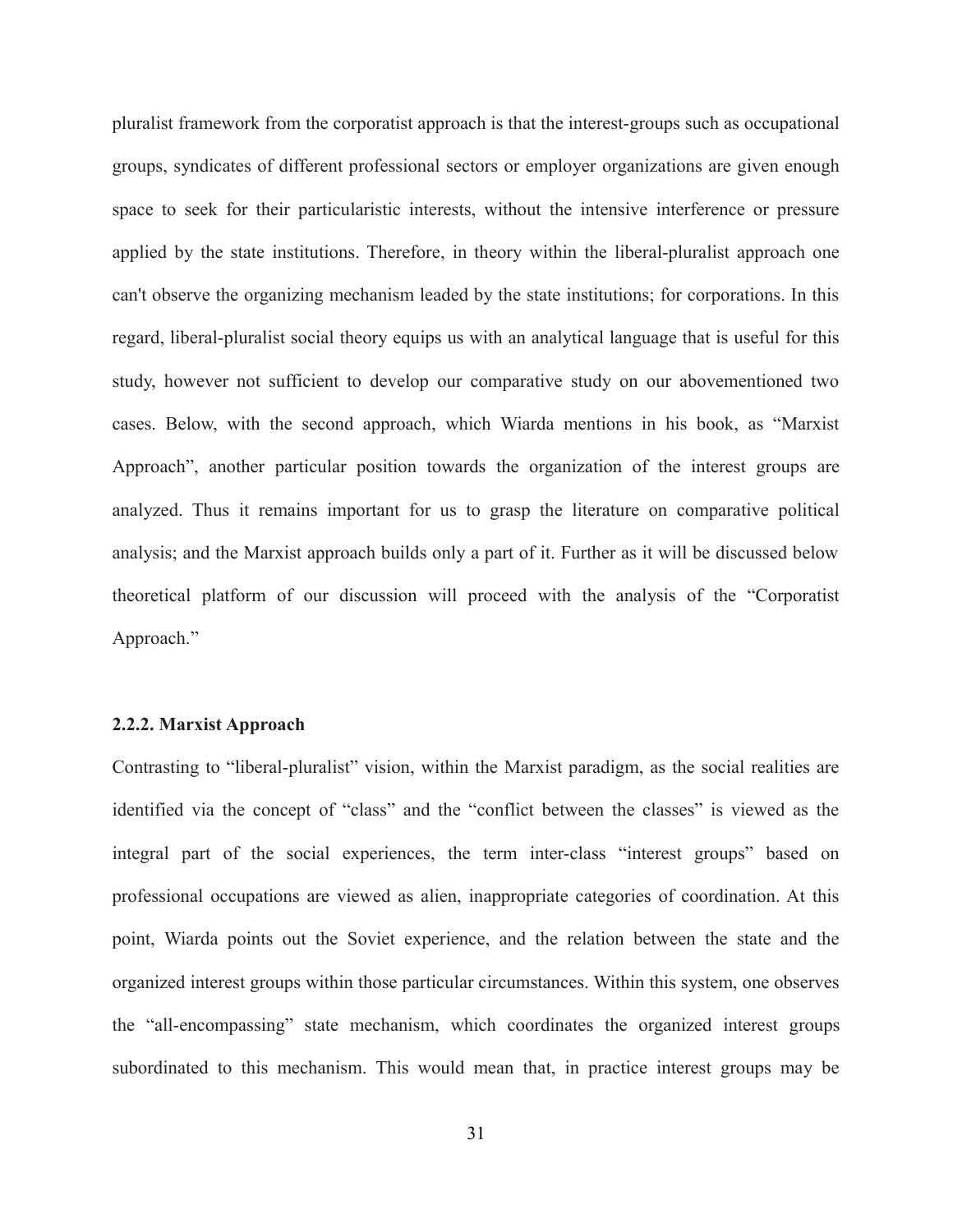organized, however they would not have any independence or autonomy from the state institutions. (ibidem, 6) To give an example to this kind, one can imagine the workers' associations of a particular sector (ex. construction sector). Syndicalist organizations of a particular sector could be welcomed in this case. However the difference from the "liberalpluralist" paradigm outlined above is that within the socialist policies raised on the Marxist social approach; the State may not leave space to the bourgeoisie class portrayed as the "oppressor" within the capitalist mode of production, and as a consequence there may not be any kind of interest group organizations institutionalized as "employers' unions." (ibidem, 6)

Here it is important to note that within the absence of such organizations the role of the state is also transformed. Briefly, in theory there would be no state umpiring and refereeing among the organized interest groups, but an all-embracing state promoting the benefit of a particular class, gathering occupational groups under its all-inclusive social structure. It is useful to note that the analytical language the Marxist theory provides us remains essential. As it will be seen in the following parts of this chapter, Marxist critique on the crisis lead by the capitalist mode of production, helps us to situate and understand the corporatist policies as reactions to such instabilities. However, as it will be seen once again in the following chapters of this thesis, we aim to go beyond the orthodox Marxist understanding of the separation between the economic infrastructure from the cultural superstructure, and aim to theorize the organization of two mass institutions with references to the corporatist theory, serving us the theoretical platform of comparison.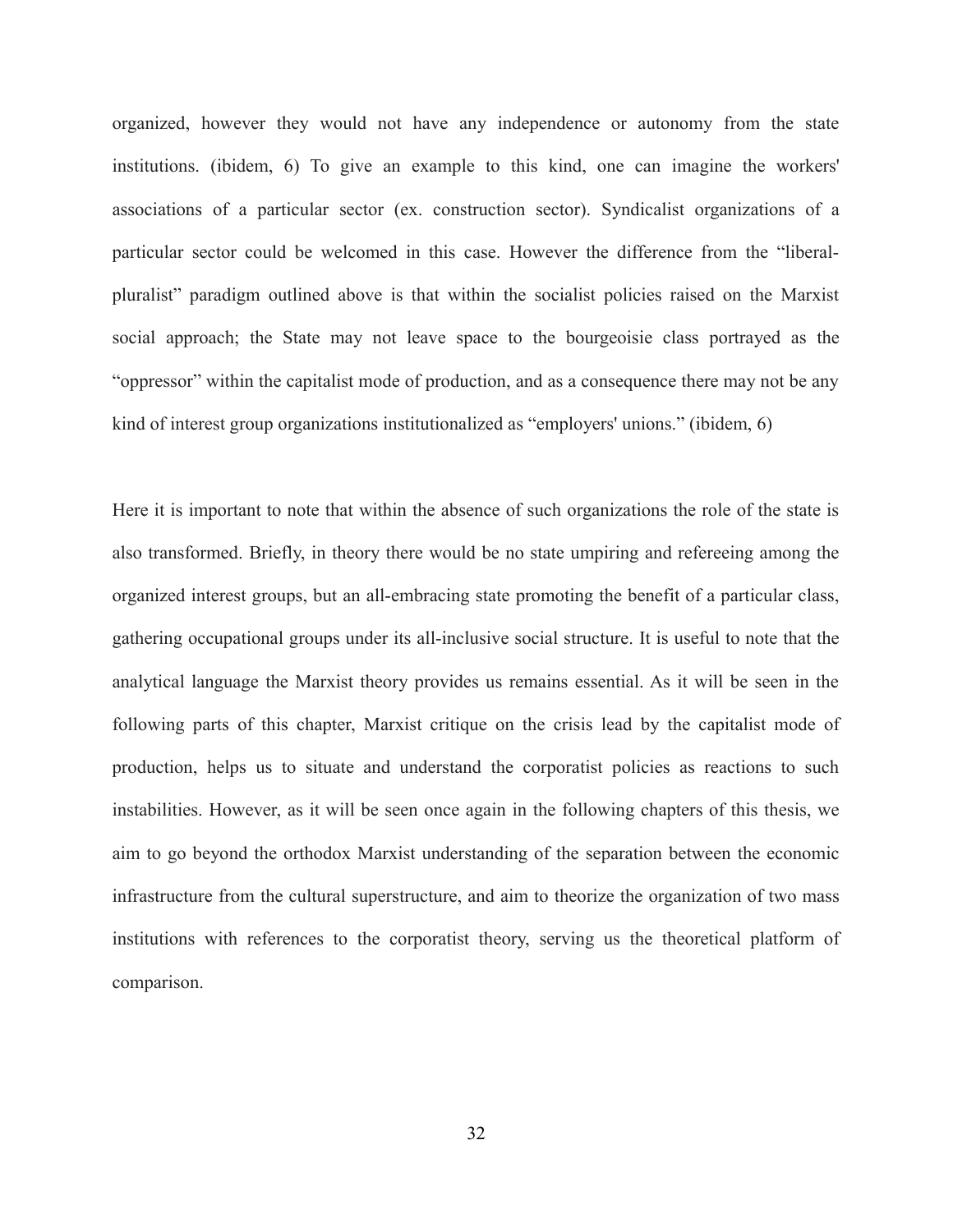#### **2.2.3. Corporatist Approach**

Continuing our discussion with Wiarda's identification of corporatism, he underlines the fact that the corporatism's advocates prefer to represent it as "the third way"- "as an alternative route to modernization that avoids the disadvantages of the other two." (ibidem, 6) As it will be seen in the following parts of this chapter, there will be several counter-arguments to this conceptualization as well. Even though it could be criticized as a subjective classification, to give us an introductory ideal type, Wiarda outlines the following three characteristics of the corporatist political vision: "(1) a strong but not totalitarian state, (2) structured (neither totally controlled nor fully-free) interest groups that are usually limited in number and functions, and (3) interest groups that are part of the state-as distinct from completely independent as found under liberal-pluralism." (ibidem, 7)

At this position it is also important to note that in Wiarda's theory on corporatism, he argues that it was only the "West", with his conception, "Europe and, by extension, Latin America", that historical forms of corporatism are turned eventually to general ideologies in guiding social and economic processes. In light of the same argument, Wiarda defends that in other areas, such as Africa, Asia and areas under "Islamic sway", which historical corporatist forms were present, they did not evolve to full-fledged ideologies, but remained as social orders prioritizing group solidarity and communitarianism. (Wiarda, 1997: 19)

Even it sounds as an essentialist and orientalist argument, Wiarda tries to strengthen his point with a "materialist" claim that the reason of the "non-evolution" of the corporatist ideologies in "Non-Western" societies is that, they have never experienced an inundation by the West's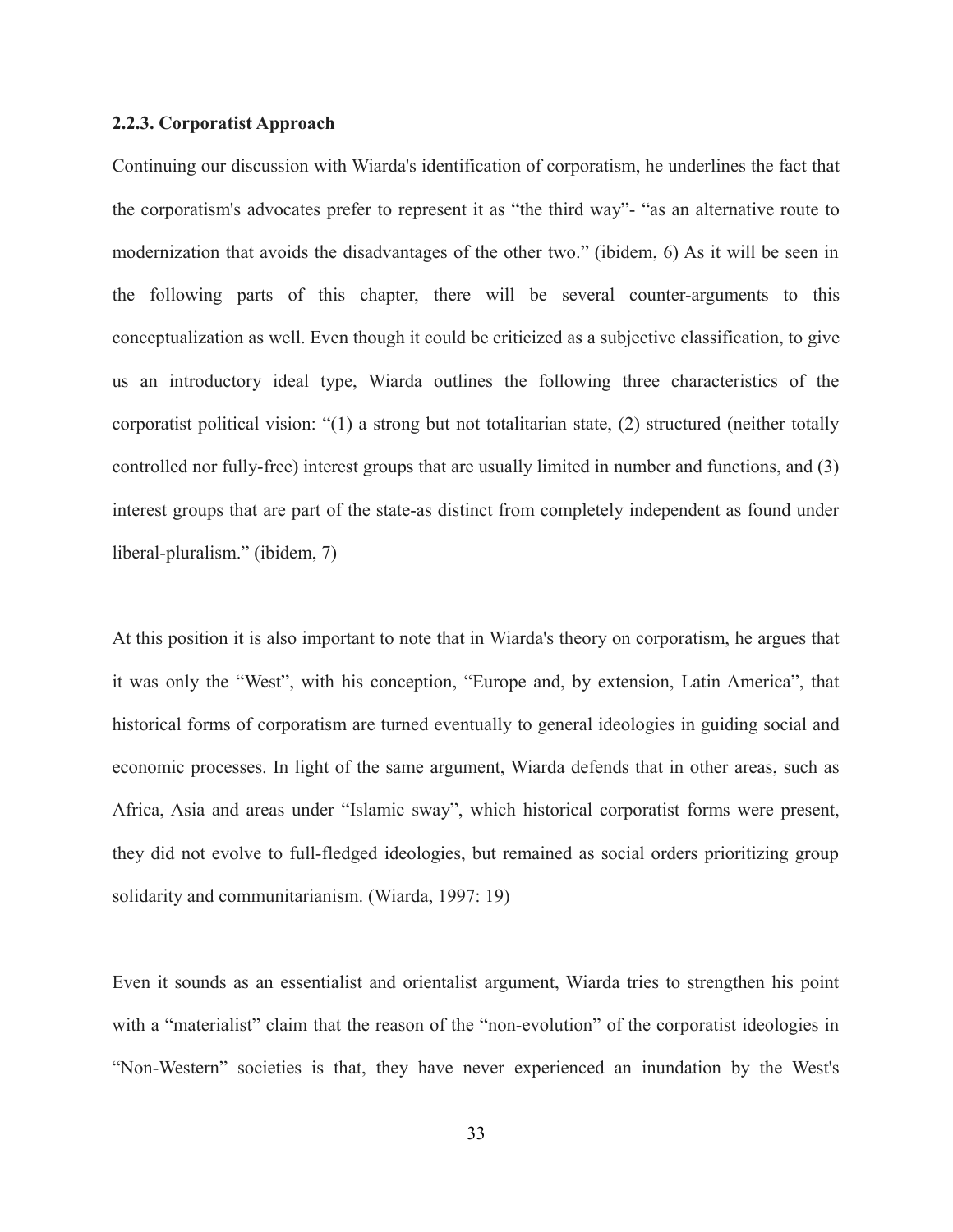emphasis on individualism. Here, Wiarda underlines also the evolution of capitalist mode of production in Western societies which led to class antagonism and brought corporatism as a counter-reaction to the economic and social conflicts brought by it. (Wiarda 1997)

As it is elaborated further in this chapter and in the chapter following, I find this argument problematic with the reason of its essentialist, orientalist-generalizing vision regarding the societies that remain, (according to Wiarda) out of the "Western zone of influence." An example to this kind can be given with the Ottoman lodge system, organizations based on occupational groups of certain professions, regulating the economic as well as social processes of their communities. As it will be seen also in the following chapter of this thesis, in the social thought of Ziya Gökalp who influenced the social policies led by the Turkish Republican government during the first decades following its foundation, corporatist vision and its theoretical language do equip us with an ideal type and a particular terminology to study societies which did not experience a so-called "well-developed capitalist mode of production as the Western European societies" as proposed by Wiarda.

Therefore before leading our discussion to the next level on the historical types of the corporatist models, it's remarkable to note that in this thesis, characteristics of the ideal type developed by Wiarda together with its critics will engage in the theoretical discussion on corporatism without singling out any cases as "Western", "non-Western" or such. Thus in the following part, our discussion on corporatism will proceed to the next layer, noting the three corporatist models described by Peter J.Williamson, which will lead to our specific ground of discussion on two particular cases; via elaborating his model of "Authoritarian-Licensed Corporatism."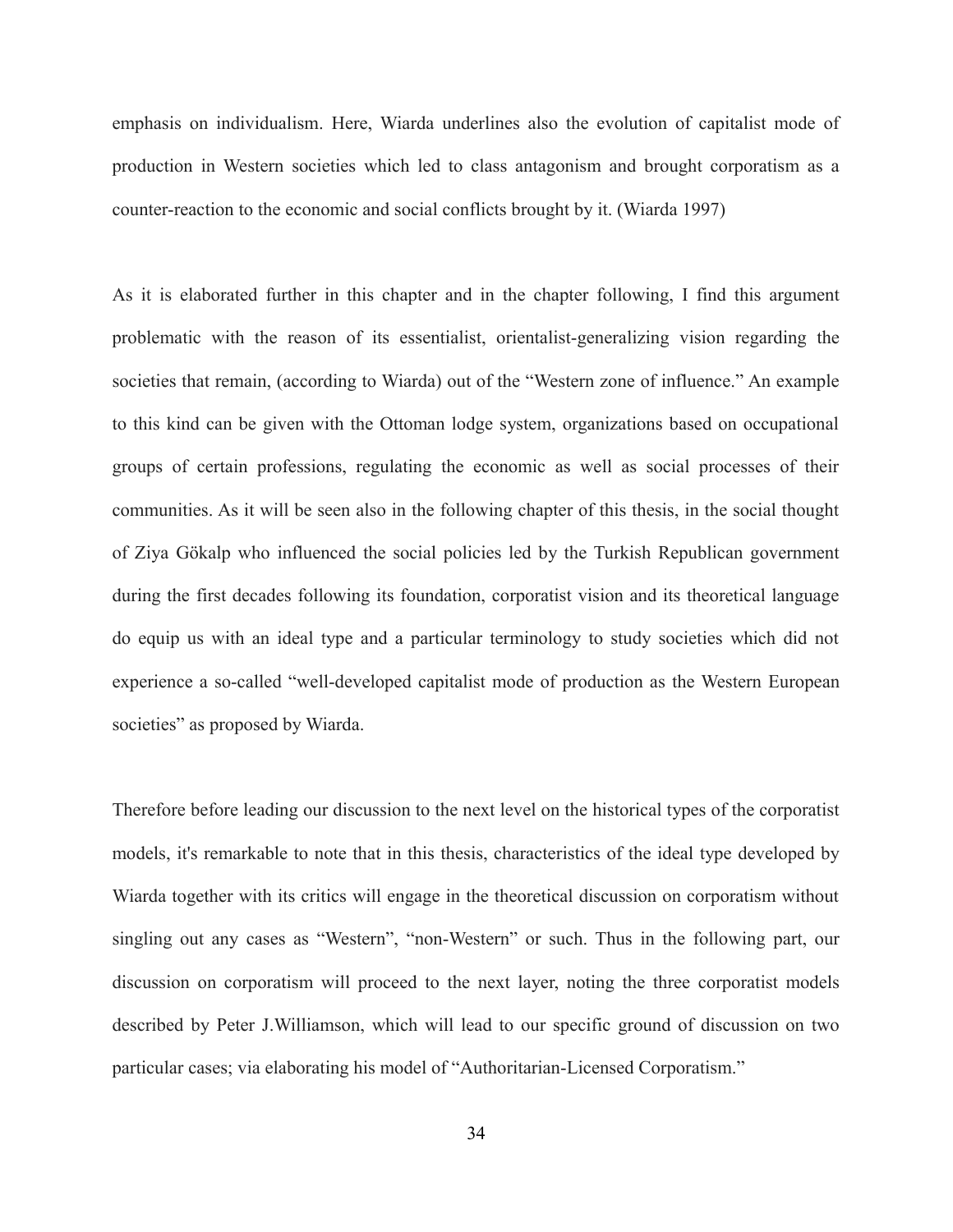#### **2.3. PETER J.WILLIAMSON: THREE MODELS OF CORPORATISM**

Following the introductory approach of Wiarda, this part focuses on Peter J.Williamson's conceptualization of three historical models of corporatism. He examines the following three varieties of corporatism, "[1] as a body of nineteenth- and twentieth-century prescriptive economic and social thought; [2] as a practice of certain authoritarian regimes with private ownership of the means of production and wage labor; [3] and as a theoretical tool of analysis employed to study relations between organized groups and the state in ostensibly liberal democracies." (Williamson, 2009: introduction)

According to Williamson's model, even though they are functional to approach to three different historical periods and the societies (as 19<sup>th</sup> century Church's social doctrine; interwar era social thought and policies;  $20<sup>th</sup>$  century modern neo-corporatism) which they were each developed in, regarding their approaches to the State and Society relations, one can observe a continuity among these models that lead the general characteristics of the corporatist thoughts and policies. He comes up with the model that theorizes the corporatist thought and practice within three different categories, named as 1-Consensual-Licensed Corporatism, 2-Authoritarian-Licensed Corporatism, 3-Neo-Corporatism. Briefly, with these three categories, Williamson builds arguments on corporatism in general, pointing out the similarities and the difference in political practice and the philosophical thought that triggers such practices in these three cases. A deeper look on such characteristics of these three models is explored, via analyzing their distinct positions on three factors: (a.State-intermediary group relations, b.Consensus, c.Motivation) that will help us to theorize them in comparison. (Williamson, 2009: 11)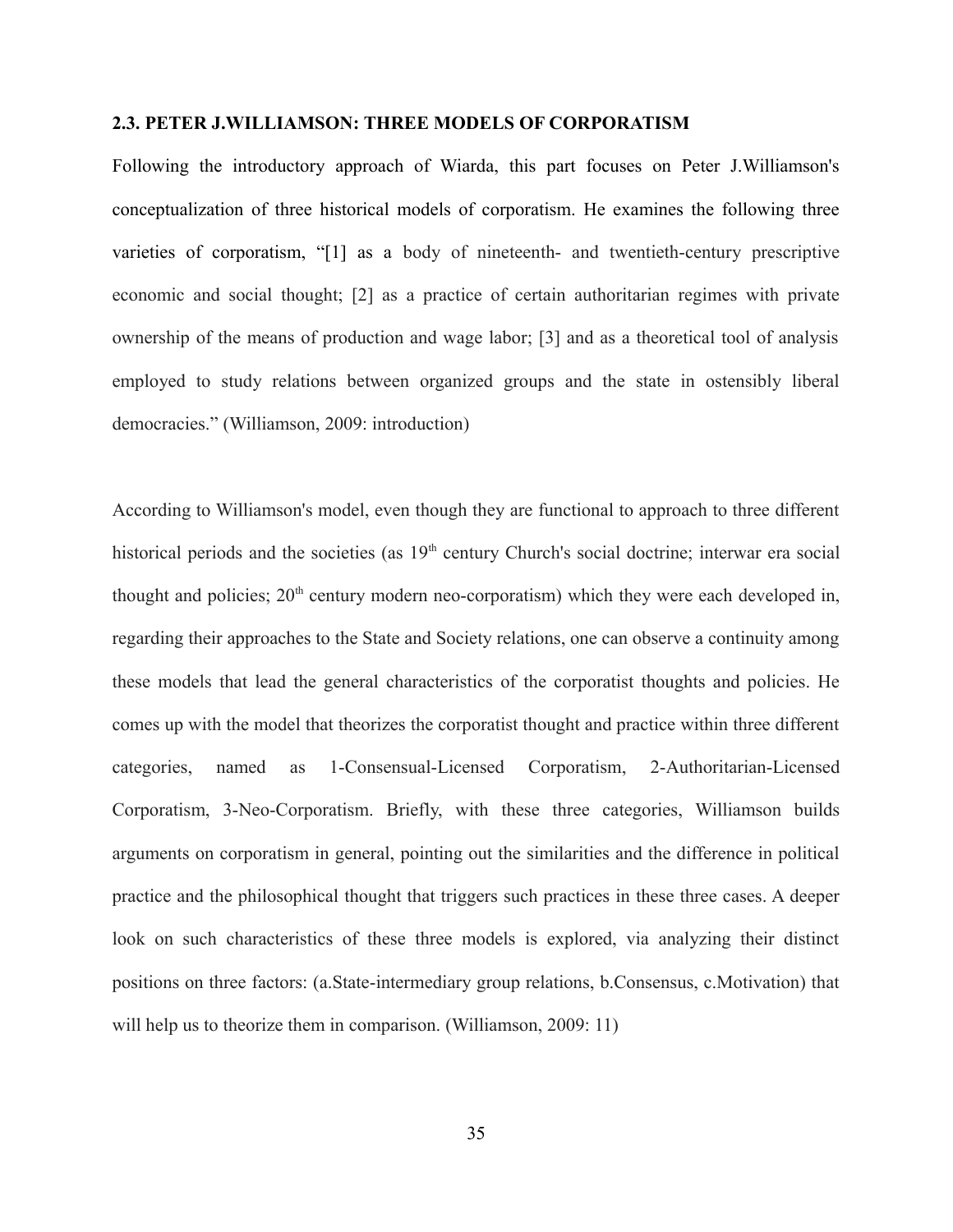#### **2.3.1. Consensual-Licensed Corporatist Model**

In the first model of his scheme, coined as "consensual licensed" corporatist model, Williamson describes a prescriptive economic and social theory. The position of the (a) intermediary groups are situated via licenses given by the state institutions letting them to gain legitimacy and legal acknowledgement. As state licenses these organizations posited between the productive classes (that are employees and employers) state gains the chance to control their actions and hence it sustains a particular economic and social order that it structures its balance. Regarding the second category of (b) consensus, Williamson argues that within this model, one can observe the assumption that a corporatist system will both generate and attain a high degree of consensus on its aims and methods. Therefore supporters of such a system would take-for-granted the acceptance of this corporatist model within this society, and as a result of this acceptance, the state institutions would not even need to interfere harshly on the relations between the intermediary groups that regulate the processes of economic production. Eventually this would result with a notable degree of autonomy for intermediaries and societal actors. Thirdly, regarding the category of (c) motivation, Williamson argues that the reason of existence of the corporatist structures are motivated by the enhance degree of consensus, which means that among general public there exists a belief on need for such institutions controlling the economical and political processes. (Williamson, 2009: 11)

#### **2.3.2. Authoritarian-Licensed Corporatist Model**

Second model theorized by Williamson is the "Authoritarian-Licensed" model of corporatism, which is most related to the central theme of this thesis, mentioning particularly the economical and social policies theorized and applied in two cases of the interwar era in Europe. According to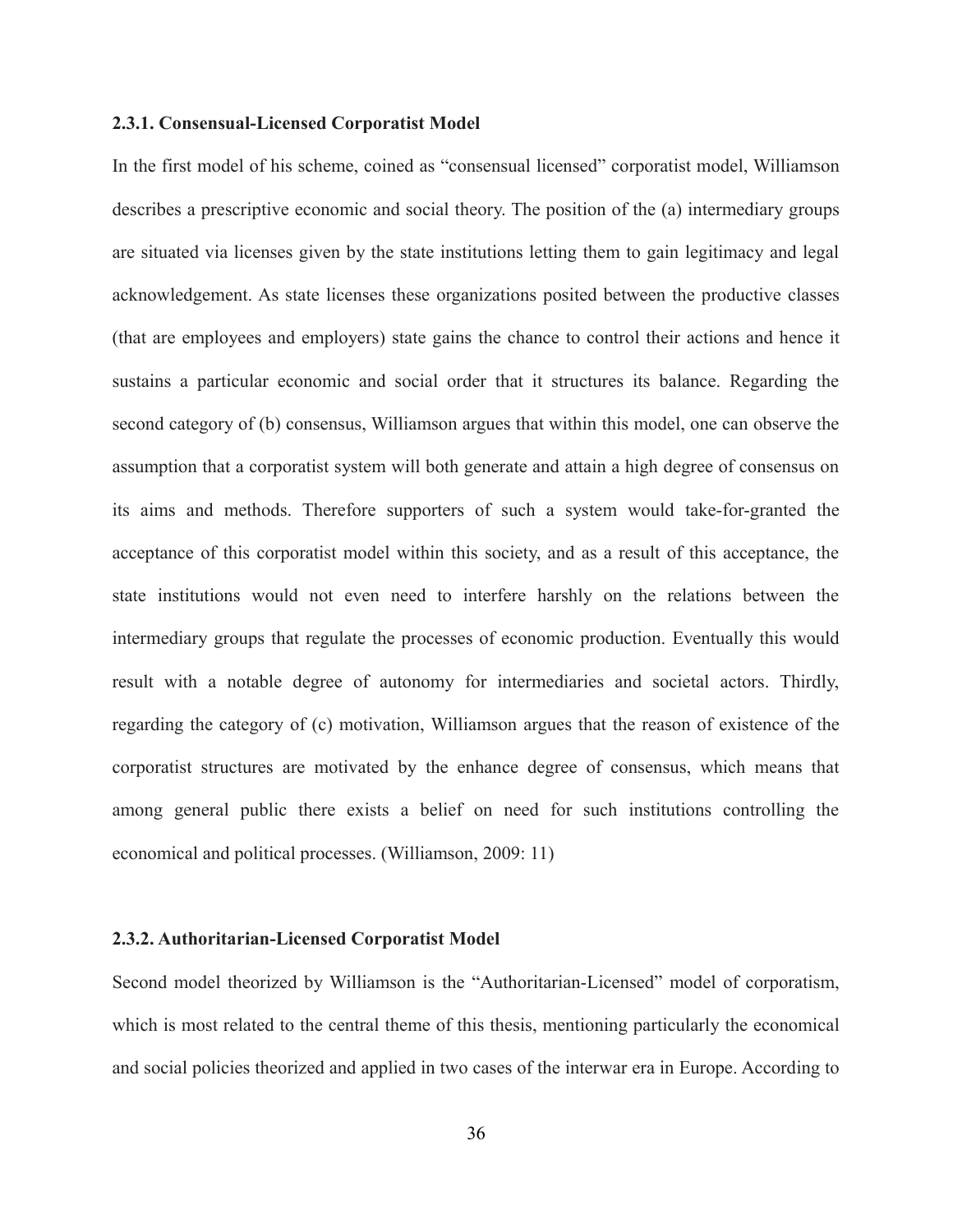Williamson this model connotes a "politico-economic system as adopted practice in a number of authoritarian corporate states." As the previous model, Williamson builds this type according to three different categories. Below, his idealization is studied briefly.

In the first category of (a) state-intermediary group relations, state controls the societal and economical actors via licensing the intermediary groups. However, the difference from the previous model is that here, the intermediary groups as well license and otherwise restrict the freedom of economical and social actors. One can think about the Italian case of corporations at this moment. Corporations were institutions, which the state licensed and gave legitimacy to its existence, however, it was again the corporations, which licensed or restricted the freedom of economical and social actors, which were within their sphere of competency. As it will also be seen in the following chapter, this licensing/legitimizing cycle lead the corporations to gather under united entities and demand to be a part of the economical and political process as a state figure. Experiences of national corporative bodies, "Central Corporative Committee/ *Comitato Corporativo Centrale*" the executive; together with the "Chamber of Fasces and Corporations/ *Camera dei Fasci e delle Corporazioni*" (from 1939 and onwards), and their political positions demanding more power and participation within the decision-making mechanisms should be studied with attribution to the licensing/legitimizing cycle mentioned above. (Williamson, 2009: 96)

Secondly, Williamson idealizes this model's characteristics regarding the category of (b) consensus as the following. He argues that within this social order, it is clear for the state officials that they are supporting an economical and political order promoting the "social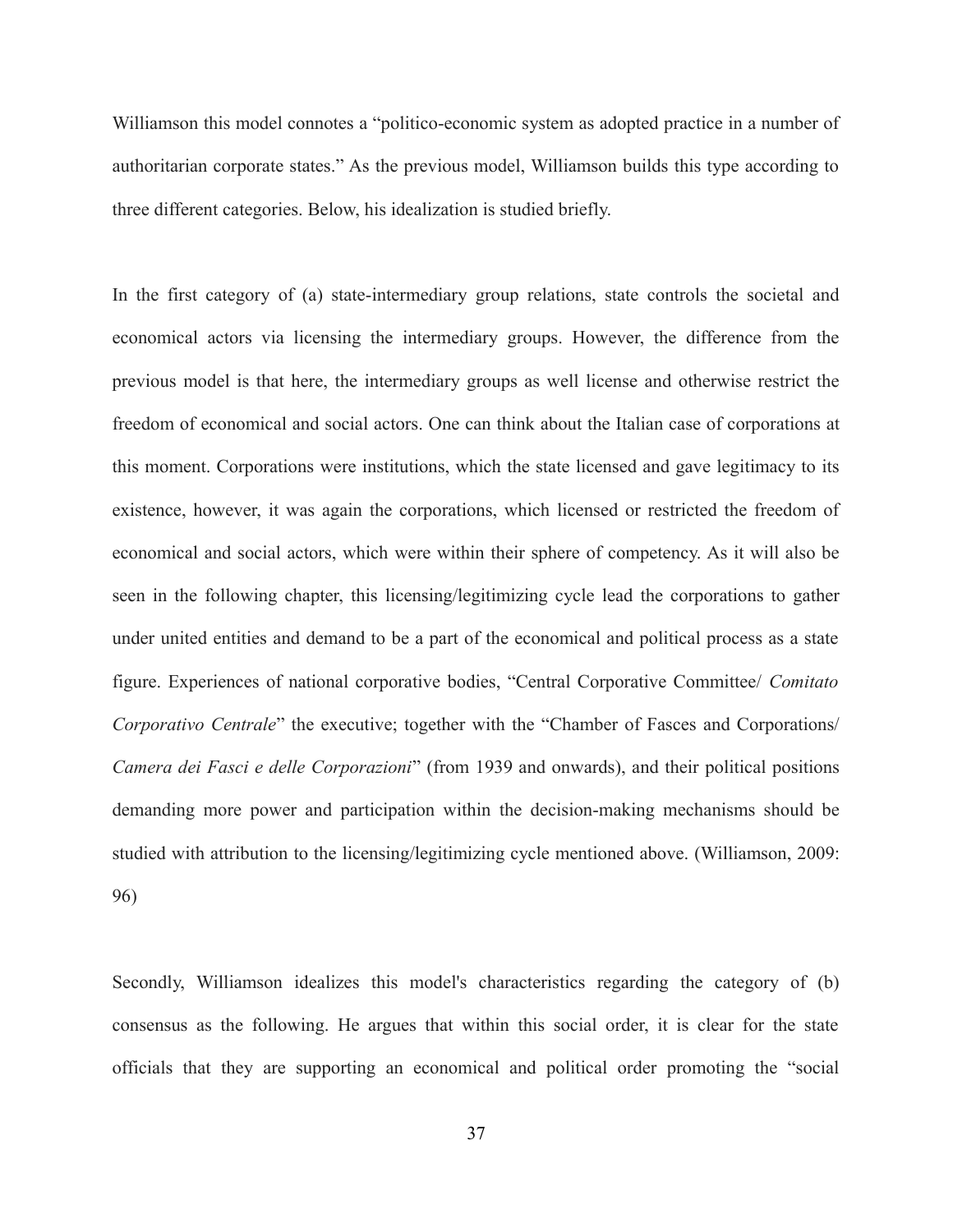harmony" between the different groups of production within the society, with blocking the rise of the class conflicts or with taking under control the already-existing class antagonism. However, there is an assumption among these actors that there is a "limited support" for the underlying values and goals of the corporatist system.

Therefore such a situation legitimizes their approach in imposing this economical and social order via state's repressive apparatus<sup>[18](#page-37-0)</sup>. As one could guess this builds and legitimizes the state of mind, which perceives the authoritarian political orders as "functional" and "needed" for the society. It is common that certain groups within such officials would legitimize these authoritarian mechanisms with "tutelary democratic thesis", or arguments on "continuity of the authoritarian measures until the formation of a mature political culture". The argument of "tutelary democratic thesis" is accentuated as well, as a counter argument in Parla and Davison; which will be referred in the next chapter. (Parla and Davison, 2004)

Regarding the third category, that is (c) motivation on implementing the corporatist social order within this ideal model, Williamson argues that "corporatist structures are so established as to secure the greatest level of state control practicable." Therefore they are perceived as permanent and functional institutions, such as "buffers of stability" which promote the continuous firmness of economical production and a solidified, non-conflict social order.

It is important to remark that in the theoretical platform built on this thesis for our further discussion on corporatism, the "Authoritarian-Licensed Corporatist Model" is considered as a mid-layer leading to a further discussion on solidaristic and totalitarian variants of corporatism.

<span id="page-37-0"></span><sup>&</sup>lt;sup>18</sup> The term is used in reference to Louis Althusser's conceptualization. (Althusser 1971)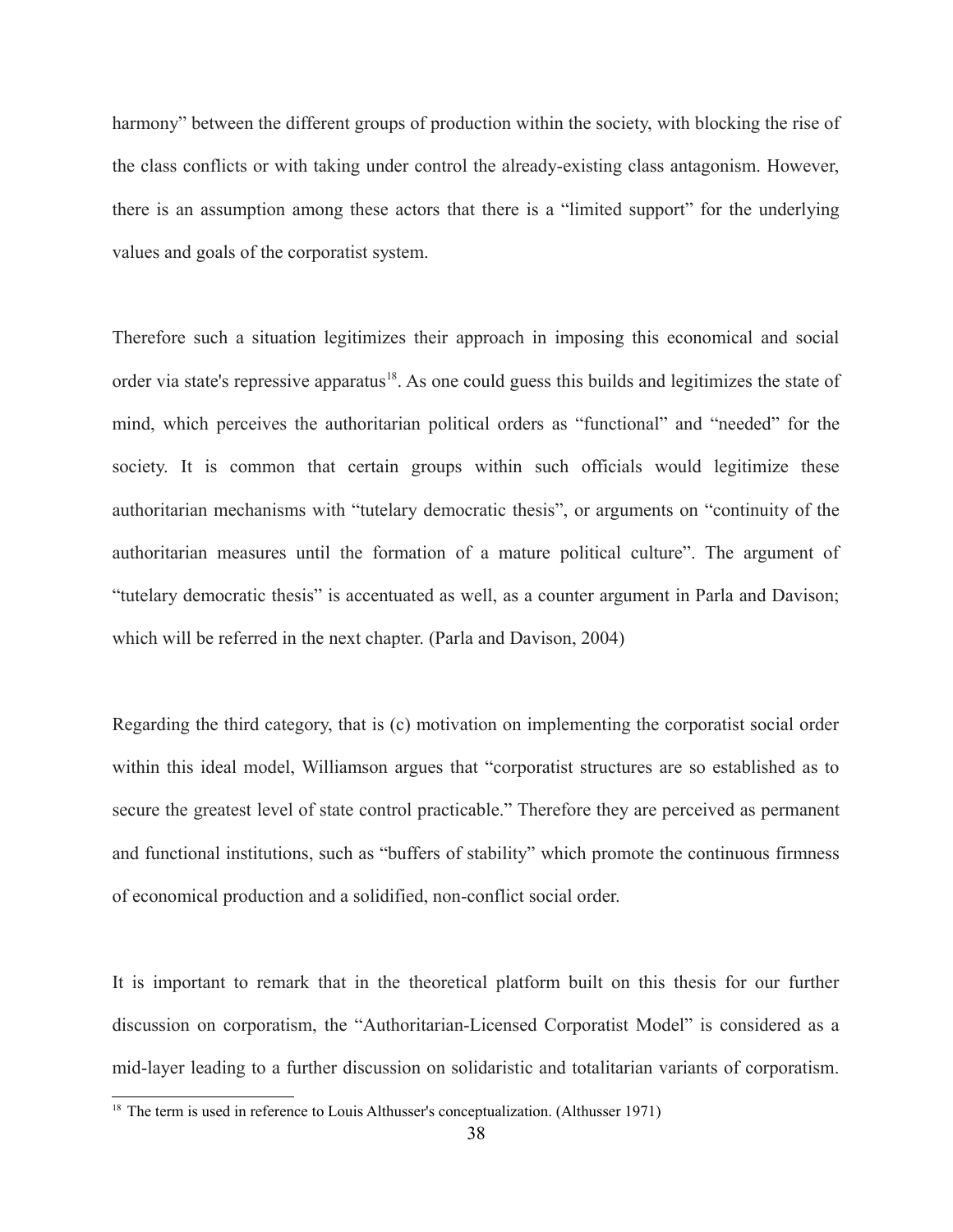Before leading our discussion on these variants, below the final corporatist model outlined by Williamson, which is more related to late our contemporary societies and the  $20<sup>th</sup>$  century industrial economies, is noted briefly.

#### **2.3.3. Contract Model (Neo-Corporatism)**

Final model proposed by Williamson in studying the corporatist political theory and practices is the "Contract Model or Neo-Corporatism." Within this model (a) state-intermediary group relations are structured by the "contracts" or exchanges of producer groups through bargaining. Such producer group leaders assure that the terms are obeyed by their members via diverse means, which could be also aided by the state. It is important to note in these cases as weaker means for submission is employed, such tendencies would lead to breakdown within the intermediary groups. Regarding the second category of (b) consensus, it is argued that there exists a general consensus, a general support for the existing order. However, actors do also believe that particularistic demands and conflict between the groups, individuals would put the system and its stability in danger. Finally, regarding the third category (c) motivation promotes the foundation of the corporatist structure, thus generating stronger support for the authoritative decisions. This means that the social and economical actors of the interest groups are not strictly engaged or demanding to be engaged in the decision-taking mechanisms as in the previously mentioned model above. Eventually, this makes the corporatist structures within this third model less formal institutionally. (Williamson, 2009: 11-12)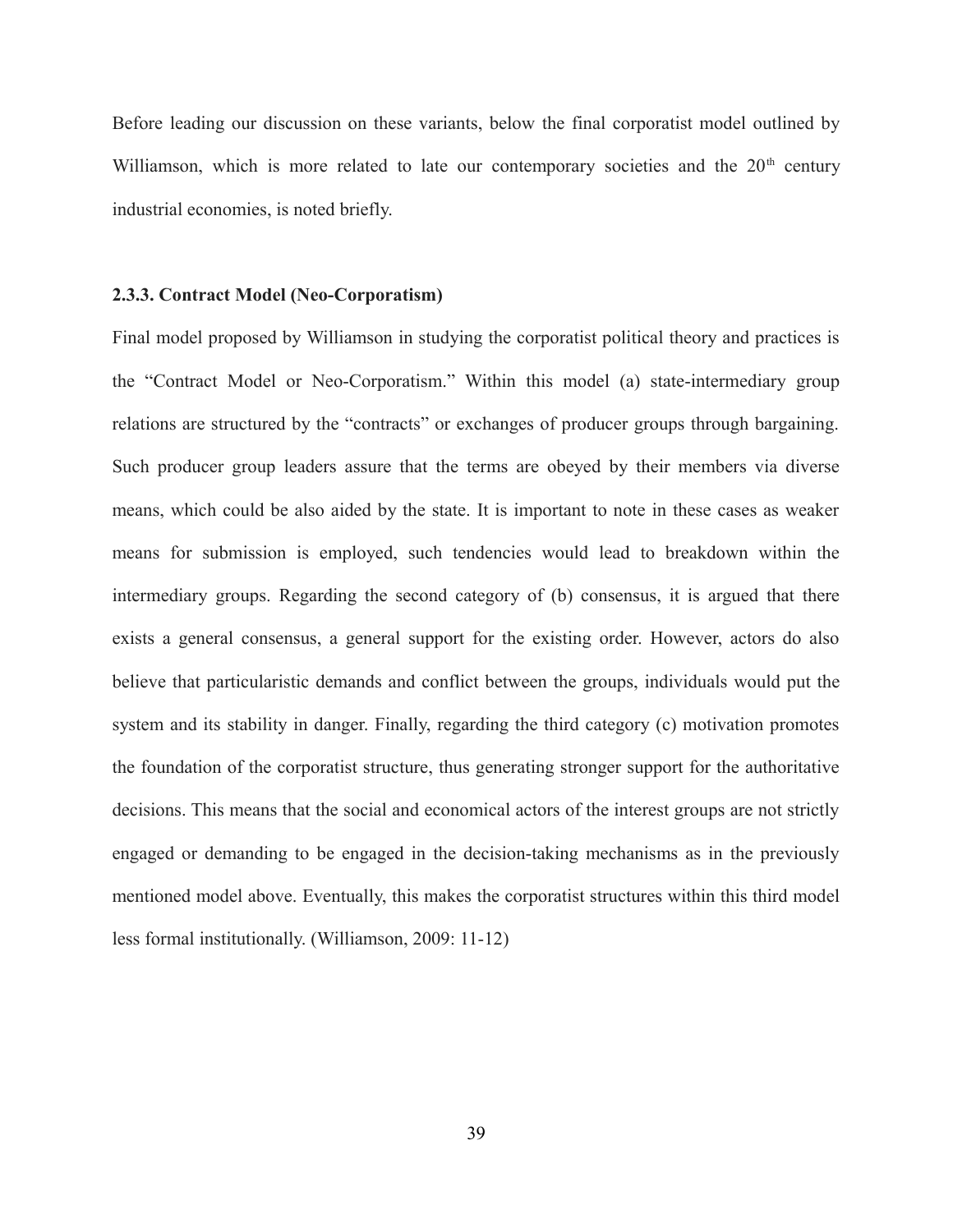## **2.3.4. An Overview: General Characteristics and Critics**

As one can see from the three models proposed by Williamson, diverse brands of corporatist thought and practice is analyzed, through their positions on three factors mentioned above that are (a) state-intermediary group relations, (b) consensus and (c) motivation. Below five points on corporatist thought and practice raised by Williamson with its relation to Nationalism are noted, which I discuss and in certain cases criticize/question for further theoretical development.

Firstly, regarding the theme of concern of this thesis, Williamson's second model, Authoritarian-Licensed Corporatist Model instantiates an important ideal type to be further developed in the context of the corporatist thought and policies promoted by the governments in interwar Turkey and Italy. Therefore, a vertical correlation is considered between Wiarda's explanation to corporatist approach, Williamson's Authoritarian-Licensed Corporatist Model and Taha Parla's description leading for the theorization of on the solidaristic and totalitarian variants of corporatism, discussed in the next chapter.

Secondly, an important characteristic of the corporatist model mentioned above raises with its non-liberal stand. As it can be noted in Williamson's quotation below, even though corporatists presented their idea of social order as non-liberal, in fact their policies did not reflect an anticapitalist stand. We will be noting this characteristic once again in the next part of this chapter, as well as in the following chapter when we will be analyzing the theoretical discussions proposed by Turkish and Italian intellectuals towards the liberal value of "individual liberty", for the sake of the grand "national interest" promoted by the corporatist model.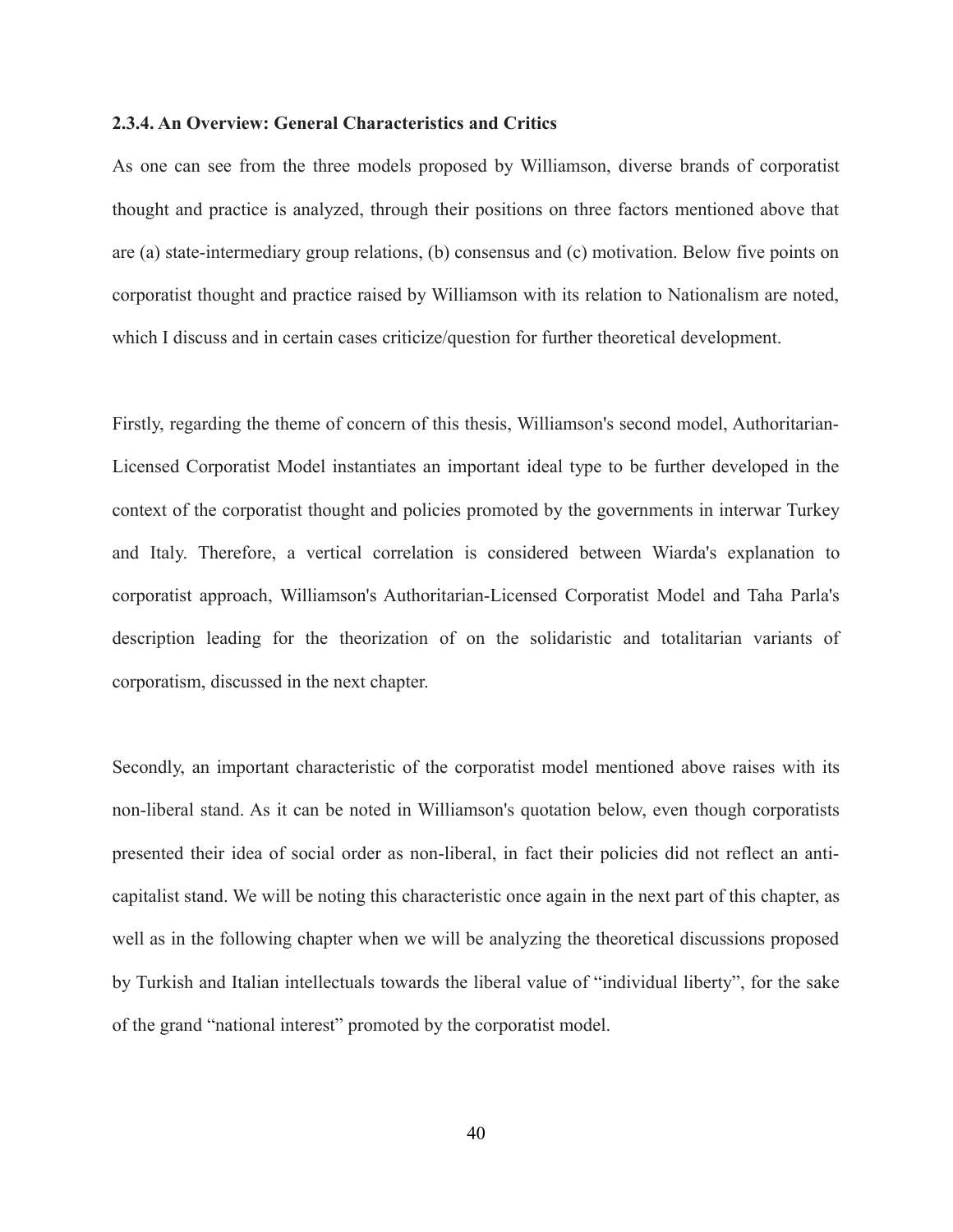As Williamson himself quotes on this: "While corporatism was an intellectual response to the advent of industrial capitalism in what was held to be liberal politico-economic systems, and the writers were often sketching of the impact it had upon the proletariat, the theory strongly defended the maintenance of private property as the most desirable form of ownership of the means of production. Corporatism was, in effect anti-liberal rather than anti-capitalist. Liberalism had broken down social bonds and turned society into a mass of atomic, self-seeking individuals devoid of any higher moral purpose." (Williamson, 2009: 20)

Thirdly, another argument raised by Williamson on the corporatist thought was his reference to the Catholic thinkers and their proposal on the "just social order." However following this argument, differing from Wiarda, Williamson mentions also the nationalist thinkers, who aim to develop their authentic corporatist social order, elaborating a secular language, with attribution to the "greater glory of the nation" as the moral basis of consensus concerning the economic and social life and its organization. As it is the case, here I feel the need to re-pose my critics towards the "pre-acceptance" of the idea in Wiarda's and Williamson's works that corporatist social thought and policies do and only reflect the Catholic set of values principles.

In this regard, Williamson argues that within this socio-economic order Catholics saw their positions, bound with "Christian love", that is the application of religious justice via God's will within the society. This was their mind-set in justifying the corporatist order. Whereas the Nationalist corporatists saw the nation as the social whole which the individual and the particularistic groups would melt inside within its grand anatomy. Therefore within individual sacrifice to the national good, they saw the principle factor that keeps the nation together, and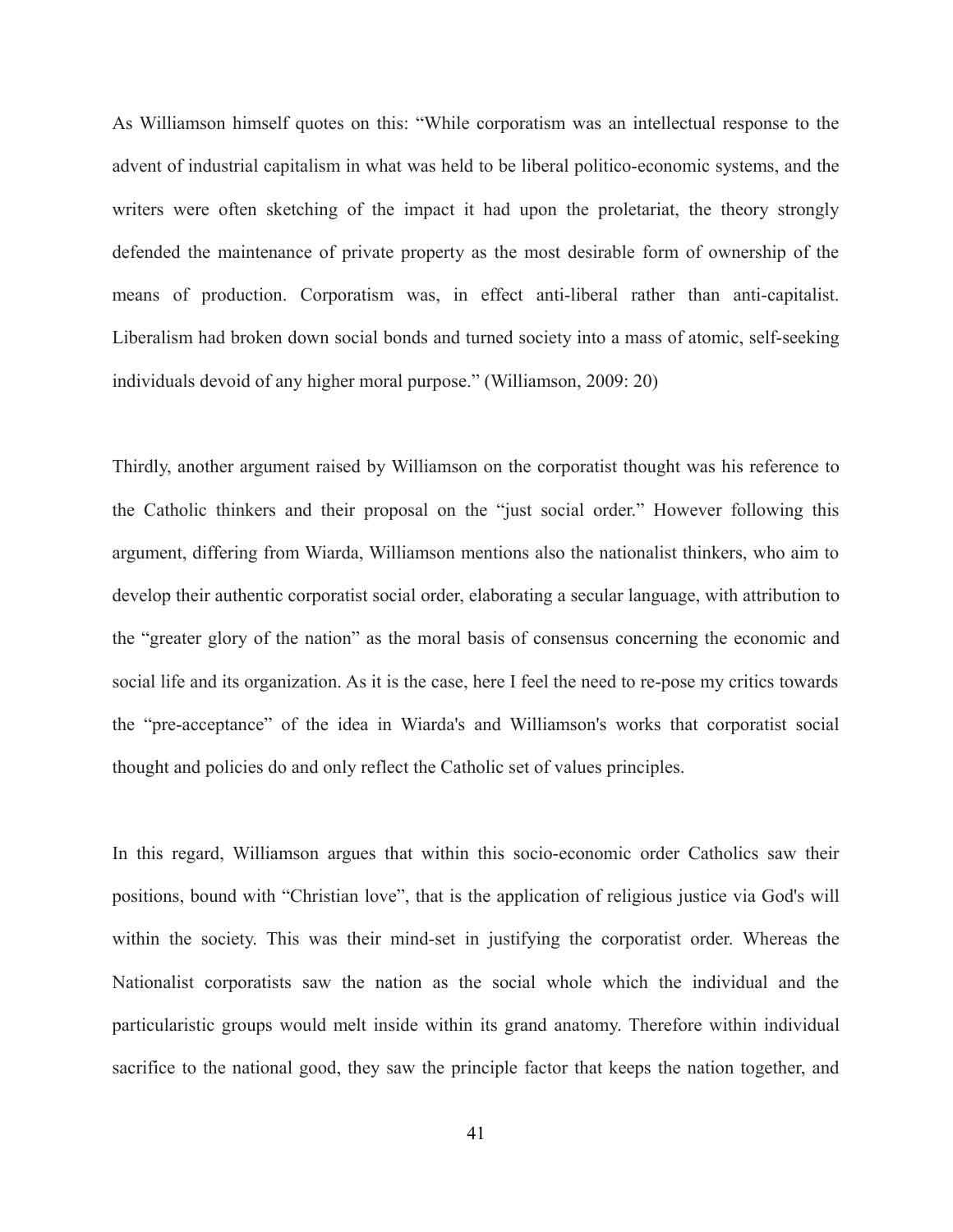leads to the "national harmony." Another key concept which is highlighted in this mind-set is the application of justice enlightened, guided by a greater "national interest", which will be explained once again in the third chapter of this thesis when we will be discussing on the particular themes of corporatist thought in Turkey and in Italy. (Williamson, 2009: 22)

Fourthly, as it will be discussed in the next chapter of this thesis, with constant references to Taha Parla's work on sociologist Ziya Gökalp, corporatist theory do equip us with a functional analytical language in studying the social thought and state policies applied in countries other than the ones "with a Catholic socio-cultural heritage." Briefly, I argue that corporatist thought could not only be imagined within the Catholicist paradigm. Similar social ideas and political practices may be present as well in non-Catholic communities. In this regard one could note the Ottoman lodge (*loca*) system, organizing different professional sectors of production, within this perspective.

Fifthly, as Williamson points it out, corporatism was not simply defended by the church institutions, but also from the circles opposing its dominance in the society. For example, at this point he argues that the corporatist ideas defended by the atheist nationalists actually were the mutation of the basic arguments proposed by their Catholic colleagues. Below, Williamson's position regarding the "distinct similarity" between the nationalist and the Catholic groups on the issue can be seen. However as he mentions it as well (even in opposition to his previous argument), corporatism was not simply defended via a Catholic social order, but via other metanarratives on social order such as nationalism: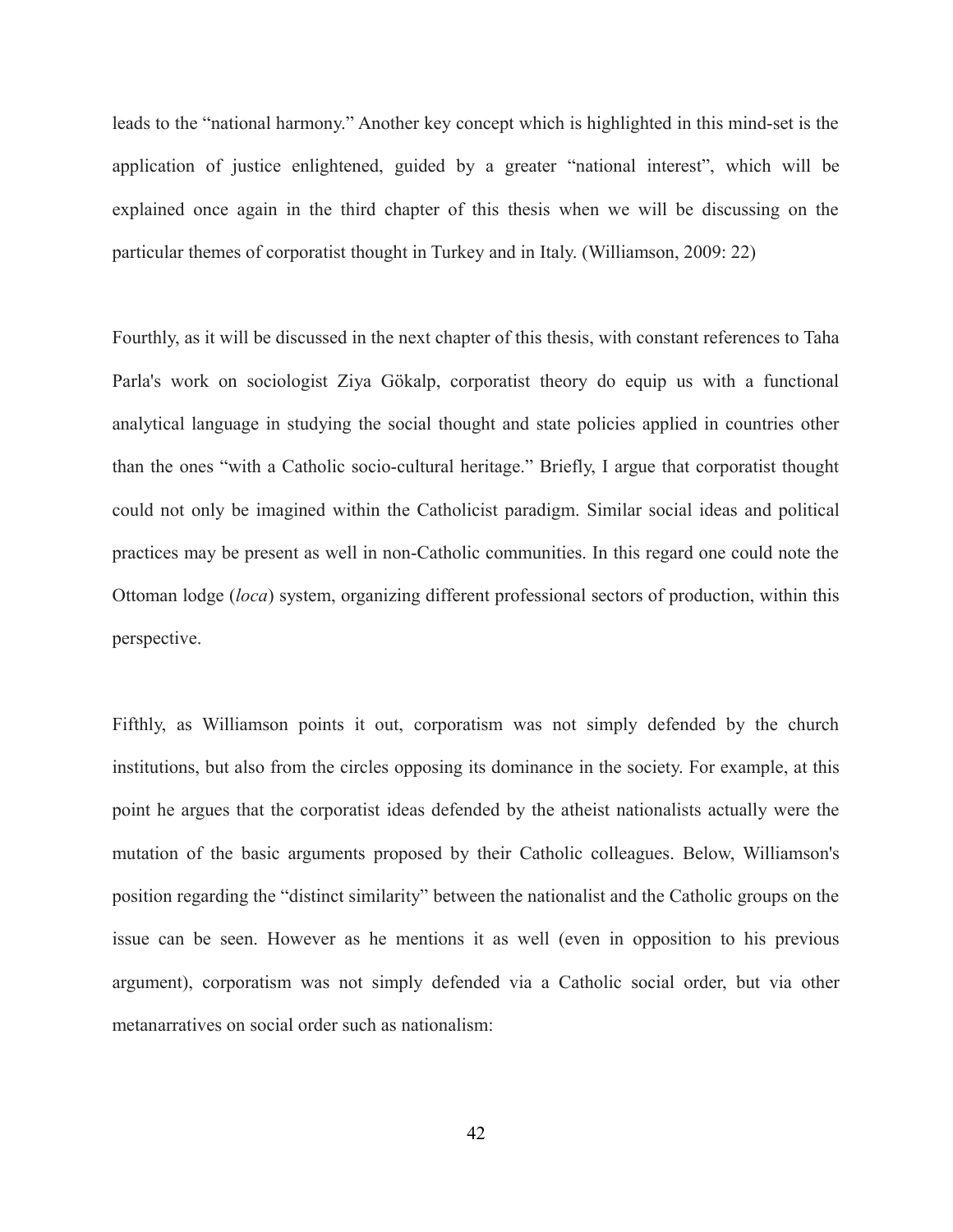"In respect of the above appoint, it is worth reiterating that corporatism was based on one of two underlying philosophies, Catholicism and nationalism, neither of which is noted as contributing to socialist thought. These two distinctive tendencies within the theory pose a question concerning the unity of the body of thought. To some extent nationalist corporatists clearly adopted, then adapted, Catholic ideas for generating a harmonious and hence unified society. Often atheist nationalist writers read very much like their Catholic counterparts, providing, like the positivists (whose sociology clearly incalculated corporatism), a form of 'secularized Catholicism." (ibidem)

Therefore, I would like to remark that the corporatist social vision and the policies that are engineered in its light, in our cases do reflect the ideal society and citizen models which will be studied in-depth in the following chapter of this thesis. At this point, I would like to conclude my argument that the nationalist corporatist vision which branches the central theoretical theme of this thesis, could be in relation with certain theological components and reproduce/regenerate the messages firstly introduced by theological doctrines. However, one should observe the difference of the nationalist doctrine brings to the political sphere, and how it alters/mutates the previous religion-based social messages into new categories of an "harmonious, conflictless national order", and applies it into a new form of "imagined commununity." (Anderson 2006) We will be re-attributing to this point in the following chapter of this thesis while analyzing the concept of a "conflictless society" promoted in interwar Turkey and Italy via political discourse and state policies.

Finally, the most precise layer of our discussion on corporatism is outlined. Continuing from the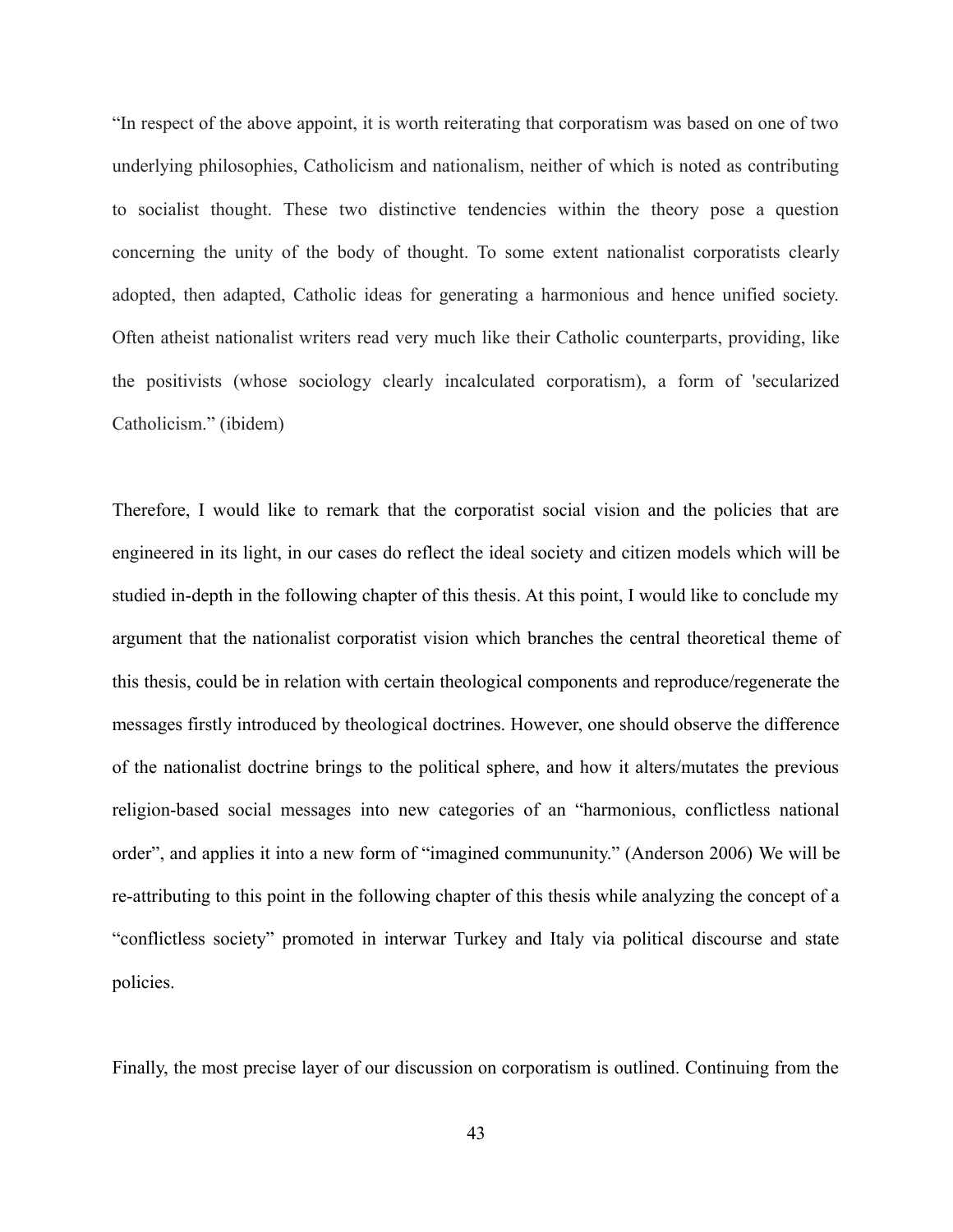theoretical path explained above with Williamson's description of "Authoritarian-Licensed Corporatist Model", we observe the development of two variants of corporatism, proposed by Taha Parla, as "solidaristic" and "fascistic" corporatism; which I further criticize thus revise in the third chapter. Preceded by a general discussion on the main characteristics of the corporatist idea, with constant references to the French sociologist Emile Durkheim, we will try to discuss corporatism, considering the arguments and counter-arguments on issues of presenting it as the "3<sup>rd</sup> way" and "a reaction to the accumulation and distribution crisis" brought by the different phases of the capitalist mode of production.

#### **2.4. TAHA PARLA: PRECISE DISCUSSION ON CORPORATISM**

## **2.4.1. Discussing Corporatism's General Characteristics**

Firstly I find it useful to give a look also how Parla outlines corporatism as a "worldview" and a theory. Following noting his brief approach towards the concept, we will be developing the discussion on his identification of the types of corporatism, that are the "solidaristic corporatism" and "fascistic corporatism" which will be revisited in the next chapter. Critical characteristic of this theory outlined by Parla can be summed up briefly in his identification of corporatism as "a system of thought and a set of institutions that presuppose a predominantly capitalist mode of production with its central elements of the primacy of private property and enterprise." (Parla 1985, 44)

## **2.4.1.1. Criticizing the "3rd Way" Argument**

In light of the above quotation, one of the important points presented by Parla of this system of thought is that according to him the corporatist social theory do not pose a "3rd way", an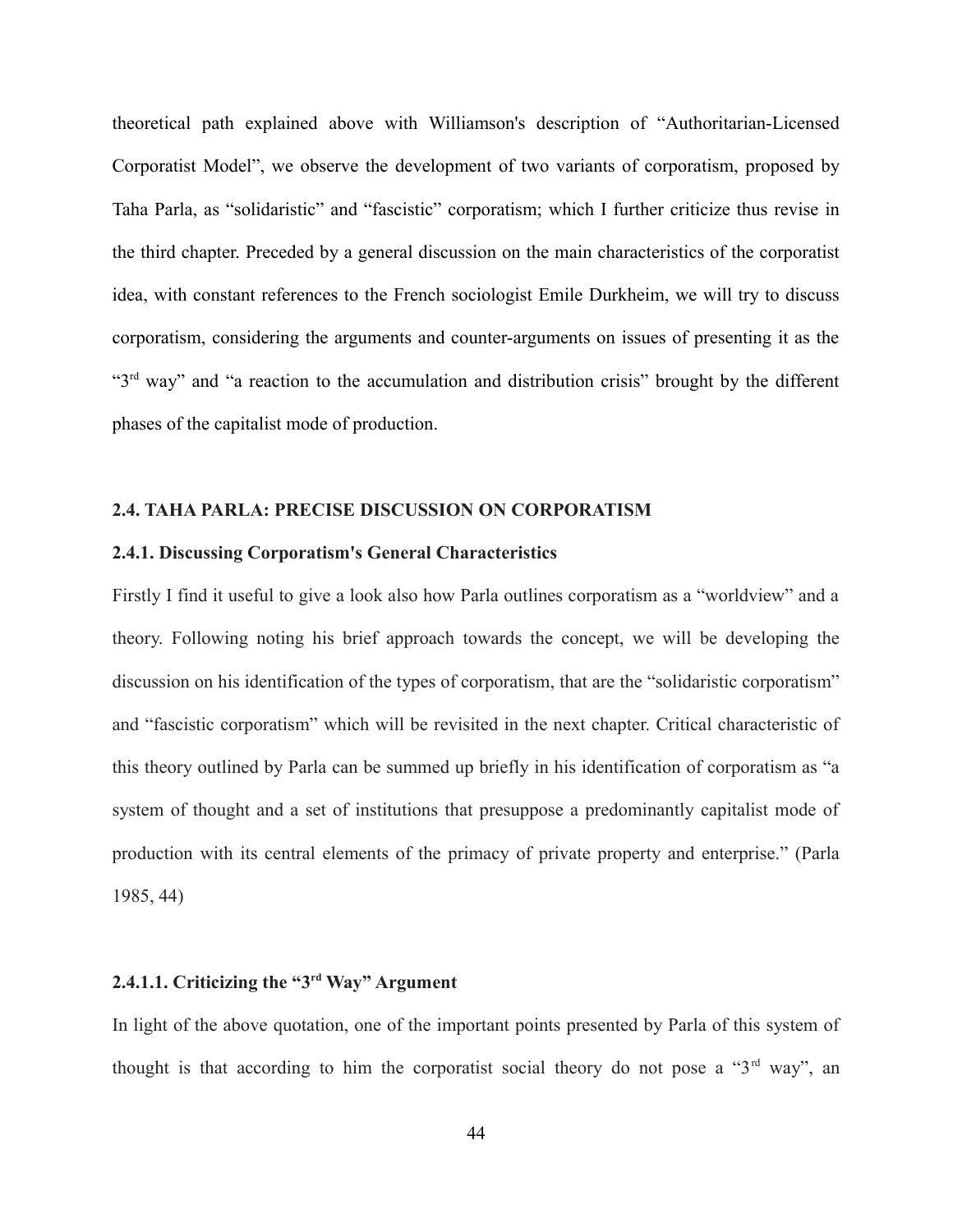alternative to the capitalist or socialist social organizations. Indeed, corporatism by definition could be identified as "anti-socialist" and "anti-Marxist." It definitely rejects to use the language of the classes or to explain the social phenomenon via an on-going interclass conflict leading to the trophy of one of the classes. However, the new argument that is embraced within his theoretical discussion is that corporatism is also anti-liberal (in philosophy, politics and economics) but not "anti-capitalist." This is the critical point in where corporatist and socialist theories adopt different stances towards capitalist mode of production.

## **2.4.1.2. Different Layers of Corporatist Social Theory**

Parla points out the three characteristics of the corporatist social theory with the following factors, which connote actually three different "referents" or "layers". According to him corporatism is firstly "a philosophical-ideology about a model of society and economy." Secondly, it is "a set of economic and class policies and actual procedures of conducting representation of interests. Finally, it is "a particular form of political institutionalization and authoritative decision-making." (ibidem, 45) Here, I would like to underline the fact that according to Parla, corporatism is consisted by a coherent ideological form, which connotes a particular social and economical order, developing a conscious language in identifying the social phenomenon and attributing exact roles to the political institutions in the society, such as the institutions of the state or occupational groups concerned. It is also noted by Parla that corporatism in practice does not have to manifest all of the abovementioned three forms.

## **2.4.1.3. Positioning Corporatism: Imagining a Society in Harmony**

Another fundamental characteristic of the corporatist social theory is that, as a model of social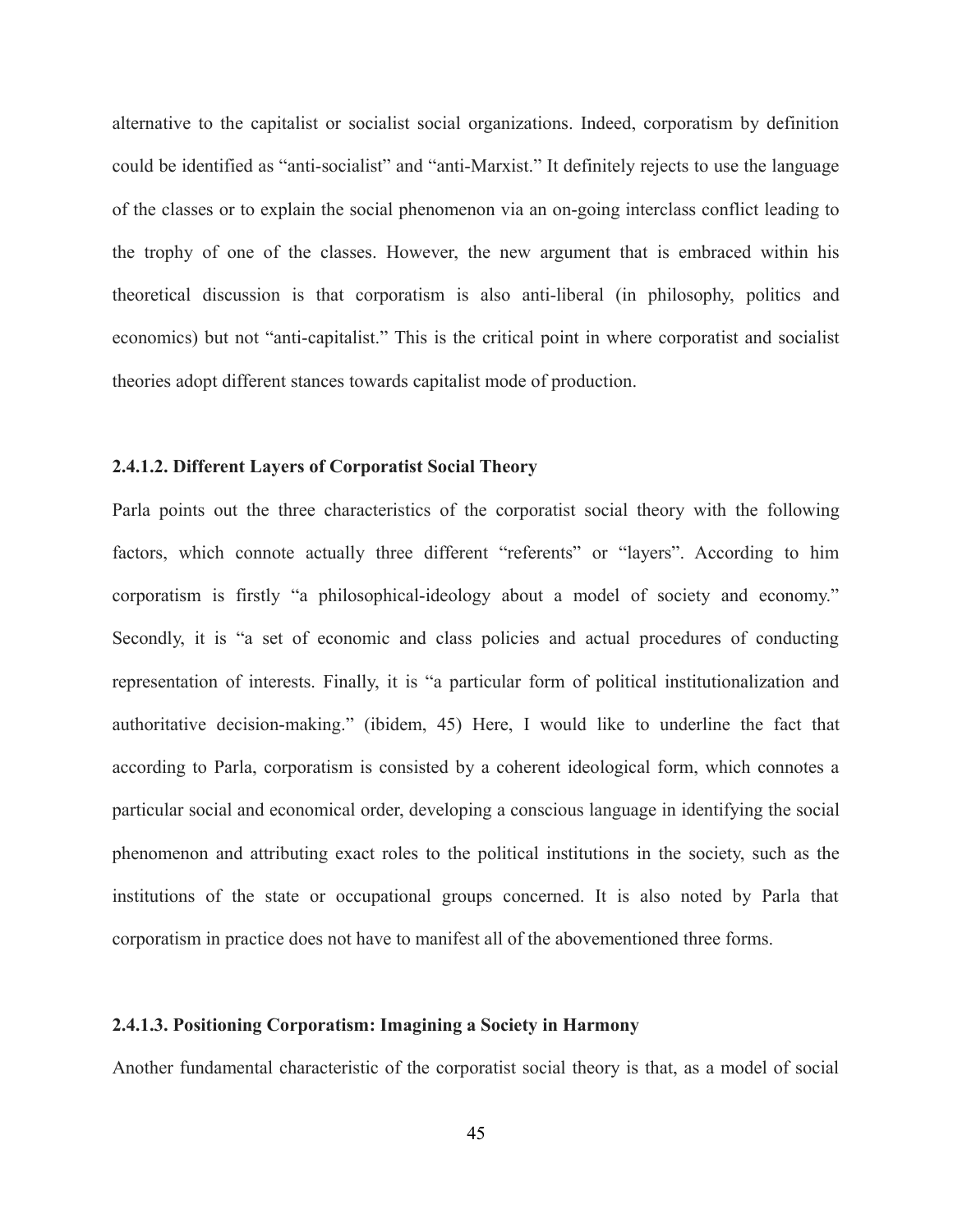and economic order, "corporatism sees society as an organic and harmonious whole consisting of mutual interdependent and functional complementary parts." (ibidem, 46) It is also outlined below in the quote of French sociologist Emile Durkheim, within this perspective, the main founding institution in the society, keeping the harmonious atmosphere of interdependency are the occupational groups, in other words, their organizations: corporations. As it can be seen above, in the part focusing mainly on the liberal and Marxist social imagination, we could see that the political terminology, which these two diverse positions developed, differed clearly from the corporatist theory. To keep it brief, opposing to the liberal-pluralist theory, positing the "individual" in the center of its social explanation; and opposing the Marxist theory with its social theory on classes and an on-going struggle of class warfare, corporatists focus on the concept of "occupational groups" in order to explain the social phenomenon.

Their critics towards the liberal-pluralist and Marxist theories arise within the following mindset. Firstly, they see an anarchistic attitude in the liberal theory and its "over-glorification" of the concept of "individual" and its so-called "liberty." We will be turning back to this point in the following chapter, in our discussions on the corporatist thought in two particular cases in Turkey and in Italy.<sup>[19](#page-45-0)</sup> Secondly, their attitude towards the Marxist social analysis is very critical. Corporatists' (even using another theoretical terminological approach) do share the argument with the Marxists that capitalist society and its liberal order is doomed to fail with the internal destruction of the society. However, while the Marxists arrive to this point and come up with the "class revolution" as the factor leading to the reparation of the "corrupted" capitalist society,

<span id="page-45-0"></span> $19$  In order not to detach from the context; at this point I would like to remark the following quote of Recep Peker, general secretary of the Republican People Party in Turkey, (1931-1936) within the period of concern in this thesis. "*Socialism is a system, that aims to demolish his mother Liberty, which he was fed with her milk from her breast, and was raised and strengthened by her."* (Peker, 1984: 41) See Peker, Recep. (1984) *Inkilap Dersleri [Lessons on Revolution]*, İletişim Yayınevi, Istanbul As mentioned above we will be turning back to this point in the following chapter of this thesis, when we will be analyzing specifically the corporatist thought in Modern Turkey.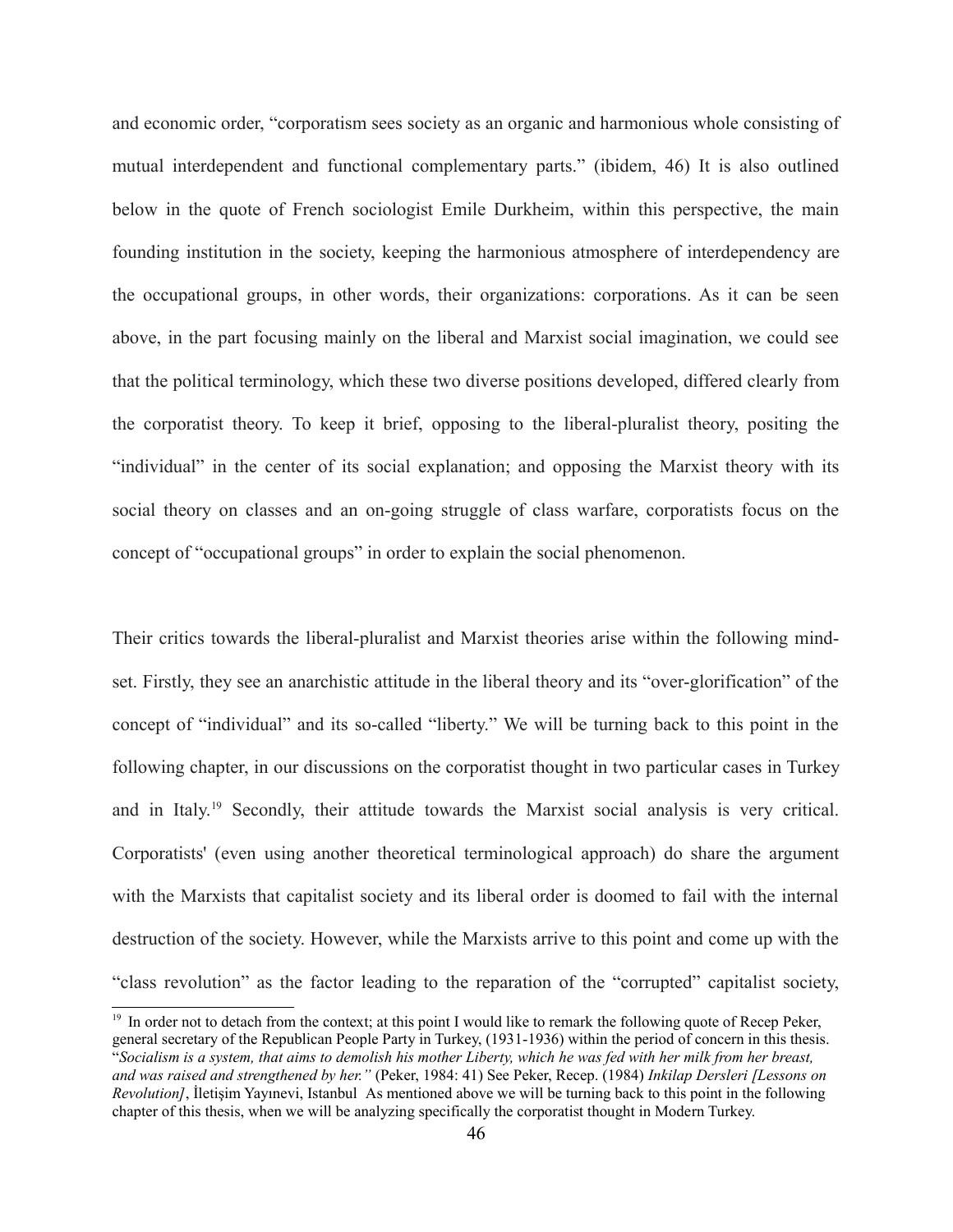corporatists' argument differ from the Marxists'.

They believe that the organized occupational groups, around their interests lead to bring the harmonizing rationale that is missing in the capitalist societies. Therefore with this proposal they also refuse the Marxist theory of class struggle leading to the "class revolution." As expected, here they see another factor of social dissolution. Their argument is built on the idea that the social and political organizations within the society could only take decisions or engage in the demands if they are all compatible with the "benefits" of the society in whole. Therefore, contrasting to the Marxist approach against the private property and enterprises, they do not see a potential danger in the very factor of "free enterprises" leading to a widening social and economical gap between different factors of the society. At this point, a question arises in "how to keep the harmonious existence between the different components of the society without making structural changes (as proposed by the Marxist critique)?" Corporatists' answer to this phenomenon is building stronger political institutions, which control and support the "national interest", and keep it above the particularistic interests of individuals or classes. Here as I have tried to point it out, for the corporatists, society is greater than the sum of the individuals that it contains. It glorifies the concept of social interest/national interest that the political institutions, particularly the state should be controlling. However this means that the individual as well as its economic activity, the private enterprise are "tolerated" as long as they are serving to the social interest, defined by the socio-political structures above them. Therefore, "individuals' pursuit of their interests, as well as their private property and enterprise, are considered legitimate insofar as they serve social solidarity and do not violate the public interest-an entity on its own merits." (ibidem, 46)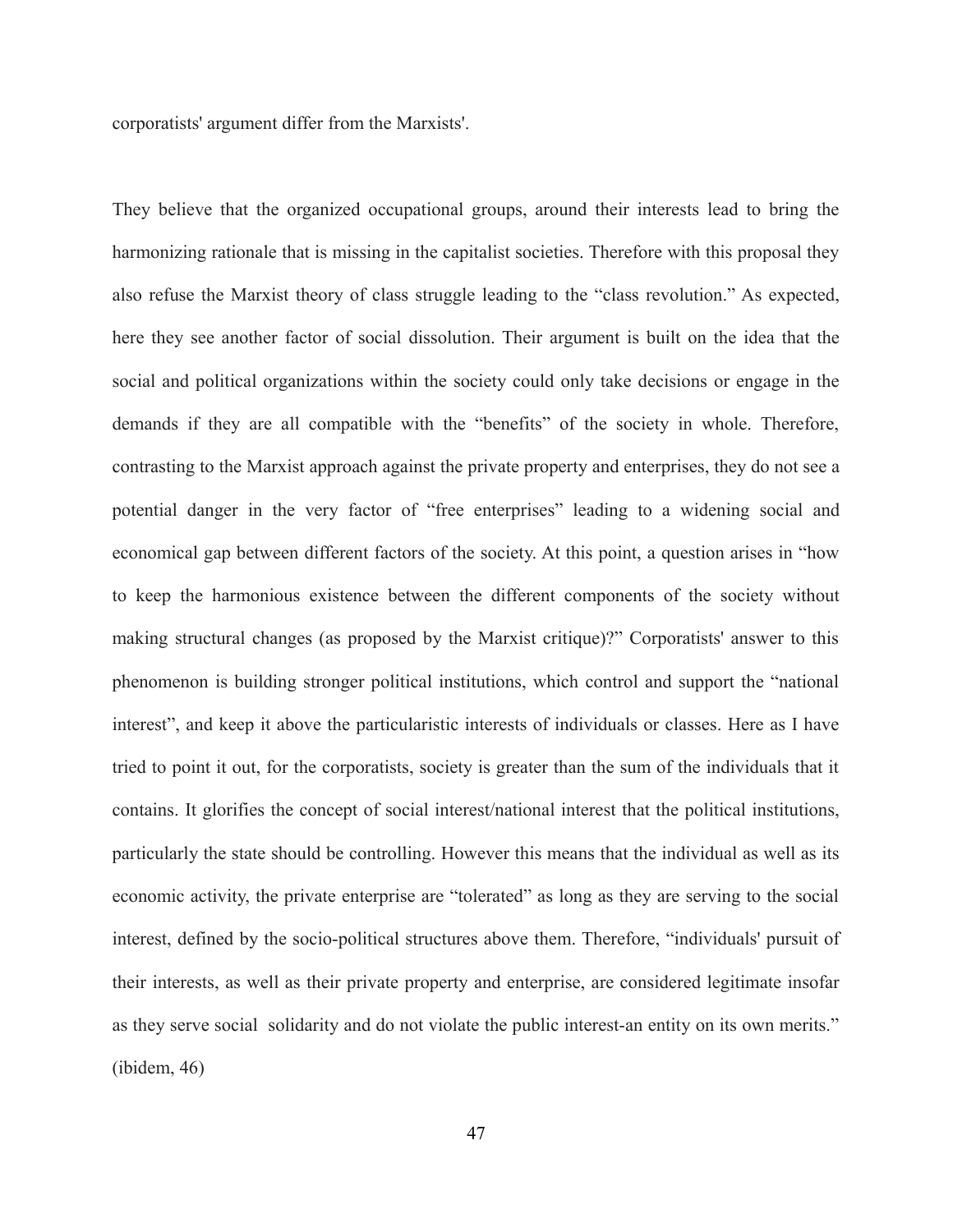## **2.4.1.4. Attribution to Emile Durkheim**

As it is mentioned above, within the discussions on corporatism, we see that liberalism and individual freedoms are treated as factors, which could lead to social dissolution. In this sense, one observes the rise of another concept on discussions regarding the corporatist antithesis for such a "danger", that is "social solidarity." Here, as it is mentioned above by Wiarda and Williamson on their discussions regarding the positivists rapprochement towards the idea of corporatism; as Parla's attribution to him in his description of the corporatist thought and as it will be given a larger part on the following chapter focusing on Ziya Gökalp's social thought and his relation to this figure; here I would like to give a space to a passage from Emile Durkheim's trendsetting work on an ideal social order, described from a corporatist vision, with references to his glorification of the recursive concepts of "social solidarity", "division of labor" leading to formation of "occupational groups/corporations" for the sake of an harmonious social whole.

In this passage, one sees how Durkheim puts an over-emphasis on the organizations of occupational groups and treats them as a founding factor for the social solidarity. This would firstly bind them to their professional group, secondly to their social community and ultimately to the social institutions within state mechanism. As he argues so at a further point, corporations could be also formed on national level. In this way, this could lead citizens participate within the political life via national corporations. As we will be seeing in the next chapter of this thesis, the Italian experience of the foundation of "National Council of Corporations/ *Consiglio Nazionale delle Corporazioni*" should be considered within this mindset of organizing occupational groups on national level, for promoting the "national interest" above the particularistic individual or class aspirations. Below our discussion continues with the following quote of Emile Durkheim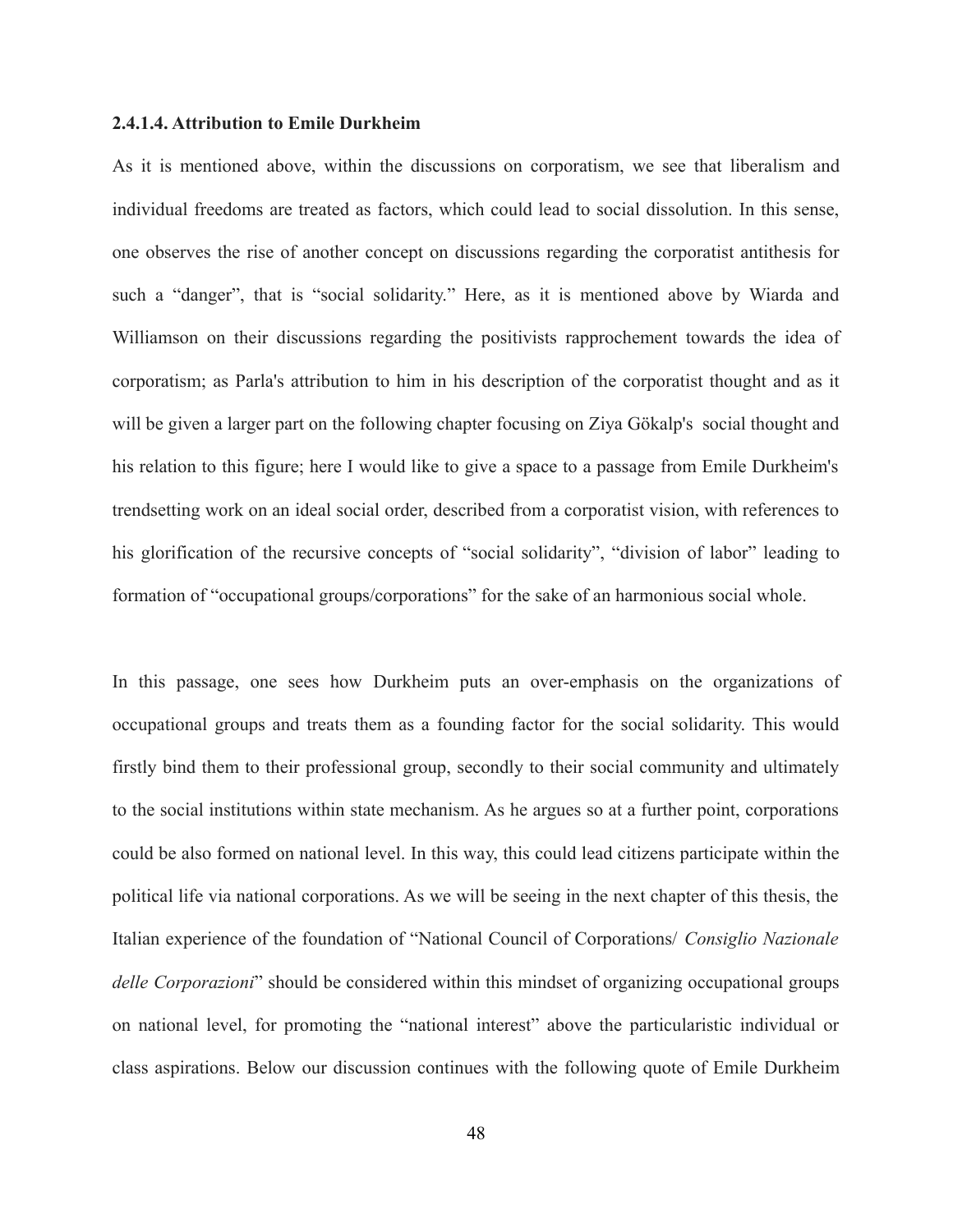from his canonical work "Division of Labor in Society" 2<sup>nd</sup> edition, published in 1902:

"In the body of this work, we have especially insisted upon showing that the division of labor cannot be held responsible, as is sometimes unjustly charged; that it does not necessarily produce dispersion and incoherence, but that functions, when they are sufficiently in contact with one another, tend to stabilize and regulate themselves. But this explanation is incomplete... For anomy to end, there must exist, or be formed, a group which can constitute the system of rules actually needed. Neither political society, in its entirety, nor the State can take over this function; economic life, because it is specialized and grows more specialized every day, escapes their competence and their action. An occupational activity can be efficaciously regulated only by a group intimate enough with it to know its functioning, feel all its needs, and be able to follow all their variations. The only one that could answer all these conditions is the one formed by all the agents of the same industry, united and organized into a single body. This is what is called corporation or occupational group.

Now, in the economic order, the occupational group does not exist any more than occupational ethics. Since the eighteenth century rightfully suppressed the old corporations, only fragmentary and incomplete attempts have been made to bring them back with new foundations... Since the market, formerly municipal, had become national and international, the corporation must assume the same extension. Instead of being limited only to workers of a city, it must enlarge in such a way as to include all the members of the occupation scattered over the territory, for in whatever region they are found, whether they live in the city or the country, they are all solidary, and participate in a common life. Since this common life is, in certain respects, independent of all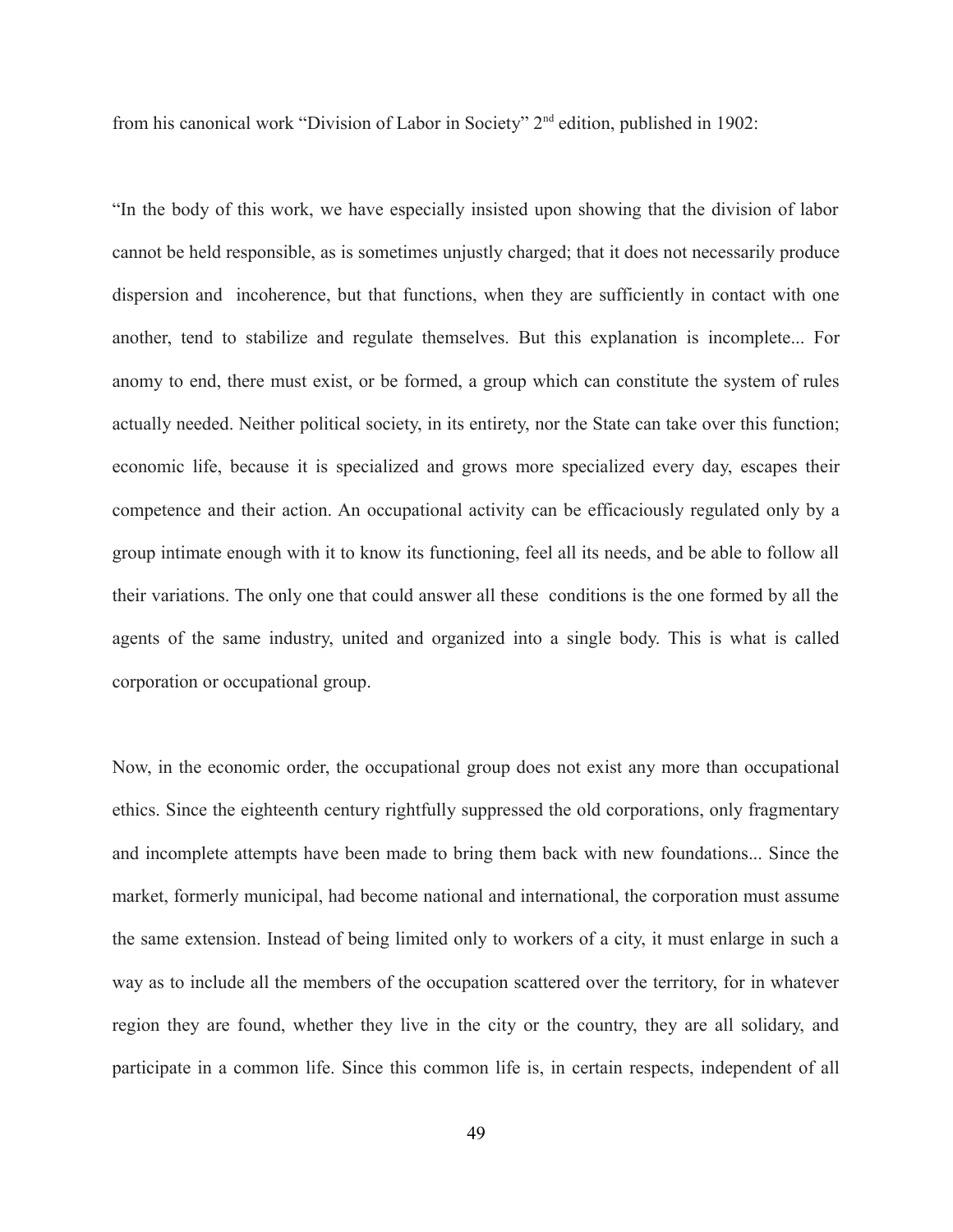territorial determinations, the appropriate organ must be created that expresses and regularizes its function.

Because of these dimensions, such an organ would necessarily be in direct contact with the central organ of collective life, for the rather important events which interest a whole category of industrial enterprises in a country necessarily have very general repercussions of which the State cannot fail to take cognizance; hence it intervenes. Thus, it is not without reason that royal power tended instinctively not to allow great industry outside its control when it did appear. It was impossible for it not to be interested in a form of activity, which, by its very nature, can always affect all society. But this regulatory action, if it is necessary, must not degenerate into narrow subordination, as happened in the seventeenth and eighteenth centuries. The two related organs must remain distinct and autonomous; each of them has its function, which it alone take care of. If the function of making general principles of industrial belongs to the governmental assemblies, they are incapable of diversifying them according to the different industries... There is even reason to suppose that corporation will become the foundation of one of the essential bases of our political organization. We have seen indeed. That if it first begins by being outside the social system, it tends to fix itself in it in proportion to the development of economic life. It is, therefore, just to say that if progress continues to be made in this direction, it will have to take a more prominent and more predominant place in society. It was formerly the elementary division of communal organization. Now that the commune, heretofore an autonomous organism, has lost its place in the State, as the municipal market did in the national market, is it not fair to suppose that the corporation also will have to experience a corresponding transformation, becoming the elementary division of the State, the fundamental political unity? Society, instead of remaining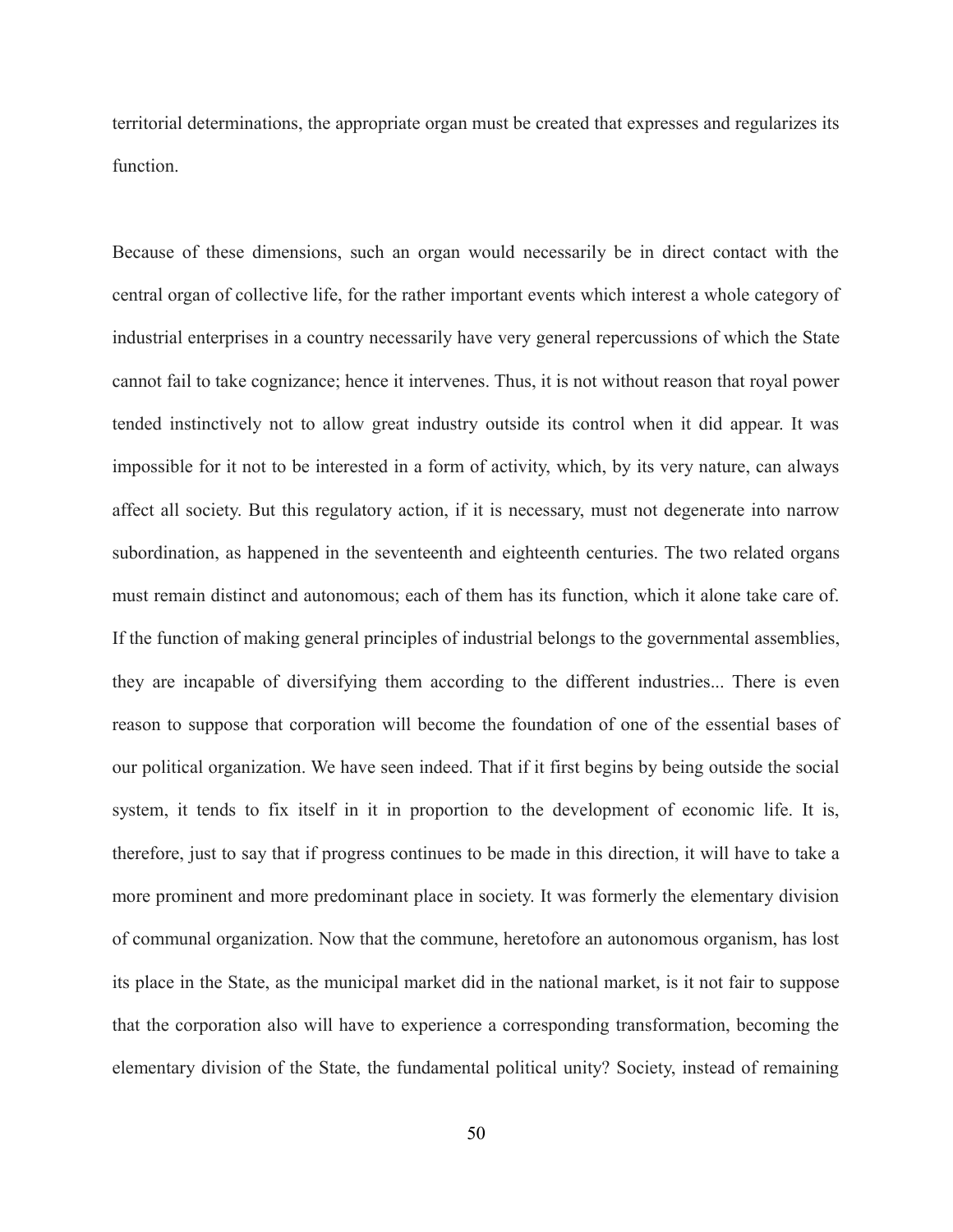what it is today, an aggregate of juxtaposed territorial districts, would become a vast system of national corporations. From various quarters it is asked that elective assemblies be formed by occupations, and not by territorial divisions; and certainly, in this way, political assemblies would more exactly express the diversity of social interests and their relations. They would be a more faithful picture of social life in its entirety. But to say that the nation, in becoming aware of itself, must be grouped into occupations, -does note this mean that the organized occupation or corporation should be the essential organ of public life?.. Thus the great gap in the structure of European societies we elsewhere point to would be filled... A society composed of an infinite number of unorganized individuals that a hypertrophied State is forced to oppress and contain constitutes a veritable sociological monstrosity. For collective activity is always too complex to be able to be expressed through the single and unique organ of the State.

Moreover, the State is too remote from individuals; its relations with them too external and intermittent to penetrate deeply into individual consciences and socialize them within. Where the State is the only environment in which men can live communal lives, they inevitably lose contact, become detached, and thus society disintegrates. A nation can be maintained only if, between the State and the individual, there is intercalated a whole series of secondary groups near enough to the individuals to attract them strongly in their sphere of action and drag them, in this way into the general torrent of social life. We have just shown how occupational groups are suited to fill this role, and that is their destiny." (Durkheim 1933, 1-13)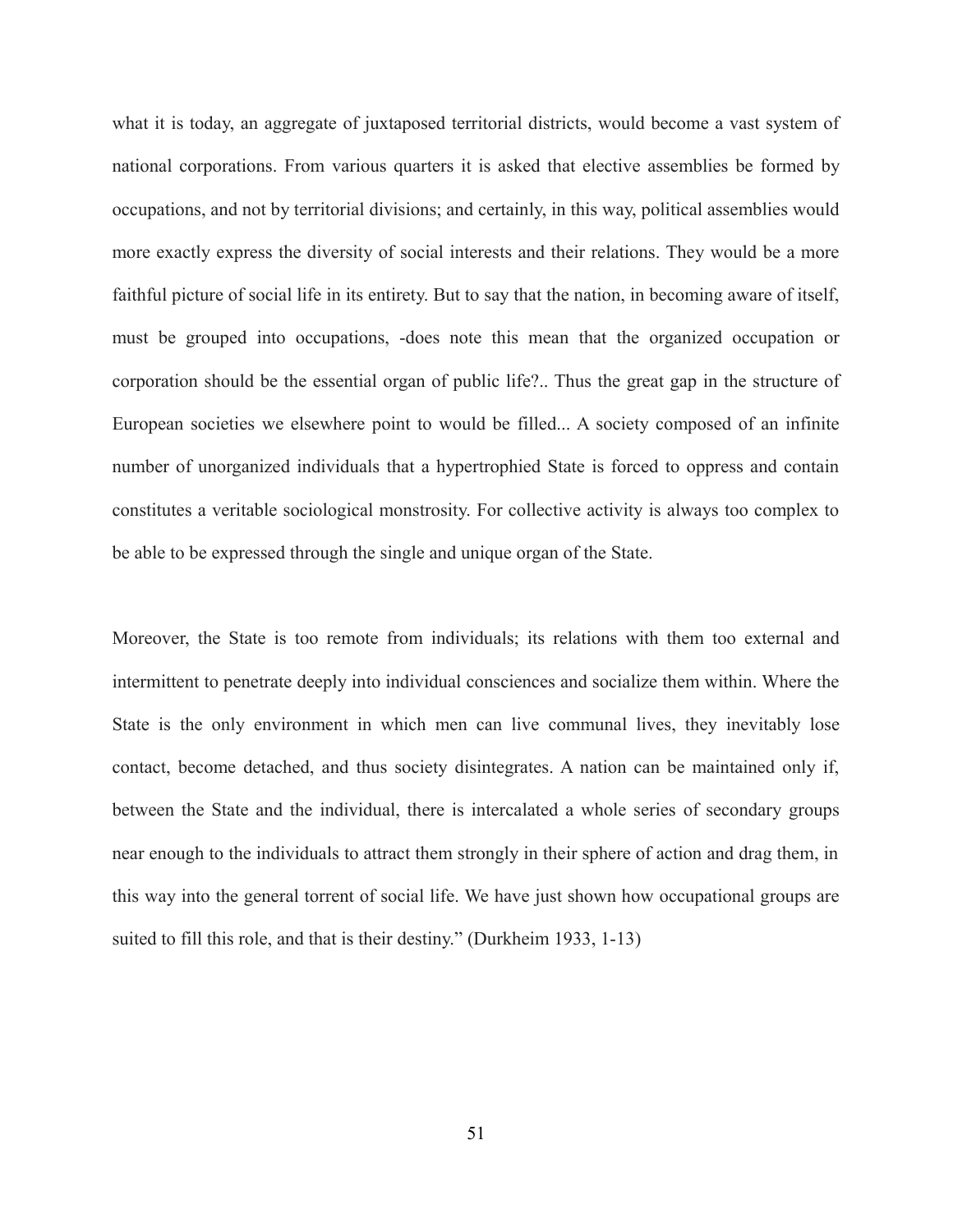## **2.4.2. Corporatism as a Reaction to Crises: Accumulation and Distribution Crises**

Following this quotation giving us the essential perception on modern corporatism, below we turn back to Parla's description of the corporatist model, as a response to the following two crisis brought by the capitalist mode of production. Parla's argument regarding the rise of the corporatist theories and their path of becoming more commonly applied set of economical policies are related to two characteristical crisis which the capitalist/capitalizing economies develop. These crisis are described as the "accumulation crisis" and the "distribution crisis." Even though they represent the set of economical problems that the capitalist mode of production brings, they connote different "stages" of the capitalist development, as the "delayed capitalism" and "advanced industrial capitalism" respectively.

In this regard "accumulation crisis" notes the inexistent or insufficient amount of capital accumulated in the hands of the "bourgeoisie". This insufficient capital accumulation blocks the future investments of the bourgeoisie/pre-bourgeoisie class, inhibits the potential economical development leading to industrialization. Within these social circumstances, it would be hard to describe a clear-cut polarization, leading to class antagonism between proletariat and bourgeoisie. Whilst, at this situation corporatist policies governed by the state institutions serve to provide a disciplined labor force that lacks at the moment and aim to accelerate the private capital accumulation via protective, neo-mercantilist economical policies, leading to a welldeveloped system of "state capitalism." In theory this would block the class antagonism via adopting measures that would repress class polarization, and the eventual organization of proletariat.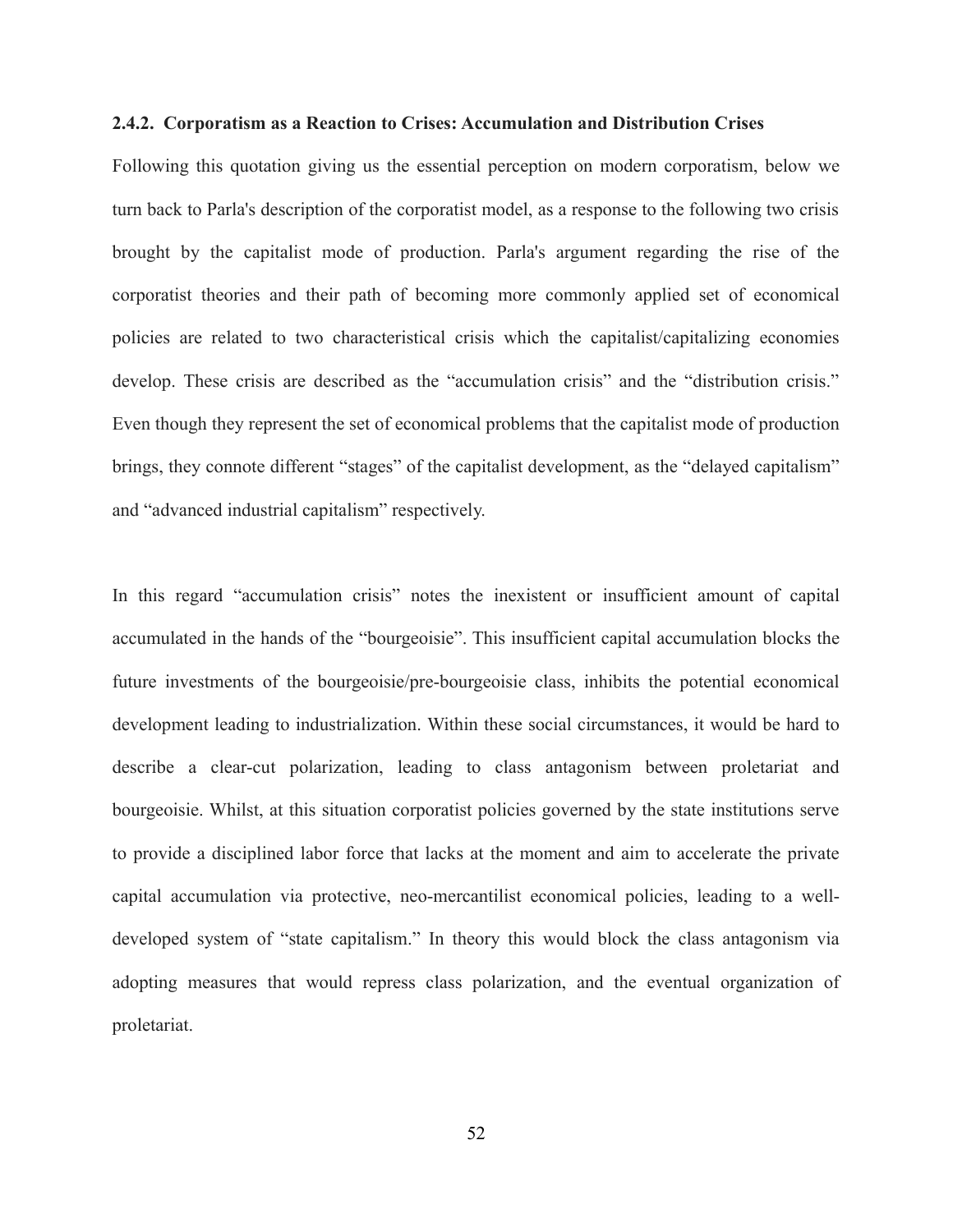While the second problem, "distribution crisis" attributes to a situation where it would be possible to distinguish the class polarization between the two classes mentioned above. Furthermore, this polarization would be a reality between a numerous and well-organized advanced labor and a strong monopolistic capital. However here, corporatist economical and social policies aim to control and contain the already-distinguished structure between the labor and the capital, while seeking the reprisal of the former against its perceived and actual threat to the latter. (Parla 1985, 45) Regarding these two crisis, Parla argues that corporatist socioeconomical policies are interchangeable according to the type of the crisis experienced in different settings. I oppose Parla's argument of interchangeability thus; we will be revisiting this issue with specific references to Turkish and Italian cases focused on this research in the following chapter of this thesis.

## **2.4.3. Two variants of Corporatism: "Solidaristic" and "Fascistic" Variants**

In this regard the final point which this chapter's methodological discussion points out is Parla's brief outline of the two ideal types of corporatist variants; which is going to be criticized and revised in the next chapter. These are "solidaristic" and "fascistic" variants of corporatism. As he argues, these two models are not in correlation with two economical crisis and the "developmental stages" outlined above. Solidaristic or fascistic corporatist characteristics may be present in both advanced industrial capitalist societies as well as societies with delayed capitalist features. However these circumstances are conditioned by diverse variables such as "social organization, class balance, political culture, and institutional traditions of a particular country." (ibidem, 45) As it will be turned back to in the next chapter, I find it useful to give a space for Taha Parla's clarification of these two models in depth: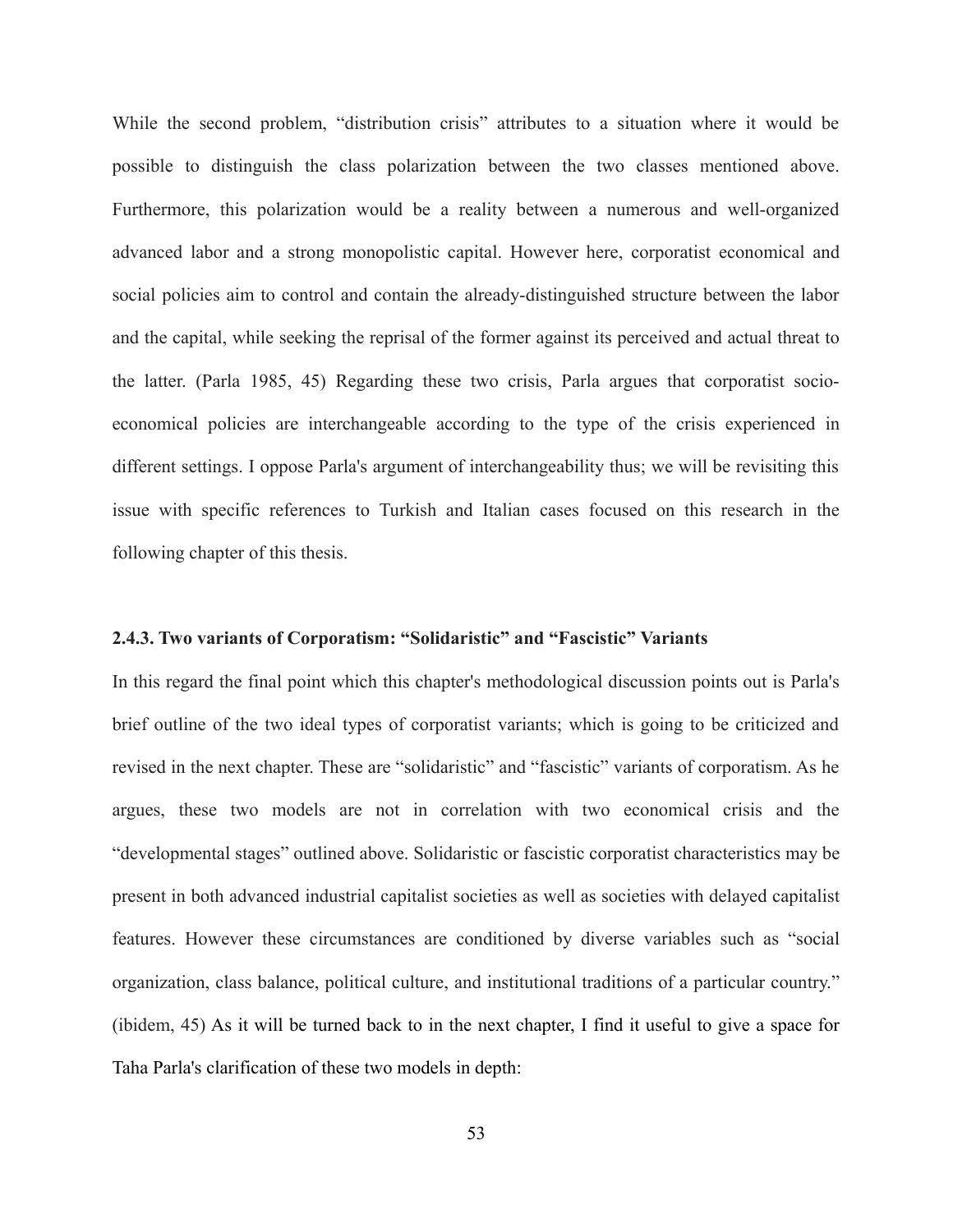"What distinguishes the solidaristic and fascistic variants of corporatism is essentially the different ways in which they postulate the interrelationship between the Individual, the Society and the State. They both reject the primary categories of Individual and Class of liberal and Marxist models, respectively, and take the occupational group (or organized interest groups fundamentally based on the occupational principle) as the main unit of social organization and political activity. But the fascistic variant assimilates the Society and therefore the Individual, at least in theory, within a rather metaphysicalized corporative State ("Everything within the state, nothing outside the state"), and sees the occupational groups and the corporations as the public organs of the State to control and dominate the civil Society, transmitting to the latter orders of the State concerning the duties and obligations of Individuals who have no prior rights vis-à-vis State, as in the liberal legal and political model.

By contrast, in the solidaristic variant, occupational groups and their corporations serve as a buffer between the individual and the State. While imbuing with public-spiritedness the otherwise egoistical individuals, they also check and restrain the State from encroaching upon the autonomous jurisdictional domain of respective corporations that are the molecules of civil Society, thereby also protecting the rights of the individuals. In solidaristic political theory and jurisprudence, Individuals still have rights, if limited compared to the liberal model, as well as obligations to the Society in the interest of solidarity. In the solidaristic variant, the State is but a regulatory and coordinating institution, with jurisdiction primarily in the intercorporational domain. The reason for this basic difference between two species of corporatism is that fascism attempts to transcend the liberal model by radical negation, while solidarism tries to transcend it by modification, retaining certain political and cultural 'ideals' of liberalism." (Parla 1985: 49-50)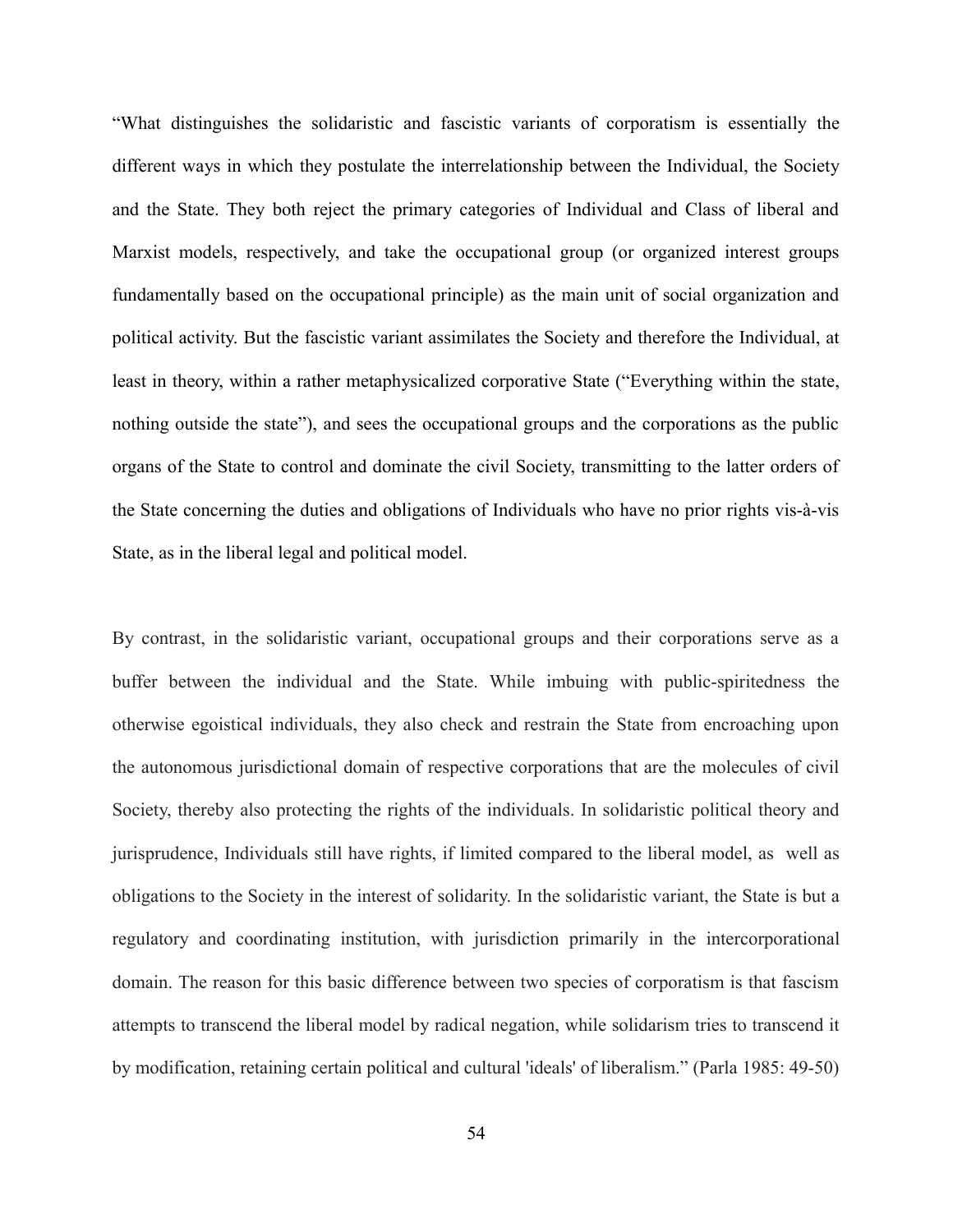Finally, it is fundamental also to remind that within this theoretical discussion, corporatism is not definitely seen as a "third way" as its supporters and the corporatist theorists argue so. It is actually simply a derivation of the "first way", that is capitalism, with giving a non-liberal socioeconomic task to the political institutions in continuously re-organizing the society. (ibidem, 44-45)

## **2.5. CONCLUSIONS**

In this chapter we tried to build an introductory approach reading of the corporatist theory which will be constantly given references to in this thesis. With this aim we departed our discussion from a macro level with Wiarda's conceptualization of three approaches showing the particularities of the corporatist terminology with its differences from the liberal-pluralist and Marxist readings; towards the social whole and the "interest groups". Following this in the medium level, we analyzed Williamson's three different models describing the corporatist theory and policies with references to three different historical periods. Here, the "Authoritarian-Licensed Corporatist Model" which is found the most suitable regarding our theme and historical object of research is highlighted. Thus, in this part several points which I have found problematic in Wiarda's and Williamson's approach regarding the application of the corporatist theory to cases with "non-Catholic heritage" is discussed with counter-arguments. Furthermore, in the micro level, with references to Taha Parla we tried to approach the general characteristics of the corporatist model, treating it as a set of practices on economical as well as social policies, with underlining the fundamental concepts that arise with it, such as "social solidarity", "occupational groups", "corporations" and "social/national interest." Here, attributions of Emile Durkheim and his position glorifying the corporatist organization of the society with specific references to the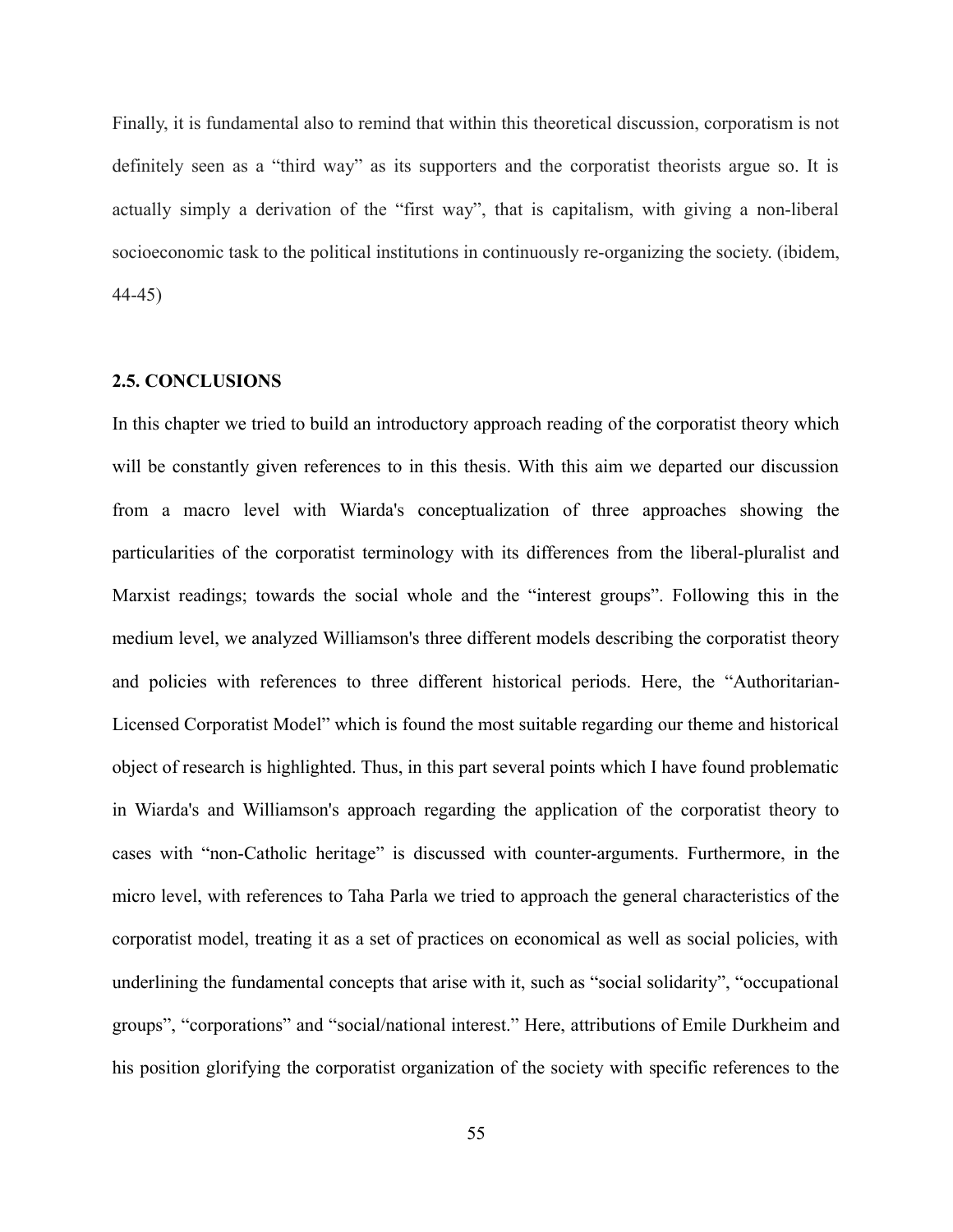role played by the occupational groups are outlined. Lastly the critics and further elaboration<sup>[20](#page-55-0)</sup> of this discussion will help us to theorize the two variants of corporatism, that are its solidaristic and totalitarian variants which I will be mentioning in deep in the following chapters of this thesis.

Turning back to the central theme of this research, which regards the socio-economic and cultural policies applied in interwar Turkey and Italy, and before proceeding with our comparison, I would like to remark that on this theoretical approach, there is a conscious effort on identifying the corporatist model as a higher category with its sub-typologies. In this sense equating corporatism with fascism, not only obscures the existence of alternative corporatist articulations, but also because of "fascisms'" use of a generic term in application to diverse cases, it disqualifies us to make a healthy comparison between our cases.<sup>[21](#page-55-1)</sup> Therefore, I would like to underline that this work treats the socioeconomic and cultural policies in interwar Turkey and Italy in relation to two diverse corporatist models as solidaristic and totalitarian models respectively, in regards to the relation between the Individual, the Society and the State. However in light of the theoretical discussion taken place in this chapter regarding corporatism (and as it will be mentioned in the upcoming chapter in depth), common political approach influencing the cultural policies developed in these two states can be summarized in these following four points: rejection of conflicts resulted by class antagonism or because of any perceived threat of social disintegration; acknowledging the "occupational groups" or corporation as legitimates which are in correlation with the national ideals; articulation of such "conflictless/classless" social vision to the state-promoted identities of "citizenship" and finally

<span id="page-55-0"></span><sup>&</sup>lt;sup>20</sup> See 3.2.3.4. Point of Theoretical Separation: Criticising Parla and Davison

<span id="page-55-1"></span><sup>&</sup>lt;sup>21</sup> See 3.2.2. Opposing the "Political Culture" Argument, on this matter.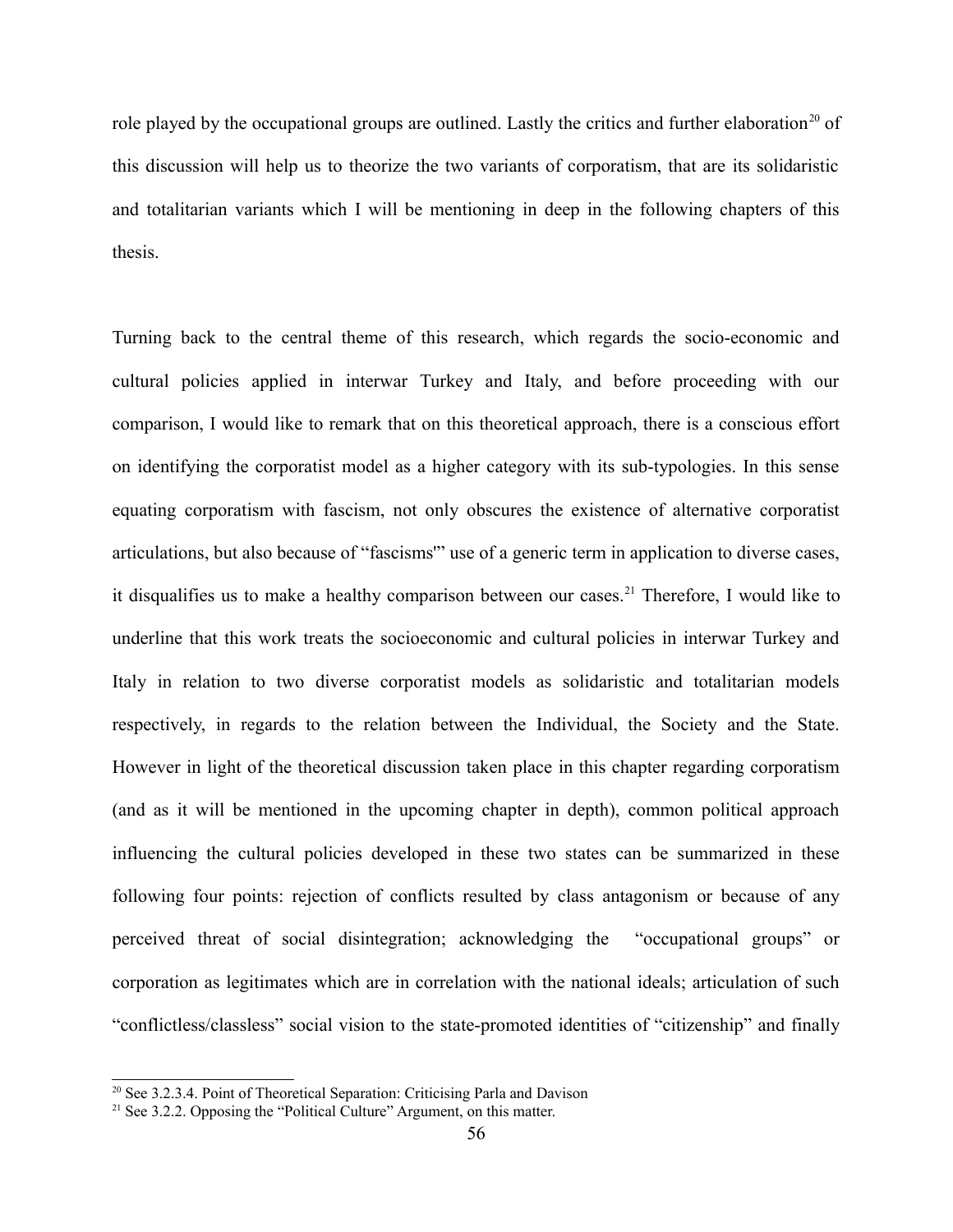introduction of these identity models via cultural policies employed by the government.

Furthermore it can be said that such an aim forces the law-makers and politicians to develop political rhetoric of social coherence and solidarity, via neglecting the existence of social classes (common in Turkish case) or trying go beyond the language of class antagonism with the statesponsored corporatist model (common in Italian case) – therefore these are reflected via political strategies in achieving such a "regularized-unison image" of a conflictless society. In this sense, such approaches seek to realize the culturalization process to consolidate an approval for the current political projects portrayed as the flag-holders of the national interests embracing all segments of the society.

Following this, in the next chapters firstly, I will outline the socio-economic and cultural practices, followed by a specific focus on the organizational structures of two mass organizations of the concerned period: *Opera Nazionale Dopolavoro* (The National Recreational Club) in Italy and *Halkevleri* (People's Houses) in Turkey*,* with acknowledging their differences and particularities of structuralization and policy application.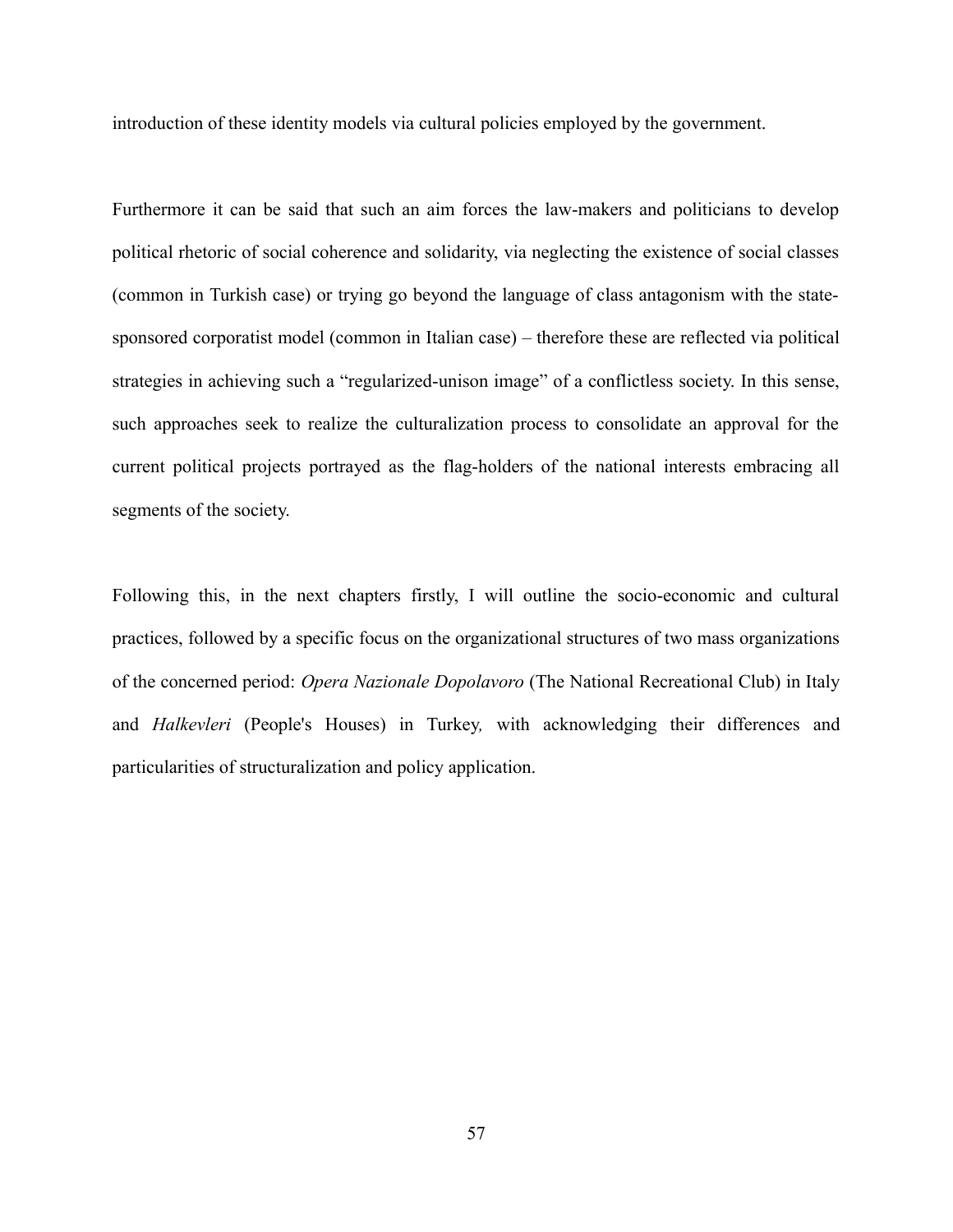## **CHAPTER 3. PARTICULAR CASES**

## **THEORIZING CORPORATISMS: IMAGINING A SOCIETY IN HARMONY**

## **3.1. INTRODUCTION**

This chapter aims to engage in a discussion regarding the socioeconomic corporatist thought with several references to politicians and intellectuals in interwar Turkey and Italy. In this regard, the first main section, **"3.2.CONTEXTUALIZING THE THEORETICAL FRAMEWORK"** aims to create a theoretical platform in which the comparative analysis will be made in this thesis. This section revisits and bonds the general theoretical discussions on corporatism mentioned in the previous chapter, with the Turkish and Italian specific cases. Therefore its four sub-sections focus on an approach that liberates the corporatist theory from its misleading application of equating it with "fascism" in **3.2.1.Freeing the Corporatist Theory from its "Pejorative Application"**; develops a position that confutes the "political culture" argument regarding the corporatist theory in **3.2.2. Opposing the "Political Culture" Argument**; explores the development of solidaristic and totalitarian corporatist models, explained in relation to the accumulation and distribution crisis of capital relatively with including a brief critique of the model conceptualized by Parla and Davison in **3.2.3. Accumulation and Distribution Crisis leading to Solidaristic and Totalitarian Corporatisms**, and finally clarifies the comparison of the two theoretical models of corporatism in this chapter in **3.2.4. Comparison in Reference to International Context**.

In the second main section, **"3.3. DISCUSSIONS ON SOCIO-ECONOMIC POLICIES IN ITALY: TOTALITARIAN CORPORATIST MODEL"** with constant references to the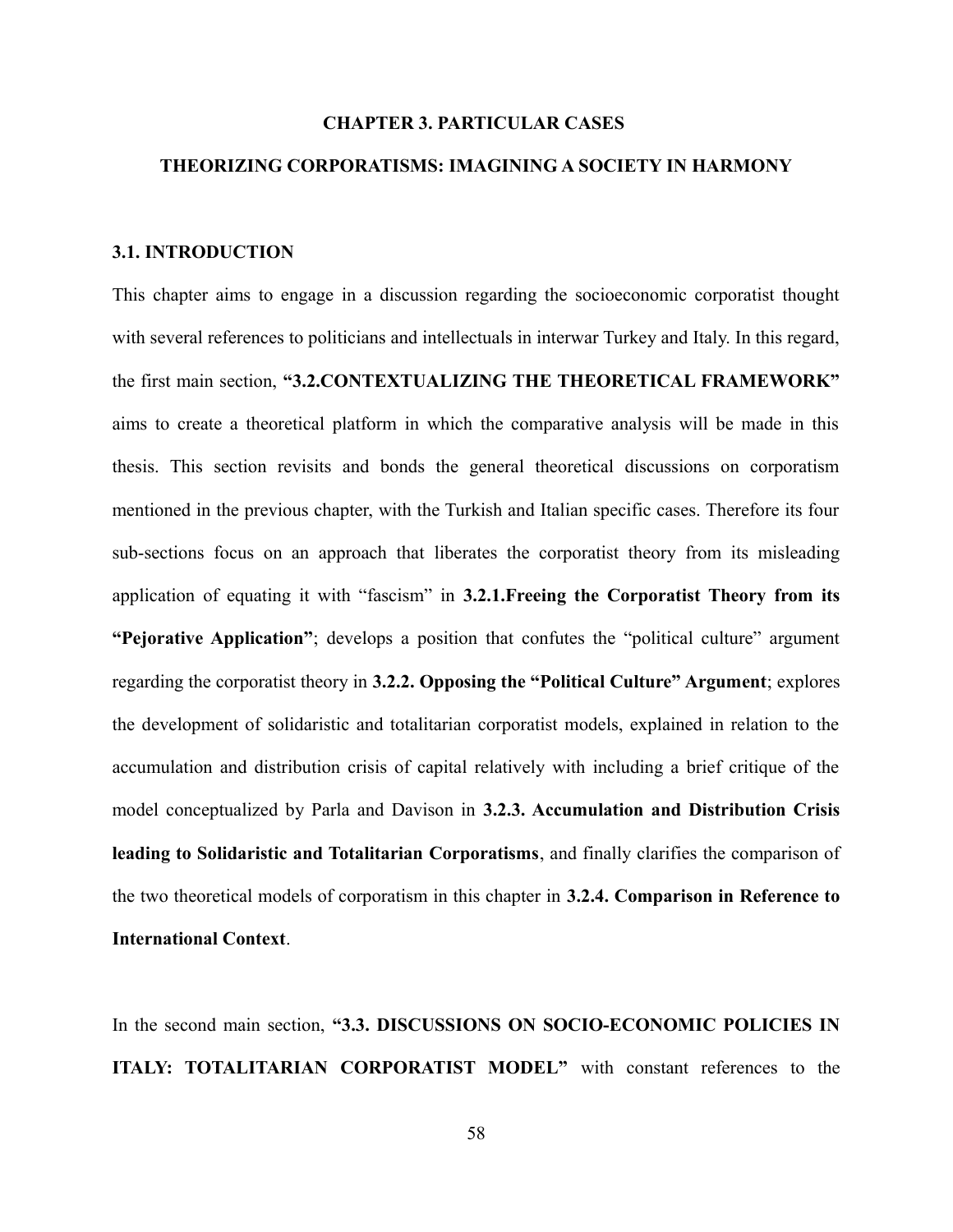discussions that intellectuals and policy-makers engaged in interwar Italy, we will be clearly seeing the characteristics of the totalitarian corporatist model in its effective form. In analyzing this model, the following sub-sections will lead our discussion, on all-embracing attitude of the totalitarian state in **3.3.1. Understanding the Totalitarian Mindset: Incorporation to the State "from within"**; on totalitarian state's relation with the "individual", leading to the glorification of the "producer cult" in **3.3.2. Totalitarian State Approaching the "Individual": Labor as "Social Duty" and the Producer Cult**; on discussions that have taken place on the "corruption" of the liberal democracies leading to a new conceptualization of "representation" in a totalitarian context in **3.3.3. "Representation" in its new form: Bringing the** *Masses* **within the state;** and finally on the trajectories of the "confirmed/compatible" and the "rejected/non-totalitarian" proposals which could form a possible autonomy within the society in **3.3.4. Voices from the Paradigm: Discussions on Corporatist Policy in Italy.[22](#page-58-0)**

In the third main section of this chapter, **"3.4.DISCUSIONS ON SOCIO-ECONOMIC POLICIES IN TURKEY: SOLIDARISTIC CORPORATIST MODEL",** firstly in **3.4.1. Revisiting Social Thought of Ziya Gökalp (1875-1924)** there will be a theoretical sub-section focusing exclusively on the solidaristic model discussed by Ziya Gökalp in Turkey, which highly influenced the policy applications during the first decades of the Republic. Followed by this, in **3.4.2. Policy-Makers:** *Tesanütçülük* **(Solidarism) in Discourse and Practice,** and its further four sub-sections, there will be evidences correlating the theoretical and the practical aspects of the solidaristic corporatist model outlined in this thesis. Furthermore, in this sub-section, similar to the Italian case described above there will be notes on diverse "contradictory" proposals

<span id="page-58-0"></span> $^{22}$  In this regard, totalitarian corporatism in practice will be treated as a "paradigm", which will let us see its dissolution from several non-totalitarian, autonomy-originator proposals, leading to the stigmatization of the latter, in the Italian case.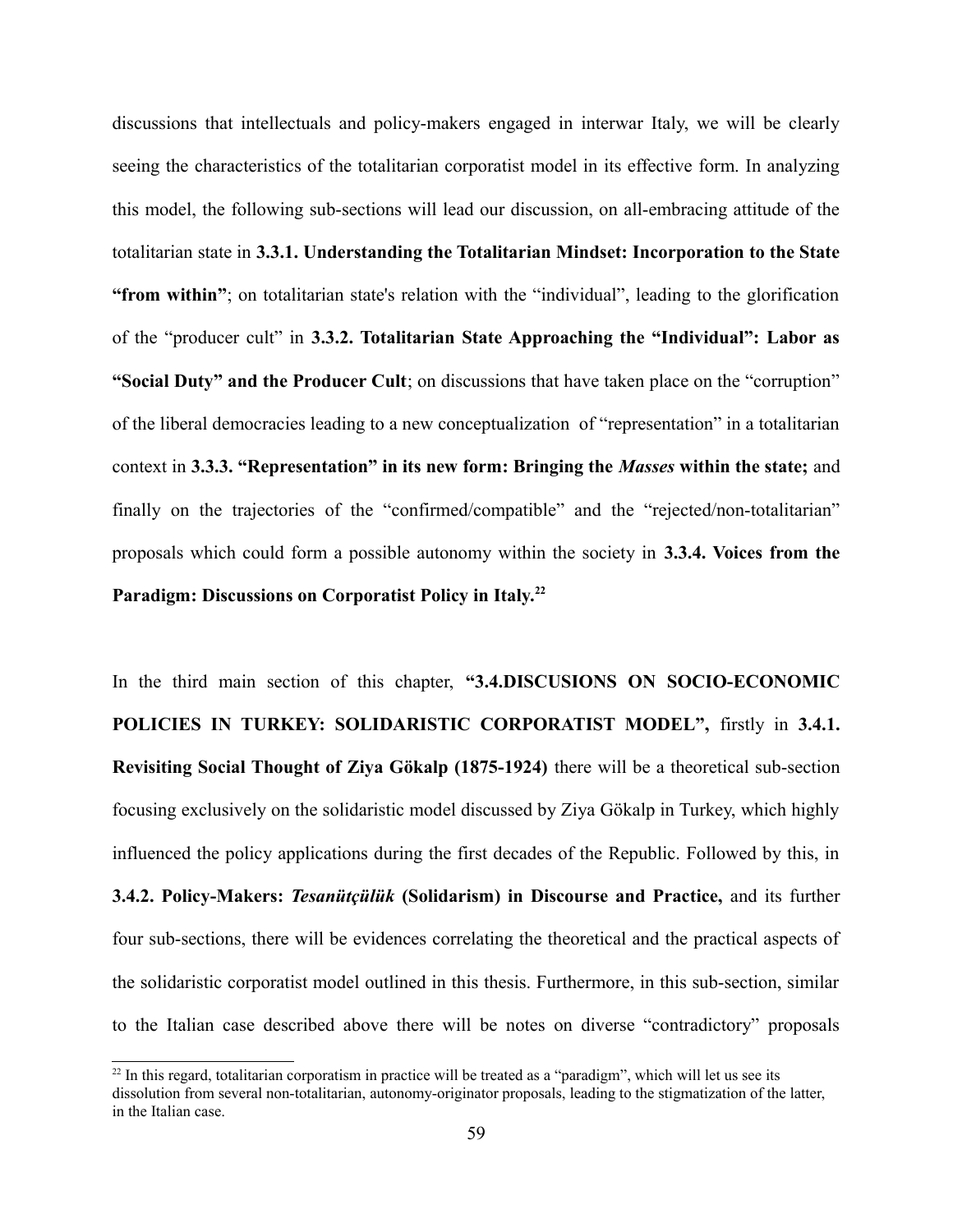discussed in the period concerned, which ended up with rejection, because of their incompatibility with the solidaristic corporatist paradigm in action in the Turkish case.

In **3.5. CONCLUSIONS,** last section of this chapter, with references to the discussions taken place during the chapter, application of totalitarian and solidaristic models in Italian and Turkish cases respectively are re-emphasized. Furthermore the trajectories of the intellectuals and policy makers that suggested "distinct" proposal leading to their rejection are re-noted in order to map the limits of the models mentioned above. Finally, the role of this theoretical contextualization is remarked in order to be referred in the next chapter of this thesis, focusing particularly on the cultural policies with references to two mass institutions in these countries, that are *Opera Nazionale Dopolavoro* (National Recreational Organization) in Italy, and *Halkevleri* (People's Houses) in Turkey.

## **3.2. CONTEXTUALIZING THE THEORETICAL FRAMEWORK**

## **3.2.1.Freeing the Corporatist Theory from its "Pejorative Application"**

Firstly, before proceeding to develop our discussion on the theory of corporatism in context, and its further sub-typologies, one should accomplish the primary, however the difficult task of freeing the concept of corporatism out of its "pejorative tone and implication." Therefore, it is important to mention once again that if the meaning of corporatism is left to signify, or being used in synonym with "epithetic" concepts of "fascist" or "repressive" then, as it is noted by Philippe Schmitter there would be little or no utility in developing a systematic comparison, pointing out the similarities and the differences between its sub-typologies. For this reason, one should note that in light of same author's methodology, our discussion is based on an approach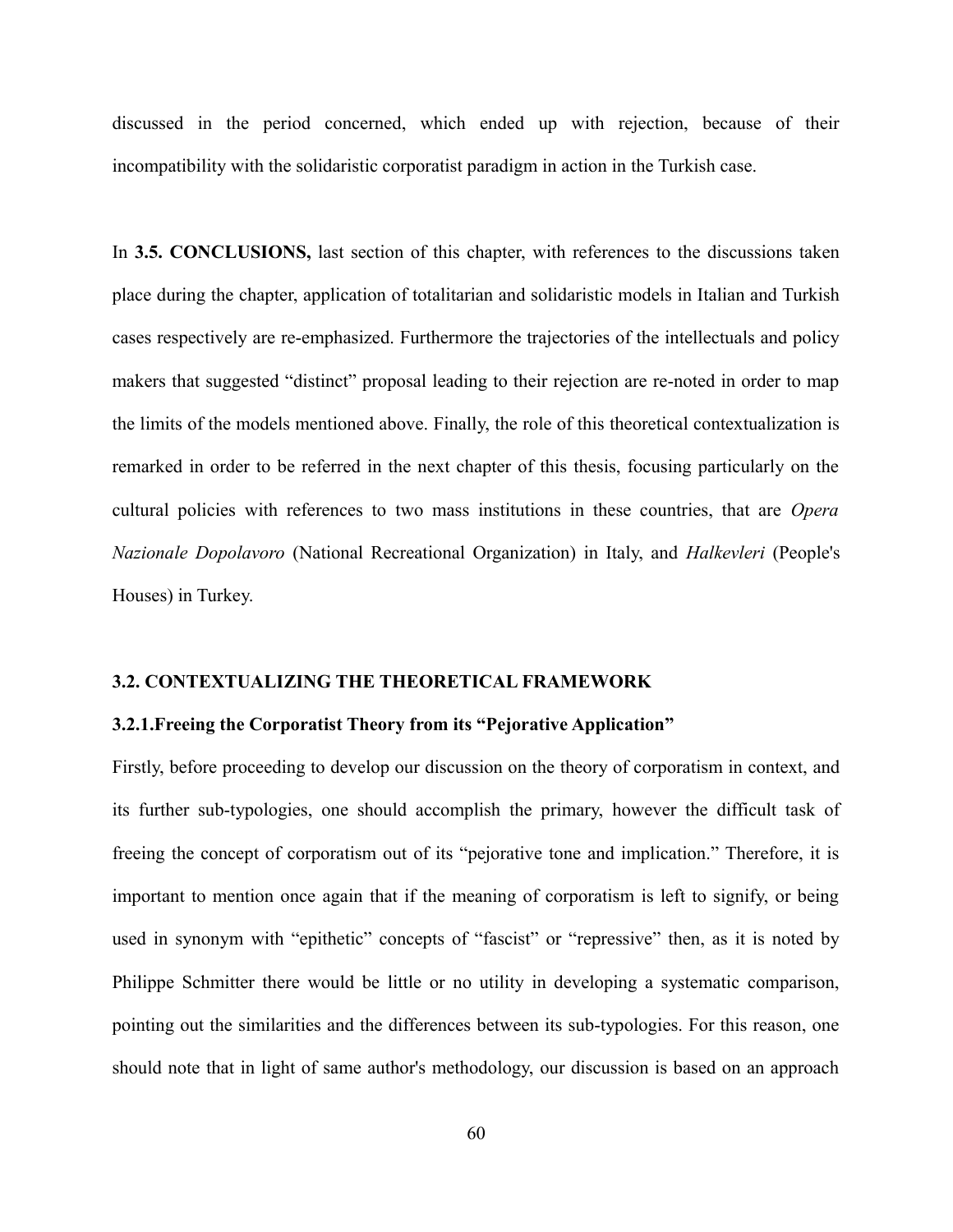that considers corporatism as a "system of interest and/or attitude representation, a particular modal or ideal-typical institutional arrangement for linking the associationally organized interests of civil society with the decisional structures of the state. As such it is one of several possible *modern* configurations of interest representation, of which pluralism is perhaps the bestknown and most frequently acknowledged alternative." In this regard, focusing on the praxis of such a political experience should liberate its usage within any particular ideology or system of thought. (Schmitter 1974: 86-87) Therefore totalitarian corporatist model and solidaristic corporatist model theorized in this thesis are based primarily on infrastructural-material relations of production and they are distinct from the idea systems "Fascism" or "Kemalism<sup>[23](#page-60-0)</sup>" as such, which belong to the superstructural sphere primarily.

On the other hand, the discussions made among the theorists and the politicians regarding the corporatist phenomenon is found important at the same level, as it will be shown in the next pages of this chapter, in giving us the framework, the mindset and the motivations in employment of such regulations and policies. However in this regard, it can be argued that as an important characteristic of studies regarding the comparative history of political thought, the corporatist theoretical explanation do include several subsets within regarding its political proposals, diversifying from Social Christian, ethically traditionalist thought of Wilhelm von Ketteler and Marquis de la Tour de Pin to "bourgeois solidarism" of Emile Durkheim and George Renard; from "secular modernizing nationalism" of Mihail Manoilesco, to "anticapitalist

<span id="page-60-0"></span><sup>&</sup>lt;sup>23</sup> As the first encounter with the term "Kemalism" in the thesis, it is important to further clarify why it is nonapplicable as an analytical tool in our study because of its conceptual characteristics. Zürcher's quote on this matter is enlightening: "The set of ideas or ideals that together formed Kemalizm (Kemalism) or Atatürkçülük (Ataturkism) as it came to be called in the 1930s, evolved gradually. It never became a coherent, all-embracing ideology, but can best be described as a set of attitudes and opinions that were never defined in any detail... As a result, Kemalism remained a flexible concept and people with widely differing worldviews have been able to call themselves Kemalist." (Zürcher 2004: 181)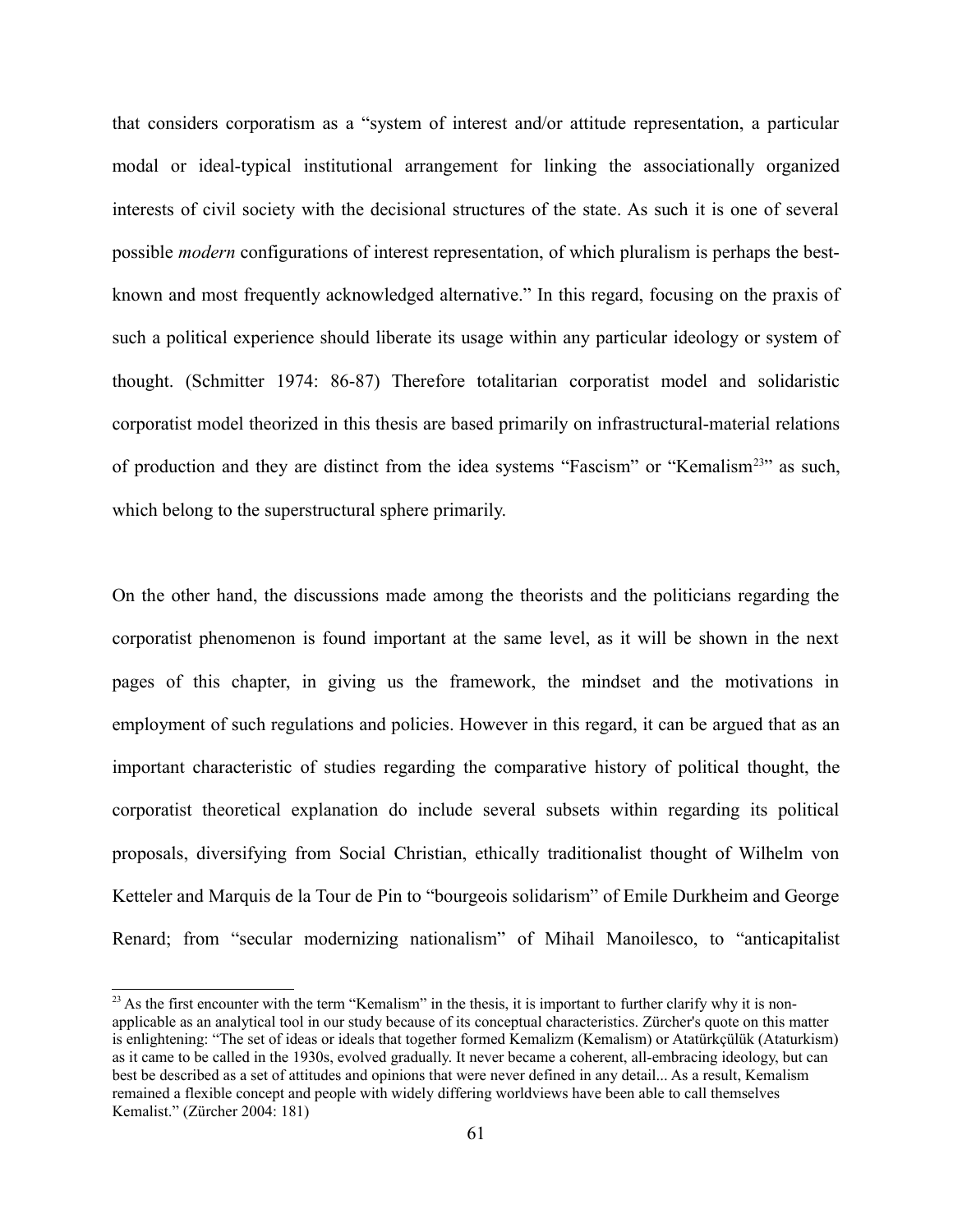syndicalism" of Ugo Spirito and Sergio Panunzio.<sup>[24](#page-61-0)</sup> (Schmitter 1974: 87) Therefore, I would argue as well that approaching the corporatist thought as a spectrum with its different ranges is definitely more functional in describing the diverse characteristics of the two cases focused in this thesis.

## **3.2.2. Opposing the "Political Culture" Argument**

As it is noted in the previous chapter, Schmitter as well finds it problematic to perceive corporatism "to be an exclusive part or a distinctive product of particular political culture, especially linked to some geographically circumscribed area such as Iberian Peninsula or the Mediterranean." (Schmitter 1974: 89) The arguments built on an essentialist, ambiguous term of "political culture" was outlawed in the previous chapter regarding the studies on corporatism.<sup>[25](#page-61-1)</sup> Furthermore, the idea of limiting a geographically and culturally determined approach "also fails completely to explain why similar configurations and behavior in interest politics have emerged and persist in a great variety of cultural settings, stretching from Northern Europe, across the Mediterranean to such exotic places as Turkey, Iran, Thailand, Indonesia and Taiwan, to name but a few." (Schmitter 1974: 90)

<span id="page-61-0"></span><sup>&</sup>lt;sup>24</sup> In order to have a general idea on this view approaching the corporatism as a "range of thought", I find it useful to quote Schmitter, pointing out diverse positions situated within this spectrum: "These range from such romantic, organic theorists of the state as Friedrich Schlegel, Adam von Müller, G. W. Friedrich Hegel and Rudolf Kjellen; to the pre-Marxist, protosocialists Sismondi, Saint-Simon and Proudhon; to the Social Christian, ethically traditionalist thought of Wilhelm von Ketteler, Karl von Vogelsang, the Marquis de la Tour de Pin, Albert de Mun and, of course, Popes Leo XIII and Pius XI; to the fascist authoritarianism of Giuseppe Bottai, Guido Bortolotto, Giuseppe Papi and Francesco Vito; to the secular modernizing nationalism of a Mihail Manoi- lesco; to the radical (in the French sense) bourgeois solidarism of LUon Duguit, Joseph-Paul Boncour, Georges Renard and Emile Durkheim; to the mystical universalism of an Ottmar Spann; to the internationalist functionalism of Giuseppe de Michelis and David Mitrany; to the reactionary, pseudo-Catholic integralism of Charles Maurras, Oliveira Salazar, Marcello Caetano and Jean Br&the de la Gressaye; to the technocratic, procapitalist reformism of Walter Rathenau, Lord Keynes and A. A. Berle, Jr.; to the anticapitalist syndicalism of Georges Sorel, Sergio Panunzio, Ugo Spirito, Edmondo Rossoni, Enrico Corradini and Gregor Strasser; to the guild socialism of G.D.H. Cole, the early Harold Laski, S. G. Hobson and Ramiro de Maeztu; to the communitarianism or bourgeois socialism of a Francois Perroux or an Henri de Man- not to mention such contemporary advocates as Bernard Crick, W. H. Ferry, Pierre Mendes-France and David Apter." (Schmitter 1974: 87-88)

<span id="page-61-1"></span><sup>&</sup>lt;sup>25</sup> See 2.2.3. Corporatist Approach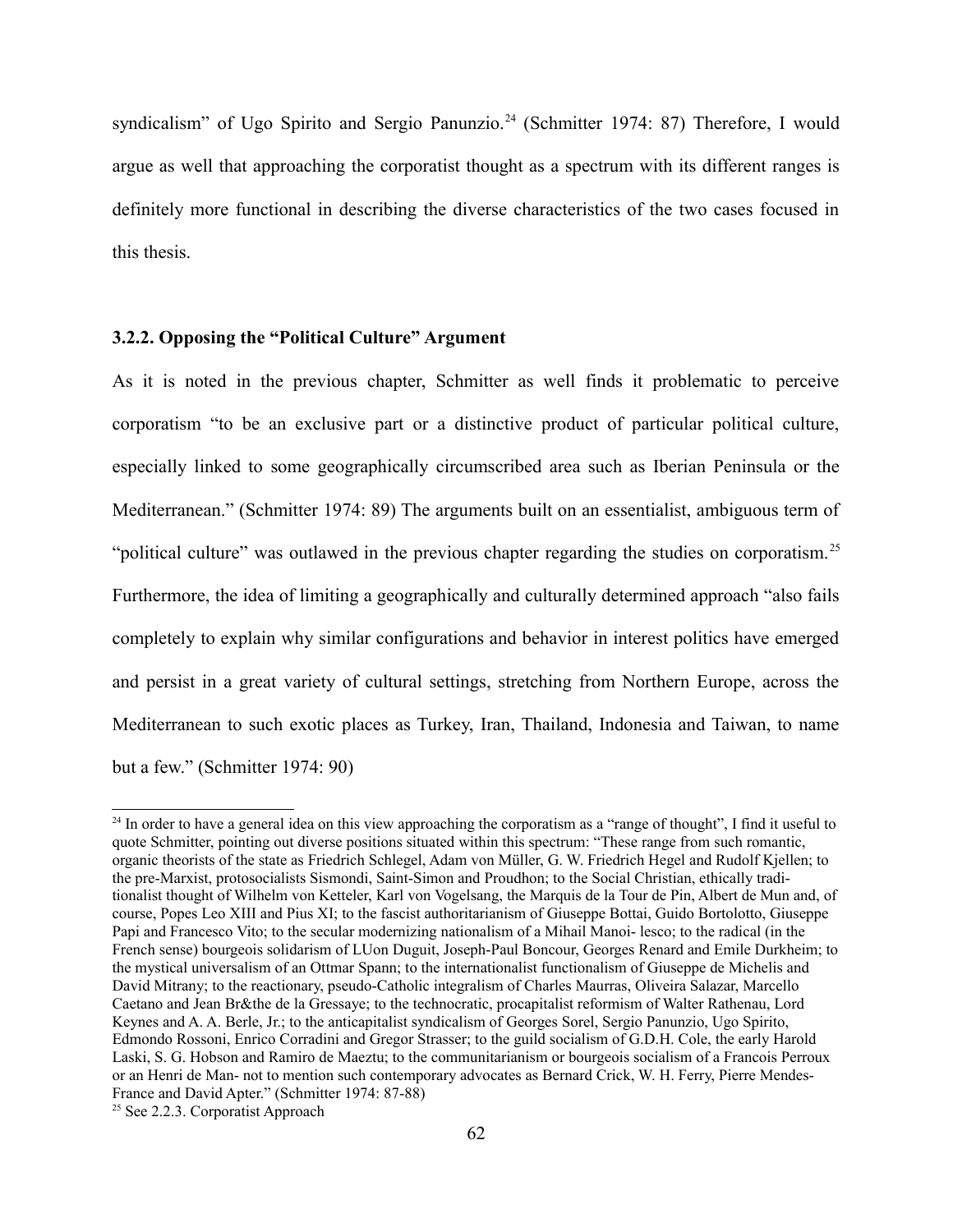Therefore before leading our discussion with particularly analyzing the diverse ranges of the corporatist thought proposed by the political actors in Turkey and in Italy (and the contrasting approaches defended by the political actors within each national case), in order to have a base, a platform for our further analysis, a primary definition of corporatism is needed. Firstly, I find it useful to clarify the theoretical terminology proposed by Parla and Davison's work on "*Corporatist Ideology in Kemalist Turkey*", regarding the conceptualization of the "social" within this cadre:

"Corporatism's distinction lies in its rejection of the categories of individual, class and tradition as the core analytical categories of political vision, though each may play some role within different corporatist articulations. Corporatist formulations derive models of society and forms of political and economical organization from 'occupational groups,' professional organizations, or corporations. These groupings compose the fundamental building blocks of its political vision." (Parla and Davison, 2004: 12)

Secondly, the description proposed by Schmitter below on corporatism is enlightening as well in situating the role of the "interest groups" which are strictly related to the occupational groups mentioned above in Parla and Davison description:

"Corporatism can be defined as a system of interest representation in which the constituent units are organized into a limited number of singular, compulsory, noncompetitive, hierarchically ordered and functionally differentiated categories, recognized or licensed (if not created) by the state and granted a deliberate representational monopoly within their respective categories in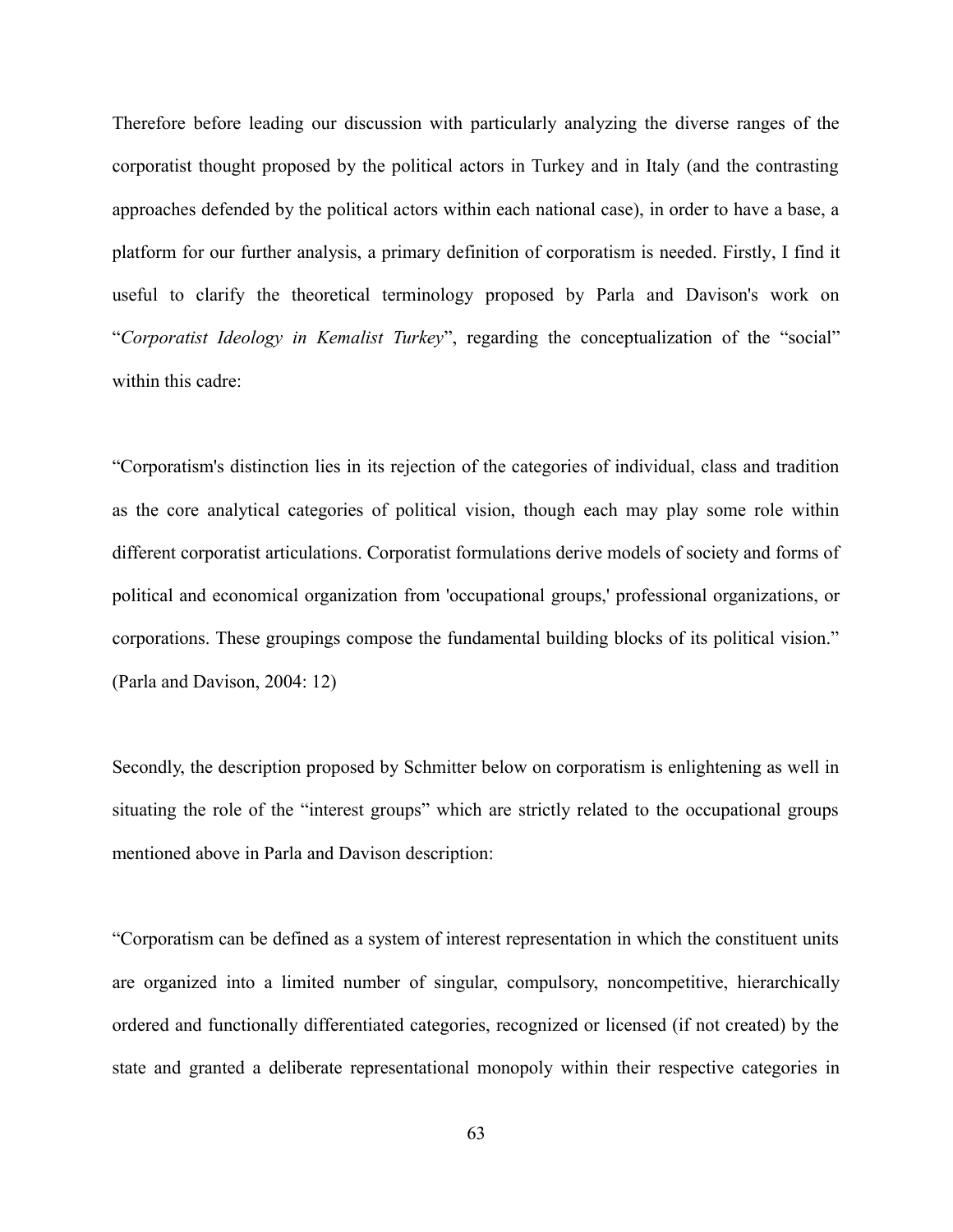exchange for observing certain controls on their selection of leaders and articulation of demands and supports." (Schmitter 1974: 94)

Lastly, before proceeding with our comparison, it is remarking that on our theoretical approach, there is a conscious effort on identifying the corporatist model as a higher category above its subtypologies. In this sense once again, equating corporatism with fascism, not only obscures the existence of alternative corporatist articulations, but also because of an independent literature on "fascism" as an analytical tool -an ideal type- for application to diverse cases via its generic definition, it disqualifies us to make a healthy comparison between our cases.<sup>[26](#page-63-0)</sup> It is important to once again underline that the thesis approaches the theory of corporatism as a platform of investigation but not "fascism". In this regard, in this study we understand the concept of "fascism" only in its particular meaning in the Italian context, and do not approach it whatsoever in its generic form or a model for comparative analysis. Following this theoretical contextualization, we can proceed with our discussion regarding the diverse characteristics of two typologies coined previously, the totalitarian and solidaristic corporatist models in regards to the relation between the Individual, the Society and the State.

# **3.2.3. Accumulation and Distribution Crisis leading to Solidaristic and Totalitarian Corporatisms**

As it is marked as an introduction in the previous chapter of this thesis, Parla and Davison mentions the two models of "fascistic" and "solidaristic" corporatism. However, as an addition to my argument noted above, the term "fascistic" which is strictly related to its generic definition of

<span id="page-63-0"></span><sup>&</sup>lt;sup>26</sup> For this independent domain of approaching "Fascism" in its generical form leading to comparative consideration of diverse case analysis in Germany, Italy, Brazil, Argentine, Japan, South Africa; see Griffin, Roger. (1991). The *Nature of Fascism*, New York: St.Martin's Press.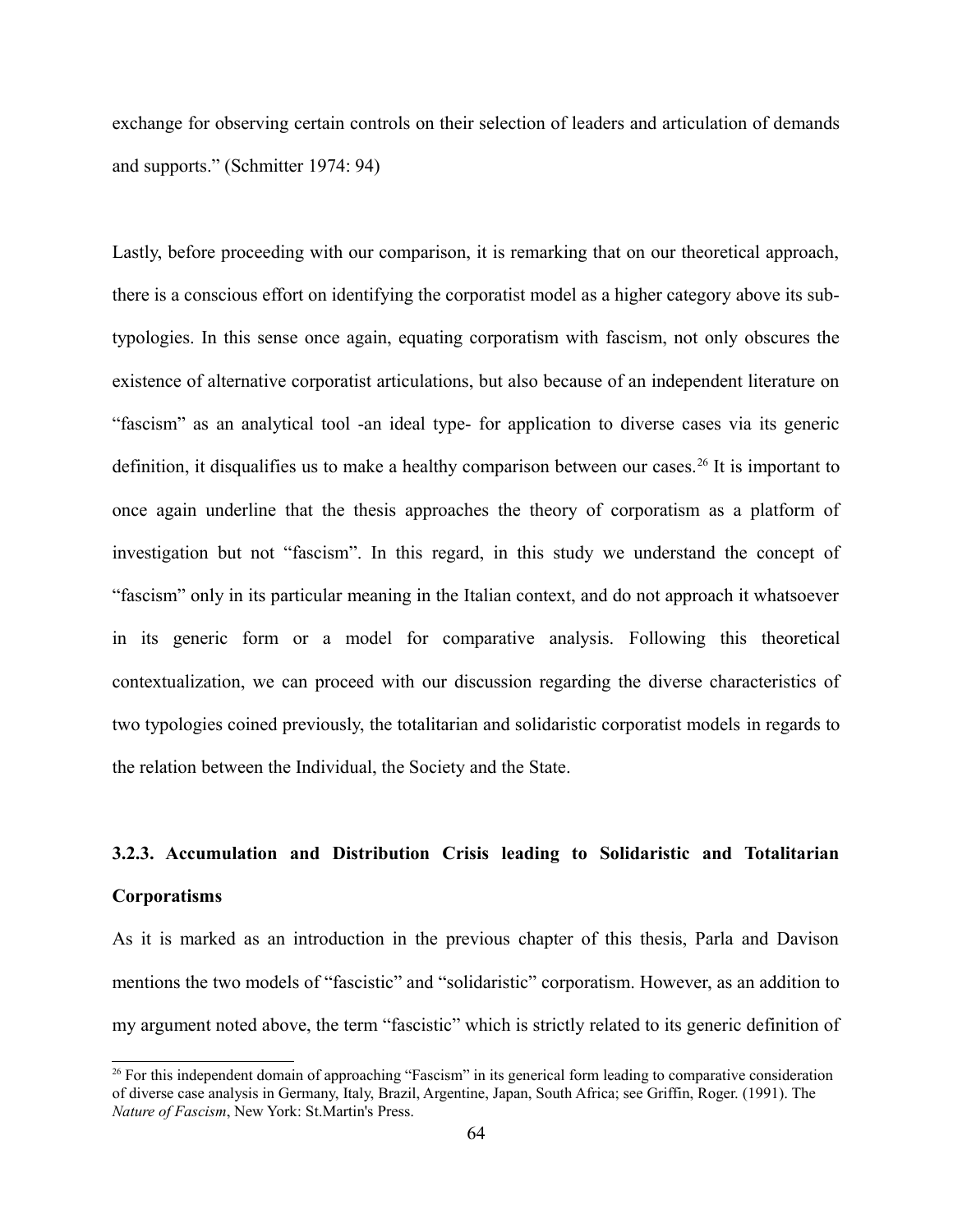the term, lets it turn out to be non-applicable as a methodological tool in our case analysis. Hence I find developing a discussion on the Italian case via the generic terminology of "fascistic corporatism" problematic. Therefore in the next part of the thesis I will be regenerating it and will be approaching the term "totalitarian" in defining the corporatist model in application to the Italian case; while building my narrative on the totalitarian character of this case with the arguments further below. Related to our contextualization of the theory, Parla and Davison put emphasis on two primary capitalist contexts which gave rise to the employment of corporatist political and economical policies as described just briefly above. These are coined as the developmental capitalist context which experiences the crisis of "capital accumulation" and the advanced capitalist context, with its circumstances leading the crisis of "distribution of capital."

## **3.2.3.1. Developmental Capitalism in Context: Accumulation Crisis**

In the first context, the state institutions react to the crisis, in order to accumulate the necessary capital to foster investments in a country. Thus in this regard, the corporatist plan serves as a "rationale and justification for a disciplined labor force and capital accumulation under neomercantilist policies of state capitalism." (Parla and Davison 2004) As it is seen in the following sections of this chapter, I argue that this context pictures the first decades of the Turkish Republic, as the period concerned in this thesis, that led to the application of solidaristic corporatist policies in order to structuralize a necessary bourgeois class for capitalist development, partly in combination with *étatist* policies. However it is so necessary to remember that within this context the corporations, intermediary economical and social institutions are structured as "buffer zones" between the state and the individuals; differing from the totalitarian model described below.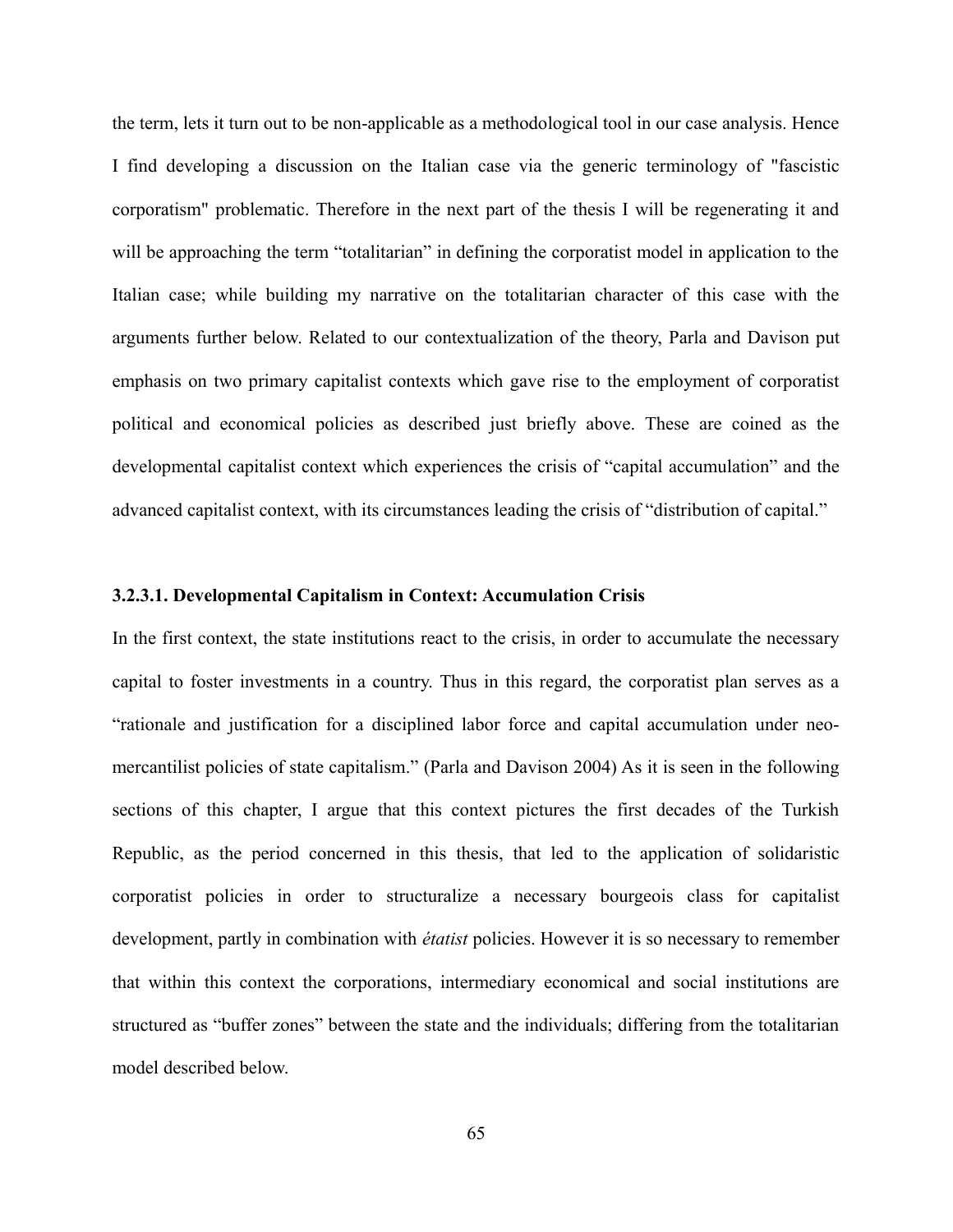## **3.2.3.2. Advanced Capitalism in Context: Distribution Crisis**

On contrary to this, regarding the second circumstance pictured by Parla and Davison, "crisis of distribution" is experienced in a context of advanced capitalism, leading to the corporatist political and economical policies take shape in light of the totalitarian corporatist model. It theorizes an all-embracing state model, that literally invades the civil society and seeks to incorporate the social texture within the regimented state apparatus. This is explained by the stronger and more violent threat that it experiences from the already structured class antagonism that have led to the organization of advanced labor and monopolistic classes within the political, economical and social spheres as political parties, employer or employee unions and armed militia groups. Therefore the social conflict experienced in these circumstances are perceived to have a greater potential to overthrow political authority and proceed with the re-organization of social institutions. In this sense, I argue that such harsh division of the social fabric leads to the application of totalitarian corporatist policies, which instead of institutionalizing plurality of interest groups in autonomy, aim to incorporate them within the regimented state apparatus. Thus leading to the positioning of intermediary groups theorized within the corporatist theory, as "auxiliaries of the state", such as the case with the statual recognition of the pro-fascist labor unions only. In this regard, with references to the Italian case studied in this research, I argue on the crisis of distribution triggering the employment of totalitarian corporatist policies on contrary to the solidaristic model described above.

## **3.2.3.3. Solidaristic and Totalitarian Corporatist Models Revisited**

Furthermore as it will be seen below, I do have another point of theoretical separation with the typologies outlined in Parla and Davison's work. Firstly, their explanation regarding these two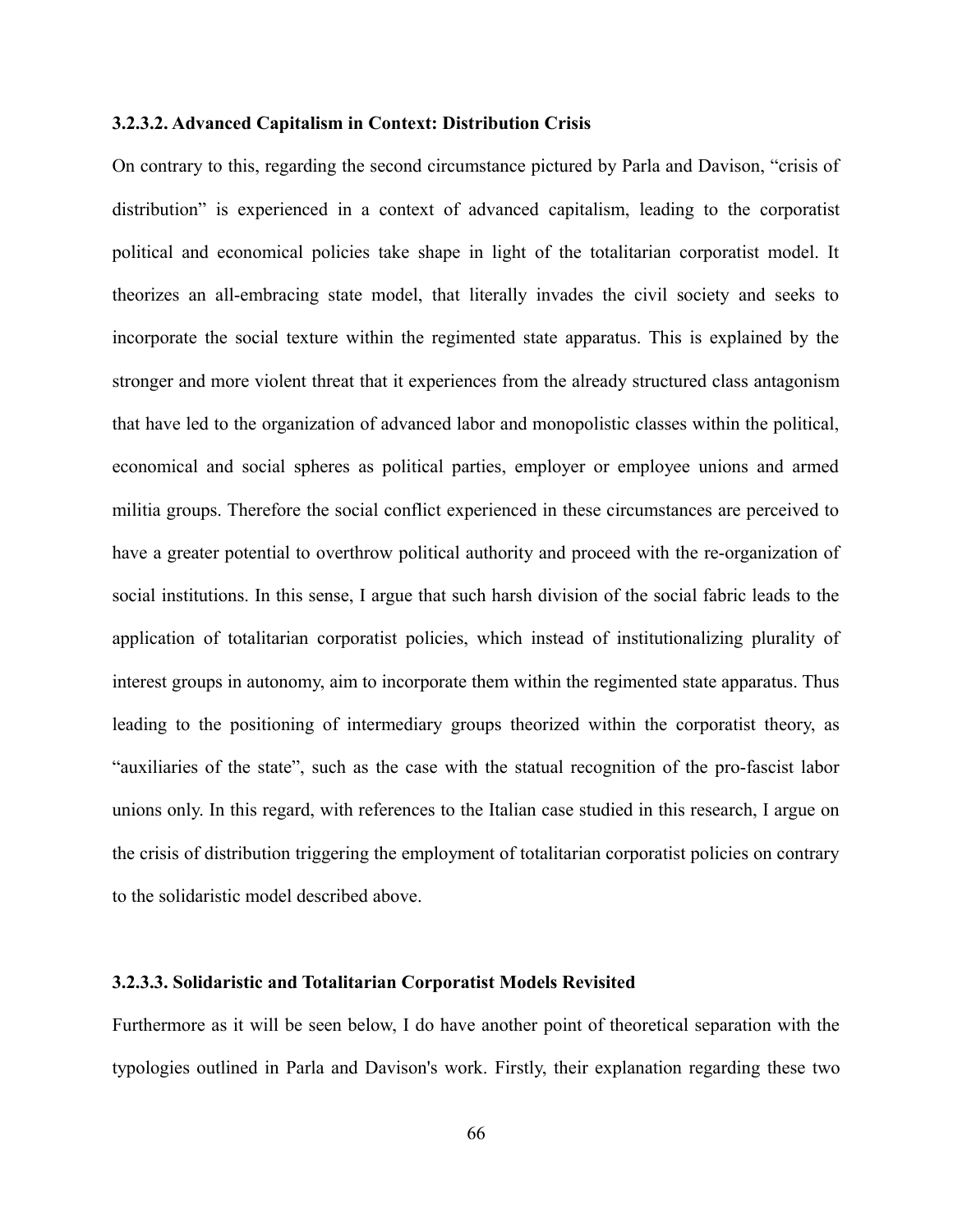variants of corporatism is still relevant to recall below in order to necessarily modify again. Parla and Davison conceptualizes these two variants as the following.

According to them, differences in conceptualizing the position of the individual within the professional, corporate groups lead to the creation of the two main species of corporatist theory, that are its solidaristic and "fascistic" variants. The main component that distinguishes these two variants are the ways that they structuralize the interrelation between the Individual, Society and the State. While the "fascistic" corporatist type assimilates the social whole and the individual within the ranks of the metaphysicalized State, which is built on an all-encompassing characteristics with the motto of "Everything within the State, nothing outside of the State." In regards to this conceptualization, the occupational groups, the corporations are posited as the public organs of the State. Therefore in this structure their role turns out to be the transmission and the application of the orders of the State, in a context where the individuals are imagined as organic components of the State itself, bearing their social duties.

On the other hand, the solidaristic variant theorized by Parla and Davison, views the occupational groups, corporations as the "buffers" between the individual and the State. In this sense, they serve to control the otherwise egoistic or particularistic interests of the individuals or other tied groups which they claim to belong. In these circumstances, individuals in political theory and jurisprudence still have rights, even though they are limited in contrast to the liberal pluralist models. Another particularity of this type is the role attributed to the State. In this model, the State is only a regulatory and coordinating institution, which results with the maintenance of an area of autonomy within the society.<sup>[27](#page-66-0)</sup> (Parla and Davison 2004, 29-30)

<span id="page-66-0"></span> $27$  For further research on this issue, I find it useful to note that Parla and Davison argue on the existence of more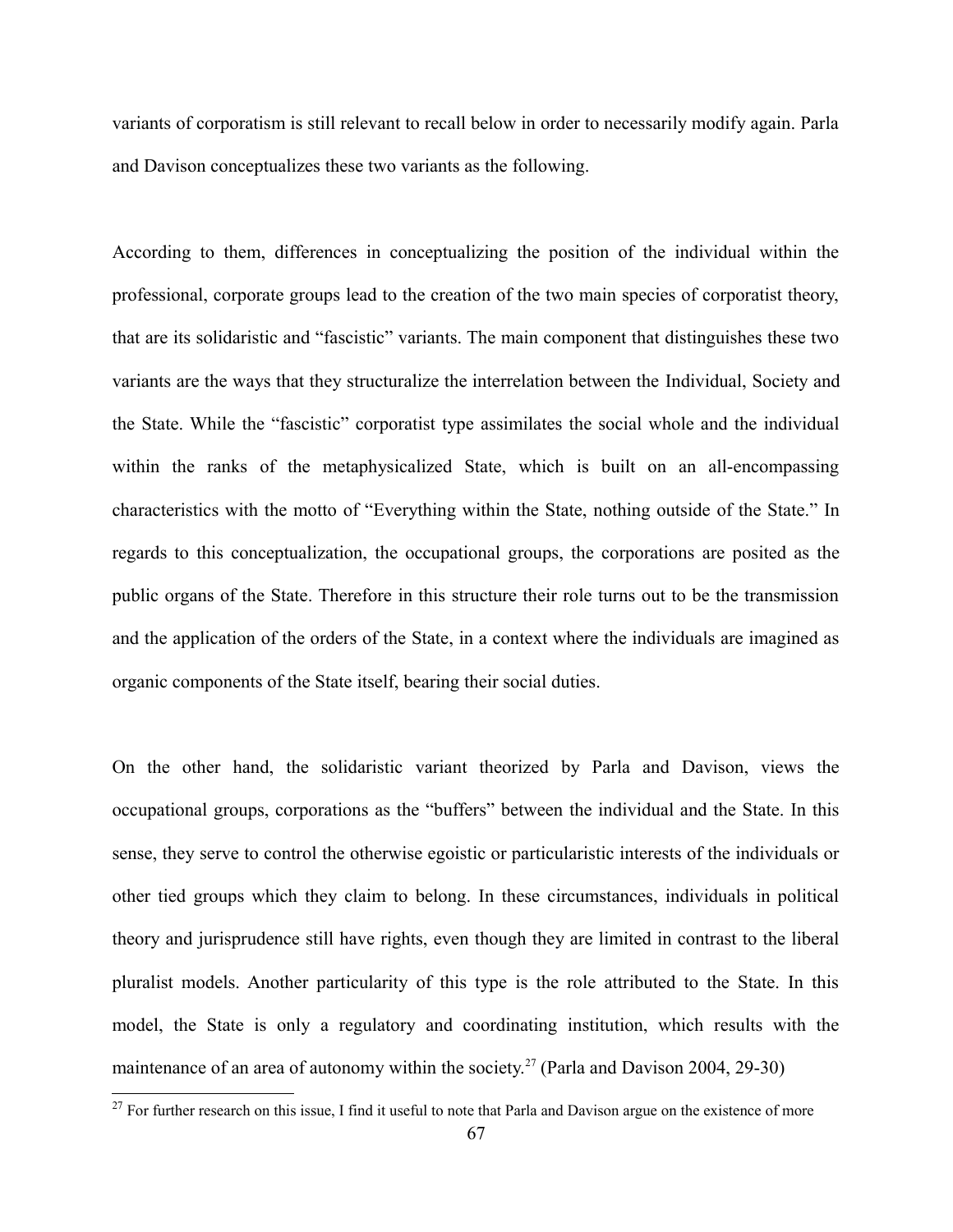## **3.2.3.4. Point of Theoretical Separation: Criticizing Parla and Davison**

Following this concise conceptualization of the solidaristic and "fascistic" corporatist models, I find it important to note the point of theoretical separation between my argument and that is of Parla and Davison regarding the infrastructural relations that may lead to the employment of corporatist models. In their work, they develop two arguments. Firstly, they mention the contexts of "developmental capitalism" with its "accumulation of capital crisis" and the "advanced capitalism" with its "distribution of capital crisis" which may lead to corporatist policies. However, secondly they argue that "in both contexts, corporatism may assume either solidaristic or fascistic forms." (ibidem:  $31$ )<sup>[28](#page-67-0)</sup>

Even though I agree with the first argument, I disagree with their second hypothesis<sup>[29](#page-67-1)</sup>, because I argue that in a developmental capitalist context, when the crisis of capital accumulation is experienced, the state mechanism within the corporatist cadre, is conditioned to employ solidaristic corporatist policies. This is experienced because the state reacts to the crisis by structuralizing capital accumulation and channel the resources to the "upcoming bourgeois", investor groups in the economy, via promoting regulations- such as Industrial Promotion Law of 1927 (*Teşvik-i Sanayi Kanunu*) in Turkey. This context forces the state mechanism to leave an autonomy to such interest groups. This happens because if the state would seek to incorporate them within its regimented structure (as the case with the totalitarian corporatist model), it would firstly hinder the creation of the badly-needed, an autonomous "national" -as perceived

pluralistic and libertarian solidaristic variants on the one hand, and the more totalitarian and autocratic fascistic variants on the other., however do not engage in their further theorization. (Parla and Davison 2004: 30)

<span id="page-67-0"></span><sup>&</sup>lt;sup>28</sup> Parla and Davison's terminology is given as it appears in their work, however in light of the theoretical explanation outlined in previous chapter, as I find the term "fascistic" corporatism problematic for further analysis, I am analysing the Italian case with the concept of "totalitarian corporatism."

<span id="page-67-1"></span> $29$  Parla and Davison's argument on the non-correlation between the application of "solidaristic" or "fascistic" corporatist measures in both contextual circumstances determined by the crisis of capital accumulation or the crisis of distribution.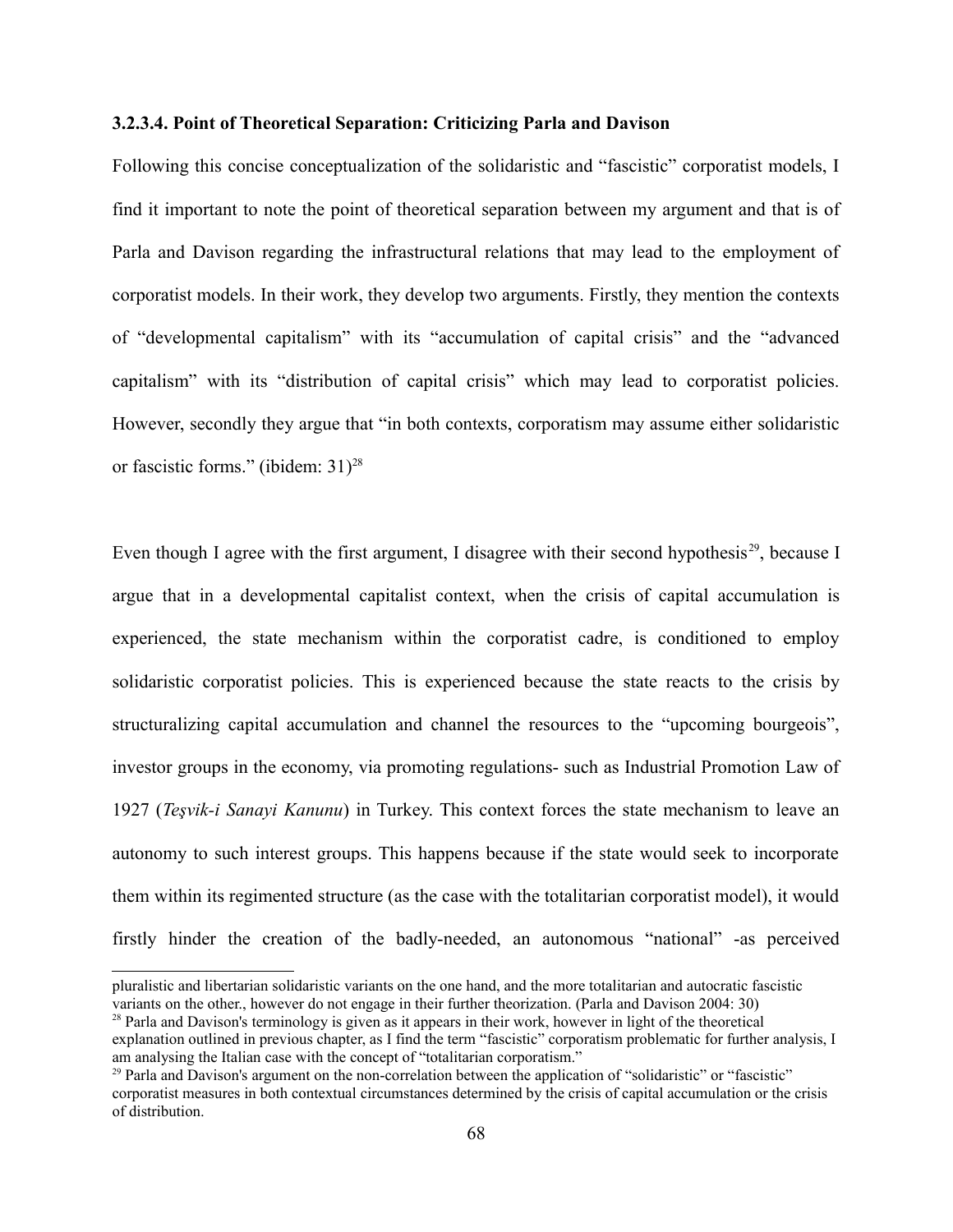"competent" by the law makers- bourgeois class for the capitalist development model; and secondly it would put on risk the capitalist transformation with opening up a space for the "backward, non-productive classes" -in Marxist terminology- such as the landowner and feudal groups, which lack the necessary surplus to foster "bourgeoization."

Contrary to this within the advanced capitalist context, with the crisis of distribution in action, in order to employ corporatist policies, the State is conditioned to consider the totalitarian variant. This happens because in such circumstances, there is already class polarization that fosters social and economical instability. At this point, the State does not have the ability to treat intermediary, interest groups within an autonomy, outside of the state apparatus. As there is already organized labor and organized capital in action, in a situation to force their positions via strikes and lockouts respectively, the State's approach to such a conflict via solidaristic measures would consider them an autonomization outside the regime, which can lead to the further polarization within the society. This is the reason I defend that solidaristic corporatist measures are inapplicable in a context of crisis in relatively advanced capitalism, which has already witnessed the antagonism of classes and social instability, even with violent measures.

In theory, the State can also adopt further socialist measures via employing pro-labor regulations. However, staying within the corporatist cadre, aiming the survival of capitalist mode of production, the State, as in the Italian case, adopts totalitarian measures in infrastructural relations and only its reflective measures in superstructural relations such as mythification of a superior "Metaphysical State" which embraces all sectors of the society, as well as the individuals within its ranks. Apart from incorporating the syndicates in its regimented structure,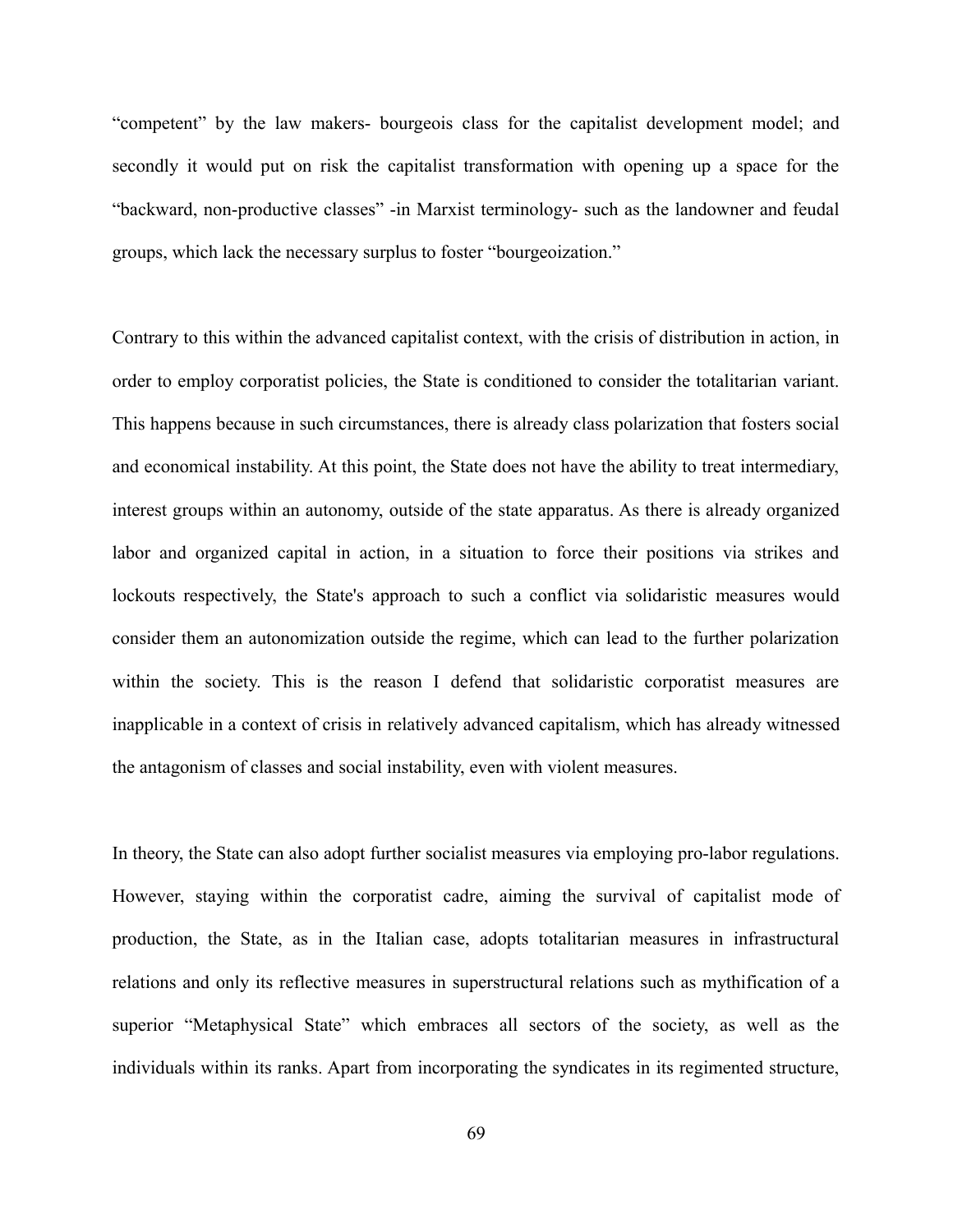it can even not institutionalize corporations as private bodies, which would connote an autonomy as well. So, it is forced to enlarge its reaching influence and incorporate them within the state mechanism. This can be seen definitely within the political sphere as well. For example, instead of accepting diverse interest groups represented in different political parties within the parliament, it regimentizes the legislative body itself. It is fundamentally important to note that such institutional transformation is something more than the "one-party" rule, because it doesn't only condition representation to the party apparatus, but it structurally mutates the institution of representation into a "Chamber of Fasci and Corporations" (*Camera dei Fasci e Corporazioni*).

In other words, I am making three claims as the following: In my first claim, I argue that there is a correlation between the application of solidaristic corporatist measures in contexts determined by the crisis of capital accumulation. On the other hand, as my second claim, I argue that there is a correlation between the application of totalitarian corporatist measures in contexts determined by the crisis of distribution. Thirdly, I claim that these models are not applicable interchangeably, independent from the economical structures, that are diverse crisis experienced within the different stages of the capitalist development. Therefore contrasting to Parla and Davison's argument, I argue that solidaristic corporatist measures are not applicable in contexts determined by the crisis of distribution and totalitarian corporatist measures are not applicable in contexts determined by the crisis of accumulation of capital. This creates the main infrastructural difference between our cases in Turkey and in Italy, which led to the application of different policy measures; solidaristic and totalitarian respectively.

Finally, in order to contextualize my argument, it is important to note the diverse economical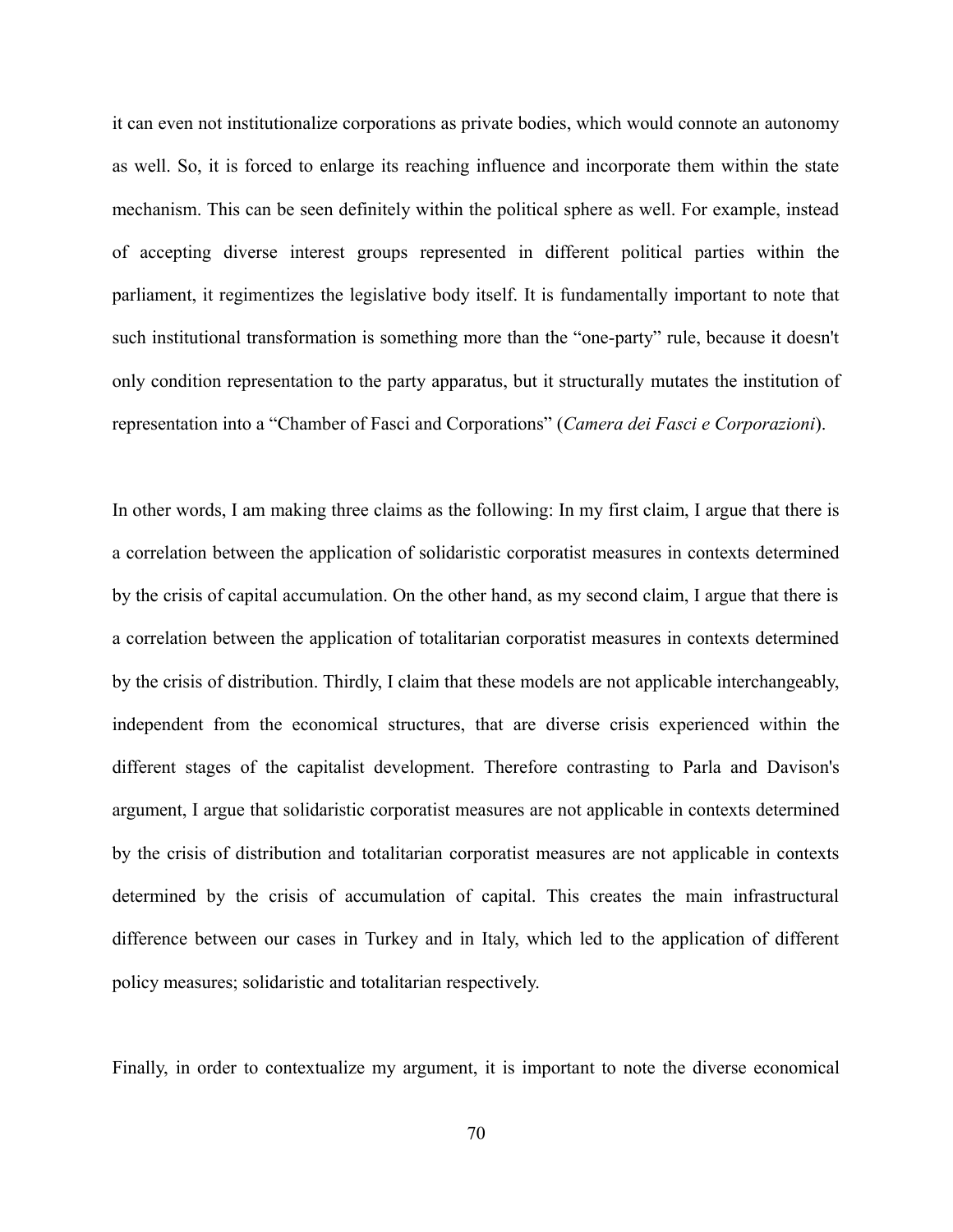circumstances which lead to the application of diverse models of corporatist development. These note the societies of transition in which, where the crisis of capital accumulation notes the inexistent, or "incompatibly-perceived" weak bourgeois class lacking the necessary resources of capital in order to invest in the market and lead the process of the economic development towards industrialization. This connotes the context of the Turkish case on this research, which will be studied in depth below, leading to the theorization of solidaristic corporatism.

On the contrary, the crisis of distribution of capital signifies an economical circumstance which experienced a further stage of development of capitalist production and led to a clear distinction among the bourgeoisie and proletariat classes, and such unequal distribution of capital led to a social conflict initiated by the latter class, resulting in economical and social instability. This brief description connotes the Italian case, which led to the model of totalitarian corporatism concerned in this study. As it is noted in Schmitter's macrohypothesis, different forms of corporatism are led by diverse basic imperatives and the needs of capitalism to regenerate its existence and proceed to reproduce and accumulate further resources. This is regarded as the main reason of differences among diverse models of corporatism which will be noted below, reproduced by experiencing the different stages of national institutional contexts and international circumstances of capitalism. (Schmitter 1974: 107)

#### **3.2.4. Comparison in Reference to International Context**

Regarding the international context of the period concerned in this thesis, marking the first years of 1930's, one should as well note the international economical instability triggered by the circumstances led by the First World War, and the 1929 "Great Depression." Within the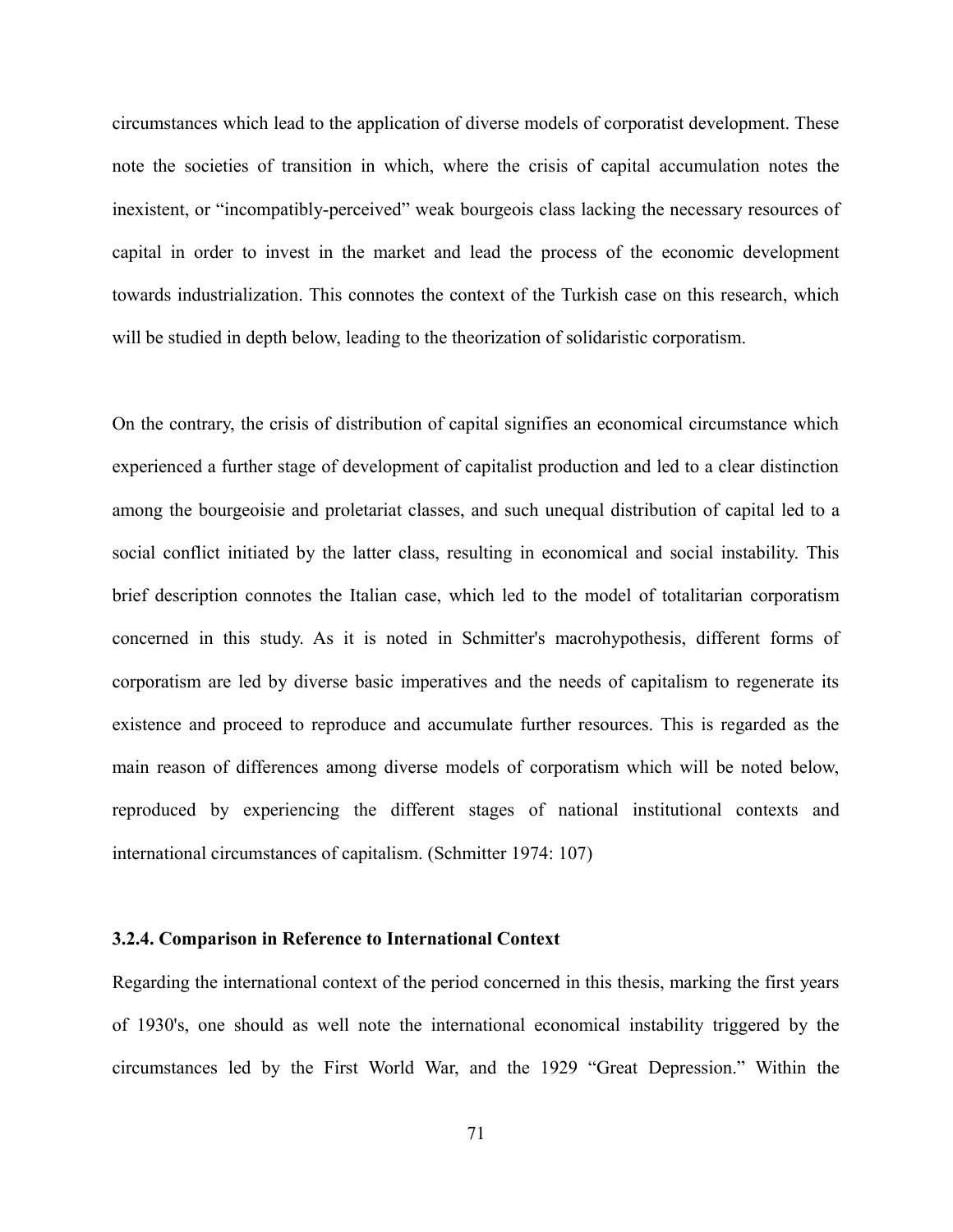intellectual circles, we also see a decline of a "taken-for-granted" support towards the neoclassical economics and the passive role attributed to the governments in circumstances of free-market economies. In order to grasp this critical attitude towards the unregulated freemarket economy which was even voiced between the end of the First World War and the Great Depression, the following arguments of British economist, John Maynard Keynes (1883-1946) whose proposals influenced deeply the macroeconomical policies employed by diverse governments of the following decades of the  $20<sup>th</sup>$  century are remarkable. Keynes in 1926, argued as below:

"It is not true that individuals possess a prescriptive "natural liberty" in their economic activities. There is no 'compact' conferring perpetual rights on those who Have or those who Acquire. The world is not so governed from above that private and social interest always coincide. It is not a correct deduction from the Principles of Economics that enlightened self-interest always operates in the public interest. Nor is it true that self-interest is enlightened; more often individuals acting separately to promote their own ends are too weak to attain even these. Experience does not show that individuals, when they make up a social unit, are always less clear-sighted than when they act separately." (Keynes 1952: 312)

In this sense, staying within the conceptual cadre proposed by Schmitter, I would argue that the Turkish case fits to the solidaristic corporatist model, not only because of the pre-conditions that leaded to its development, but also because of the practical outcomes employed by the Republican government, in the concerned period. One could show the senior officials attitude in Turkey in founding a second political party in order to strengthen the popular representation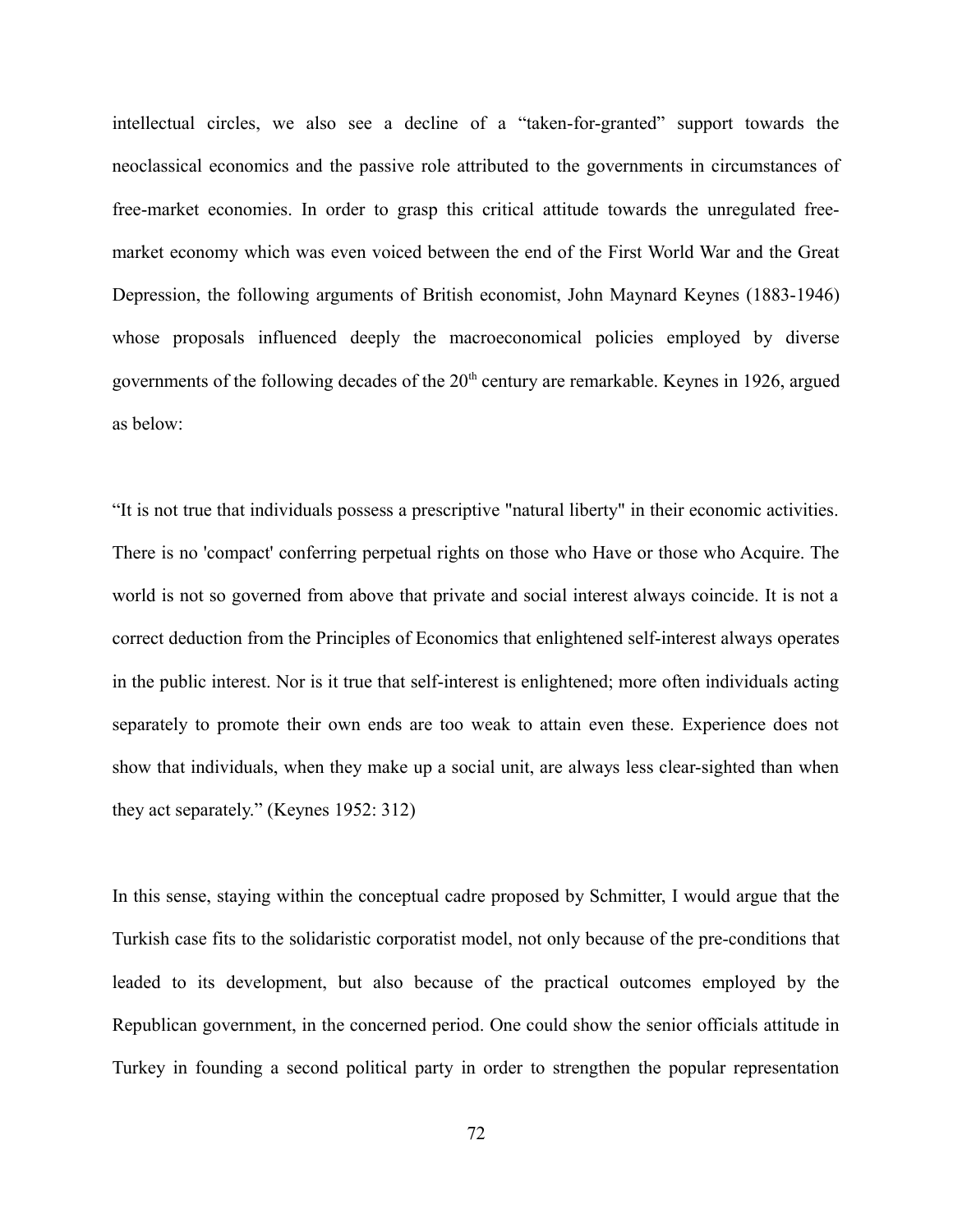within the parliament, firstly via Progressive Republican Party "*Terakkiperver Cumhuriyet Fırkası*" by Ali Fuat Cebesoy (1882-1968), Kazım Karabekir (1882-1948), Refet Bele (1877- 1963) and Rauf Orbay (1881-1964) in September 1924; and secondly via Free Republican Party "*Serbest Cumhuriyet Fırkası*" by Ali Fethi Okyar (1880-1943) in August 1930. Thus it is important to consider that, even though the closures of the abovementioned political parties were witnessed in June 1925 and in December 1930, experiences of their existence as institutions mark the attitude of the senior officials in seeking popular participation in politics, via multiparty electoral system. However multi-party system was seemed unsuccessful in practice, in the national elections held in April 1931 and in February 1935, independent candidates elected as deputies were present in the parliament with 30 seats on 317 and with 27 seats on 428 respectively. Thus transition to the multi-party politics was inaugurated only in January 1946, via foundation of Democratic Party "*Demokrat Parti*" founded by ex-deputies of the Republican People Party, Celal Bayar (1883-1986), Refik Koraltan (1889-1974), Adnan Menderes (1899- 1961) and Mehmet Fuat Köprülü (1890-1966). The party has won the elections in May 1950 and governed the country for 10 years, until the military coup experienced in 27 May 1960.

Contrasting to this, in the Italian case with the new electoral reform get in action; in 1929, the parliamentary elections were conditioned to a form of plebiscite. This law incorporated the Grand Council of the National Fascist Party within the state and limited the representation only for this party. Therefore the referendum taking form of a plebiscite regarded the approval or disapproval of the single list proposed by the very party. Thus in Italy party's conglomeration within the state and leading to its identification with it is fully realized in the parliament as well. However, as mentioned above, Turkish political practice with Progressive Republican Party, the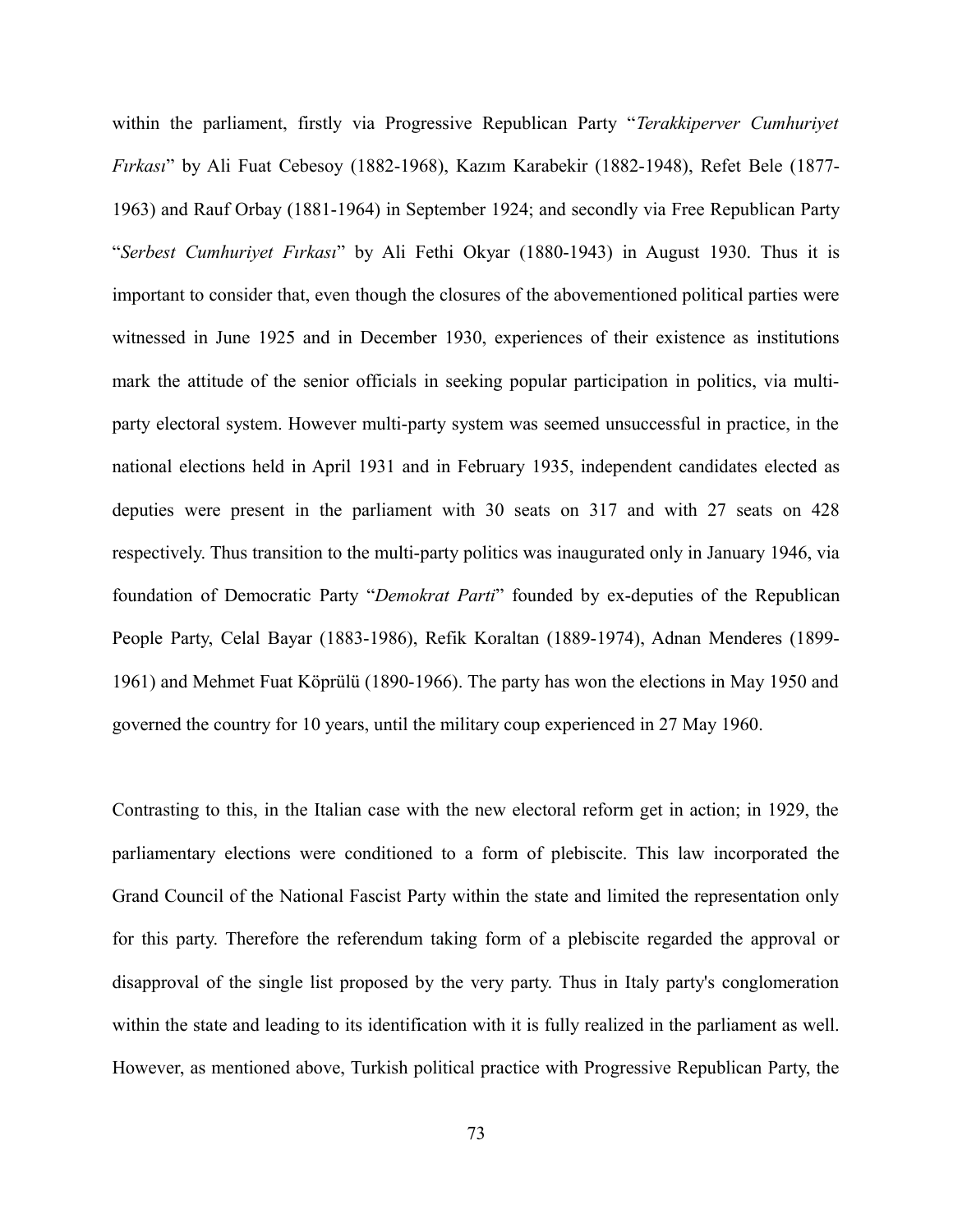Free Republican Party and the presence of the independent candidates as deputies in the parliament marks the difference between the Italian totalitarian corporatism and the Turkish solidaristic corporatism seeking autonomization of representation on this concern, in the political sphere of the latter.

As it is partly noted by Gagliardi, in this regard the main characteristics of the Italian case; in social and economical policies of the period can be noted with (1) the cult of producer and the productivism in order to deviate the class identities, (2) clear rejection of the liberal system of representation, finding its democracy "corrupted" and come up with an alternative corporatist mode which would incorporate the "producers" within the state via their fellow corporations and (3) with developing economical policies as a response to the distribution crisis developed by the capitalist mode of production, thus seek to accomplish the process of further industrialization. (Santomassimo 2006: 252; Gagliardi 2016: 413) This would be realized by the mythification of the "metaphysical State", which is imagined as an entity, well-integrated into the political and economical life of the society. Thus this "integration" attributes a higher, hierarchical role to the state as the "author of society, of the new society of organizations, and … as the conceptual genesis of the individual." (Stolzi, 2014: 156) Therefore within this perception one imagines a totalitarian state which embraces all branches of the social texture.

However on the other hand within the corporatist model experienced in transitory, developmental capitalist context it can be noted that main characteristics include (1) identity politics which would promote a popular component based on corporational, professional departments, portrayed as functional in realizing the social solidarity, without references to inter-class social conflicts; (2) no rejection of the liberal system of representation nor employment of corporatist electoral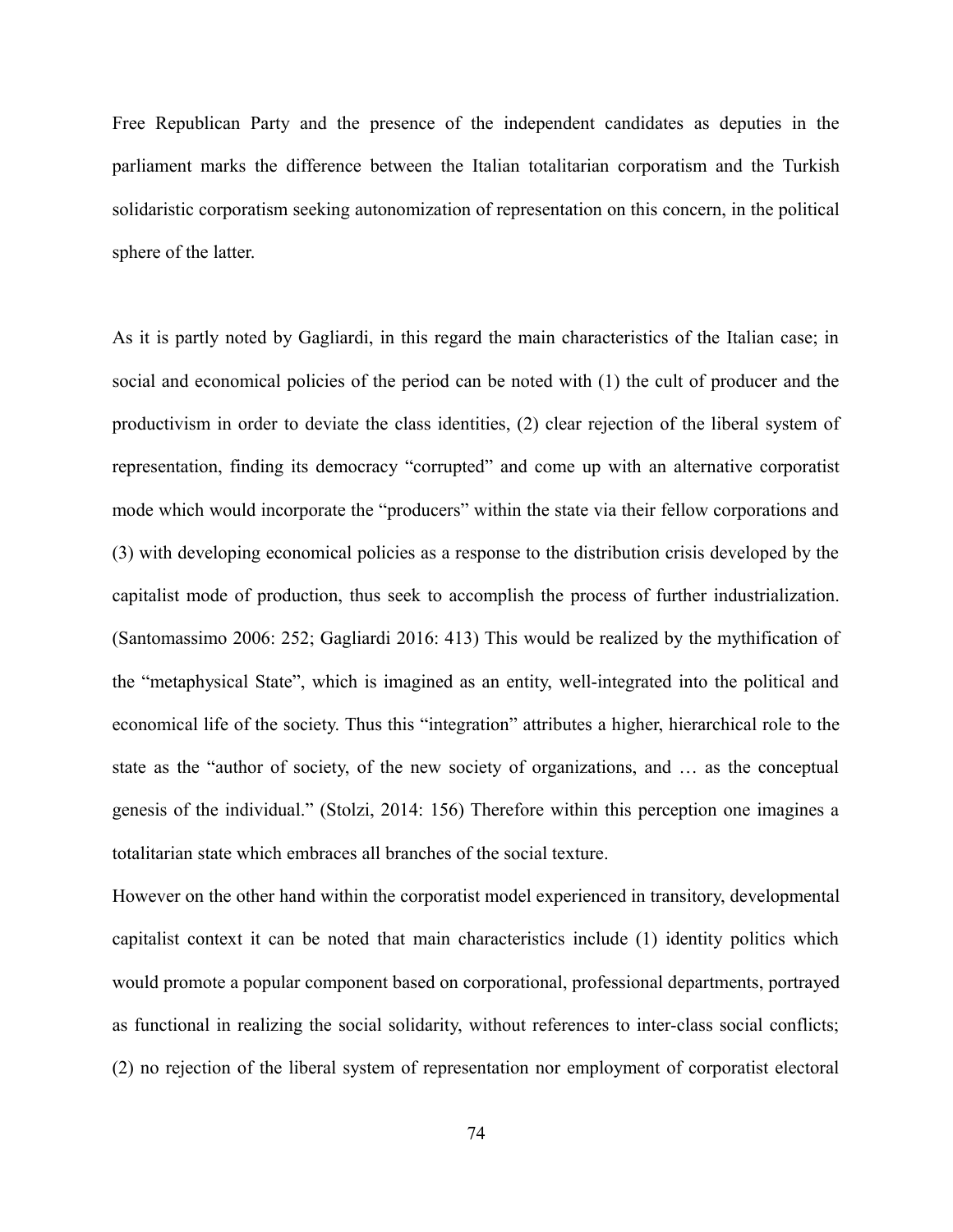reforms, on contrary employment of regulations seeking the institutionalization of multiple interest group within the ranks of a state-monitored civil society, but not within the ranks of a "Metaphysical State" as the totalitarian model; (3) economical policies seeking to accumulate capital in order to have the necessary resources for investment, therefore employ policies based on promotions to structuralize a compatibly-perceived "national bourgeois" which could foster the industrialization process. Furthermore in the solidaristic corporatist variant, "the state not only encourages and advises the economy; it directs, supervises, and manages it. The state assumes the role of arbiter between labor and capital and between employer and employee by frequently legislating against both strikes and lockouts in the higher interest of the public good." (Parla and Davison 2004: 31-32) After this brief contextualized theoretical comparison, our debate proceeds with the section below on socio-economic discussions and policies regarding the Italian case concerned in this thesis, which will be followed by the Turkish case afterwards.

# **3.3. SOCIO-ECONOMIC DISCUSSIONS AND POLICIES IN ITALY: TOTALITARIAN CORPORATIST MODEL**

During the "*ventennio fascista*" twenty year period following the Fascist assumption of power in Italy in 1922, the theme of corporatism was brought to public attention via discussions which involved the intellectuals and the law-makers positions' on this phenomenon on diverse platforms, such as the theme appearing in public speeches and in diverse journals. Apart from such discussions, actual institutions were founded by these very policy-makers, that fostered debates on this issue. Therefore this section aims to touch to both of these aspects of the corporatist phenomenon, that are discussions in which this theme is analyzed and developed together with the formation of the political institutions such as the "Ministry of Corporations",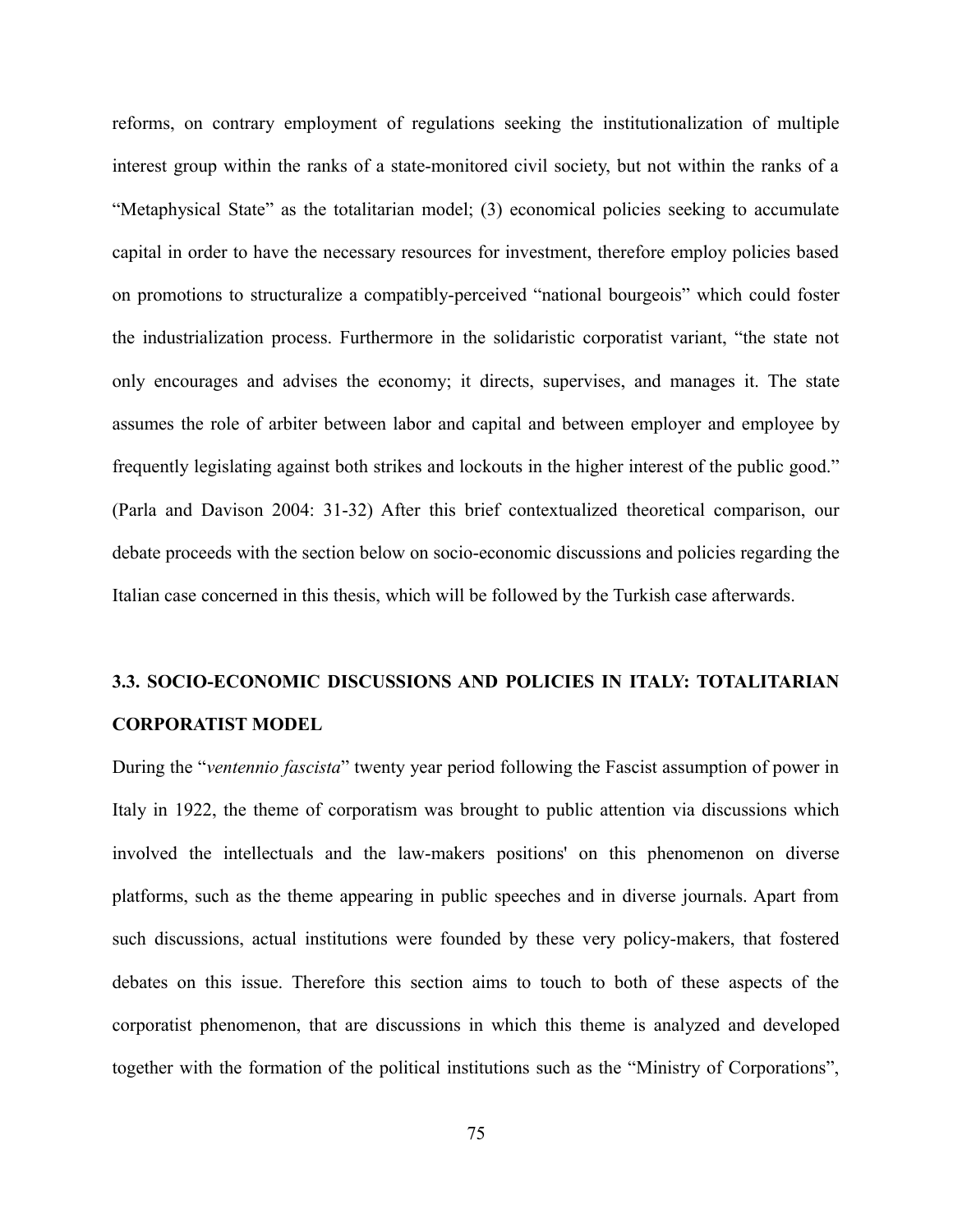"National Council of Corporations" or the "Chamber of Fasci and Corporations" and approval of regulations such as "Labor Charter" (*Carta del Lavoro*) in 1927. In this regard it is functional to develop our discussion via touching the intellectual trajectories of particular figures from the Italian case regarding the discussions and the application of corporatist policies, such as Giuseppe Bottai (1895-1959), Ugo Spirito (1896-1979) and Alfredo Rocco (1875-1935). In this sense, following their political path on corporatism, together with their appointments to different positions of the regime's institutions will let us have an idea on how the paradigm of totalitarian corporatism was treated within the circles of the government hierarchy as a "paradigm", and until which point their proposals on economical and social policies were put in practice or were labeled as "incompatible" within such circumstances.

## **3.3.1. Understanding the Totalitarian Mindset: Incorporation to the State "from within"**

As it is noted by Alessio Gagliardi in his work "*Il Corporativismo fascista*", corporatism within the fascist context was imagined as a rigid system of classification of diverse social groups. In this sense, the existence of diverse interest groups were not denied. Instead of denial the state mechanism seeked to "institutionalize" and "regimentize" such interest groups and introduce them a political legitimacy which aimed their full assimilation within the values and the practices of the regime. One could note the idea of fascist syndicalism in this sense, which will be recalled in the next chapter with Edmondo Rossoni. Therefore, as it will be noted below, the cult of "producers" and the glorification of the "national interest" were accentuated within this framework of assimilation of diverse interest groups within the single, organic body of the regime. (Gagliardi 2010: IX)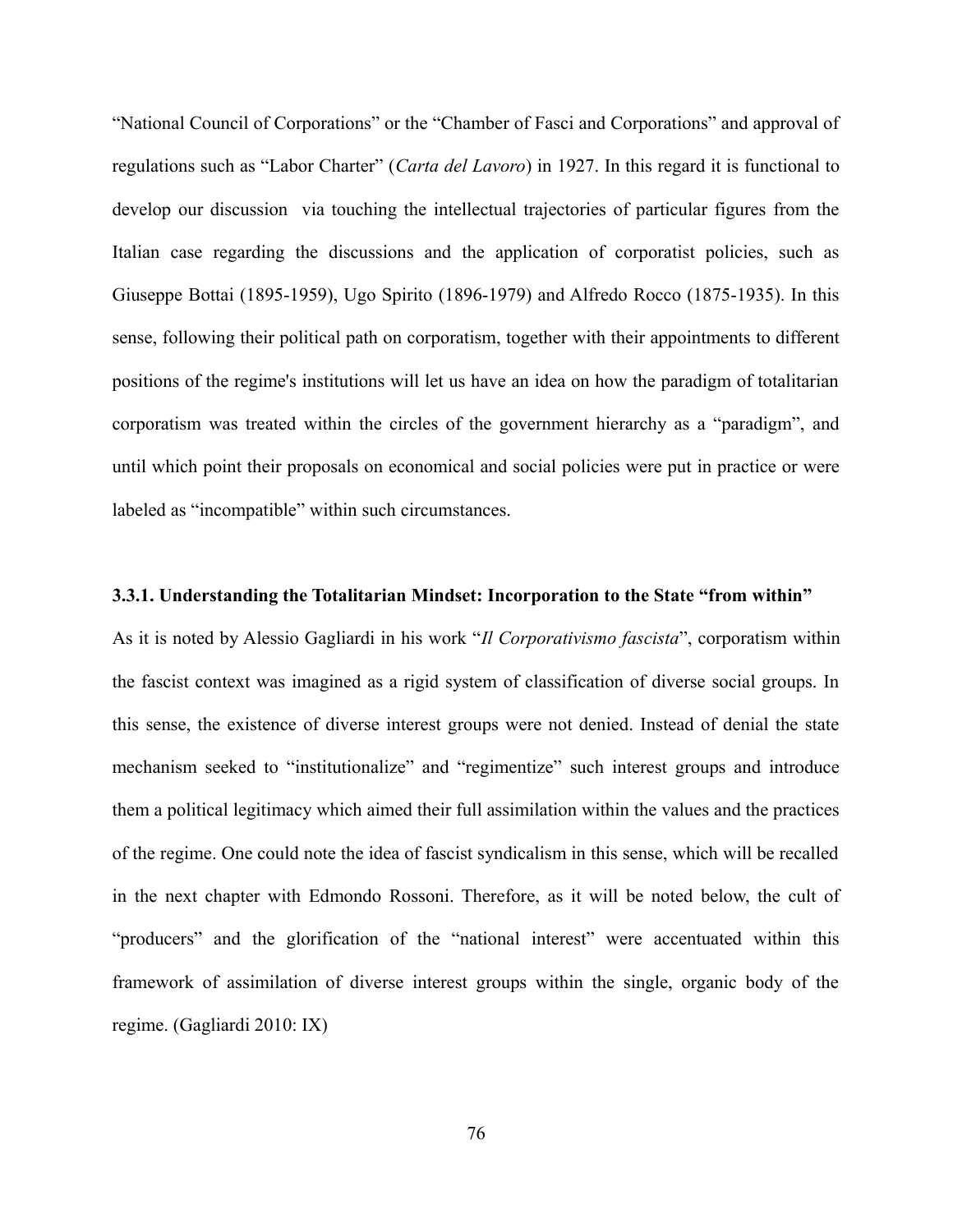However such classification signified as well the placement of each individual to a particular category of professional belonging. Organizations within the cadre of occupational classification were somehow tolerated, but structures which put on public platform the class antagonism between the employers and the employees were strictly forbidden. In this sense as it is argued in diverse sources, social policy of the government was to internalize such divisions and seek solutions via their assimilation within the state mechanisms. (Gagliardi 2010; Stolzi 2014)

Another concept which arises within the corporatist mindset regards the individual development. Here, it is once again important to recall that, within this framework the individual is not imagined in the sense of the liberal paradigm. Therefore such mission of incorporate development would also only be realized via intermediary institutions located between the state and the individual. However, this did not connote simple, passive linear relation between the state and the individual, but instead it would lead to an "organic development of the individual personality" as quoted by Rocco. Therefore, the state would invest on the necessary structural equipment and the organization for the individual subject which cultivate the assurance of a participation and a mutual relation between the state and society. (Rocco 1938 [1918]; Stolzi 2014: 156)

The concept of hierarchy should be noted with its particularity in the corporatist order as well. In this sense, the hierarchy was not seen as a basic relation of highness or inferiority. That is why it aims to develop a new language, that would cover more than the distinctions between the "above" or "below", between the "authority" and the "autonomy." Instead, hierarchy was just a mean, such a condition for the masses to be tied to the state from within. (Stolzi 2014: 157) As it can be argued, in such a social structure, the individual would experience authority, gain power,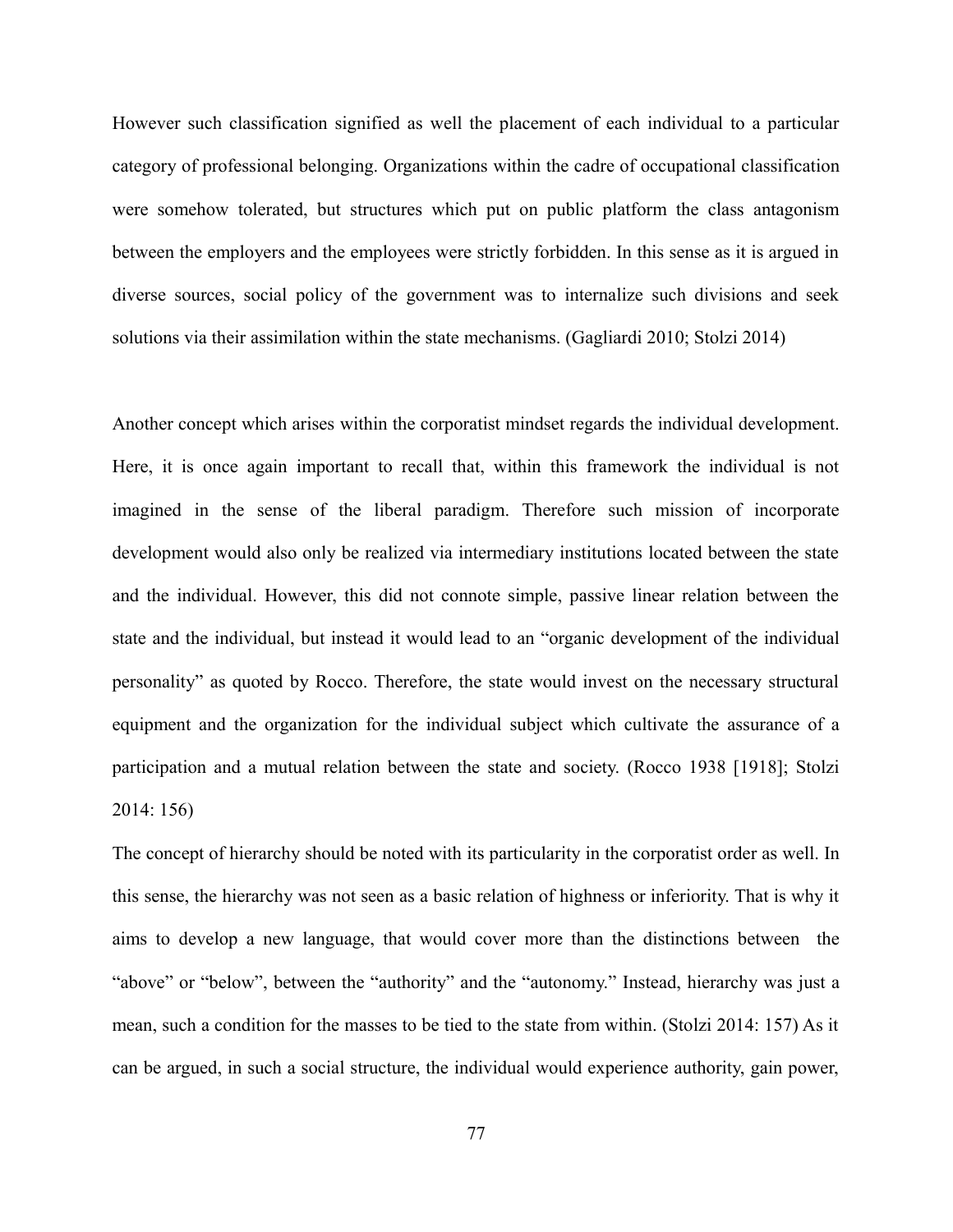and receive recognition only by incorporation to the state via abovementioned intermediary organizations.

Regarding the institutional transformation employed by the fascist regime in Italy, one can note the establishment of Ministry of Corporations/*Ministero delle Corporazioni* in 1926, followed by the launch of a corporative trade-union system. Then, it followed the establishment of National Council of Corporations/*Consiglio nazionale delle corporazioni*, aiming to control the work of the corporations. Later, transformation of the electoral system in 1928, succeeded with an institutional renewal that is the formation of the Chamber of Fasci and Corporations (*Camera dei fasci e corporazioni*) in 1939. Even though there may be noted several "contradictions" within the regulations and the timing of the institutional establishments proposed by Gagliardi. (Gagliardi 2016: 415) In regards to our theoretical discussion, the fact of establishment of such institutions apart from their chronological order, contribute to our discussion in forming the totalitarian corporatist model.

# **3.3.2. Totalitarian State Approaching the "Individual": Labor as "Social Duty" and the Producer Cult**

Regarding the Italian case, one could analyze the content proposed in the Labor Charter/ *Carta del Lavoro*, in 1927, organizing the professional position and relations between the worker and entrepreneur groups of the economic sphere. Such document gives us an idea (at least in legal application) of the simple principles of a corporatist economical policy, promoted by the Italian government during the interwar era. Below we analyze the characteristics of this document, proposed by Alfredo Rocco. One of the first characteristics that arises within this document is the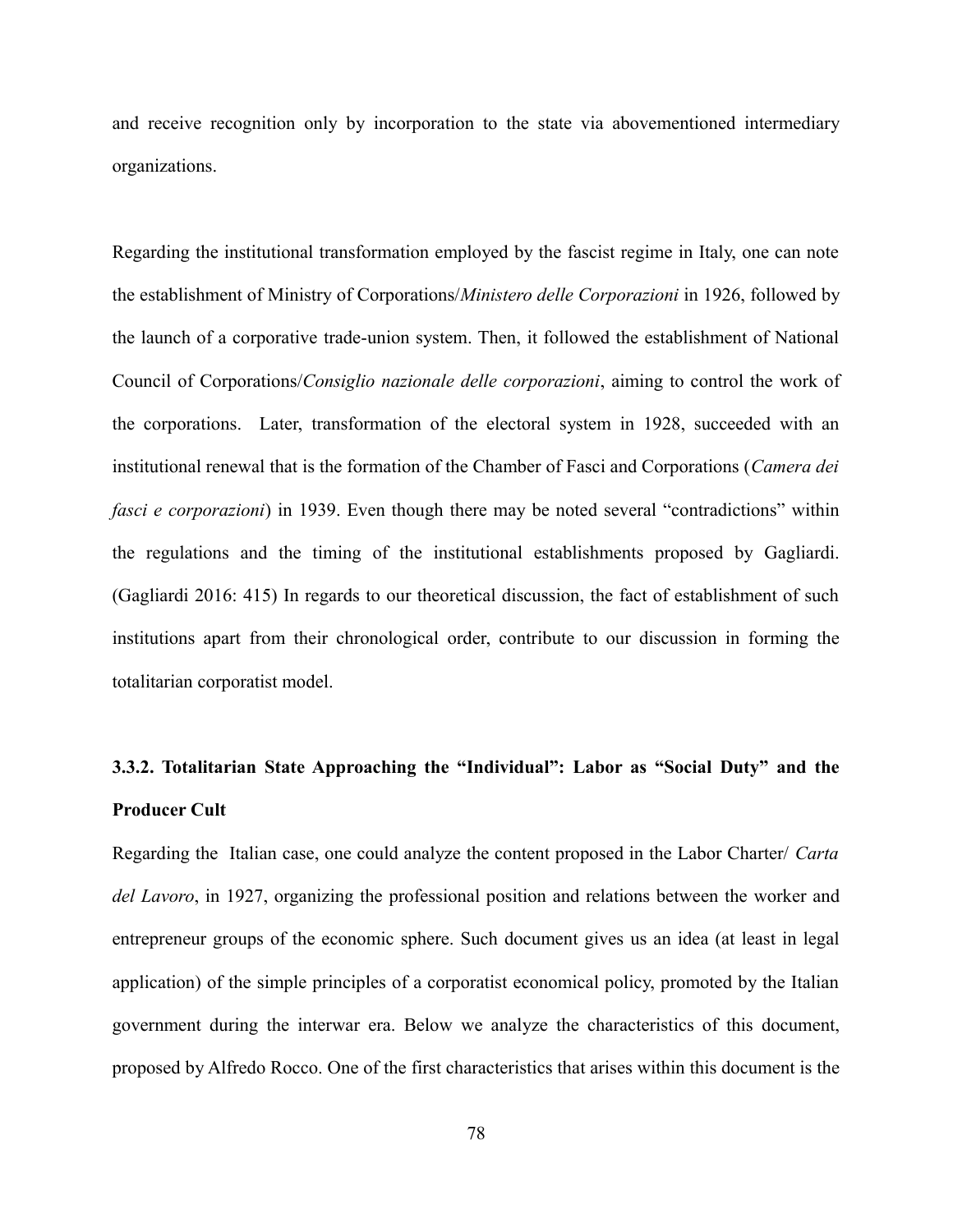"passivization of the worker and employer groups" within an economical platform governed by an all-embracing state mechanism and its referring institutions. As it is mentioned previously, the cult of the producers also plays an important role in the corporatist imagination of the social whole. Here it's important to note the first two points proposed in the Labor Charter as see below as a starting point of reference for our an analysis:

 1. "Italian Nation is an organism with its aims, life, means of action that are superior to the power and the lifetime of the individuals or the groups that it contains. It is a moral, political and economical unity that realizes itself integrally within the Fascist State.

 2. Work/Labor, in its organizative, executive, intellectual, technical and manual forms is a social duty. In this regard, and only in this regard it is protected by the State. The production complex is unitary from the national point of view; its objectives are unitary and they re-assume the well-being of persons and the development of national strength." (S.E 1997)<sup>[30](#page-78-0)</sup>

As it can be seen in these two points of the Labor Charter, within this paradigm the meaning attribution to the concept of "*lavoro*" (work/labor) was not renounced to an individual interpretation. Within the organic social whole that built the "Italian nation", only realized within the ranks of the "Fascist state", work/labor was treated as more than the essence of the productivity, but as a "social duty" towards the nation and the state itself. Here, there should be noted two main characteristics of this mindset.

<span id="page-78-0"></span><sup>30</sup> Original text in Italian is as follows:

*I. "La Nazione italiana è un organismo avente fini, vita, mezzi di azione superiori per potenza e durata a quelli individui divisi o raggruppati che la compongono. E' una unità morale, politica ed economica che si realizza integralmente nello Stato fascista.*

*II. Il lavoro, sotto le sue forme organizzative ed esecutive, intellettuali, tecniche, manuali è un dovere sociale. A questo titolo, e solo a questo titolo, è tutelato dallo Stato. Il complesso della produzione è unitario dal punto di vista nazionale; i suoi obbiettivi sono unitari e si riassumono nel benessere dei singoli e nello sviluppo della potenza nazionale."*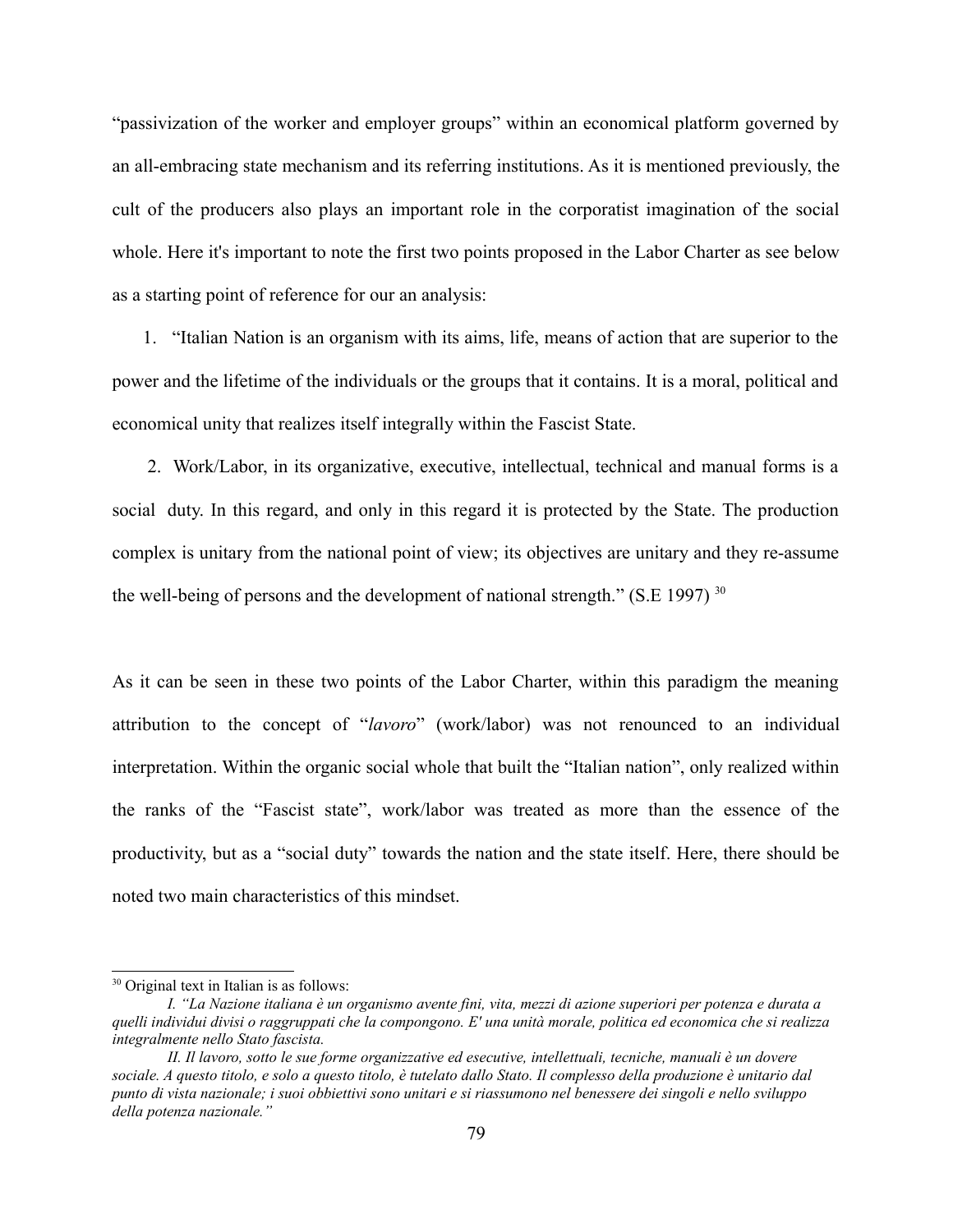Firstly, it regards the "Italian nation" which is interpreted as to be able to fulfill its capacity by being incorporated to the Fascist state. This remains the base of the idea of the regimentation of the social whole, that is with the proposed term of "fascistization" of the Italian society. Therefore, within this paradigm, there would be no place for "plural Italianities" that is, incorporation of diverse political positions within this national identity would be interpreted as "incompatible." For example, political positioning of the "Communist Italians" of the time, such as that of Antonio Gramsci, or "Liberal Italians" such as Benedetto Croce, would be treated as problematic, in the sense that their approach would be interpreted to be in a deep contrast with the "greater interest of the nation", which was equivalent to the regime's interest. So with their "anti-regime" positions they would be locked within the category of the "non-national."

Secondly, we see an acknowledgement regarding the action of "work/labor." In correlation with the corporatist theory, outlined in the previous chapter in this thesis, here "work/labor" is considered as a "social duty"; in this sense, a duty of the citizen towards the society in whole. Thinking this principle, in correspondence with the primary point outlined above, if the "Italian nation" as a social whole could only reach its ultimate development within the "Fascist state", and the concept of "work/labor" is treated as a "duty" towards the society, any economic action should bear the responsibility towards the "Fascist state", which is seen as the unique interpreter of "the national interest."

Therefore within these two points we see how the process of the homogenization of the corporatist thought and practices are taking effect. Treating the concept of "work/labor" as a duty towards the society, and the imagination of the "Italian nation" only in its regimented form,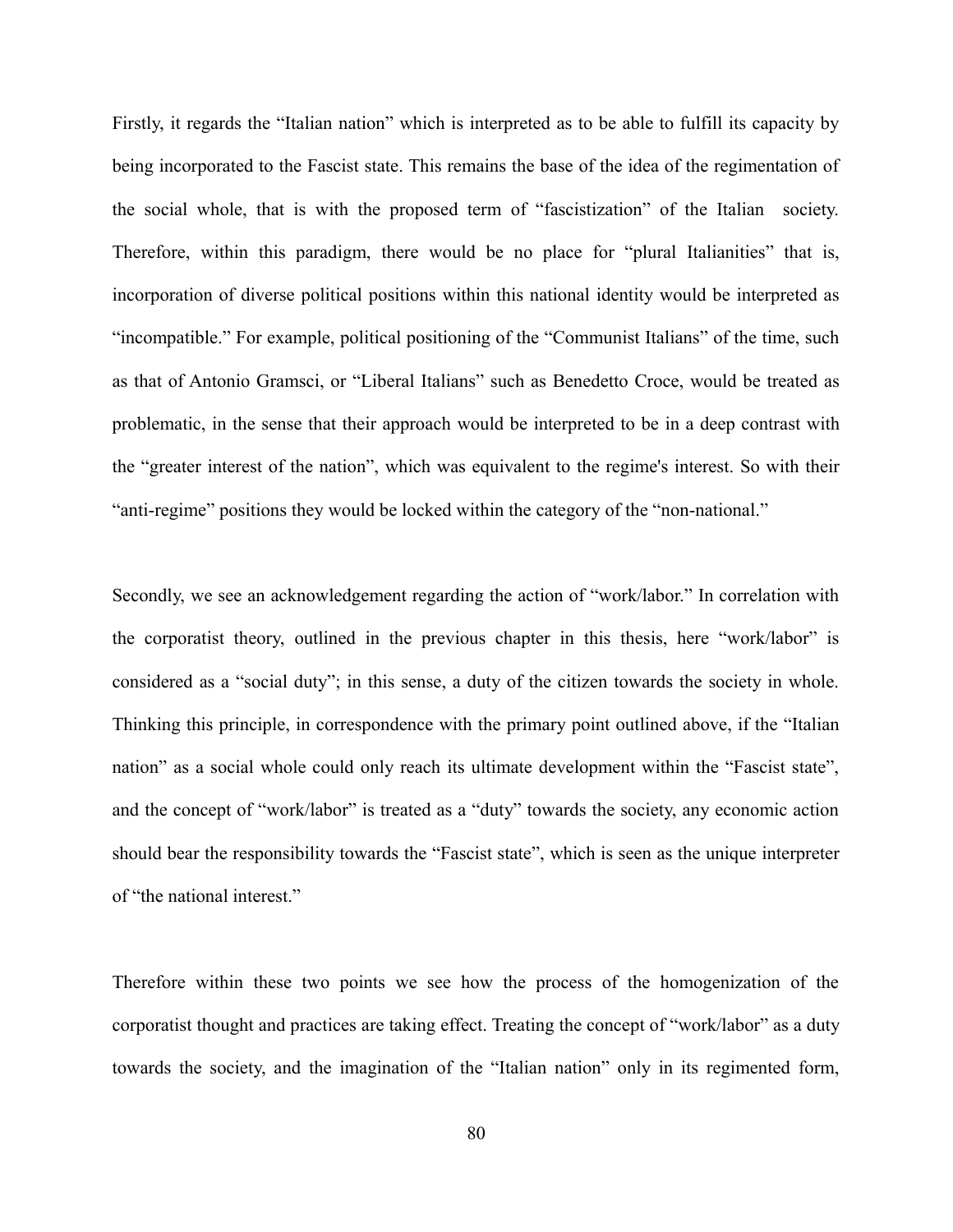incorporated to the dominant ideology stands out as the main characteristic of the totalitarian corporatist model.

However, on the other hand, while we observe the sacralization of the work/labor as a social duty. We see a social policy approach that is well-tailored not to trigger or promote class belongings within the society. As it is mentioned in the previous chapter, within the corporatist social thought, it is believed that a social conflict, arising with a class antagonism could lead to the dissolution of the society from within. Therefore, at this point, it is seen as very critical to develop another form of social identity, which could glorify the concept of work/labor, bound the individual citizens to the greater regimented social whole, together with an attribution to the "national interest" that is situated above the particularistic class benefits. These points build the conceptual base, the reasoning which leads to the glorification of another social category, that is the cult of the producer. In the next chapter the process which lead to the glorification of this cult, in institutional cultural policies, with focusing on the internal organization of the *Opera Nazionale Dopolavoro* (National Recreational Organization) is discussed in depth.

The apotheosis process of the "producer cult" in the Italian case is also noted in Stolzi's work approaching the corporatist theory from the legal point of view. As noted by her, the philosopher Giovanni Gentile apart from his intellectual profile, known also with his participation in preparation of the pro-regime texts of "The Manifesto of the Fascist Intellectuals" (*Il Manifesto degli intellettuali fascisti*) of 1925 and "The Doctrine of Fascism" (*La dottrina del fascismo*) of 1932, do also make attributions to the political motivation of the regime, going beyond the liberal understanding of the "individual" by reaching its subject via their efficient capacity of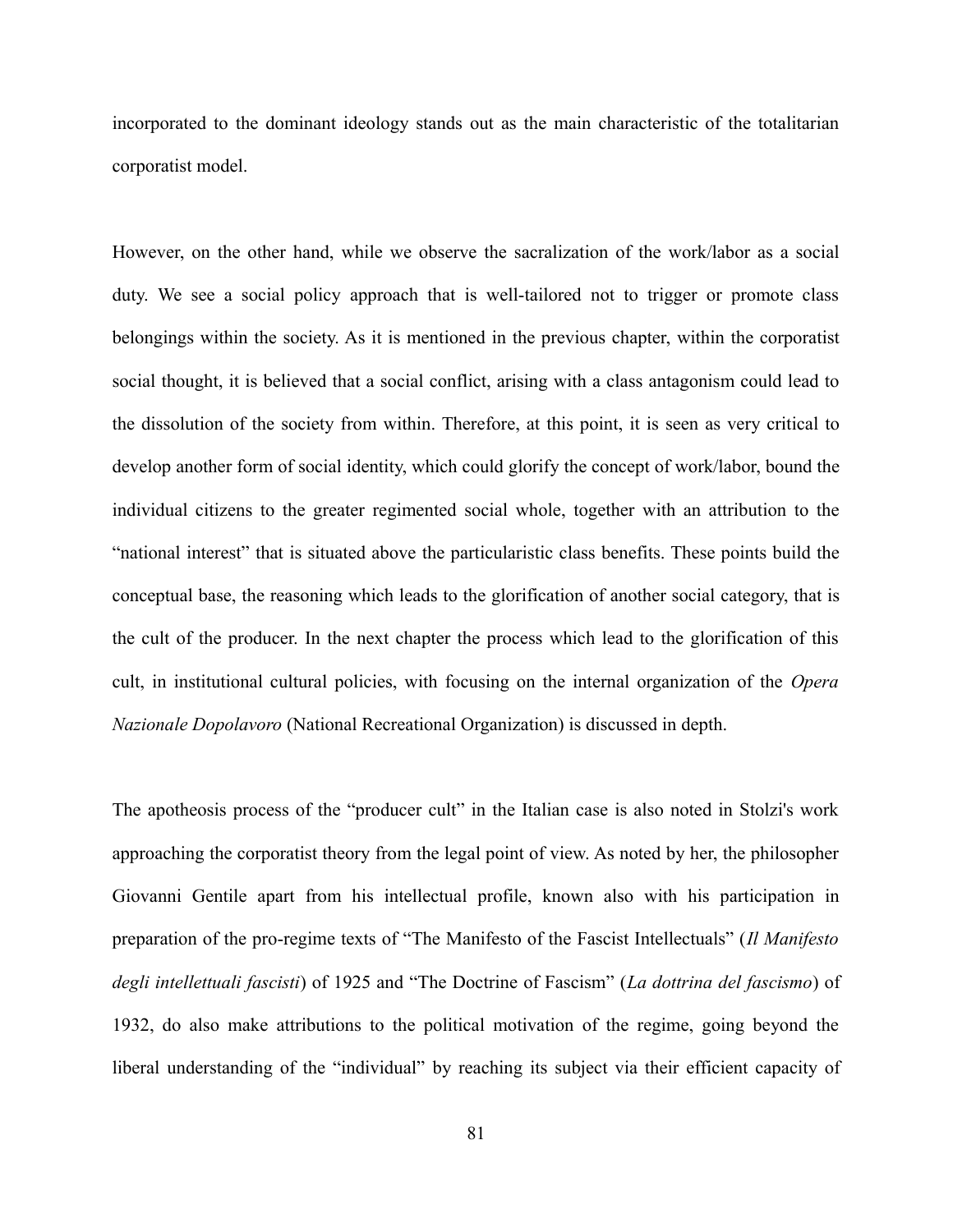"productivity." Gentile's position on the issue was as the following:

"[As the state had to] reach the individual... it did not look for the individual as the abstract political individual that the old liberalism took as an indifferent atom; it instead looked for the individual in the only way it could find it […] as a specialized productive force." (Gentile 1982 [1927]: 275, in Stolzi 2014: 157)

Within this cadre, as it is noted by quotations from the Labor Charter, we note the existence of a social attribution to labor and the property as well. Stolzi as well notes this climate of regimentation towards the "functionalization of subjective rights." This led a process in which increasingly assimilated labor and property "as rights belonging to the individual and as rights capable of reproducing duties, in respect of the satisfaction of social and public interest." (Stolzi 2014: 150)

Here one sees the fundamental path of the corporatist vision towards laws and regulations regarding the labor and the property. Even though subjects are regarded such rights, their autonomy is always conditioned to the satisfaction of a superior, national interest. Thus, advocating their abovementioned subjective rights only would be considered as fostering "particularistic or class interest" in order to hinder the social harmony aimed by the corporatist policies and regulations. Therefore, strikes and lockouts enforced by the proletariat and bourgeois classes respectively, are regarded as divisive and in contrast to the "social duty" attributed to labor and property; therefore are banned for the sake of the greater national interest.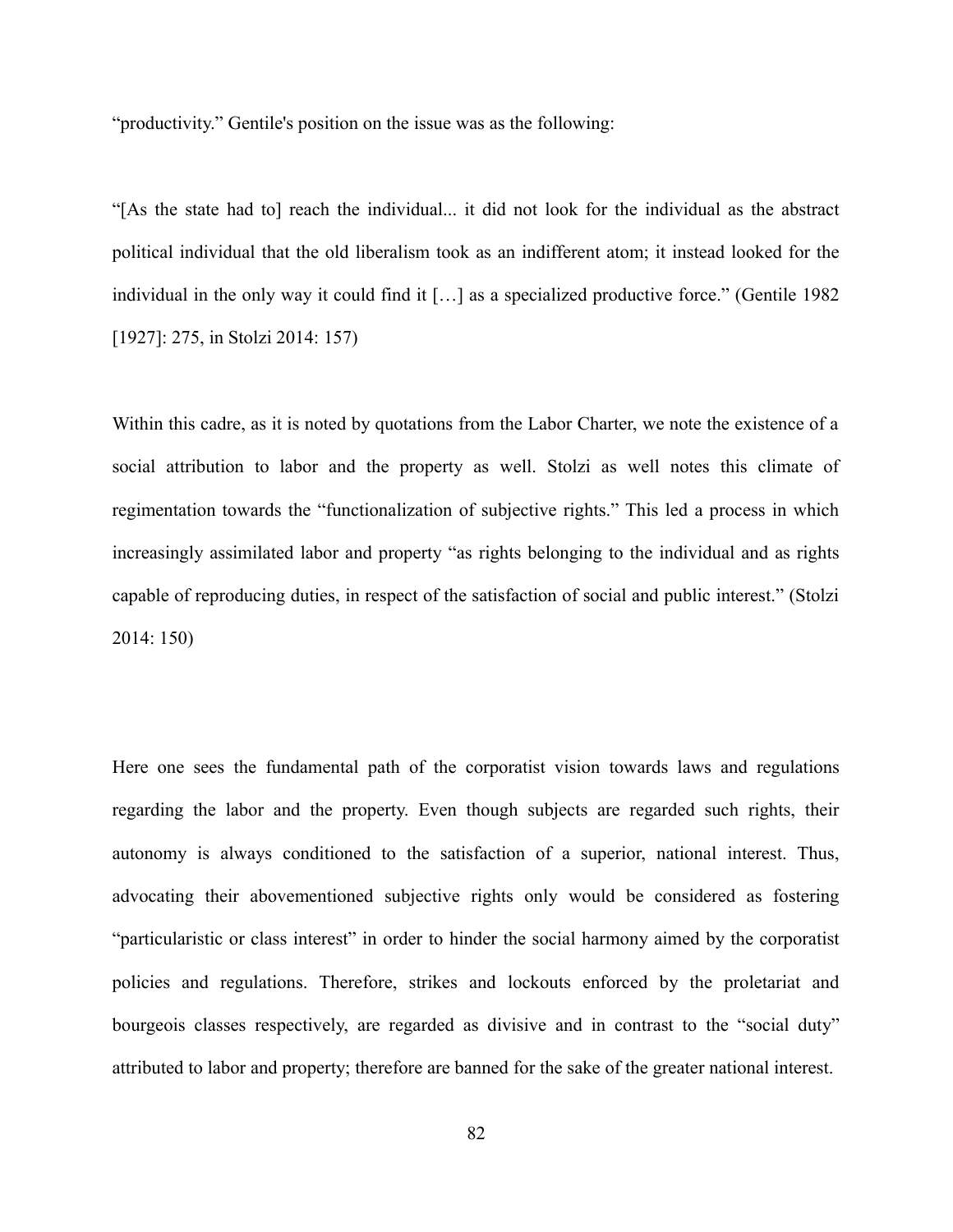This approach is particularly evident in the work of Alfredo Rocco. It can also be seen in the trade union law, drafter by him and get in force in 1926. According to this legislation, the recognition was granted only to fascist unions, therefore it reinforced the "fascistization" of social and economical institution which regulated such relations. Furthermore, the magistracy of labor was formed as a new institutions with jurisdiction over collective labor, and finally as it is mentioned above, such regulation put in force the prohibition of strikes and lock-outs, conditioning them to penal persecution in case of their realization. (Stolzi 2014: 153)

In the same document, instead of positioning an authoritarian set of policies on trade unions and labor activities, one sees a "genuine system of controlling and governing relations between classes." This is accomplished by the rigid identification of each individual of the system within a professional social category. Furthermore, the displacement of the social conflict is not simply realized by its rejection, but by bringing all the legitimate syndicates under the influence of the mechanism of the state. As proposed by Gagliardi, "in other words 'private' interest groups, represented by legally recognized Fascist syndicates, acquired the status of 'public' institutions." Therefore this would end up with the "incorporation" of the social conflict within the ranks of the state, of course in recognition with regime's bound to violence and repression. (Gramsci 1975; Gagliardi 2016: 419)

### **3.3.3. "Representation" in its new form: Bringing the** *Masses* **within the state**

Regarding our discussion of the totalitarian character of the regime in Italy, leading us in developing the model of "totalitarian corporatism", it is useful to remark the Doctrine of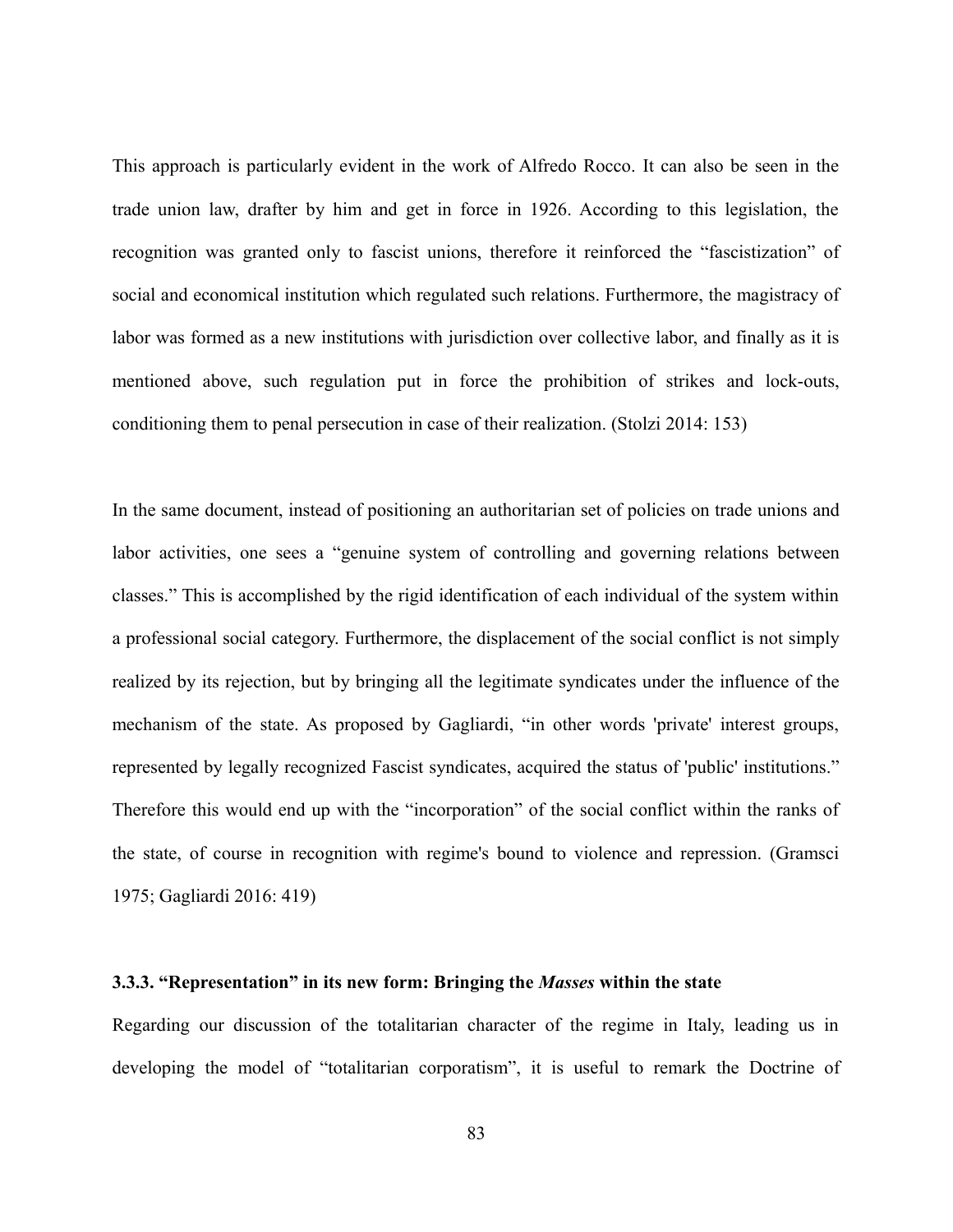Fascism, *"La Dottrina del Fascismo*" published in 1932, with the signature of Benito Mussolini, while the first part of the work is attributed to the philosopher Giovanni Gentile. In below quotation, at the  $7<sup>th</sup>$  point outlined in this doctrinal declaration, it can be seen how Mussolini and Gentile theirselves attributed to the "anti-individualist" character of the regime, which seeked its realization only via its integration within the state: by bringing the masses within the state. As an action of "integration" meaning an act of process; therefore I would argue that Italian fascist regime, it was "totalitarianism" - a process in itself; and its social and economic policies are the reflections of this "totalitarian corporatist model" outlined in this thesis.  $7<sup>th</sup>$  point of the doctrine declaration goes as the following:

"Anti-individualistic, is the fascist conception of the State; and for the individual, only if it coincides with the State, which stands for the conscience and the universal will of man in his historical existence. It is against classical liberalism, which arose from the need to react absolutism and exhausted its historical function when the State is transformed into the very conscience and the will of the people. Liberalism denied the State for the particular individual's interest; fascism reaffirms the State as the true reality of the individual. And if the liberty has to be attributed to real man, and not to that abstract puppet imagined by individualistic liberalism, fascism is for the liberty. It is for the only liberty, in its serious entity, the liberty of the State and the individual within the State. Since, for the fascist, everything is within the State, and nothing of man or spiritual values exists, or even have any value, outside of the State. In this sense fascism is totalitarian, and the Fascist State, as a synthesis and the unity of all the values, interprets, develops and strengthens the life of the people." (Mussolini 1936)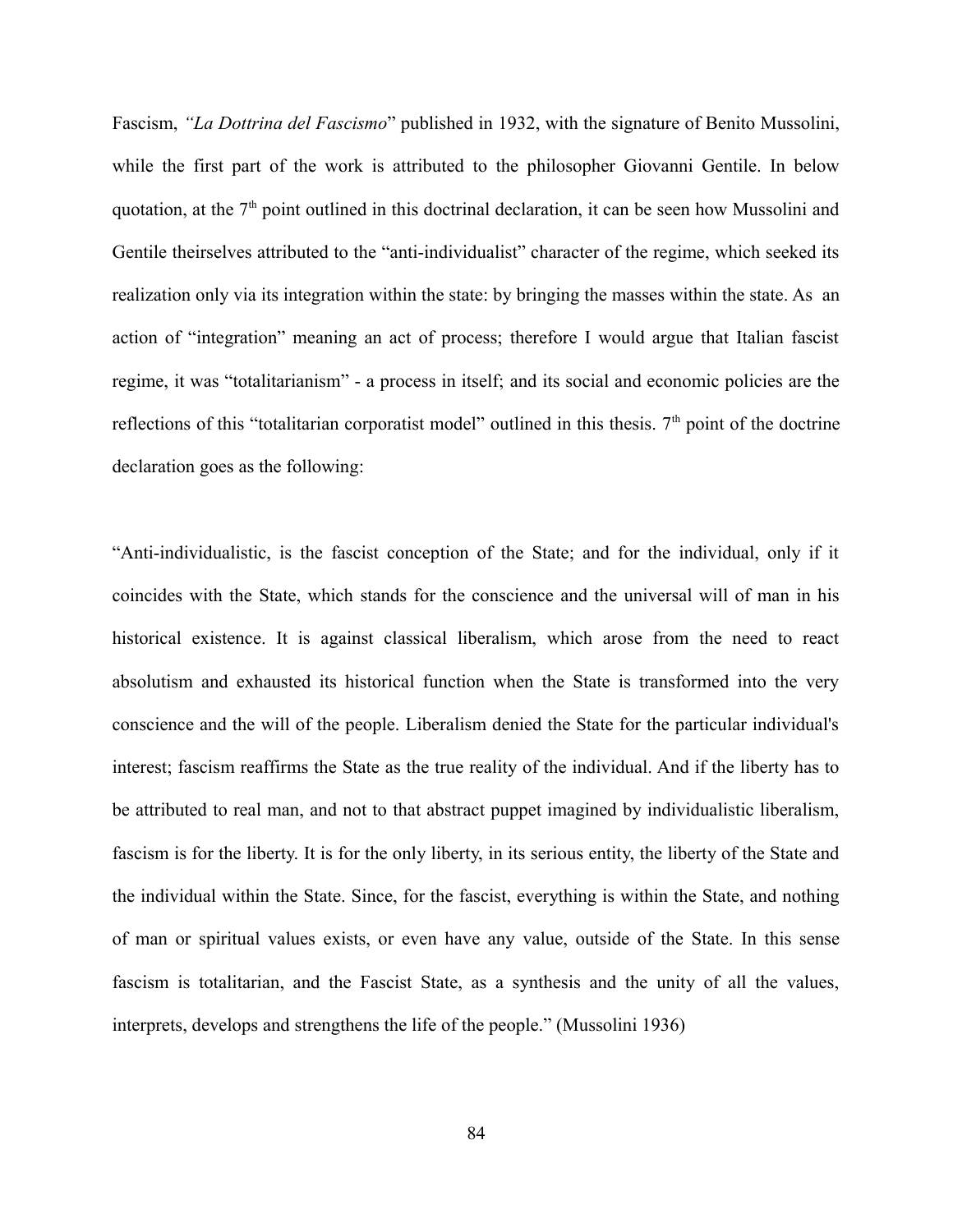Within the mindset of this corporatist order, a strand of critics can be noted towards the representative system of the liberal democracies, via parliaments. In this regard, Salvatore Lupo as well notes in his work, "*Il fascismo: la politica in un regime totalitario*", fascists furthermore opposed the so-called "complicated games of representation which defined the liberal system in general, and the Italian liberalism in particular." However, the position supported by the fascists regarding the representation was that, it was only via realization of the "Fascist state", the masses would be fully "inserted" in the new state, in its "new, organic form." (Lupo 2005, 23) In this way, there would not be any "plays" of the liberal democracies via "corrupted elections", but a new systematic solution, as promoted by Giuseppe Bottai and Alfredo Rocco, built on the corporatist model. As it is noted above this was the main theoretical stimuli that leaded to the introduction of Chamber of Fasci and Corporations (*Camera dei Fasci e Corporazioni*) in 1939 as a legislative institution, in place of the Chamber of Deputies (*Camera dei Deputati*).

Chamber of Fasci and Corporations was formed by the head of government, members of the Grand Council of Fascism/ *Gran Consiglio del fascismo*, members of National Council of Fascist National Party/ *Consiglio Nazionale del Partito nazionale fascista* and by the members of the National Council of Corporations/ *Consiglio Nazionale delle Corporazioni*. In fact the largest contribution was provided by the National Council of Corporations in this structure. It was forming the 525 of 682 the so-called "national councillers/*consiglieri nazionali*" of the organization. In this regard the members of the organization were not even elected with the socalled plebiscites, but they were directly appointed to the Chamber via their posts at their abovementioned original institutions. Once they leave their positions at the original institution they were automatically leaving their positions at the Chamber as well. Therefore via such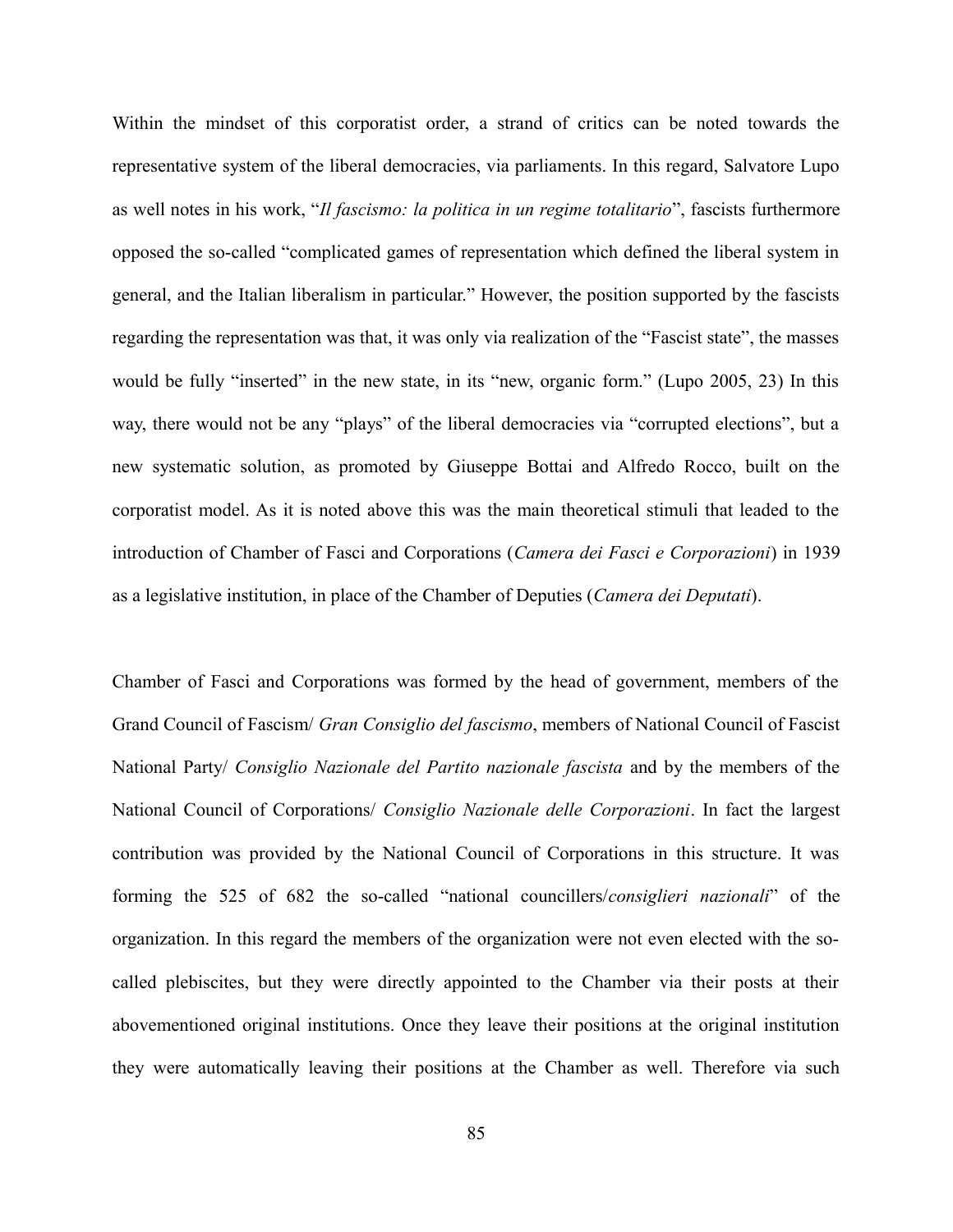organization, the fascist party officials and appointees from the categorative institutions were reputed to be the direct "representatives of the nation" in whole. (Gagliardi 2010: 155)

As early as 1925, just after three years of the fascist assumption of power via March on Rome, Giuseppe Bottai has been writing harshly towards the realization of this corporatist order, in strong contrast with the "dysfunctional" representative systems of liberal democracies. He has been arguing that "there must be given an historical and programmatic significance to the antidemocracy of fascism. Fascism is anti-democratic because it has risen up to defeat a regime that is oligarchical and tyrannical in essence but so-called democratic […] As an inherited patrimony, the most enlightening historical criticism is that, in Italy there has never been democracy – we repeat- if one understands the direct participation of the masses to the State, and do not look out for the means of electoral mechanisms, but for the virtue of a clear and precise awareness of the political, economical, financial and spiritual life of the Nation." (Bottai 1925: 283) Here, one notes the glorification of the concept of the "integration of the masses" within the "Fascist State" again. Such theme, continuously appears in the discussions, seeking to theorize the system of the "new state" with its "new man."

Archives of the political journal *Critica Fascista* consulted in the research process of this thesis, edited by Bottai was another platform of discussion of this kind. Even though it may sound contradictory, within this political rhetoric, time to time -depending on the platform of speech, its period of time and its subject- one sees arguments regarding such "mass integration within the state" as the realization of a "fascist democracy" as well. In a short commentary appeared on the pages of *Critica Fascista* in 1933, there is even reference to a Spanish liberal philosopher José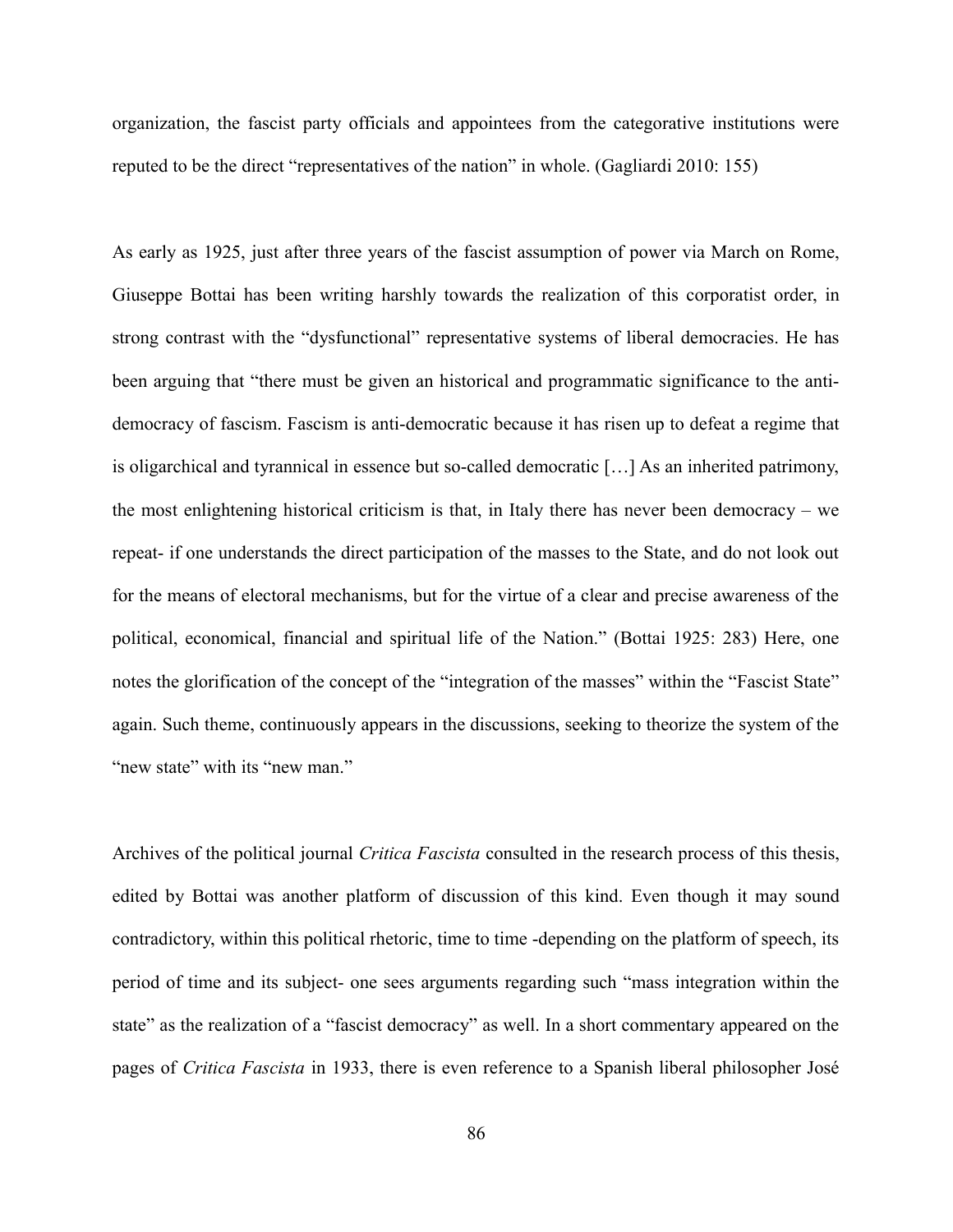Ortega y Gasset, regarding his critics towards the anti-liberal stand of the Bolsheviks. In order to grasp Bottai's mindset, below one can see how such argument was re-interpreted within this rhetoric and ended up into the ranks of re-defining democracy, from an anti-liberal strand. Below one can read the translation of this brief commentary, in order to see the conceptual contradiction that such discourse built itself on:

"Antiliberal Democracy/ So many ears get offended by hearing the pronunciation of the word 'democracy!' Maybe the burden is because of the memories that one would not even want to have, or an inborn and justified hostility against a rotten vanished world but the fact is that the word is not only innocent, but deserves to be historically rehabilitated. Here is an acute clarification of one of the writings of the author José Ortega y Gasset, speaking of democracy and liberalism:

*Ancient democracies were absolutist powers, more absolute than any of the monarch's so-called 'absolutism.' Greeks nor the Romans did not know the inspirations of liberalism. The idea that the individual limits the power of the State and a portion of single persons remain outside of the public jurisdiction can not be perceived within the classical mindset. It is a Germanic idea, it is the same origin that places one over the other in castles' stones. Where "germanesimo" did not touch or even liberalism take root. Thus when Russia wanted to substitute the absolutism of Tsars, it imposed a democracy that was not less absolutist than the other; Bolshevik is an antiliberal.*

Fascism is anti-liberal, nevertheless, it is starting to become increasingly an organic democracy.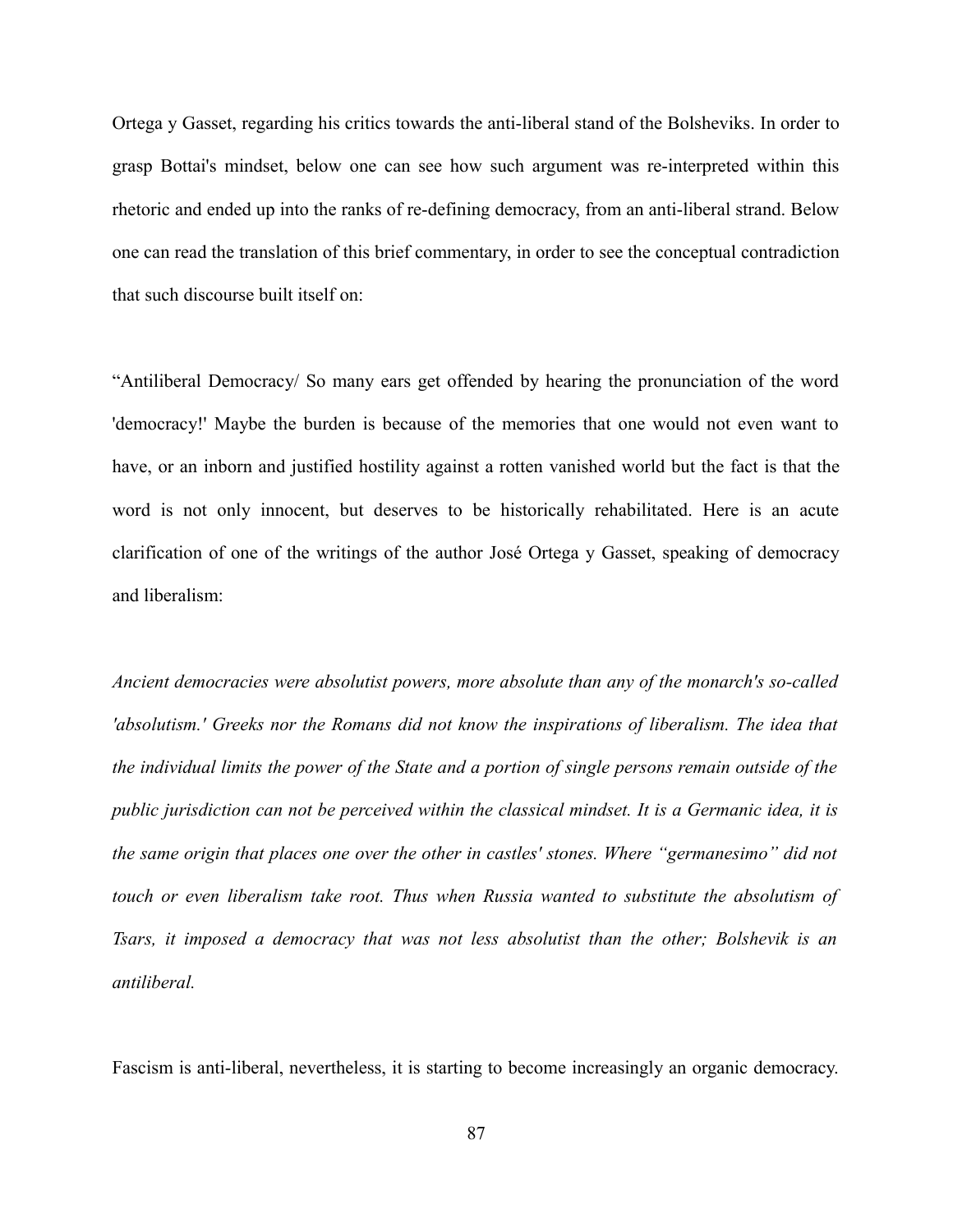Democracy but not liberalism, that is the participation of the masses in the life of the State, but without limiting the powers of the State." (Bottai 1933: 451)

Here it can be mentioned the transformation witnessed within the intellectual excavation, among the pages of the theoretical journal, *Critica Fascista*. Here, the argument is stressed on antiliberal stand, however not non-democratic stand, as it was believed to actualize the "real democracy" via a totalitarian mode of representation, promoted by the social and economical policies. Such position is observed frequently on "the real democracy of the people", following the electoral reforms portrayed as the "fascist democracy" in the discussions appeared among such intellectual circles in Italy.

## **3.3.4. Voices from the Paradigm: Discussions on Corporatist Policy in Italy**

Furthermore , regarding the discussion on corporatism in Italy, one should not ignore the heterogeneous spectrum of ideas proposed by diverse intellectuals and policy-makers on this issue, involving a deep discussions on the minor differences attributed to the applications of corporatist policies. Following points could be briefly reminded: Alfredo Rocco, of the nationalist movement who entered to the ranks of fascism in 1923, served as the president of the Chamber of Deputies, Minister of Justice from 1925 to 1932, advocated a corporatist model of law which was organized in such a manner that each type of conflict or class discontent had to be submissive to the law-makers of the state. On the other hand, Giuseppe Bottai's approach was based on the "artfully manipulation" of the relations of groups and associations, by the ranks of the state. Only this way would approach the realization of the "*new man*" who would dedicate itself to the principles of the regime. Contrary to this kind thinkers such as Giovanni Gentile and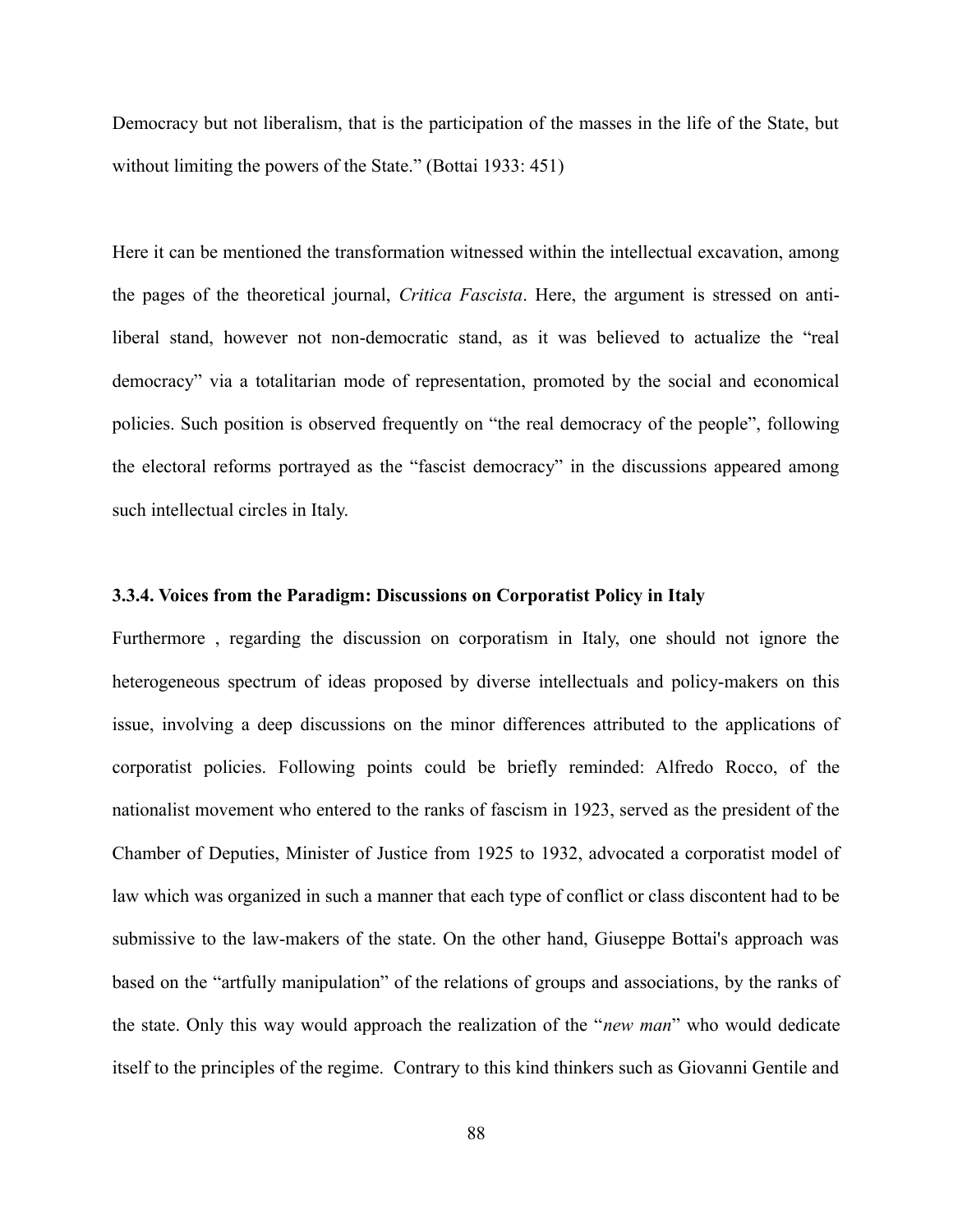Ugo Spirito claimed that it was the responsibility of the corporatist order to effectuate an identification, kind of assimilation between the state and the individual, that is to say between the private and the public spheres.

On this regard, Ugo Spirito's proposal in suggesting to corporations to substitute the private enterprises and the state holders in owning economic properties; having an independent role in decision-making processes is remarkable. Therefore as it marks a particular case, I would like to briefly focus on his denied proposal in May 1932, at a convention organized in Ferrara regarding studies on corporatism and syndicalism, (*Convegno di studi sindacali e corporativi di Ferrara*). I argue that its importance lies in the fact of demonstrating us the "limits of policy application" of the totalitarian corporatist model in Italy.

Spirito's argument foresaw a change on the role attributed to the corporations, as "intermediary institutions", previously theorized as between the individuals and the state, functioning for the integration of the primary in the latter. This would propose the foundation or transformation of already existing corporations into owners of the enterprises, and create the category of "property owning corporation/corporation property" (*corporazione proprietaria*). This would give the rights of decision-making on property and production to an actor, independent from the free entrepreneur, to the corporations-which were designed as the state organs, "*organo dello stato*." (Gagliardi 2010: 22)

At this point Karl Polanyi's brief analysis on corporatism with references to the Italian case points out exactly this point of the quarrel on altering the relations of production. Polanyi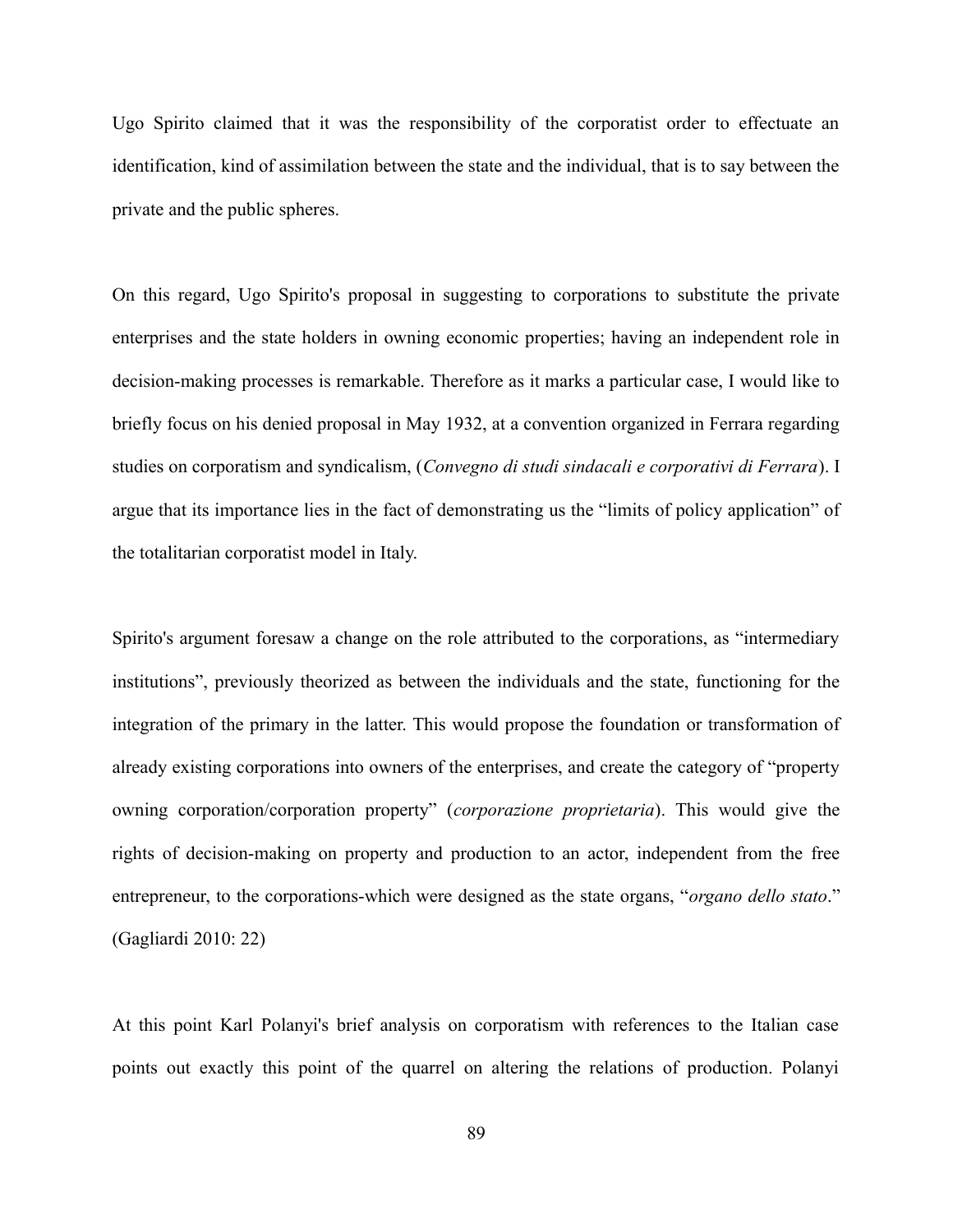approaches the Italian case, contrasting with the "gild socialism" which in theory leads to the mutation of the relations of production by granting industrial ownership to the "producers"- that is the labor force. However in the Italian case as it is described well by Polanyi's explanation rigid economical and political is conserved:

"The modern term 'corporativism' again is a derivate of the Italian for gild, namely 'corporazione.' The idea to revive the gild system under the conditions of modern large scale industry was mooted both by socialist and fascists after the Great War. In gild socialism, as represented by G.D.H Cole in the 20s, the producers became the owners of industry, and the gild form of organization was meant to ensure both functional democracy and harmonious cooperation with the State and municipality. In Italian fascism the gild was meant to serve the opposite purpose. Ownership remained with the capitalists, i.e. with the non-producers, the workers unions or syndicates forming merely a section of the gild or corporation. A society thus grounded was the utter denial both of industrial and political democracy." (Polanyi 2010: 6)

Consequently in fact, Spirito's proposal was refused at the congress, and even he was blamed for changing fundamentally the property relations which "guaranteed" economical development. Thus it shows us as well the non anti-capitalist essence of the totalitarian corporatist measures, which is focused previously in the theoretical section of this chapter.

It is important to note that apart from these diverse approaches to the phenomenon, all these positions approached the role of the intermediate bodies, which were institutions situated between the state and the individual. Only via their existence, the corporatist order of justice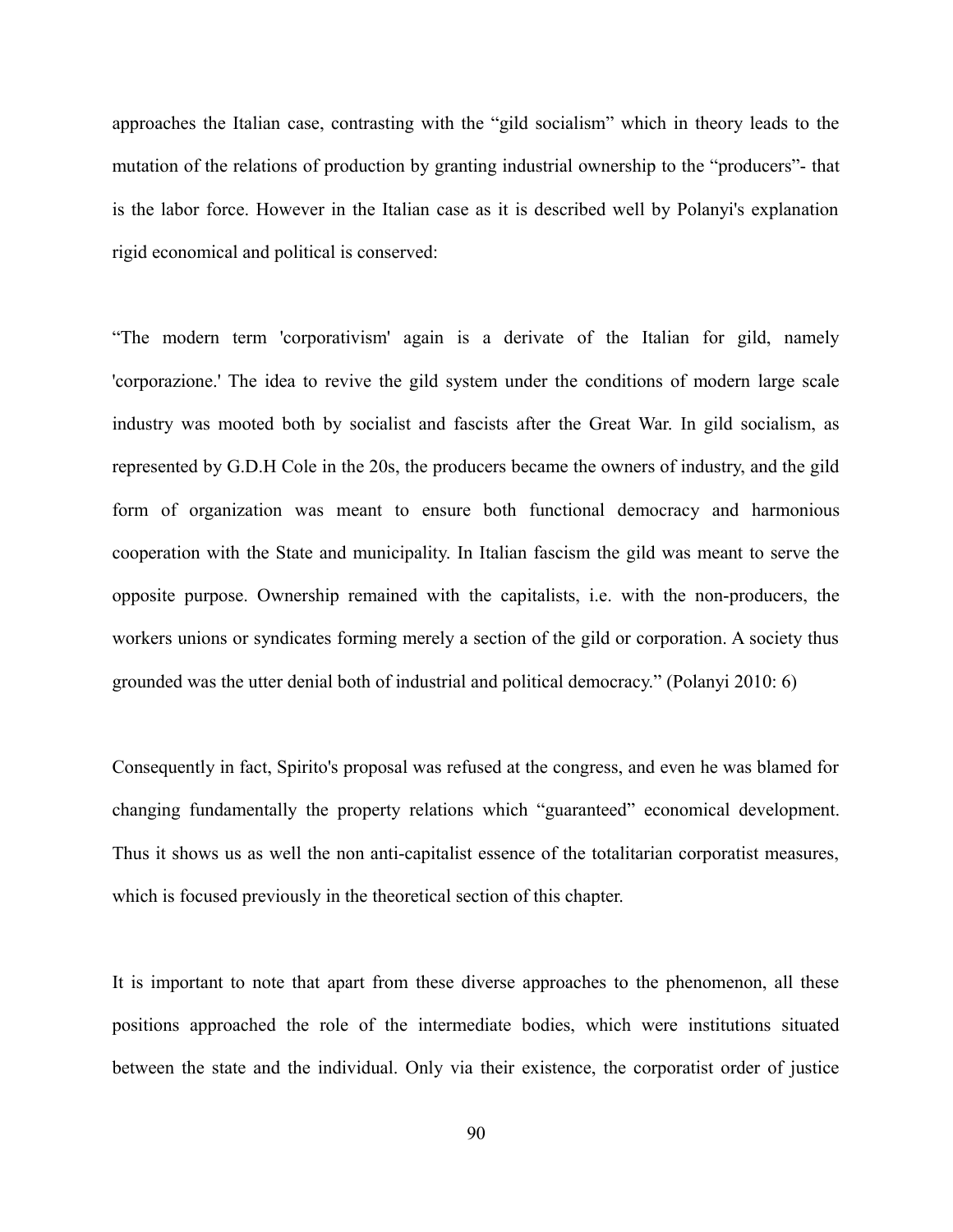would lead to an establishment, portrayed as the innovation of the corporatist order, "the third area of law", between the private and the public domains. (Stolzi, 2014: 152)

Therefore in this case, state's approach in the liberal systems were criticized and it was found insufficient to form a social harmony. Their opposition was towards the idea of situating the state mechanisms as "external" actors which could only assist the social unrests via "supervision." Contrary to this, the regime's idea was to build an all-encompassing state which with its presence was able to condition the corporate institutions, and as Bottai notes to make them become "productive auxiliaries of the state." (Bottai 1928b: 398 in Stolzi 2014: 153)

Within this framework, the ultimate development for the creation of the "new man" would only pass via participation of the individual in such social organizations, that would lead to a conglomeration within the state. As it is noted by Stolzi, within the corporate law fundamental perception of the social whole was that the state was seen as the "author of society, of the new society of organizations, and ... as the conceptual genesis of the individual." (Stolzi 2014: 156) Here Volpicelli's mode of defining the individual is enlightening as well, as the "way of being of society." (Volpicelli 1930: 203 in Stolzi 2014: 153) Following this detailed debate regarding the discussions taken place in inter-war Italy on corporatist social and economical policies, with constant references to legal documents, leading to the theorization of the totalitarian corporatist model; below our examination proceeds with the Turkish case concerned in this thesis, and formation of the solidaristic corporatist model, in context.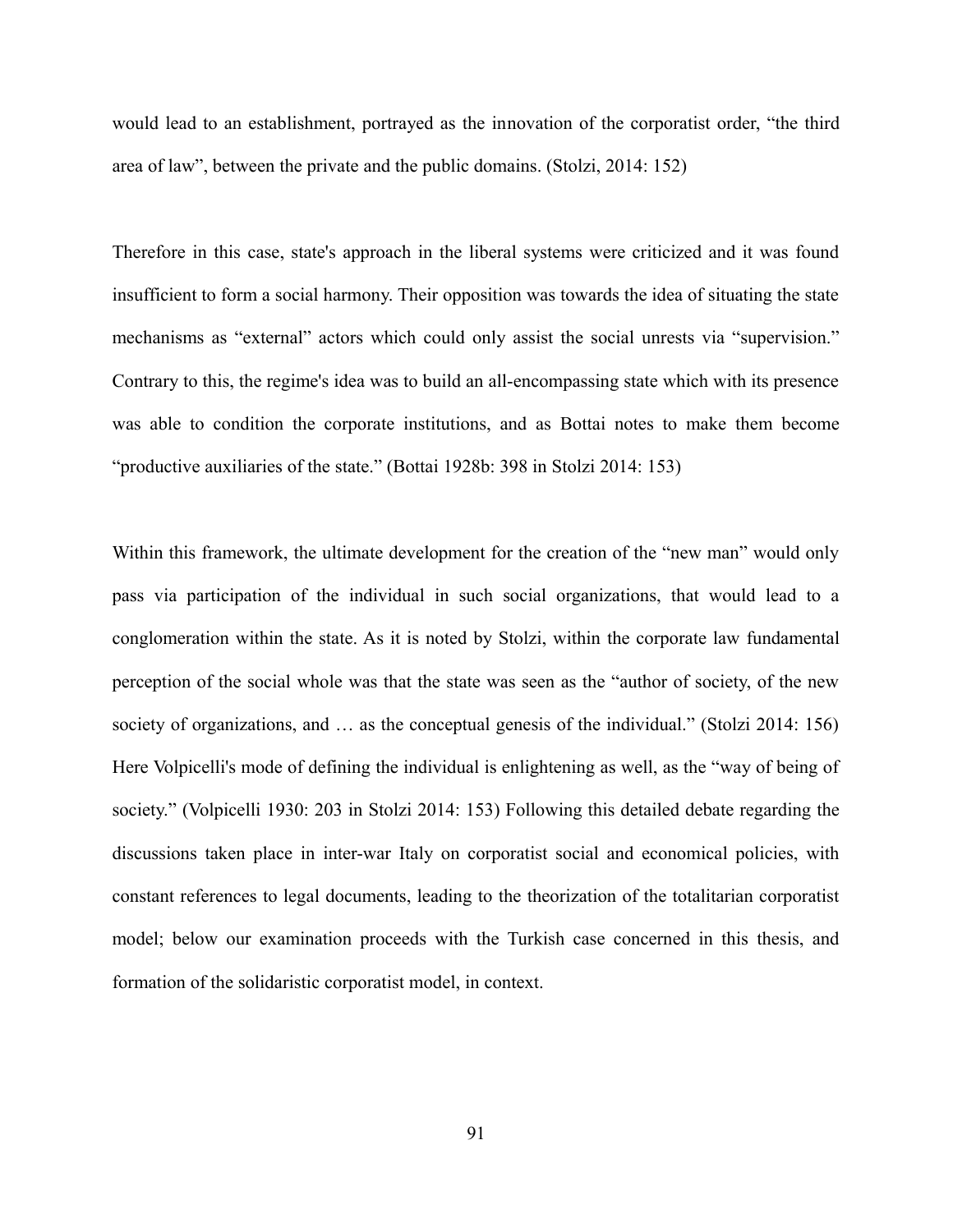# **3.4. DISCUSIONS ON SOCIO-ECONOMIC POLICIES IN TURKEY: SOLIDARISTIC CORPORATIST MODEL**

### **3.4.1. Revisiting Social Thought of Ziya Gökalp (1875-1924)**

During the first years of its foundation in 1923, Turkish Republic's military and civil bureaucrats were highly influenced by the modern idea of nation-building. Apart from implementing several structural reforms in diverse fields such as on clothing, alphabet, state structure, they also made several discussions on valuing a "classless/conflictless, national culture" which would be in correlation with the construction of a new "modern" identity. Particularly the thoughts of a sociologist, Ziya Gökalp (1875-1924) on building the "Turkish national identity", based on conceptual synthesis of culture (*hars*) connoting "national origins" and civilization (*medeniyet*) signifying "Western skills and techniques" influenced such reforms. (Gökalp 1923) However it is important to note that particular thinkers who influenced Gökalp had a distinct approach to the "social" and favored the corporatist organization of the social whole, such as the positivist functionalist theorist Émile Durkheim.

As it is noted by Bianchi in his work regarding the interest groups and the political development in Turkey, Ziya Gökalp can be regarded one of the major ideologues of modern Turkish nationalism of the period, with his ideas regarding the political economical organization of the society. Considering the main sources which influenced his thought, he can be named as "[Turkey's] first clear advocate of corporatism." (Bianchi 1984: 92) As it is remarked, this vision approached the society as "an organic and harmonious whole consisting of mutually interdependent and functionally complementary parts" and in light of this vision the solidaristic corporatist model of the society, argued on the fact that "the sum is [imagined as] greater than the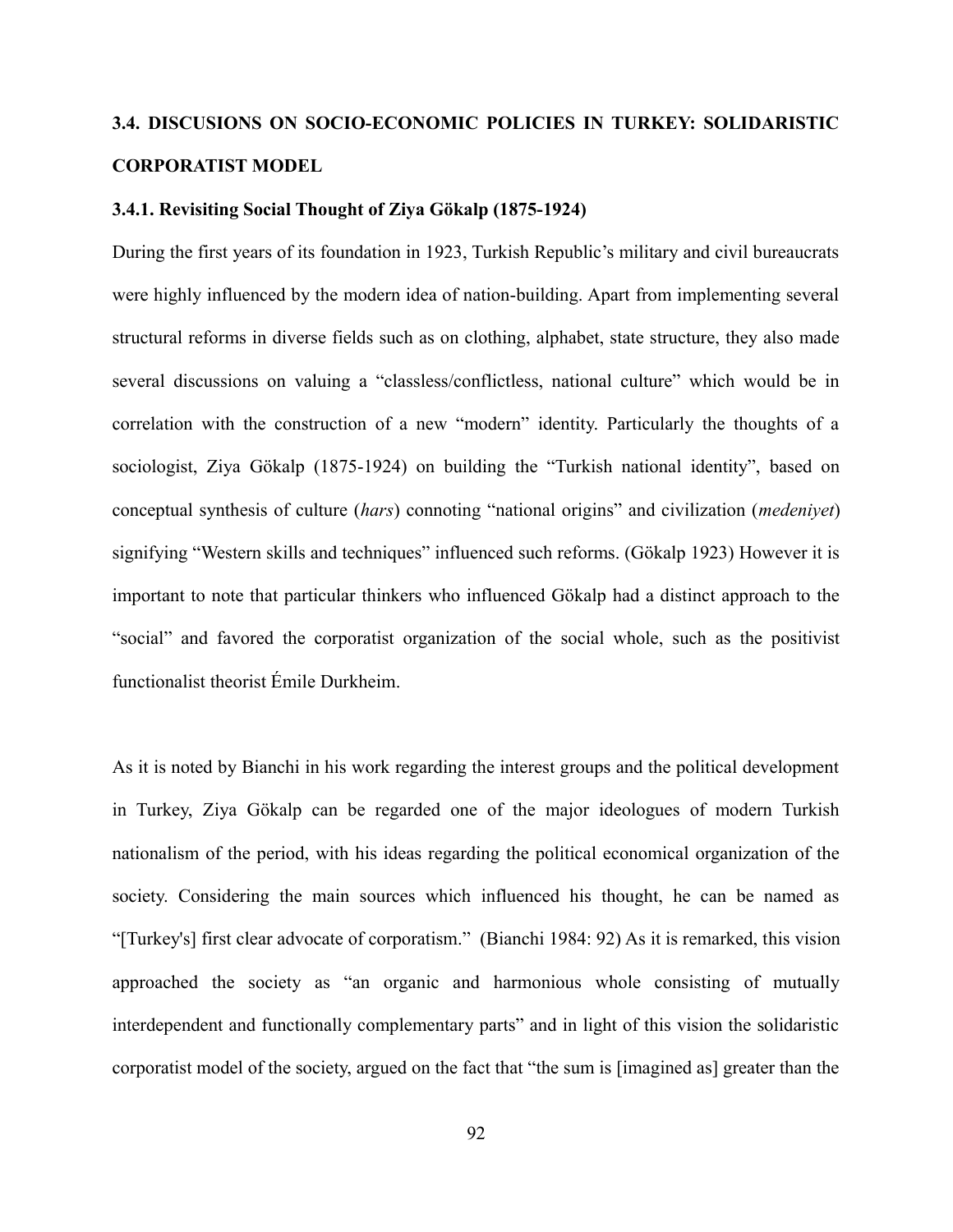numerical total of individuals; it has its own reality and prerogatives vis-à-vis individuals. Individuals' pursuit of their interests, as well as their private property and enterprise, are considered legitimate insofar as they serve social solidarity and do not violate the public interestan entity on its own merits." (Parla 1985: 46)

In this regard his ideas on the organization of the society and the economy should be noted in our discussion on the Turkish case of "imagining a society in harmony" which found its realization with implication of solidaristic corporatist policies. When Gökalp's text are analyzed, one sees a great influence of Emile Durkheim's structural functionalist approach within his sociological conceptualizations. His arguments on corporations, professional groups as core organizations in building an "organic society" can be notes in this cadre.

Furthermore as Osman Tolga as well notes on Gökalp's economic thought, Gökalp saw in solidarist model the potential to overcome the existence of the social classes. In this regard particularistic groups such as clans, casts, classes were to be abolished and instead the professional lodges, gatherings should have replace their places within the society. Only via their existence members of the society would be correlated to eachother with strong bonds. (Tolga 1949: 14) Thus, Gökalp's argument regarding the structuralization of the professional groups within the society is voiced as early as his writings dating back to 1918, as the following: "Because if the society is to be seen as an organism, it would be only the occupational groups' function to be the organs of the life duty of this organism. For this reason, with the evolution of the societies, division of labor expands and occupational organizations gain further support and importance even more." (Gökalp 1918, in Tolga 1949: 14)<sup>[31](#page-92-0)</sup>

<span id="page-92-0"></span><sup>&</sup>lt;sup>31</sup> Original quotation is found in Ottoman Turkish scripts in (Gökalp 1918). Above text in English is translated from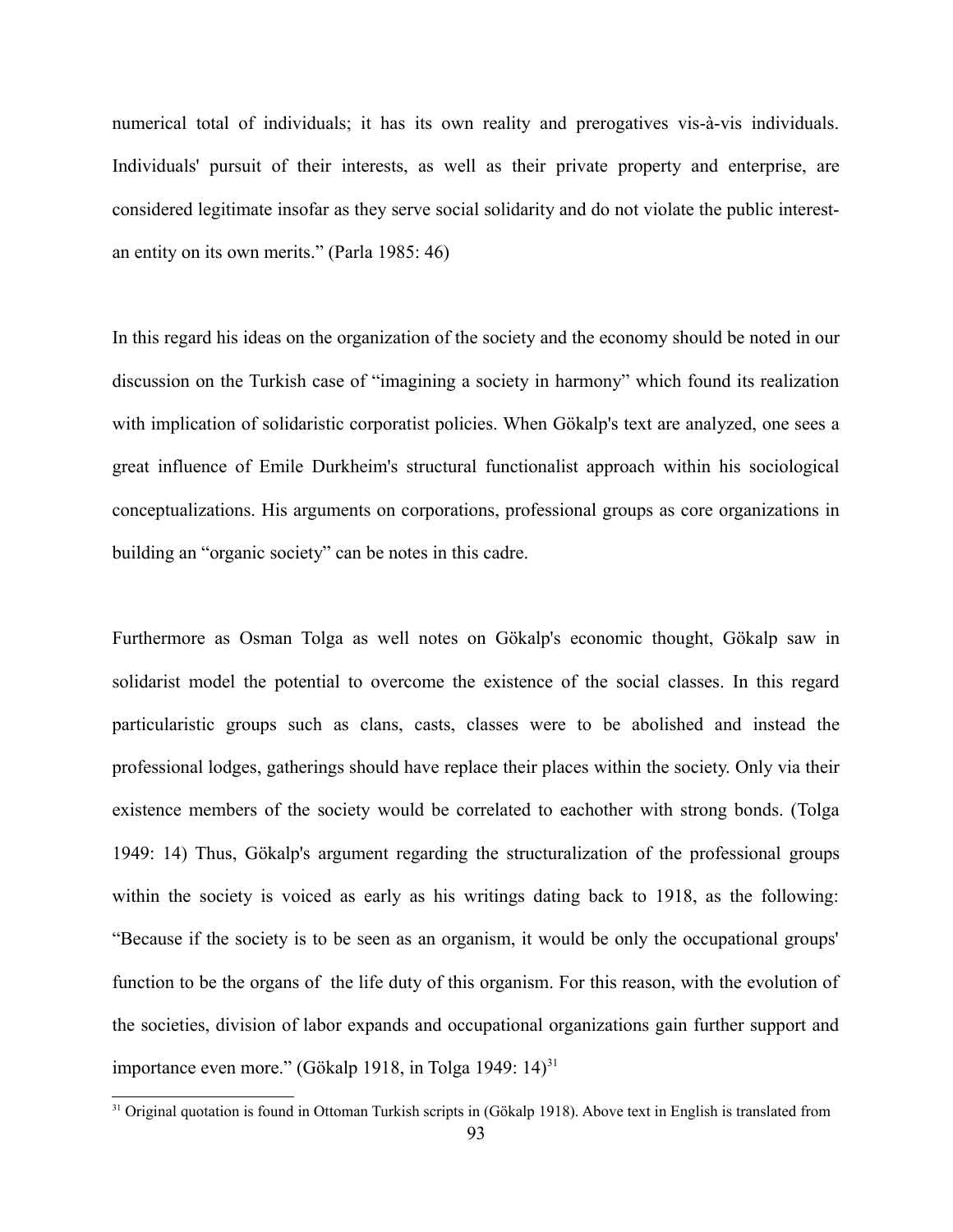His appraisal of an "organic society" which was structured in a functionalist manner among occupational groups became reference to his contemporary policy makers and the intellectuals who followed his path afterwards. As it is demonstrated by Bianchi, in this sense "...his writings anticipated several social and economical policies of Kemalism such as 'populism', étatism and corporatist experiments with professional associations." (Bianchi 1984: 93)

# **3.4.1.1. Gökalp's "***Tesanütçülük***" (Solidarism): Institutionalization of Division of Labor**

In this regard in a great deal of his works Gökalp made attributions to the concept of "solidarism" (*tesanütçülük*), which forms the primary reason in identifying the Turkish case on economical and social policies studied in this research as "solidaristic corporatism." On the other hand it is also relevant to note that his ideas did create an intellectual point of reference for the policy makers of the country. Furthermore, via the faculties of sociology and law at Istanbul University, following the 1960 coup d'état, several intellectuals emerged in the country as the "foremost advocates of corporatism" that also revised Turkey's constitution following the coup d'état. It is also important to note that, within the period when he was writing on such issues, he was well aware of forming so-called "alternative" development model, that would go beyond the liberal and socialist economical organizations of the society. (Bianchi 1984)

Focusing deeper in his conceptualization of "culture" (*hars*) and "civilization" (*medeniyet*), Gökalp defended the application of a corporatist model of social organization and even argued that the "highest from of civilization... [is] the corporate nation." Therefore, within such conceptualization based on the synthesis of the "Western civilization model" with the "Turkish cultural essence" of the society, Gökalp believed on the social and economical development of

the text in Modern Turkish scripts found in (Tolga 1949: 14).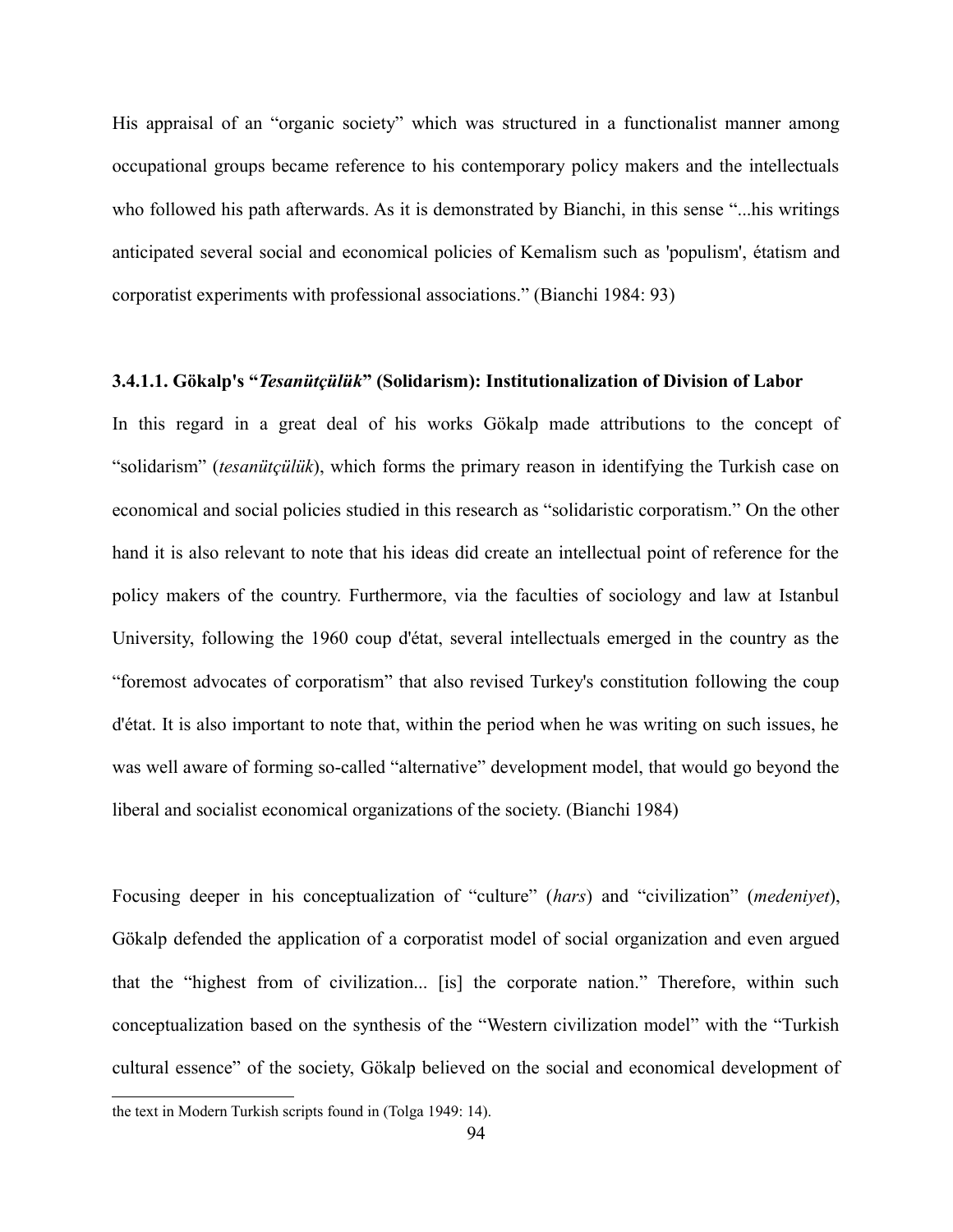the country was bound into a corporatist mode of organizing the society. With reference to the Western societies, he once again noted that "the most advanced nations of Europe are developing in this direction. In light of this classification, it will be seen that Turkish nation [currently] belongs to the communal type and that in the future it will develop into a corporate nation." (Gökalp 1959: 125)This ideal would only be realized with the advancing division of labor, which was once again a term borrowed from Durkheimian sociology.

In this manner firstly, he argued that the institutionalization of the corporations in local manner would be useful for their activities. Furthermore his second argument was regarding the reorganization of such institutions in national scale. This would lead to a national participation of the individual subjects within such intermediary groups, conditioned by their professional groups of attachment. His proposal regarding such institutionalization was as the following:

"[Lodges] must be organized in every city with a secretary general rather than sheikh at its head. In each city there should also be organized a central committee composed of delegates of all the different lodges in the city; this committee will be called a business exchange/*iş borsası* and will have the task of supervising the common affairs of the lodges in the city and regulating the city's economic life... After lodges have been organized in each city, they will organize themselves into a federation and will establish a headquarters in the national capital... [and] organize a confederation and elect members of its General Assembly. Members of the various intellectual pursuits will also create their respective professional federations and join the confederation. Once this has been done, all these professional groups will have been united in the form of regular army." (Gökalp 1968: 106-107 in Bianchi 1984: 98)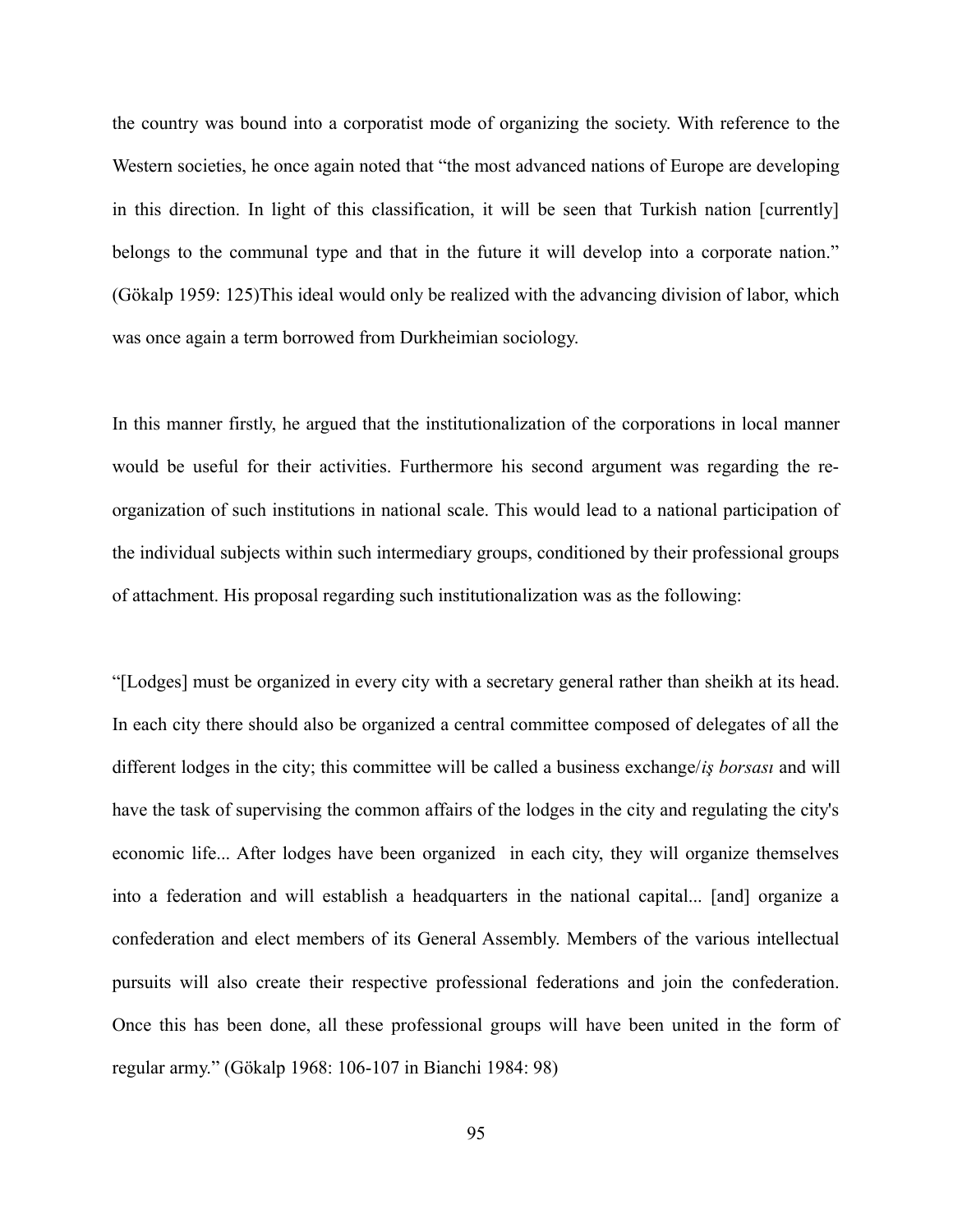Furthermore, within the solidaristic corporatist manner proposed by Gökalp, there was no attribution whatsoever to replace the geographical representation in the legislature with the corporatist manner, via corporations/professional associations, contrasting to the totalitarian corporatist variant theorized in this thesis. As it is noted in this chapter, this is marked as a difference between the solidaristic corporatist model and the totalitarian corporatist model theorized in this thesis. However, even though such arguments were not present in his essays, in Gökalp's model foundation of professional associations are promoted in order to strengthen social solidarity for two reasons via two paths:

Firstly, he argued that organization of such institutions would participate in the development of business ethics and morality which would foster the consciousness of autonomous however interdependent occupations instead of divisive consciousness of antagonistic classes. Secondly, he argued that such organizations would become intermediary institutions in the realization of greater projects sponsored by the state, such as the sectors regarding the heavy industrialization, which would in theory lead to the economical independence of the modern nation. (Bianchi 1984: 99)

## **3.4.2. Policy-Makers:** *Tesanütçülük* **(Solidarism) in Discourse and Practice**

Such similar declarations and speeches are announced by the senior officials of the regime in public meetings or within the manifestos of the Republican People's Party itself as well. One can note Mustafa Kemal's speech dating back to 1931 below to a group of candidates of the RPP, which clearly reproduces the solidaristic ideal proposed by Gökalp a decade earlier, which is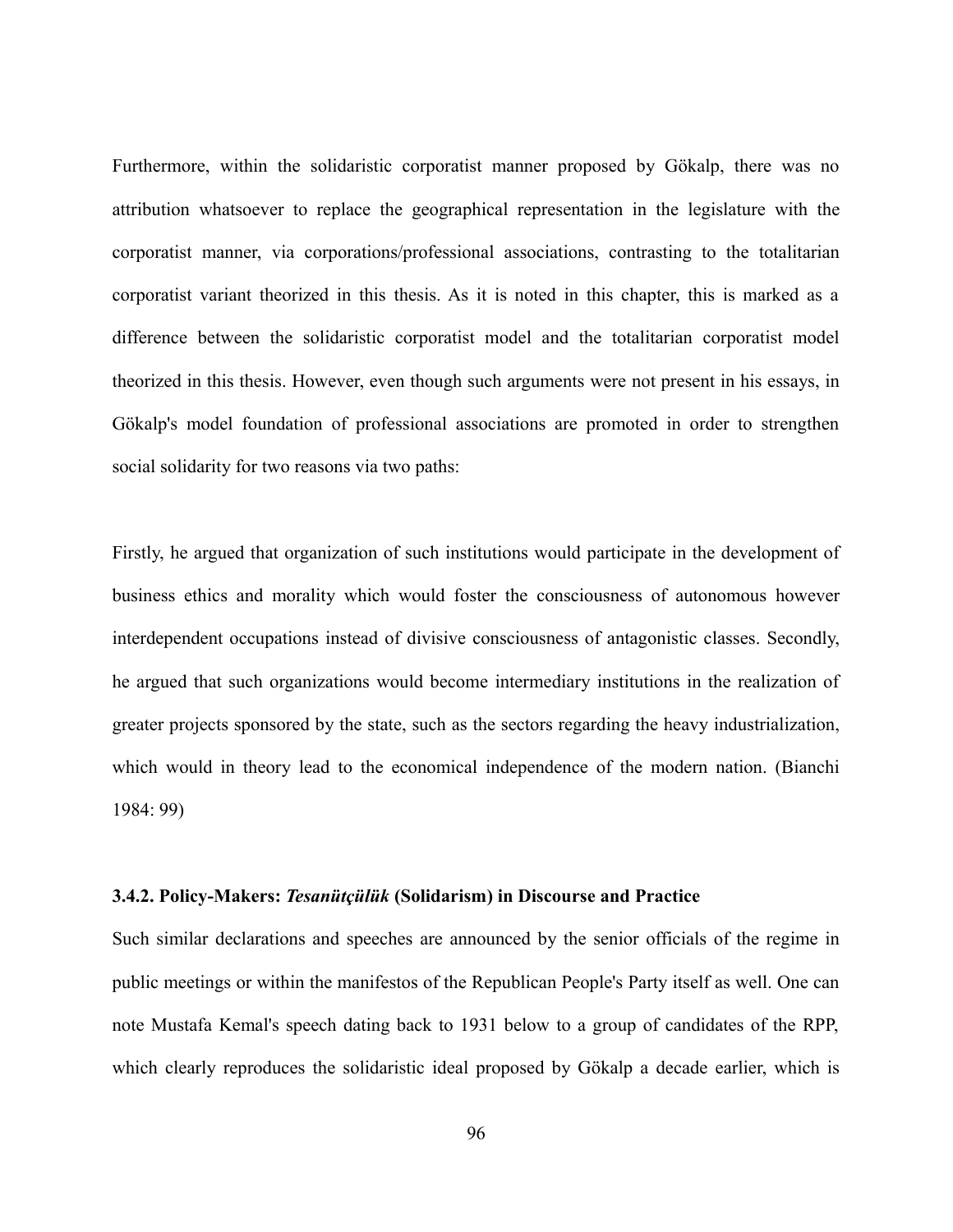later framed within the "six arrows", as "populism/ peopleism" (*halkçılık*) [32](#page-96-0):

"One of our basic principles is to consider the people of the Turkish Republic not as composed of separate classes but as a community divided among various occupations with regard to the division of labor for individual and social life. Farmers, craftsman, laborers and workers, free professionals, industrialists, merchants and civil servants are the main working groups comprising Turkish society. The labor of each of these is indispensable to the life and well-being of the others and society in general. The goal which our party aims at with this principle is to obtain a social order and solidarity instead of class conflict and to establish harmony among interests so that they will not injure one another. Interests will be balanced according to their degree of capability, knowledge and contribution." (Arar 1963: 31)

However in order to consolidate a consistent capitalistic development in this corporatist model, in theory, one important factor of the economical mechanism was missing: a compatibleperceived "national bourgeois." It can be seen that the particular group of investors were found as insufficient, on contrary to the foreign investors and the local non-Muslim employers. (Tezel 1982: 124) Therefore the economical policies seeked for the "accumulation of capital" instead of its distribution, in order to gather necessary primary capital to foster national investments towards the capitalistic development of the country. Thus as it is argued in this thesis, this modal of development embraced the solidaristic corporatist model, which neglected the possibility of the formation of self-conscious "workers class" or an ultimate social conflict which could develop cause to class antagonism. In public speeches of the time one can observe such solidaristic attitude approaching the groups within the society based on their professions,

<span id="page-96-0"></span><sup>&</sup>lt;sup>32</sup> Six principles introduced at the  $3<sup>rd</sup>$  Party Congress of the Republican People's Party in 1931: "Nationalism, Laicism, Transformationism, Statism, Populism, Republicanism." For further specific analysis of these principles - "six arrows" - in Turkish, Parla's (1995) study remains essential. In English see (Parla & Davison 2004: 68-140).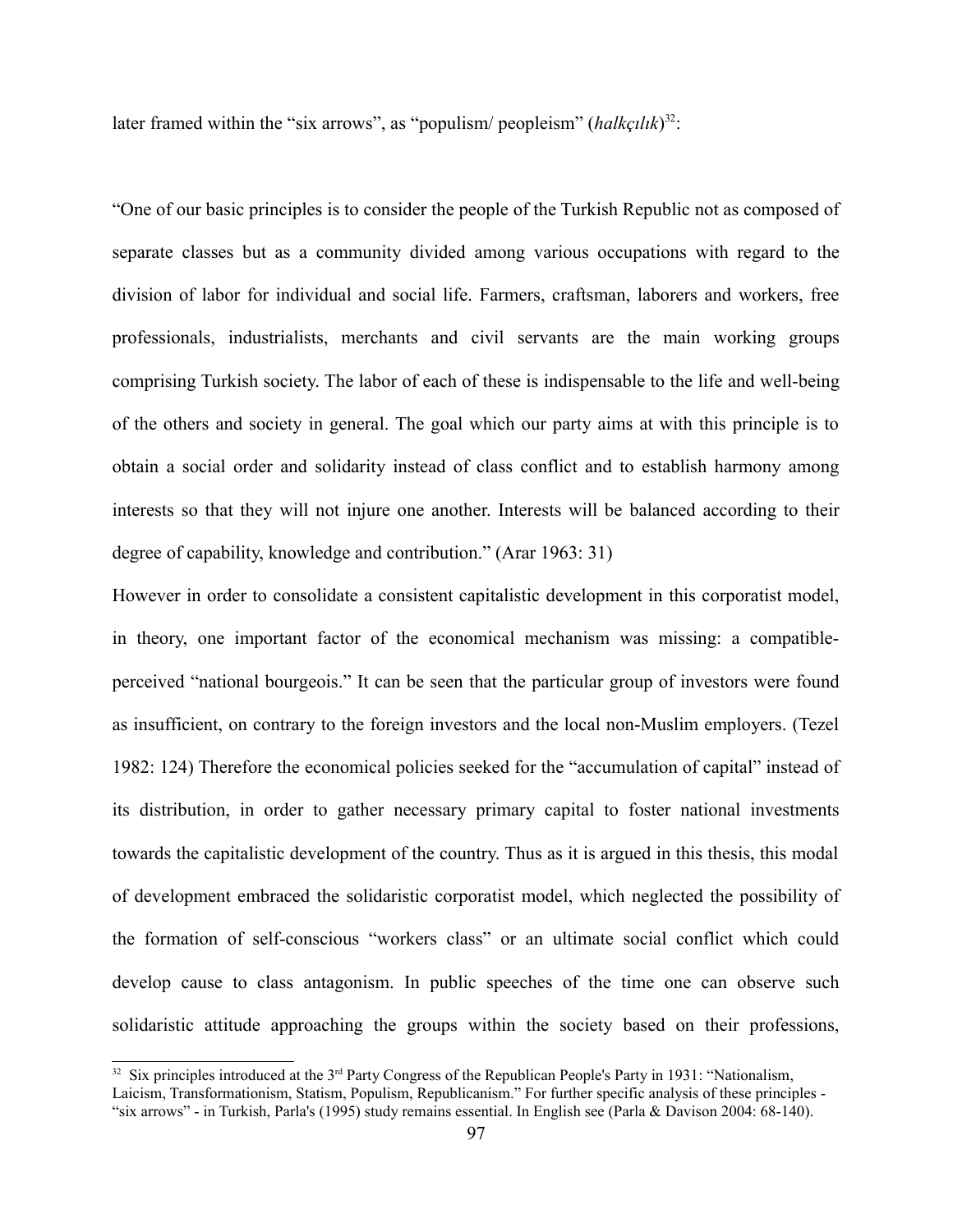corporations imagined as the indispensable organs of this organic society. Thus categorizing the society among the employers, farmers, tailors, traders exc. according to professions was seen suitable. However within this economical transition, the role of the state was imagined something more than a "regulator" but it administered the role of the "promoter" via its interference mechanism for the creation of a "national bourgeois", coined by Mustafa Kemal as "millionaires", in his public speech in Izmir on 30 January 1923:

"According to me, our nation do not contain classes which would follow very different aims from eachother and enter into a conflict with the others for this reason. Current classes are necessary and fellows to eachother. Therefore Republican Party governs the jurisdiction, progress and the welfare of all the classes." (Tezel 1982: 126)

Furthermore, Mustafa Kemal continued his argument on building such a "wealthy class" via promotions, in 7 February 1923 as the following:

"How many people do we have as the owners of large lands? How big are these lands? If one investigates, he would see that according to the greatness of our country no one owns such large lands. Therefore the owners of such [large] lands are to be safeguarded as well. Then, there comes the craftsman and the merchants trading between small towns. We are definitely obliged to govern and conserve their interests. How many millionaires do we have? None. Thus we are not to become enemies with the ones who have some relative amount of money. However we will work to create many millionaires, even billionaires in our country." (ibidem)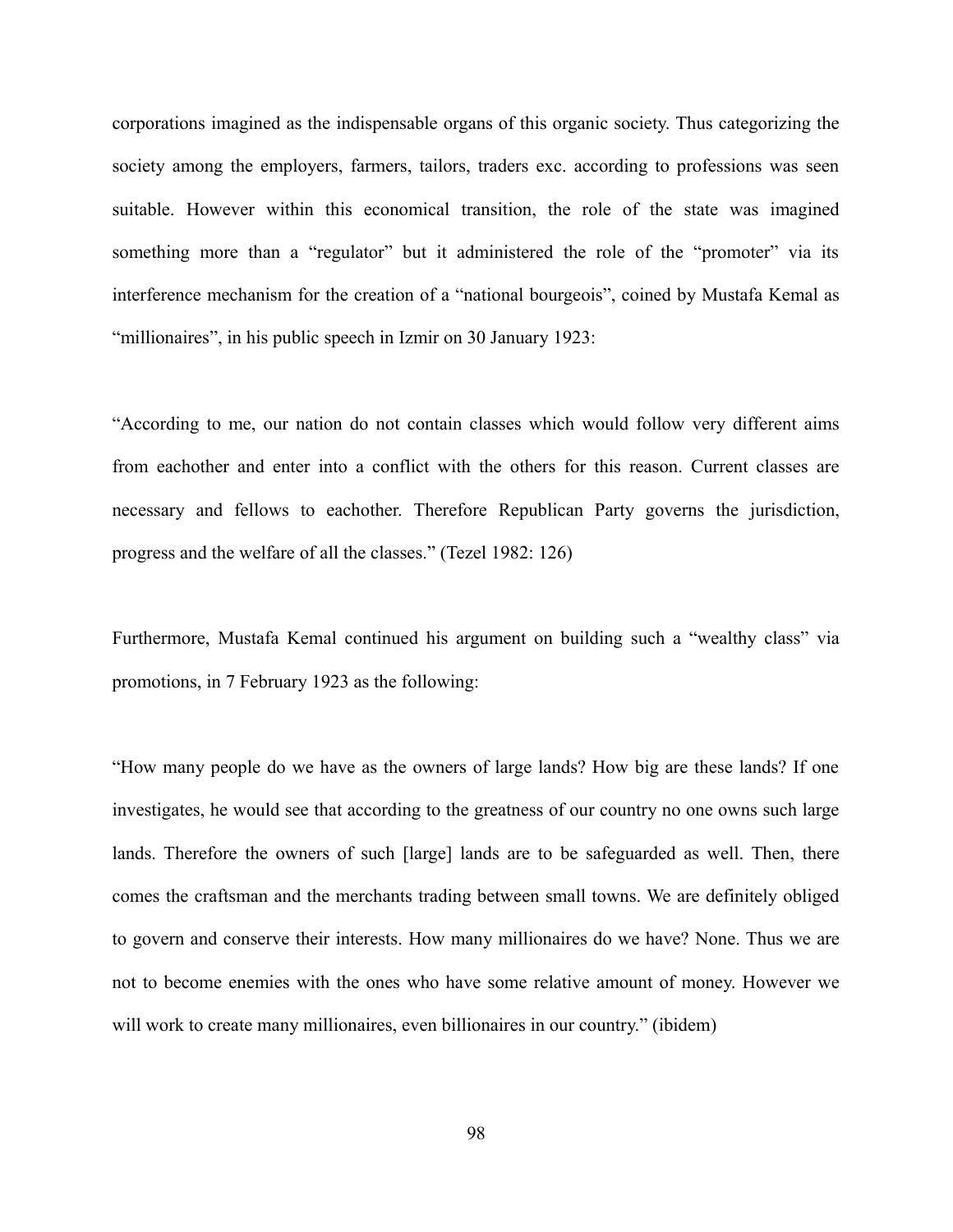One sees his such tone regarding the structural reforms of Turkish officials towards the solidification of the bourgeois class in Turkey, also in international circles as well. In this regard, Mustafa Kemal's talk to Soviet Ambassador in Ankara, Semyon Ivanovich Aralov in 1922 is remarkable. He was quoted by the ambassador as the following:

"There is no workers class in Turkey, because there is no developed industry. We need to consolidate our bourgeois into a bourgeois class still... My aim … is to help the Anatolian merchants and let them become richer." (Aralov 1967: 234-235) Even more such promises found their real application via regulations regarding relations between labor and capital, declared following the Izmir Economic Congress, held in February and March 1923.

### **3.4.2.1. Izmir Economy Congress of 1923 and the Proposals on Economic Policies**

Such arguments were in correlation with the regulations regarding relations between labor and capital, declared following the Izmir Economic Congress, held in February and March 1923. There were around 1000 participants at the congress made out of deputies, certain landowners of large properties, Turkish merchants from Istanbul, artisans from Anatolia and certain workers. However the worker groups were coming from enterprises governed by the Istanbulite businessman. In this group, Turkish merchants of Istanbul numbered the most crowded participation to the congress. It turned out to be a platform of social and political contact among the merchant groups and senior officials, civil and military bureaucrat cadres.

Following the congress, majority of the economical decisions and the declaration of "Economic Oath" (*Misak-i İktisadi*) discussed were put in act. Such as abolition of "*Aşar*" tax of production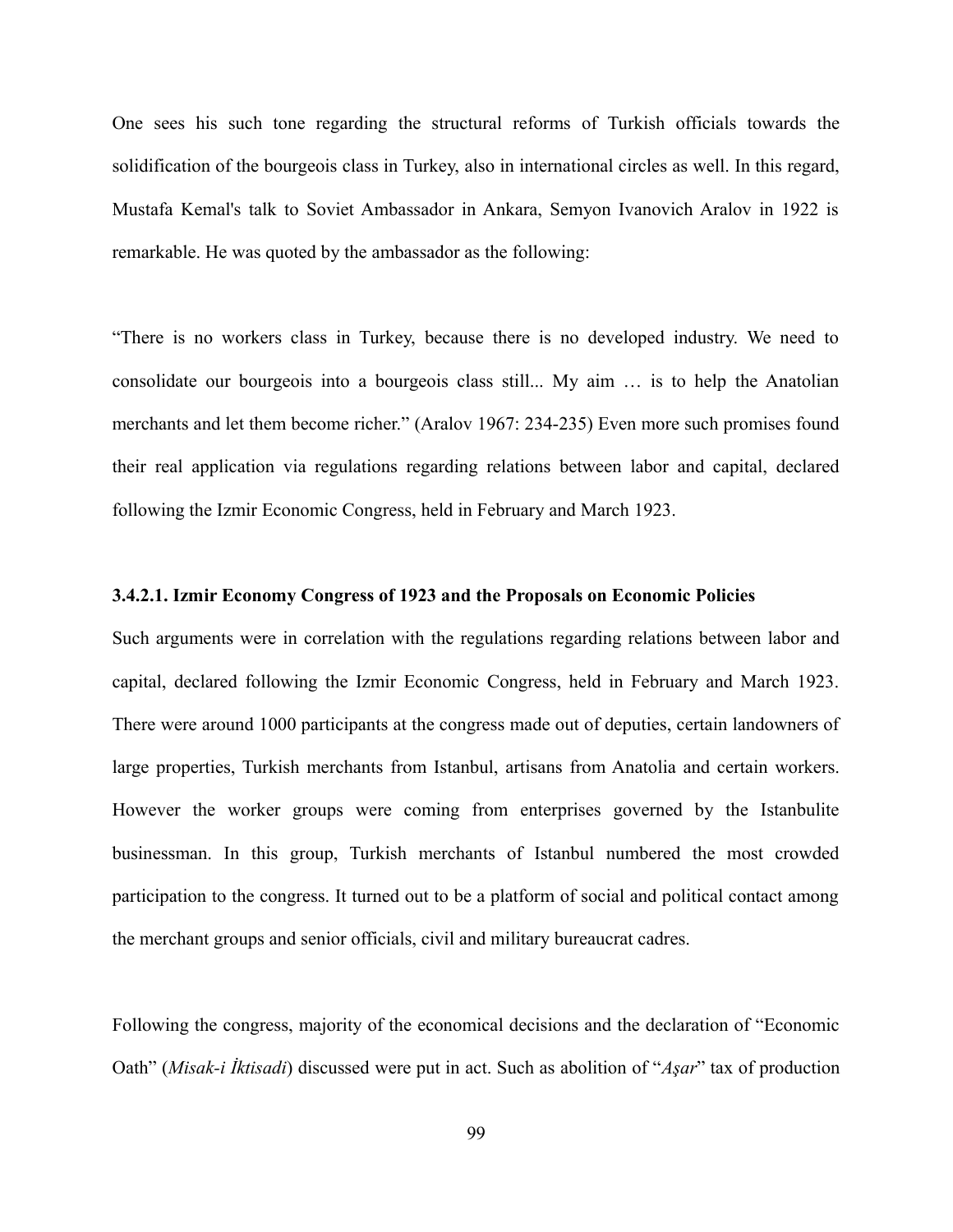on agricultural products was put in law in 1925. Adoption of Switzerland Civil Code with its relatively less-restricted rights regarding the private property were put in law in 1926. Foundation of *İş Bankası* as a national bank in 1924, regulation of a new Industrial Promotion Law (*Teşvik-i Sanayi*) in 1927 could as well be seen as the realization of the decisions taken at the Izmir Economic Congress in 1923. Therefore in this sense, main occupation regarding the economical development in the first decades of the republic, were specifically on industrialization, agriculture and banking sectors. However, as noted by Tezel and Bianchi, regarding the discussions taken place in the congress on the worker's rights, one observes a diverse account with regulations such as the abolition of strikes and lockouts, put on force in June 1936. Furthermore just two years after the congress, instead of their incorporation within the state or their political regimentation, labor unions were closed down, leaving only the singular corporatist structures, forming the only buffer zones between the state and the individuals. (Tezel 1982; Bianchi 1984: 101)

## **3.4.2.2. Discussing Corporatism after Gökalp: Voices from the Paradigm**

Turning back to the main theme in this section, that is the discussions on corporatism, following Gökalp's social approach in implementation of corporatistic policies, one sees two different group of actors/platforms which continued debating on the issues, and seek a so-called "third way" for the social and economical development of the new state. One of the specific figures among the senior officials<sup>[33](#page-99-0)</sup> of the regime, Recep Peker (1888-1950), with trying to explain his interpretation of the so-called "Kemalist revolution", his illiberal stand, corporatist approach

<span id="page-99-0"></span><sup>33</sup> Illiberal figures among the senior officials of the regime include names such as Mehmet Esat Bozkurt and Mustafa Şeref Özkan as well. Thus in this part, Recep Peker's trajectory marks a special case, with his articles appearing on People Houses journal *Ülkü*, with his relation to the People Houses; and his further breakaway and removal from chairmanship of the RPP in 1936, until his brief return as the Prime Minister in 1946, during the period of transition towards the multi-party elections. (See: Zürcher 2004b)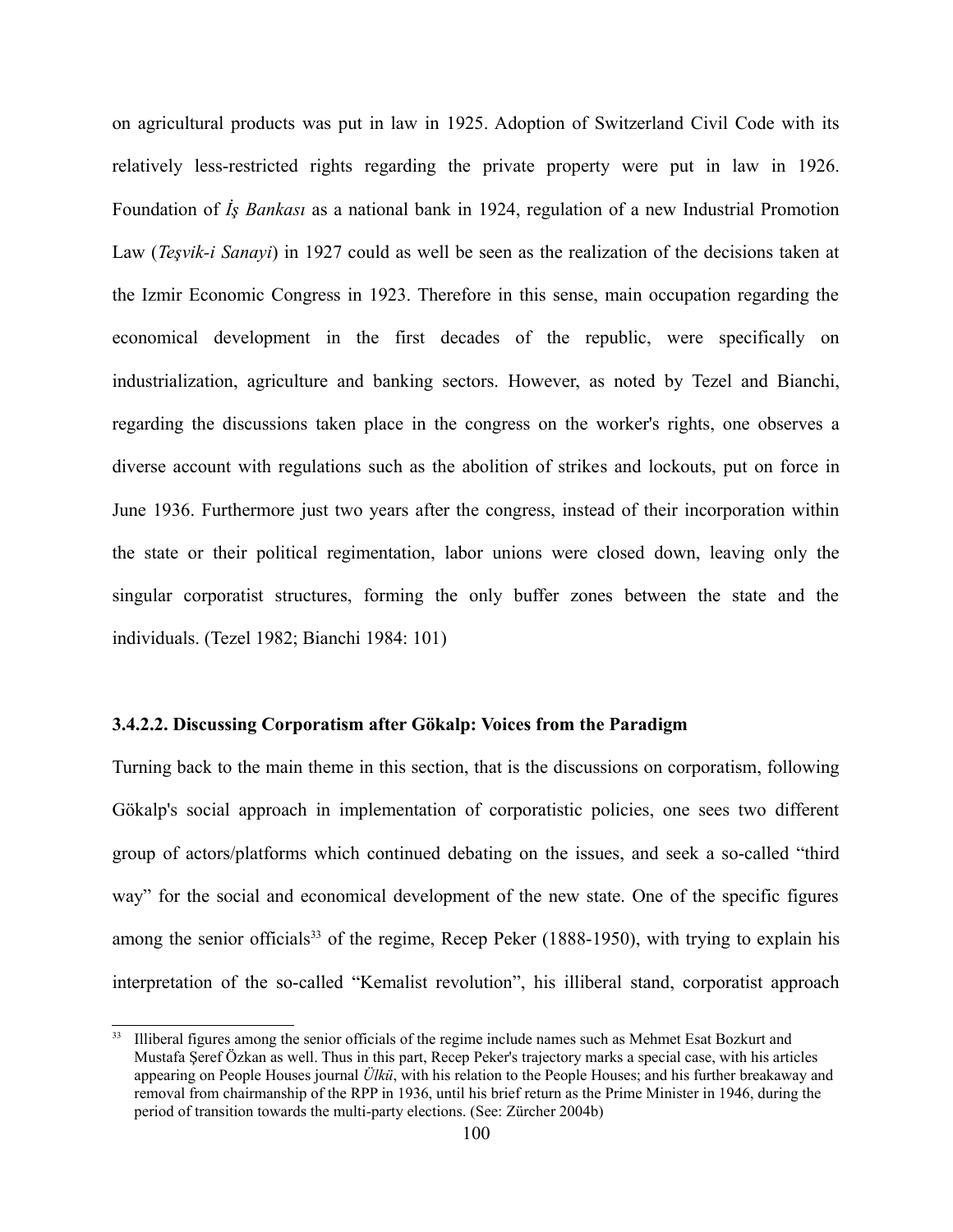towards domestic problems of the country as well as his tone in analyzing international affairs was of this kind. His lesson notes of "Revolution History", dating back to 1934/1935, his speeches to the party members, appeared in *Ülkü*, People House magazine in 1936; arguing the "unimaginability" of a patriotism outside of the ranks of the Republican People Party are remarkable. However, it's important to note that even though Peker recognizes the illiberal corporatist solutions of Italy; he still argues on the diversity of the Turkish revolution, and its incomparability with the other cases, as it will be mentioned later in the chapter.

Another platform was formed around the political review journal *Kadro,* which was published between January 1932 and January 1935. Authors in this journal had mainly activist or political backgrounds as intellectuals within Marxist circles. For example, a founding author of the journal, Şevket Süreyya Aydemir (1897-1976) was a director of the Turkish Communist Party between the years of 1920 and 1927. The main idea proposed by the *Kadro* movement was that in reality Turkey neither had the necessary tools for capital accumulation nor have experienced the class struggle of advanced capitalism. According to their perception, this gave the unique historical notion to Turkey, to realize the former however by avoiding the latter. (Bianchi 1984: 103)

As I will be focusing more deeply to this journal in Chapter 5 of this thesis, here below I would like to note only one article published in it, by Burhan Asaf criticizing an Italian turcologist Ettore Rossi, in 1932 as a response to his article explaining the Turkish revolution with comparisons to the Fascist transformation in Italy, in which he argues with economical references to the "distinct" corporatist development applicable to the Turkish case.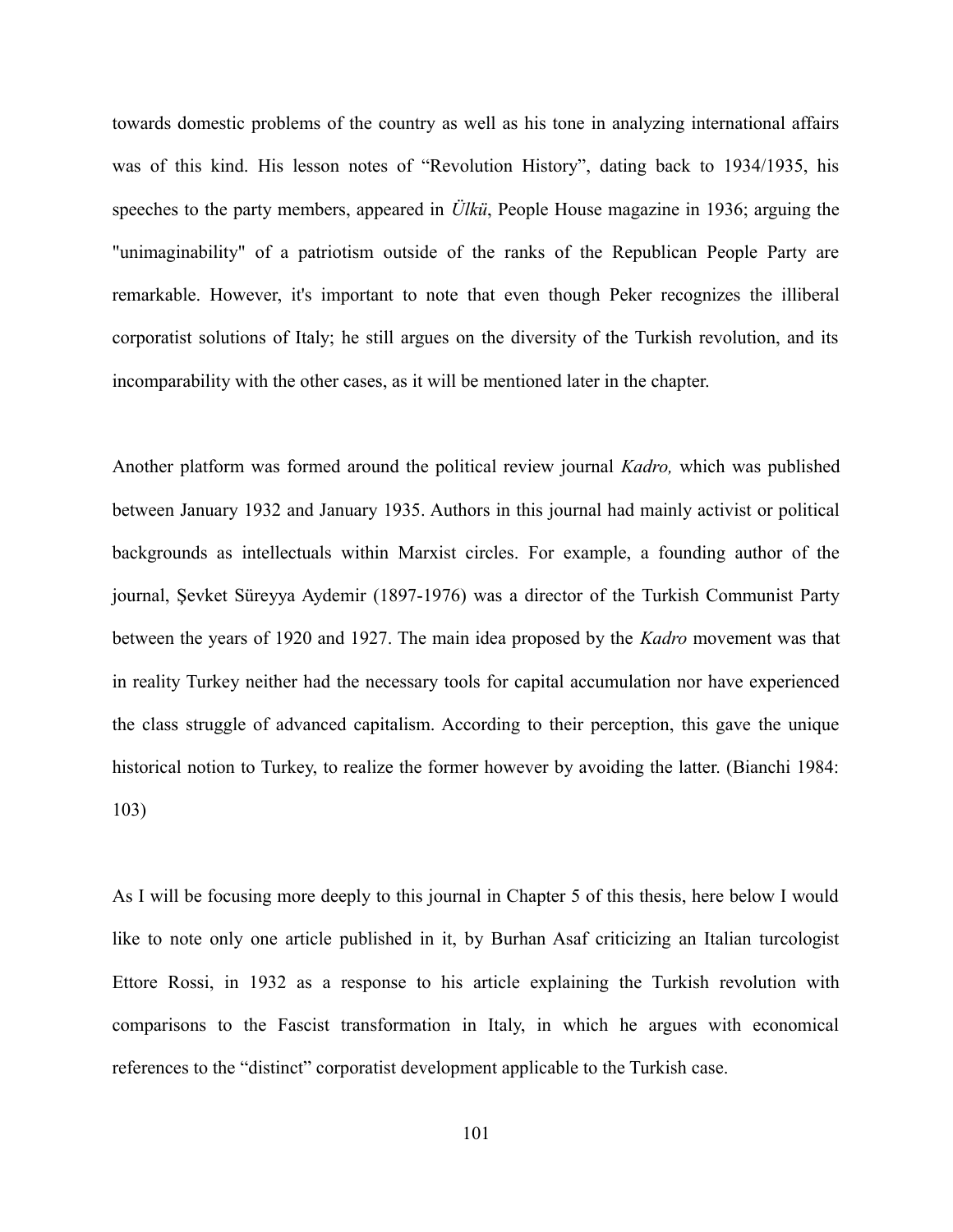## **3.4.2.2.1.Recep Peker: Party-Centered Vision**

Peker's figure remains as a particular one during the first decades of the foundation of the Turkish Republic. Recep Peker (1888-1950) was born in 5 February 1888, in Istanbul. He completed his education in Kocamustafa Paşa Military School (*Askeri Rüştiyesi Idadisi*), followed with *Harbiye* school in 1907. In 1911-1912 he had fought in Yemen, in Tripoli against the forces of the Italian Kingdom, as part of the Ottoman forces. And following this, he was enrolled in the Balkan Wars of 1912-1913. Afterwards in the  $1<sup>st</sup>$  World War, he fought in Trace and Caucasus. After the World War, he was graduated from Erkani Harbiye Mektebi (military school). Then he was called once again, and during the occupation of Anatolia, he had fought as a "*binbaşı*" field officer in the 20<sup>th</sup> army.

In 23 April 1920, with the foundation of the National Assembly he was appointed as the General Secretary of the Assembly. While in 1923 he was elected as a deputy from Kütahya district. In 1924-1925 he was appointed as the Minister of Interior; and between 1925-1927 he was appointed as the Minister of National Defense, in correlation with his previous experience in the military field. In 1927 he was selected as the second time to serve as the Republican People Party's general secretary, and in 1928 he was appointed as the group spokesperson at the assembly. While in 1928-1930 he was appointed as the Minister of Agriculture. Furthermore, he was present in the 3<sup>rd</sup> Congress of the Party in 1931 as the Secretary in General, in which for the first time RPP claimed to represent the whole nation which was conceived as a classless, solidaristic and united social formation.

Following this brief information on his political and military background, it is important to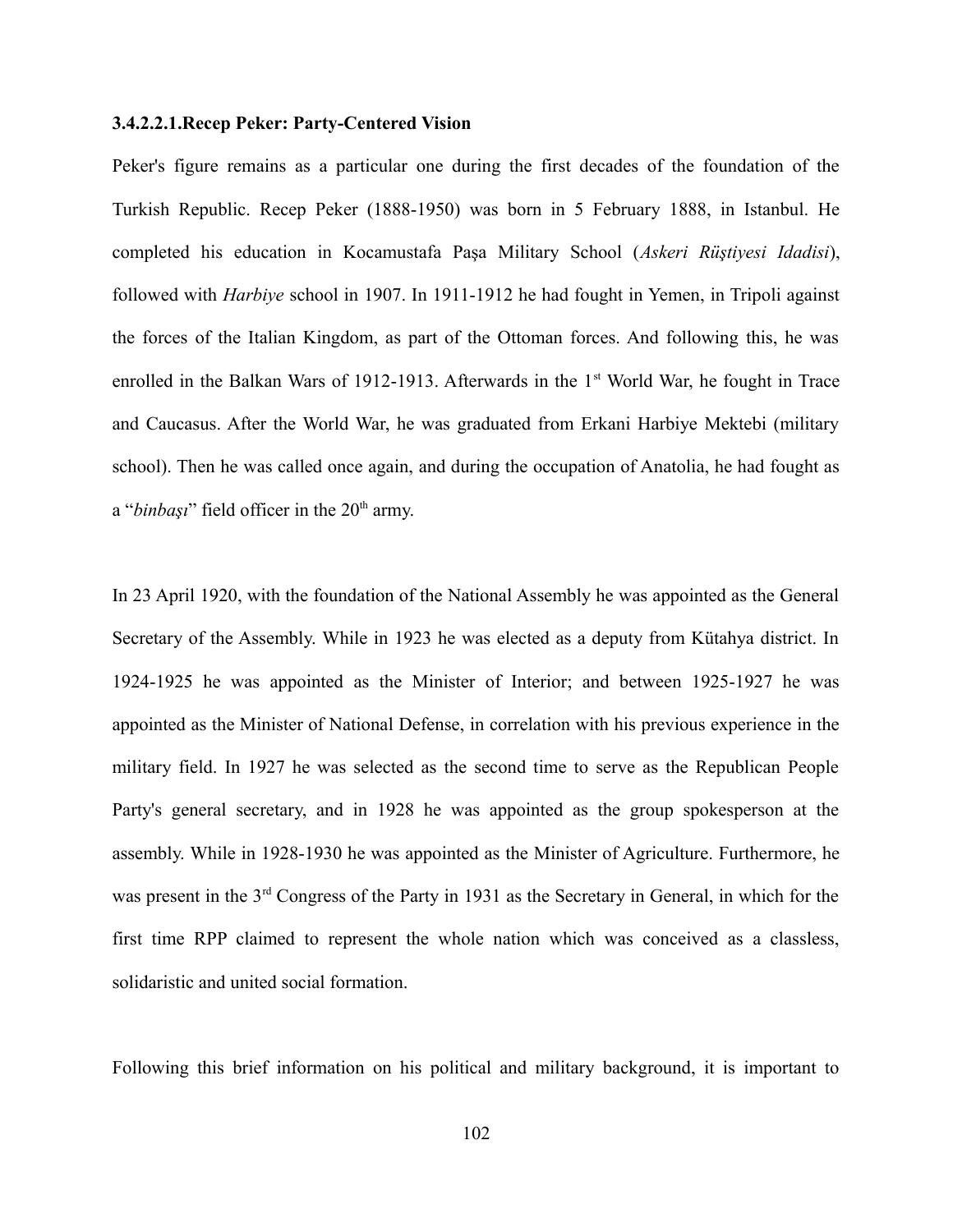consider his intellectual trajectory, his political experience in the 1930's and outline his ideal position towards the government policies. As it can be observed in the sources analyzed in this thesis, and in his writings, Peker was a supporter of the one-party-state ideal from the beginning. In this sense, the foundation of the Free Republican Party in 1930 marked a crucial point for his position, and actually such a failed experience led him to adopt more strict positions for the unification of the party and the state, and adopt an economical stand of a strong etatism, as it can be noted in his notes of the "Lessons of the History of the Revolution." This marked a clear corporatist model, of economical and social policies.

According to him, liberal parliamentary democracy had led the polarization of the society become visible, as the stratification among the groups were already deepened by the "anarchistic" capitalist relations of production. Therefore class distinction was fortified by the strengthening capitalist production and the socialist groups raised within a liberal atmosphere. In that sense as he quotes, "Socialism is a system, that aims to demolish his mother Liberty, which he was fed with her milk from her breast, and was raised and strengthened by her." (Peker, 1984: 41) His interpretation of the solution to these "problems" of liberalism and socialism would be the corporatist path, incorporated within his nationalist ideal. Therefore, instead of the class solidarity, he proposes a "national solidarity", instead of the liberal policies of parliamentary discussions, he asks for a unison party-nation and practice electoral participation within the party, which is also noted in *Ülkü*, journal of People Houses, in May 1936. His speech was reported in the journal as the following:

"Recep Peker noted that in the anarchic situation of the liberal state type and the classical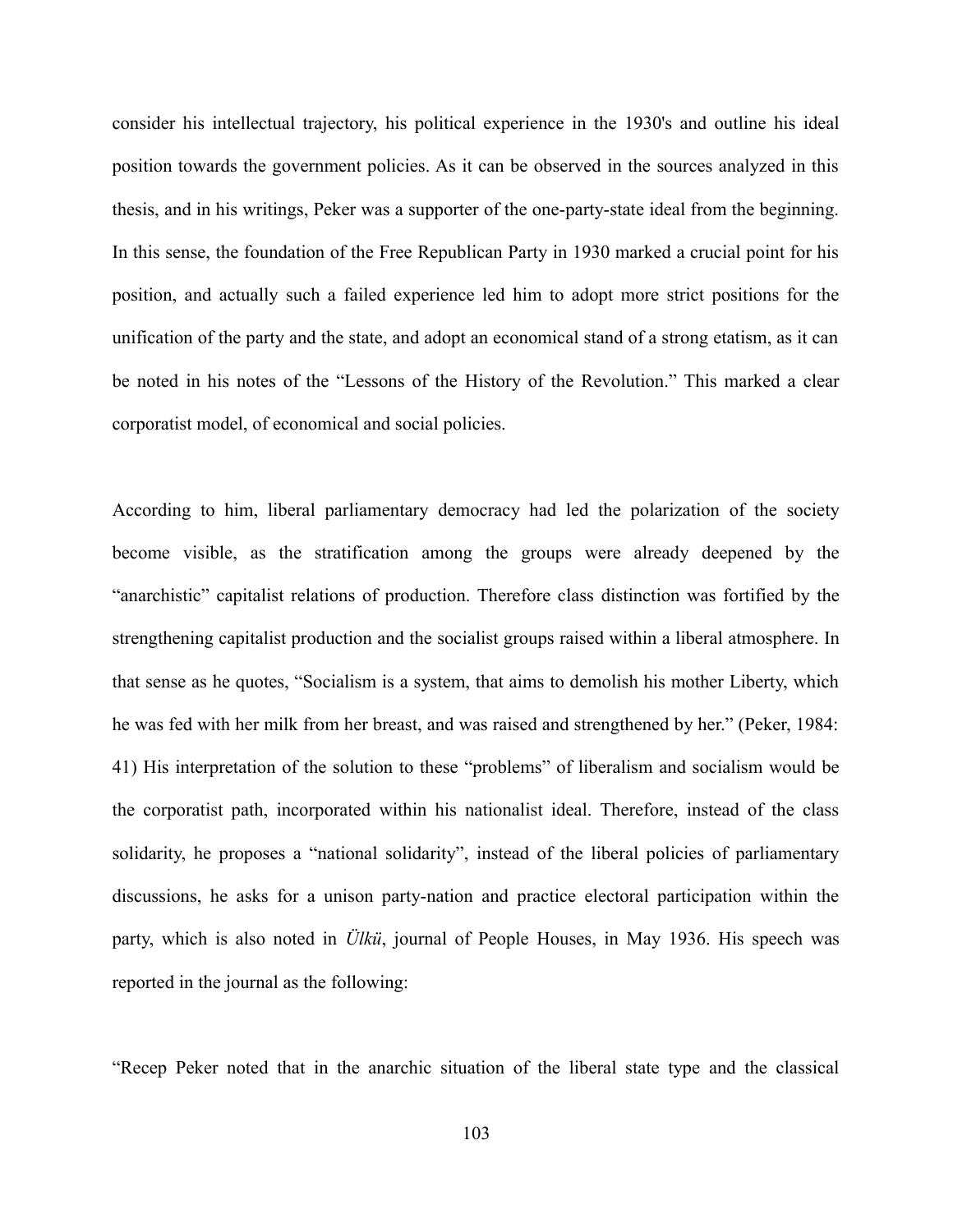parliamentarism, that is damaging the national strength, there seems to be arisen a superficial difference among our co-patriots as being 'partisan' or 'patriot'; as well as viewpoints of parties that are seeking individual or group benefits against the country's benefits, that is being a patriot while staying exterior to the party. He also noted that in today's Turkey, as a national state, there is only one national party, that is Republican People Party. The idea of being a patriot outside the party has no validity for us." (Ülkü, 1936: 161)

According to this ideal, the regime and the party should condition the citizens and create a uniformity of the party and the state. Therefore this would lead the citizens to navigate always "within the frames" of "fair patriotism". Imagining the nation as a conflictless, harmonious whole builds the base of this corporatist approach. However it is important to note that his such position as well led to his stigmatization from the Republican People's Party from 1936, until his return as the prime minister for one year, during the presidency period of Ismet İnönü in 1946.

Within Peker's model actually, there lies at least three principles aiming to structuralize society via (1) rejection of conflicts resulted by class antagonism or because of any particularistic-profit seeking group within the society; via (2) acknowledging the "occupational groups" or corporations as legitimates which are in correlation with the national ideals; via (3) articulation of this regimented "conflictless/classless" social vision to the state-promoted national identities.

#### **3.4.2.2.** *Kadro***'s "National Liberation Movement" Thesis and Critique of Italian Fascism**

Thus, similar to the corporatist principles outlined above, authors of the *Kadro*, intellectual monthly review, offered a theory of a so-called "Third Way", apart from capitalism and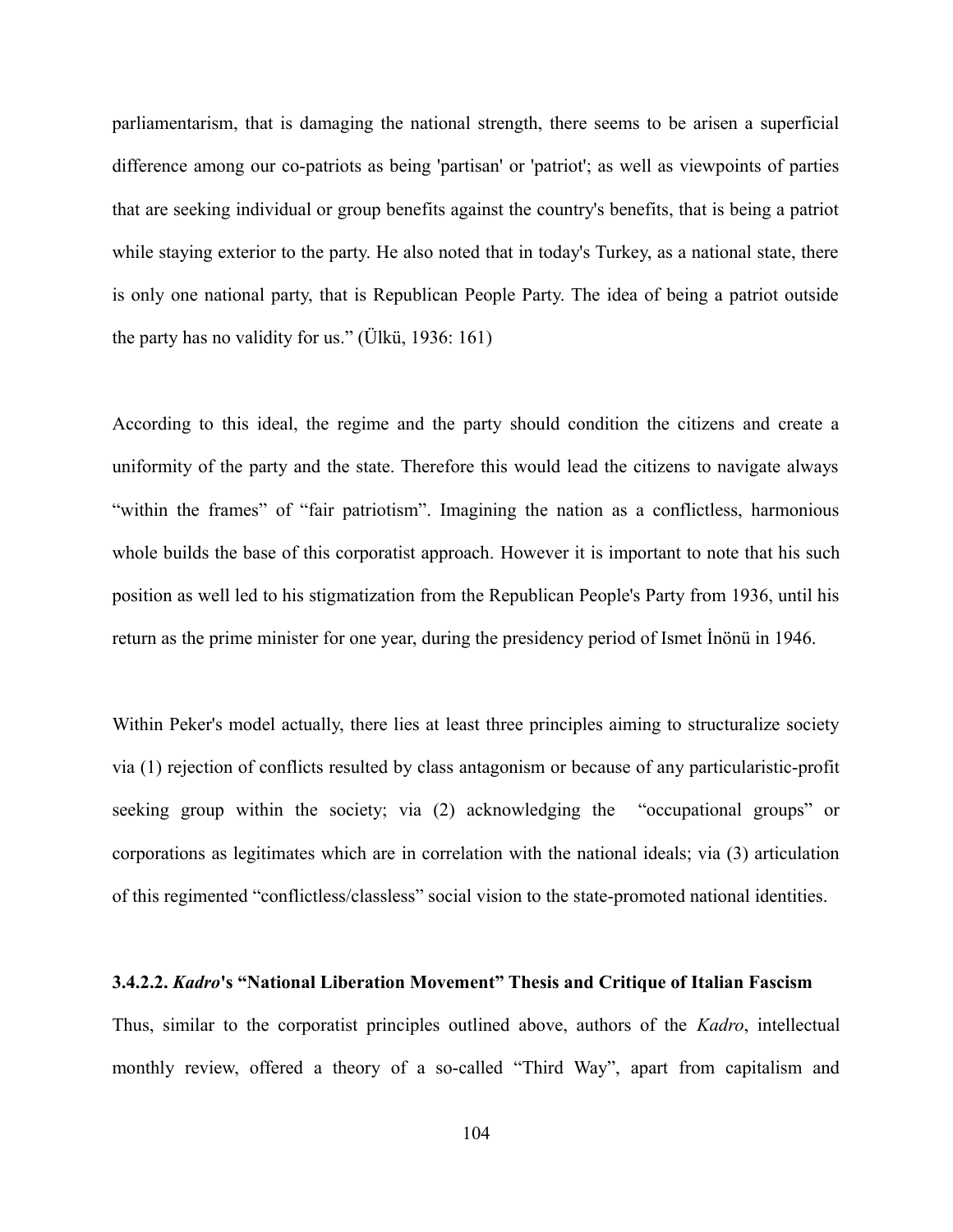socialism. According to this thought, contemporary world witnessed two major contradictions, these were firstly among the classes in the industrialized countries; secondly between the countries with high technological concentration and the other ones which lost their former industries, such as the colonies and semi-colonies. Solution for the first conflict was via class struggle, however the second one could be won only via wars of liberation. The crucial point which made these authors to be closer to the previously outlined corporatist thought is that "if the national liberation movements would follow strategies of development suited to their objective situations and possibilities, class contradictions would never become socially and politically so dominant." (Adanır, 2001: 355)

This attitude on specific strategies of development that would "surpass" the class antagonisms in Turkey, were discussed in comparison to the Italian case well. Such as in the article "*Faşizm ve Türk Milli Kurtuluş Hareketi*/ Fascism and the Turkish National Liberation Movement" by Burhan Asaf, dating from August 1932. It was written as a response to an Italian Turcologist, known in Turkish circles, Ettore Rossi's article on Turkey, explaining the republican transformation from the cadre of "Westernization".<sup>[34](#page-104-0)</sup> In this sense Asaf's account deepens the differences between the Turkish and Italian transformations. He notes the adaptation of the Italian criminal law, Swiss civil law, laicism, adaptation of Latin alphabet and exc. However according to him, the Turkish transformation cannot be coined simply as "Westernization" which could lead to the misconception of thinking it together with "Fascism." He argues that this term "Westernization" could be more suitable for the "Balkan" nations, as they are willing to be alike with the "west" for many decades; while the Turkish transformation stays so particular and

<span id="page-104-0"></span><sup>&</sup>lt;sup>34</sup> Italian Turcologist Ettore Rossi was later invited to give a conference on Turkish Studies in Italy, at the Ankara People House in 1933. His visit in Ankara was covered by the Italian journal *Oriente Moderno*'s October 1933 number by Carlo Alfonso Nallino. (Nallino 1933: 511)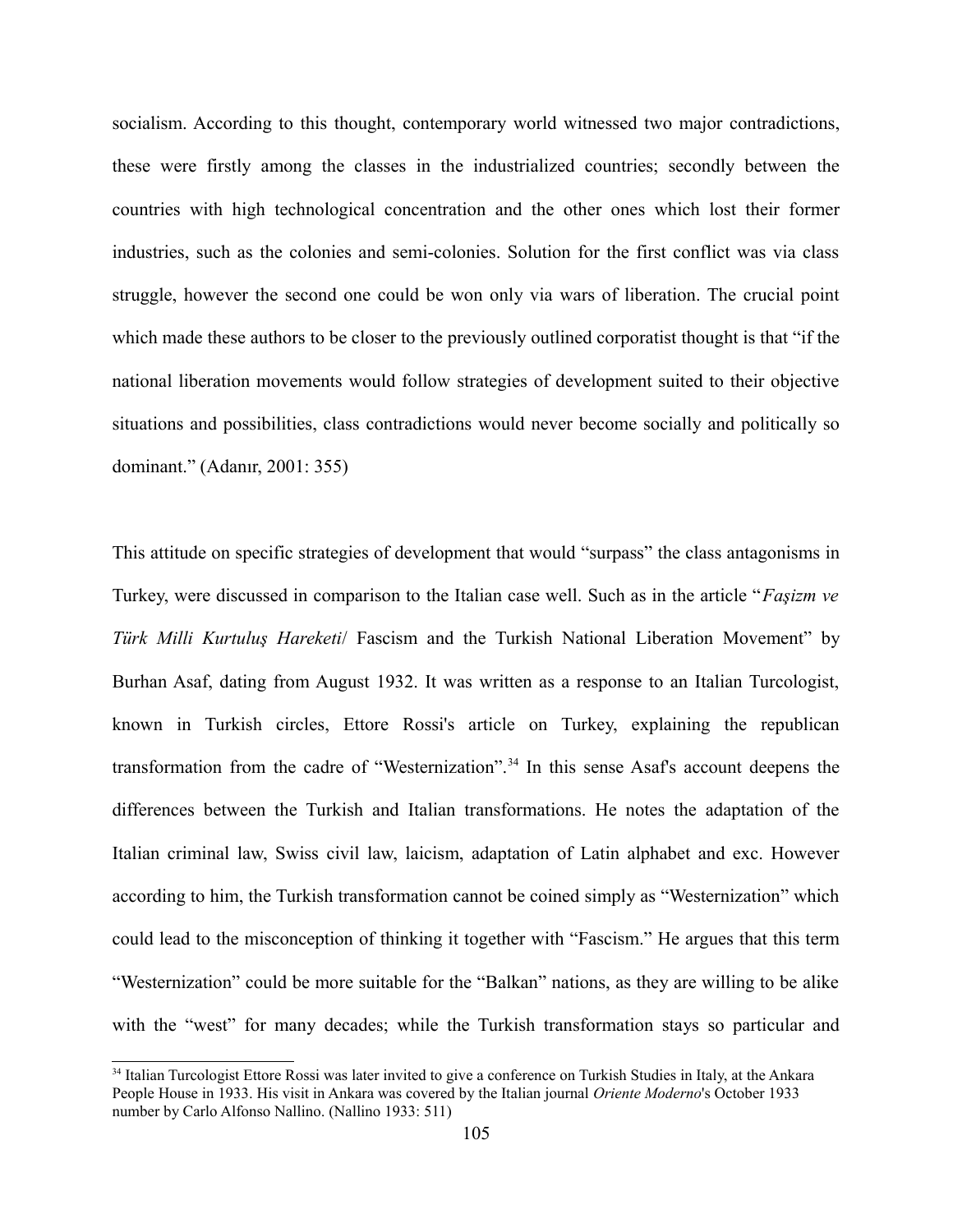independent from the other social transformations. Thus Asaf outlines the three differences between Italian and Turkish circumstances and socio-economic policies. According to Asaf with his terminology:

1- Fascism is a movement trying to save a meta-capitalist Italy from the anarchy and the bureaucratic machinery produced by the class antagonism. With the regime of corporations, tranquilization of the class conflicts are aimed at. While in "national liberation revolution", transformation from the meta-colonial Ottoman Empire and the creation of Turkey according the contemporary conditions are aimed at. As the Turkish nation had started its revolution within a "non-classified" society, it rejects the classification and aims at the implication of the policies which would let such an antagonism impossible. This is the reason of the étatist policies employed in economical sphere.

2- Fascism was forced to be declared following the world war triggered by democratic damages, leading to colonial aspirations. This is the reason why while fascism is étatist in its internal policy, it follows a liberal economy in international scale, and this leads to a contradiction. While "Kemalism" is a revolt against colonialism; against foreign forces coming from the exterior. As it represents an anti-colonial stand with perfection, it is étatist in internal and external policies. So, it rejects contradiction towards classes and nations.

3- As Fascism is a movement that came to life in a meta-capitalist society, it can't be adopted by capitalist or non-capitalist societies. One can see these examples in Spain, as it was a failed experience and in Germany it is forced to be transformed towards left. At this point, it should be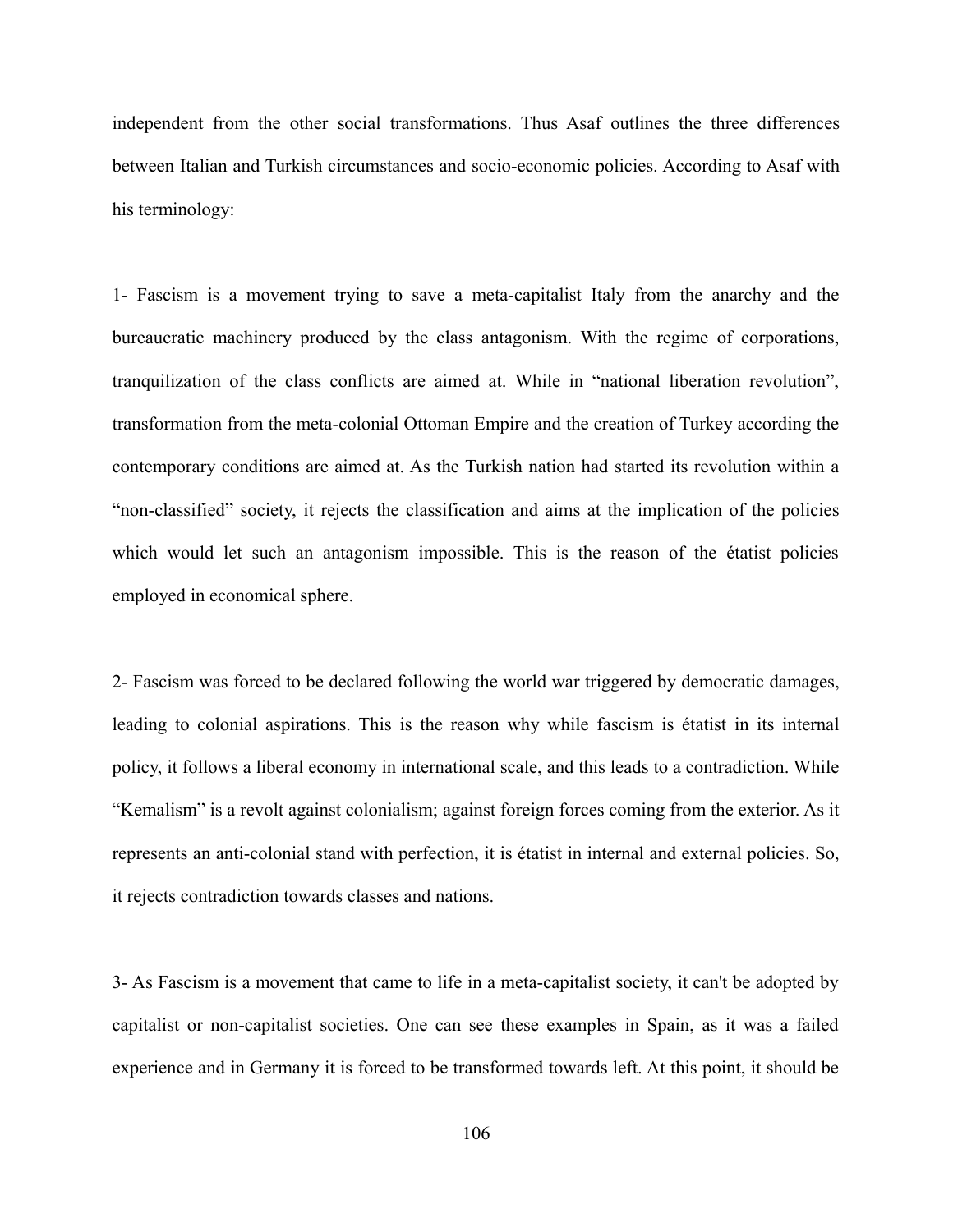mentioned that Asaf's writing dates back to 1932, when in 1931 the republic was proclaimed in Spain. Thus Francisco Franco came to power as Caudilo of Spain in 1936, and stayed in power until 1975. Furthermore Asaf argues that "Kemalism" would stay as an ideal and a source of an ideology for the nations that not yet realized their national liberation movements. (Asaf, 1932)

Therefore in this sense, it can be said that writers in *Kadro* review adopted a tone, cautious towards the Fascist Italy, however it's also true that they perceived the difference of the corporatist social and economical policies implied by the fascists in interwar era in Italy. As it remains as a theme strictly related to the problematic of this study, in Chapter 5 of this thesis, there will be a deeper discussion on the perception of *Kadro* towards Italy. On the other hand, it's important to note that their étatist, so-called "left-leaning" position were not found compatible with the solidaristic corporatist paradigm of the Turkish senior officials, and as a consequence *Kadro* journal was closed down in 1935.

## **3.5. CONCLUSION**S

In this chapter, contextualization of our discussion regarding the two corporatist models, with constant references to the intellectual discussions and policy documents brought up in two cases concerned in this thesis, is approached. Therefore, in regards to the debates taken place in these two contexts, we came up with the development of the totalitarian corporatist model and the solidaristic corporatist model, in explaining the Italian and Turkish cases respectively. However, as it is noted in the first section of this chapter, this is done by criticizing several aspects of the comparative theory of corporatism proposed by Parla and Davison. While embracing their notification regarding the "crisis of capital accumulation" and the "crisis of capital distribution"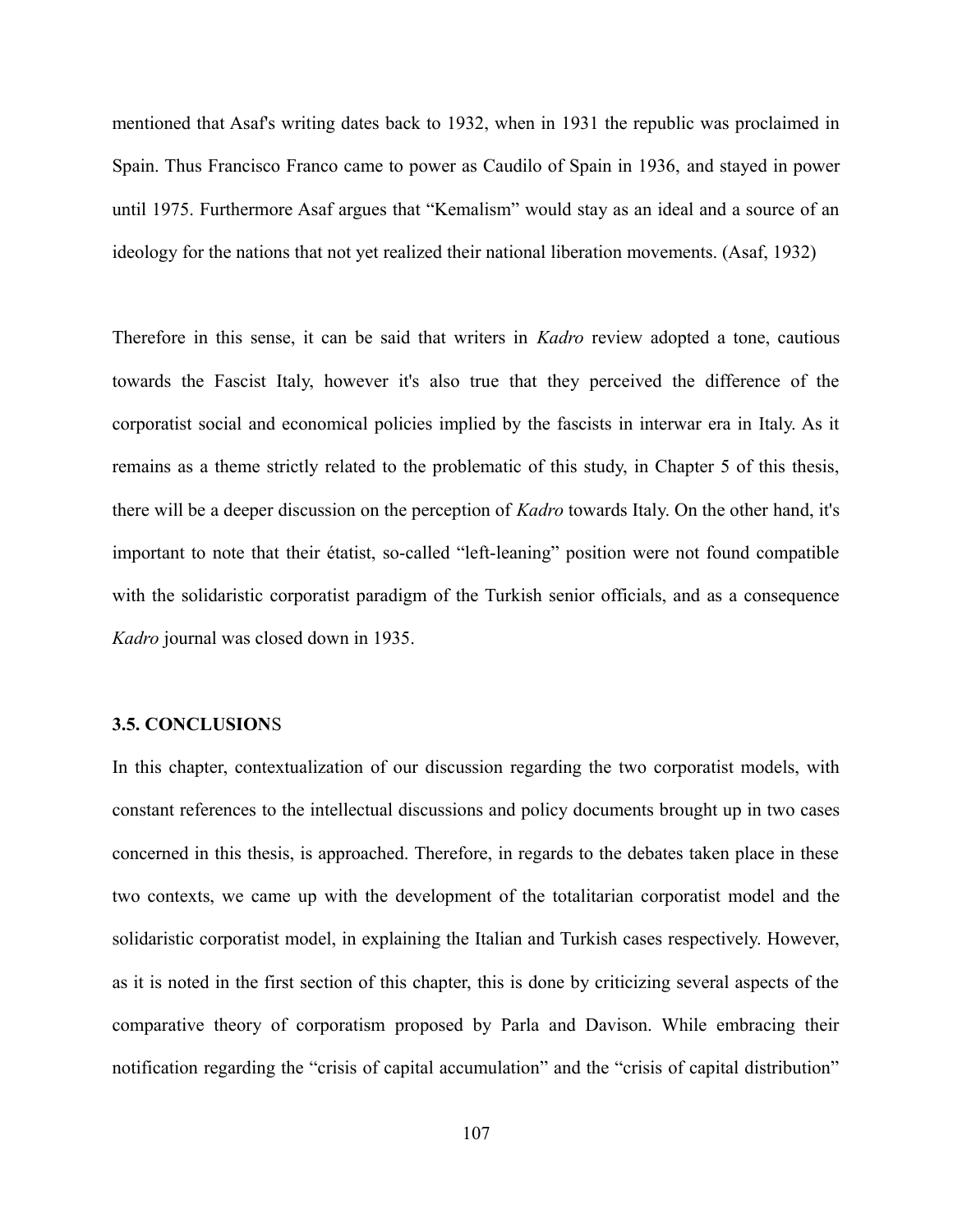leading to corporatist policies, theoretically it is argued that a linear correlation is present between the application of solidaristic corporatist measures in a context with crisis of capital accumulation and the application of totalitarian corporatist measures in a context with the crisis of capital distribution. Finally, non-interchangeable application of these measures in these cases are theorized.

Firstly, in contextualizing this argument within the Turkish case the role of the accumulation crisis which reflects the lack of "productive capital" in the hands of a compatibly-perceived "national bourgeois", which could become the motor of production within the early period of the capitalist economy is evidenced. For this reason, it is possible to remind the "Wealth Tax" (*Varlık Vergisi*) 1942, a taxation of capital, which in practice affected several non-Muslim citizens of the country, conditioning them to pay extraordinary amounts of taxes according to their business and households. Here, the situation described by Parla in the above chapter of this thesis should be remembered as well. In a society which experiences the early stage development of capitalist mode of production, which could not "catch up" with the industrial production, crisis of capital accumulation was aimed to resolve in this way, by the mobilization of the "non-national", that is perceived as "unproductive/unorganized" capital to the state accounts, which were to be used to promote the construction of a "national bourgeois" which was compatible with the "national interest", embraced by the regime. (Akar 2000)

Secondly, regarding the Italian case, one can remember Parla's description of the second situation of crisis triggered by the capitalist mode of production in industrial settings, that is the distribution crisis. Institutionalization of the corporatist councils for particular sectors and a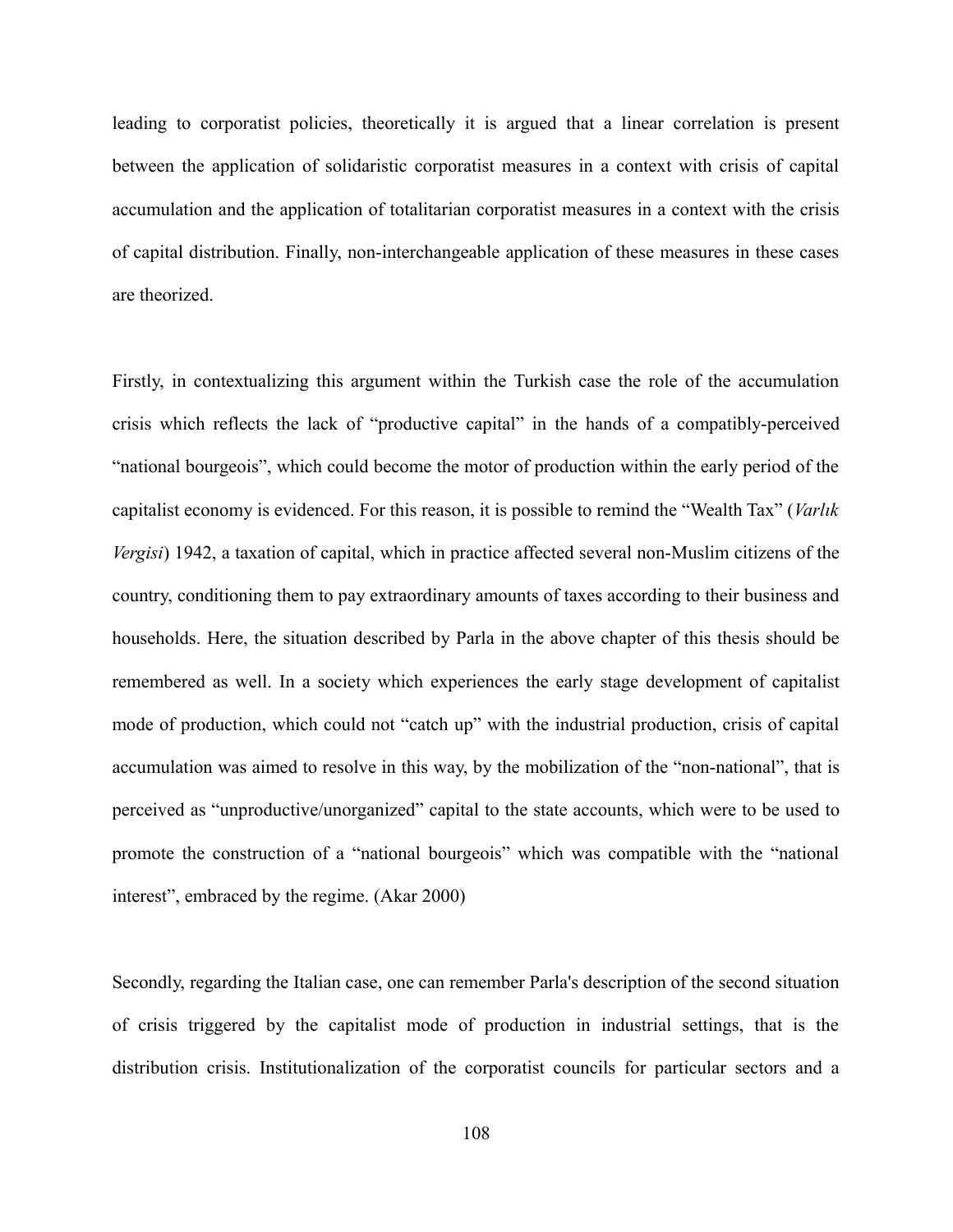general corporation council in the national level should be seen in light of this theory. In a society which has already experienced the processes of formation of an antagonism between the worker and the employer groups, state's investment on the corporations as the "balancing mechanism" to suppress and to keep this inter-class conflict under control reveals an important pillar of the economical policies promoted by a corporatist state with a harsh experience on social and political consequences of the I.World War and the two "red" years of class warfare followed by the instability promoted by the war.

Furthermore as it is seen above there existed definitely different strands and ranges in intellectual positions towards policy proposal in both of the cases studied in this research, which are mentioned in specific references to the trajectories of Alfredo Rocco, Giuseppe Bottai and Ugo Spirito in the Italian case and the ones of Ziya Gökalp, Recep Peker and the authors of the *Kadro* review in the Turkish case. However, as it is argued, totalitarian corporatism in Italy and solidaristic corporatism in Turkey still are regarded as the mainstream paradigms which condition the discussions with references to actual socio-economical policies in these countries, in the specific concerned periods. On the other hand, their relation with the distinct conceptualizations of the "nation" will be discussed in the next chapter. Therefore arguments developed in this discussion remains constant due to two following reasons:

Firstly, in cadre of the Marxist theory this thesis refers to two economical crisis experienced in different stages of capitalist development leading to two different modes of policy application, namely the crisis of distribution of capital in advanced capitalist settings and the crisis of capital accumulation in developmental capitalist settings. It is argued that in order to proceed with the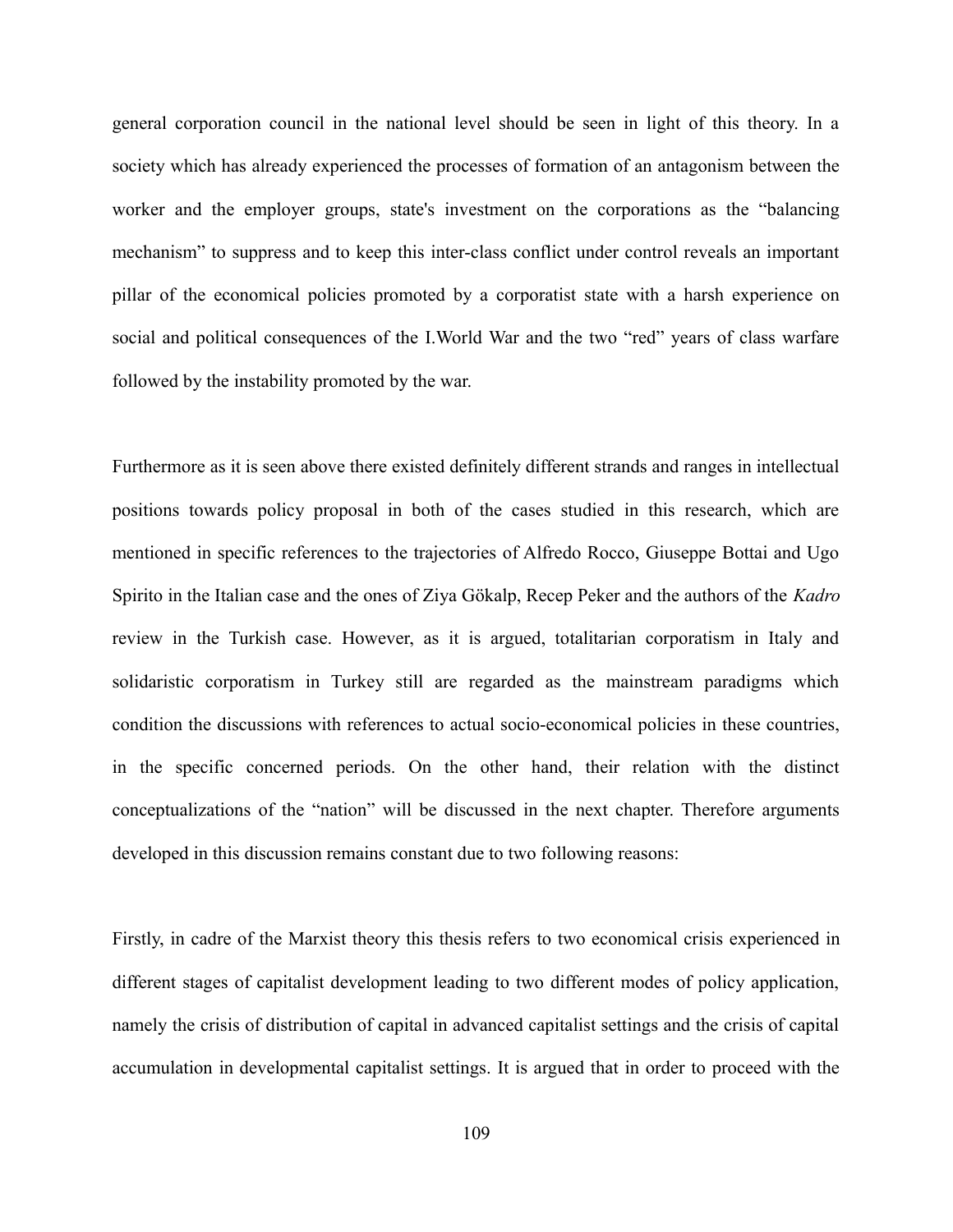capitalist mode of production, in the first case the state is conditioned to employ totalitarian corporatist measures on infrastructure, and only its reflective measures in superstructure as the Italian case. While in the second case the state seeks to accumulate capital and channel the resources to a national bourgeois for further investments, therefore it is conditioned not to be totalitarian, and to structuralize an autonomous space, "an incubation" for the interest groups via promotions that will lead them to grow into a "compatible" bourgeois class as in the Turkish example.

Secondly, abovementioned corporatist variants became paradigmatic due to actual policy applications, as it is shown with references to institutions and documents highlighted in this chapter. However it is true that even they were the off-springs of the solidaristic corporatist paradigm, Recep Peker's party-centered vision and Kadro movement's *étatist* proposals in 1930's differed than the mainstream model in Turkey. Thus that is the very explanation that such proposals were not applied in policies when they fell out of the solidaristic paradigm. The removal of Recep Peker from the RPP chairmanship in 1936 can be explained with reference to this separation between his direct illiberal stand and the mainstream solidaristic model which does not straightly reject liberalism but aims to go beyond it with adaptation, "with retaining certain political and cultural 'ideals' of liberalism." (Parla 1985: 49-50)

Similar to this, in the Italian case Ugo Spirito's proposal on "property owning corporation/ corporation property" differed from Bottai's proposal in situating the corporations as "auxiliaries of the state". However as history shows us Spirito's such proposals were found non-applicable in the Ferrara Congress of syndicalist and corporatist studies in 1932, because of their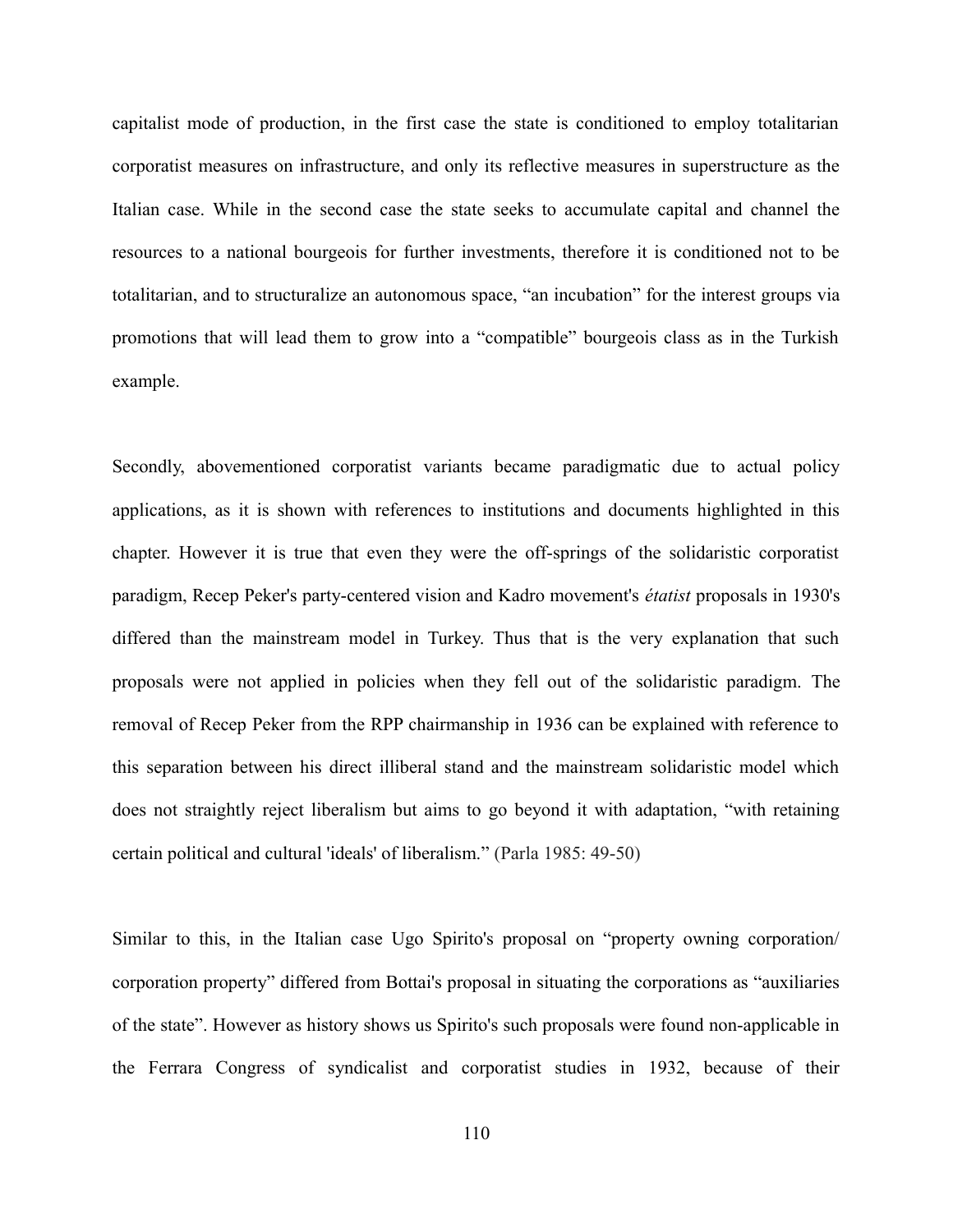incompatibility with the totalitarian corporatist paradigm in action in Italy.

In order to clarify this distinction between these two models, several characteristics of the totalitarian corporatism, in reference to the Italian case are noted as (1) the glorification of the cult of producer and the productivism in order to deviate the class identities, a (2) definite rejection of the liberal system of representation, finding its democracy "corrupted" and proposing an alternative that would realize the ultimate totalitarian model of the corporatist order with conditioning representation to the participation in the regimented intermediary institutions (3) and developing economical policies as a response to the distribution crisis developed by the capitalist mode of production, thus seek to accomplish the process of further industrialization. (4) Finally, structuring a superior, "metaphysical State" that would embrace all sectors and the subjects of the social whole, up to a point of identifying itself as the "author of the society".

On the other hand, within the solidaristic corporatist model experienced in transitory, developmental capitalist context, main characteristics were noted as (1) identity politics which would promote a popular component based on corporational, occupational departments, portrayed as functional in realizing the social solidarity, without references to inter-class social conflicts. (2) Representation re-enforced without the rejection of the liberal system or without a model fostering corporatist electoral reforms. On contrary to this, with employment of regulations seeking the institutionalization of multiple interest group within the ranks of the civil society, but not within the ranks of a "Metaphysical State" as in the totalitarian model, incorporated to a single political party. (3) Economical policies promoting the accumulation of capital in order to have the necessary resources for investment, therefore employment of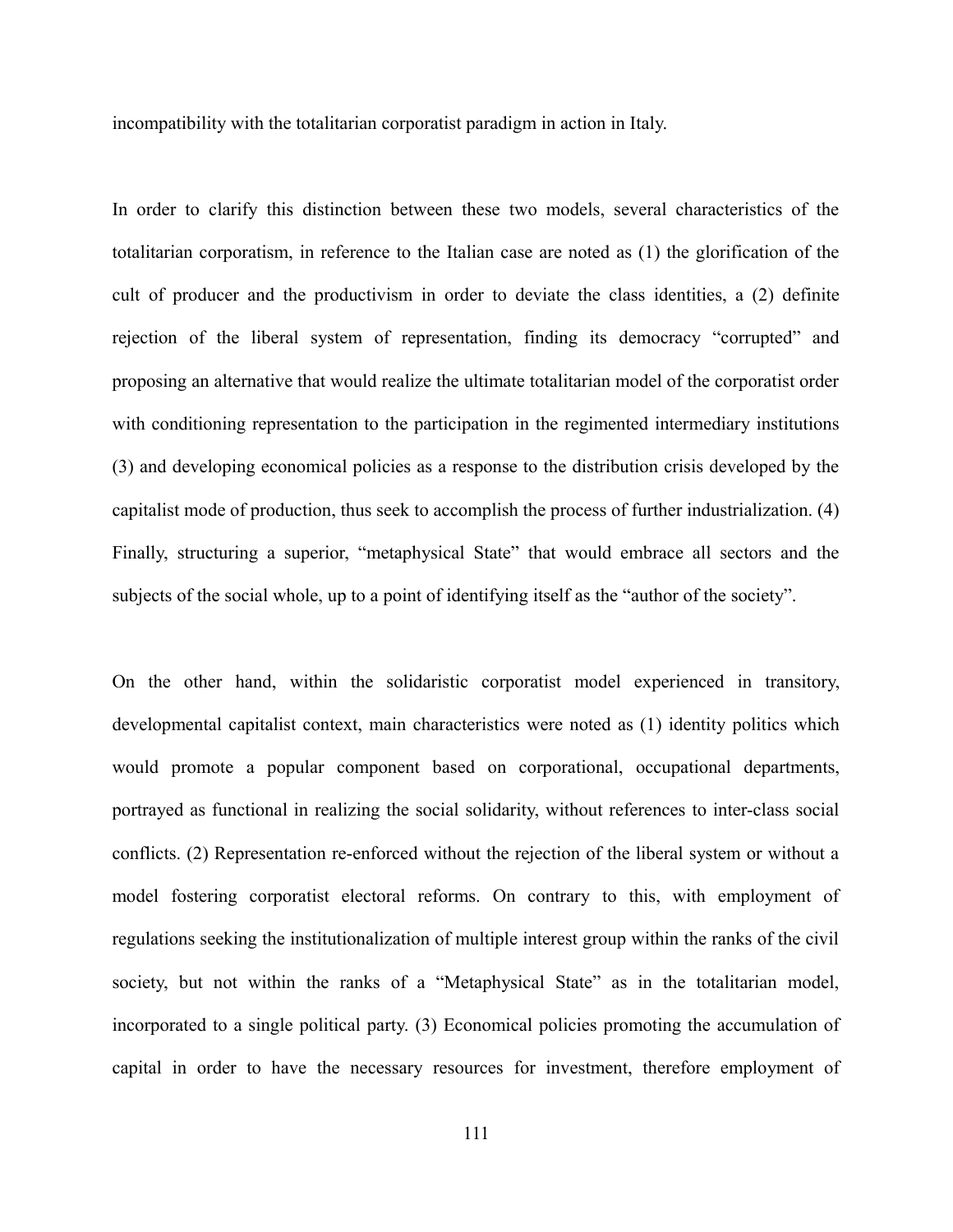regulations based on promotions to structuralize a "national bourgeois" that could energize and invest in the necessary means of industrialization for capitalist development.

In base of this theoretical conceptualization with references to the historical contexts concerned in this thesis, in the next chapter we will be focusing on particular policy applications on cultural processes via analyzing two mass institutions in these countries, *"Halkevleri"* (People Houses) in Turkey and "*Opera Nazionale Dopolavoro"* (National Recreational Organization) in Italy.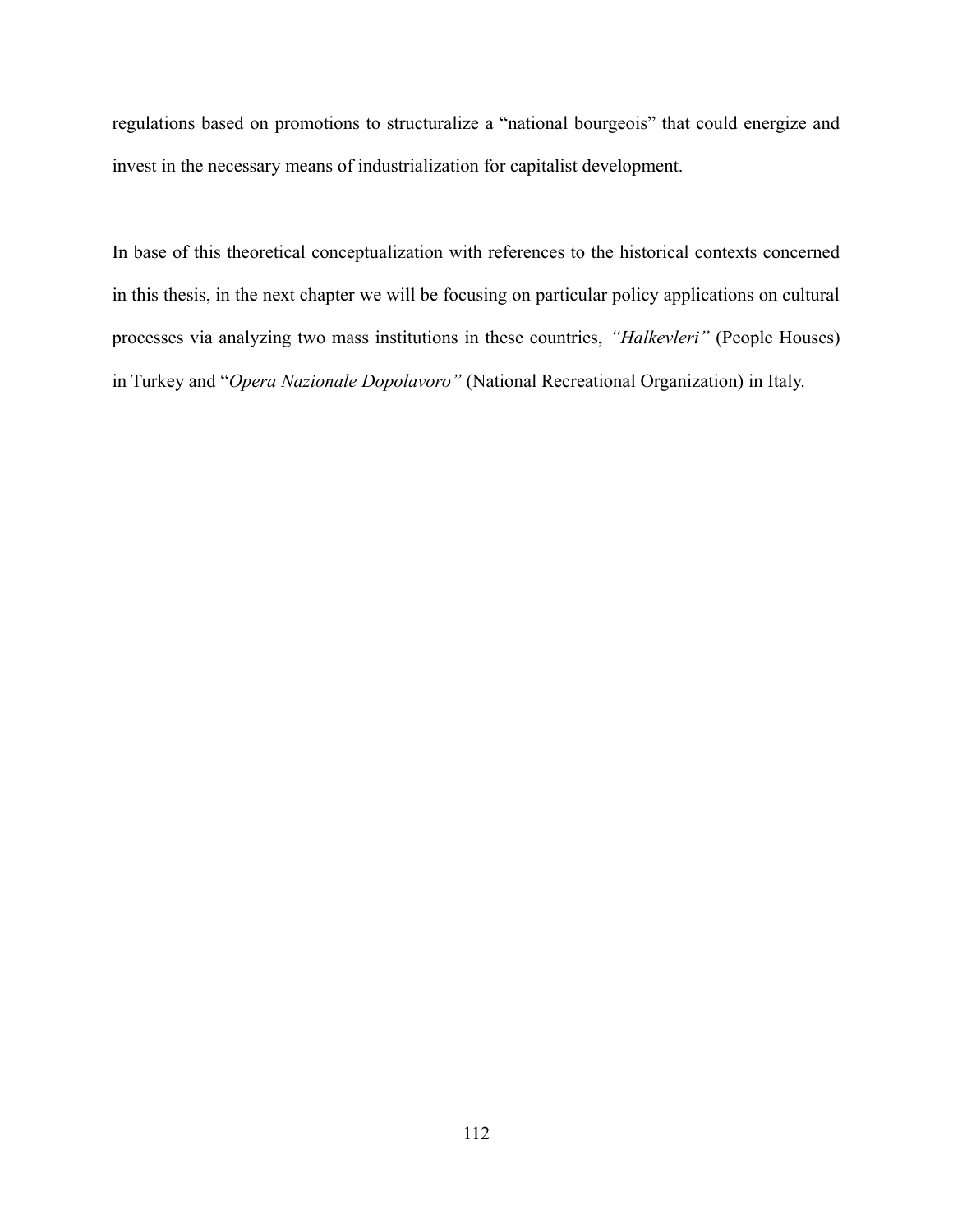# **CHAPTER 4. PARTICULAR CASES -**

# **CORPORATIST CULTURAL POLICIES: PROMOTING SOCIETIES IN HARMONY**

# **4.1. INTRODUCTION**

Cultural historiography of interwar era in Europe teaches us definitely significant lessons on states' reactive responses to postwar economical and social instabilities. In such an atmosphere of insecurity we see more states adopting authoritarian policies for (re)constructing conflictless societies via indoctrination. Being such a common characteristic of the era, such policies build the path for tranquilization and participation as well as quietus and reaction. This makes the study of two mass organizations of *Opera Nazionale Dopolavoro* (National Recreational Organization) and *Halkevleri* (People Houses) important even though they are coming from two unique contexts. However these institutional policies reflecting the states' will to effect and condition the everyday lives of its citizens remain remarkable. The common base which lets us proceed with our comparison, in light of the theoretical discussion taken place in the previous chapter of this thesis, is the corporatist explanation of the society, as an entity organized on interdependent occupational groups and the art of keeping distant to the Marxist terminology of "classes" and its "struggle." Keeping in mind the two economical crisis (accumulation and distribution) experienced during two different levels of the capitalist development, contextualized in two cases concerned in this thesis; in this chapter, trajectories of the abovementioned social organizations are explored. This is done by seeking the conditional characteristics which paved the way for their establishments; political agents' (individuals as well as groups) role in embracing the development of these institutions as a response to socioeconomic conflicts among different groups in the society; and finally the internal structures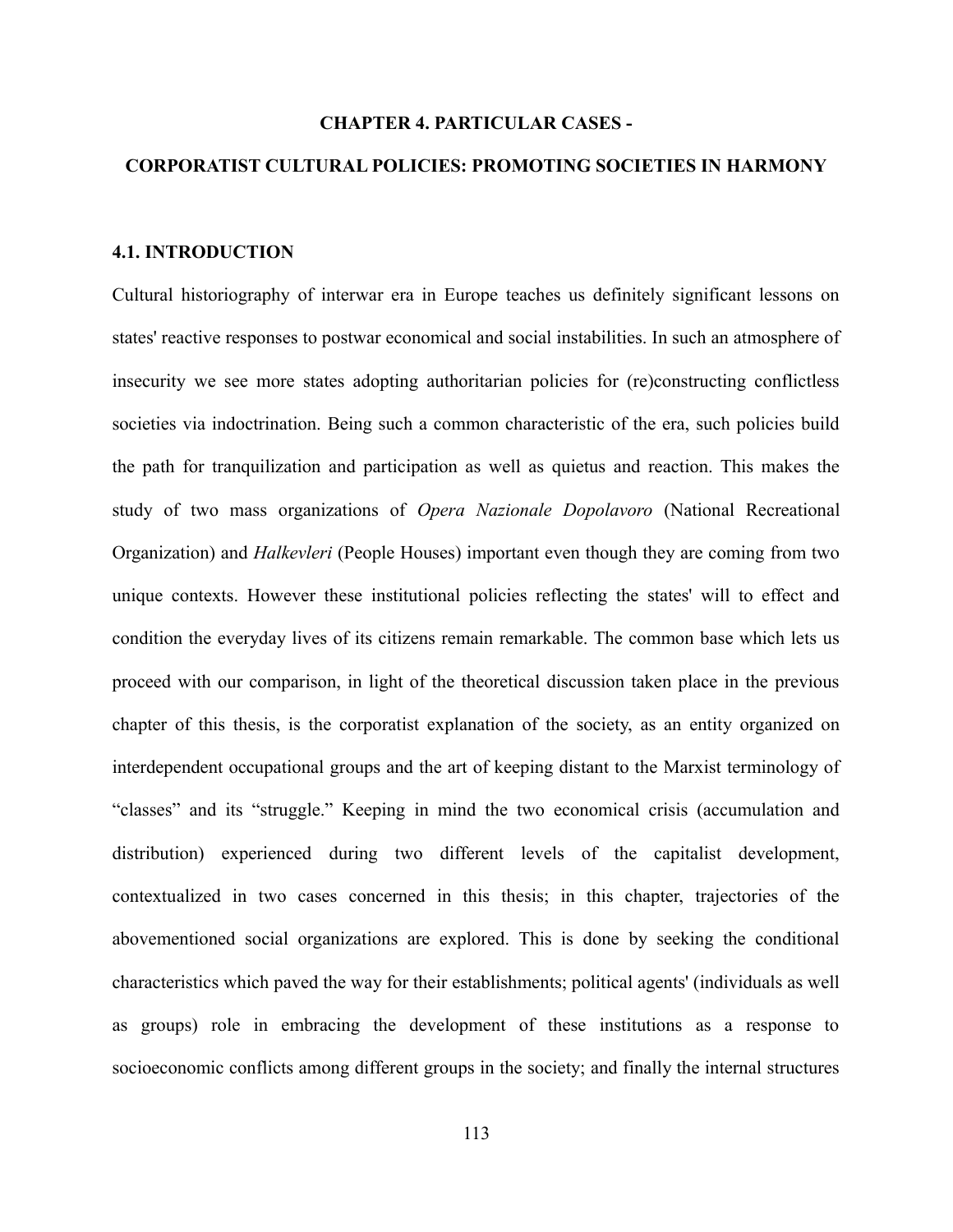of these institutions showing us the fields in which they have operated and how this reflected the distinct ideological stands of the two corresponding governments' policies.

This chapter focuses on the cultural policies which led to the foundation of two mass national organizations, *Opera Nazionale Dopolavoro* in Italy and *People Houses* in Turkey, institutionalized during the inter-war era at the respective countries concerned in this thesis. Such contemporary analysis is realized, explaining the reasons of the state promotion of these two organizations, in context to particular, distinct corporatist models. At the end of the each section of this chapter, respective institutional experiences are approached with reference to the theoretical discussions. Following these brief analysis of the institutions in historical and social contexts of each particular case, at the conclusion part of this thesis, there will be further elaboration of the points highlighted in this chapter, associated with the theoretical debates raised in the previous chapter.

In this regard, the first main section of this chapter, **4.2. OPERA NAZIONALE DOPOLAVORO** focuses particularly on the leisure-time organization *Opera Nazionale Dopolavoro* in Italy. This section is divided into two sub-sections aiming to give a tangible comprehension of the sociopolitical context in which it was developed in, its internal structure and interpretations of its activities. In this regard the first sub-section named **4.2.1.Understanding the Sociopolitical Context- Italian Case** focuses on the processes in which the organization was developed. In this regard, this narrative is developed in three parts as **4.2.1.1.** *Case del Popolo*, **4.2.1.2. "***Dopolavoro***" and the Path to OND**, and finally in **4.2.1.3. Mario Giani's Evolving Proposal**. The second sub-section named **4.2.2. Analyzing OND** aims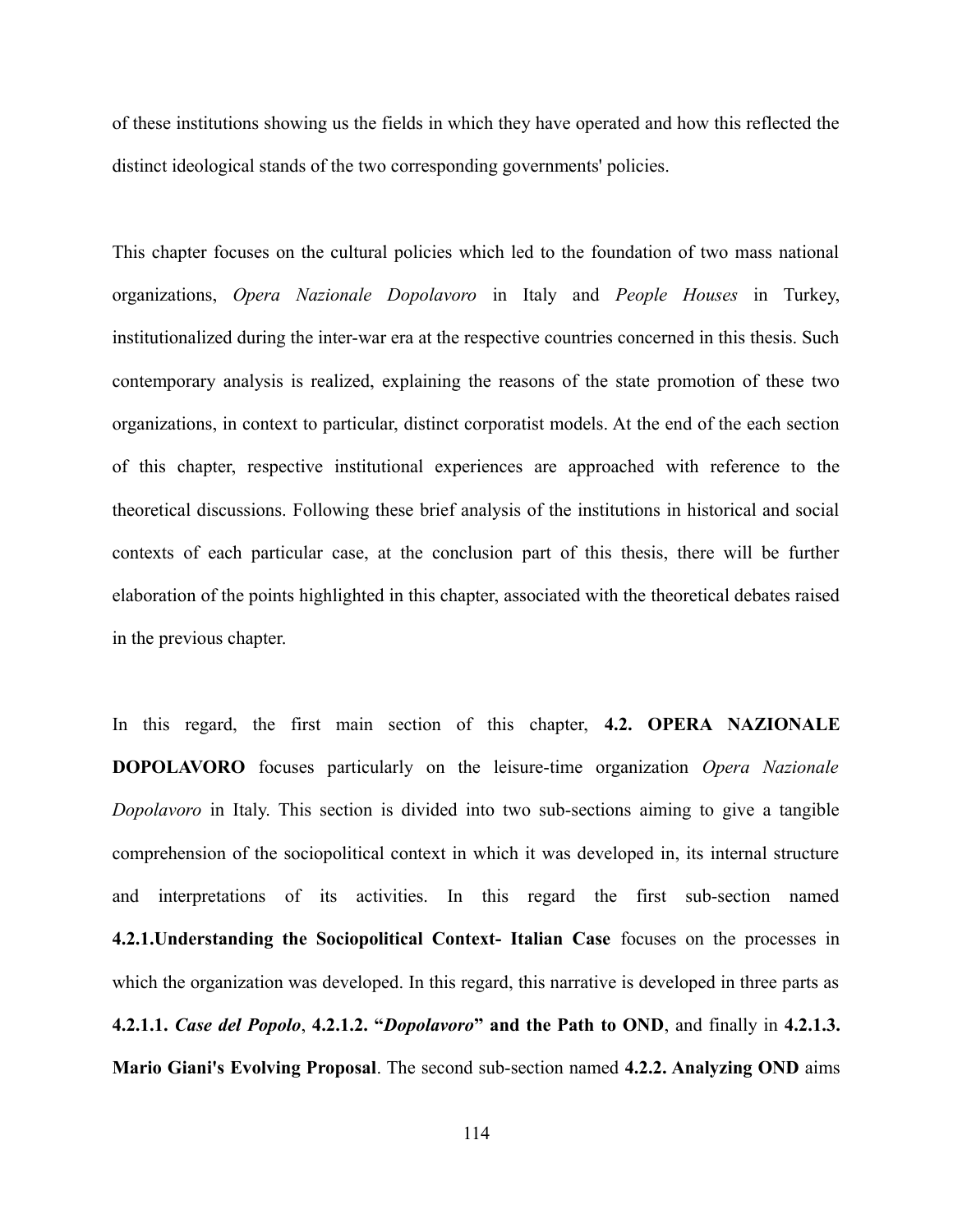to center the internal structure of the organization with references to its several characteristics that stand out during the research process of this thesis. In this regard, under this sub-section in **4.2.2.1. OND Working Structure**, the organization is examined with attribution to its internal organization and its four activity departments. Following this description, the institution is theoretically approached, and the reasons of its establishment, together with its social roles are interpreted in **4.2.2.2. Approaching OND.**

The second main section of this chapter, **4.3. HALKEVLERİ**, analyzes the institutional trajectory of the organization in Turkey in two levels. In correspondence with the previous section on Italian case, this section as well is developed in two sub-sections. In the first subsection named as **4.3.1. Understanding the Sociopolitical Context- Turkish Case**, firstly the historical context that gave birth to the foundation of the organization is highlighted in **4.3.1.1. Historical Background in Class Context**. Following this, references to a particular institution (*Türk Ocakları/* Turkish Hearths) having a "ruptured continuity" with the People Houses, that stand up during this research process of this section`s is made in **4.3.1.2.** *Türk Ocakları***/Turkish Hearths**. After such analysis, two incidents that structured the sociopolitical landscape in Turkish politics at the time are appointed via **4.3.1.3.** *Serbest Cumhuriyet Partisi***/ Free Republican Party (FRP)** and **4.3.1.4. Menemen Incident**. Finally the contextualizing part is ended with reserving a space to two theoretical explanations exploring the exact time of early 1930's Turkey, leading to the foundation of People Houses, in **4.3.1.5. Framing the Political Dynamics**. In the second sub-section, in correspondence with the order followed with the previous section on Italy, in **4.3.2. Analyzing** *Halkevleri*, the institutions' organizational system is explored via **4.3.2.1.** *Halkevleri* **Working Structure**. Finally theoretical explanations with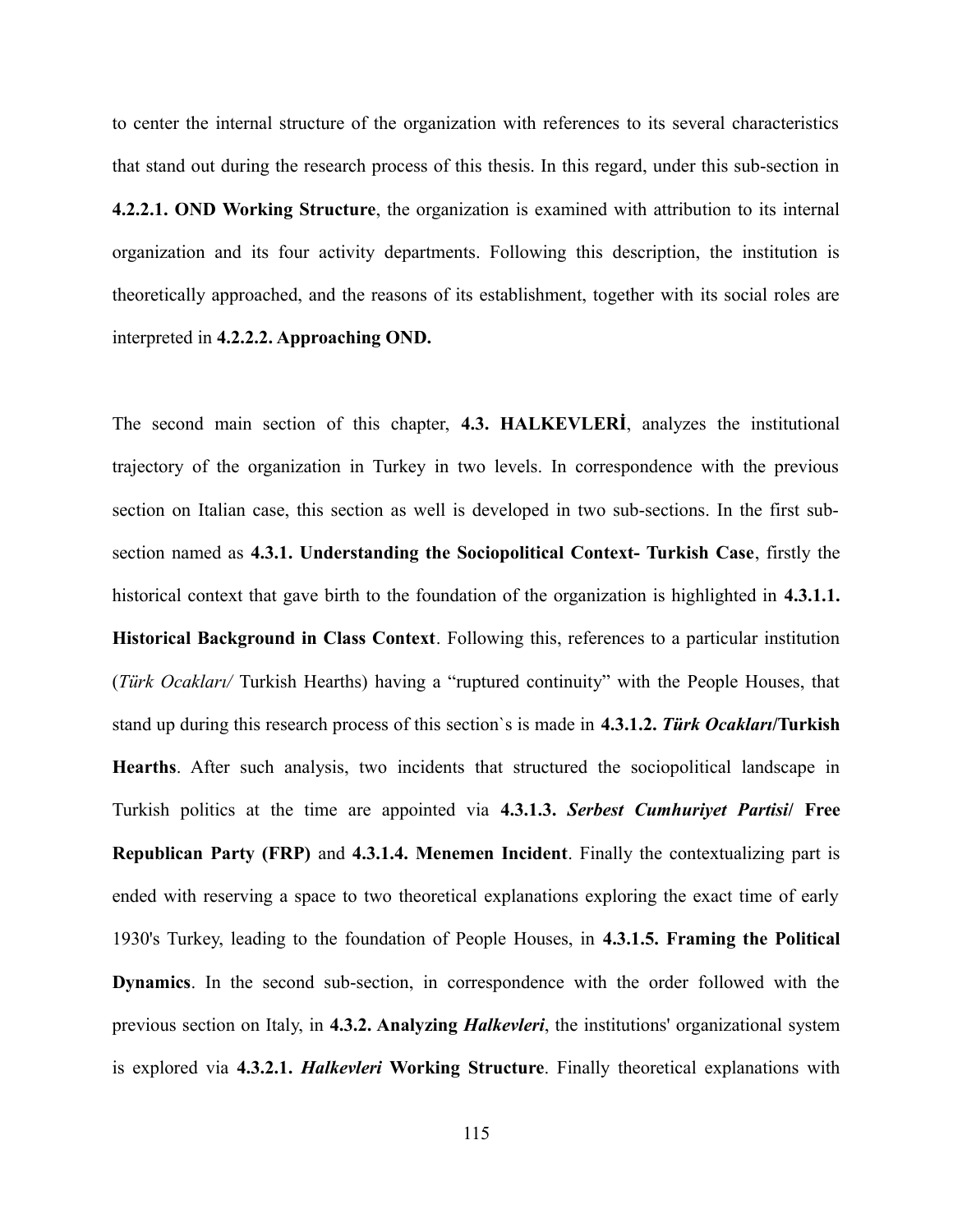references to the organization's structure are developed in **4.3.2.2. Approaching** *Halkevleri*, to be followed in the conclusion part of this thesis.

# **4.2. OPERA NAZIONALE DOPOLAVORO**

# **4.2.1. Understanding the Sociopolitical Context- Italian Case**

### **4.2.1.1.** *Case del Popolo*

Firstly, before focusing specifically on the organization of the *dopolavoro* circles and the formation of the national institution of OND, it is important to note the existing social structures in the Italian case. In this regard, following the First World War in Italy, it can be seen that the laborers of the rural areas, as well as the factory workers are gathered with their families in sporadic "*case del popolo*", people houses at the peripheries of the cities, "easing the split between urban and rural life." However we see that such circles remained partly autonomous during the so-called "red-years." Remarkably, as argued by De Grazia, they formed paradoxical spaces, such as having a "national" character at a time in which politics were highly personalized, having a "democratic" character at a time in which most Italians were even excluded from votes, having a "popular" character at a time when the public and the private institutions of the liberal state were highly bounded by class lines and exclusive. (De Grazia 1981: 9)

On the other hand, during the times of reaction, such circles turned out to be meeting places for the workers of the neighborhood. In this sense, the Italian labor movement had its social and cultural organizations such as "the consumer cooperative, the recreational hall, the popular library, the uniformed gymnastic and bicycle squads." However, consequently such organizations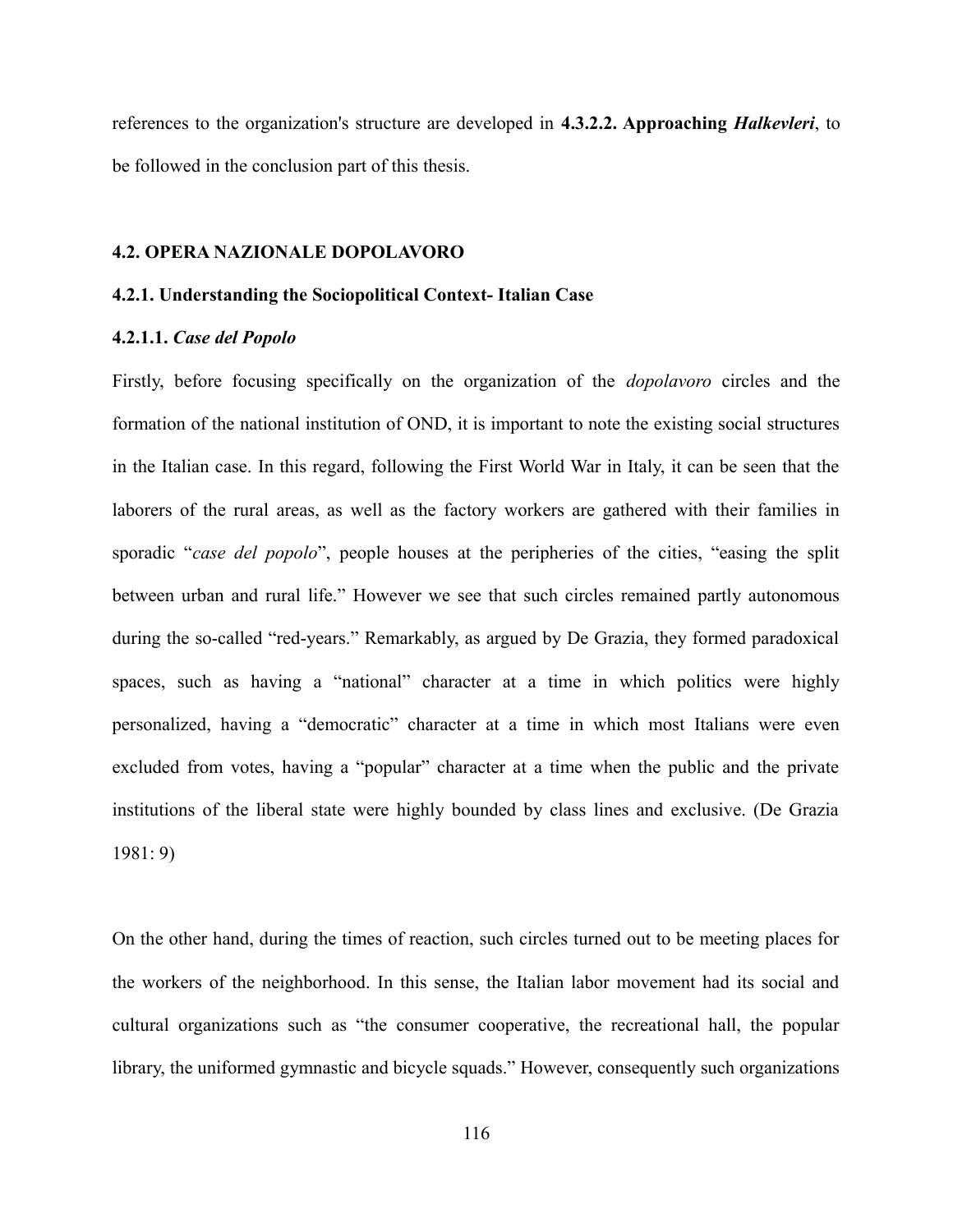formed the first targets, which the fascist bands, groups approached violently. Definitely it could be asked, if a more disciplined club life would be able to resist the violent oppression faced by the bandits however, such question remains hypothetically to explore. Consequently after such attacks, by the time of 1921, following the "lorry against the *case del popolo"* the provincial possible centers of socialist gatherings were in ruins. Meanwhile it is important as well to note that following the sporadic violence by the *squadristi* groups towards *case del popolo*, and their closures, the remaining participants of such organizations did continue to gather in several meeting points and associations. In this regard, De Grazia notes the "resistant" groups gathering at the peripheries of the cities, such as Fiesole in Florence, and in organizations framed as "nonpolitical", such as football sport organizations, anti-alcoholic associations and associations of physical education can be noted. (ibidem: 10)

Following such acts aiming to the disorganization of several already existing social realities, from the mid 1920's and on, one can observe the fascist officials considering the organization of the labor force, in a manner which could go above the class identities as well as the class antagonism that would result from this. As mentioned in the previous chapter, this marks the moment in which the fascists move towards "bringing the masses into the state", conditioning the individuals' or groups' legitimate existence only within correlation with the "national interest" promoted by the state.

# **4.2.1.2. "***Dopolavoro"* **and the Path to OND**

In this context, the idea of institutionalization of leisure-time of the workers via *dopolavoro[35](#page-116-0) ,* in Italy was introduced by Mario Giani in 1919, who was a former manager at the Westinghouse

<span id="page-116-0"></span><sup>&</sup>lt;sup>35</sup> Literally translated as "afterwork".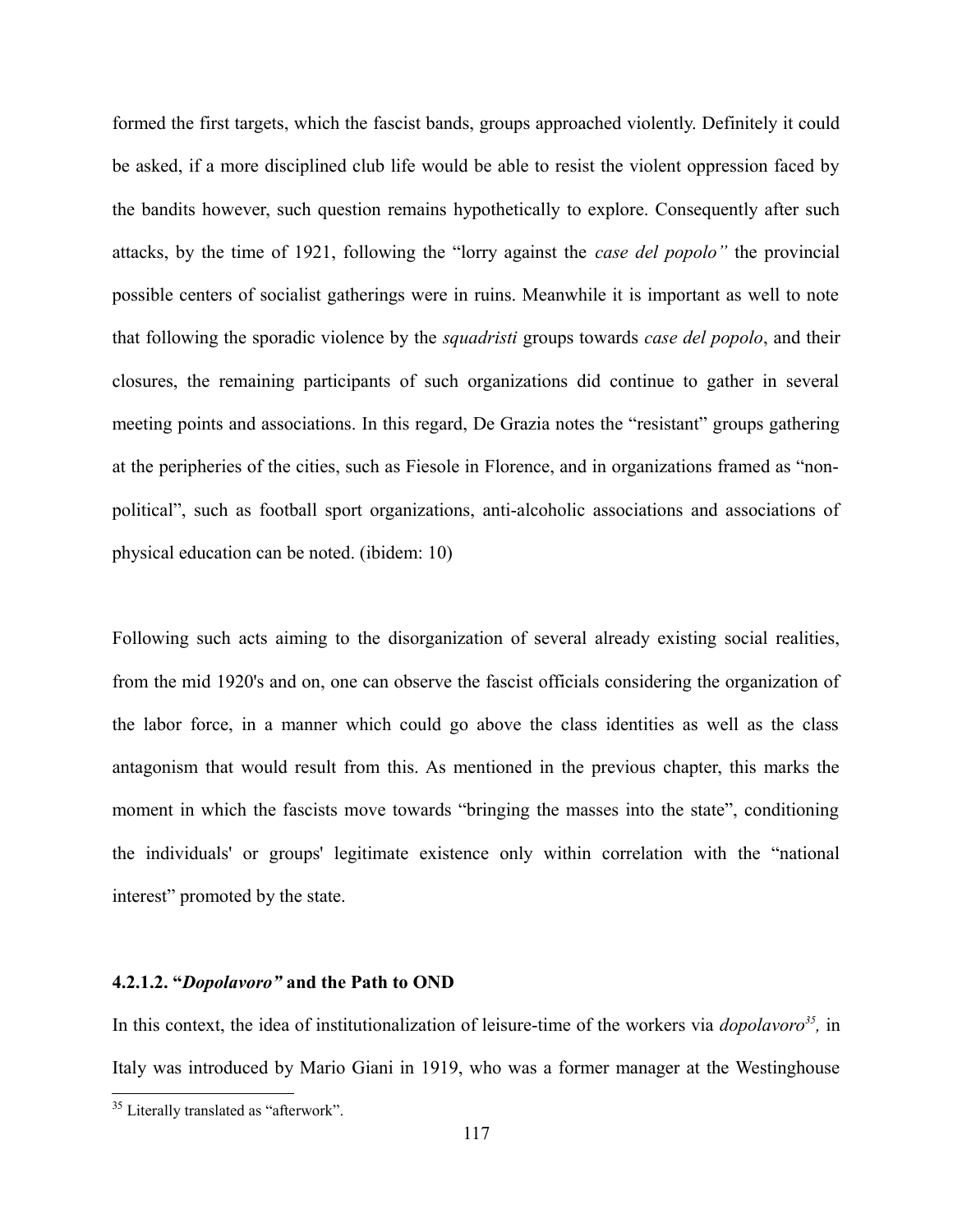Corporation's subsidiary at Vado Ligure. However, later in the fascist context, the early policies promoted "productivism", which was prioritizing the workplace. The main idea that the fascist officials relied on was to gain allegiances of workers and concentrate the necessary forces to discipline them by these union organizations. However, there was literally very little attention given to the organization of the workforce outside the factories or off the fields, and actually the idea of *dopolavoro* was exactly filling this gap.

Regarding such sociopolitical reality, De Grazia's brief explanation on this matter is fundamental for us to grasp the role of the planned corporatist institutions and the regime's "late-arrival" to the field of "leisure-time organization" highlighted in this thesis. As it's also helpful to correlate the theoretical approach developed in the previous chapters with the cultural practices, I reserve the following space to De Grazia's framing of the paradoxical corporatist position, and its way to resolve the question of "worker-class' leadership" at the early twenties. De Grazia's argument follows as below:

"The combination of political aspirations and economic demands in the socialist labor movement had confounded the ingenious minds of the proletariat, leading it to make demands that the struggling Italian economy could not possibly sustain. To end this confusion, the fascists called for a new leadership for the working masses that would demonstrate the operations of what the syndicalist leader Rossoni called the "*dinamica produttiva*"[productive dynamics]. It would instruct workers in a simple lesson to the effect that nothing could be gained by causing Italy lose her competitive edge in world markets and much could be won by supporting her economic aggrandizement through self-discipline on the job, moderation in demands, and whole-hearted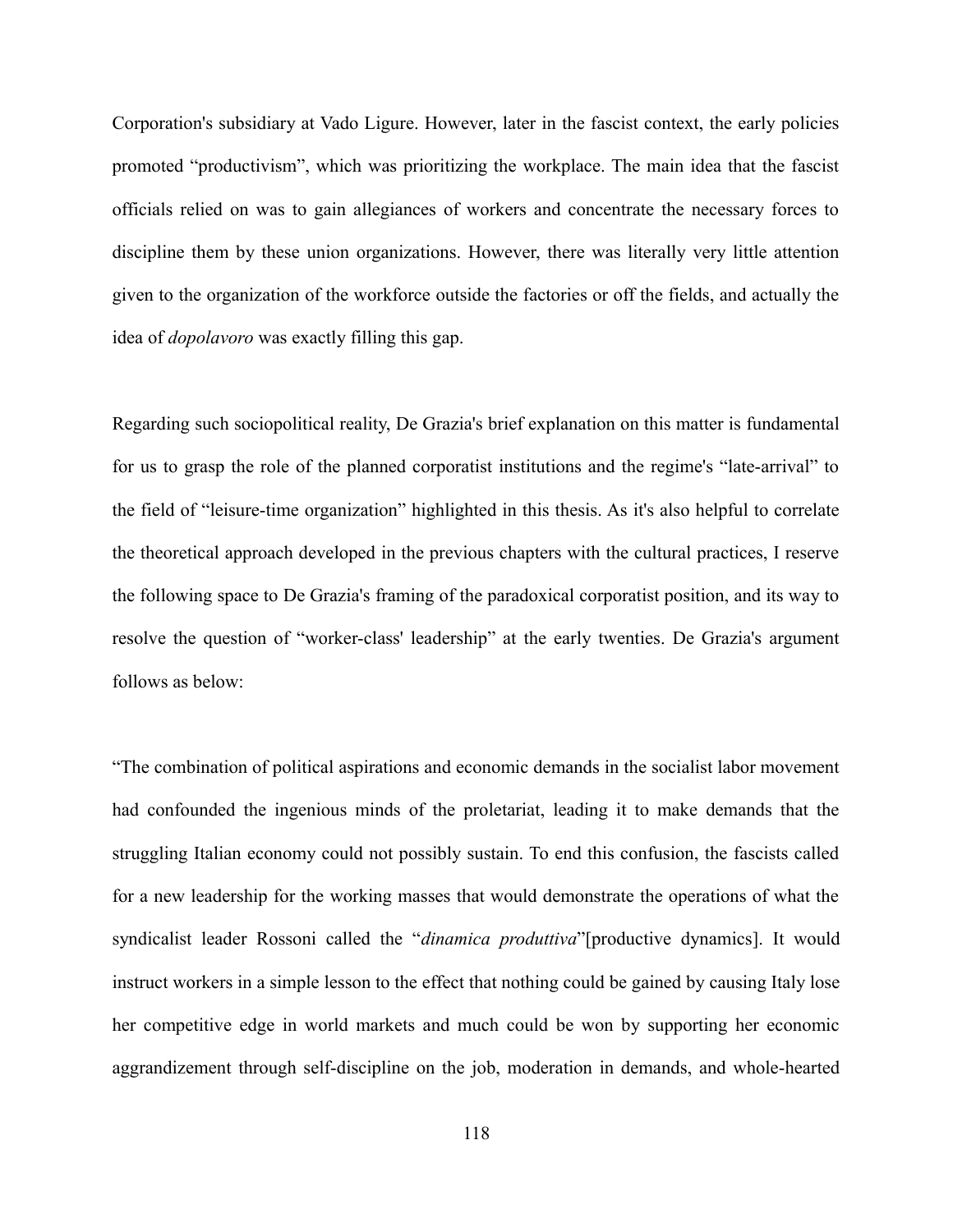cooperation with employers. In the corporate bodies that, for the fascists, would ideally replace parliamentary institutions as well as the organizations of an autonomous labor movement, labor and capital – the "active forces of production" - would finally obtain their direct and accurate representation. This corporatist model did not, however, take into account that only a fraction of the population was actually employed in the industrial-type enterprises to which it was adapted, nor the many nonsyndical social and economic functions of the pre-fascist working class movement. But so long as there was no immediate prospect of implementing the corporations, as was the case in the early twenties, the fascist movement could ignore the complexity of working class associational life, together with a more fundamental dilemma: Insofar as any productionbased organizing reflected the real economic interest of workers, it was inimical to capital; to the extent that it reflected those of business, it was odious to many workers." (ibidem: 10-11) In this context the idea of nationalized *dopolavoro* could be regarded as a "brilliant invention" or an idea "out of context" by the authorities. In reality its institutional trajectory passed from both of these stages, as seen below.

#### **4.2.1.3. Mario Giani's Evolving Proposal**

Thus firstly Giani's idea enterprise was not valuated by the fascist syndicalists or other official ranks. Therefore until March 1923, his approach stayed very narrow. His small institute found in Rome in 1919, which published the journal "*Il Dopolavoro*" could be seen as a limited act in this sense. However in March 1923 one observes a turning point among the development of Giani's position. As being invited to contribute to syndicalists' newspaper, Giani very strategically changed his language in order to meet the language of the movement. Therefore Giani himself modified the idea of "company personnel department" into a "center of uplift" for the workers.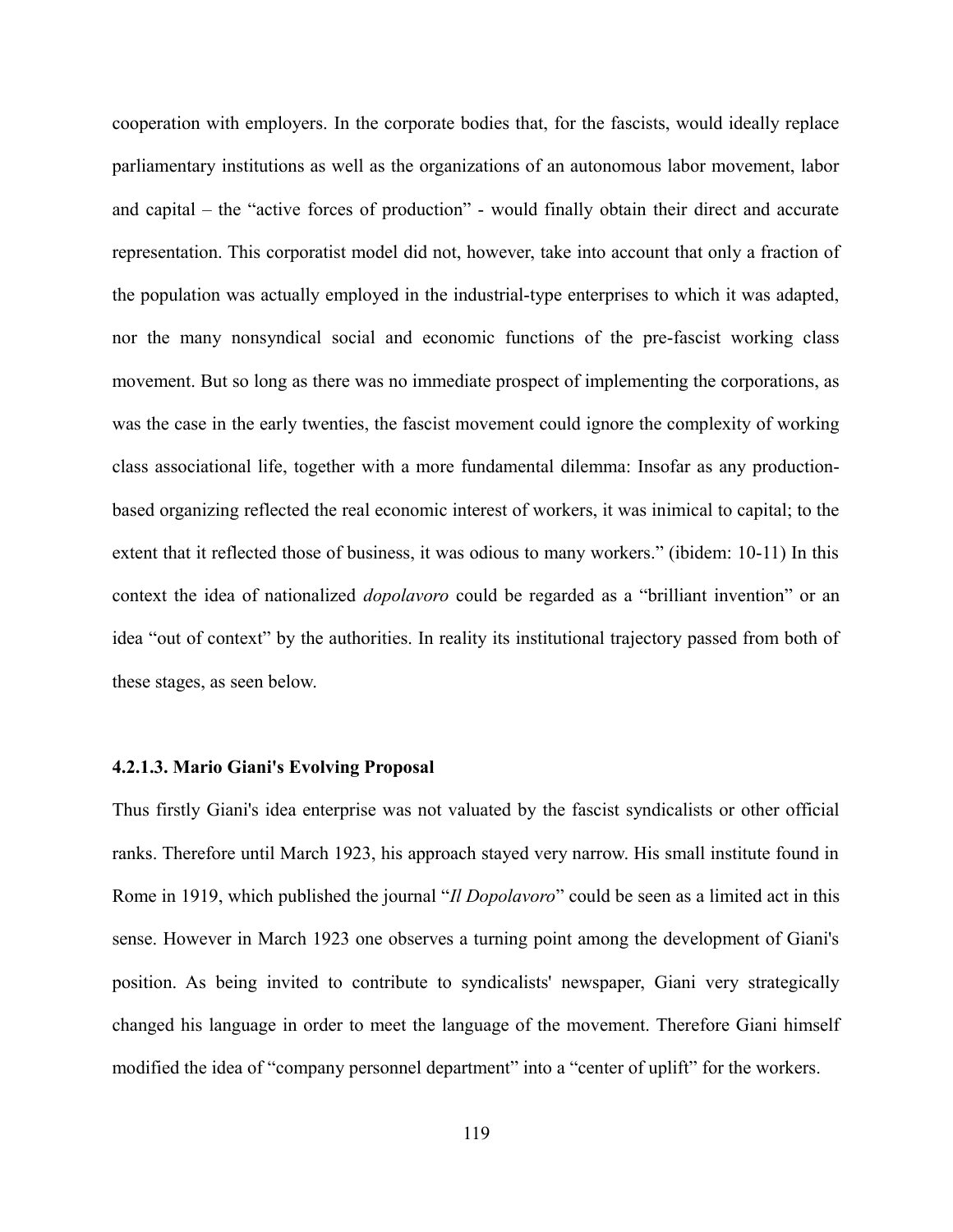According to his ideal such national leisure-time organizing institution fundamentally had to be self-financing. It could be integrated within the companies themselves, however in the countryside they would be open-to-all residents who would be willing to pass their times in a "healthy", "praiseworthy" way, conditioned by the activities structured by "the criteria of practically, efficiency, and enlightened modernity." The main stimuli of this movement, as quoted by Giani was to persuade the working classes, that their salvation could be achieved "not by struggle against capitalism, but by individual self-betterment." (Giani 1923a, 1923b, De Grazia 1981: 26) Such a proposal suited, in that particular context to the corporatist ideals characteristically to the totalitarian model outlined in the previous chapter of this thesis: as class collaboration, increased labor productivity and the control of the workers' leisure-time for the greater "national interest."

On 5 May 1923, fascist syndicalist and ex-revolutionary socialist Edmondo Rossoni embraced the idea of *dopolavoro* circles, proposed by Giani. Furthermore Giani was invited to the ranks of the fascist Confederation, to become a co-editor of their monthly journal *La Stirpe*. More importantly, Giani's institute advocating the *dopolavoro* became integrated to the fascist syndacalists' Confederation, as a "Central Office on After-Work." However according to Rossoni's point of view on *dopolavoro*, such center was primarily imagined as a platform for the moral, physical and intellectual improvement of its members. Furthermore, the idea of "sacred work", (which is attributed in the previous chapter via the Labor Charter as well), was highlighted. Such "sacred work" should be evolving the "great duty" towards the nation and to the workers themselves. Thus, one can see the paradoxical conflict that the syndicalists were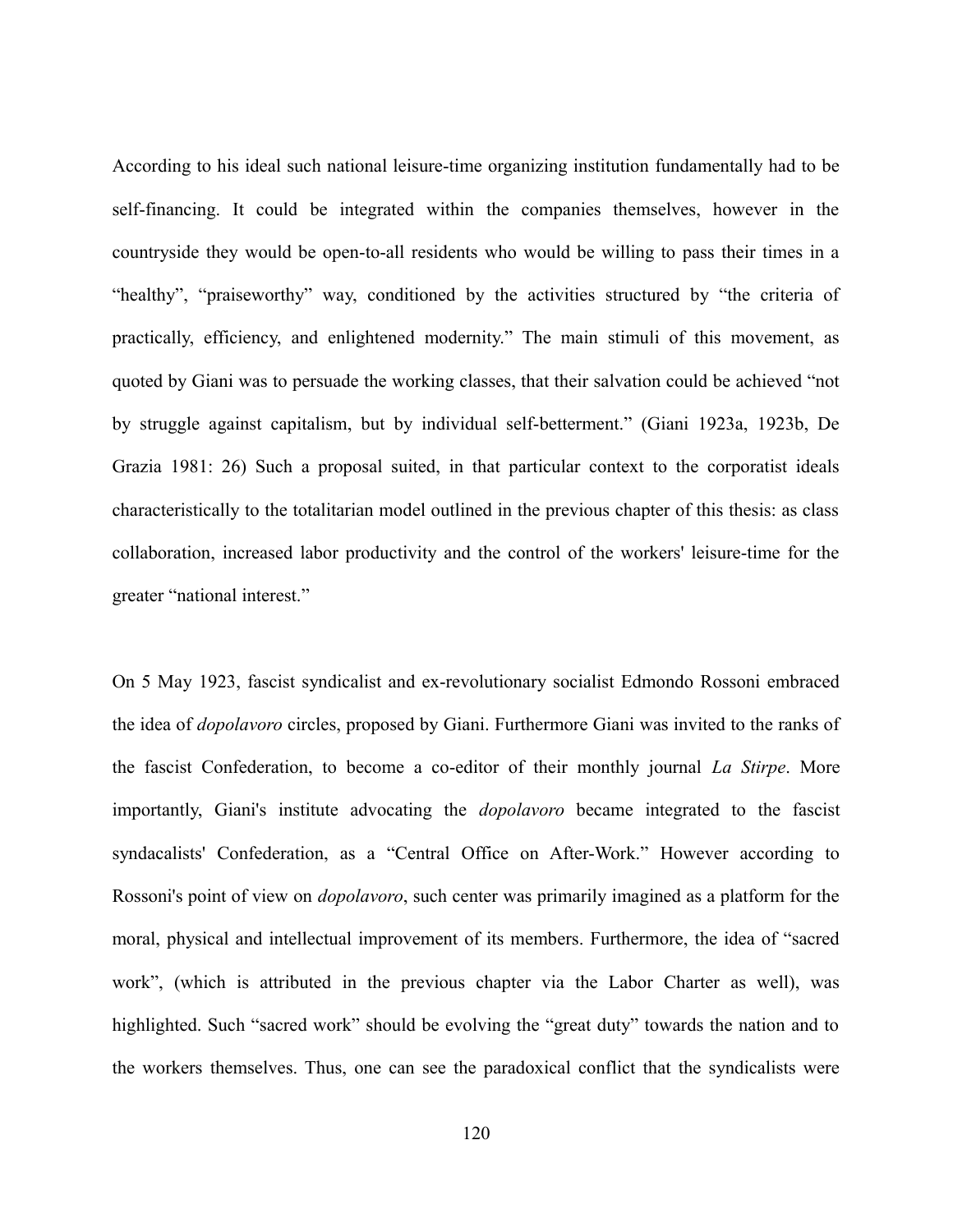grabbed into with this position. The idea of *dopolavoro*, imagined as a "center of uplift", always connoted a pacifying notion to such ears. On the other side of the coin, such center could as well be used for organization and for the mobilization of a further syndicalists' "revolution." (De Grazia 1981: 27, 28)

In this regard, apparently from June 1924 and onwards Giani started to push for his proposal in the formation of a government legislation on a national body which would be capable to organize such institution in a single entity, as an agency. Following the assassination of the secretarygeneral of the Socialist Unitary Party Giacomo Matteotti, the syndicalist confederation now proposed the government to suppress all the anti-fascist labor movements. In these circumstances Edmondo Rossoni, sided with Giani; presented the resolution of creating a nation-wide agency capable of organizing the all leisure-time activities, to employ "a complete set of measures for re-educating the laboring masses of all Italy" in November 1924. Following the Council of Ministers' approval of the bill regarding the agency on  $21<sup>st</sup>$  of April 1925, Mussolini had the decree signed by the King, authorizing the establishment of the national agency *Opera Nazionale Dopolavoro (OND)* on 1<sup>st</sup> of May 1925. Thus following its foundation, Mussolini named the Duke of Aosta, Emmanuel Philbert who was the cousin of the King as its first president, and Mario Giani was appointed as the executive officer of the organization until April 1927. (ibidem: 32, 33)

One could as ask why Giani, among the founder figures of the organization would have served only two years in OND? This fact can be explained in two factors. (1) Personal: Different perceptions towards future of the organization that Giani and the policy-making officials at the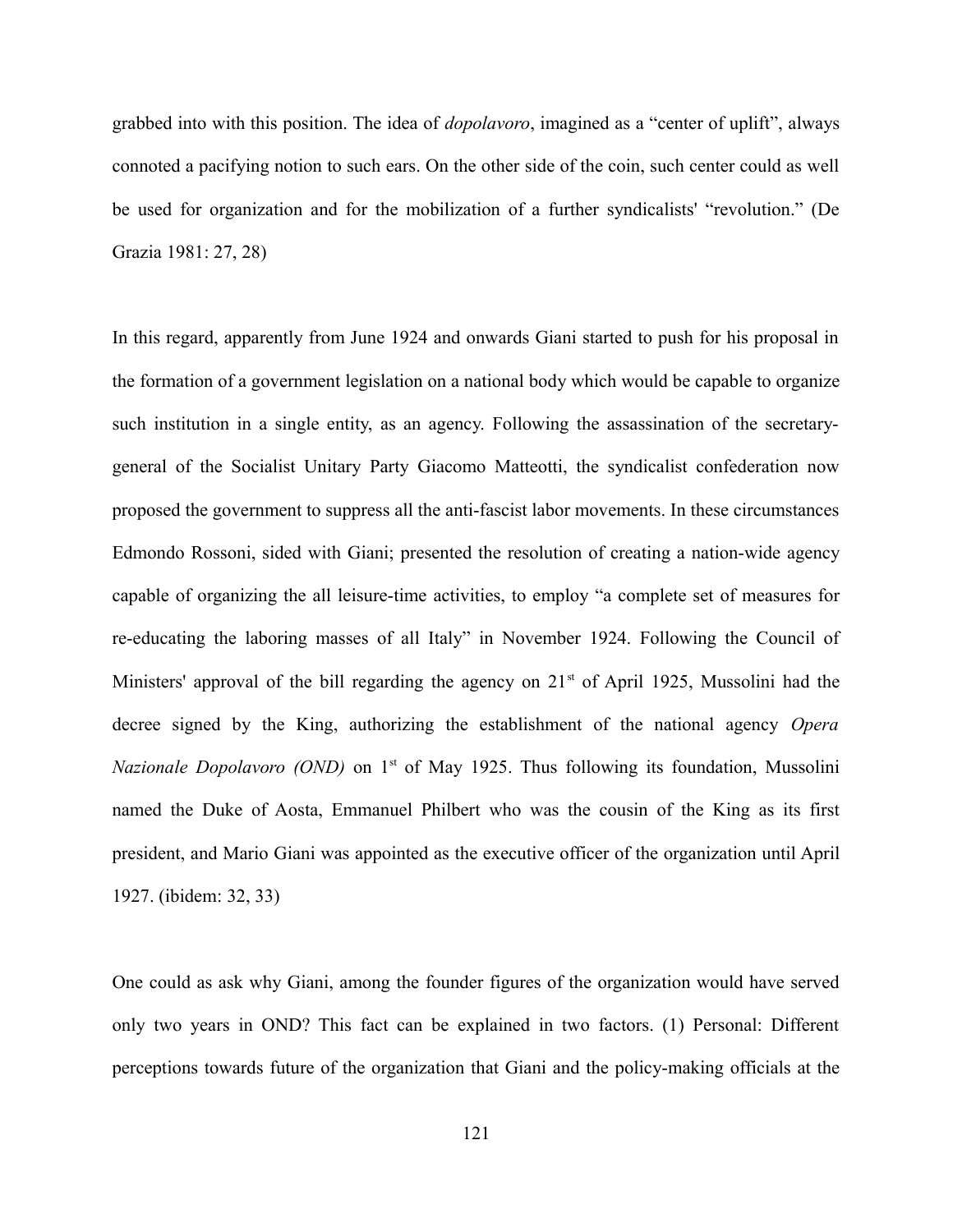governmental ranks hold. (2) Institutional: Party's reaction against the rising power of Edmondo Rossoni with the Syndical Laws of 1926. These are briefly put in context below.

Firstly, Giani's priorities for the organization was on the "social-engineering" aspect rather than an incompatible multiplication of the institution's branches. In this sense he was criticized to "slow down" the pace of the organization's dissemination among the society with his requirements. Thus regarding the applicant organizations to join the rank of the institution his calls for a "technical" selection and a close attention to the "moral and political credentials" of the future joining associations, participated in this process of disengagement. Furthermore Giani's requests regarding more acknowledgement for the institution – such as his request to use military property for athletic activities, or even to have an official anthem for the organization itself- from the ranks of the state was destined to dismissal at the time, directly from Mussolini. (ibidem: 37)

On the other hand, such disengagement had an institutional aspect, as an indirect case. One year after the foundation of OND, Syndical Laws of 1926 are employed. This made Edmondo Rossoni's *Confederazione nazionale delle Corporazioni sindacali fasciste* /General Confederation of Fascist Syndical Corporations gain further power among the forces of labor. As the organization was well organized and numerous – membership to the organization amounted to 2.800.000 in 1927, which was more than doubling the size of the Fascist Party- ; OND turned out to be a critical component of this inter-institutional power struggle. With its strong potential of dissemination among the society; its sporadic local extension it attracted the attention of the Party's officials specifically that of Augusto Turati, its secretary. Within this background,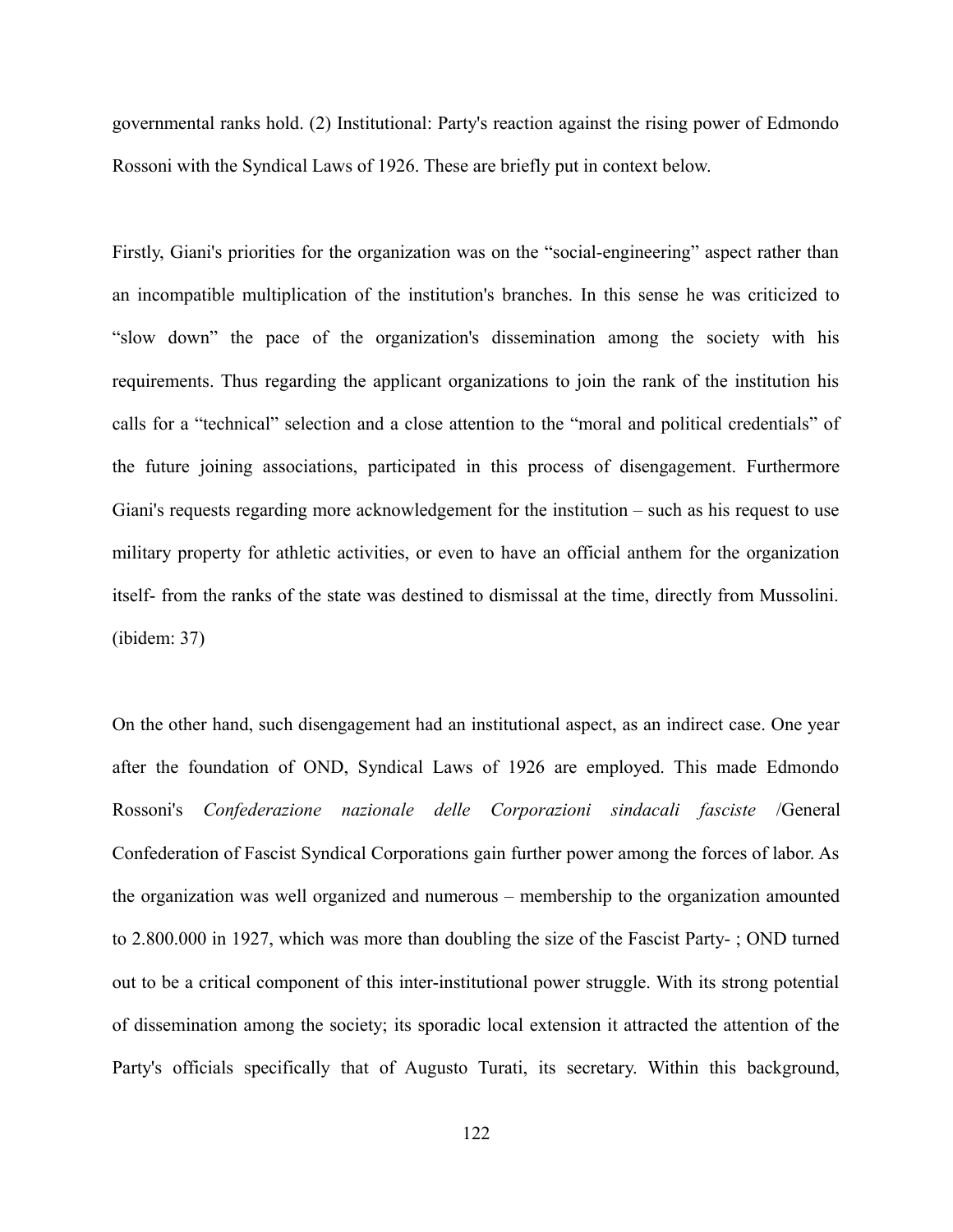Mussolini as well seeking to limit the power concentration at a single organization appointed the Party secretary as the vice-president of OND; aiming for further influence on the organization. Following this appointment Turati firstly ordered the provincial *federali* to take "political responsibility" for the organization. (OND 1927: 39) Thus at the time Giani was still active in the organization, and was supported by the president Duke of Aosta. Thus firstly, Mussolini approached the Duke regarding the "tangibly-perceived" political circumstances. Only following this act, when Duke of Aosta resigned from the presidency Giani was left out of the institution in 1927. (De Grazia 1981: 38) This brief trajectory marks the inter-institutional dynamics that condition the future of the organization: further Party influence on OND as a reaction to the "infrastructurally perceived threat" of organized labor.

# **4.2.2. Analyzing OND**

# **4.2.2.1.OND Working Structure**

In this socio-political background, the year 1927 marks a turning point in the history of the OND. With the resignation of Giani, under the administration of Augusto Turati, OND is transformed into a "full-fledged auxiliary of the Fascist party." Previously, decision-taking mechanisms divided among president, counselor-delegate general director and administrative council were centralized, and this role was handed to Turati as the "special commissioner." In this period, one observes a highly hierarchical structure within the organization, a rationalized bureaucracy. The organization was particularly occupied with the following four program departments:

a.Instruction (divided between popular culture and vocational training),

b.Artistic education (with subsections for amateur theater, music, cinema, radio, and folklore),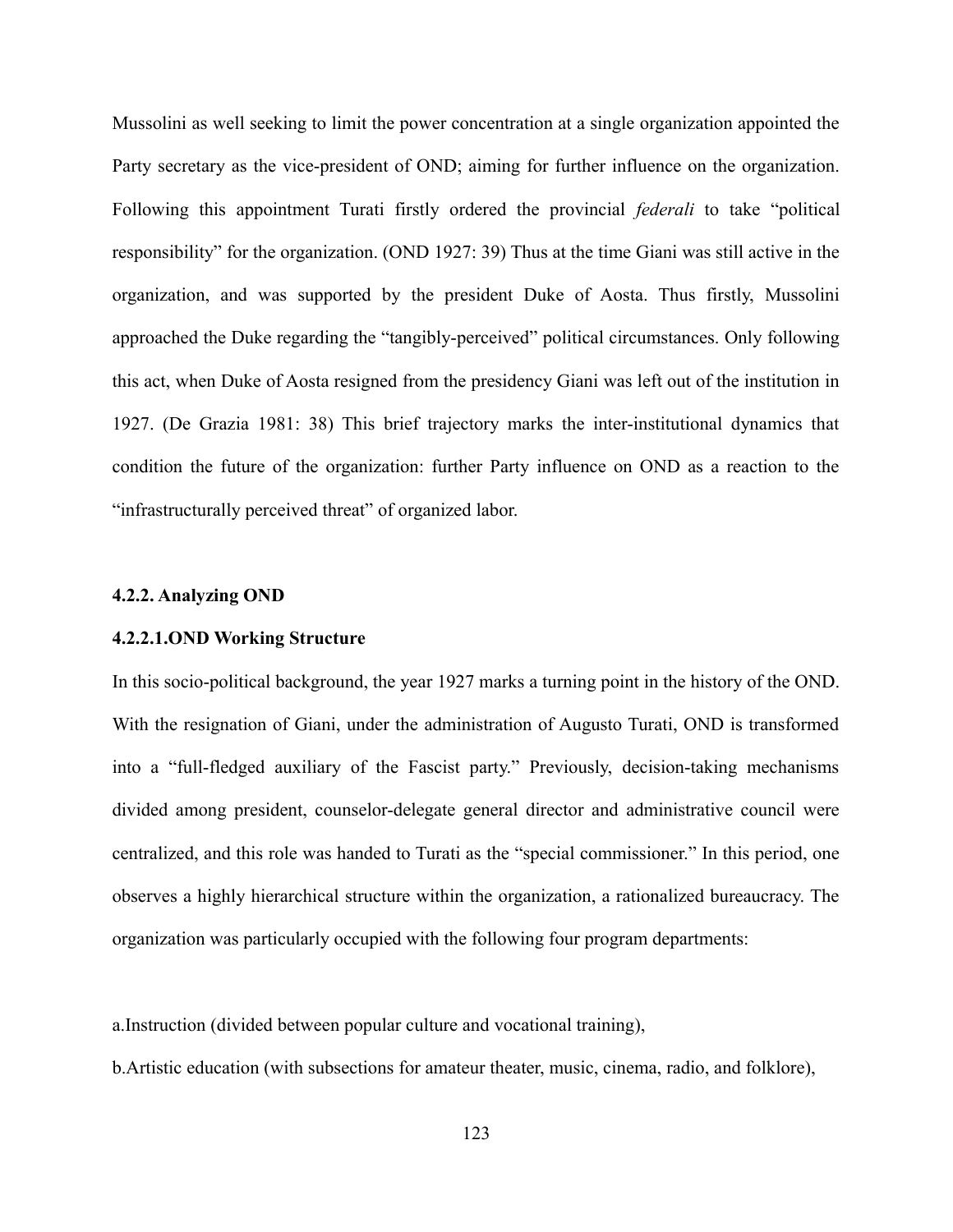c. Physical education (including sports $36$  and tourism),

d.Assistance (concentrating on housing, consumer affairs, health and hygiene, social insurance, and company recreational facilities). (ibidem: 38)

Regarding the activities organized in the circles, one can note occasions such as outings, tours, sports activities, pastime occasions, choral singing and theatre presentations. The motivation of such organized activities were clear: to "instill in the workers a consciousness of the nation, a sense of duty, and a desire of harmony between labor and capital." (Lavoro d'Italia 1924a; 1924b; 1924c; De Grazia 1981: 29) Such organizations came in very different forms; they included mass sports activities, national campaigns dedicated for special days or promotions to participate in cultural activities via reductions.

An example to this kind can be given with OND's participation on the "*sabato teatrale*/ saturday theater." Together with the Ministry of Press and Propaganda the institution collaborated in this for further "culturalization" of the citizens, via attending plays at the professional theater houses with reduced ticket prices. As reported with this regulation, -coincided with the Ethiopian campaign; turning out to be a well propaganda tool for the policymakers- in January 1936 the tickets were affordable by many; from 1 lira for balcony seats to 3 in orchestra; with the distribution of the free seats to the family members with relatives in East Africa. (De Grazia 1981: 161)

One can as well observe the campaign of "*treni popolari*/ popular trains" in this cadre together

<span id="page-123-0"></span><sup>&</sup>lt;sup>36</sup> Appointed OND special commissioner in October 1930, and National Fascist Party's secretary in December 1931; in Achille Starace's words, the very motivation of OND in sports activites seeked the moral and physical upbringing of the working masses, together with getting ready for a greater, national cause; "for the fatige of work, and if necessary, that of war." (De Grazia 1981: 173)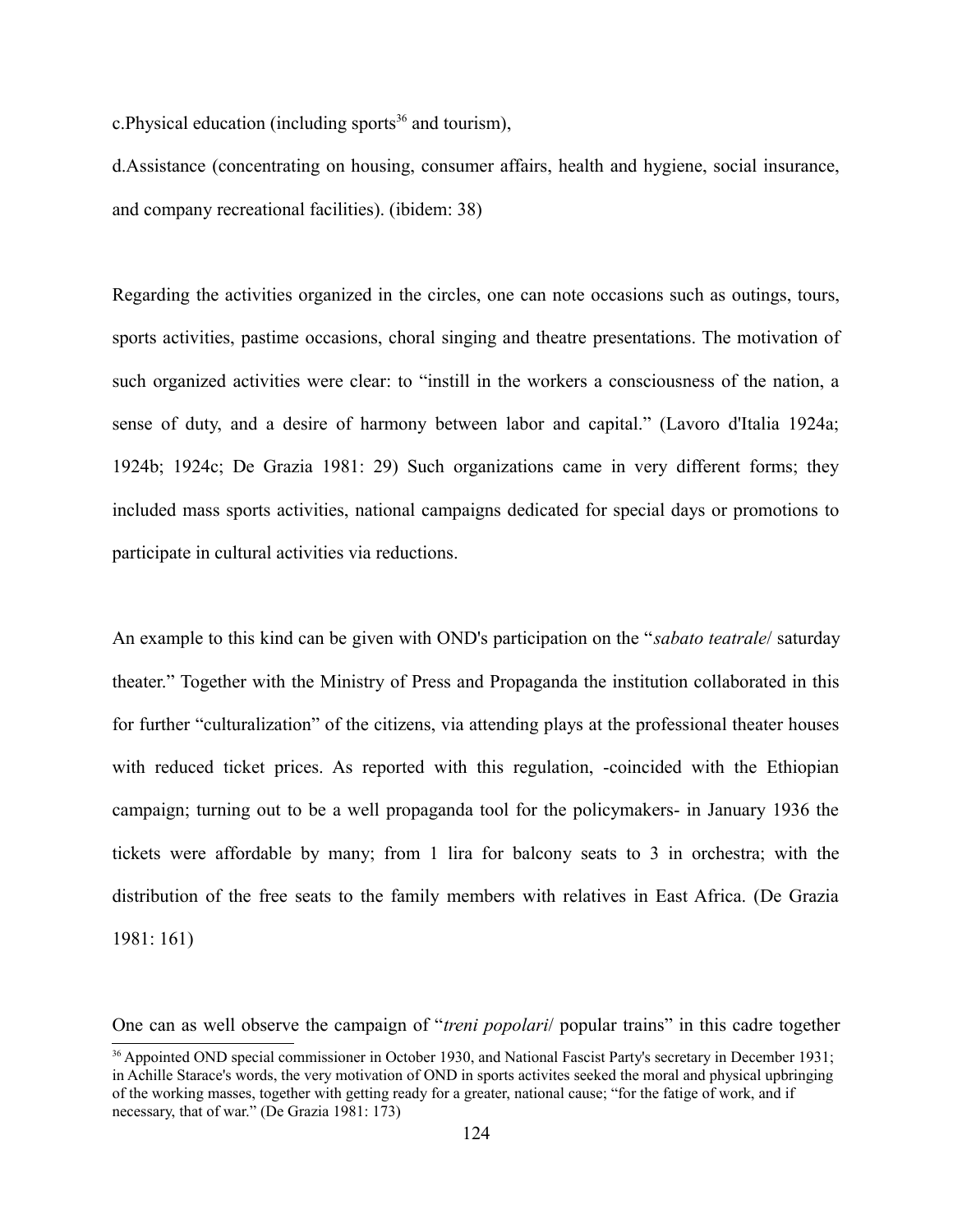with OND's participation in this national campaign. In August 1931, the prices of the trains were lowered for up to 50 percent for group travels. As reported only between 2 August and 20 September 1931, more than 500.000 people benefit from the campaign; whom in majority were coming from the urban centers of Northern Italy. This included as well the transport of the workers and employees to Rome for the  $10<sup>th</sup>$  anniversary of the fascist assumption of power, in 1932. Thus in many cases their costs were contributed by their very employers. (ibidem: 181)

Sports activities as well contained a great potential for the institution capacity to further its connection among the society. Following the First World War, Italian society saw the increasing the interest of the working class in diverse sports via soccer clubs, *bocce* circles, cycling societies exc. At the period such activities were often supported by political agency as well, such as the Socialist and Communist parties, Catholic Popular Party. In this context, OND entered to the field of sport promotion from 1926 and gradually proceeded via its associations. In these activities team competitions were highly supported. Such organizations positioning the very workers compete for their "colors" of their association, office, factory or workshop that they are employed in can be regarded as an indirect result, a rhetorically attempt to build the so-called "supra-class identity." As it is well put by De Grazia, in such context the fascists grasped that for the formation of an "overriding national identity", the inter-class relations played a magnificent role, as the relations between the mass citizens and state. (ibidem: 151-173)

On the other hand, in the rural areas OND was positioned to contribute to "a more pleasurable life" by providing certain amenities and educational opportunities. Furthermore ideally it would work as an institution at the rural area, which would change the perception of the citizens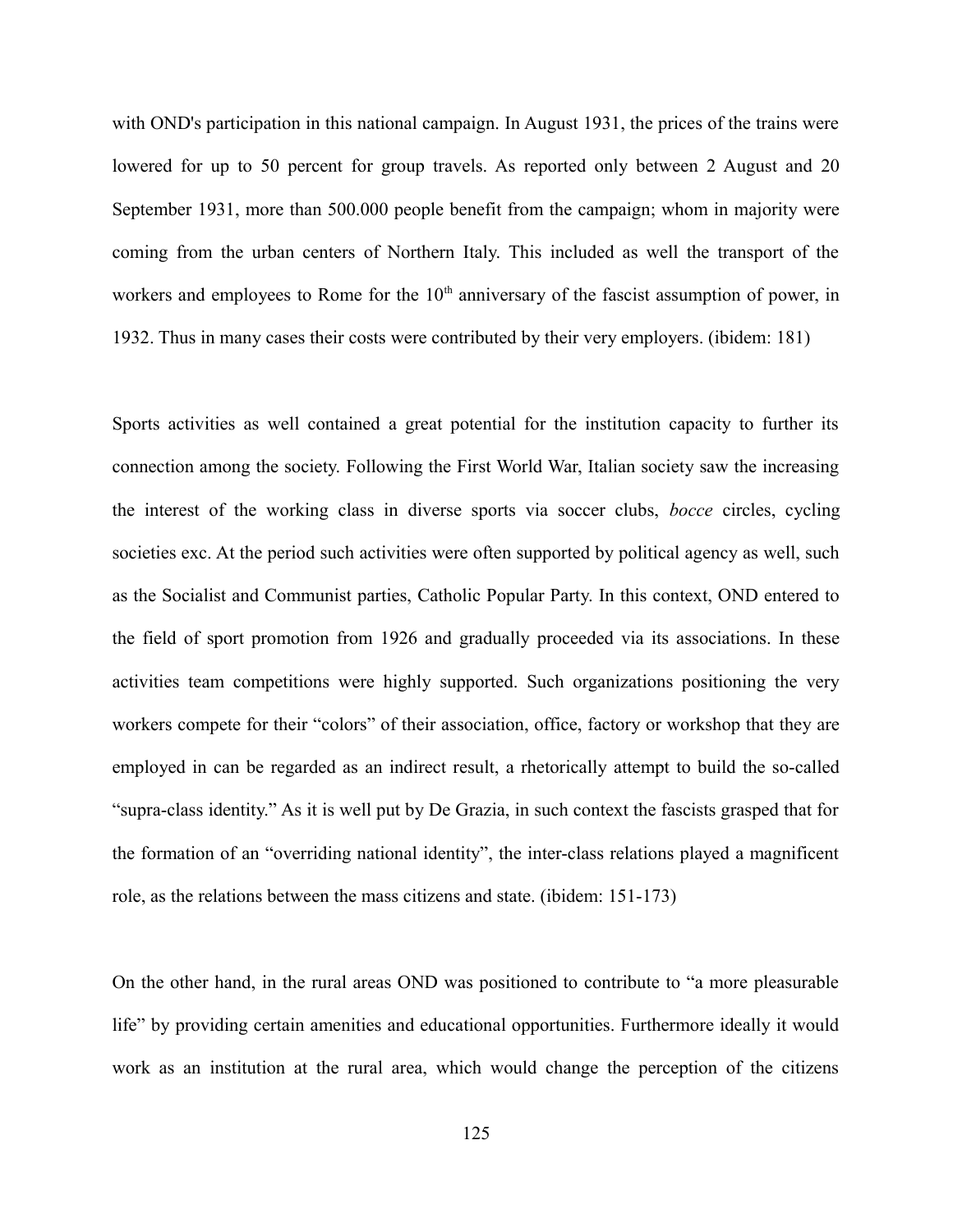regarding the state. In this way, as an example, the governments' image at the countryside via *carabiniere* officers, tax collectors or military personnel, was aimed to alter with the new image of the *dopolavoro* uplift operator. (ibidem: 42)

Furthermore we see that following the government's decision to employ such intermediary organizations, already-existing institutions were taken into consideration to bypass a standardizing process. This is the main reason that in practice, as mentioned in the archives and secondary sources in Italy, first standardized recreational centers were actually the new replacements for the old socialists clubs of the neighborhood. In this sense, the *squadristi* who were attacking the *case del popolo* years before, came to be depicted as "were now dedicating themselves to social work and worker education and presided over cultural, educational, and welfare associations of singular importance." (Il Dopolavoro 1923a; 1923b; De Grazia 1981: 28; Candeloro 1996: 353)

Regarding the realities of these leisure-time circles, one should as well consider the differences which they have reflected, according to already-existing circumstances of each region, territory of Italy. In this period, one could note the diverse procedures regarding the membership on different circles. As an example to this kind, Genova *dopolavoro* circle's membership was only reserved to syndicalists, while the other members could only ask for temporary cards. Piacenza and Novara circles in fact replaced pre-existing socialist circles, by force. On the other hand Naples *dopolavoro* circle was "the new institution expressed the desire for social camaraderie among a petty bourgeoisie constituency that was at least partly made up of war veterans." Furthermore its founding principles were even in parallel with proposals reminding a Masonic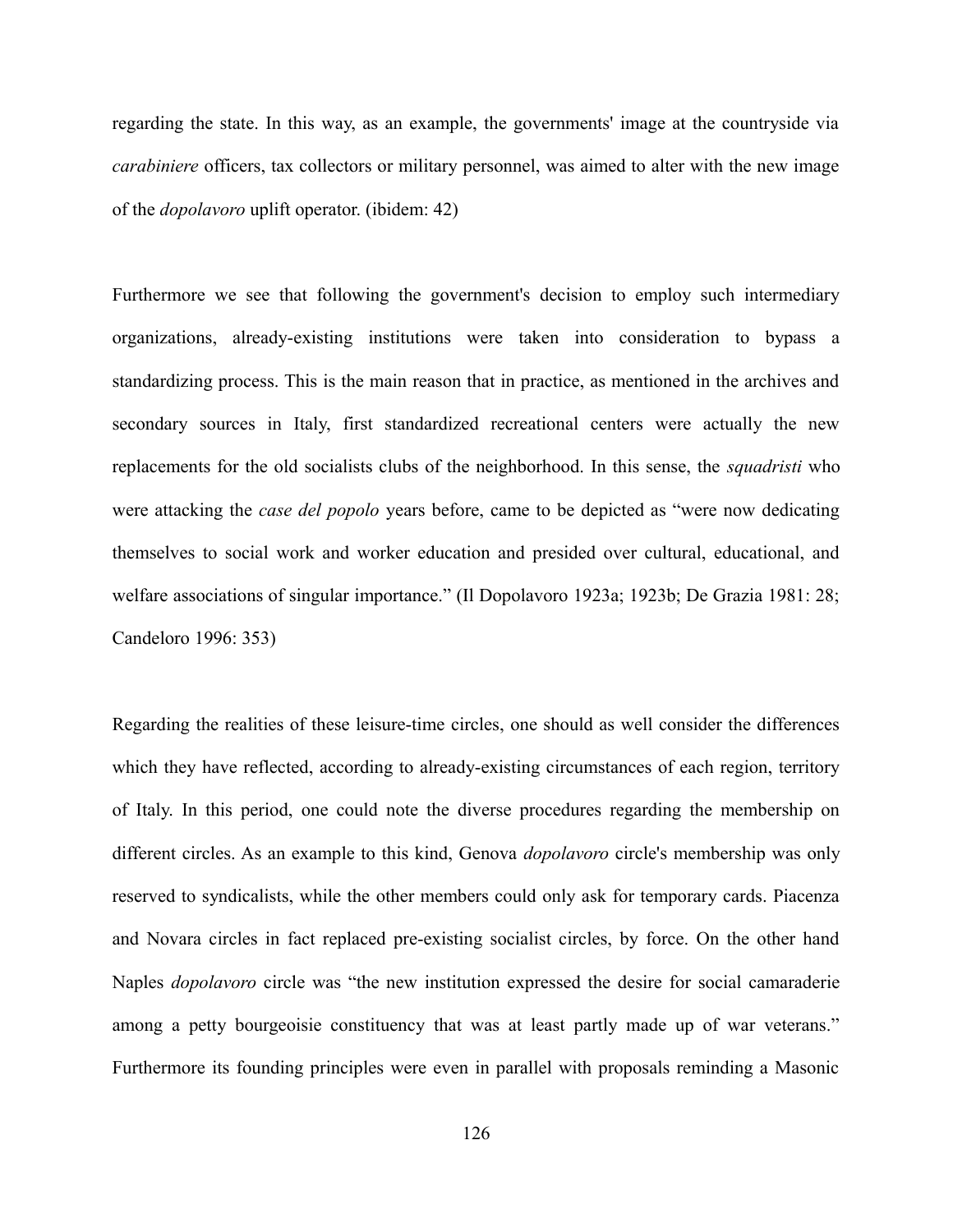oath such as aiming to "impart an admiration for Beauty, a love of Righteousness, the need for Truth, and the discipline of Justice." (De Grazia 1981: 29)

# **4.2.2.1.1. Institutional Hierarchy**

As it is argued above, such turning point of the *Opera Nazionale Dopolavoro's* to be a "fullfledged auxiliary" of the National Fascist Party dates to April 1927. However before this, one sees Mussolini's approach in not concentrating political power and decision-making capacities in one group only, via the appointment of the Fascist Party secretary Augusto Turati to the vicepresident position of OND. Just following his appointment, Turati orders the "political responsibility for the organization" to the provincial *federali*, which could be seen as his first act of influence in the organization. Thus, as De Grazia notes as well, the complete takeover to be realized by the party, required also the resignation of Giani, who was the ultimate ideal proposer of the organization from the beginning. Therefore, in early April, firstly we see the Duke of Aosta resigning from his position of the president of the institution. Moreover the government appoints Augusto Turati to his position. Following this change, losing his support from the Duke, Giani as well resigns from his position of executive director of OND, within six weeks. At this point, the organization experiences the start of a term of increasing rapprochement with the party ideals and its structure. (ibidem: 37-38)

Regarding the structure of the organization there was a strict hierarchical pattern which the activities were based on. Firstly, in each provincial capital there was a party *federale*, connected together the representatives of the fascist employer and syndical associations with public authorities. While the work of administration was given to the salaried secretary officials or the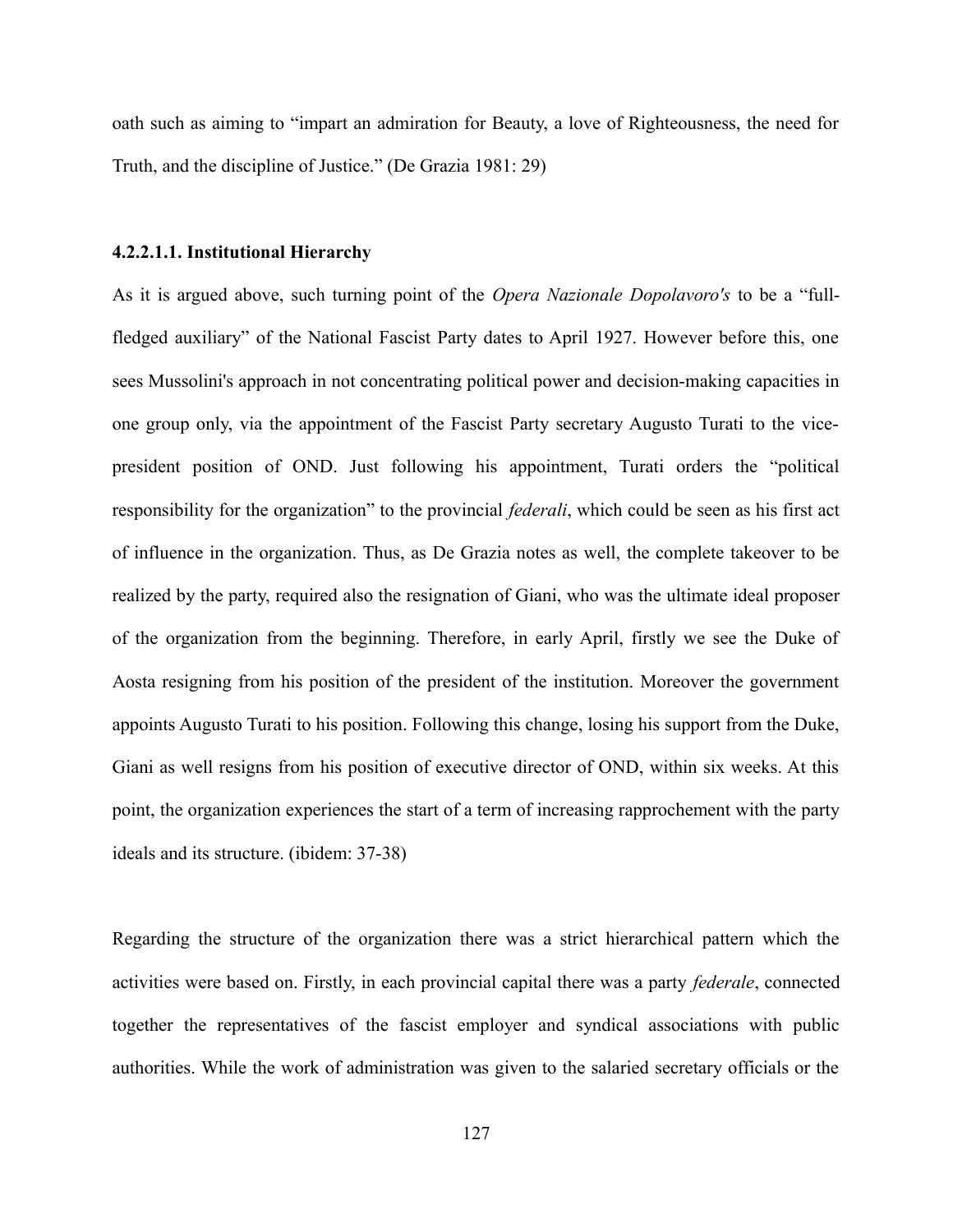president who was appointed by the party secretary; formed "technical commissions" proposed events regarding the activity program of the institution.

Furthermore in the hierarchy there were the provincial boards who were in charge of following and advising the activities of the local leisure-time organizations. Their advising mission covered the *dopolavoro* organizations at the rural provinces, as well as the ones at the urban neighborhood established by the OND. Furthermore, following the regulations on membership to OND, it included the other associations which were applied for OND membership (by force or with own will) and were included as an OND circle in this way.

Finally, the last section of the hierarchy was formed by the local *dopolavoro* circles. The organizing commissions of the local circles were formed by different components. These commission boards gathered the town secretary, the municipal medical inspector, the elementary school teacher, the fiduciary of the women's *fasci*, and representatives from the local fascist unions and employers' association. According to the settlement of the circle, at the rural settings the commissions would include members from the "travelling school of agriculture" and the forest militia. Thus, in both cases they were supervised by the secretary of the local *fascio* and administered by a "fascist-appointed" president. (ibidem: 40)

# **4.2.2.1.2. Enrollment Process**

As in the case of *case del popolo*, several circles faced direct violence or were able to navigate in the process of adaptation. As De Grazia notes, in this manner, several club directors were also threatened to be closed down by the fascists, or they were "advised" to apply for membership to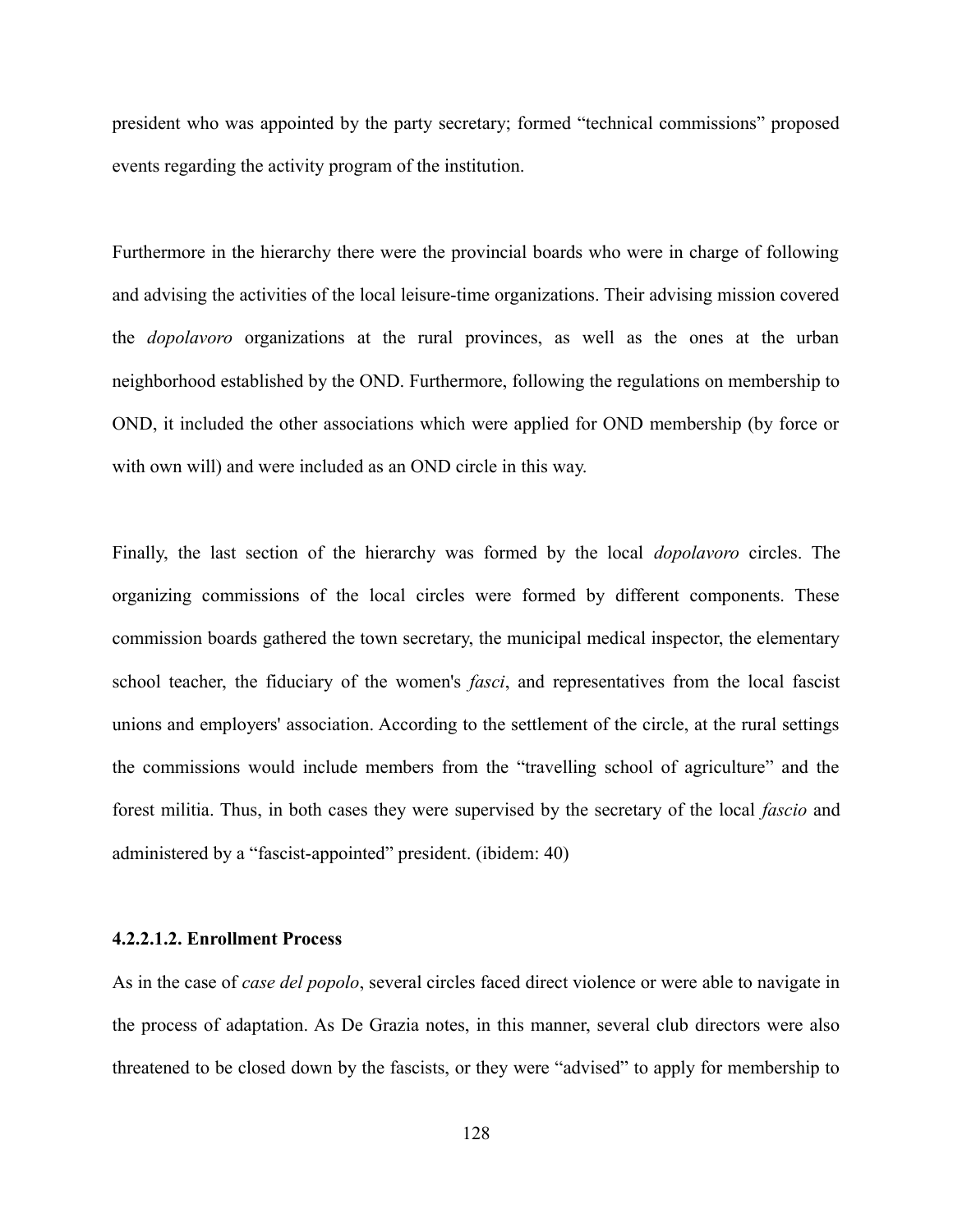OND network, if they wanted to continue with their presence. As to join the OND network, circles had to proceed with the application, this could be interpreted by the regime as a sign of "enthusiasm" to join the ranks. In this regard on the already-existing circles' enrollment to the OND network, the circle administration had to pass from a process which could be named as standardization. Once they were enrolled within the organization, their statues and their symbols were disgraced. According to the regulations of the institution, *federale* of the locality or the secretary of the local *fascio* was responsible in appointing the new president to the circle. In this sense, it is important to note that with this appointment, there was no election process in action, so the new presidents were directly responsible to the *federale* or the secretary; and not to the participants/public of the circles in question. Following the acceptance of enrollment, the circle was to be re-opened with a new ceremony, marking kind of its standardization with the regime. Furthermore symbolization process was in action as well. Within the "new" circle, there used to be a large tricolor flag with the seal of the state accompanied by the OND's own logo, including a Savoyard eagle and fascist lictors, on a background of fields and factories. Finally it is important to note the presence of the local clergy and the public authorities in this re-opening ceremony of the circle, with its new regimented face.

With this enrolling method, OND was able to reach several thousands of circles by the end of the 1920's. According to the statistical data, in 1929 *Dopolavoro* circles, including municipal and neighborhood fractions were numbering 5,010. Company *dopolavoro* were present with 1,670 localities, which were promoted by private employers, state-run services and industries according to the company in question. These institutions' responsibilities were outlined as personnel management. Dependent associations which passed from the enrollment process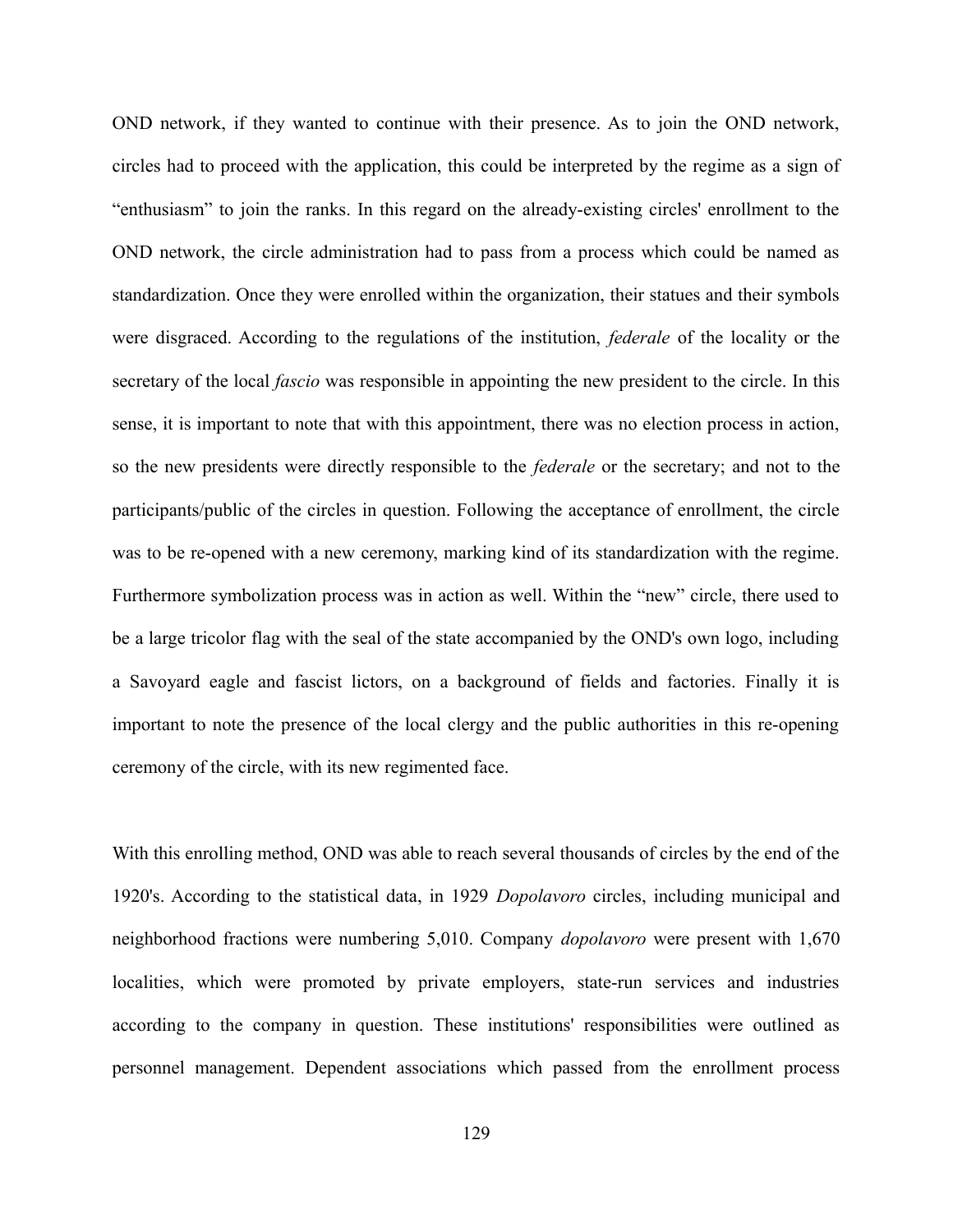described above were numbering 4,221 and women's *dopolavoro* circles were present in 183 localities. (BLPS 1930: 161, De Grazia 1981: 48-50)

# **4.2.2.2. Approaching OND**

# **4.2.2.2.1. Maximizing Production**

According to its foundation *Opera Nazionale Dopolavoro* was established as an "*opera*", as a paragovernmental foundation. It meant that such an organization was not under the authorities of the Fascist Party nor the Fascist syndicates, and it had a "quasi-autonomy" from the State administration, in theory. The accentuated mission of the organization was noted in its statutes as "promoting the healthy and profitable occupation of workers' leisure hours by means of institutions for developing their physical, intellectual, and moral capacities." However, there was one more glorified characteristic of the institution, its role in the "apolitical" and "productivist" organization of worker leisure. (De Grazia 1981: 33-35)

Exactly at this point, within the theoretical framework supplied in the previous chapters in this thesis, one can note the fundamental approach of this particular strand corporatist imagination towards the social reality, anti-liberal however not anti-capitalist. The so-called "apolitical" and "productivist" character actually connotes the promotion of the non-conflictual organizations ("apolitical") and the enforcement of non-class identities ("productivist") in social organization. In this sense, it can be noted as a response to the organizations based on class belongings in the field of leisure-time. However, as it is theorized before, such a response did in its essence (infrastructural motivation) promoted the reinforcement of the capitalist mode of production to its limits. Therefore even in this field of so-called "off-work" there was another terminology of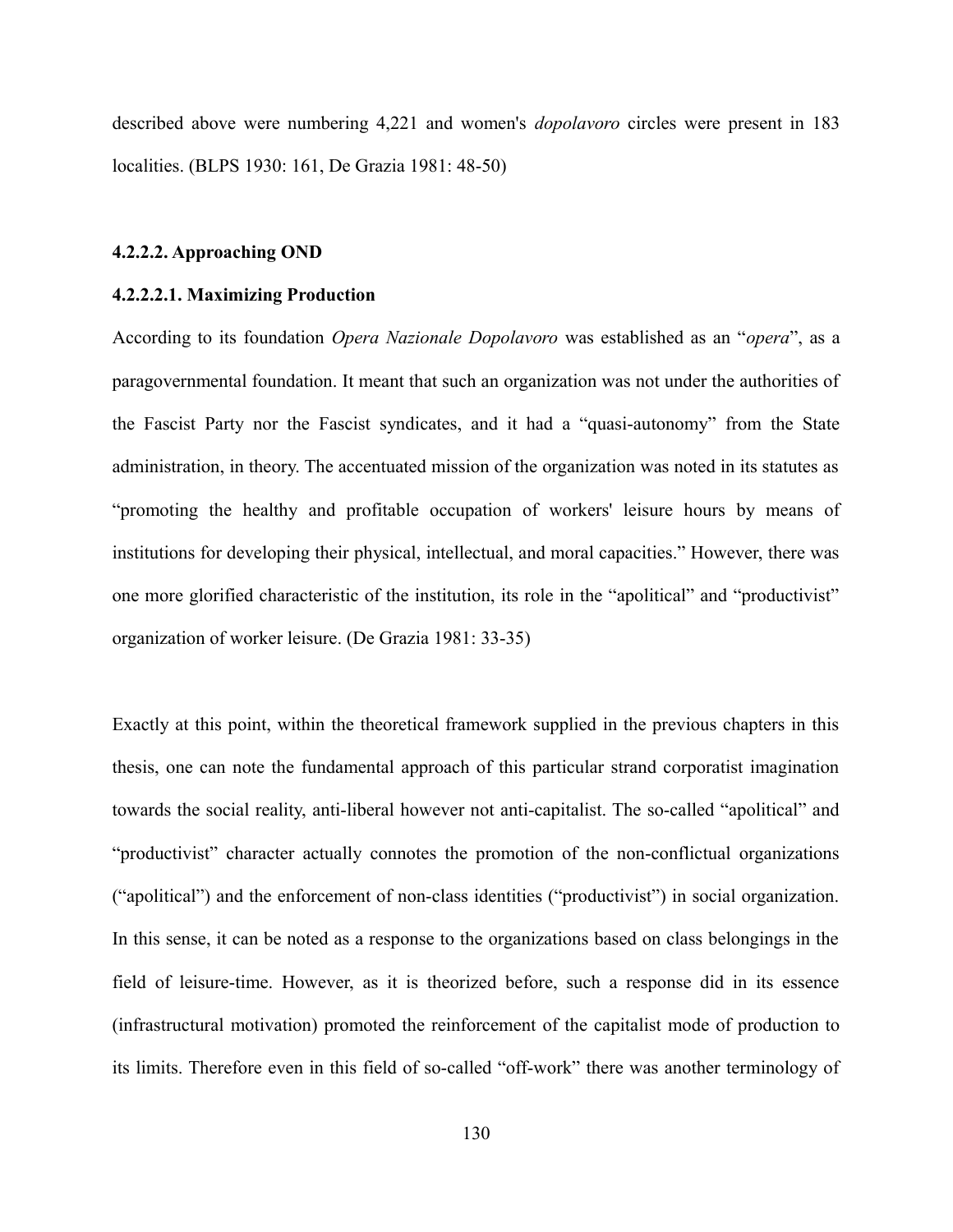"leisure" covering the basic mindset of the organization: maximizing production, in a statemonitored capitalist economy.

Therefore in this sense, the organization's goals reflected the motivation of the bourgeoisie in investing even in workers' leisure-time to construct the structure for a rising surplus. However, as it is theorized again in the previous chapter, such initiatives were not simply established by the bourgeoisie seeking profit as one could expect in a liberal capitalist society, marking the seeds of the civil society. Contrary to this, the organization of *opera* should be regarded in the cadre of the totalitarian corporatism, that the institution was situated in a capitalist society, as an "intermediary organization", filling the gap between the State and the Society; however being strictly regulated by the state mechanism, and in correlation with the Fascist Party's policies, as among the limits of the State and the Party. We will be elaborating this point once again at the conclusion part of this thesis.

# **4.2.2.2.2. "People" as a Non-Class Unit**

Following the economical depression and its effects felt during the first years of 1930's, the policy of the regime was apparently shifted to "reach out the people." De Grazia describes such process in two levels, as the following. Firstly, distribution of bread and fuel to the public was accomplished by the organization of the party, *"Ente Opere Assistenziali:"* Secondly, the officials seeked a "depoliticized activism", aiming to get in touch with the general public, with visits to working class neighborhoods on regular basis for "physical as well as moral contact" with the proletariat. (ibidem: 52)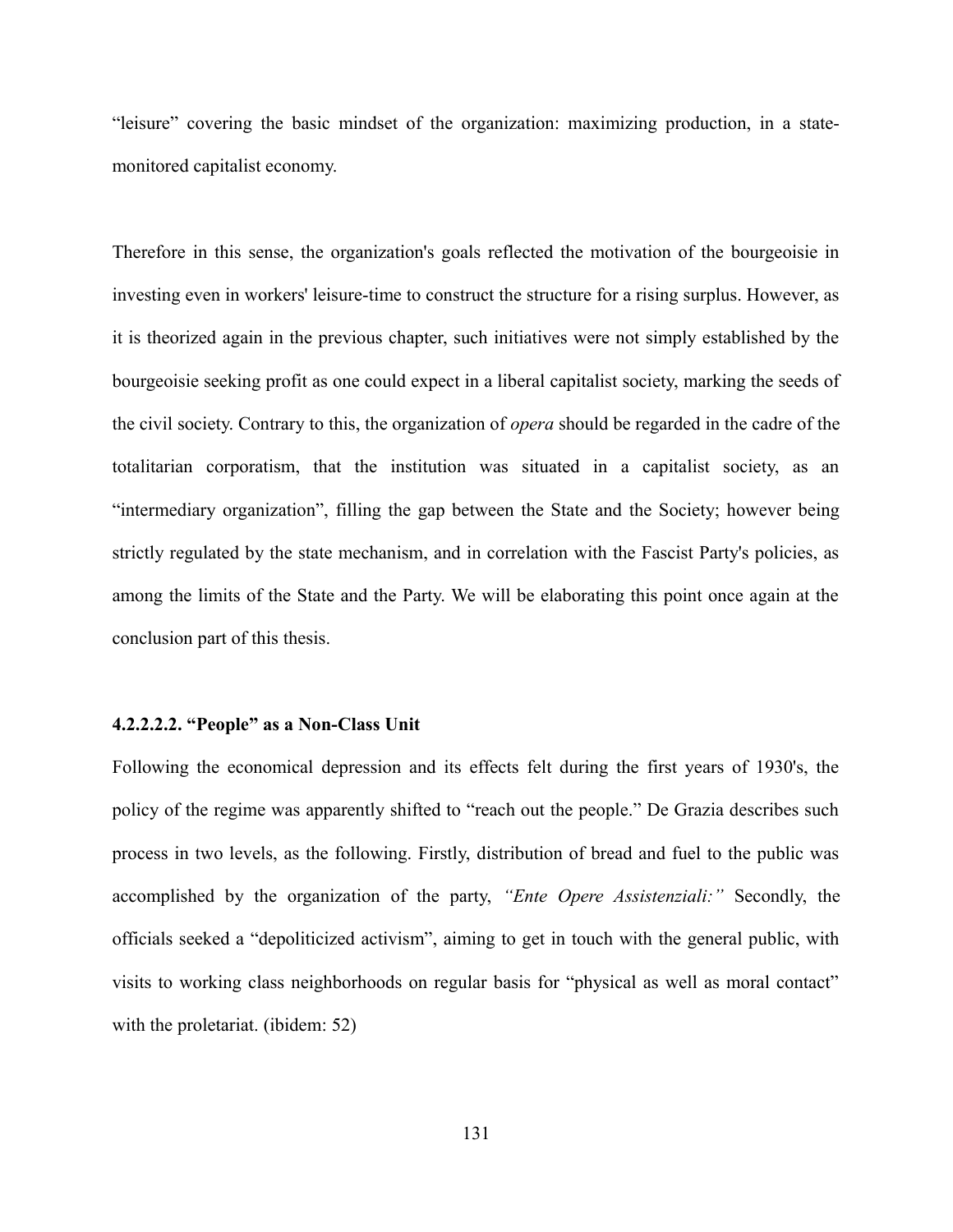Another turning point marks in the history of the OND happened in 1930. On  $18<sup>th</sup>$  of October, one sees the appointment of a new official, Achille Starace to the post of special commissioner, previously occupied by Augusto Turati. Following this Starace was appointed as the Fascist Party's secretary on 7 December 1931. During the period in which he occupied such position, the main idea of the organization promoted by the OND was to create a "party of a new kind." In this way, the regimentation process would be accomplished via OND's activities: in a so-called "non-political" manner accessible for the "people" who would not be reactive to such ideological messages in another way.

For the officials governing and taking organizative posts of the *opera*, the idea of depoliticization of the masses were highly appreciated. In this regard, the already-existing classbased associations were stigmatized in theory and in practice. Therefore, apart from politicized class associations, workers' participation at leisure activities independent from the so-called "physical and social development" were also disgraced. Head of the 6000-membered Rome Transit Company of *Dopolavoro*, fascist consul Nicola Leuzzi defends on this aim with the following argument: "Even if they do desire, they no longer have the time to hang out in cellars or taverns, to allow themselves to be seen in places of ill repute or associate with pernicious types." (Lavoro Fascista 1932, De Grazia 1981: 53, 54) Furthermore in this regard, the leisuretime spent outside of the working periods had to be compatible with the "productivist" ethics, still promoted by the regime. Following the "battles"<sup>[37](#page-131-0)</sup>, fostering such motive of participating in the production processes as in the maximum limits as possible for the benefit of the all, at the time OND inherited such ethos from the 1920's.

<span id="page-131-0"></span><sup>&</sup>lt;sup>37</sup> With references to the "economic battles:" Battle of Grain, Battle for Land, Battle for the Lira and Battle of Birth.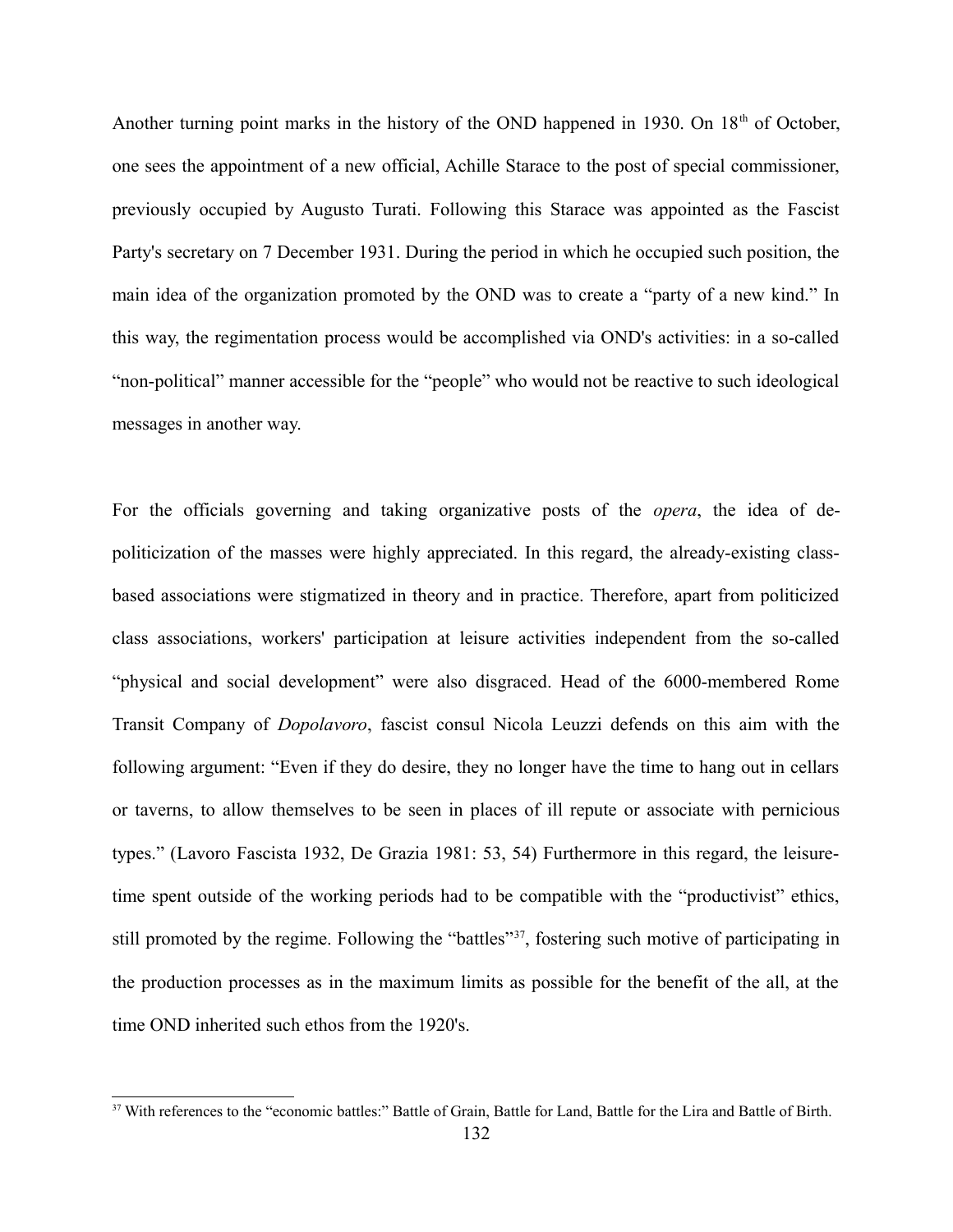In this regard, important point which was seen as so functional within the cadre of this institution was that its praise towards the "nonclass identities." An identity form created with the amalgamation of the producer cult -with reference to the mode of approaching individual only its "productivist capacity" mentioned as well in previous chapter<sup>[38](#page-132-0)</sup>-, with its nationalist character, covered up by the attachment to the party was depicted as an ideal. However in this sense, such identity politics were strictly related to the reactions against the mass labor unrests just experienced at the early post-war years. In this sense *dopolavoro* as an institution was a result to this counter position towards the politically organized labor. On the other hand, within the cadre of organized capitalism, ideal workers were also imagined as the "disciplined consumers as well as diligent operatives" so, in this sense closely controlling and organizing their leisure time activities became very strategic for the regime.

# **4.2.2.2.3. A Corporatist National "De-Alienation"?**

In practice this means that the organization had two important functions. One of them was related to their close-work with the Ministry of National Economy and other several parastate organizations who were engaged in the governance of small industries, national insurance, consumer information, and the domestic silk industry. On the other hand the OND was symbolizing kind of a "representational institution" between the state and the local society. Even though as it is marked in the theorization of the totalitarian corporatist model, and in the practice of increasing junction between the state and the organization, it was seen as having the function of "interpreting the needs, sufferings, and diffuse aspirations of the anonymous masses of the humble", and via this interpretation seeking to "enlighten" the policies proposed by the decision-

<span id="page-132-0"></span><sup>38</sup> See discussion in **3.3.2. Totalitarian State Approaching the "Individual": Labor as "Social Duty" and the Producer Cult**, in this regard.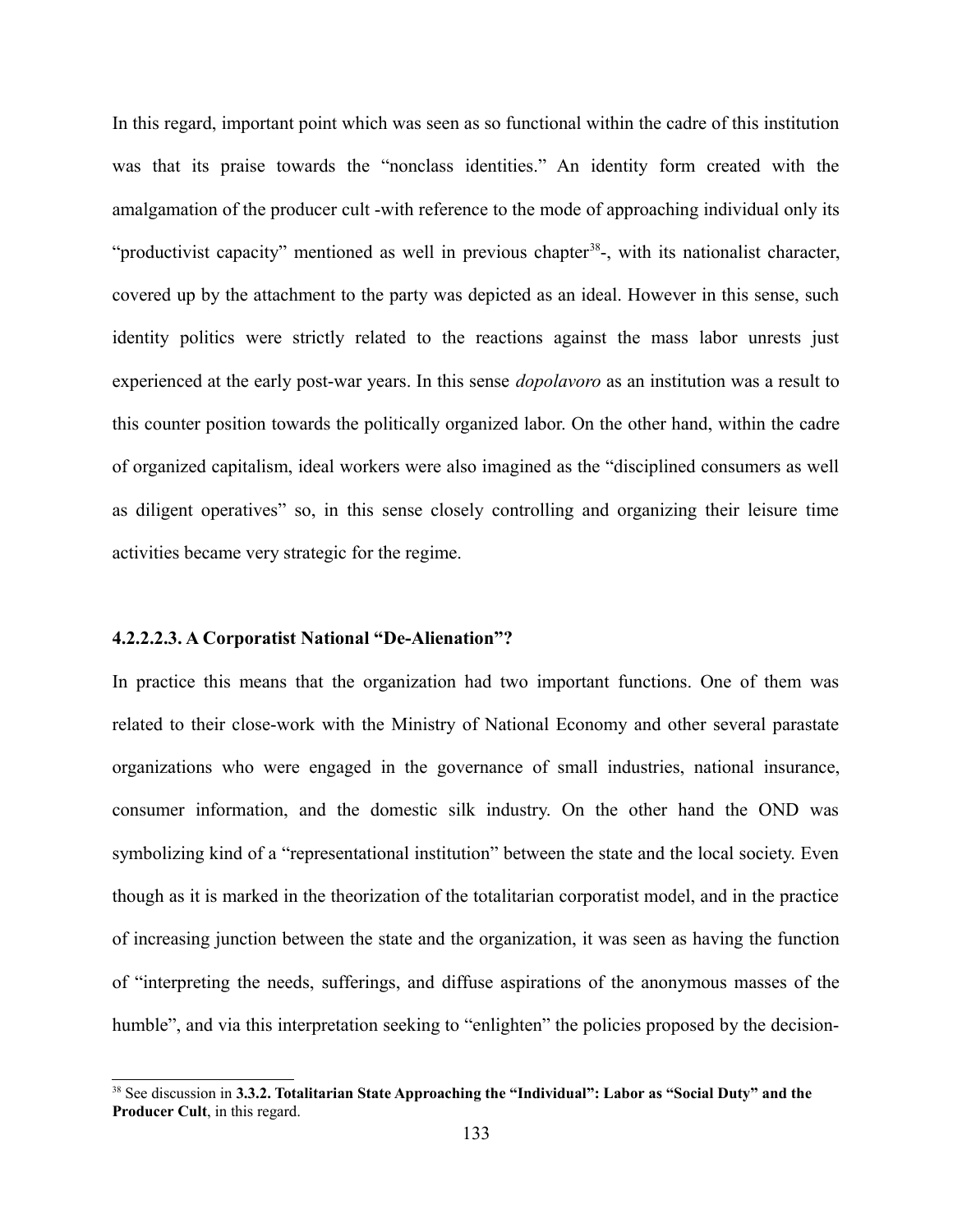makers. (Gente Nostra 1928: 17) The same idea was present within the cadre of the limited tertiary, service sector as well. In this case as well, as it is planned so OND had the mission to "soften the degeneration of office work and bolster the shaky economic and social position of the petty functionary, not quite 'intellectual,' no longer 'proletarian." (De Grazia 1981: 41-42) It is as well important to consider the specific roles which were appointed to the organization in the industrial and rural areas. As it is noted above, the organization was strictly related to the non-confictual identities promoted by the state, which would be a response to the formation of the class-based organizations. Therefore, in this regard -in Marxist terminology- the process of "alienation" of the industrial workers triggered by the capitalist mode of production were perceived to be eliminated. However, as mentioned above this was realized in order to increase the productivity at the working-place, and foster the process based on the capitalist means of production. Therefore, even though the OND activities at the industries were presented as a miraculous mode of personnel management as an "antidote to the damaging effects of mechanization and the automation of the work process", as it is noted in the previous chapter, the formation of OND proposed an imaginary change only via deviation from such problems, while on contrary its infrastructural function proceeded the suppression of the class-based social organizations, within the state-monitored capitalist economy. Indeed, in this regard its motivation of "de-alienation" of the workers reflected an anti-politicization of the class-based identities in the country. Therefore, as it will be once again elaborated in the conclusion part of the thesis; it is important to distinguish the ulterior motivation of such "de-alienation:" State's demand of conserving the infrastructural relations, based on the capitalist means of production, in a totalitarian corporatist manner.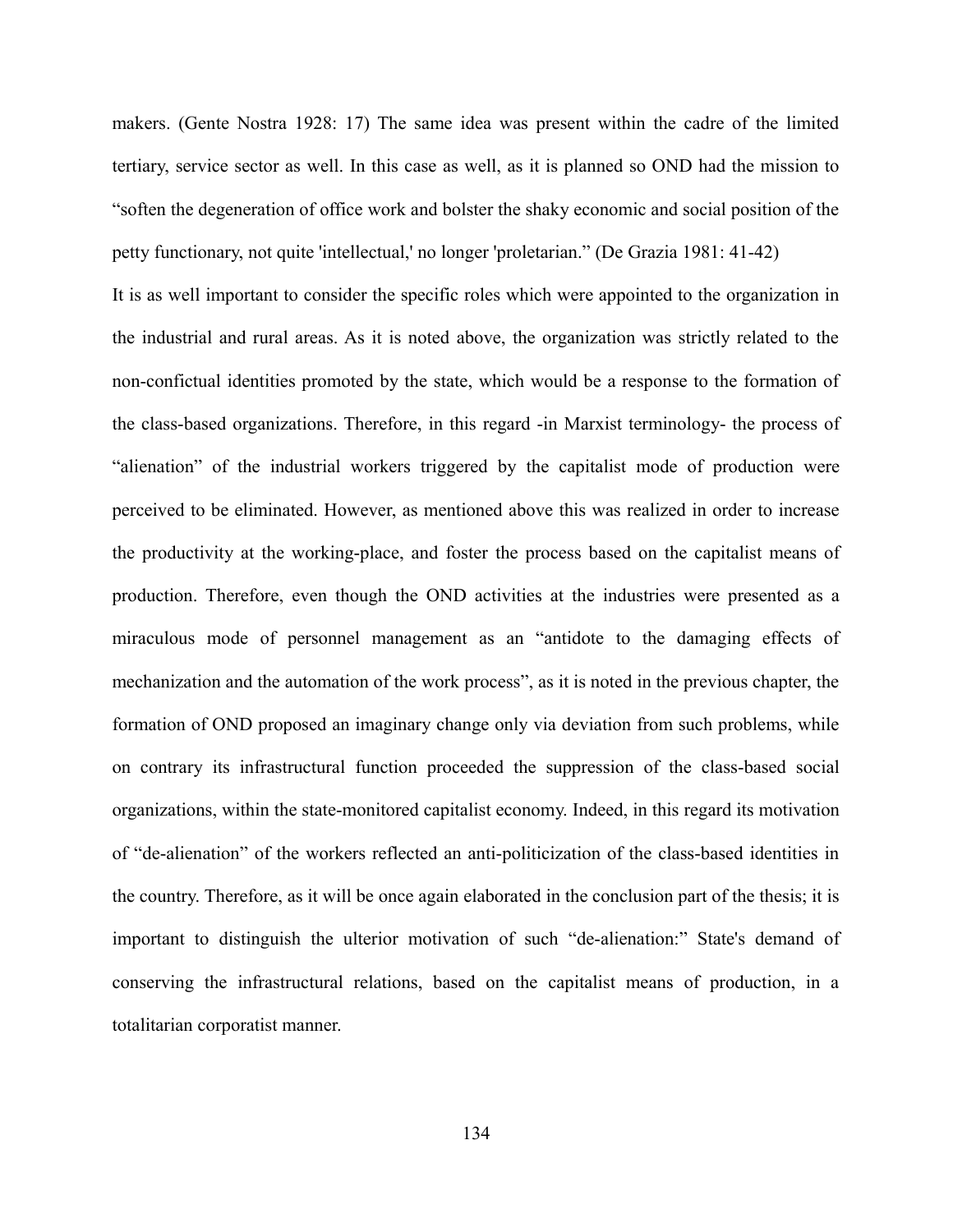# **4.3. HALKEVLERİ**

# **4.3.1. Understanding the Sociopolitical Context- Turkish Case**

#### **4.3.1.1. Historical Background in Class Context**

During the Greco-Turkish War of 1919-1922, one can analyze the economical class components which were crystallized in opposing ranks of the Ottoman government in Istanbul and the Turkish popular government in Ankara. As it is remarked by Şimşek, several social categories and interest groups were gathered in supporting these diverse ranks that were involved in the war for particular matters. In this regard, one sees the direct support of the Western European actors, Istanbul merchant bourgeoisie and several meta-feudal landlords of the Anatolia gathering around the Ottoman government of Istanbul. On the contrary, around the Ankara`s popular government we note the support of the military and civil bureaucrats, landlords of grand estates and petit-bourgeoisie, manufacturers of Anatolia. In this sense, from the point of view of the ordinary Anatolian folk, the national war would be depicted as a conflict against the "foreign powers", invading their land. Therefore thanks to this fact and Ankara government's ability to raise support for this cause, we see general popular support for this camp. However, one also had to admit that in that case, it would be hard to argue that the Anatolian folk were consciously aware of the foundation of the new Turkish Republic, which would be guided by a set of westernizing reforms (in cultural fields), leaded by the principle of secularism. At such a situation, following the I.World War (1914-1918) and the Greco-Turkish War (1919-1922(, in such extraordinary circumstances, it is more rational to think that the popular opinion in Anatolia would give its consent to an authority that would lead the victory after a nearly-a-decade tragedy of wars. (Şimşek 2002: 4)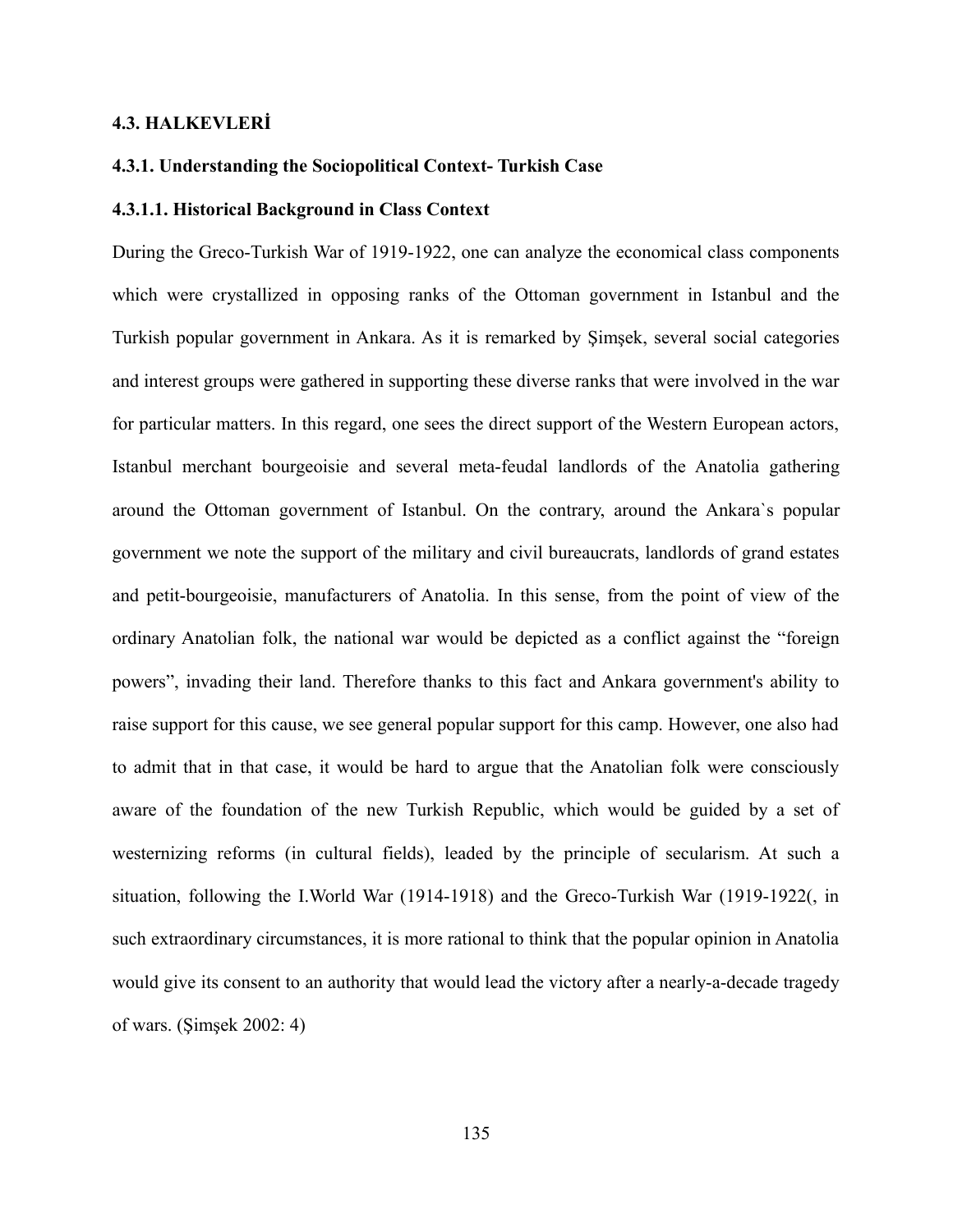However as it is known, after the Greco-Turkish War, civil and military bureaucrats of the new regime of the Turkish Republic, followed a model that gradually introduced economical, technical and social reforms in diverse fields, realized institutional abolishment such as that of the Caliphate role of the sultan and "*Saltanat*" the Ottoman sultanate order. In this regard, it can be argued that such early-period institutional reforms focusing on the superstructural dynamics of the new state, neglected the so-called statual role of "social-engineering." Such a situation lead the governing senior officials to particularly put up a project of social organizing methods that would help to build and create a social whole in a solidaristic corporatist manner that would be in correlation with the reforms implemented by the regime, and furthermore give its permanent consent to the state. (ibidem: 6)

Before focusing on the development of the People Houses project in Turkey to grasp the organizational circumstances, one should consider as well the organizations which can be viewed within a coordinate path focusing on the dissemination of certain ideological positions promoted or partly promoted, by the new regime in Turkey. These institutions can be regarded as institutions of "mass pedagogy", prioritizing a particular theme, domain in their activities. One can note the Turkish Hearths (*Türk Ocakları*) of 1912, National Schools (*Millet Mektepleri*) of 1928, Society of Investigating Turkish History (*Türk Tarihi Tetkik Cemiyeti*) of 1929 and Republican People Party Organization of Public Speechmakers (*CHP Halk Hatipleri Teşkilatı*) of 1931 within this cadre. (ibidem: 27)

Regarding our main concern of discussion on the People Houses, we are particularly interested in the institutional development of the Turkish Hearths as a cultural organization with an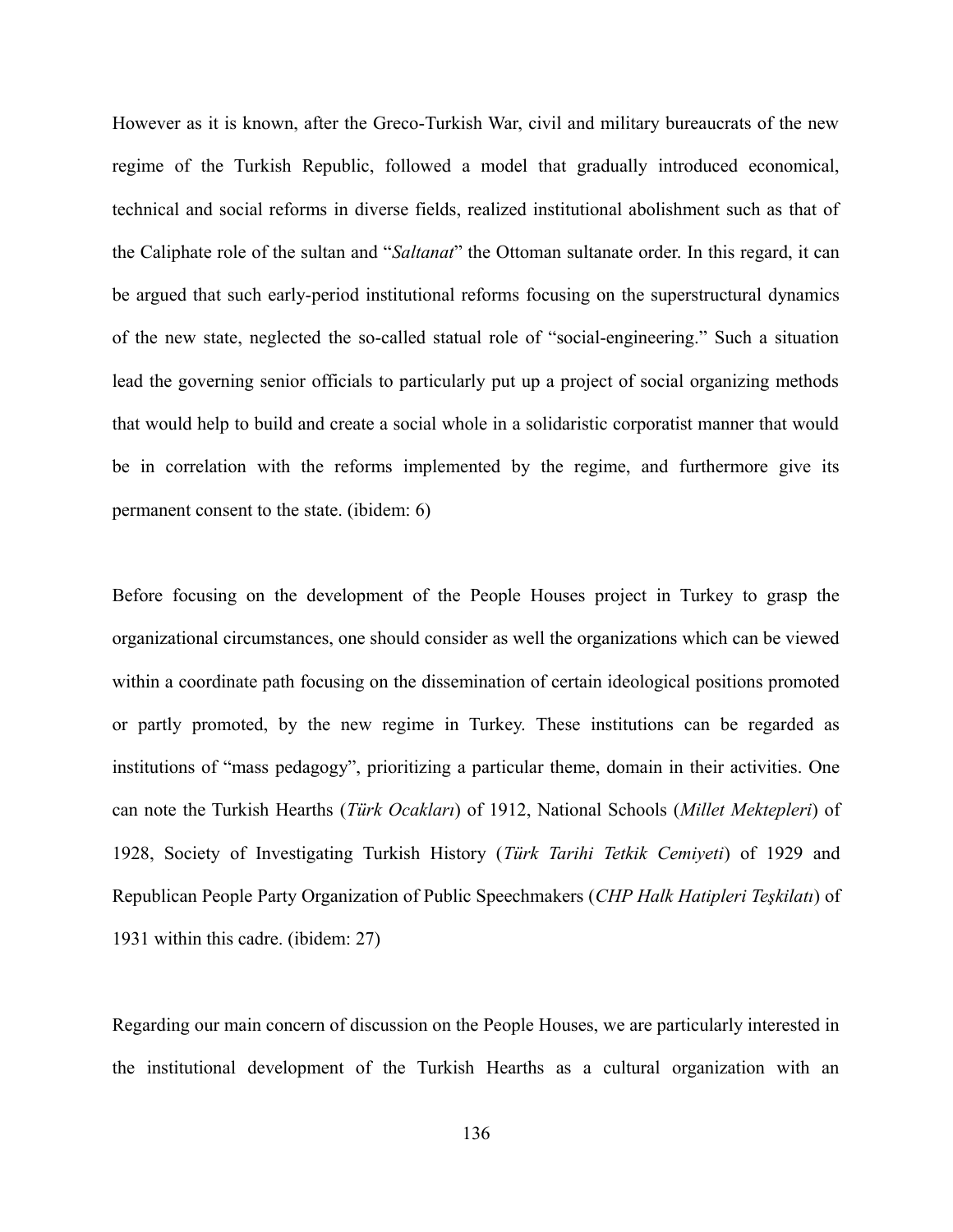institutional "ruptured continuity" with the People Houses. Furthermore as with the foundation of the People Houses, Hearths were abolished, integrated within the ranks of the Republican People Party and its properties were transferred to the People Houses, it marks a fundamental point to start our discussion and deserves a brief investigation in the ranks of this thesis.

# **4.3.1.2.** *Türk Ocakları/* **Turkish Hearths**

Turkish Hearths was an organization dating back to the late Ottoman era, with its first branch's foundation in 1912, at the capital city of Istanbul. Following a period of pressure on the Empire by diverse nationalist movements, the Turkish Hearths turned out to be a reference point for Turkish nationalists, coming from diverse political backgrounds. It can be identified as a social organization, engaged in political affairs, as well as active in organization of meetings on social affairs, literature and culture, however keeping a "bipartisan institutional outlook." The organization was also active in publication of its known journal "*Türk Yurdu*" (Turk Land). The organization was strictly supported by Turkish nationalists with diverse priorities, Turanists, conservatives exc., such as Ziya Gökalp, Yusuf Akçura, Hamdi Suphi Tanrıöver, Mehmet Emin Yurdakul, Celal Sahir Erozan, Ahmet Ağaoğlu, Halide Edip, Fuat Köprülü.

In such a social context, one of the interesting points which should be noted during the  $1<sup>st</sup>$  World War is that unlike as expected, the organization continued to be active and was not concealed. Following the war, the organization as well participated in the Greco-Turkish war, and survived actively until the foundation of the Turkish Republic in 1923. In these years the organization was able to organize at the national level in Anatolia. However, as it will be seen in depth below, the Turkish Hearths turned out to be closed down in 1931 and its properties, including its 257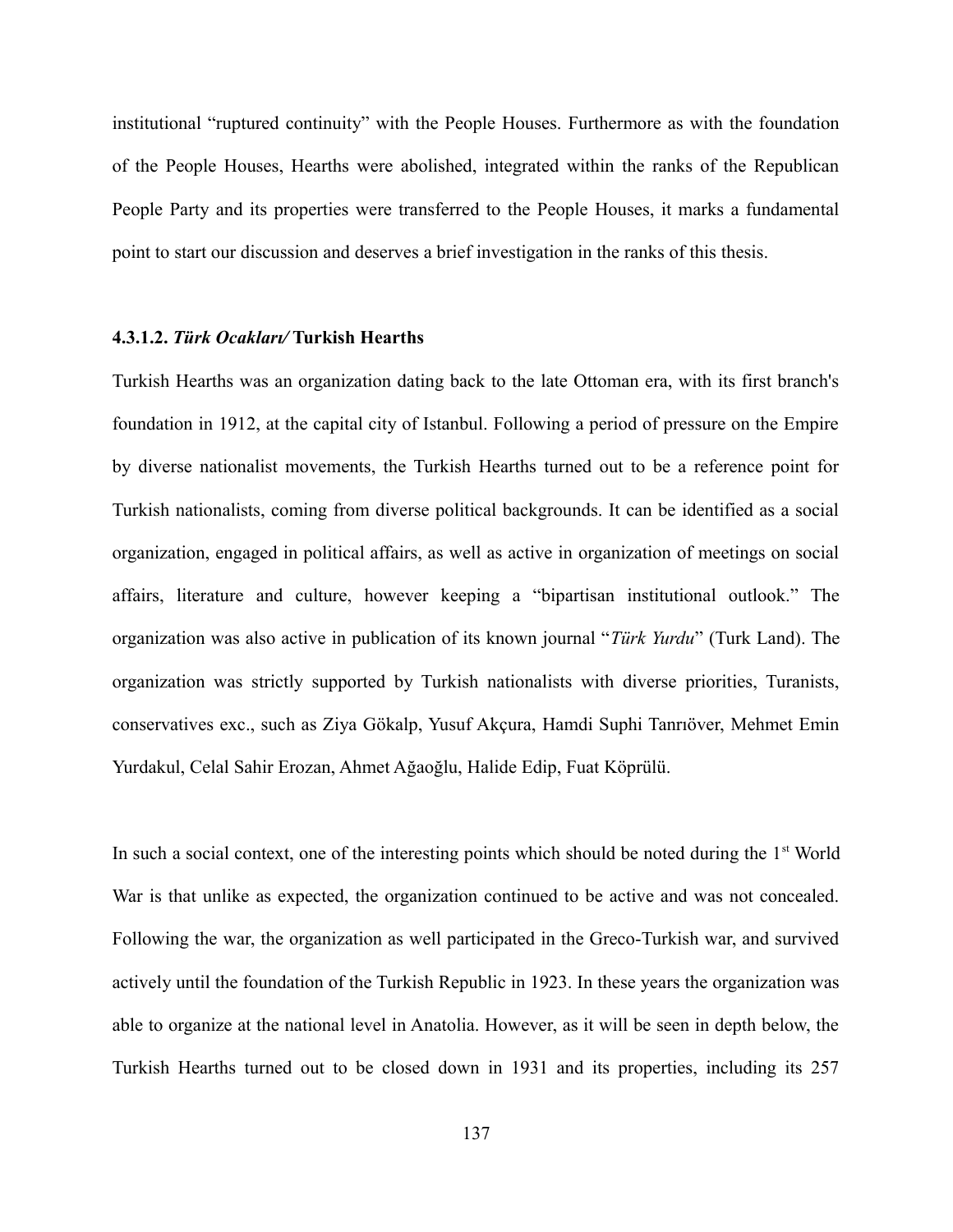branches were transferred to the ranks of the Republican People Party. Only after the foundation of the People Houses in 1932, the properties of the ex-Hearths were assigned to the new organization, People Houses. (CHF 1931; Arıkan 1999: 266)

Şimşek highlights the four points which could possibly explain the reasons behind the closure of the Turkish Hearths. Firstly, it may be argued that the institution generally had a closer tendency towards the *İttihat ve Terakki Fırkası/* Party of Union and Progress (PUP) which even dated back to the *İttihat ve Terakki Cemiyeti*/ Committee of Union and Progress during the Ottoman era. This made the Turkish Hearths in a relative ideological conflict with the Republican People Party of the newly-born Turkish Republic. However, here it is important as well to note that even though the Party of Union and Progress was closed down in 1923, the Turkish Hearths were let free to continue their activities in the country. Therefore, even though it can be interpreted that they symbolized an autonomous diverse political voice within the society, they should be marked distinct from the Party of Union and Progress. Thus it should be remarked as well that Mustafa Kemal himself also economically supported the Hearths with his personal donations.

Secondly, it can be proposed that the Turkish Hearths defended a more conservative position towards the Republican transformation and its reforms guided by the RPP. Thirdly, probably the most defendable one relies on the different "future projects" that some of the Republican senior officials and the instructors of the Turkish Hearths had in difference, regarding the international policy approach of the new state. While in the ranks of the Turkish Hearths Panturkist ideals, promoting the geo-strategical importance of contemporary Central Asia, amalgamated with the irredentist ideals glorifying the "Turkish origin" of these territories, the current governments in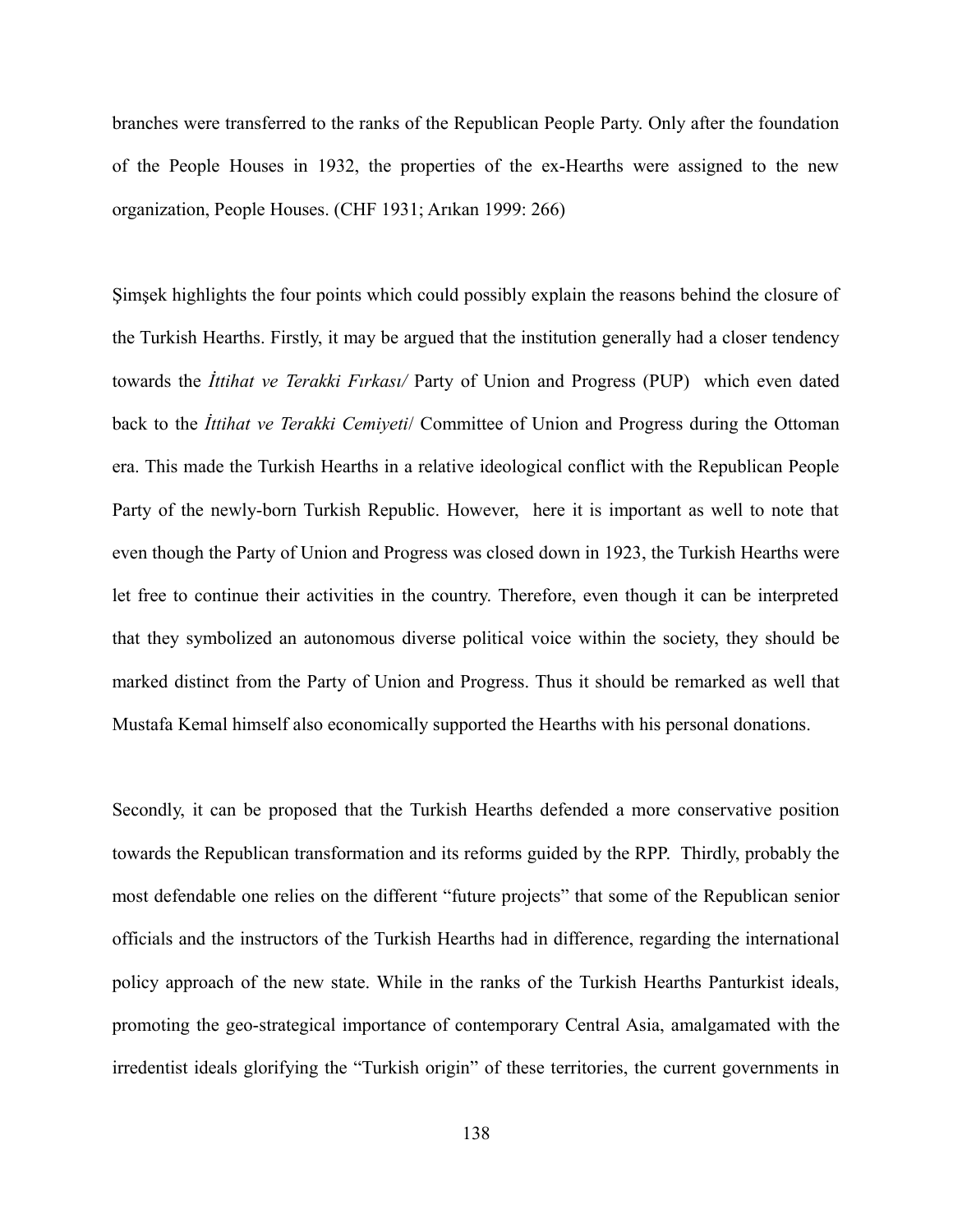power seeked a more "in defense", stable international policy in these period, between late 1920's and early 1930's. Lastly, it can be remarked that in reality the RPP actually seeked to integrate the members of the Turkish Hearths within its ranks. Instead of proposing a new beginning, it continued using the structures left by the Hearths for the People Houses, and promoted the members of the Turkish Hearths to join these organizations. It should be as well noted that there were already members of the Turkish Hearths (also its high officials) in the Republican People Party (even as deputies). (Çeçen 1990; Şimşek 2002: 29)

On the other hand as a principle, the Hearths were formed as "bipartisan organizations." In this sense, during the Ottoman era as well as in the Turkish Republic, they aimed to have a distance with the political party organizations in the country. Even though their nationalist and conservative positions remained, for example during the experience of PUP, and even after closure of the party they aimed to keep their autonomous position from the political party spectrum. However, we see that their such approach began to change in April 1927, during their institutional congress. In this congress, the Turkish Hearths administration introduced a new article in their internal regulation and declared their sympathy to the Republican People's Party in their state policies. In this regard, the administration used the following article:

"The Turkish Hearths that follow the ideals of the republic, the nation, contemporary civilization and populism (*halkçılık*), is together with Republican People Party in state policies which realizes these ideals." (Üstel 1986: 448; Şimşek 2002: 35)

However such attitude as well can be identified as a part of the defense mechanism that is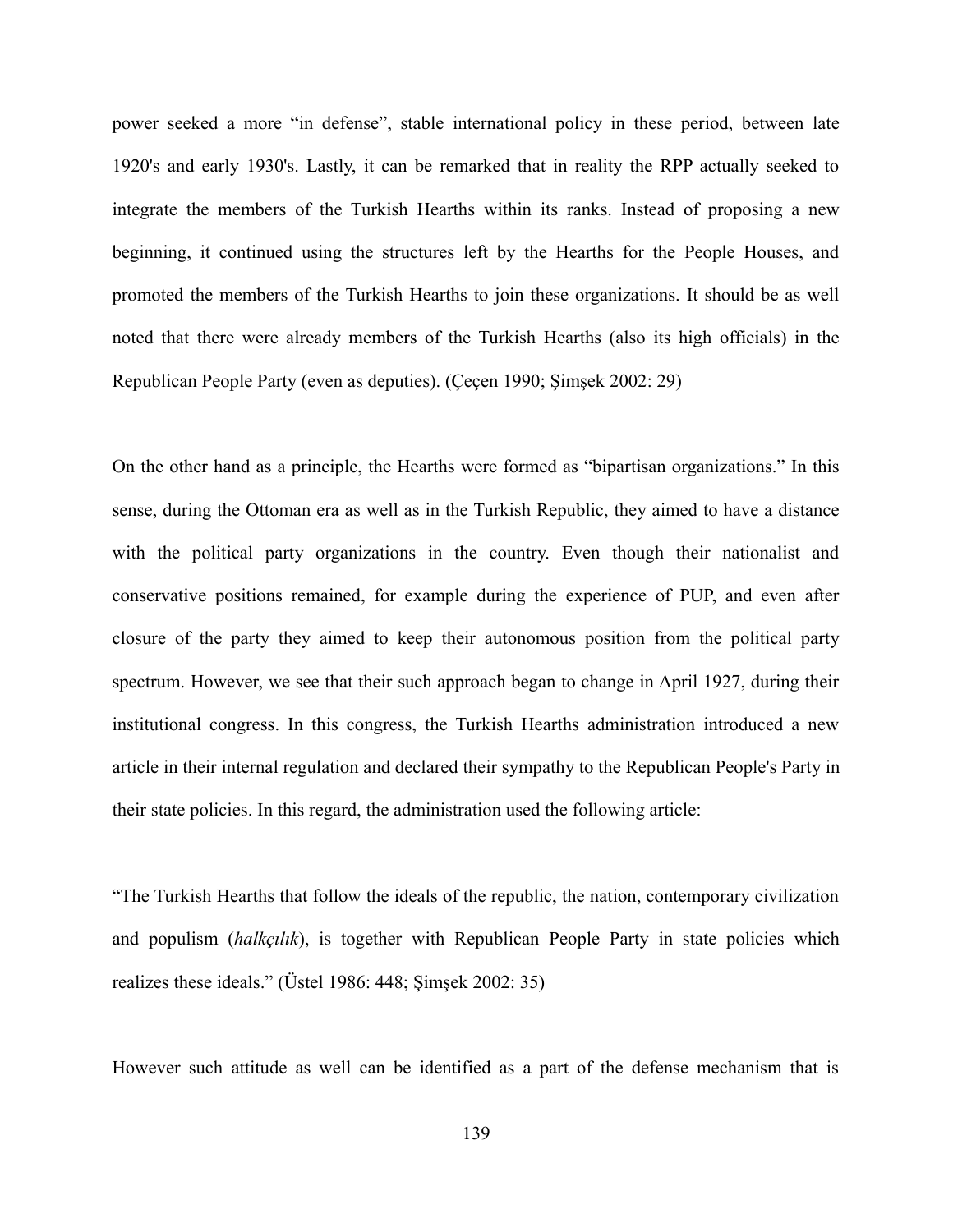maintained by the Hearths towards the ranks of the RPP. It was true that the RPP, as the founder of the new republic, symbolized stability in the political sphere. After the failed experience of PUP, it can be seen understandable that the Hearths administration preferred to guarantee its institutional existence and continue with its activities without having any internal clashes with the senior bureaucrats of the RPP.

#### **4.3.1.3. Free Republican Party (FRP) Experience**

On the other hand, the existence of the Hearths symbolized also in theory, the existence of a form of a social and political alternative in the country, which could still connote political and social autonomy from the state. This can be the reason why the second multiparty experience of the Republic with the *Serbest Cumhuriyet Fırkası*/ Free Republican Party (FRP)/ -which its foundation promoted by Mustafa Kemal himself- in August 1930 was animated with so many names who were active leaders of the Hearths. However, following the foundation of this party, the administration of the Hearths encouraged the de-membership of the subjects who were members of the RPP or the FRP. As it can be seen, with the change of the regulation in 1927, the status of the relationship between the Hearths and the Republican People Party came to be more and more complicated.

This instable situation got even more complex with the FRP's Izmir meeting organized in September 1930. Party's Izmir meeting was attained by thousands of people at an "unexpected rate" by the ranks of the RPP. In practice it turned out to be a public critic of the RPP, and the senior officials of the party were eager to welcome such public acts. The party attained the local elections of September 1930 as well and win majority in several districts, but then the election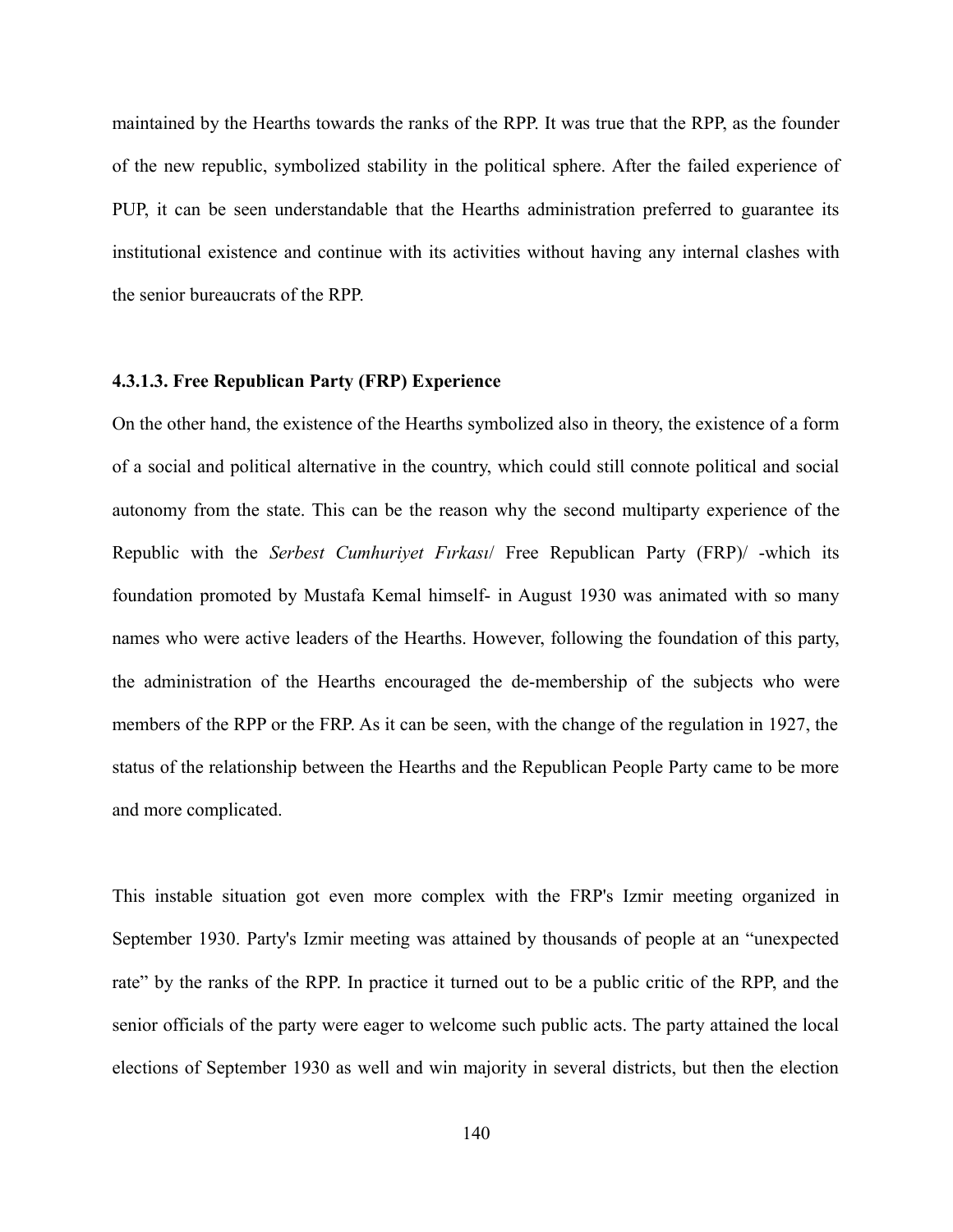results were criticized to be re-arranged for the RPP. During this period, the multiparty experience turned out to mirror the "unwelcomed" critics towards the government reforms and RPP. This created kind of a reaction in the RPP ranks and forced them to review their influence in the society and the outcomes of the reforms employed during the first years of the republic. Such circumstances lead to the second failure of the multiparty experience, (by the proposal of foundation and the abolishment of RPP officials), with the abolishment of the Free Republican Party on 17 December 1930. (Şimşek 2002: 37)

# **4.3.1.4. Menemen Incident**

However, during the FRP's open-period the instable internal political atmosphere were not calmed yet. On 23 September 1930, the country witnessed a brutal event recorded in the history of the republic, as the "Menemen Incident" (*Menemen Olayı*). The event is known as a petitrebellion of six to ten people started by a group of armed men, defending of religious ordersharia in the western province of Menemen. When the rebellion was encountered by the local military officials of the area, firstly the officials asked the man to stop the demonstration. Then, they used wooden bullets in order to passivize the demonstrators. However, as the wooden bullets did not affect the demonstrators, on contrary, at that moment, they started to gather around a sheikh, and glorify him as he was an "immortal being" which even soldiers' bullet could not kill him. In such confusion the armed man attacked the military personal which tried to calm them down and killed the commander of the group, Mustafa Fehmi Kubilay (1906-1930), who was a teacher, realizing his duty of military service at the moment; cut his head and place it on a pole with the green flag, that they have used during the demonstration. Furthermore, after the killing, demonstrators marched in the town with the green flag and the head of the commander.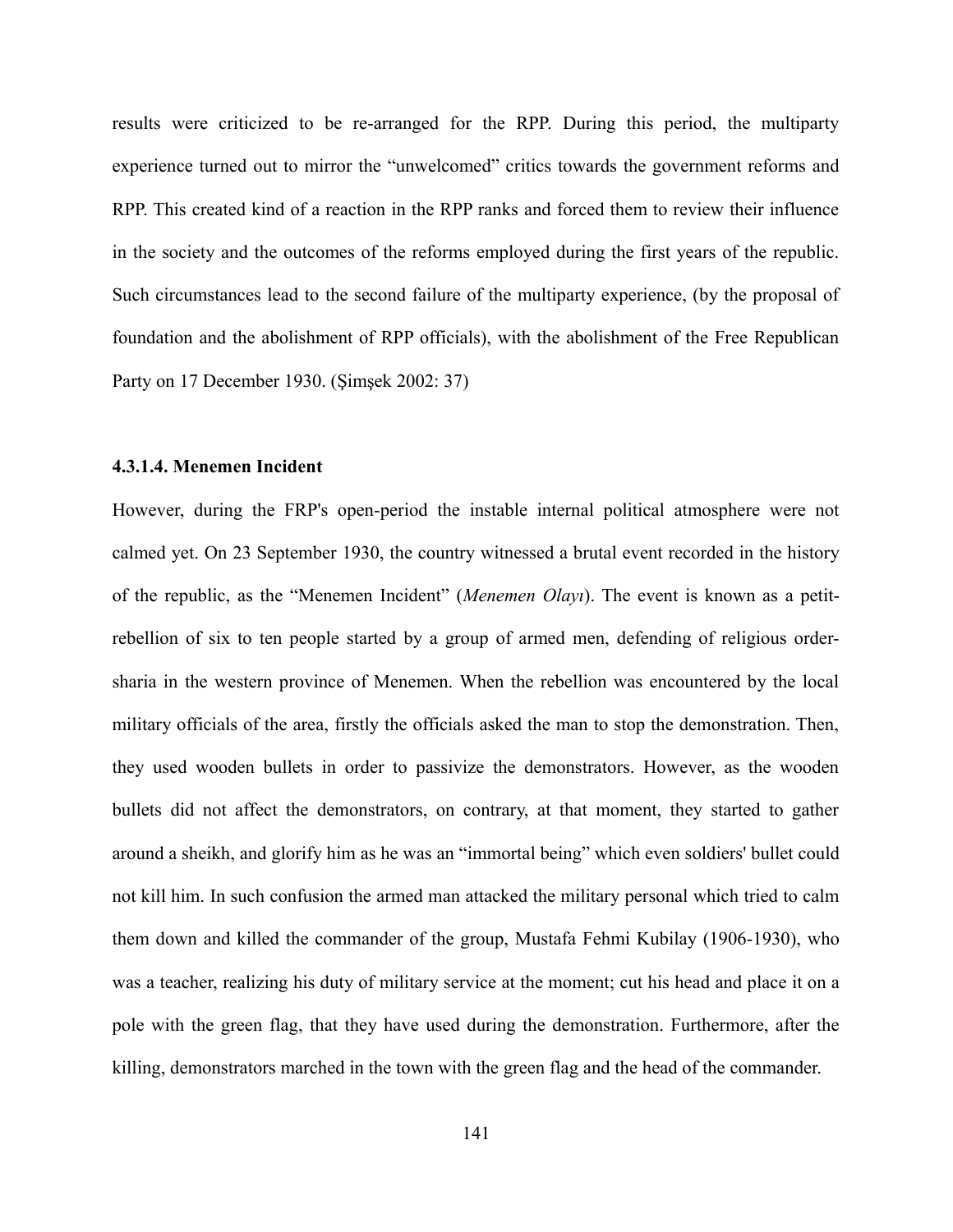Such event made a shock-effect on the Republican senior officials, and had major repercussions. Specifically the prime minister İsmet (İnönü) was questioning the "indifference" of the people who were present during the manifestation. (Plaggenborg 2014: 86). Indeed it was one of the events that structured the perception of a "superstructural threat" interpreted to menace the Republican reforms. Following the event, immediate reaction came from the government, and the demonstrators were sued, sentenced to life time prison, given death sentences in the martial courts put in order just after the incident. As Erik Jan Zürcher as well notes on this, Menemen incident plays an important role in the change we observe among government's act towards the employment of more authoritarian strand of social policies. (Zürcher 2004a)

# **4.3.1.5. Framing the Political Dynamics**

# **4.3.1.5.1. Zürcher's argument of "transition"**

In relation to the period covered in this paper, as the first decades of the Turkish Republic, following the  $3<sup>rd</sup>$  Party Congress of the Republican People's Party in 1931<sup>[39.](#page-141-0)</sup> Zürcher notes a changing role of the RPP, a political tendency of a transition from authoritarian towards a totalitarian rule in Turkey. He argues that contrasting to its first six years (1923-1929) the RPP did not function as an "instrument for mass mobilization on the pattern of socialist or fascist parties in Europe." However, Zürcher mentions that this picture started to be changed, and the party became much more active in education and propaganda in the 1930's.(Zürcher 2004a: 106) As People Houses foundation dates after such incidents, in 1932, it's important to consider Zürcher's position, as his problematic will be partly revised in the conclusion part of the thesis.

<span id="page-141-0"></span><sup>&</sup>lt;sup>39</sup>As mentioned before, marks also the introduction of the "six arrows" : "Nationalism, Laicism, Transformationism, Statism, Populism, Republicanism."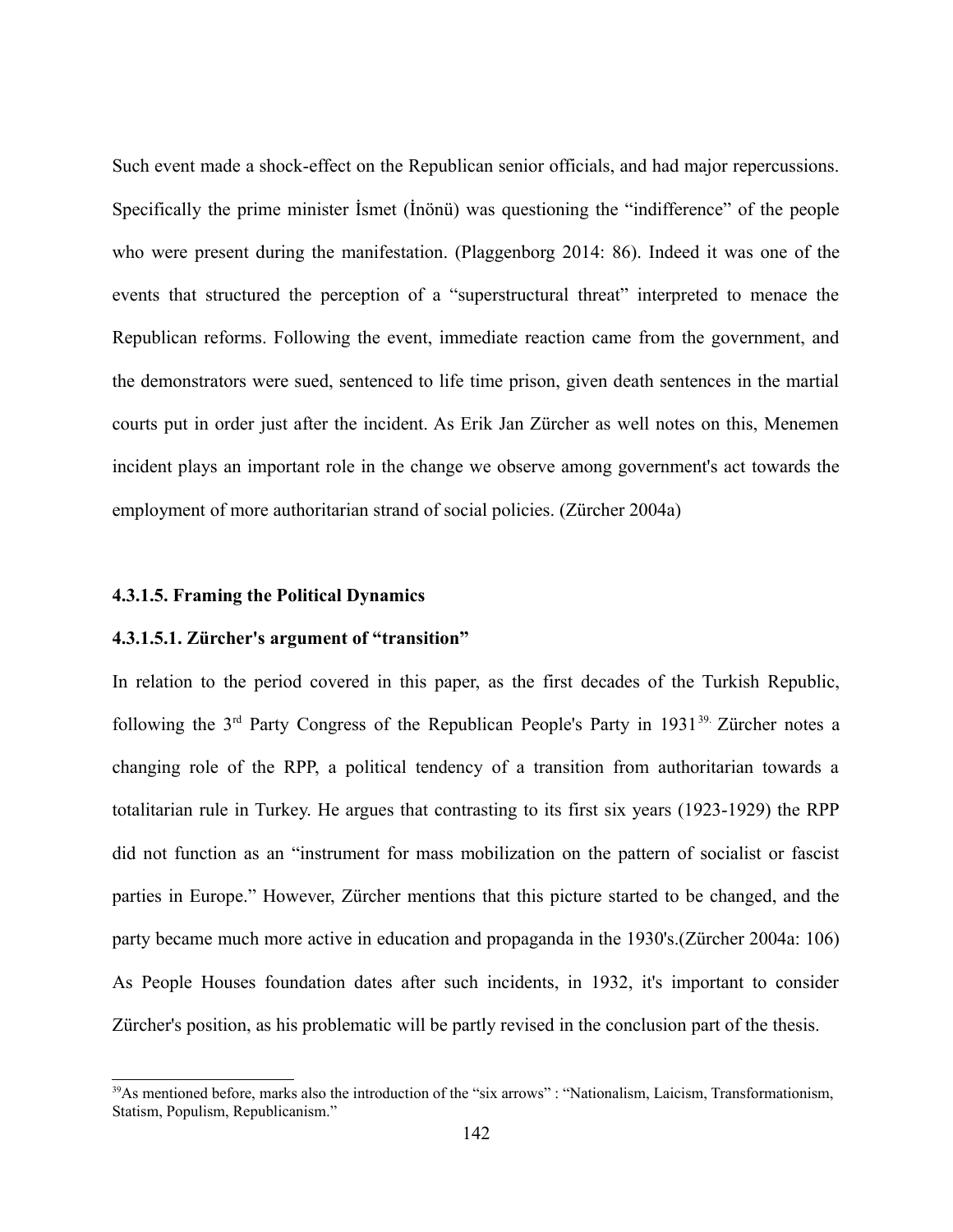Zürcher points out three reasons for such a political shift on the party's ranks. According to him, these are as the following. Firstly the world economic crisis producing a dramatic fall in the price of agricultural products seriously affected Turkish economy from 1930 and onwards. Such a change "created a demand for a more active and interventionist government policy."

Secondly, the short-lived experience of the "*Serbest Cumhuriyet Fırkası*" (Free Republican Party) aiming to introduce the multiparty electoral system in Turkey in 1930, came out to be a mirror letting the officials of the RPP face the discontent in the country and the "unpopularity" of the founder RPP. Dramatic event of the murder of a junior officer in Menemen let the fear of a religious fundamentalist reaction to the modernization policies of the government, perceived as "counter-revolutionary". These events let the party officials grasp the problem that their gospel of social and cultural modernization did not yet reach the mass of the population. In this regard more attention had to be devoted towards education and propaganda to minimize such gap.

Thirdly, Zürcher notes the seeming inability of the Western liberals in dealing with world economic crisis while the Soviet Union and the Fascist Italy had the impression of dealing with such a problem much more efficiently. In such an international context, "the very powerful secretary-general of the party" Recep Peker proposed to position the Republican People's Party to be in charge of the country. His proposal was rejected by Mustafa Kemal, preferring to continue with the bureaucracy apparatus. Thus at the period, Zürcher argues that the state and party functions were increasingly merged, reminding the similar authoritarian examples in Europe.(ibidem: 108)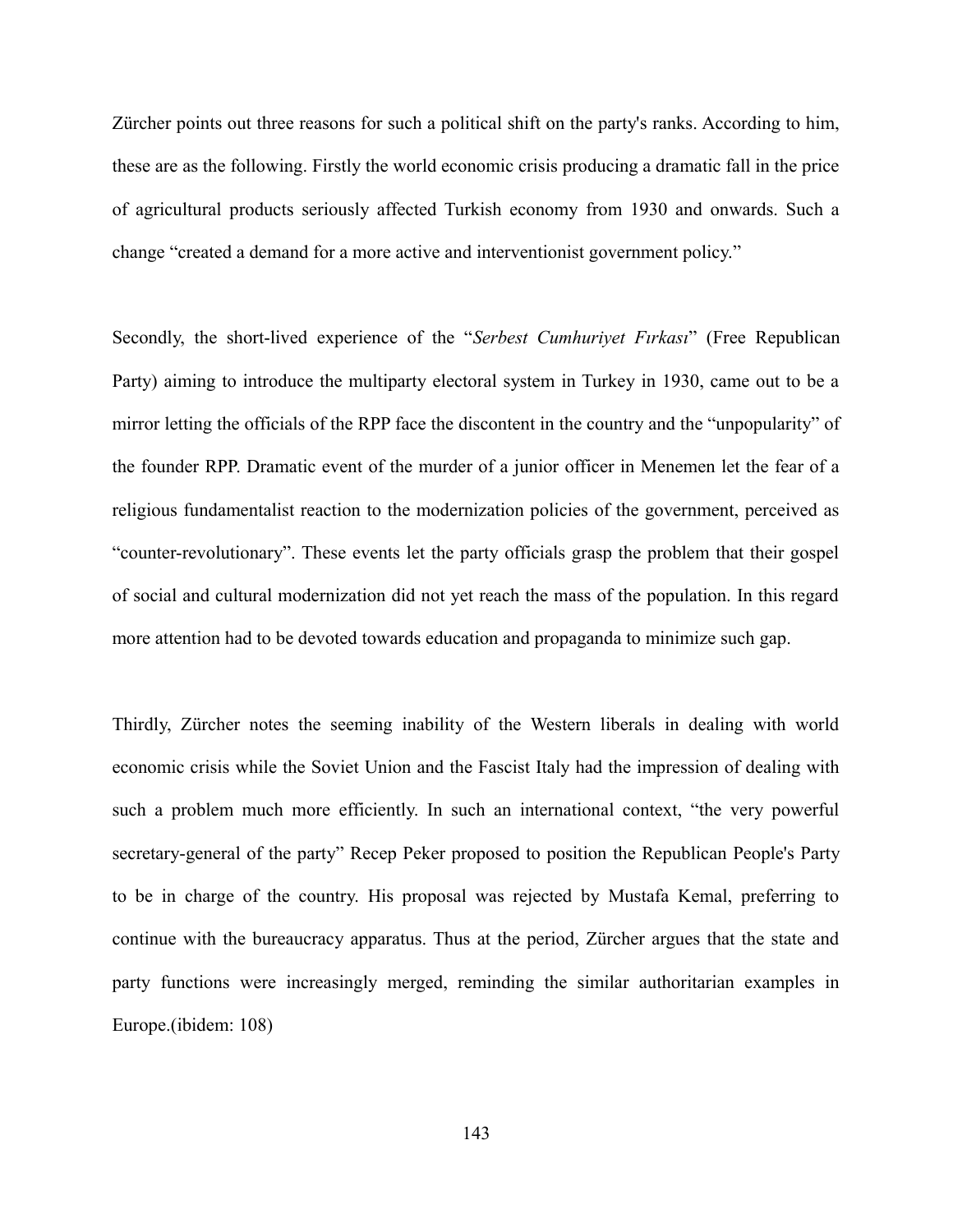# **4.3.1.5.2. Şimşek's argument on "institutional renewal"**

At this point, one asks why then did the government administration totally abnegate the superstructural institutions that it inherited from the Ottoman era? As it is recalled by Şimşek firstly, it can be said that one of the main differences of legitimization between the Ottoman political administration and the Republican political power lied on their treatment towards the religious institutions. While the first one gained its legitimization from the religious context, that is based on the Islamic nucleus, the Republicans aimed to build their legitimization on the concept of secularism. Secondly, it must be noted that the Republican approach clearly intended to repudiate the Ottoman superstructure in its totality. As it can be noted from Mustafa Kemal's opening speech at the national parliament dating back to 13 August 1923, re-laid by İnan, he underlined that:

"Obviously, the basis that the Turkish State, this new entity is abided on, is different in its quality than the basis of the previous historical organizations. To mention it in one word, it can be said that the new Turkish State is the state of the people. Historical organizations were a one-person state, state of persons." (İnan 1983: 23)

Thirdly, even though it has experienced territorial loss, the Ottoman Empire was still textured by a multi ethnic and religious societies. These social relations were managed under the monarchical organization of the state and the spaces of action administered to the such societies regarding their internal affairs. On the other hand, on contrary to this position, the Turkish state was built essentially as a unitary nation-state, which embraced a strong homogenizing and gathering approach towards these social dynamics. (Şimşek 2002: 2)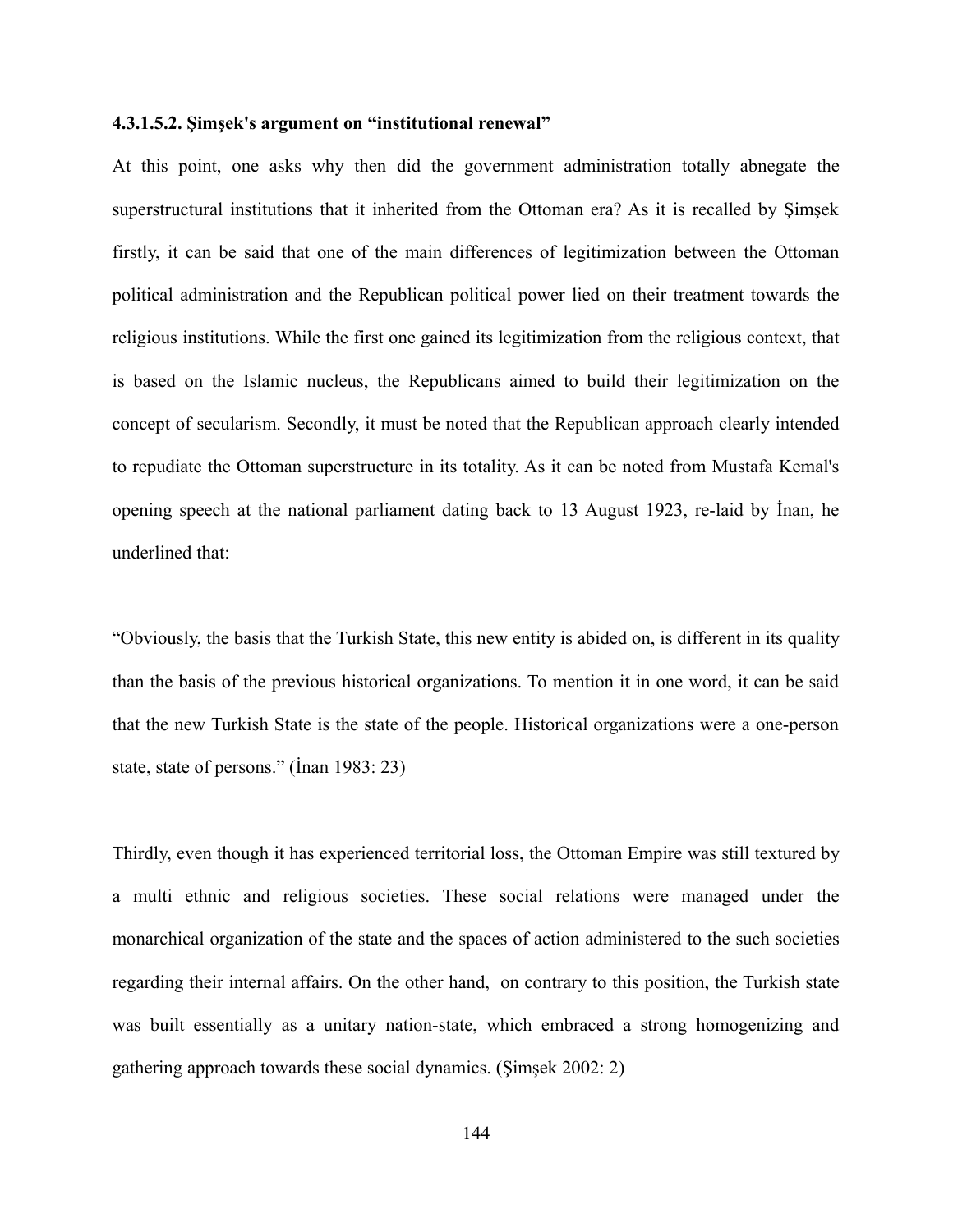In this regard after grasping sufficiently the sociopolitical background of the era, and the theoretical explanations proposed on this evolution of the government policies, below we continue our discussion with references to the working structure of the People Houses. However, we will be turning back to the theoretical discussions mentioned above in the conclusion part of this thesis in order to frame such developments in reference to solidaristic corporatist model outlined in the previous chapter in this thesis.

#### **4.3.2. Analyzing** *Halkevleri*

#### **4.3.2.1.** *Halkevleri* **Working Structure**

In such a context triggered by the I.WW, the Greco-Turkish War, the social reforms implemented by the regime in the first decade of the foundation of the Republic, with two multi-party electoral experiences accompanied by popular reactions, one should consider to analyze the internal sociopolitical processes which led to the closure of the Turkish Hearths and the foundation of the People Houses in this background.

Therefore Turkish Hearths closure was proceeded with an institutional congress decision taken on 10 April 1931 in Ankara. This followed the institutional conglomeration within the ranks of the RPP on 18 April 1931 and the transfer of all of its properties and 257 branches. The acknowledgement of such conglomeration by the Republican People Party was realized on its Third National Congress on 10 May 1931. Following this process, the founding regulation of the People Houses was firstly presented to Recep Peker, who was RPP's secretary-general of the time, by the proposing committee headed by Ziya Cevher Etili. The committee was formed by senior officials such as Reşit Tarhan, Hasan Cemil Çambel, Münir Hayri Egeli, Cevdet Nasuhi,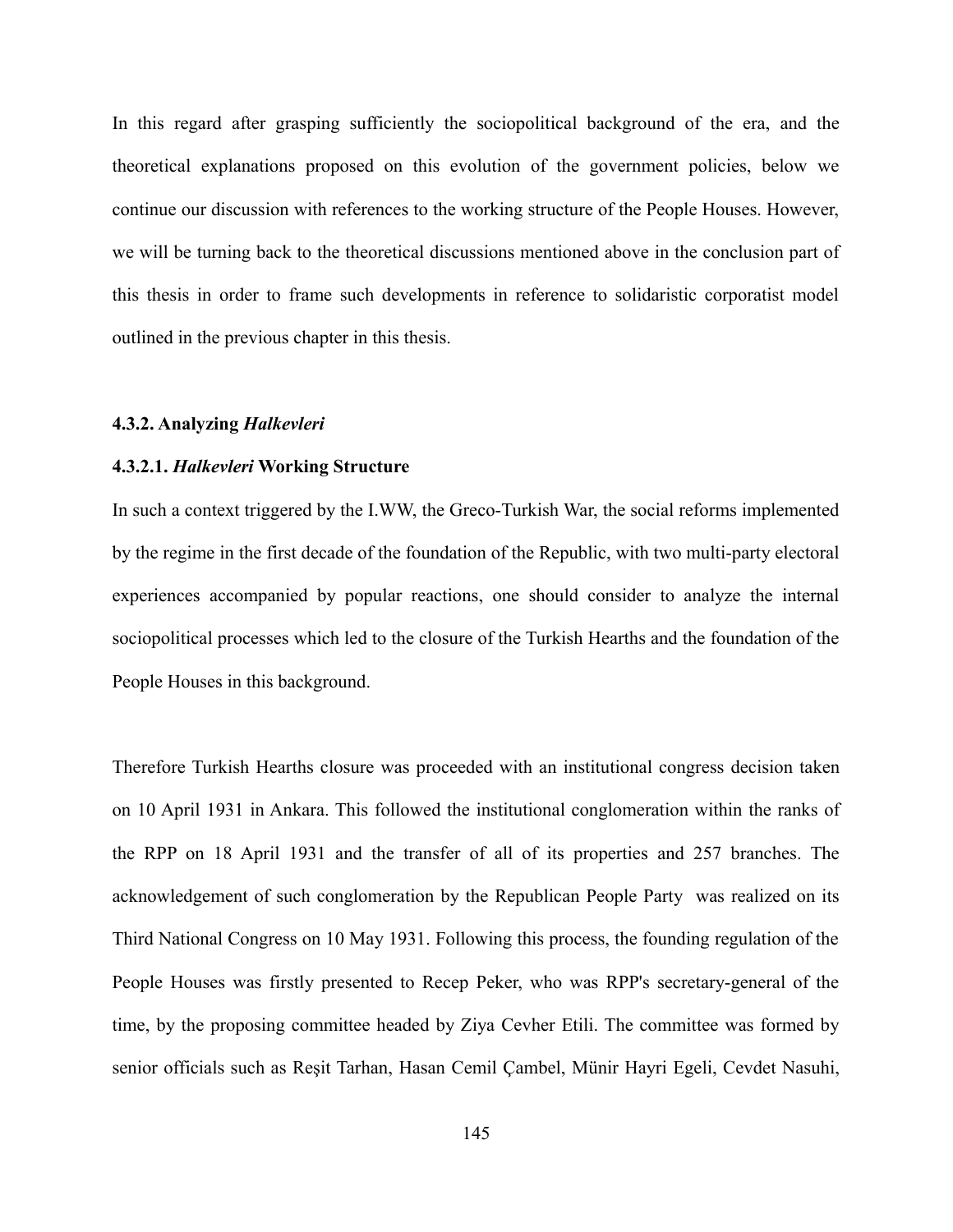İsmail Hüsrev Tökin, İshak Refet, Hamit Zübeyr Koşay, Behçet Kemal Çağlar, Sadi Irmak and Vildan Aşar Savaşır. (Çeçen 1990:110; Şimşek 2002: 60) What is more interesting is that, the meeting in which the committee discussed and decided on the founding declaration of the People Houses, was organized in the building of the ex-Turkish Hearths headquarter.

On 19 February 1932 People Houses were officially founded in 14 cities around the country at the same time. These cities which later functioned as the bases of the growing social influence of these institutions were Adana, Afyon, Ankara, Aydın, Bursa, Çanakkale, Denizli, Diyarbakır, Eskişehir, Istanbul, Izmir, Konya, Samsun and Van. As it can be noted the cities were chosen particularly in correlation with the geographical distribution of the institution among each direction of Anatolia.

Just after the foundation of the first 14 institutes of People Houses, the organization continued to open up new branches all around the country. In 1933 there were already 55 active branches of the People Houses, and the numbers continued to increase with 103 branches in 1935; 210 branches in 1938; 379 branches in 1940; 438 branches in 1945 and 455 branches in 1946. Furthermore, in 1950 there were actively operating 478 People House branches, with one branch being established abroad, in London, UK. (Çeçen 1990: 117; Şimşek 2002: 61)

Related to the specific period of time focused in this research, it is important to note that People Houses had the highest level of increase in branch size as well as the most frequent activity organization among these branches dates to the period between 1932 and 1940. Statistics note that during this period in all People Houses branches there were 12.350 theater plays performed,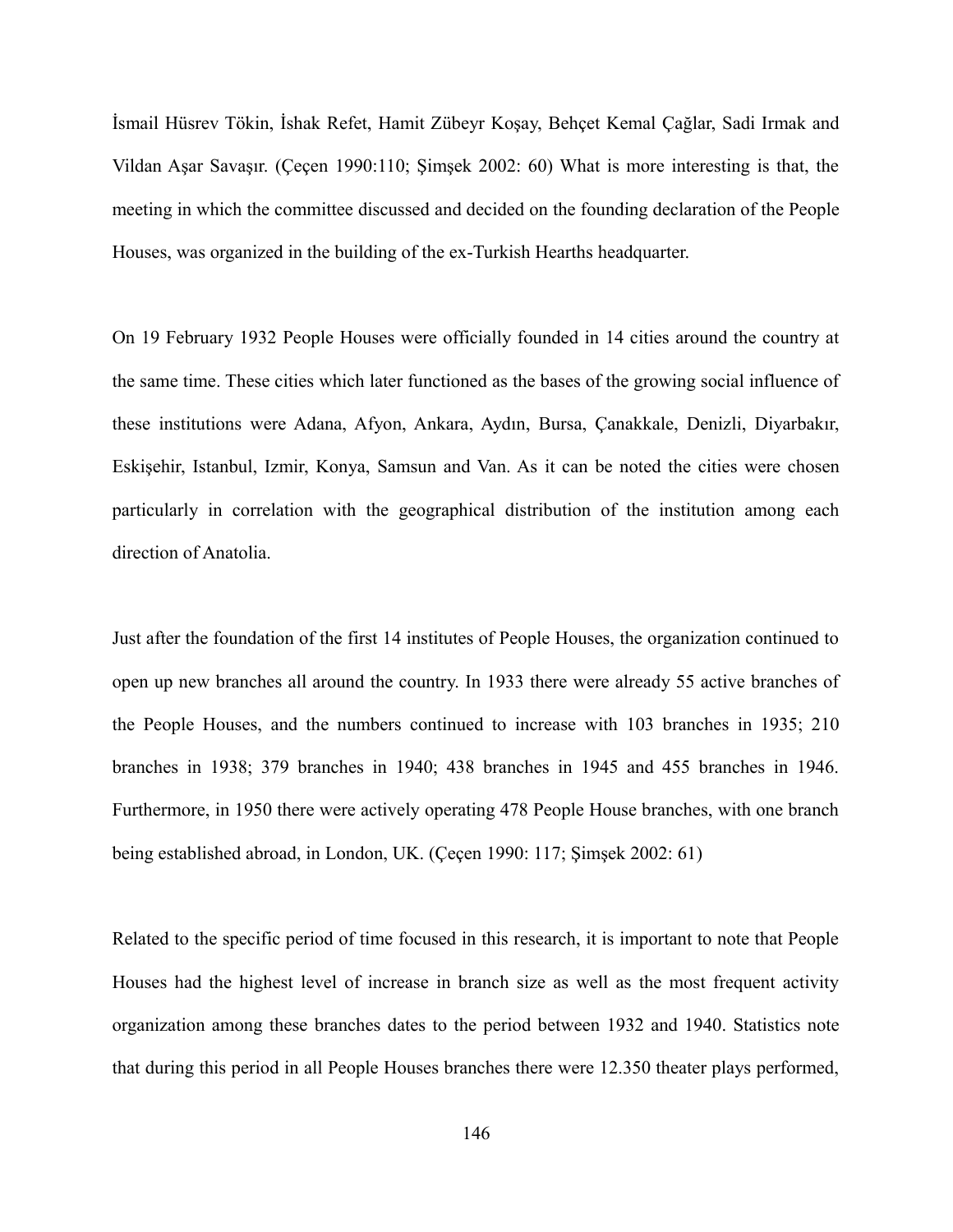9.050 concerts organized, 7.850 films projected and 970 exhibitions displayed. (Cumhuriyet Dönemi Türkiye Ansiklopedisi, v.4: 882; Şimşek 2002: 61)

# **4.3.2.1.2. Branches and Organizational Activities**

The activities of the People Houses were organized under nine branches, with the appointment to each branch a specific field of social and cultural responsibility. These nine branches were categorized as the following:

- 1- Language, history and literature branch
- 2- Fine arts branch
- 3- Theater branch
- 4- Sports branch
- 5- Social assistance branch
- 6- Public classes and courses branch
- 7- Library and publishing branch
- 8- Village development branch
- 9- Museums and exhibitions branch

Regarding their regulations, each of these branches had to follow the guidelines instructed in the People Houses regulations (*Halkevleri öreneği)* organized by the central body. (Öztürkmen 1994: 163) We can note the activities proceeded by these branches as the following, with regards to Öztürkmen and Çeçen.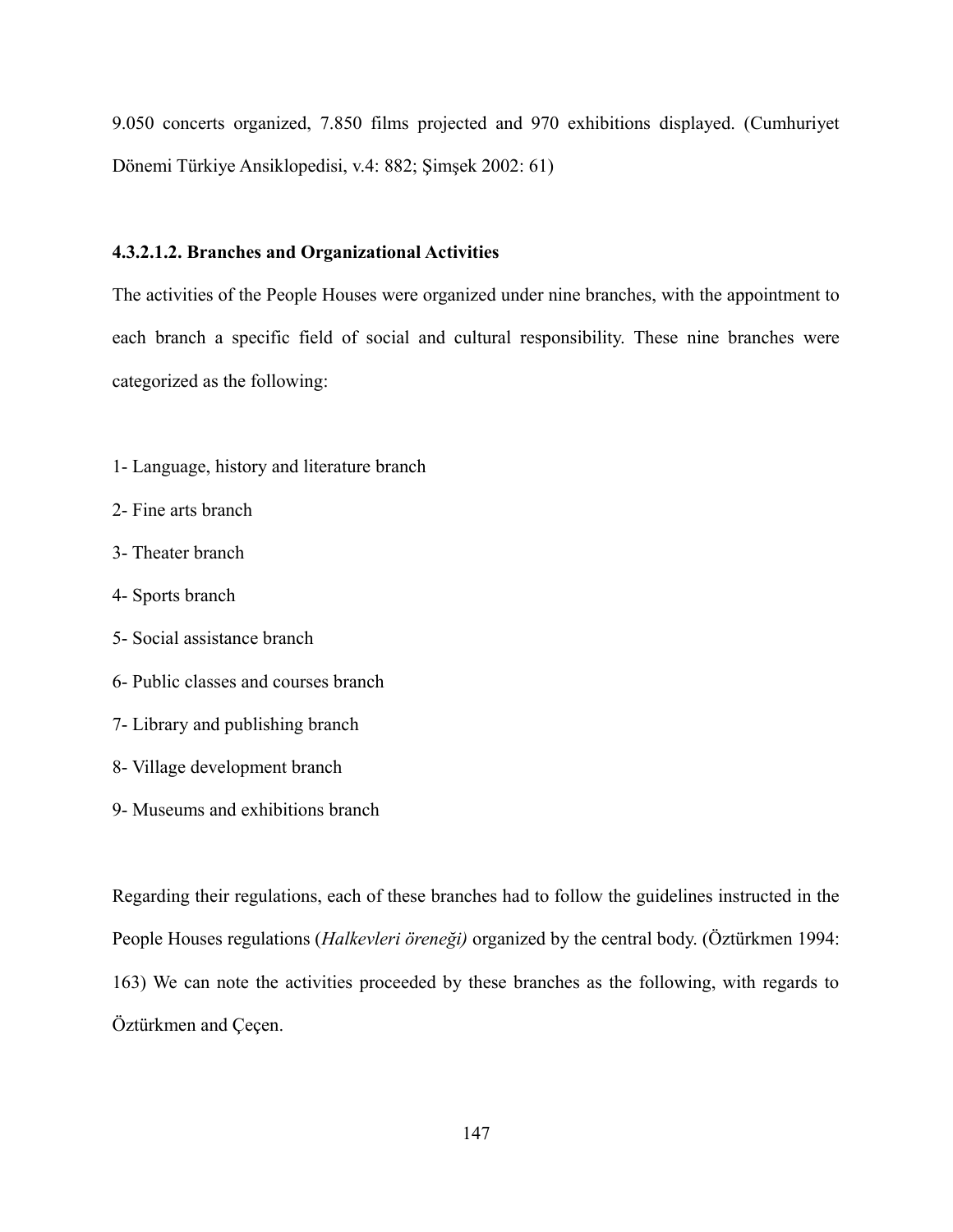First of all each of the nine branches in their activities had to be in correlation with the new reforms introduced by the government. To give several examples to this kind, one can note several commemoration days organized by the Language, history and literature branch, particularly on different Turkish artists, intellectuals and public figures framed as "heroes." Another example to the activities of the Fine arts branch can be noted as the formation of choral groups, particular popular orchestras structured in the framework of their western contemporaries, specifically with using musical instruments common in Western classical music, and organization of concerts and presentations of pieces of Western classical music. In order to have an idea of such a framework, below a sample of a popular concert organized in Manisa People House in 1946 can be seen, documented in the archives of the very People House's journal, *Gediz*: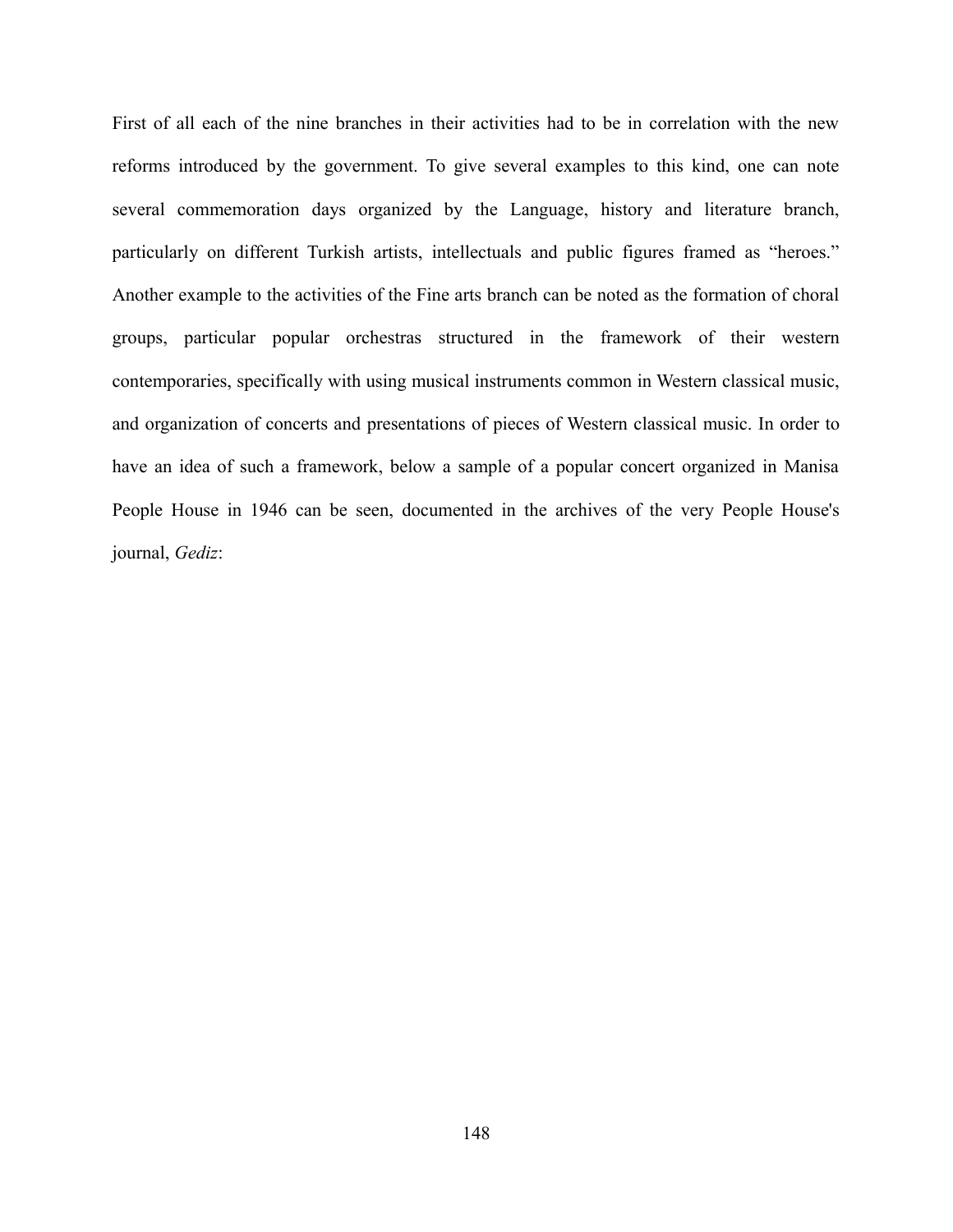# **First Concert program:**

National Anthem

Indian Lament

Vie Joyeuse

In Salah

Gavotte

--10 minutes break--

Cinguantin

Der Calif von Bagdad

Barcarolle

Carmen March

# **Second Concert program:**

National Anthem

La Barcarolle

Solvejgs Lied

In Salah

Beethoven Monnet

--10 minutes break--

Der Calif von Bagdad

Toselli Serenade

Hungarian Dance

Valse Espagnole

(Gediz, 1946: 18; Şimşek 2002)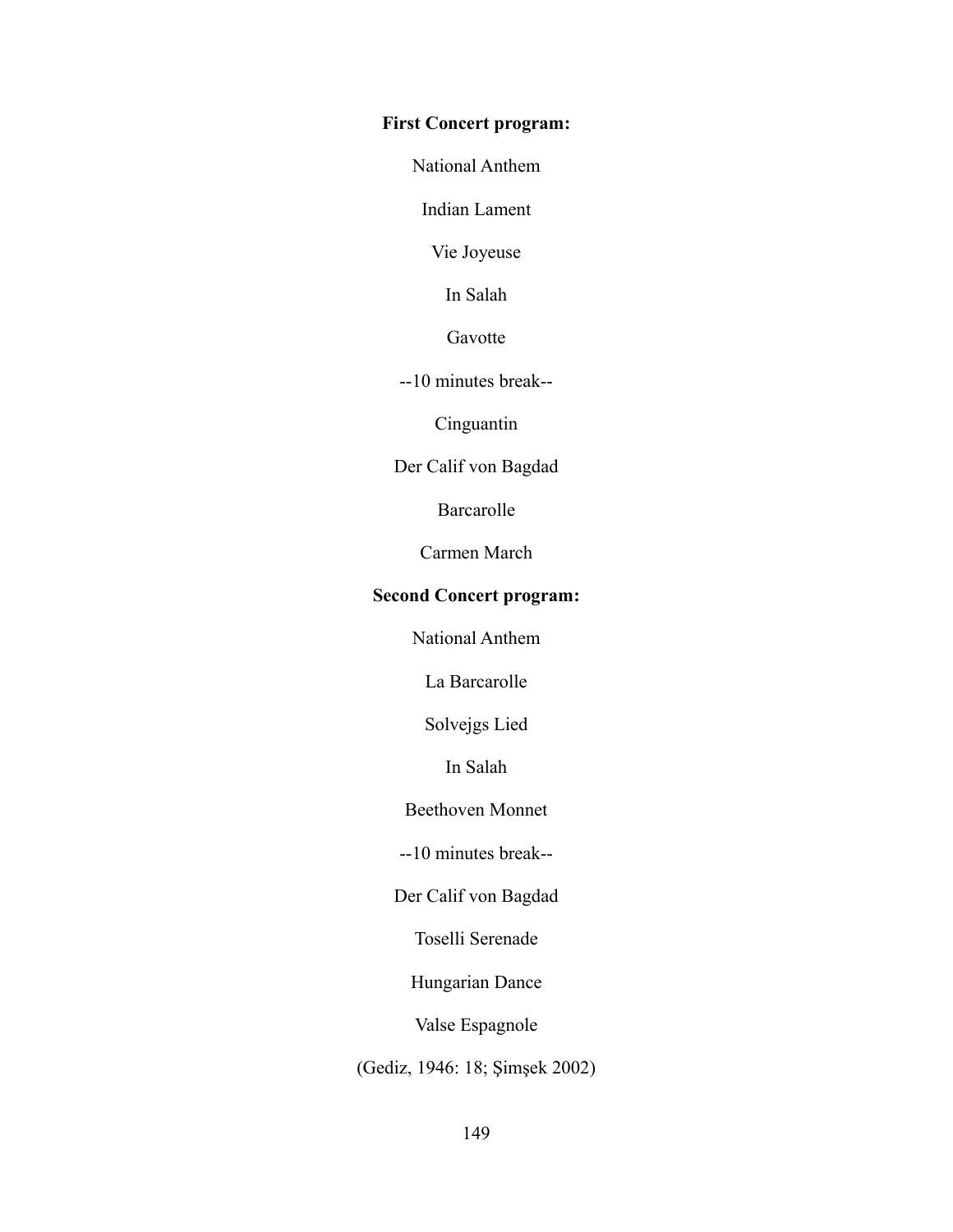As it can be seen from this sample, the senior officials of the regime; active in People Houses organizing activities had a certain vision regarding the cultural development of the society. In this sense, the so-called "Western forms" played a magnificent role. Therefore even in music: as well as other fields; the ultimate aim was to realize the appreciated "synthesis" of "national cultural forms" with "Western civilization forms." (Mizrahi 2013, 2016)<sup>[40](#page-149-0)</sup>

At this point, in order to grasp the bigger picture on the social life at the People Houses, one should as well note that such principles reflected the perceptions and attitudes of the organizers/officials towards the activities realized in the branches. Thus even on the archives of the Giresun People House journal *Aksu*, one can encounters that such processes of cultural promotion did not go smooth as it was planned so.

In February 1940 copy of the journal, one notes a critical stand voiced by the responsibles of the People Houses against the citizens of the town regarding an issue with the music courses organized at the branch. It turns out that some of the citizens of the town do not participate in the music courses prepared at the People Houses settlement. However, on the other hand they request to have private lessons from the very same music teacher employed by the Giresun People House. In such a situation, the following sentences of the article appearing on the journal amplifies the position supported by the organizer branch:

"It is a mental disability that a citizen who avoids to send his/her child to People Houses, finds in him/herself the right to benefit from its very teacher." (Aksu 1940:23; Şimşek 2002: 111)

<span id="page-149-0"></span> $40$  For more information on the musical aspect of this cultural project, you can see my previous publications dealing with the institutionalization of the Turkish Folk Music in Turkey during the first two decades of the Republic, with references to People Houses as well. (Mizrahi 2013, 2016)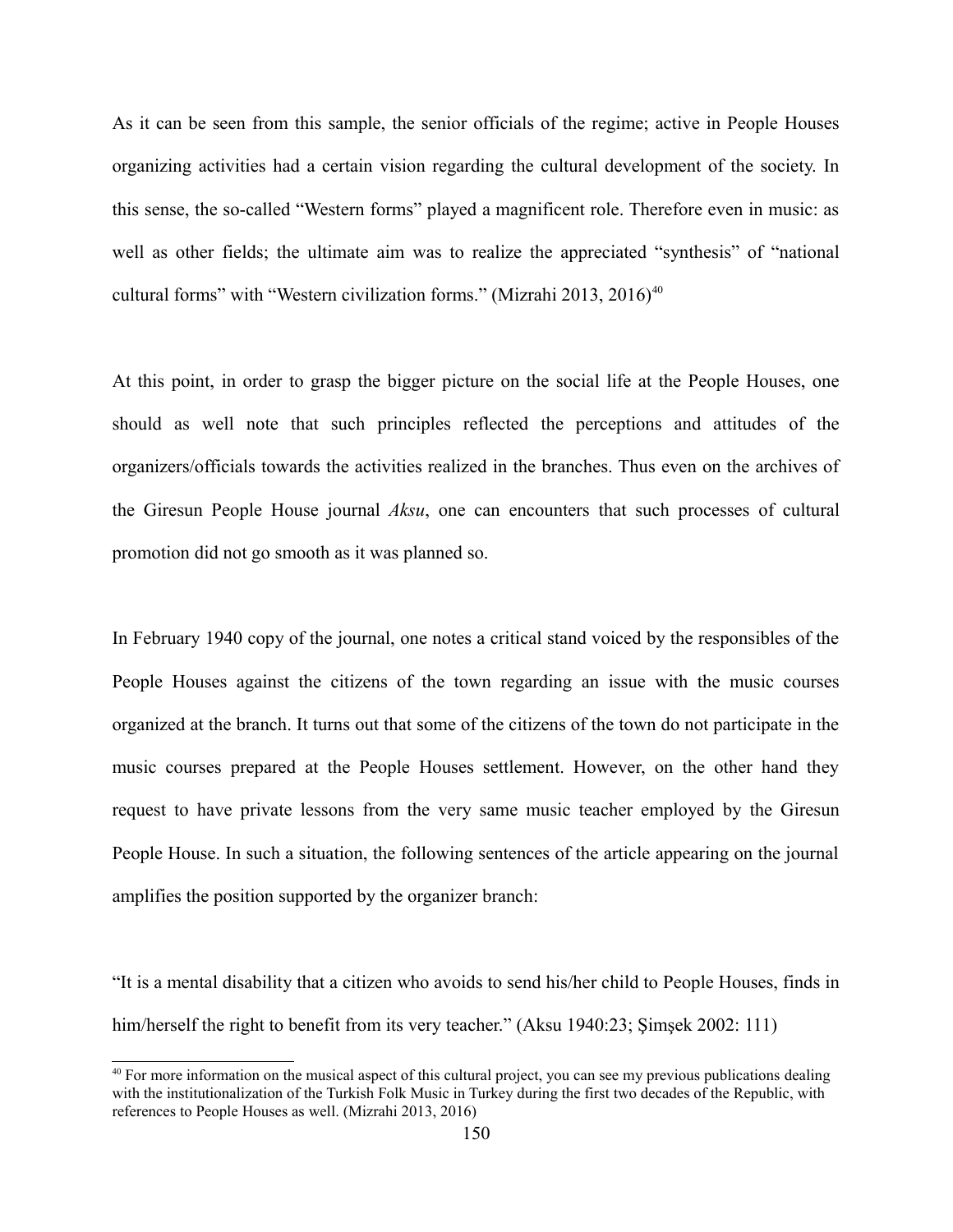In this particular case, regarding the material concerned, among the pages of the institution's journals -with reference to Paul Corner's terminology- one can notice the traces of evidences on a contradiction between the "popular opinion" and the "public opinion" promoted by the officials towards the very function of the institution's branches. (Corner 2009)

Furthermore, it is important to note that frequently the organizers aimed to stress the "national" characteristic, the "national" touch of their events. One of this kind was the presentations of the opera play *Mme Butterfly* in Ankara People House in 1941. As Öztürkmen quotes a critical author of the time Falih Rıfkı Atay's writing on this play, it shows indeed that the opera play *Mme Butterfly* was not played in its original form, but was re-presented in a "national fashion", portrayed as a "Turkish opera." Even more, Atay was arguing that actually the Western music was the "real Turkish music" and referring to the greater debate on the "national music" of the new Republic, based on the theoretical distinction proposed by Ziya Gökalp at the early years of the century, between the culture (*hars*) and civilization (*medeniyet*), previously mentioned in this thesis. $41$ 

Continuing with the branches activities, the Theatre branch of the organization as well was responsible of organizations of presentations. They participated in the programming of the activities such as drama courses, focusing on the arts of cinema and particularly public speaking courses, which was such an important form of idea-diffusion method of the time. As a large scale of the population lacked the literary skills to read and write texts yet, particularly in the countryside, it is important to remember the role of the public speakers, and the theatre plays in introducing the "proper interpretation" of the Republic reforms, and its mode of approaching the

<span id="page-150-0"></span><sup>41</sup> See 3.4.1. Revisiting Social Thought of Ziya Gökalp (1875-1924)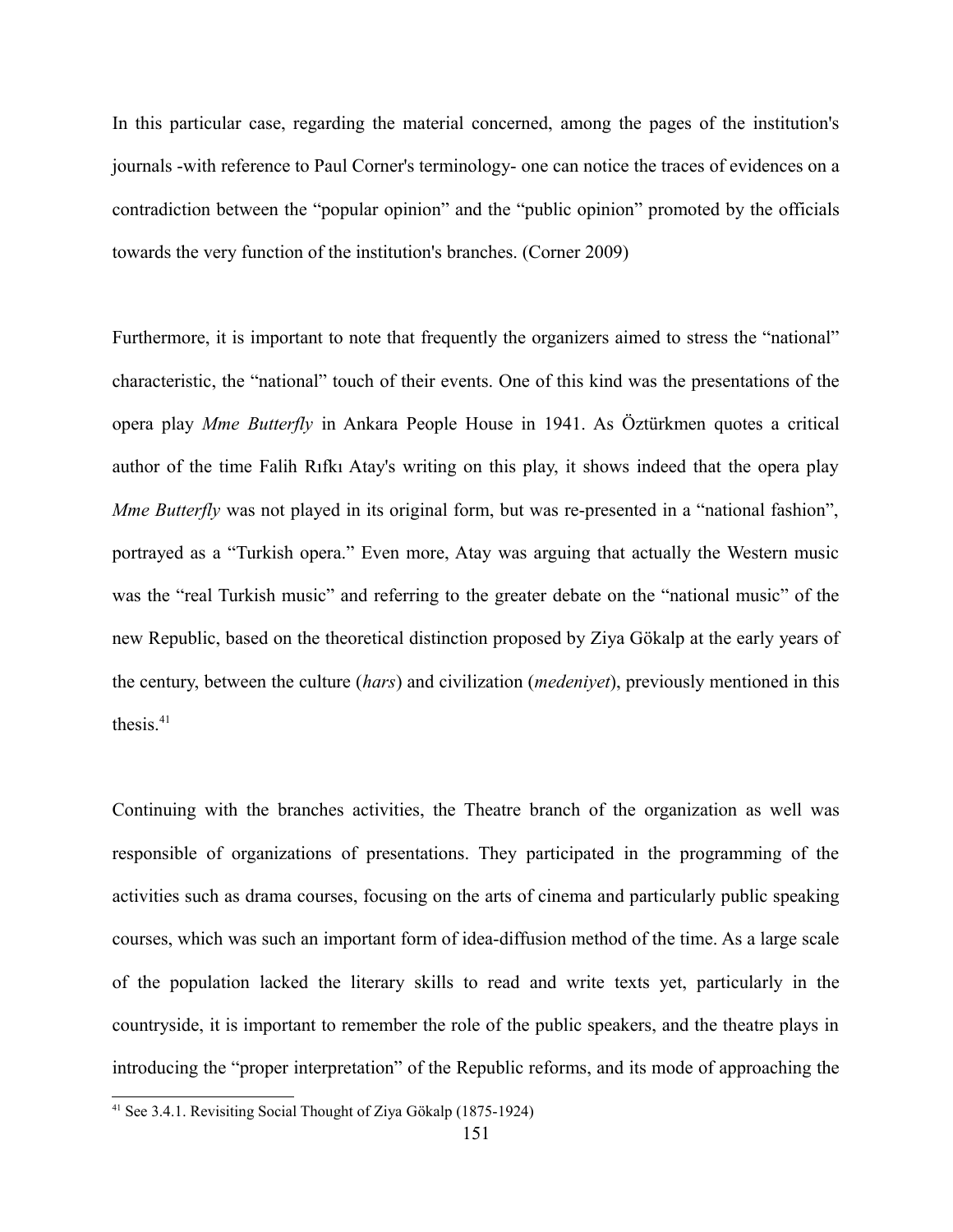society and history.<sup>[42](#page-151-0)</sup>

Another important branch registered in the People House structure was the Village Development branch. Their fundamental role was portrayed as the organization of the relations between the villages and the cities in the country. Furthermore, they were as well involved in the solutionfinding processes of social and infrastructural problems posed to them from the countryside. A similar task of development was assigned to the Social Assistance branch of the organization as well. In this sense they would organize charity activities for the necessary re-distribution of wealth and further organize medical polyclinics needed in these settlements. The task of public education was divided among the two branches of the organization as Public Classes and Courses branch and the Library branch. In this sense, while the first branch was responsible of the organization of public courses such as reading and writing literacy lessons, the second branch served as a structural base in organization of reading material of the institution, and furthermore preparation of book exhibitions. (Çeçen 1990; Öztürkmen 1994: 164)

Apart from their activities regarding their specific branches, these sections were also fundamental in the diffusion of the reforms employed by the central government to citizens of the cities and towns of the country. In this regard the government followed a practical plan in assigning specific dates to introduce and celebrate the reforms and regulations approved by the state. To remember several of these festivities one can note the "Language Day", "Land Day", "Sports Festival", "Maritime Day." The glorification of such special days and festivities can be tracked in the pages of the People Houses magazines of the time. In this sense, the evolution of

<span id="page-151-0"></span> $42$  Esra Dicle Basbuğ's work on theater plays in People Houses, on "Official Ideology on the Stage: The role of the People Houses theatre plays during the construction of the Kemalist Ideology" should be noted as a well documented publication in this regard; in Turkish. (Başbuğ 2013)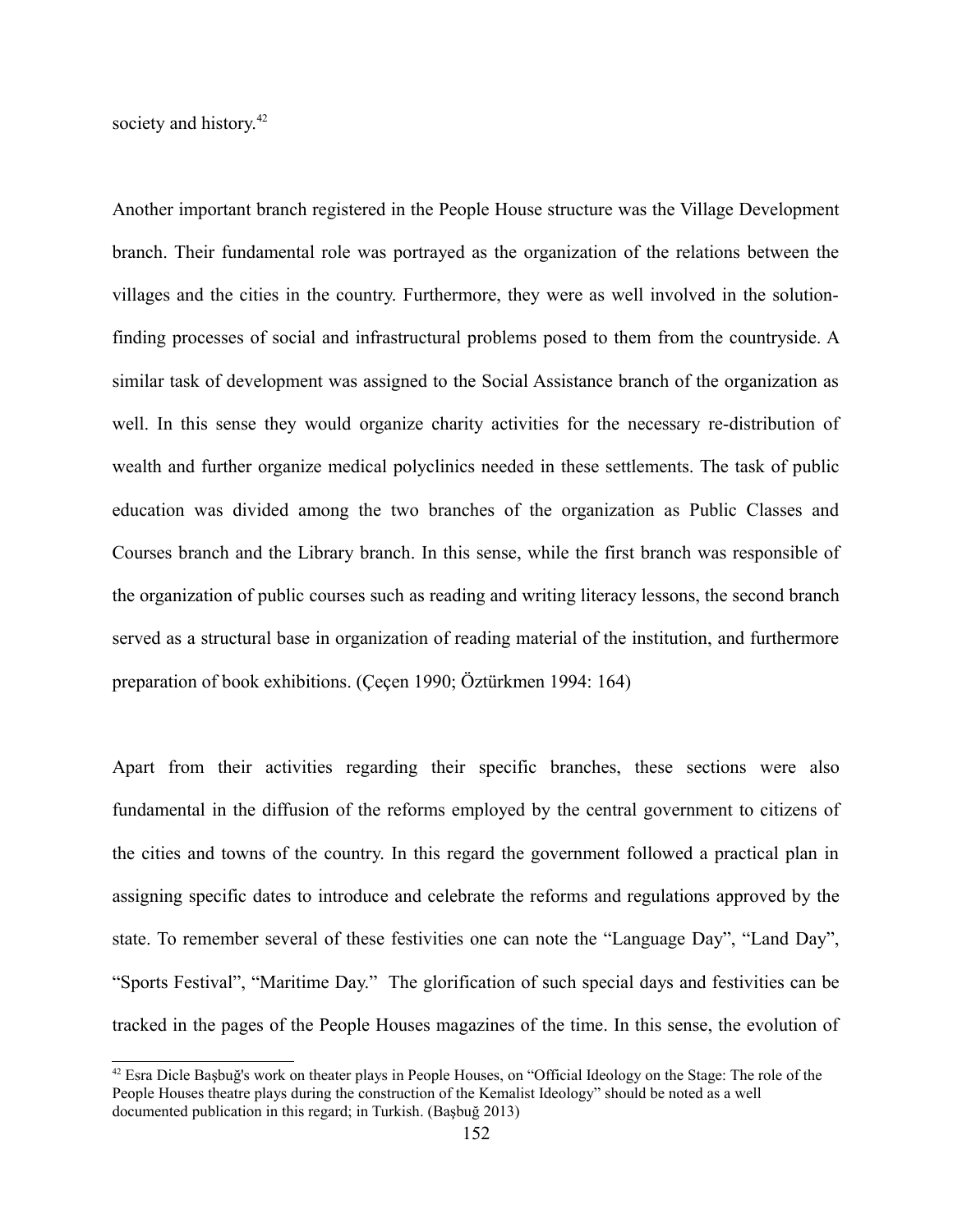these specific days as well notes an important aspect on the perception of the senior officials regarding the new regime's policies.<sup>[43](#page-152-0)</sup>

## **4.3.2.2. Approaching** *Halkevleri*

Turning back to the contemporary sources of the time, regarding the purposes of founding such an institution, diverse opinions were discussed in public sphere. As an example, a poet and an intellectual of the period, Behçet Kemal Çağlar, with his numerous contributions to Ankara People Houses journal *Ülkü*, argued that there were mainly three motivations in structuring such an institution in this very particular time. He argued that the first motivation was fostered from the side of the Republican People Party and the intellectuals. He proposed that this group had the necessity to get in touch with the "people" and practically get to know "the country." Secondly, this group furthermore had the need and the will to proceed with the diffusion of the Party's principles within the society. Even more they also had to introduce the reforms which were already put in force by the government to the citizens. Thirdly, he pointed out that such senior officials of the regime had the motivation to build an integrated society, and particularly a youth that would be treated as a mass, ready to be molded according to their will. (Çağlar 1936; 1933; Şimşek 2002: 68)

#### **4.3.2.2.1. Ideological Motivations**

Another important point regarding the Turkish experience of nation-building is that, as it is mentioned by Öztürkmen in her article, "efforts aimed at the making of Turkish nation, however

<span id="page-152-0"></span><sup>&</sup>lt;sup>43</sup> One of the remarkable cases on the history of the festive days in Turkey can be noted by the introduction of 19 May as the "Atatürk Day" with regulation dating to 24 May 1935. According to the official state historiography 19 May 1919 marks the day of the "start of the Independence War" with the arrival of Mustafa Kemal to Samsun. However from the date of 20 June 1938 the day was continued to be celebrated as the "Youth and Sports Holiday" among the country. Finally the current regulation in Turkey dates back to 1981 (after the 1980 coup d'etat) and it is named as the "Holiday of Commemoration of Atatürk and Youth and Sports"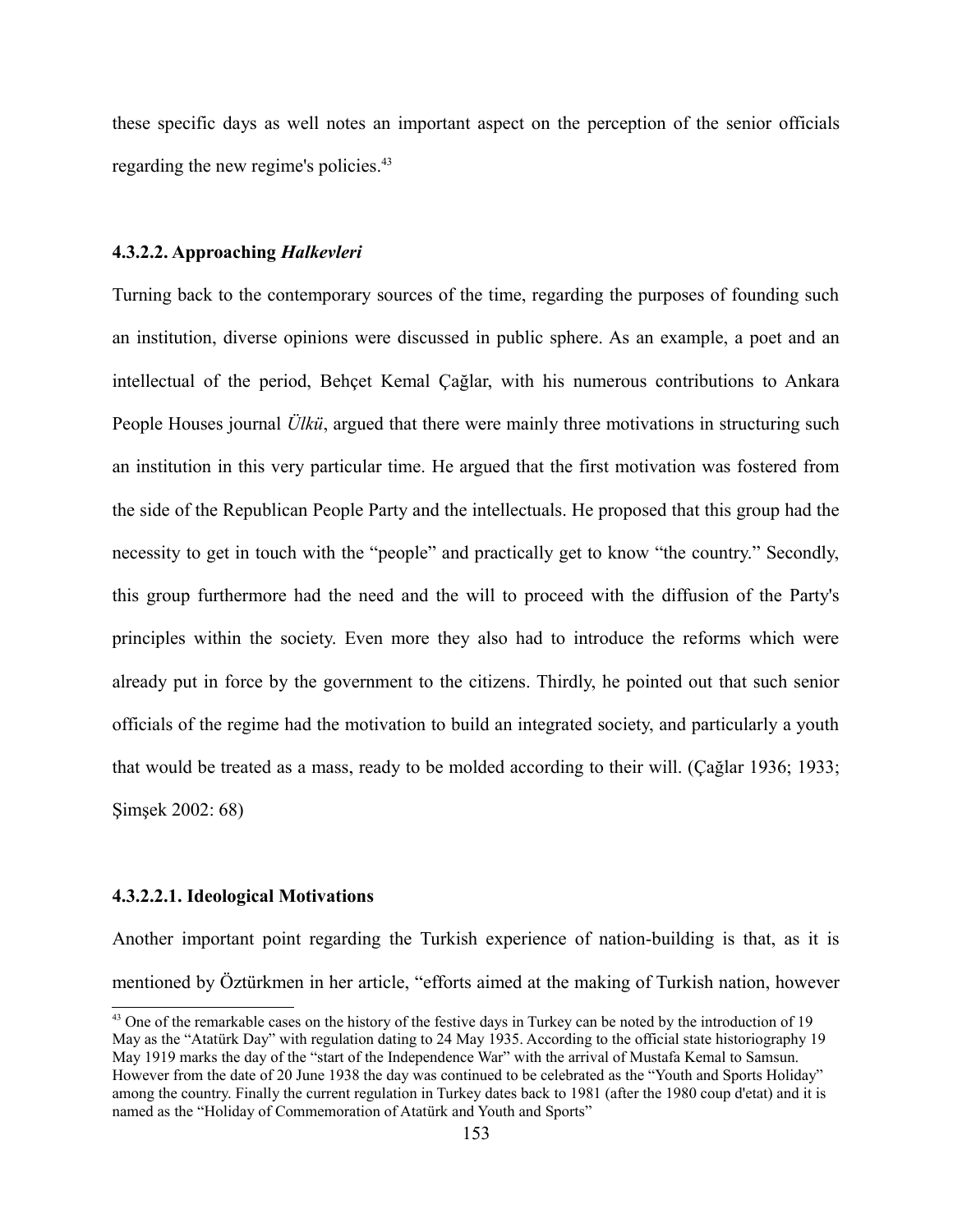coincided with the period following the establishment of the Turkish nation-state." Therefore in fact this noted the distinctness of the Turkish nationalist ideals from the Turkist nationalist movements during the late Ottoman era. This distinction among the late-Ottoman Turkish nationalism and the Early Republican Turkish nationalism forms the main division of ideological paths promoted by the Turkish Hearths and the People Houses organizations during the first decades of the republic. As it is once again mentioned by Öztürkmen, briefly these differences can be noted with considering the expansionist and the pan-Turkish elements of the Turkish nationalism of the previous era. (Öztürkmen 1994: 159)

In this process which lead to the formation of People Houses, such institutions were imagined to fulfill the function of "mediating the ideas, reforms and images promoted by the new regime." However, it is also important to remark that these institutions were not imagined to accomplish a one-way function, they were also seen as organizations which would help the senior officials of the Republican Party to be able to interact and sympathize with the population in the country. At this point, it would also be argued that these "reencounters" ended up with such officials' paradoxical "emotional attachment" to the countryside, with their will to transform such peasant culture for their modernizing ideal. (ibidem: 161)

In this regard, it can also be mentioned that the foundation of the People Houses marked the "failure of the Turkish Hearths to support the new regime." This connotes the different national ideals promoted by the supporters of these two organizations. To give an example to this, one can note the fact that the Turkish Hearths were actually had their references in the Ottoman-Turkish tradition of 1910's, which would make some of the Hearths to oppose such reforms promoted by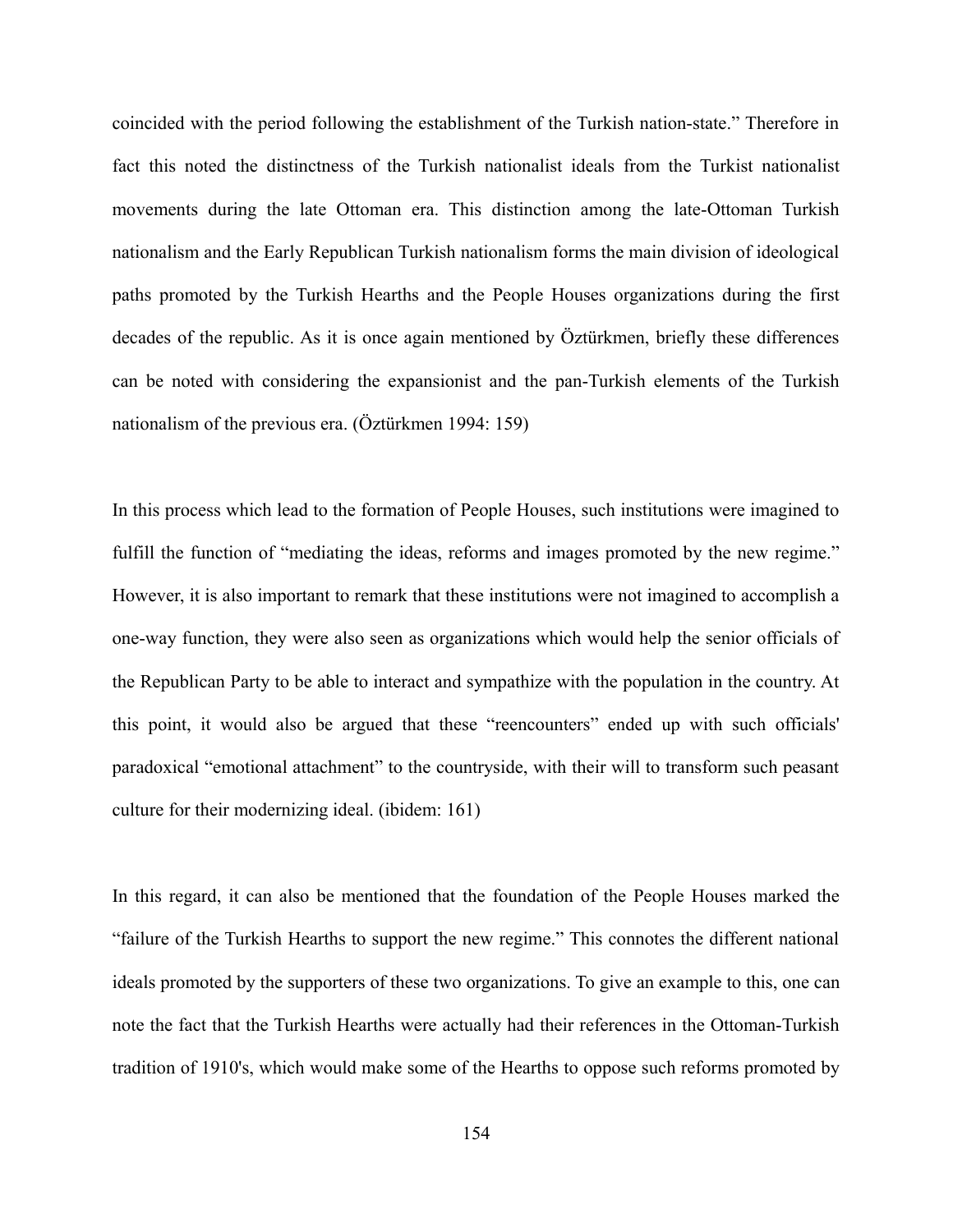the Republican government. One can note their opposition to the reforms of the usage of Latin alphabet in place of the Arabic script, and the dress reforms promoted by the government. Furthermore supporters of the Turkish Hearths were also present in the ranks of the Free Republican Party, and this also created a division between such political figures and the ones who determined to support the policies promoted by the Republican People Party, such as Recep Peker. (ibidem: 162)

In practice People Houses reflected the functionalist vision of the solidaristic corporatist social policies. It had the mission to "create a mass society, which in turn would serve to create a true nation" according to the RPP elite. (Karaömerlioğlu 1998: 69) With its abovementioned nine departments People Houses project served this purpose during 1932 and 1951.

Another characteristic of the institution was the strong role of the Republican Party played at the organization of People Houses structures and programs. This did not promote the autonomy of the institution but positioned it as a close organization to the party's principles. Structurally this can be seen as when the founder bureaucrats did not prefer to form a legal "central office" for all the People Houses in the country, but preferred to keep them local. (Şimşek 2002: 92) In this sense the values promoted in these institutions had to be in correlation with the party program and its particular "national ideal." As one could guess, the closure of these institutions came after the elections and with the rival of the Democrat Party in Turkey on 14 May 1950. Following this political change, People Houses around the country were closed down following a regulation published of the official newspaper in 1951.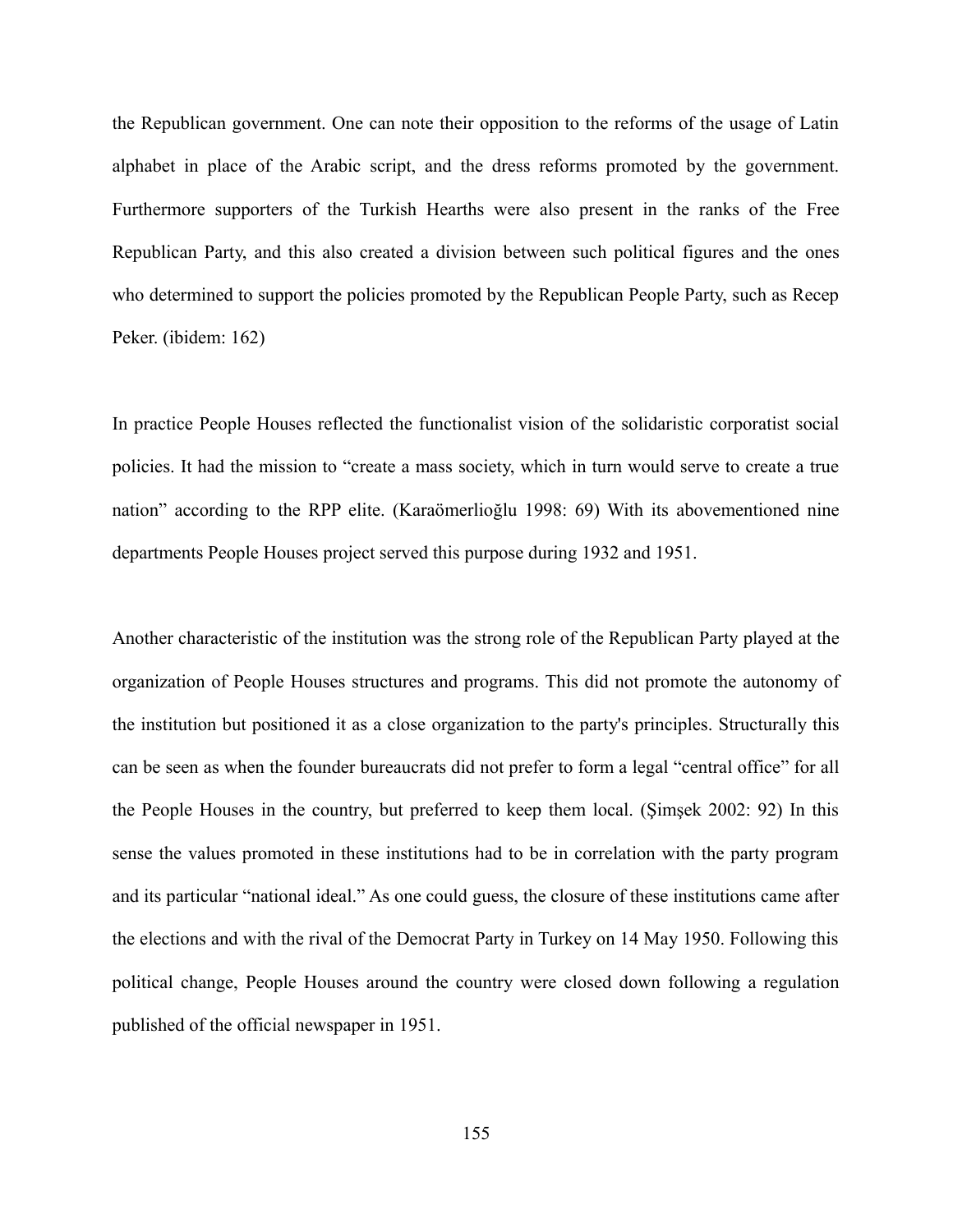# **4.4. CONCLUSIONS**

It can be expected that foundation of nation-state governed socio-cultural organizations mostly aim to proceed with the indoctrination of the "national ideals" via conditioning of everyday lives. Contextualizing it with the theoretical framework outlined in the first chapter of this thesis, one can remark the approach built by Peter J.Williamson's model of an authoritarian-licensed corporatism with several variables. Even though his work mainly focuses on the economical relations of the model (based on the intermediary licensed institutions coordinating the labor, capital and the state) his final point hints at cultural policies in such model: "Around the licensed associations will be established institutional structures that by purporting to encapsulate certain ideological premises-such as social solidarity, justice and the national interest- are designed to legitimize the order, particularly the disciplining of labor" (Williamson 2009: 131)

However in light of the explanations taken place in this and the previous chapter, the components of such "national ideals", differed in inter-war Italy and Turkey. This differentiation argument is supported with references to two points. Firstly it is because of the diverse infrastructural relations conditioned by the crisis of distribution and the crisis of accumulation respectively. Secondly, even though taken place at the same period of concern of the years following the I.WW, such infrastructural circumstances conditioned different social textures, for this reason the motivations of the cultural policy reactions, governed by the state mechanisms differed, explored in this chapter.

In the Italian case, with the policies promoting the regimentation of the "leisure-time" activities of the citizens, one sees the essential promotion of standardization of the non-working time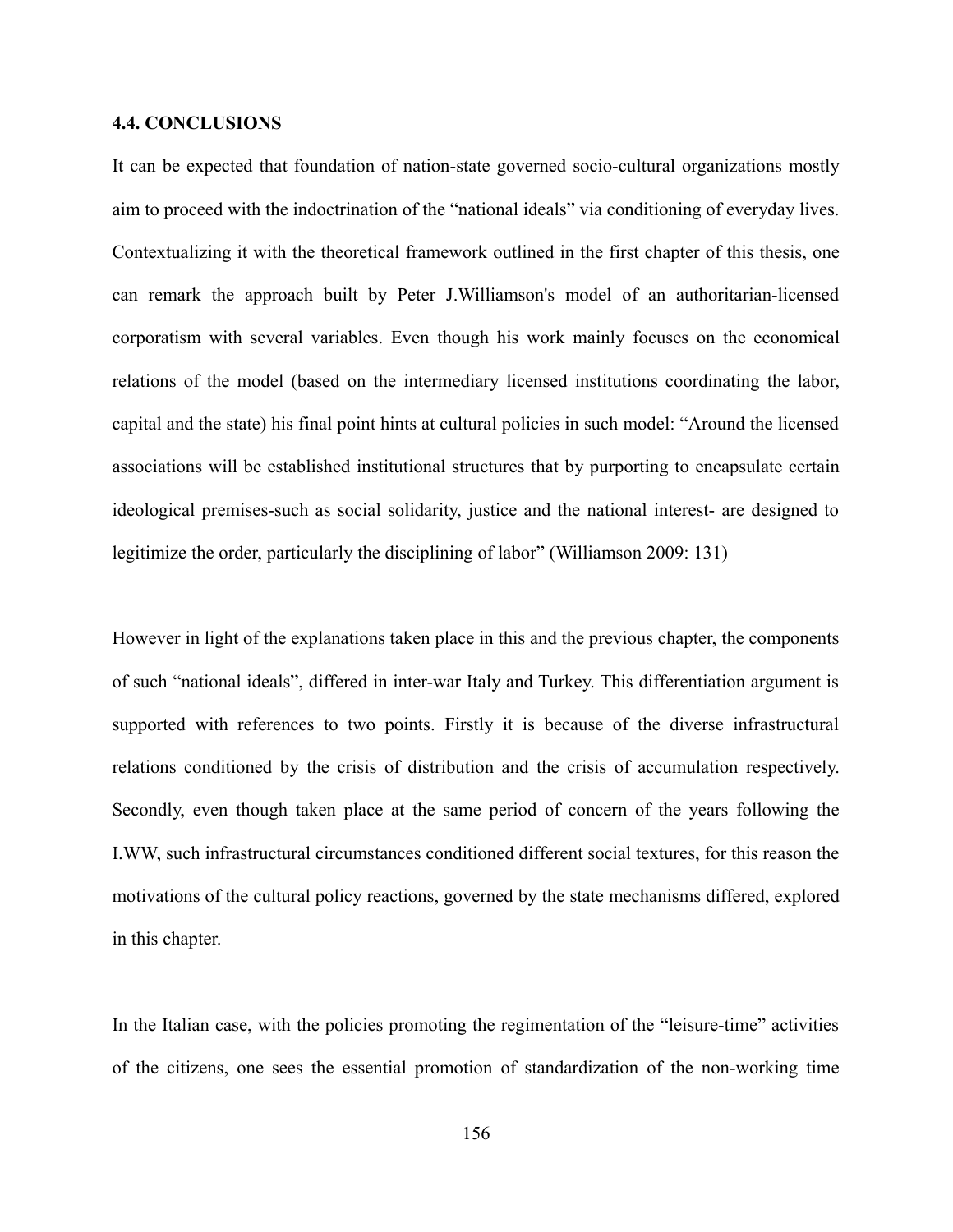activities with those of the working time, framed in a "productivist" manner. Therefore, with the new circles, with the standardization of the already-existing social circles, and with the dependent circles, OND organization was a result of this totalitarian corporatist policy. This is the reason that it was reactionary to the class-based associations, however it still kept the stimuli to be present at the daily lives of its citizens. As a result the OND organizations in several cases were embedded to the companies and served for the relative workers, as well as the non company-embedded circles such as the ones in the neighborhoods and the rural areas.

In the Turkish case, the foundation of People Houses in 1932 seeked the realization of two principle motivations. To grasp the role of this decision on its establishments, it's fundamental to consider the social transformation which was already in act in the country from the early years of the Republic and on, with the abolition of the Caliphate in 1924, *Terrakiperver Cumhuriyet Fırkası*/ Progressive Republican Party experience in 1924-25, Educational reform in 1924, Clothing reform in 1925, closure of *tekke, zaviye and turbe*-religious lodges, sects in 1925, Latin alphabet reform in 1928, agricultural reform in 1929, electoral rights to woman in 1930 and the starting for the preparations for the Turkification of the *ezan*, the religious public prayer in 1931/32.

In such a context of transformation, the experience of the economical crisis leading to the devaluation of the agricultural products in the country in late 1920's, together with the Free Republican Party experience of 1930 and the reactionary incidents such as the Menemen incident explained in this chapter; pave the path for the establishment of the People Houses. Therefore closure of the Turkish Hearths and the establishment of the institution marks a compatible policy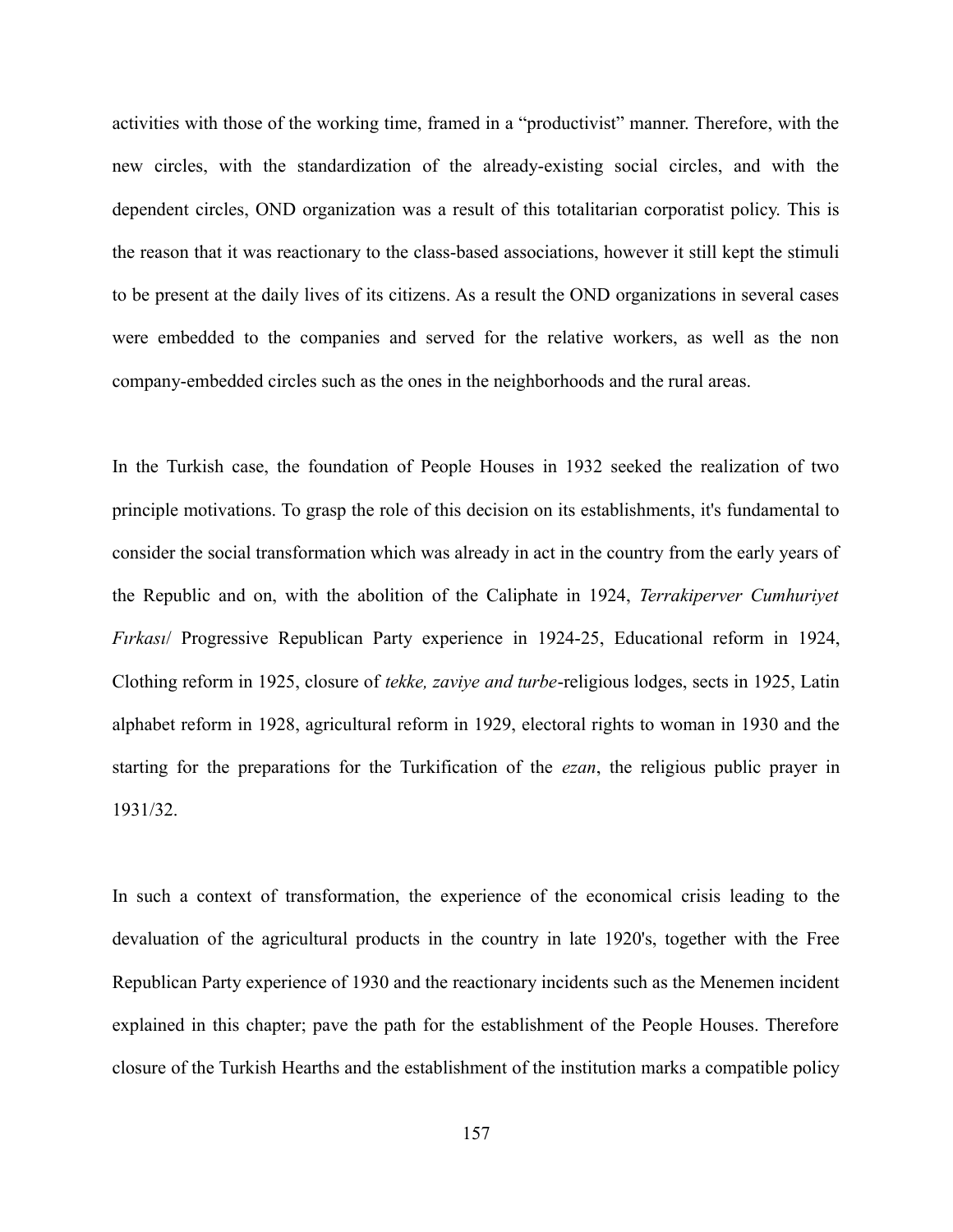with the dissemination efforts of the social reforms previously introduced in the country. Furthermore such process is facilitated with the abovementioned ideological differentiations that created the dispute between the Turkish Hearths and the pro-reform Republican officials. In this regard as it can be seen from the branches and the activities conducted by the People Houses such organization aimed firstly to create the idea of national belonging and the support for the governmental reforms introduced around the country.

Therefore it can be argued that the main idea with the People House project was to create the "ideal national citizen", loyal to the regime and its reforms. As it is noted in the previous chapter, this had the reference to one of the six RPP principles, "populism/*halkçılık*", which reflected a solidaristic corporatist, "harmonious" social imagination. However, differentiating from the OND in the Italian case (in an advanced capitalist context) attacking directly to the class-based associational life in the country; the People Houses policy in Turkey (in a developmental capitalist context) aimed at a general instruction and social involvement in the reforms put in action by the government. Therefore in this context People Houses were imagined as solidifying policy of persuasion by the governmental ranks, as a response to the superstructural perceived threat of a "counter-revolution" leaded by an anti-Republican opposition; which did not regard a worker's "class warfare" whatsoever. On the other hand, in the Italian context, OND was a result of a passivization policy against an infrastructural perceived threat lead by the organized labor, "overthrowing the capitalist mode of production." The conclusion part of the thesis will be turning back again to this analysis, for elaborating it furthermore with the theoretical platform built in the second and the third chapters of the thesis. The following chapter frames the interperception patterns of intellectuals and law-makers in each case towards "other's" policy-making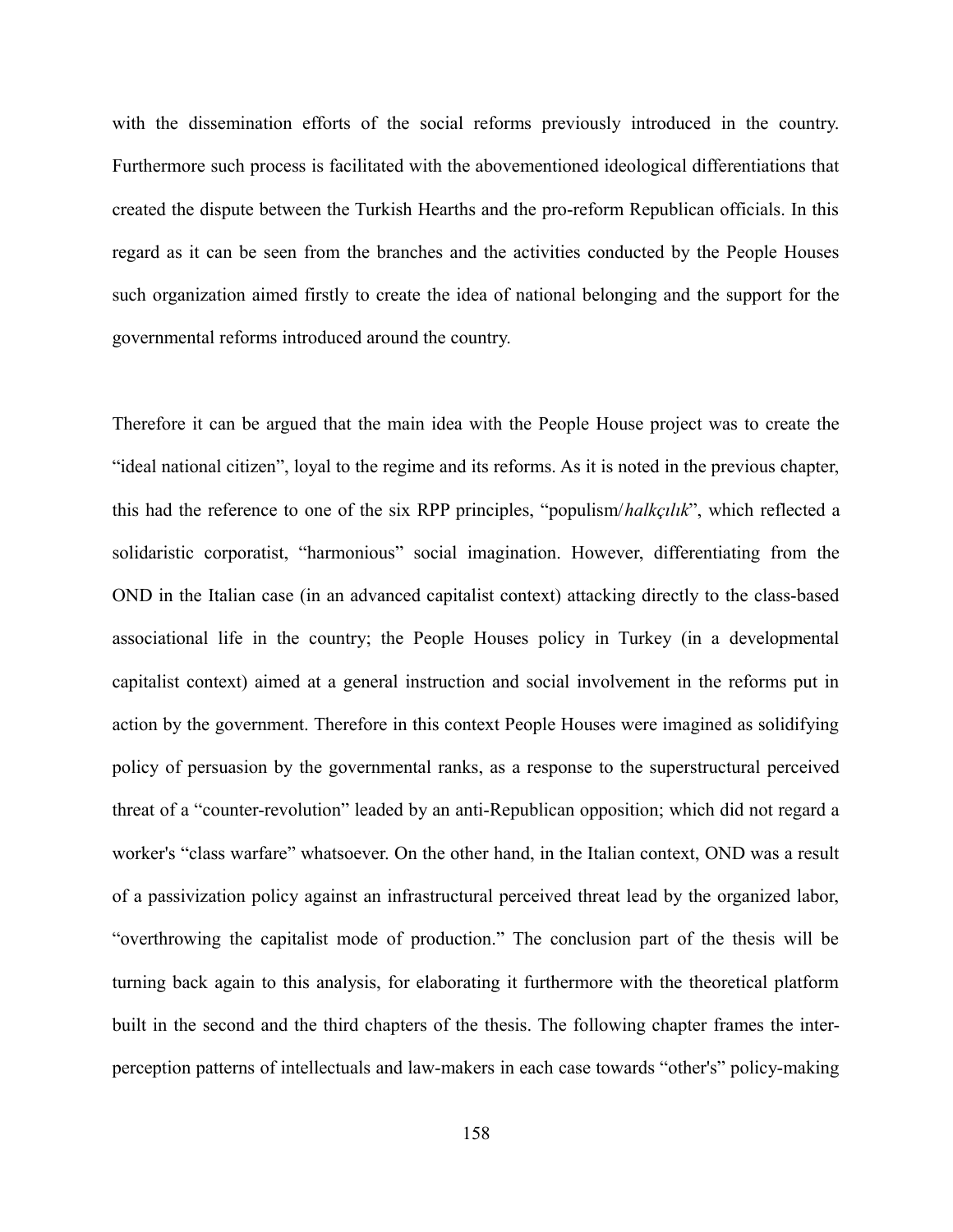practices, conditioned by the crises thus seeking an anti-socialist, non-liberal however not anticapitalist mode of survival.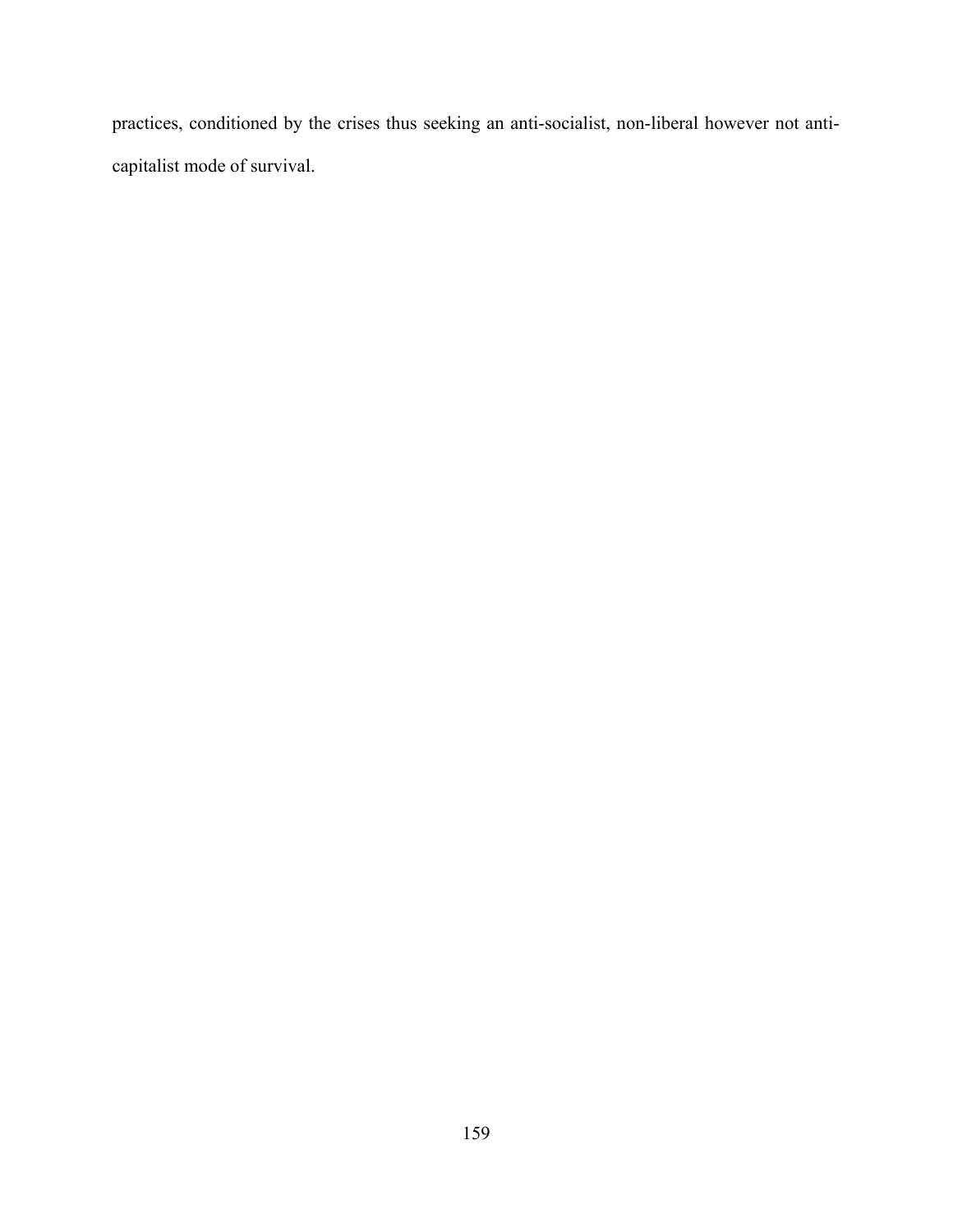# **CHAPTER 5. INTER-PERCEPTIONS AND ATTITUDES: INTERWAR ITALY AND TURKEY**

# **5.1. INTRODUCTION**

In light of the discussions taken place in previous chapters. it is argued that interwar Italian and Turkish contexts were structured by the dynamics of two crisis respectively; crisis of capital distribution and the crisis of capital accumulation. In this sense it is observed that political agencies reacted to such crises with prioritizing the sustainment of the capitalist mode of production; and their socio-economic and cultural policies followed totalitarian corporatism in Italian context, and solidaristic corporatism in the Turkish context. Thus in eyes of the contemporary intellectuals and law-makers, their such policies reflected an "un-observed alternative" to liberal capitalist and socialist managements of socio-economic relations. Therefore in an international context, seeing the "other" agency meant contemporaneously thinking about one's self position as well. Commenting on the socio-economic policies of the "other" agency meant questioning the validity of one's policy-making practices itself.

Following this premise, in this chapter intellectual perceptions and attitudes in inter-war Italy and Turkey towards eachothers' policies are investigated. For this reason, qualitative discourse analyze is proceeded with references to several articles and news that stand up from a set of 225 articles found in six different sources<sup>[44](#page-159-0)</sup> dealing with the issues of corporatism, economical policies, social policies; including discussions with references to Italy in the Turkish sources, and references to Turkey in the Italian sources; as well as misunderstandings and quarrels among the

<span id="page-159-0"></span><sup>44</sup> *Kadro, Cumhuriyet* and *Ülkü* in the Turkish case, *Oriente Moderno, Il Popolo d'Italia*, and *Gerarchia* in the Italian case.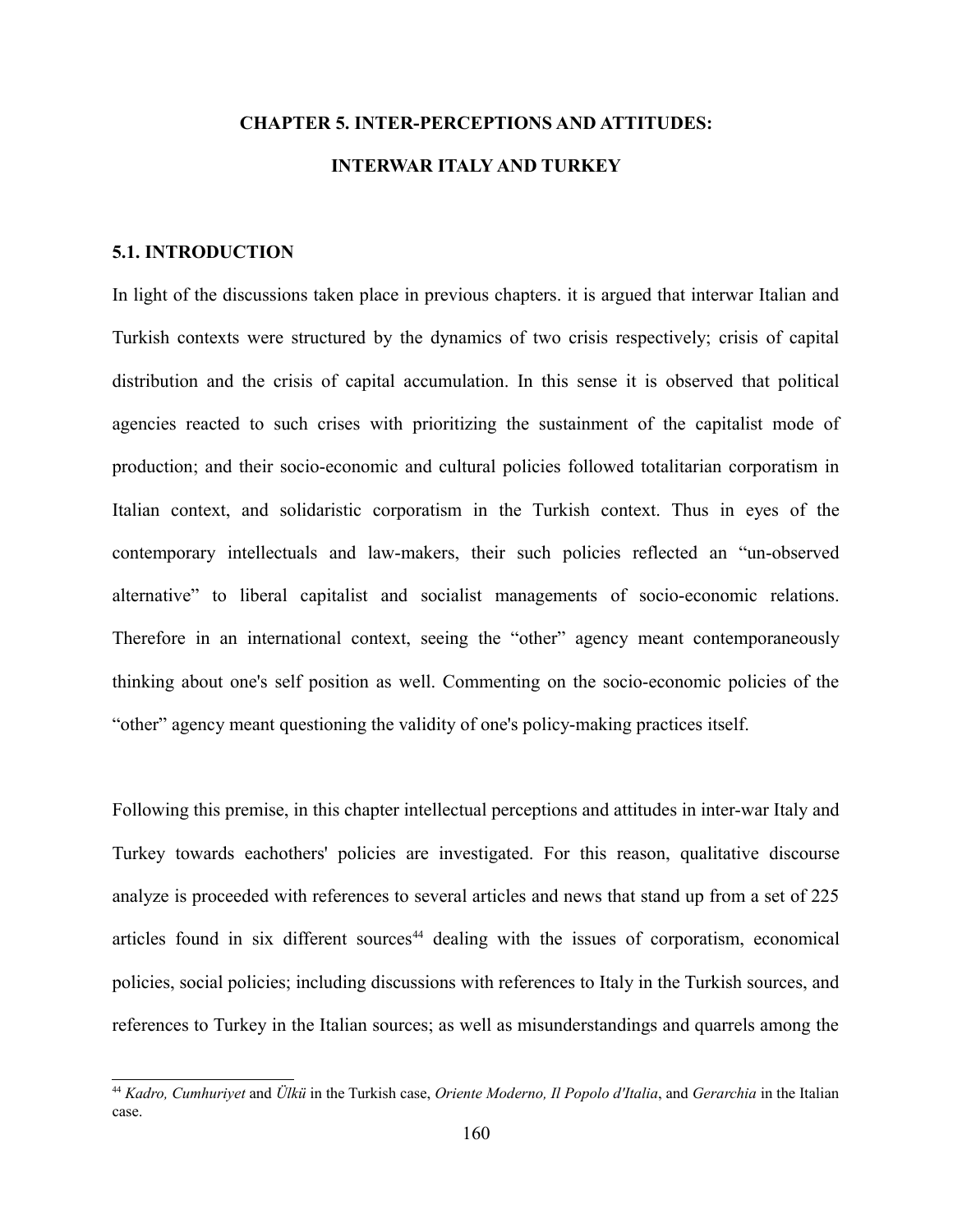authors in these sources. Therefore in order to give a comprehensive context of the intellectual and journalistic voices raised at the platforms of public opinion, interactions and inter-perception patterns are explicated with references to the evolving international relations between these two countries.

For this reason, in the first main section of this chapter named as **5.2. INTERNATIONAL RELATIONS: EVOLVING PERCEPTIONS**, a narrative on such perceptions is constructed in correlation with the international incidents that conditioned the relations between these two countries. Thus going beyond a descriptive account on foreign policies; constant references are given to a set of representative archival material (news and commentary articles) which are argued to be grasped as "evolving perceptions" within the "big picture" of alternating relations between the two countries. Therefore the first main section follows a chronological narrative built on four parts as **5.2.1. 1922-1927 Period: Distance; 5.1.2. 1928-1932 Period: Rapprochement** and **5.2.3. 1932-1939 Period: Diverging Agendas;** integrated with the relative analysis of the archival sources concerning the issues on international affairs. In **5.2.4. Remarks**, results of this analysis is recalled before proceeding with the next section.

In the second main section of this chapter, named as **5.3. INTERNAL POLICIES: ANALOGICAL THINKING AND DIFFERENTIAL THINKING,** archival material that deals with the themes concerning the domestic policies of these two countries is highlighted. The materials analyzed in this part are grouped under three titles as the following: **5.3.1. Cultural Politics in Dual Perspective** focuses on the standing out material on Turkish discussions on cultural policies with considering the Italian policies. Then **5.3.2. Socioeconomics in Dual**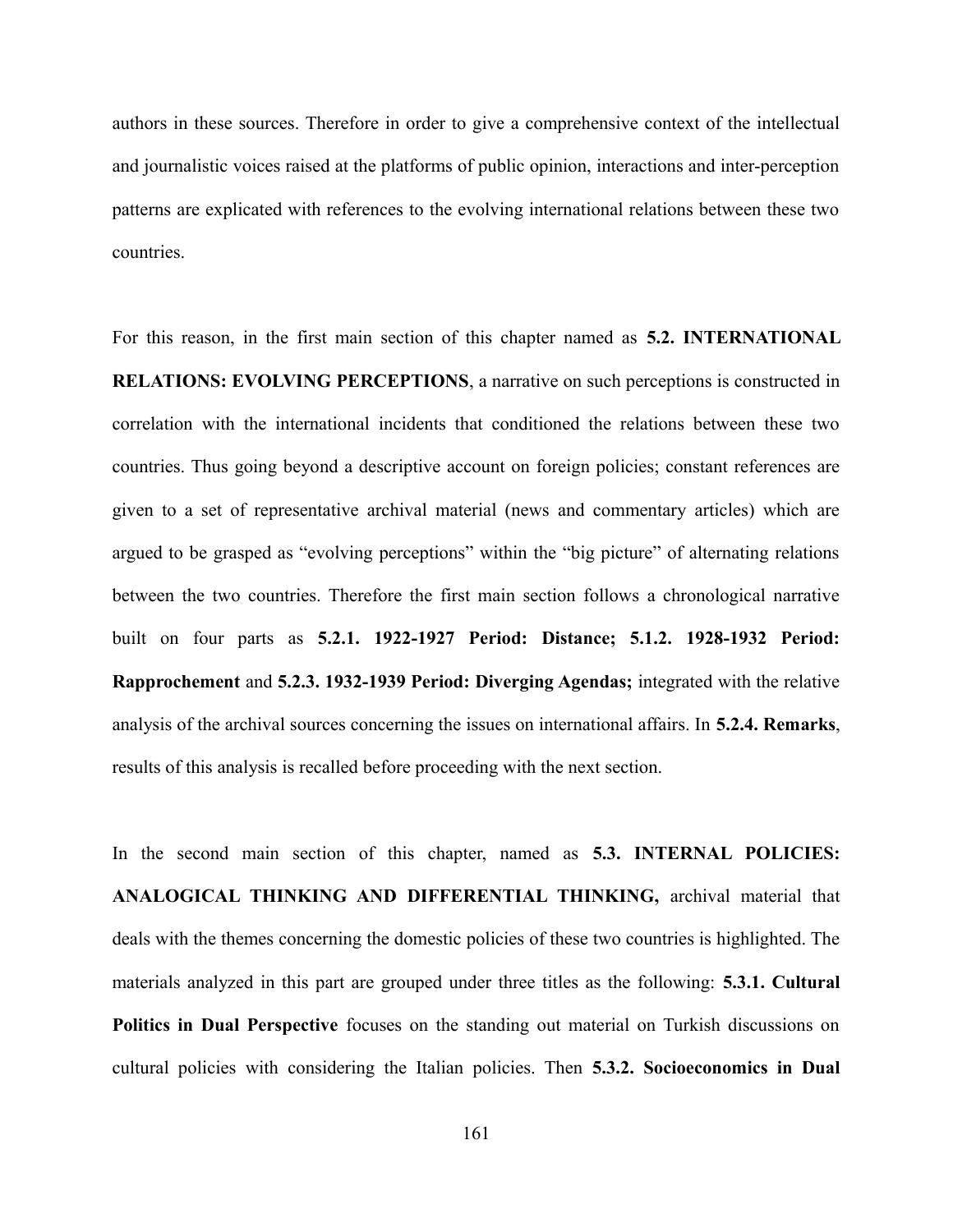Perspective illustrates the Turkish discussions on socio-economic policies, which are argued to embrace an attitude of "differential thinking." This part thus highlights a specific case of a quarrel between Ettore Rossi and Burhan Asaf on theorizing Turkish and Italian political transformations in comparison. Additionally in regards to the previous discussions, among the Turkish authors we observe the assumption of "fall of liberalism"; questioning Turkey's place comparatively within the "changing world order.". Furthermore **5.3.3. RPP 4th National Congress of 1935** explores Recep Peker's discourse in the Republican People's Party's national congress and analyzes the coverage it received in an article appeared in *Oriente Moderno*, demonstrating us a pattern of "analogical thinking" that comes up as the main characteristics of the narrative adopted by the Italian authors on Turkey, such as Ettore Rossi and Ubaldo Faldati. Finally at the conclusion part brief arguments are supported in light of the material analyzed in the chapter; which are recalled at the general conclusion chapter of the thesis.

#### **5.2. INTERNATIONAL RELATIONS: EVOLVING PERCEPTIONS**

Analysis of the international relations between Turkey and Italy in the interwar era can be divided into three periods of 1922-1927 which is dominated by distant relations without remarkable approaching tendencies, 1928-1932 which marks a period of rapprochement between the two countries and 1932-1939 which illustrates a gradual disengagement leading to a "frost." Dilek Barlas approaches to identify the first period dominated by an ambiguous relation between these two actors. Thus in this period Turkey's security concerns were still in its agenda just after the Greco-Turkish War (1919-1922). Furthermore previous Italian occupation of Tripoli and Dodecanese islands in 1912, followed by Italian engagement in the Sevres Treaty in 1920 contemporary with the Greek occupation of Smyrna, contributed to this ambiguity. (Barlas 2004: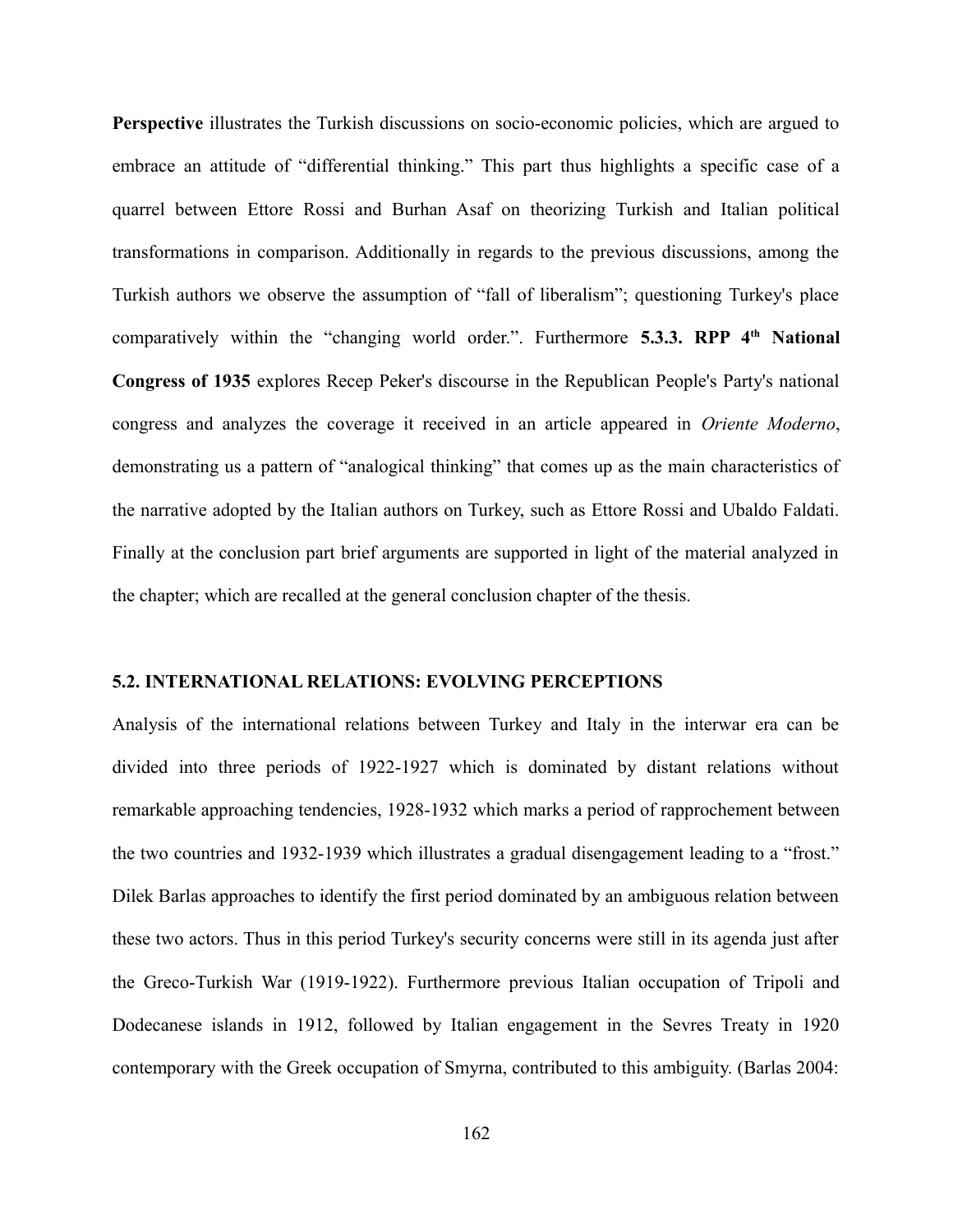In this cadre, Barlas summarizes the conditions of the second period, which shaped the relations between the two as Ankara's need for foreign economic support -for its development, to pay the part of the Ottoman public debt- and Turkey's attempt to overcome international isolation. Therefore these two factors conditioned the Ankara government to "seek rapprochement" with the great powers, and endure its status as a nation-state. Hence following the year 1932, the relations between the two countries experienced a phasic disengagement. (ibidem) Below the evolving perceptions voiced in the public opinion generally by policy makers or the intellectuals close to respective regimes are followed. This is proceeded by encountering their articles in the journals, studied in parallel with the alternating relations between the two countries.

### **5.2.1. 1922-1927 Period: Distance**

In this regard to have an idea on the "starting point" of such evolving perceptions at the Italian side, analyzing Benito Mussolini's and di Marzio's articles, published respectively on 1922 and 1924, approaching Turkey in its international context is enlightening.

In the article of Benito Mussolini, "*La Luna Crescente*/ The Crescent Moon" published in *Gerarchia* in 1922 December, Mussolini particularly analyzes Turkey, its experience after the Greco-Turkish War (1919-1922) and describes it as an "European actor" which survived the war. Thus it should be reminded that such a historical context is just before the Peace Treaty signed in Lausanne in 1923. It is particularly important to note such position of Mussolini in 1922, which actually pre-marks a starting point, a cadre to approach Italian-Turkish relations, with treating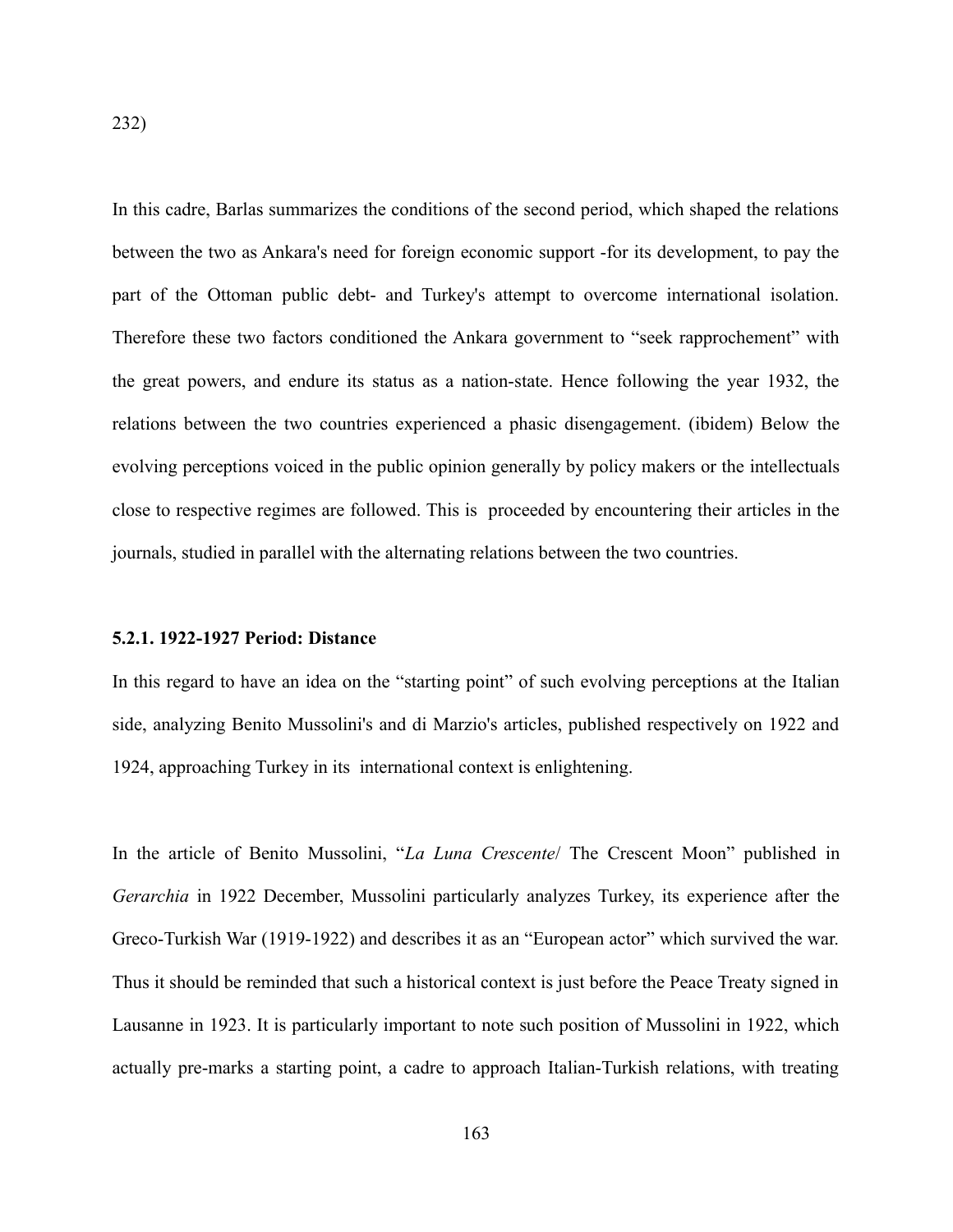Turkey literally as a country "that turned to Europe." In order to grasp such position of Mussolini, his discourse is quoted below as:

"Turkey turns to Europe, whether at its extreme angle. All the attempts to push it back in Asia have fallen; sign of an unbeatable historical law that pushes Turks on the European shores of the Marmara Sea. Hence Turkey is what it is, as it possesses Constantinople: as it is between the two seas; as it can serve as a ring between the European and Asian worlds. Constantinople is a grand quadrivium of land and sea. Expulsed from Constantinople, Turkey dies. Not to die so, it needs to turn back. During the war and even in the official documents, there were many mediocre literature on Turkey and its incapacity of a civil development. The reality is different, though not with falling into the literary exaggerations of Pierre Loti." (Mussolini 1922: 478)

Furthermore, following this argument, Mussolini stresses on the "definitive Turkish victory" in Anatolia. However within the cadre of the international relations, one sees that Mussolini's such "sympathy" towards the Turkish victory could also be his cautious step towards a possible rapprochement between Turkey and Russia. It can be the reason that in the following page, he condemns the Russian influence in Asia and frames such an argument in a religious cadre too: "The religion separates irreparably the Russian mentality from the Islamic one. Tsar's Russia could not do with its Asian politics, and it even had furthermore possibilities than that of Lenin's Russia." (ibidem: 479)

In the article "*La Turchia di Kemal*/Kemal's Turkey" in *Gerarchia*'s number of September 1924, written by Cornelio di Marzio, one firstly sees the common attribution -that is also observed in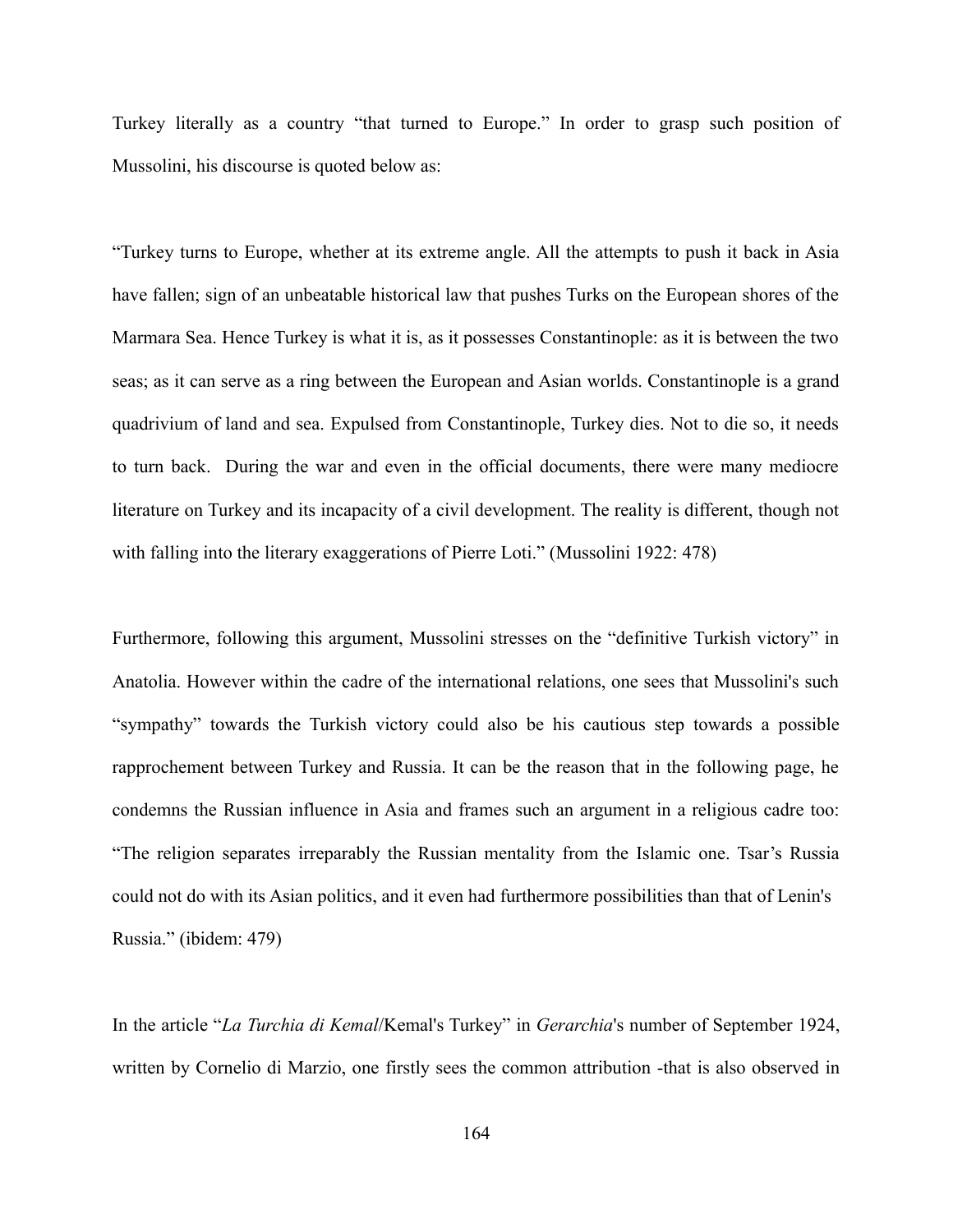the other Italian journals- of identifying the Turkish experience of Turco-Greek War and the foundation of the new Republic with the very personality of Mustafa Kemal. Therefore, back from the time of 1924, we can clearly notices the potential tendency to equate the reforms and institutional changes introduced in the country with him. Similar to the article of Mussolini, after two years -this time after the Peace Treaty of Lausanne- di Marzio as well approaches the Turkish-Russian relations and describes it as the following: "It is becoming more clear that socalled Turkish-Russian block which tries to embrace the people of the both countries, against the European bourgeoisie is becoming more of an ephemeral one." (di Marzio 1924: 120) Therefore the observation regarding the current situation in Turkey and the recommendation for Italian politics is not delayed; di Marzio mentions that there would be only one future of modern Turkey, with its nationalist policies. In this regard Italy should be attentive and cautious towards "its neighbor and Mediterranean Turkey". (ibidem)

However until the first Italo-Turkish Pact of 1928, the public opinion in Turkey was dominated by a cautious approach towards Turkish-Italian relations. It can be said that Fiume and Corfu incidents of Italian politics as well conditioned the Ankara government to consider defending itself against being a possible next target of "Italian expansionism" in the Balkans. In fact Barlas mentions the telegram sent by the Italian Embassy in Turkey to the Italian Foreign Minister on the advantages of Italy leading colonial goals in Southeastern Turkey, suggesting to focus on Adana instead on Antalya coast. However the very telegram notes the year 1927 as a critical year as the new regime in Turkey starts to be more stabilize internally as well. (Barlas 2004: 234-236)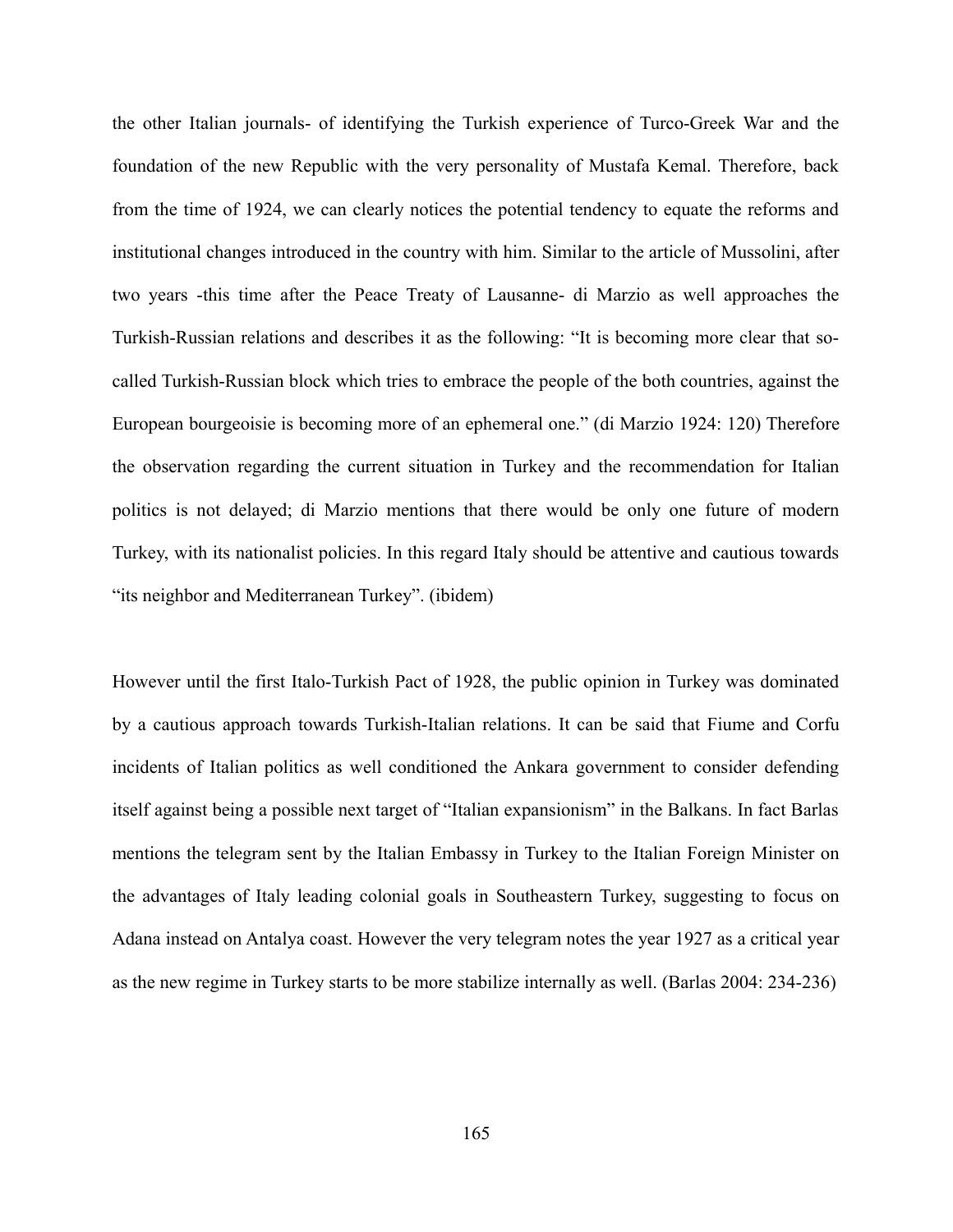#### **5.2.2. 1928-1932 Period: Rapprochement**

## **5.2.2.1. Repercussions of 1928 Italo-Turkish Treaty**

In this context the year 1928 marks an important turn between the relations of the two countries. From the year before and on several communications were made in order to organize a Turkish visit in Italy. Consequently in April 1928 the undersecretary of the Italian Foreign Ministry of the time, Dino Grandi met the Turkish Foreign Minister Tevfik Rüştü Aras in Milan.

Barlas interprets the reason of such rapprochement to several factors such as the evolving politics in the Balkans: In the fall of 1927 France and the Kingdom of Serbs, Croats and Slovenes proceeded with an alliance. Furthermore Belgrade parliament refused to approve the Convention of Nettuno, which was prepared with Italy on 20 July 1925. In such a situation, it can be argued from the point of view of the Italian foreign policy that, Turkey turns out to be an actor to consider partnership in the region. Therefore finally on 30 May 1928 two sides signed the Treaty of Neutrality and Reconciliation. According to the treaty both sides agreed not to engage in political and economical designs against each other and to remain neutral in case of a third party's threat. (ibidem: 238-240)

Therefore in this regard, following the Italian-Turkish Pact of 1928, in the Italian public opinion one observes the rising tone of treating Turkey not only with "attention" but also as a potential partner of "cordiality." This is directly clear from the opening sentence of the article "*La Turchia Kemalista e Il Patto Italo-Turco*/ Kemalist Turkey and the Italo-Turkish Pact" published in January 1929 in *Gerarchia*, signed by Ancyranus: "Kemalist movement since its birth received the sympathy and respect of the Italian nation." (Ancyranus 1929: 1)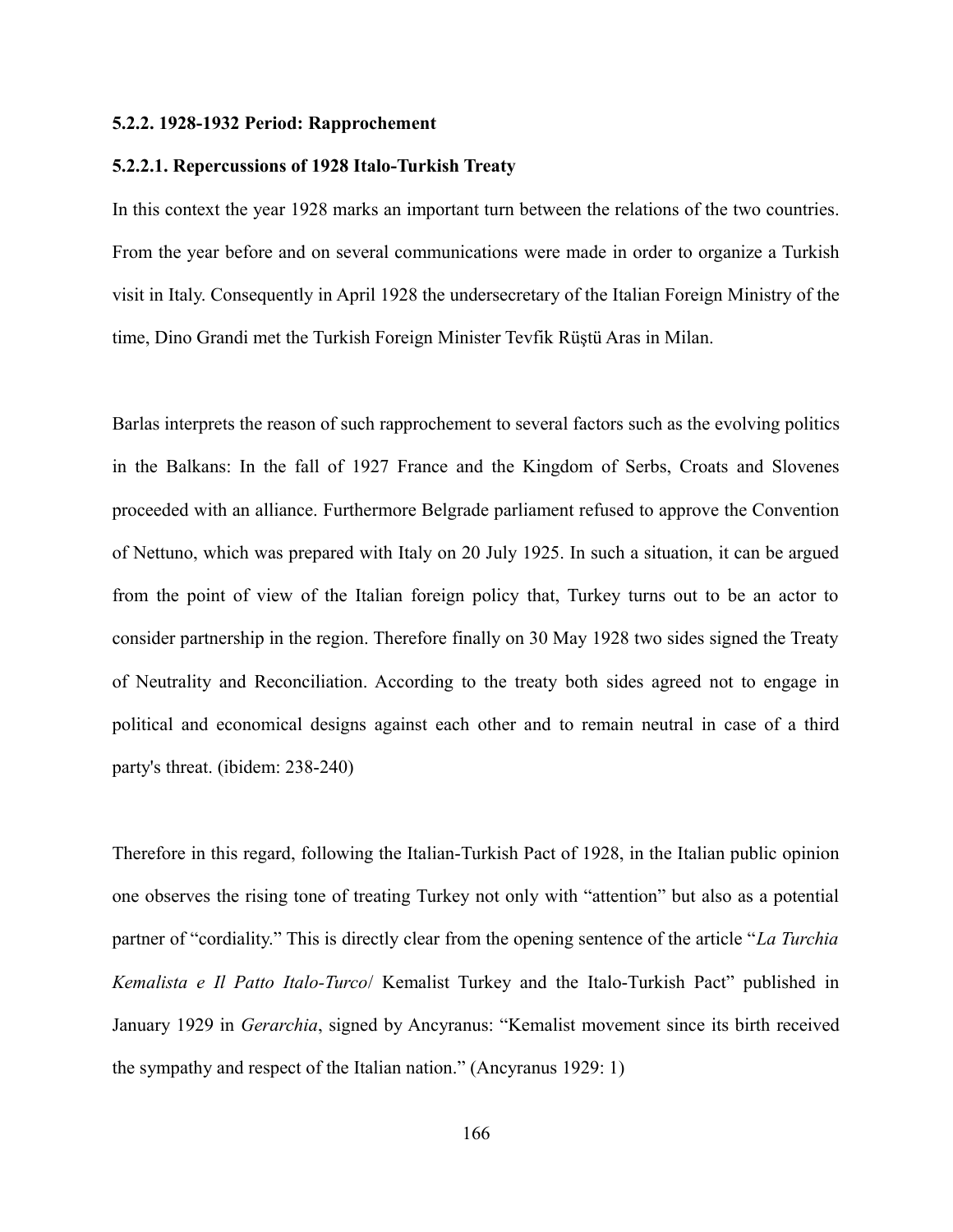In the article, there is even a tendency to empathize with the Turkish transformation with mentioning that Italy also has passed from a similar path in its past as Turkey, with defending of its integrity towards abroad and its "deep internal transformation." However the discourse of the article does not proceed only with the glorification of Turkey and its relation to Italy. There come the scapegoats, the foreign actors who want to create a distance between these "two passionate people [of Italy and Turkey] who are attracted to eachother": France and Serb-Croat-Slovene Kingdom. (ibidem: 2)

Furthermore the author blames the French and Near Eastern press to publish news of an "unfounded" Italian expansionism towards the Anatolian coasts. The author describes the war experience of the Ottoman Empire as "close in time but far away and dead in facts." (ibidem) Therefore at the end of the article there is a glorification towards the Turkish governments' policies in building Ankara as the "nucleus of the civil life" in the country, and the Italian-Turkish relations because of the Turks' will to make economical contact with Italy, thanks to its industrial, transport and commercial facilities. (ibidem: 4-6)

In April 1929 number of the same journal, Turcologist Ettore Rossi's article "*Il Ghazi Mustafa Kemal Pascia*/ Ghazi Mustafa Kemal Pasha" follows the same discursive path towards Turkey after the signing of Italo-Turkish Pact. One once again observes the identification of Mustafa Kemal with the independence of Turkey and the transformations lead by the Ankara government. As in his other articles, Rossi generally follows a descriptive discourse on the historical processes leading the first years of the republic. However his comment on the popularity of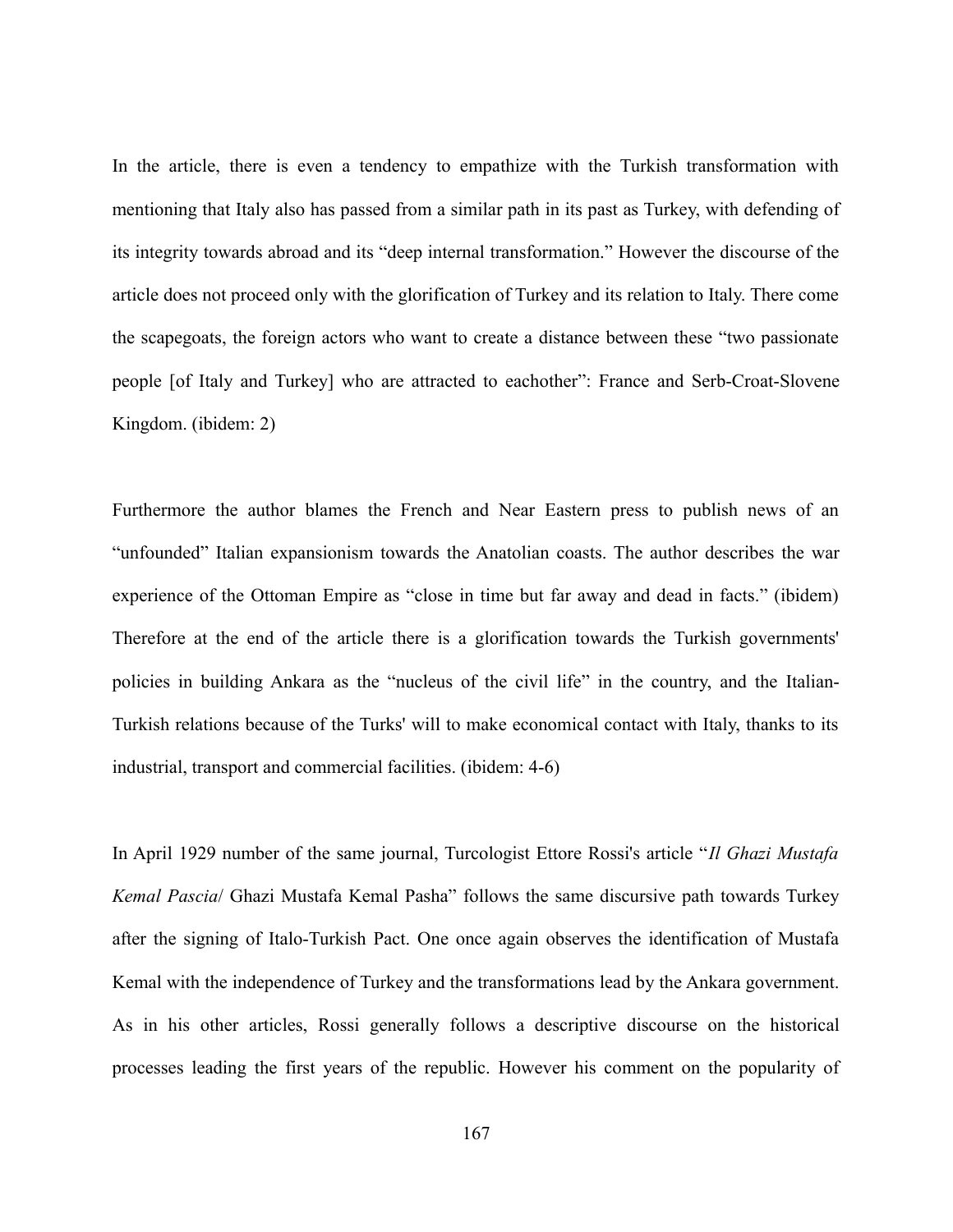Mustafa Kemal abroad is distinctive in this sense: "His [Mustafa Kemal's] prestige was great among the people of the Orient and specifically among the Muslims during the years of the Anatolian war; now the laicist reforms have alienated their sympathy little; but his name is still a symbol for the ones in Oriental countries seeking renovation or independence." (Rossi 1929: 303) In this regard, one sees from the Italian ranks the treatment to the Turkish experience of independence and political transformation as an act with potential international repercussions, among the Asian countries. Therefore in this period, in the public opinion it is not depicted only as a "Mediterranean, European partner" but also as a reference point in order to approach the other Asian countries with Muslim majorities, in this case such as Iran.

## **5.2.2.2. 1929-1930: Relations in Regional Perspective**

Turning back to the international relations aspect contextualizing the discourse of "rapprochement"; another factor of advancing Italian-Turkish politics could also be interpreted with the Italian initiative to act as a partner in ameliorating Turkish-Greek relations, via playing the role of an influential actor in the region. In this period, while Turkish policy makers were aiming to propose Athens a treaty that would be signed reciprocally only with Greece, Italian political leaders were not welcoming such maneuver. Indeed in their meeting in Milan, Italian officials asked to the Turkish side on why they would keep Italy out of such process. (Barlas 2014: 241-242)

In contrast to this, the rapprochement had also an economical, strategical aspect: in 1929, in case of a possible Turkish order, Italy turned out to financially guarantee up to 70 percent of the value to the Italian shipbuilders. Barlas interprets this as "by helping Turkey to modernize its navy,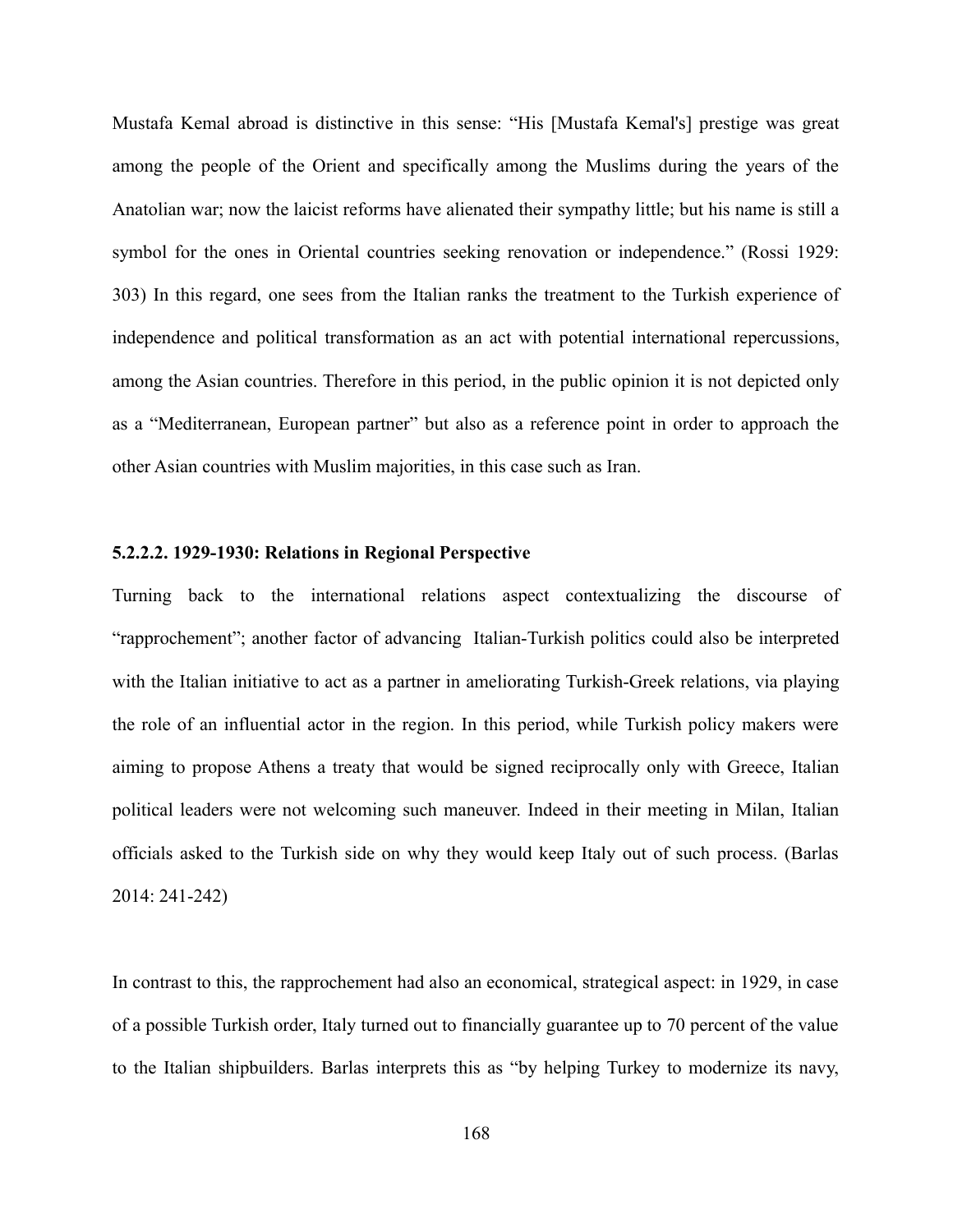Italy found an appropriate way to compete with France, its main rival in the Mediterranean." (ibidem)

Finally on 24 May 1929, the tender was made public for the Italian shipbuilders, in order to build the Turkish naval order. In this context the supply of the Italian warships to Turkey made a significant difference on the atmosphere of relations between these two actors. However, it is fundamentally important to remark that such a policy did not simply change the balances between Turkey and Greece, as Italy continued to supply naval arms to the Greek navy in this period. Furthermore October 1929 marks the year of Greek order of the two destroyers from the Italian producers. (ibidem: 242-243)

One could ask if wouldn't this further create more tension in the region which could threat Italy's existence in the Dodecanese as well? Barlas' explanation of Italian policy towards Turkey and Greece in convincing: "The impact of improved relations with Ankara and Athens was evident in the Italian navy's strategic war plans for 1929-1931. In case of a war against Yugoslavia and France, the Italian navy assumed Turkish and Greek neutrality in the eastern Mediterranean." On the other hand in 1930, a friendship treaty signed between Turkey and Greece is remarkable as well. Thus, following the signature of the treaty, the circle closes; and the Turkish Foreign Minister even thanks to the Italian Prime Minister and the Minister of Foreign Affairs for their efforts on the Turkish-Greek reconciliation. (ibidem)

This time Turkey turns out to be keener to proceed with a reconciliation with the other countries of the Balkans. However on the other hand a tri-partite coalition including Turkey, Greece and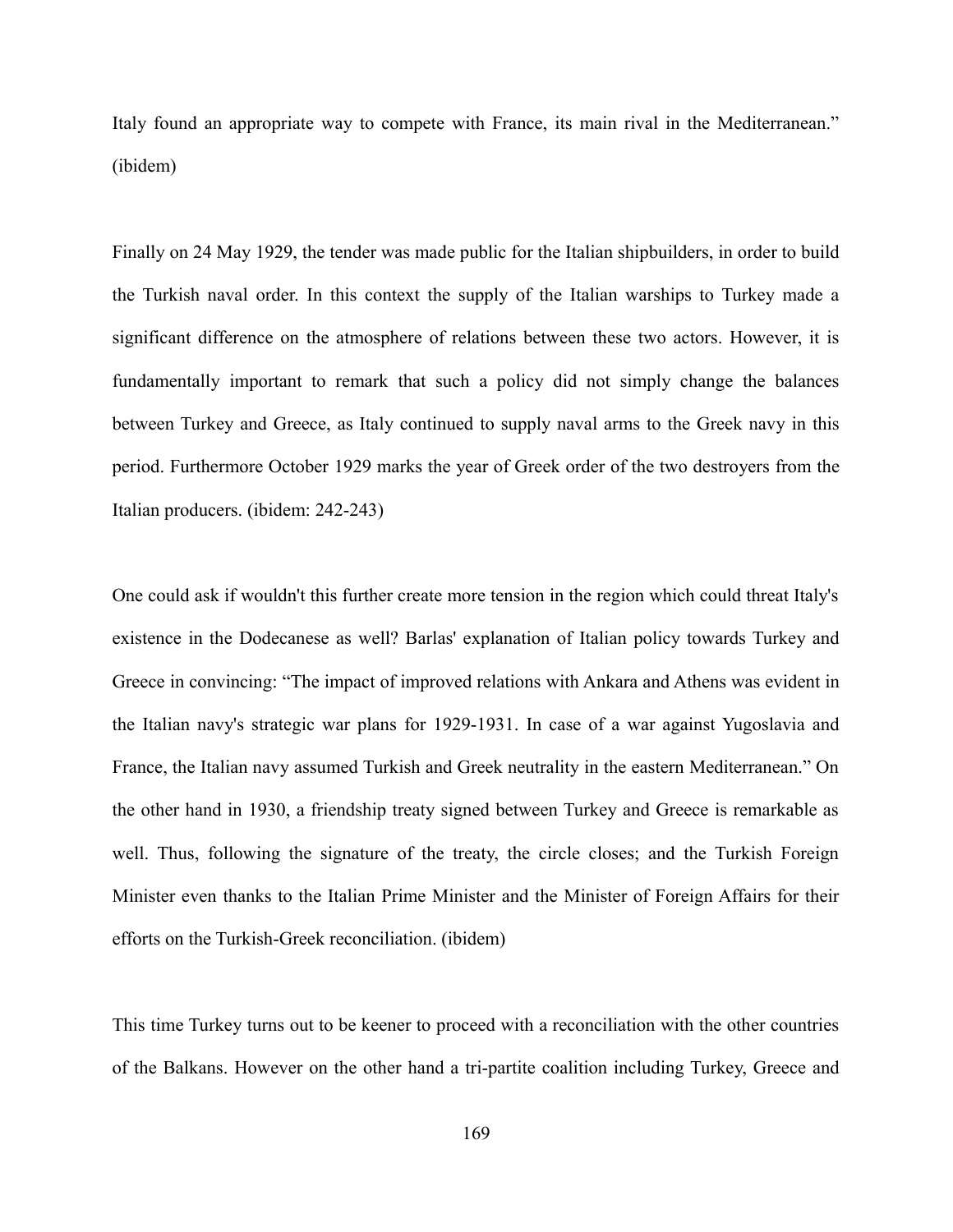Italy becomes continuously discussed publicly in Italy. Even at an interview of the Turkish Foreign Minister given to *Il Popolo d'Italia*, in November 1930, he was questioned on the position of Turkey on a possible tri-partite coalition. However Minister Aras' answer was cautious when he mentioned that these three countries were already bound to eachother with friendship treaties, so there was no need of another tri-partite act. (ibidem: 244)

# **5.2.2.3. Climax: 1932 Turkish Committee's Visit to Italy**

Thus the relations between the countries were also tied financially. Following the effects of the 1929 world crisis, one sees the Turkish government seeking economic aid for its navy as well as its national industry. In this context in 1930, the *Banca Commerciale* in Italy agrees to loan 500,000 pounds sterling to the Turkish government. However in 1932 Turkey seeks further credit from different sources. In this regard İsmet İnönü, Prime Minister of the Republic makes two important visits. Firstly in April 1932 he travels to Moscow for this reason and receives Soviet Union's proposal to offer a credit of \$8 million to Turkey. In order to strengthen its negotiation position, following this trip, İnönü continues his visit in May 1932 to Rome with the same purpose.

This is the context in which several Turkish as well as Italian newspapers cover the event of Turkish committee's visit to Rome. Such coverages contained glorifications such as "*Kemalist Türkiye'den Faşist İtalya'ya Selam!*/ Salute from Kemalist Turkey to Fascist Italy!" on Turkish newspaper *Cumhuriyet's* 22 May 1932 copy, accompanied by the figure of a *fascio* in front of a Turkish flag with a narrative of Italian policies. From the Italian side, the event received a coverage from *Il Popolo d'Italia* on 29 May 1932 published with the headline of "*Verso una*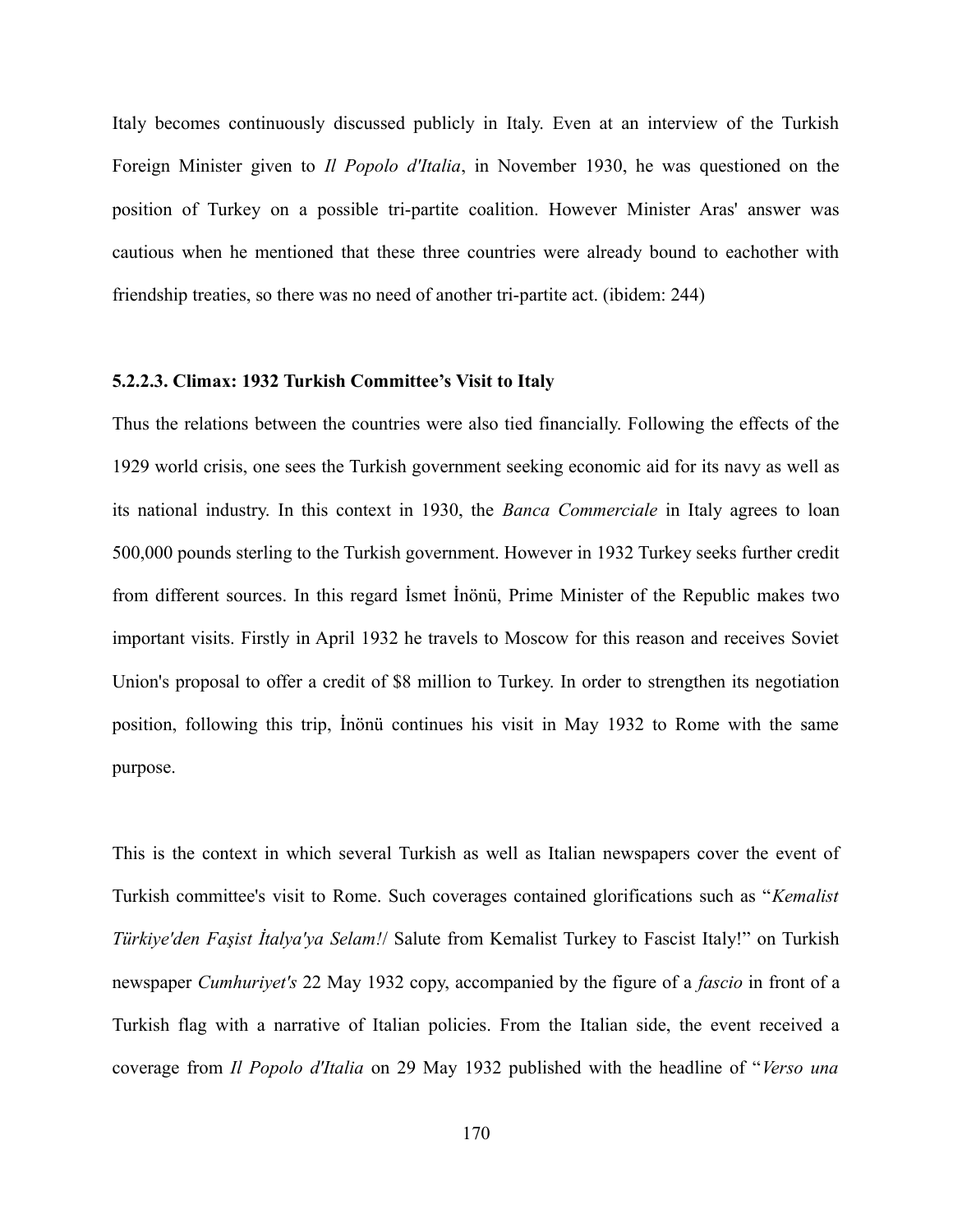*sempre più attiva cooperazione fra i due Governi per l'incremento dei comuni interessi nel vicino Oriente/* Towards an ever more active cooperation between the two governments for the increasing common interests in the Near East*"*" accompanied by an illustration of an Italianflagged ship navigating towards a Crescent Moon. (Cumhuriyet 1932; Il Popolo d'Italia 1932)

However, in total contradiction with the newspaper coverages of the Turkish-Italian talks in Rome, following the meeting in May 1932, the relations between the countries enter a new phase of "cooling down and frost" as accentuated by Barlas. At the meeting, the officials discussed Turkey's possibility to receive a loan of 300 million Italian liras. Nonetheless while Italy was asking 6.5% interest rate for this loan, Soviets' proposal of \$8 million loan was asked without any interest rates. In such a bargaining position Turkey proceeded with accepting Moscow's proposal. While regarding the Italian offer, even though such loan was generally going to be used for the naval arms and aircraft order from Italy, "Rome turned out to be unwilling or unable, or both to release the cash portion of the credit..." (Barlas 2004: 245) Anyway in 1932, two countries decided on the renewal of Turkish-Italian Treaty of 1928 for another five years; though a new period of gradual disengagement would have begun, with its parallel repercussions visible in the archives of the journals consulted in this research.

#### **5.2.3. 1932-1939 Period: Diverging Agendas**

In July 1932, one observes a strategical change at the Fascist cabinet in Italy. Foreign Minister Dino Grandi was dismissed by Mussolini. Furthermore the appointment of Fulvio Suvich, Italian diplomat originally from Trieste to the under-secretary of the Foreign Ministry and Baron Pompeo Aloisi as the chef de bureau were remarkable; marking a period of strengthening Italian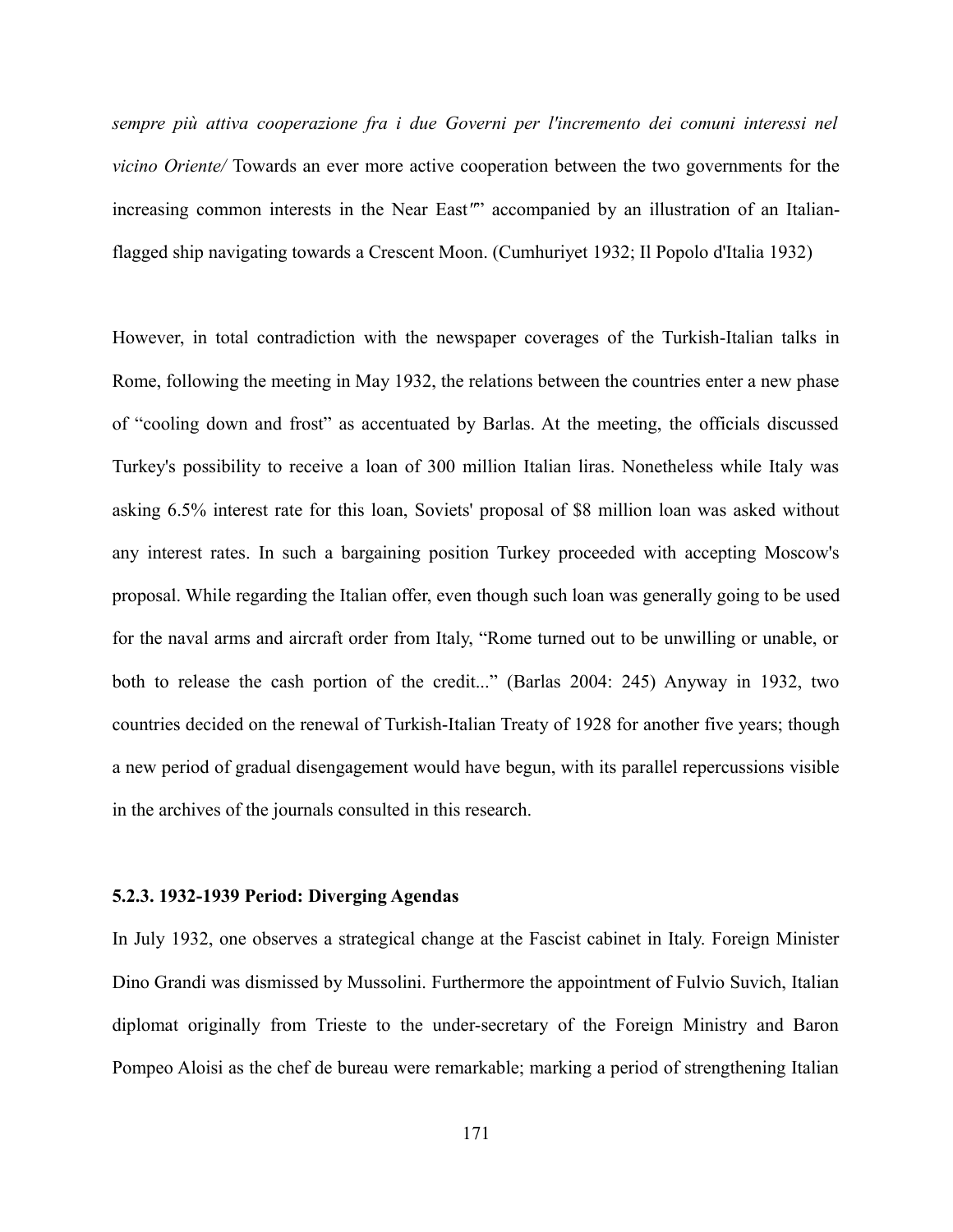interest in the Balkans. (Barlas 2004: 246) On the other hand, in the Turkish agenda, foreign ministry was seeking paths of further integration in international diplomacy. Then when Turkey's membership to the League of Nations was discussed the same year, Italy's position turned out to be in opposition to a Turkish membership. Evermore Italy's agenda was busy with seeking an alternative pact of cooperation. This was accomplished in July 1933 with the Four-Power Pact including Italy, Britain, Germany and France.

In such a context, following the world economic crisis, which actually deepened the economical gap between the industrialized and non-industrialized nations, Italy's negation of Turkey's membership to the League of Nations, with issuing the Four-Power Pact only charged the Turkish-Italian relations negatively. Moreover Turkish foreign affairs office was seeking rapprochement within the Balkans. The accomplishment of the Balkan Pact in February 1934 should be read in this sense. While the Pact was signed by Turkey, Greece, Kingdom of Yugoslavia and Romania; Albania as well as Bulgaria were not present in the pact, which could be interpreted by the effect of the Italian influence on foreign affairs in these countries. (ibidem)

Within this circumstances, repercussions from the Turkish side towards Mussolini's discourse of 18 March 1934, describing Asia and Africa as the "historical objectives" of Italy, only refreshed the cautious approach it had towards Italy before the year of  $1928<sup>45</sup>$  $1928<sup>45</sup>$  $1928<sup>45</sup>$  It could be possible to

<span id="page-171-0"></span><sup>&</sup>lt;sup>45</sup> Mussolini's abovementioned expression belongs to his discourse's following part, given at the Second 5th-year Assembly of the Regime, in Rome on 18 March 1934: "Italy's historical objectives have two names: Asia and Africa. South and East are the cardinal points which have to raise the interest and will of the Italians. To North there so little or nothing to do, to West as wel: not in Europe nor across the Ocean: these our objectives have their justifications in geography and in history. Among all the great powers of Europe, Italy is the closest one to Africa and Asia. Few hours of sea navigation, even less by air is enough to join Italy with Africa and Asia. No one should misunderstand this centuries-old task that I assign to this and tomorrow's Italian generations. It is not regarding the territorial conquests, this should be understood by close and far neigbours; but it is a natural expansion that has to bring the collaboration between Italy and the people of Africa, between Italy and the nations of Near and Far East." (Mussolini 1934)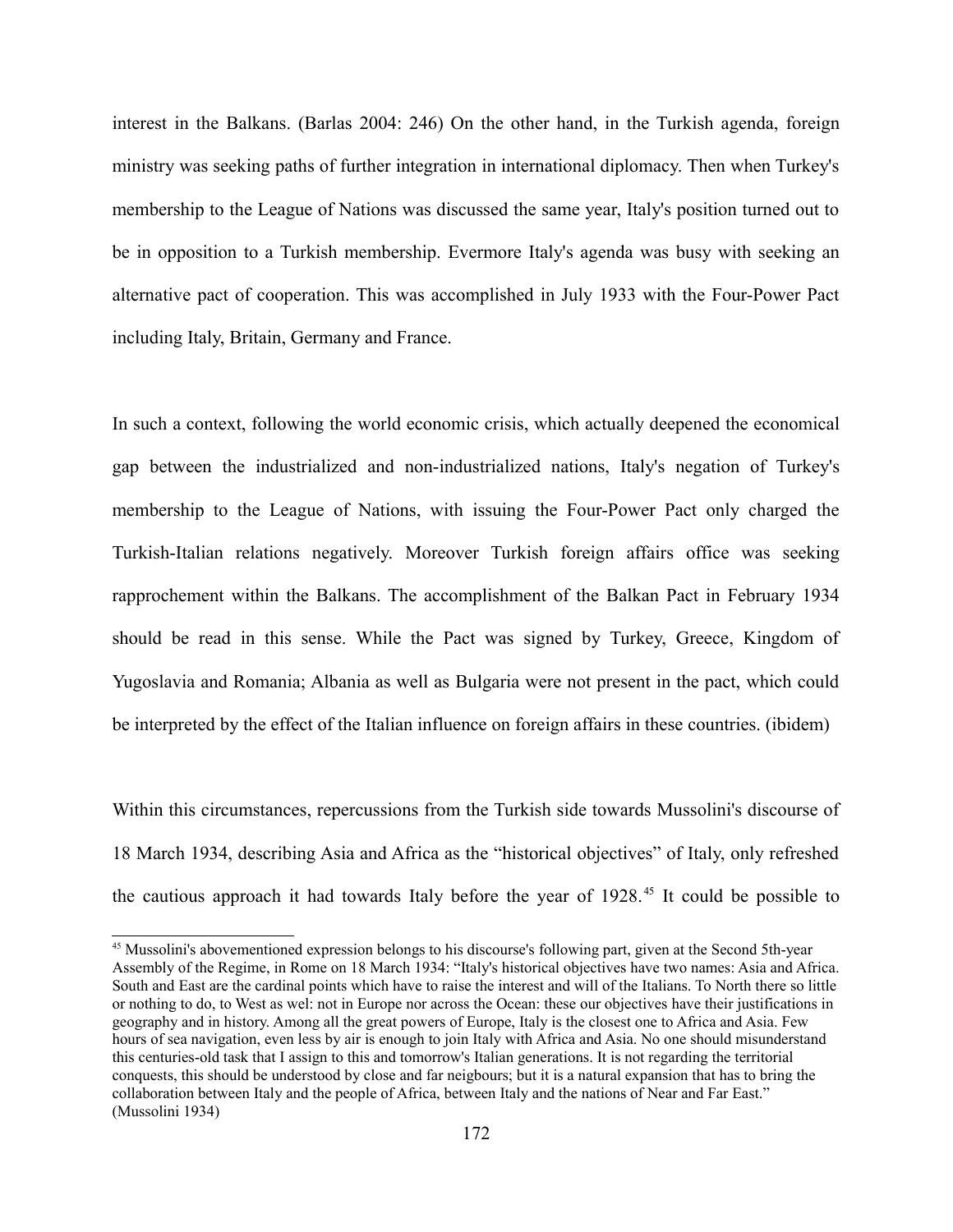describe such change in Turkish foreign policy, in explaining the reasons of Turkish rapprochement with Britain and France at the time. In this regard, just one year later, in 1935 when Italy proceeded with the invasion of Ethiopia, it received sanctions from the League of Nations. Thus at that moment, as a member of the organization Turkey agreed with the application of the sanctions, therefore furnished a British guarantee against any Italian threat that it could receive from such application.

Therefore in a context of rapidly changing international relations of the post-1932 period; it is crucial to read the news and commentaries published in the journals with references to such circumstances. In this regard, in the articles published in *Gerarchia* following this year, it is possible to encounter the tone of Italian criticism towards Turkish foreign policy. The article "*Turchia 1935*/ Turkey 1935" appearing in *Gerarchia,* in June 1935, by Francesco Bertonelli should be definitely read in this background. Following a detailed narrative on the foundation of Turkey, its agricultural, commercial, military policies applied during the first decade of the republic, Bartonelli proceeds to analyze the foreign policy applied in the country and symbolically gives us an idea how the Balkan Pact of 1934 is approached from a pro-regime perspective voiced at the Italian public opinion, as a "non-justified distrust against Bulgaria and Italy." Bartonelli's paragraph summarizing this position against Turkey's such move in the Balkans is as follows:

"Balkan Pact signed in Athens on 9 February 1934 between Romania, Greece, Turkey and Yugoslavia with an anti-revisionist goal, proposes mutual security of Balkan frontiers and its secret part imposes military obligations with a precise character of alliance. This pact accentuates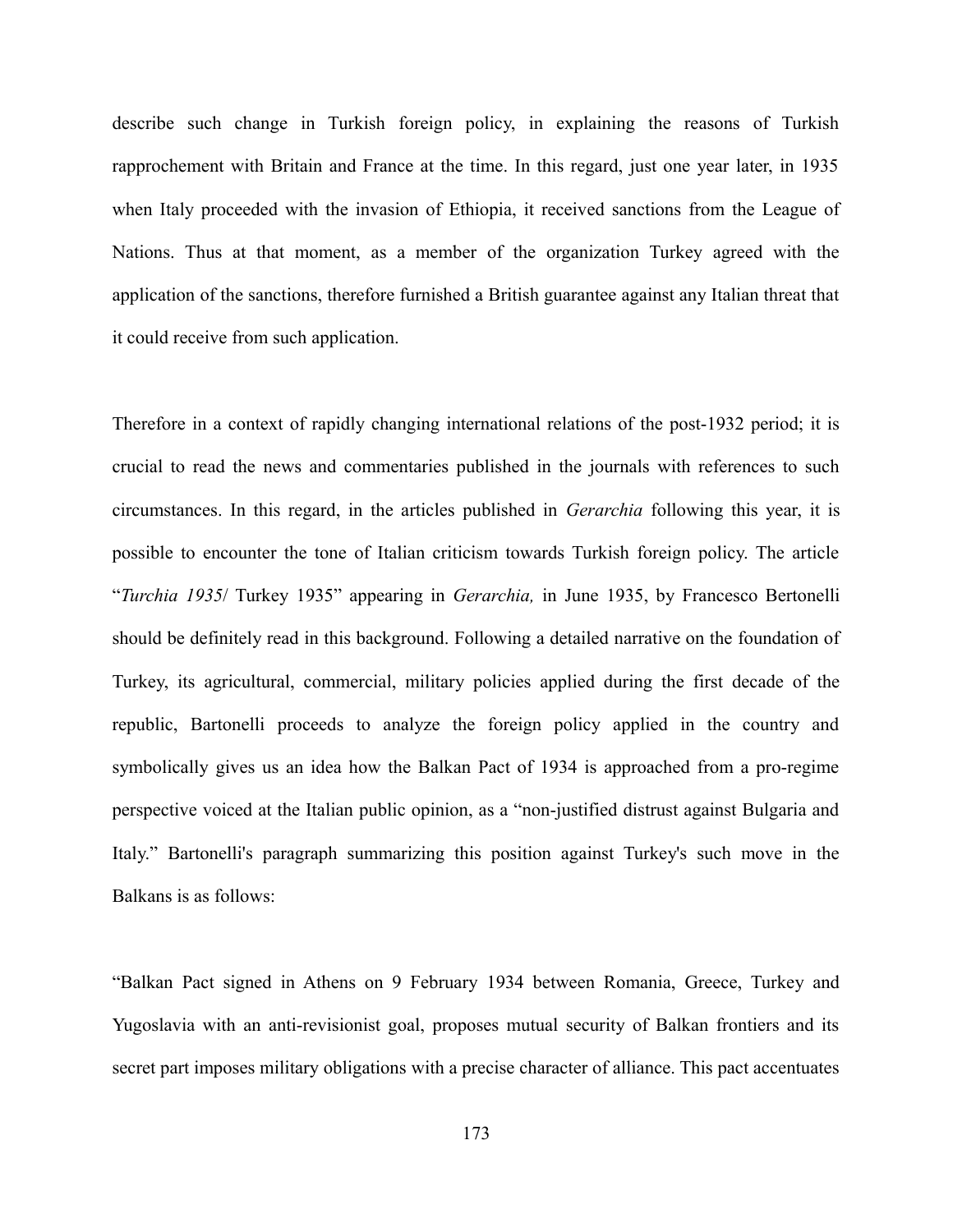the Turkish orientation of a non-justified distrust against Bulgaria and Italy; but the experience shows that the political combinations in the Balkans may not be long-lasting; and the time will put light to exhibit on which side are the Turkish real interests." (Bartonelli 1935: 498)

Furthermore in Bartonelli's article there are also references to the upcoming talks regarding the situation of the Straits of Bosphorus and Dardanelles. Following a general historical description of the "mutation" of the city of Istanbul and its name; -named as "New Rome", "Constantinople", "Istanbul"[46](#page-173-0)-from the times of the Byzantine to the Ottoman Empire and to the Turkish Republic; Bartonelli notes the Turkish position towards the abolition of the demilitarized status of the Straits according to the 1923 Treaty of Lausanne. As at the time of the article, 1936 Treaty on Straits was not yet signed, Bartonelli stays with only warning the difficulties that could arise from such a process:

"Mediterranean nations could hardly accept an unilateral solution regarding the straits. Italy, which has its roots of life and its promises of future at the sea, by now, has reached to a necessary political prestige for the completion of its high mission at the Eastern Mediterranean, in virtue of the maritime and air forces established in the Aegean. Italy is assigned to intervene, so that the question of the Straits have a just solution in harmony with the general Mediterranean interests." (ibidem)

In a series of such incidents, considering the Italian presence at the Dodecanese Islands in Eastern Mediterranean- whether the delimitation of territorial waters between the Southeastern

<span id="page-173-0"></span><sup>46</sup> Bartonelli's sensitivity on inaccuracy of naming the city historically as "New Rome" is remarkable:

<sup>&</sup>quot;It was called New Rome, but it was void of meaning. No one in the world could and ever have a profound, definite, unitary concept as Rome, and no one ever has imposed it with an implacable energy. The city of Constantine was instead Byzantine in its spirit." (Bartonelli 1935: 498)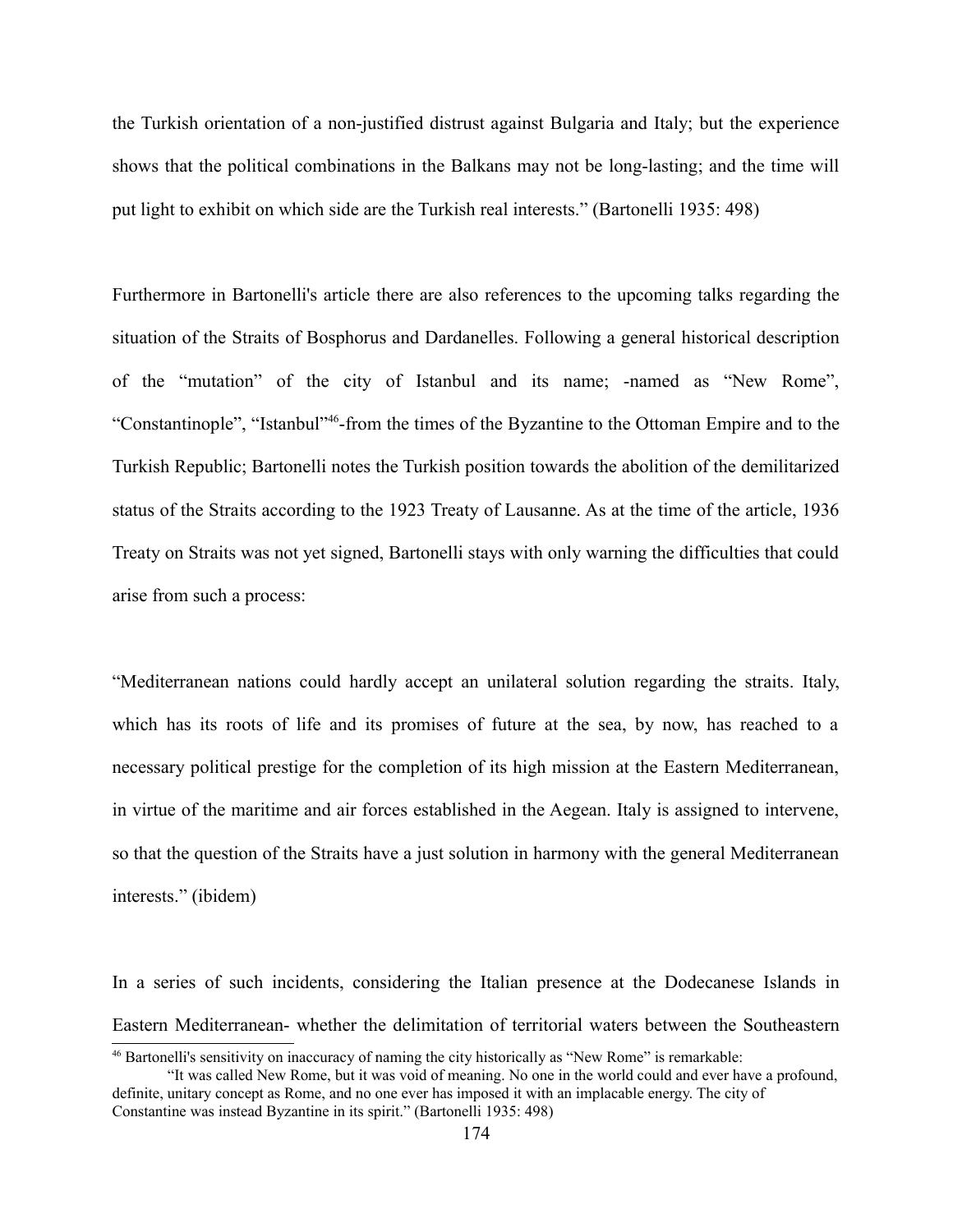Anatolian coast and the Dodecanese were agreed between Turkey and Italy with the 1932 Convention- Turkey informs the League of Nations and the sides of the Treaty of Lausanne of 1923, on its proposal for the remilitarization of the Bosphorus and Dardanelles Straits. When in 20 July 1936 this proposal turned out to be the realization of Montreaux Convention Regarding the Regime of the Straits, Turkey was able to gain the consents of UK, France, Japan, Romania, USSR and Yugoslavia. Thus Italian response to such revision of the situation of the straits was straight clear: objection.

In this context, in 1936 August, one month after the declaration of the Montreaux Convention Regarding the Regime of the Straits, in the same journal, the issue is re-highlighted in the article "*La Politica Navale*/ The Naval Politics" by Leopoldo E.Checchi, with a louder critics pointing the disapproval of the foreign policy governed by the Turkish government, leading to an argument which could be just out of context four years ago while signing the 1932 Italo-Turkish treaty: "Turkey doesn't want to believe in Rome's friendship." Checchi's discourse on the issue is as the following:

"It was evident that Turkey wanted the presence of Italy in Montreux from the words spoken by influential personalities, as well as by the persuasion work carried out addressing us by the Turkish press, which among many arguments has argued that the re-armament of the Straits is in the best advantage of Italian security: what is probably correct if Turkey's independence was stronger than the antagonistic temptations of the East and the West. Turkey does not want believe in Rome's friendship." (Checchi 1936: 582)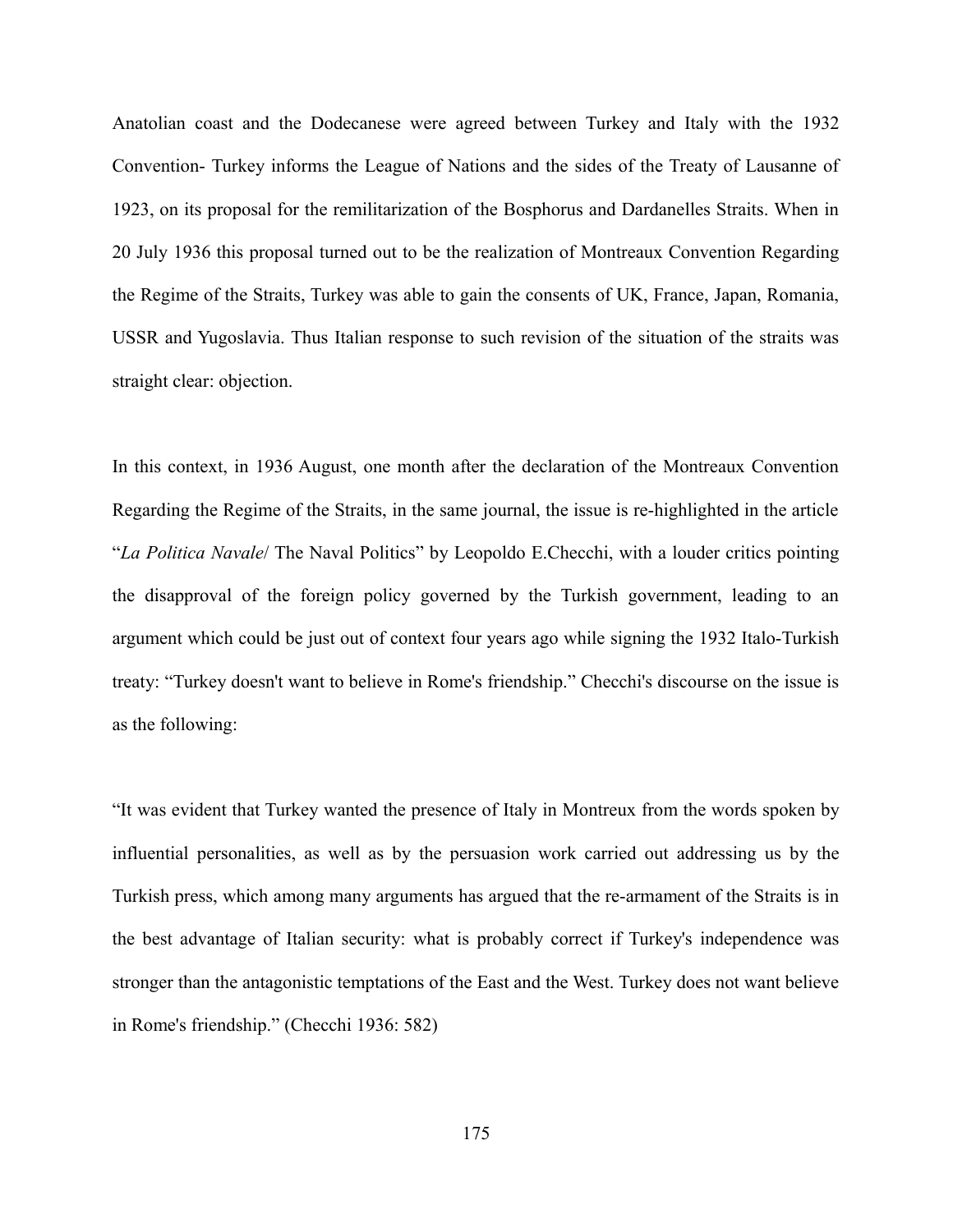In this regard Checchi's critics are aimed at two points. Firstly Turkey's idea of revisioning the Lausanne Treaty is not welcomed as it would definitely condition the geo-strategical balances in the Mediterranean. Secondly, even though Turkey's proposal for remilitarizing the Straits and exercising full control during the peace times could be understandable, according to Checchi, Turkish diplomacy and military supply is not yet sufficient to act independently on the issue. Therefore it is destined to enter into the influence of "East", which Checci probably connotes USSR in this context as a signatory state of the Montreaux Treaty and the "West", noting probably the UK and France, as the other signatory states of the treaty.

Thus following the period after this article, one sees furthermore a gradual "cooling off and frost" of the relations between the countries as argued by Barlas. The level of such frost even ends up in framing the Turkey and its international politics as "Anti-European." In this context such process of disengagement arrives to one of its ultimate points with the Italian withdrawal from the League of Nations, in 1937. (Barlas 2004: 247)

#### **5.2.4. Remarks**

Therefore, before proceeding to the next section focusing particularly on the archival material regarding the articles and news on internal policies of two countries; it could be useful to briefly recall the "evolving perceptions" that are specifically highlighted in this section. As seen above, among the resources analyzed, issues approaching international relations between two countries are abundant in Italian sources; while Turkish sources are more engaged with the internal policies in Italy, as it is demonstrated in the next section.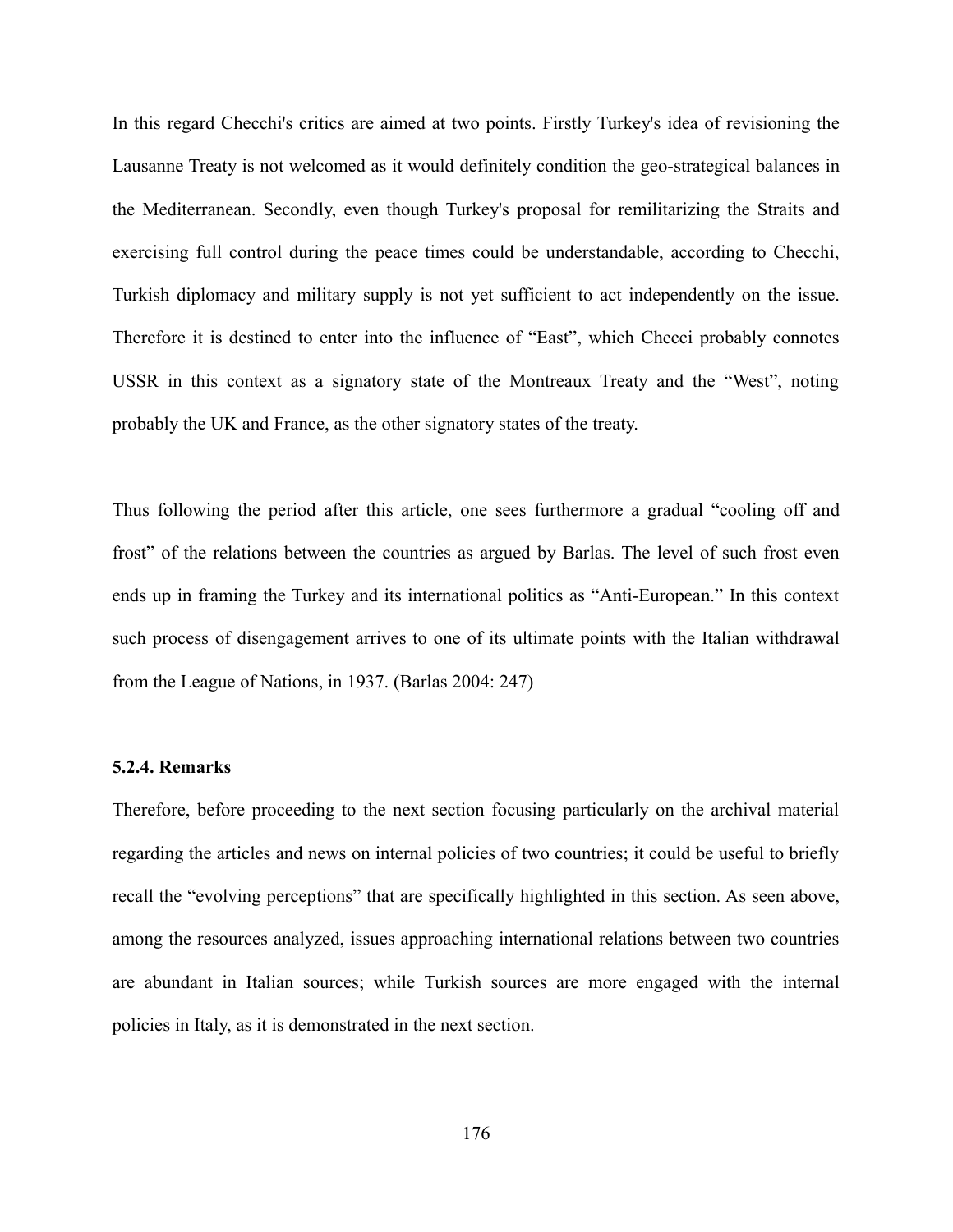Furthermore, it can be said that there is a direct correlation with the diplomatic affairs realized between the countries and the discourses encountered in the journals analyzed. From 1928 and onwards, as seen in the documents analyzed above, there is a positive mutation towards Turkey, in the Italian public opinion. This is particularly seen in Ancyranus' (1929) and Rossi's (1929) articles. This mutation as well received repercussions from the Turkish side, and as manifested above with the polemical headline of *Cumhuriyet* newspaper regarding the 1932 Turkish committee's visit to Italy. However following this visit, one can follow a process leading to "cooling off", and the coverage of Turkey and its foreign policy as "unfaithful, which puts general Mediterranean interest at risk."

Therefore it is argued that the changing international context between the years 1922-1927, 1928-1932 and 1932-1939 definitely conditions the coverage of Turkey in Italian sources and the mutation of its perception from "a European power with and unfounded paranoia against Italian expansionism" to "a Mediterranean partner of cordiality and sympathy" and into a Turkey that "doesn't believe in Italian friendship" respectively. In the following section we will be specifically highlighting the inter-perception between two countries' intellectuals towards their internal policies. This will lead us to observe the patterns of "analogical thinking" among Italian authors and "differential thinking" among the Turkish authors that engage in analysis of Turkish and Italian policies respectively.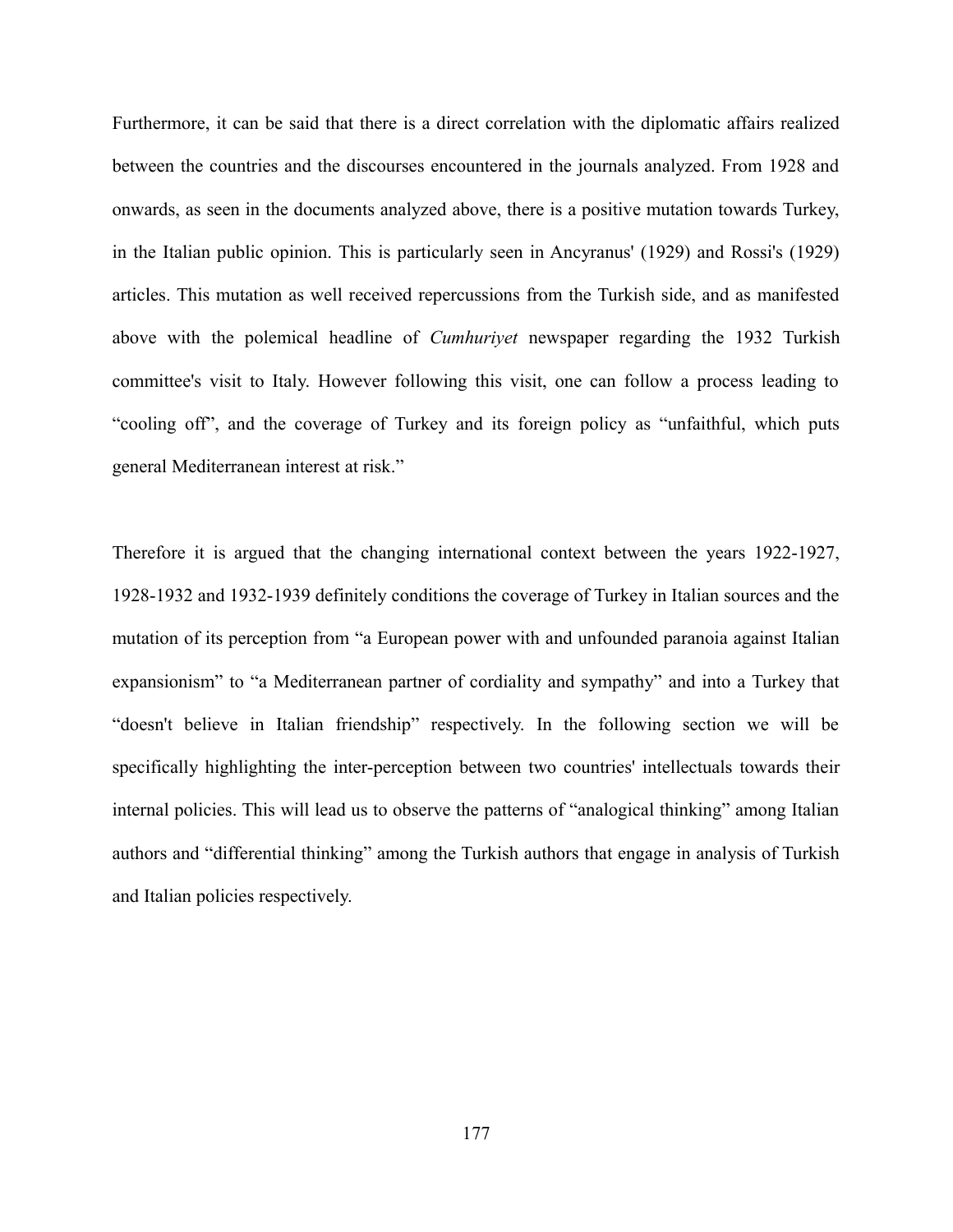# **5.3. INTERNAL POLICIES: ANALOGICAL THINKING AND DIFFERENTIAL THINKING**

In this second main section, several articles from the sources analyzed that engage with the questions relative to the internal policies in these countries are explored. In the first part of the section **5.3.1. Cultural Politics in Dual Perspective**, two articles are analyzed, which are symbolic in demonstrating us a specific intellectual position encountered in the Turkish sources: recognition but not adaptation.

In the second part of this section **5.3.2. Socioeconomics in Dual Perspective**, three articles from Turkish and Italian sources are highlighted engaging in discussions on socio-economical politics with references to Turkish and Italian experiences. Later in this part a particular discussion between Ettore Rossi and Burhan Asaf is remarked on comparison of Turkish and Italian domestic policies. Similar to the results encountered in the previous part, among the Turkish authors an attitude of "recognition but not adaptation" is observed while highlighting the differences between the two countries, defined as "differential thinking." Thus Rossi's article stands as an evidence of the pattern of "analogical thinking", observed in the Italian sources analyzing Turkey, detailed in this part.

In the third part of this section, **5.3.3. RPP 4th National Congress of 1935** two archival materials are read in correlation regarding the 1935 Republican People Party Congress in Ankara. These articles voice characteristical notions encountered in Italian and Turkish sources analyzed in that exact period, developing attitudes of thinking two cases together but autonomously; and of a protective approach respectively.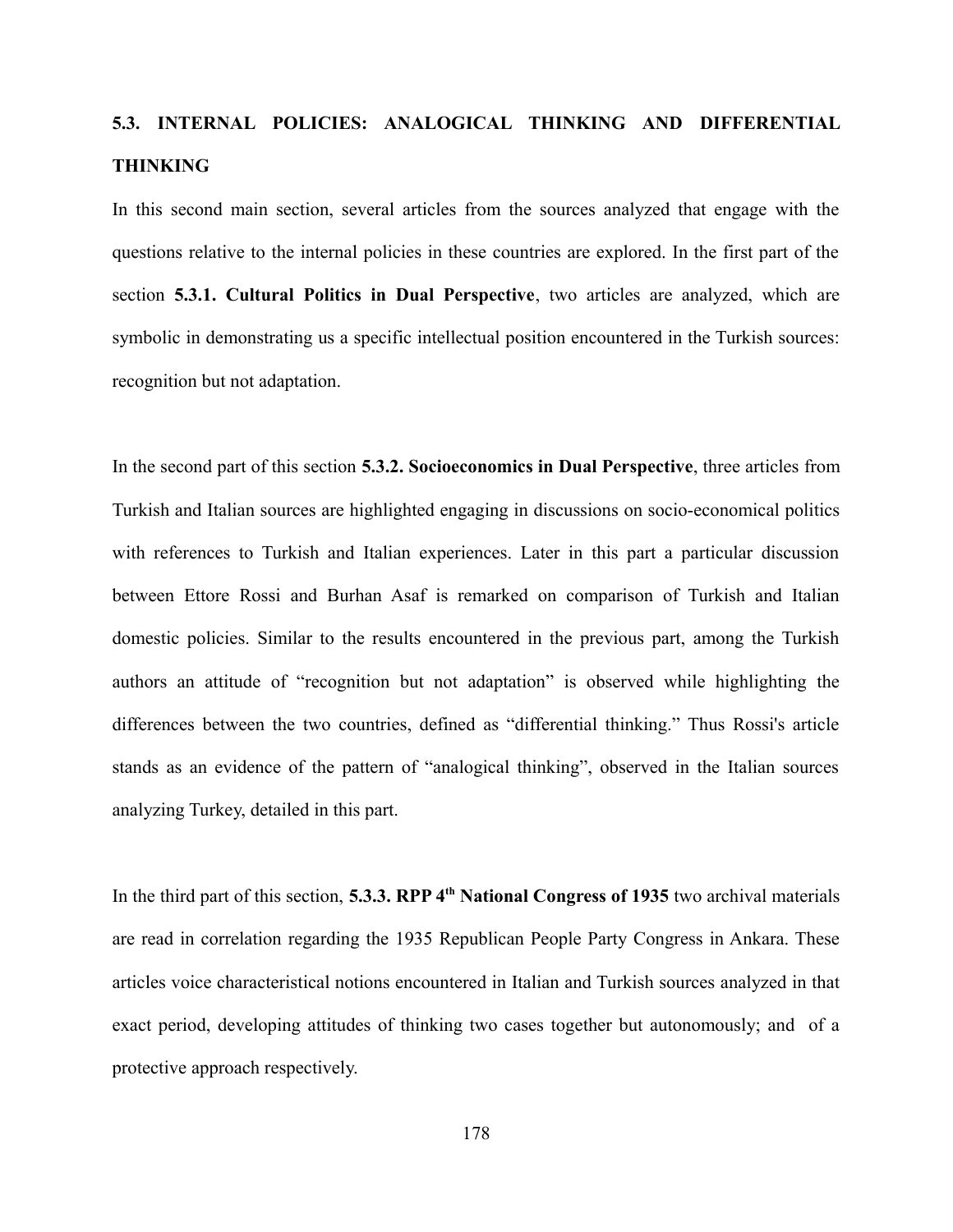# **5.3.1. Cultural Politics in Dual Perspective**

# **5.3.1.1. "Revolution Ideology: Youth Generation Issue" by Şevket Süreyya Aydemir (1932)**

Şevket Süreyya Aydemir's article "*Inkılap İdeolojisi: Gençnesil Meselesi*/ Revolution Ideology: Youth Generation Issue" found in *Kadro* journal's number 1932/4, gives a symbolic frame of a group of intellectuals within the Turkish ranks on their approach to Italy and their proposal for a renovation for the Turkish society. In this regard, three main characteristics stand out in Aydemir's article.

Firstly, an attitude of acknowledgement and appreciation of the so-called "Western modes" -as explained below- of application on social and economic policies is present. Secondly, the uniqueness of the Turkish sociopolitical context is emphasized and the "impossibility" to compare it with the Italian case is accentuated. Therefore the resolving policies for the country's problems are argued not to be the simple adaptation of the Italian policies. Thirdly, in regards to the possible methods to solve such problems, the "uniqueness" of Turkish case is blended with the nationalist position of such intellectuals, with their respect toward international modes (connoting the "*medeniyet*/civilization" in Ziya Gökalp's readings), however their nonacceptance of the so-called "cosmopolitanist" vision and the danger of degeneration that is argued it contains within. (Aydemir 1932; Gökalp 1923: 94-95)

In this sense, Aydemir's article on the "Youth Issue" starts such discussion with citing a brief conversation between an Italian Fascist leader and a *Balilla*. The conversation is like the following:

"A Fascist leader in Italy asks a Balilla: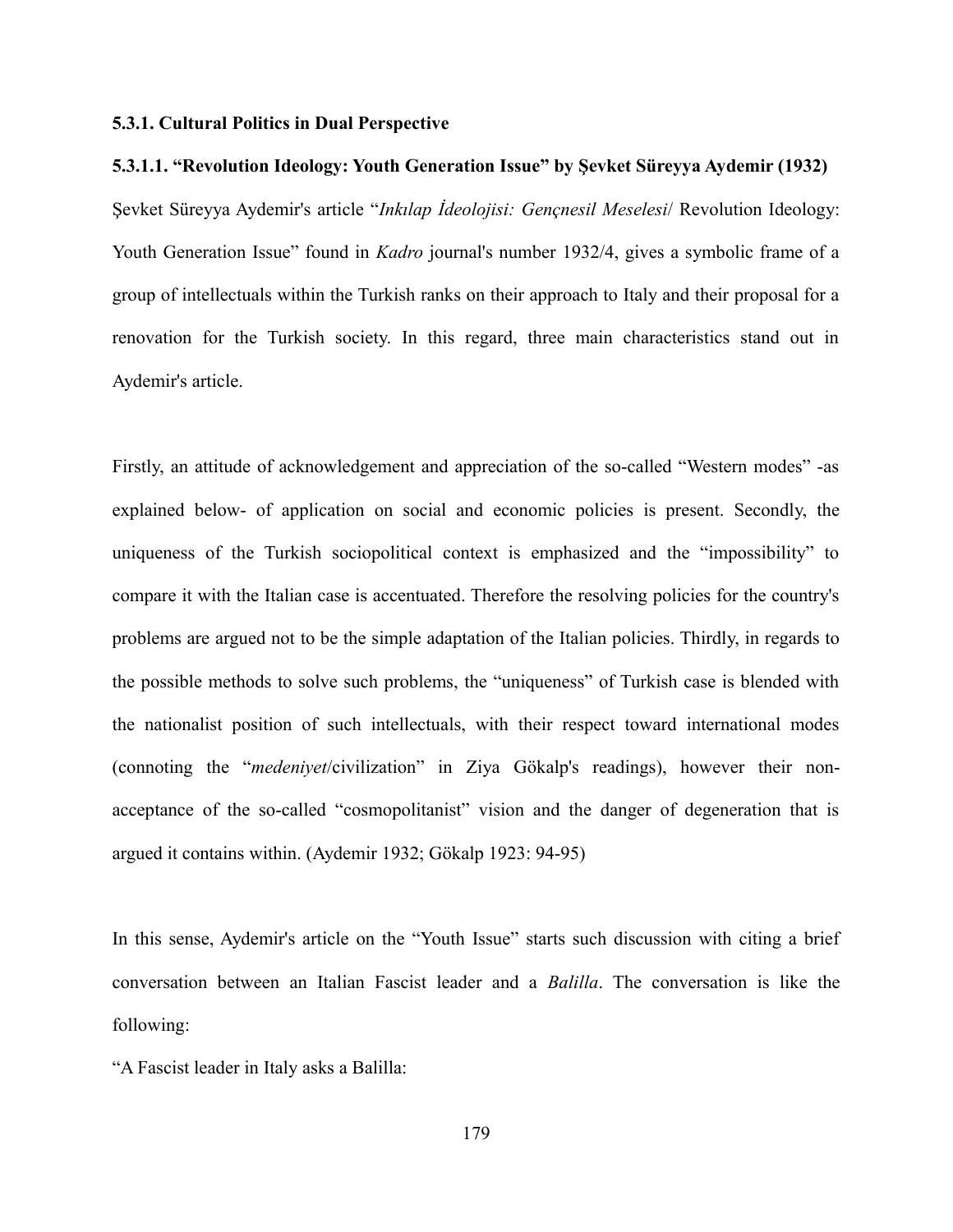-What is the grain policy of Duce?

Balilla directly answers the question of the Fascist leader:

-Duce's grain policy is to render Italy, which imports some part of its eating grain from abroad into a land, which cultivates its own grain. Because the Fascist Italy can't accept to take its eating bread from the others' hands!

After this, the Balilla lists the articles of this policy program, including drying of marshes and opening up bushes." (Aydemir 1932: 5)

Following this introduction, Aydemir puts emphasis on the efficiency to raise such a generation of youth, which is well conscious of the policies applied by its government. In this sense, he questions the current situation in Turkey, and argues that if today one asks a question on the policies applied by the government on railway development, to different children from Izmir and Sivas; he/she would receive different answers. In this cadre Aydemir underlines the importance to raise a youth, which is well connected with the reforms and transformations in process in its country. Thus he refers to the Italian example and recognizes it. However as it is mentioned above as the second characteristics of his position, following this recognition, he accentuates on the "uniqueness" of the Turkish case and the inapplicability of the Italian modes to it. Thus he develops such position as the following:

"Youth age is not the age of interpretation. The information of life and society are given to the people of this age, as an already-established system. Maybe, taken in its absolute, the Balilla in Italy would not be the ideal type. But Balilla is the type that is necessitated by the Italian society, by the social and natural circumstances that Italy finds itself in today. In fact, Turkish nation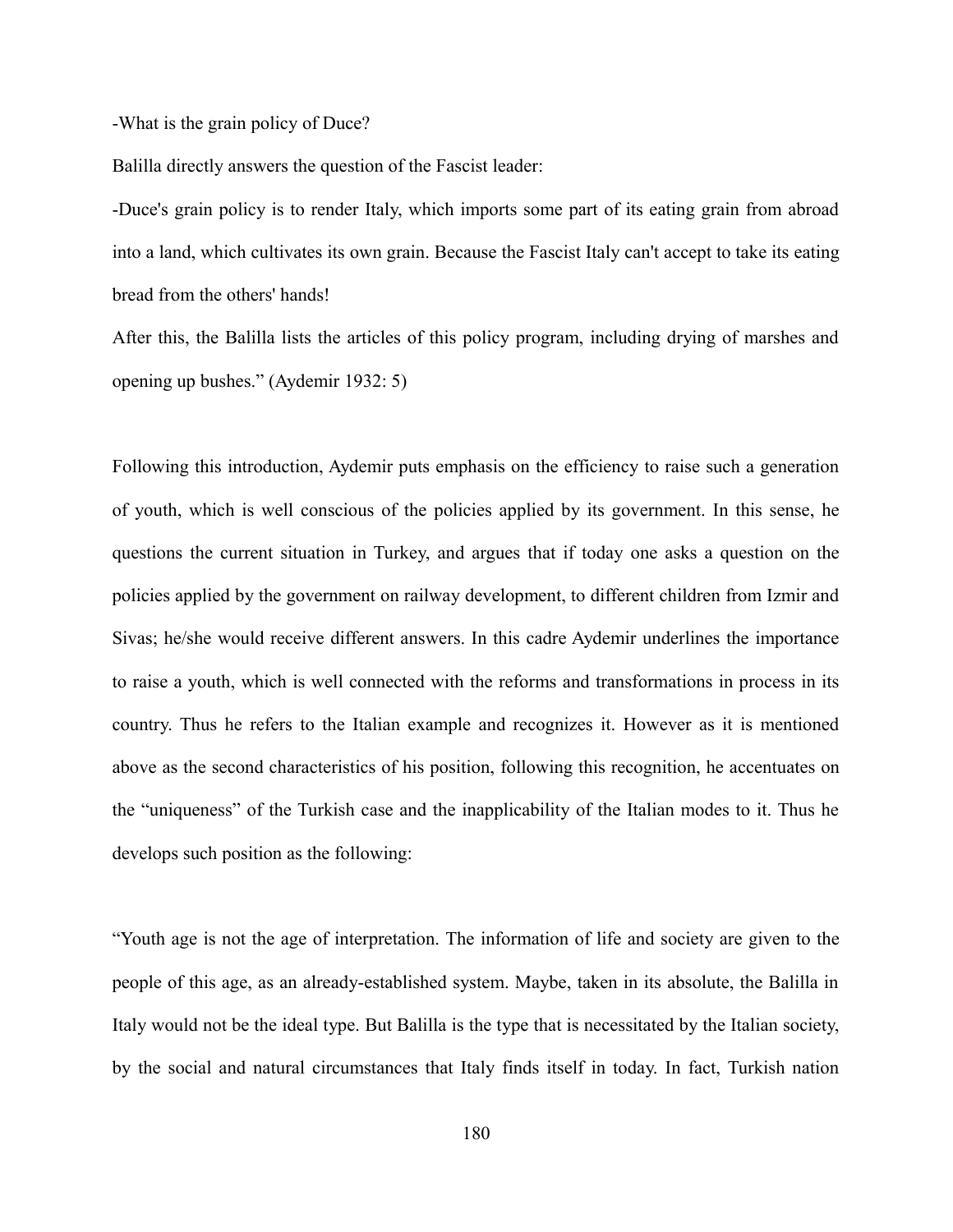dislikes imitation and envy. It has a hereditary spiritual state, product of the long historical periods that it experienced. This characteristic that can be named as 'believing in its own power' is by now a psychological moral sensitivity; thus it immediately feels in its body a reaction towards a foreign human type that is introduced to it as an example model.

One should not damage this hereditary spiritual state, coming from the nation's originality and its personality; and the idea of giving Balilla as an example model to Turkish children doesn't even pass through our minds. However we need a youth generation in each province of this Turkish land from Ararat to the Mediterranean, that answers the question of 'What are the state's policies on a such national issue?' with a law, crystallized at least in three phrases; and let it be known that may all youngsters in each territory of the Turkish land answer this question in this mode." (Aydemir 1932: 6-7)

Following this proposal on the uniqueness of the "Turkish spirit" with its questioning stand of anything coming from "abroad" as an example model, Aydemir accentuates on the importance of developing a national policy that would be a product of mobilization, a binding action of all the "positive ideals." Therefore, in this nationalist cadre, differentiating itself from other international examples, however with considering their efficient modes of application; Aydemir's antidote to such a sociocultural policy follows as below:

"In the issue of training the youth generation, the point which is generally agreed on, is the concentration of the notions for education within a single movement. While all the films, journal pictures, radio sounds, life stories we read, are entraining us to Cosmopolitanism, moral levity;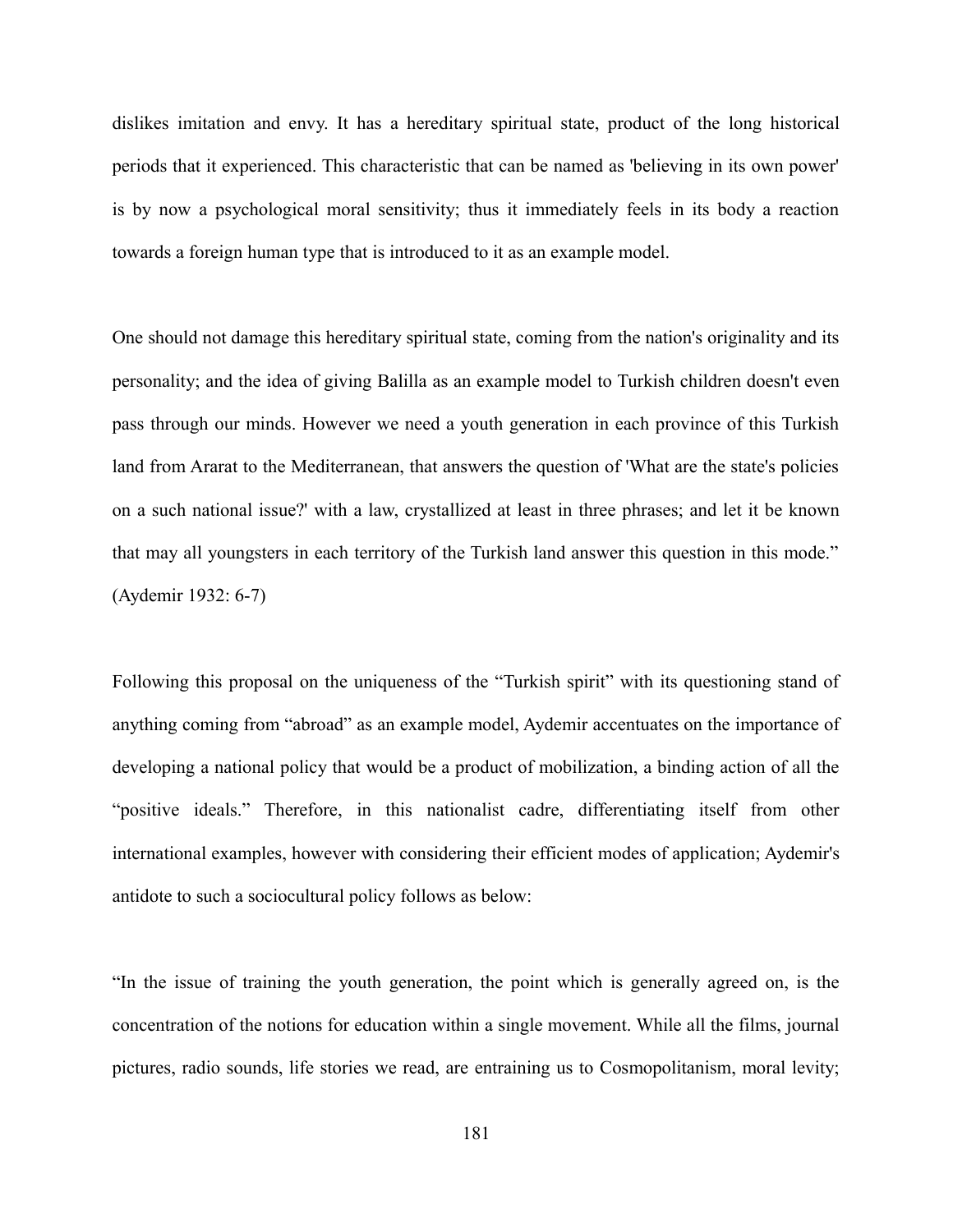simple moral suggestions made at the close-room environments are destined to be insubstantial... Against the substances addressing the youth negatively; as within the affairs of the films, stories in the books and the form of proper life on the street, we are forced to mobilize such substances for constructive and equivalent instilling... Now the youth generation needs societal life and evermore a societal life that includes a school. An organizational circle is needed, one that works with all the procedures for the preparation of a youth according to the needs of the society. Thus the preparation of the youth within the principles of the revolution, as a helper of the revolution's avant-garde and as a successor power is a contemporary cause." (ibidem: 7)

Therefore the discussion that Aydemir raises ends up with references to the mass mobilization of the people, and particularly the youth in the country, and connecting them with the reforms applied by the central government. Only in this cadre, he ends the article with references to People Houses and to a conference organized in the institution on the instruction of youth in the country. Therefore, in January 1932, one notices Aydemir's voice on highlighting the importance of instruction of youth within a single organization, that is present at the each angle of the country, which leads the youth with "the same dress, the same movement rhythm and the same view." (ibidem: 9)

However, the crucial point in relation to the Italian case must be made clear. Even though, as significant attention is paid to the Italian model of social institutions-in this case with the youth organization-, as well as to other Western models, in this characteristical discourse there is always a resistant stand against the adaptation of the "foreign" social models within the Turkish society. This is continuously remarked in a mythical cadre, with such references to "the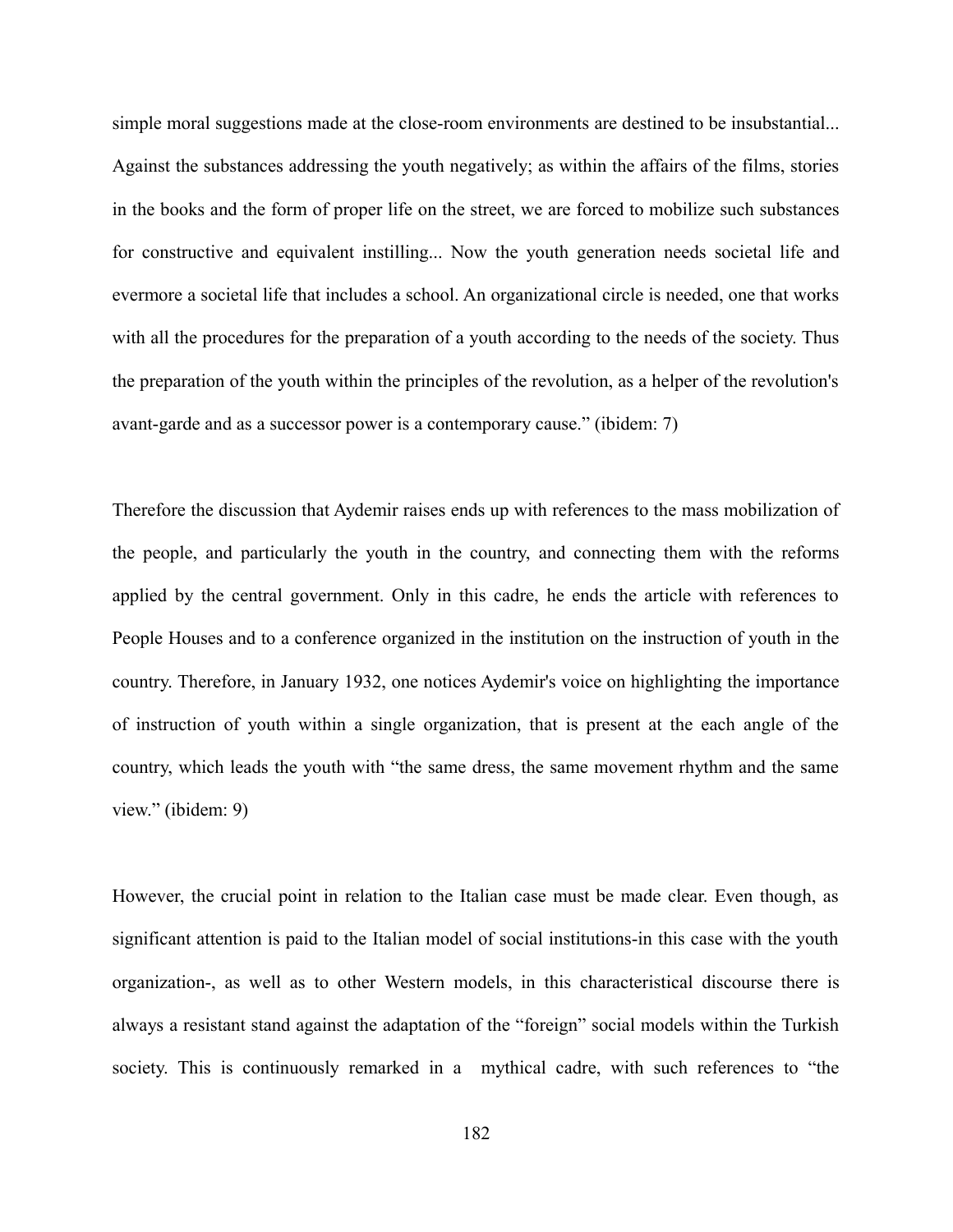historical processes that the Turkish nation passed through" or its "strong national characteristics standing against imitation." Over more as it is mentioned above, I argue that such position on cultural and social organizations attacking particularly "Cosmopolitanism" as a degenerating insight, shows us the intellectual kinship between the positions of Aydemir in 1932 and Ziya Gökalp in 1920, even though their *parcours* of coming from totally different political positions while keeping their nationalist core.<sup>[47](#page-182-0)</sup>

## **5.3.1.2. "Popular and Youth Organization in Italy" by Selim Sırrı (1933)**

In the People Houses' journal *Ülkü*, among the numbers analyzed regarding the period concerned in this thesis, one sees several articles on the youth and adult organizations in Europe. In one of these articles corresponding to the Italian case, titled as "*İtalya'da Halk ve Gençlik Teşkilatı*/ Popular and Youth Organization in Italy" authored by Selim Sırrı, dating to number 1933/3, one observes the well detailed description of the activities rendered by *Balilla* and *Piccole* organizations for youngsters and the *dopolavoro* institutions for the adults' free time activities. The article stays mostly as a descriptive one, however authors' further several comments are present.

Sırrı firstly explains the Italian youth organization in reference to the Bolsheviks' similar organizations for instruction. However he argues that the mission of the Italians is far more

<span id="page-182-0"></span><sup>47</sup> On observing such conceptual lineage between Aydemir's article of 1932 and Gökalp's *Turkism's Principles* firstly published in 1920, one should consider latter's following passage, touching the argument of anti-cosmopolitanism: "A nation is the sum total of individuals who share a common culture, while internationality is the sum total of nations which share a common civilization or what can be termed a civilizational group. There are men, however, who do not accept that definition, asserting that there are no seperate civilizations and that all mankind comprises a single civilization group which contains not of nations but of individuals. A person holding this view is called a cosmopolite. Cosmopolites are mondialists who say, 'My nation is mankind, my fatherland is the earth.' Their views on the civilization group cannot be reconciled with patriotism, because nationalists hold that mankind is the human species which is studied along with other zoological species in the science of zoology, whereas human beings, in the sense of social individuals, live as nations. Turkism cannot include cosmopolites, since it cannot be reconciled with any system that rejects the principle of nation." (Gökalp 1968: 72-73)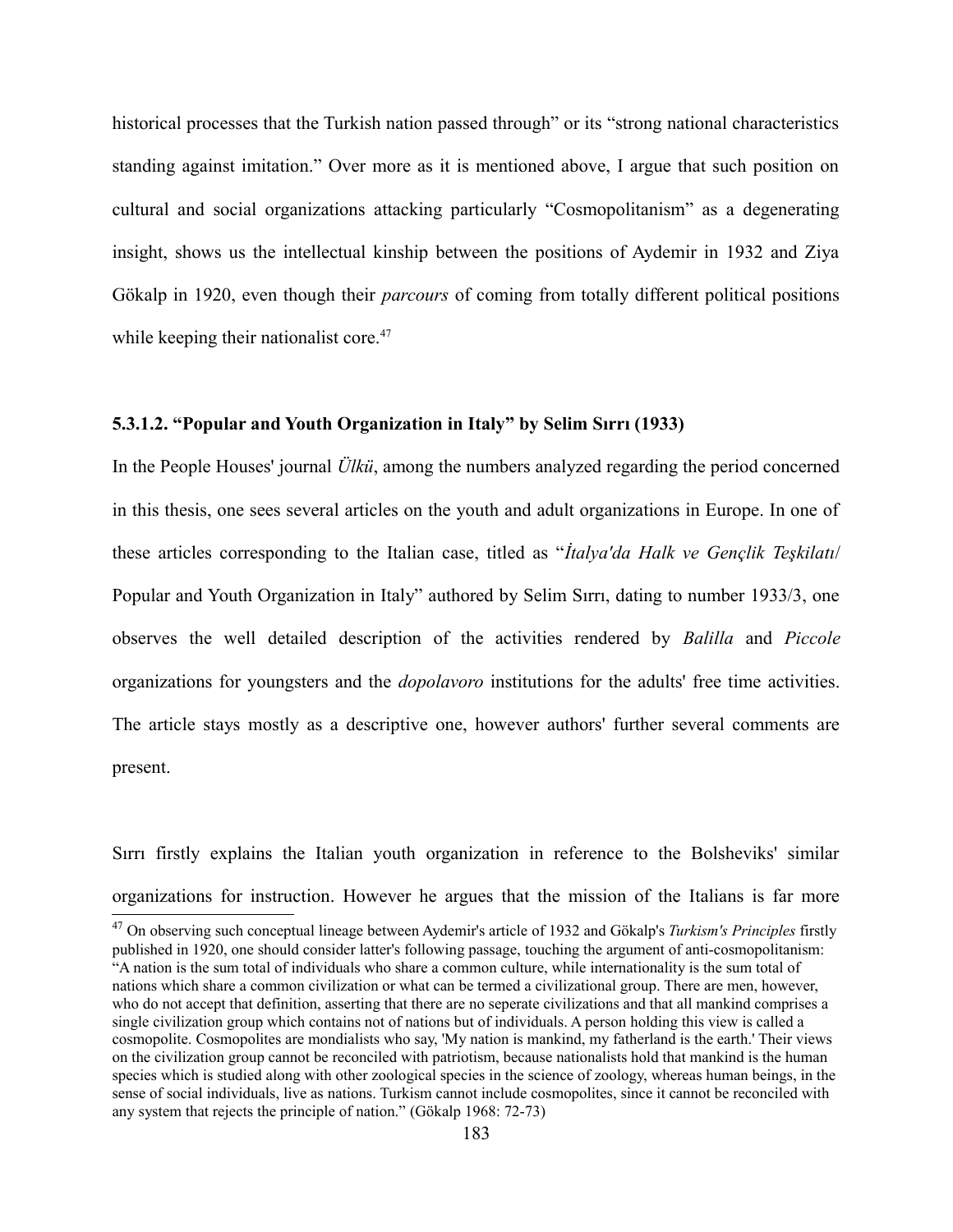difficult than the ones of the Bolsheviks' because they are concerned to please different social classes, contrasting to the Bolsheviks. Furthermore following this distinctness, he remarks that "with considering these differences the works accomplished by the fascists, products that they formed deserve appreciation. The main reason of the perfectness of this great work should be seeked in love for fatherland and in the union of national emotions." (Sırrı 1933: 241) Following this commentary, Sırrı continues his description with the organization of leisure time in Italy via *dopolavoro* institutions. After giving a detailed outline of its departments and activities, he mentions that one of the biggest accomplishments of the organization is to free the workers from saloons and taverns. (ibidem: 243)

As it can be seen in Aydemir's article as well, with Sırrı we note the consideration of the Italian social policies from the Turkish intellectual ranks. However, considering the existence of similar articles published in *Ülkü* regarding the youth, adult education organizations in different European countries, it remains again crucial to note that there is no whatsoever proposal to adopt such methods applied in the Italian contexts in Turkey; thus there is a consideration of these achievements promoting the "love for fatherland and the moral union of national emotions" in Italy. Bearing this data and the brief argument, we will be turning back to the characteristics of such attitude "recognition but not adaptation" in the conclusion part of this thesis.

### **5.3.2. Socioeconomics in Dual Perspective**

### **5.3.2.1. "Fascism in the Near East" by Ettore Rossi (1932)**

Rossi, in his article "*Il Fascismo nel Vicino Oriente*/ Fascism in the Near East" appearing in *Gerarchia* in 1932 October treats the question of "fascist notions" in the "Near East Asian"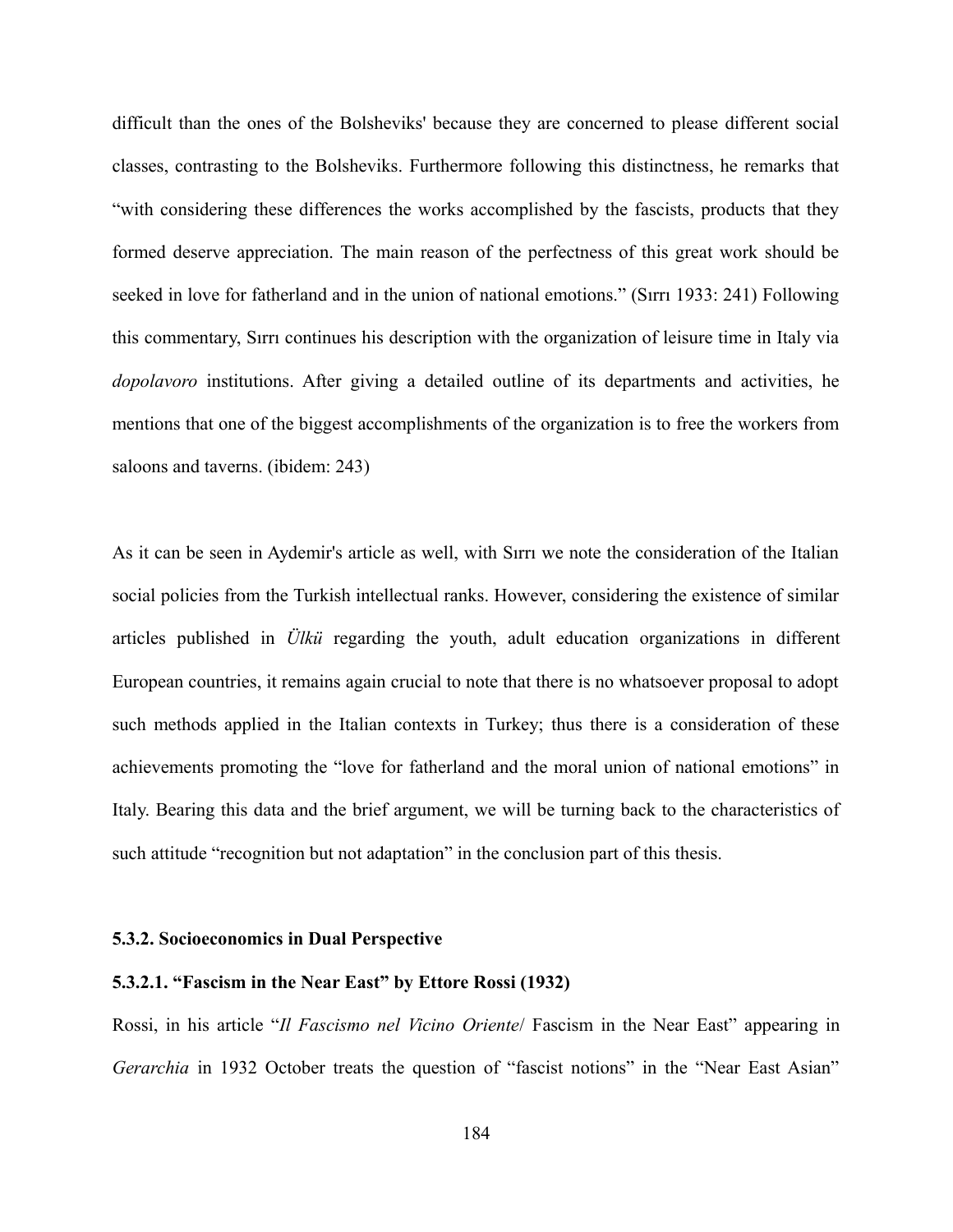countries. In this sense he touches several countries in his discussion, including Turkey and Egypt. In the part related to Turkey, one once again encounters the common argument contextualized in the previous section of "hypothetic danger of Italian expansionism" in interpreting the public opinion. As mentioned in the previous section, when it comes to describe Turkish domestic policies, Rossi develops a language based on "thinking it together" with the Fascist transformation in Italy, however being cautious again not to make direct analogies between Turkey and Italy. Therefore he doesn't miss to add that "resemblances and analogies are to be treated in large sense; one can't speak about the real similarities, even less about direct imitations, considering the diversity of the situations." (Rossi 1932: 845)

Furthermore, he even mentions his previous quarrel on this issue of comparison with a Turkish author of *Kadro* journal, Burhan Asaf, who wrote the article "*Faşizm ve Türk Milli Kurtuluş Hareketi*/ Fascism and the Turkish National Salvation Movement" published in *Kadro*'s in August 1932, as a response to Ettore's previous article on Turkey "*Recenti aspetti della rivoluzione turca*/ Recent aspects of the Turkish Revolution" published in *Giornale di Politica e di Letteratura*. [48](#page-184-0)

In this regard, contextualizing it with the international aspect given in the previous section, following the Italian Turkish Pact of 1928, it can be argued that in the Italian public opinion, there is a tendency to treat the Turkish policies in relation to Italy, framed as a "Italian sympathy towards Kemalism" or as "Mediterranean neighbors'" so-called proximity against the "French influence in the region." However as it is seen in Rossi's discourse, there is a particular position

<span id="page-184-0"></span><sup>48</sup> See section **"3.4.3.2. Kadro's "National Liberation Movement and Critique of Italian Fascism"** of this thesis for a detailed analysis in of Burhan Asaf's response to Ettore Rossi via abovementioned article appearing on *Kadro* in June 1932; developing a theoretical account on the political and economical policies realized by the Turkish and Italian governments.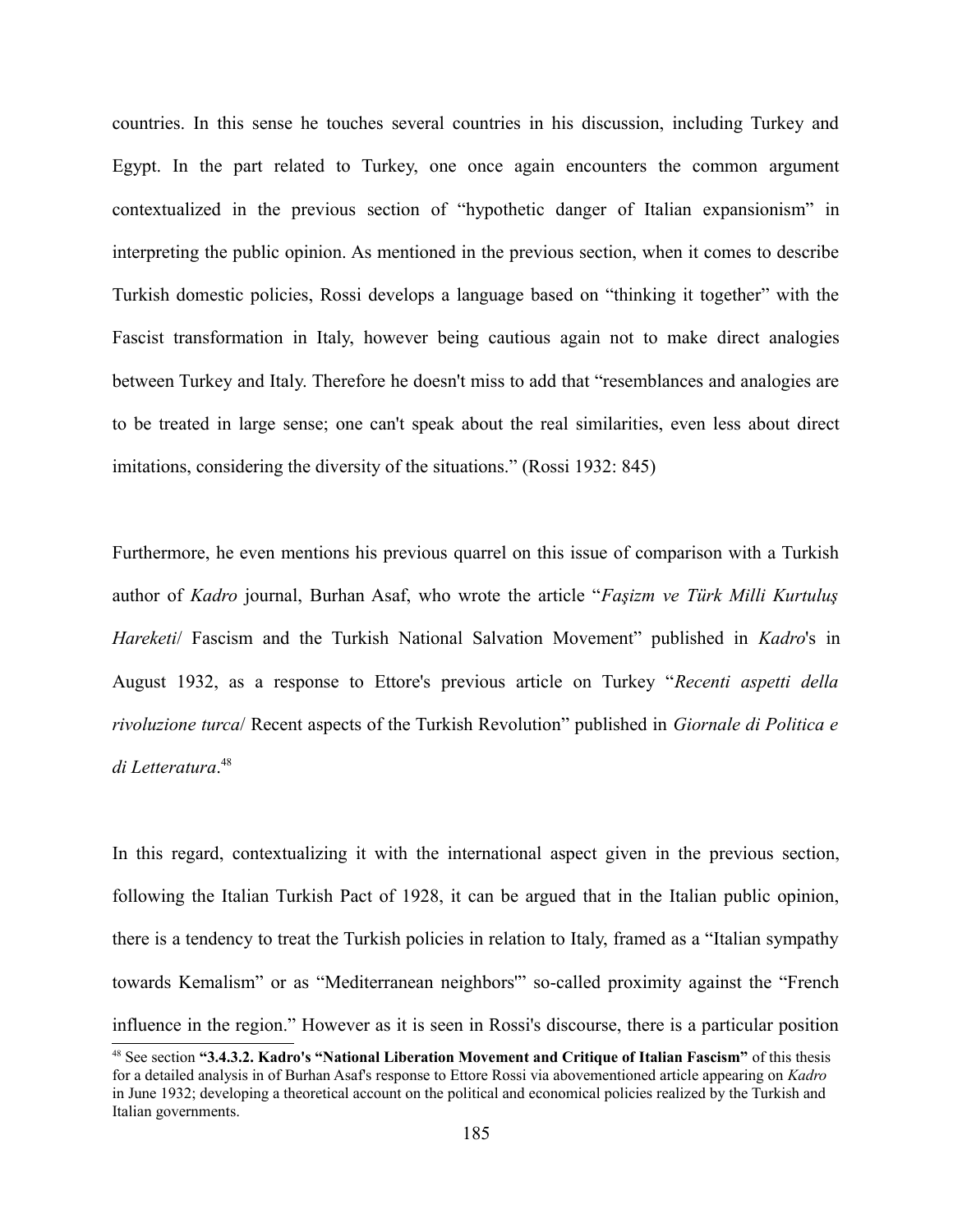to underline the limits of such proximity. When such tendency leads to think together the Turkish and Italian policy experiences, frequently one observes the need of the Italian authors to stress on the differences of these two regimes, or enter into a quarrel with their colleagues and policymakers ready to analyze Fascism, however with stressing its differences from the Turkish case. I call this tendency "analogical thinking" which will be elaborated further in the conclusion chapter of this thesis.

On the other hand, among the Turkish authors the tendency of highlighting the differences between the two cases is frequently visible, as demonstrated below. This can be as well noted in policy makers' writings such as that of RPP General Secretary Recep Peker's course notes of "Revolution History" of 1933/1934, analyzing Fascism as "re-incarnation of Ceasarism in the  $20<sup>th</sup>$  century" with a distant approach stressing the "un-comparability of the Turkish experience with that of Italy<sup>1[49](#page-185-0)</sup>; as well as in Asaf's response to Ettore Rossi, theorizing the three differences between Italian and Turkish experiences based on historical and economical explanations.<sup>[50](#page-185-1)</sup> (Peker 1984; Asaf 1932a)

<span id="page-185-0"></span><sup>49</sup> Specific part on Recep Peker's his analysis of Fascism, in his notes on "Revolution History" is as follows:

<sup>&</sup>quot;Therefore, fascism is a political path opposing the class struggle, internationalism and the political believes belonging to the other classes, while rejecting democracy, parties and the parliamentarism brought by the freedom revolution. The reality that the leader of such a tendency is not coming from a dynastic or a royal family, but from the people can be the difference distinguishing this regime from absolutism. Following the centuries of understanding on the European territory, this consequence can be explained in one word, in a similitude: fascism is the re-incarnation of Cesarism in the 20th century." (Peker, 1984: 50)

<span id="page-185-1"></span> $50$  As a reminder these differences were given in three different points by Asaf, briefly:

<sup>(</sup>a) Fascisms' aim to save a meta-capitalist Italy with the regime of corporations while Turkish nation had a non-classified society at its point of departure,

<sup>(</sup>b) Fascisms' colonial aspirations notes a paradoxy within itself, while Turkey as an anti-colonialist actor rejects contradiction towards classes and nations,

<sup>(</sup>c) As Facism is an expression in a meta-capitalist society, it can't be adopted by capitalist or non-capitalist societies; therefore it is inapplicable to the Turkish case. (Asaf 1932a)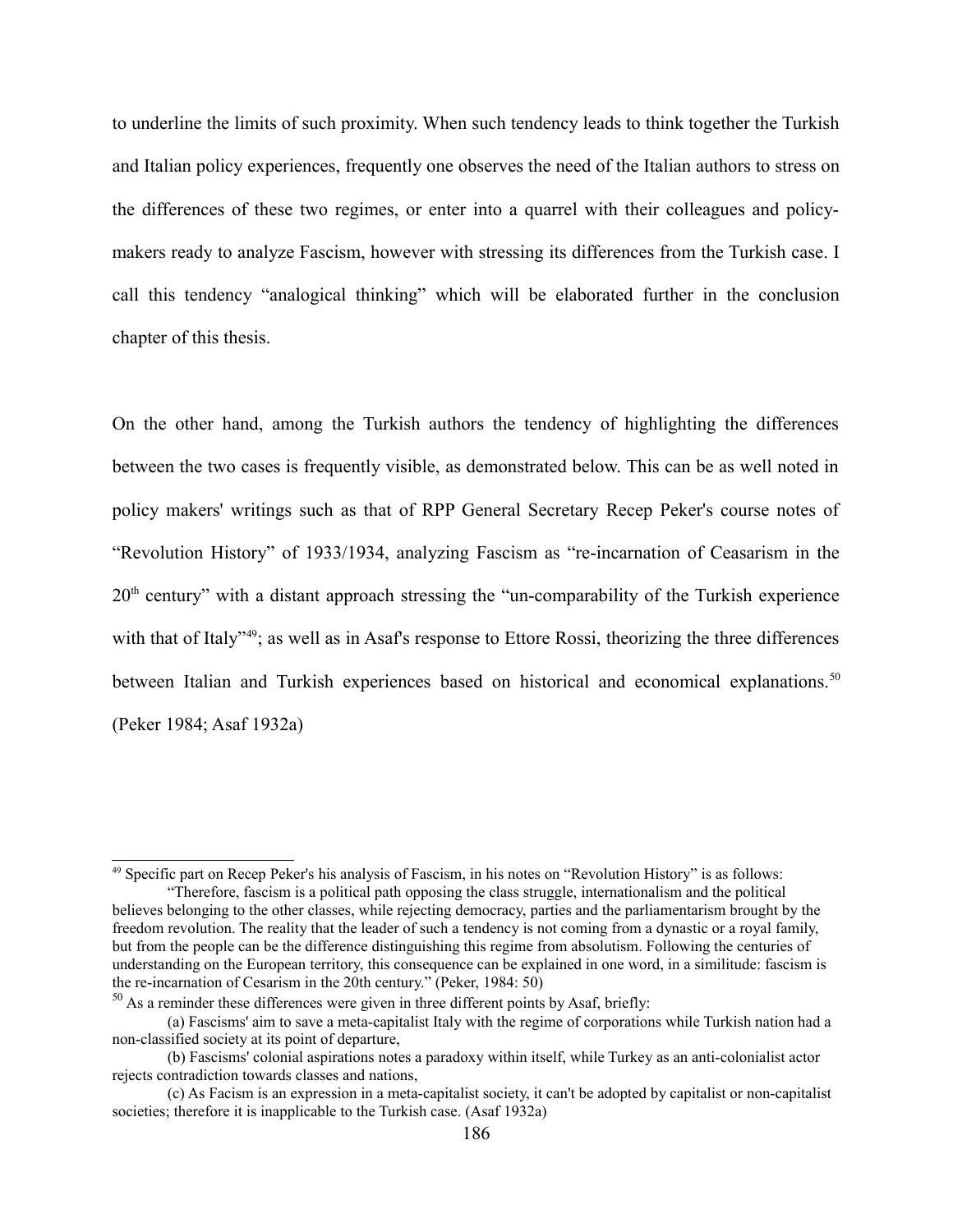## **5.3.2.2. "Turkey in the Changing World Relations" by Vedat Nedim (1932)**

In the context of the intellectual climate of these years following the economical crisis of 1929 and onwards, it would be useful to highlight the below articles published in *Kadro* journal with several references to Italy, giving an insight of the tone of analysis of the international economical and political circumstances. In this regard, in the sources analyzed, even on discussing about domestic policies, one continuously encounters the topic of the fall of liberal values in the economic sphere. The opening sentence of Vedat Nedim's article "*Değişen Cihan Münasebetleri İçinde Türkiye*/ Turkey in the Changing World Relations", dating to 1932/5 number of the journal is summarizing such position in a sense: "Liberalism's final fronts at the international world of commerce are left out as well." (Nedim 1932a: 13)

Following this base argument, one reads Nedim making a general description of the economical models based on the principle of autarky. While he defines such a system, he argues that today each country manages its own affairs "inside an iron cage" and they effectually try to "build or sustain their freedom" within this modality. Therefore regarding the Turkish economical policies, he proposes the need of the state mechanisms in fostering the industry, by their own means. In this regard he makes a distinction between the petty manufacturer industries and the state owned large industries. Thus his argument for the industrial development of the country lies on the mission of the state to come up with an "industrial plan", with taking the responsibility for the capital management for investments on diverse sectors, such as textile and sugar industries.

It is important to read certain articles discussed in such platforms of public opinion, in regards to the economical policies applied in the country. Vedat's article was published in May 1932,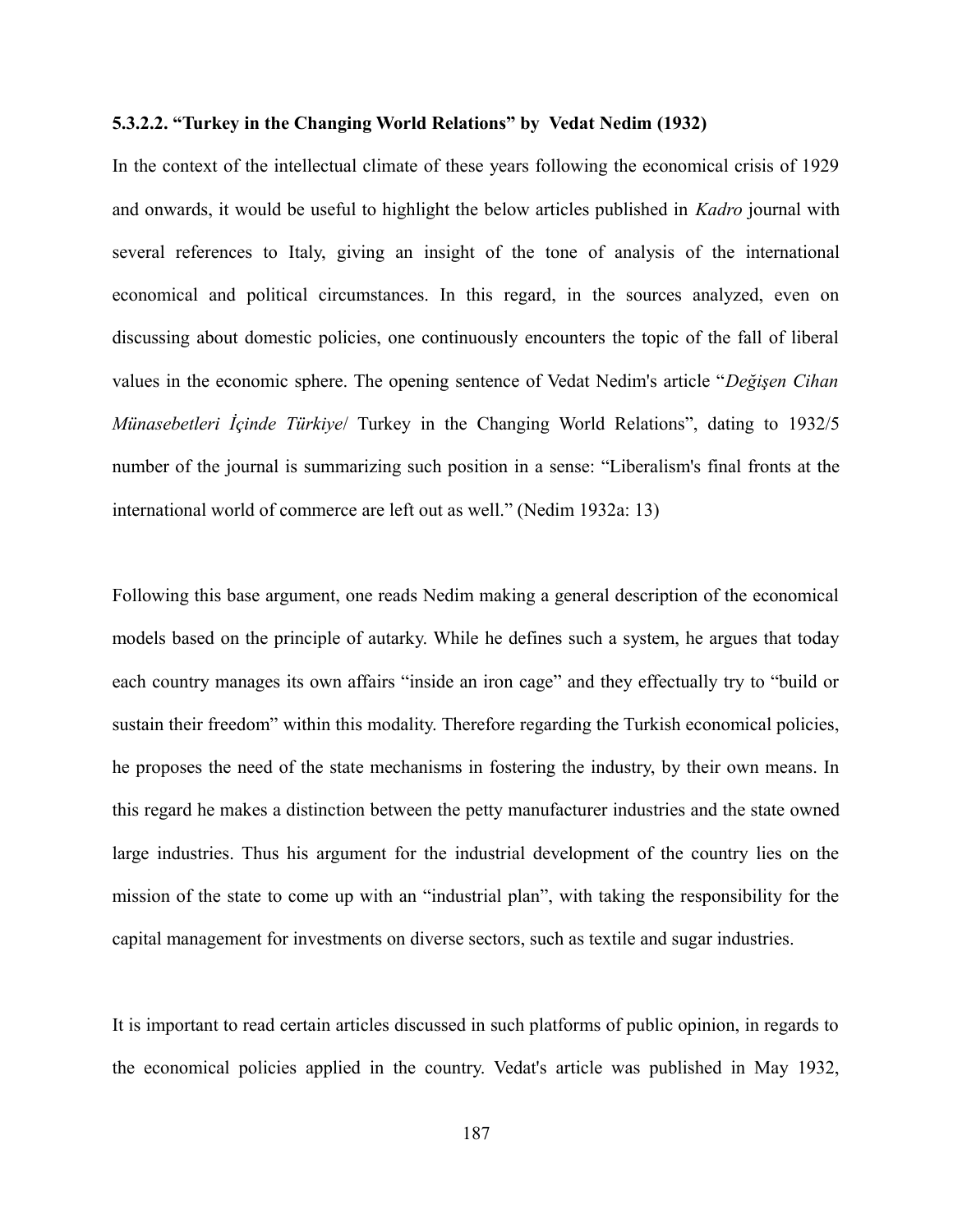meaning that it was approximately two years before the 1<sup>st</sup> 5-Year Industrial Development Plan (*Birinci Beş Yıllık Sanayi Planı*) -prepared with technical references to Soviet experts- accepted in 17 April 1934 and further applied. Such plan was prioritizing the state's role in industrial investments, focusing particularly on the industries with local raw material funds. After recognizing this mindset based on the assumption of the "fall of liberalism", demonstrated symbolically via Nedim's article, below such intellectuals' approach towards Italy on socioeconomic policies can be grasped in this proper context.

# **5.3.2.3. "How and Why the Regimes are Changing?" by Burhan Asaf (1932)**

Within this set of arguments defending the fall of the liberal economic management, Burhan Asaf approaches such explanation with references to the concept of democracy as well. Asaf argues in his article "*Cihan İçinde Türkiye: Rejimler Nasıl Niçin Değişiyor?*/ Turkey in the World: How and Why the Regimes are Changing?", dating to 1932 December published in *Kadro*, that firstly following the I.World War, common idea among the intellectual circles was based on the assumption of the "fall of democracy" with references to Russia and Italy.<sup>[51](#page-187-0)</sup> However, he argues that actually the main "corrupted" concept should be seeked within the infrastructure; and only after this recognition, several countries could discover and discovered the problems of liberal capitalist management prioritizing private investments.

In regards to Italy, Asaf evaluates Mussolini's policies up until then, in direct controversy with democracy. Thus he argues that with the economical crisis of 1929, Fascists put aside their occupation on democracy and started to focus directly on the economical management in the

<span id="page-187-0"></span> $<sup>51</sup>$  Asaf's quote is the following: "Someone got really ill following the war. This ill was the democracy. From one side</sup> several books were written explaining the reason of its illness; on the other side regimes sell off democracy in fact like Communism in Russia and Fascism in Italy." (Asaf 1932b: 27)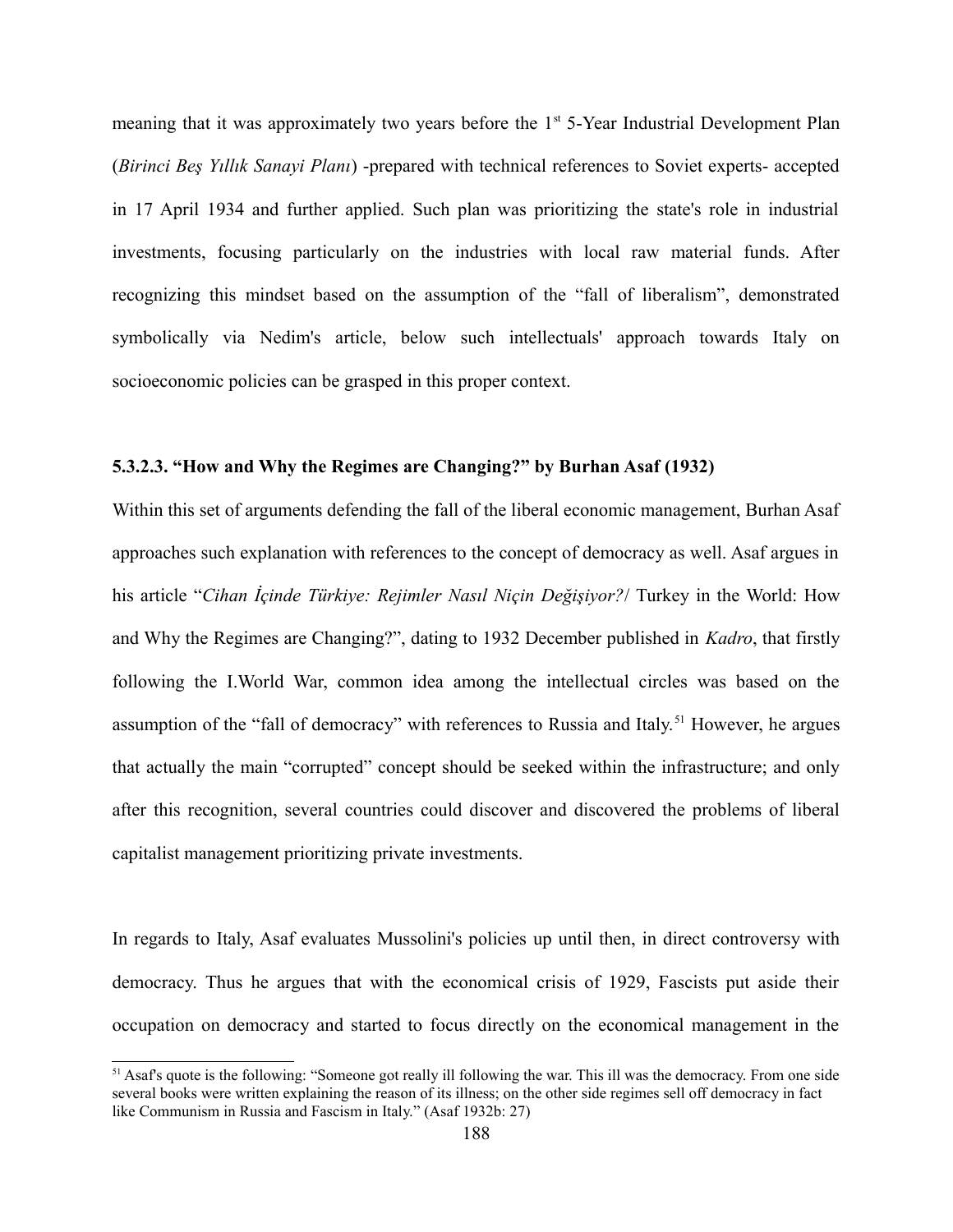country. Asaf's rhetorical question attends as the following:

"Doesn't it show that; firstly with the application of regimes of corporations, and its expression with the Labor Code, then its will to form a political-moral movement with furthermore étatist interventions based on control of private property, based sometimes to its limitation and sometimes to its abolishment; Fascism is not the first-day's Fascism of an only political and administrative movement[?]" (Asaf 1932b: 29)

In this regard Asaf ends up arguing that previously the Fascists aimed to mediate the interests between the classes, but currently with the regime of corporations, they imagine the State above the classes as a superior entity regulating the economy, not staying in the political administrative sphere only. Therefore his explanation of the corporatist policies directs the reason of such developments to the fall of the liberal economic management.

## **5.3.2.4. "Non-Classification and Economy Politics" by Vedat Nedim (1932)**

As it was mentioned previously in Chapter 3 of this thesis, issue of creating a "classless society", in the sense of meaning the stimulant of a non-communist order without class conflict was up-todate in the intellectual platforms in Turkey. This time Vedat Nedim exactly points his observation on the Turkish transformations' economic end in his article "*Sınıflaşmamak ve İktisat Siyaseti*/ Non-Classification and Economy Politics" in *Kadro* 1932/11. Nedim argues as the following:

"Our aim is to be a classless and contrastless nation. However, we are not a classless and contrastless nation yet. Thus in us, the class distinctions are not so enlarged to play a dominant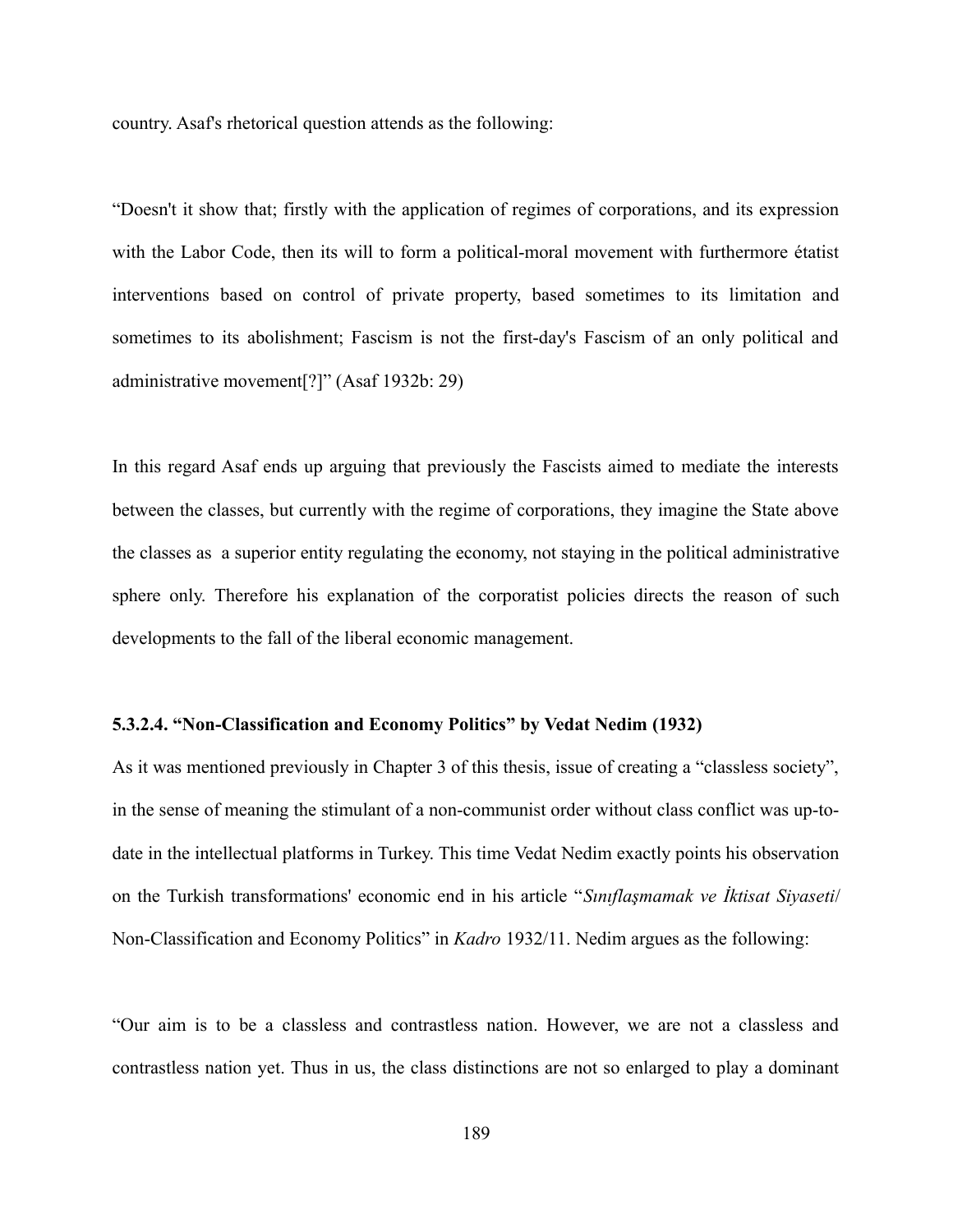role in politics. That is to say Turkish State is not a class state. Turkish State is far away from being an operating machine working for the interest of a financial oligarchy, an industrial capital, a large estate ownership, or of a worker group, as in Europe and America." (Nedim 1932b: 17)

Within this cadre, one can observe the authors of *Kadro* journal, situating the Turkish transformation in a position that is not yet theorized, and it's longing to be theorized. Therefore once again, this time in the writing of Vedat Nedim one observes this stand, situating the Turkish transformation in parallel to Russian and Italian examples with evaluating all of them as new, not-yet-theorized particular sets of economy politics. As it is analyzed in Chapter 3 with Asaf's response to Ettore Rossi arguing on the differences of political transformations in Turkey and Italy; Nedim as well points out specifically the distinctness of the Turkish policies. In this regard, Nedim's position quotes as the following:

"The main principle of Turkey's economy politics, to be regarded even as instinctive, come to shape by its own: Etatism. Turkish etatism is a principle so specific to the Turkish revolution, so that it doesn't have a space nor in history nor in the books. Turkish revolution is going to exhibit its creative force with its determination on economy politics as well. As the Russian economy politics' inexistency nor in history or in books before the Bolshevik revolution; and as the contemporary Italian economy politics were inexistent in history or in books before the Fascist revolution; We are obliged to form the national politics specific to our Turkish revolution by our own." (ibidem: 21)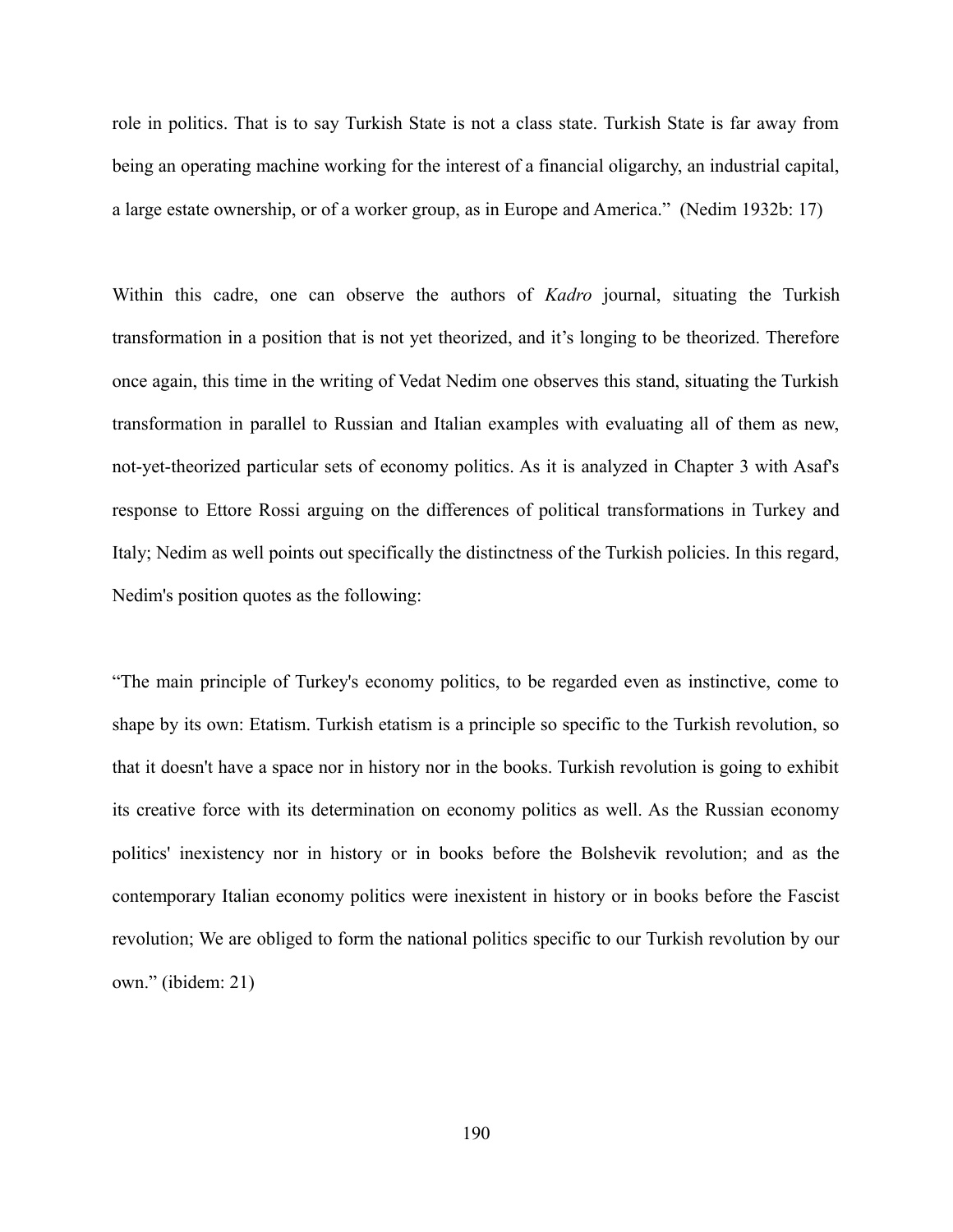# **5.3.3. RPP 4th National Congress of 1935**

An event, which received contemporary coverage both in Turkish and Italian sources, is Republican People Party's 4<sup>th</sup> National Congress organized in 1935 in Ankara. Illustrating the coverage within these two sources do help us to capture the Turkish pattern which is specifically strengthen after 1932, on "differential thinking" and the Italian authors' persistent pattern of thinking Turkish and Italian -in this case also with Russian- transformations together; however autonomous from eachother; an approach of "analogical thinking." These positions will be studied in brief below and in detail at the conclusion chapter of this thesis.

## **5.3.3.1. "R.Peker's Discourse" (1935)**

In this context, another source pointing out the discussion on this issue of "classless society" is present in the journal of the Ankara People Houses, *Ülkü*. Recep Peker's speech at the Party Congress on the new program of the RPP is published as one of the leading articles "*R.Peker'in Söylevi* / R.Peker's Discourse" following the discourses of Atatürk and İnönü. In this discourse, Peker particularly points out the "national essence" of the new program in its economical as well as cultural sectors. Firstly he attacks the idea of existence of classes in the Turkish context and negates any social organization that serves the interests of a particular group. His argument of "In Turkey there are no classes, no species, no privileges. District interest, feudalism, landlordship [*ağalık*], family, community interest don't exist" is built in this context. (Peker 1935: 249)

Moreover in this base he accentuates the principle of *Halkçılık*/Populism that rises as one of the founding principles of the party program. In his idea, this principle forms such a building block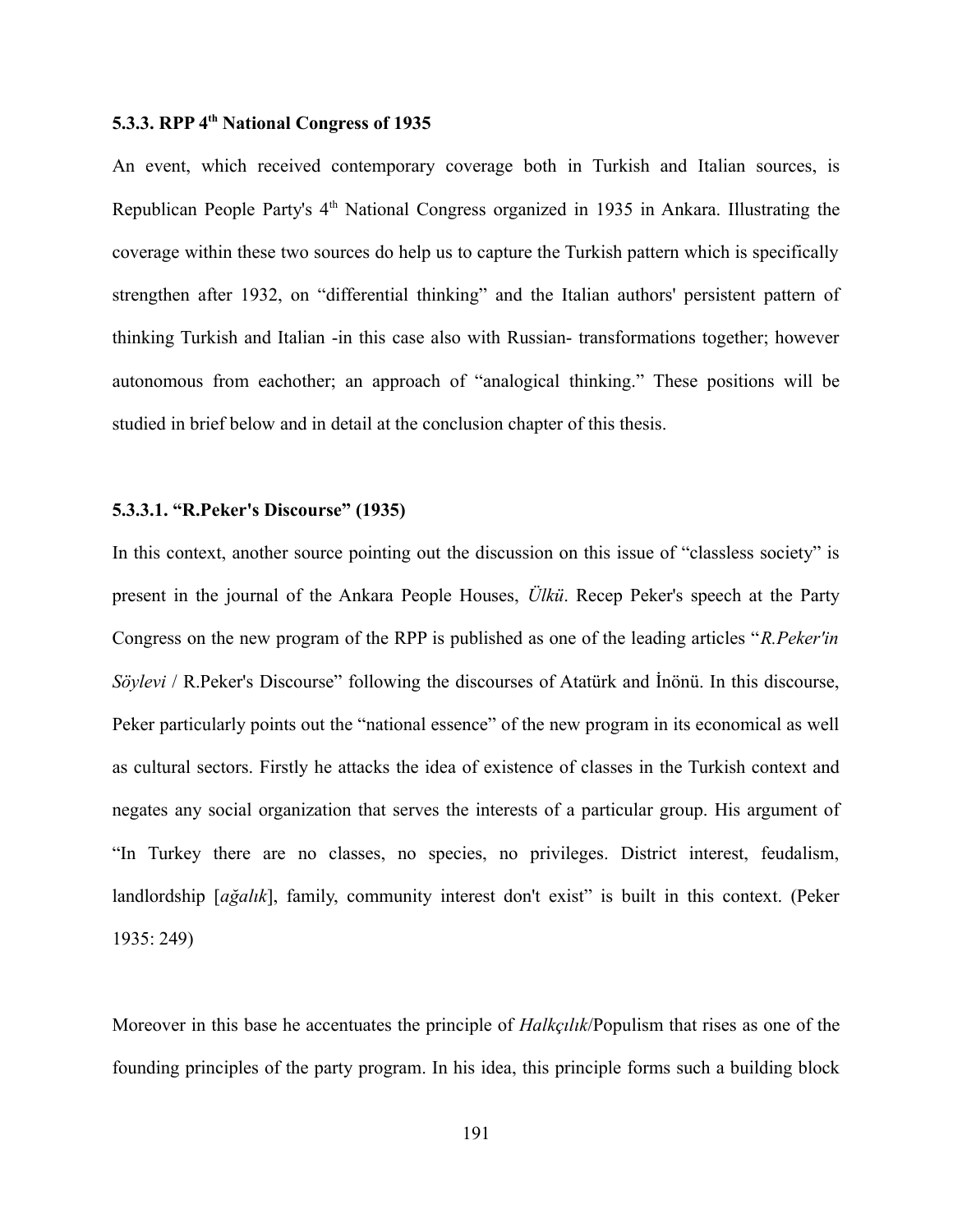for the national solidarity. Similar to the writings one encounters in *Kadro*, in Peker as well we see the emphasis on the particularity of the Turkish experience, blended in a nationalist discourse with respecting the "Turkish workers and craftsman" however with strict negation of any organization that is working "against the interest of its own co-citizens." (ibidem: 256) Therefore in this sense, Peker reminds the importance to be cautious against diverse forms of "alien" propaganda including fascists': "Anarchist, Marxist, Fascist propaganda and similar ones can all pass over from us. Against all these, Turkey should only embrace strongly the nationalist faith that it will protect itself against such poisoning waves." (ibidem)

Within this protective mindset, Peker furthermore criticizes the liberal state model as well. He thus argues on the failure of the liberal state model in many countries around the world; with the construction of diverse types of state management. In his account on industrialization, he argues that such a process could form a further working class, however the Turkish workers will not be passing from the processes of class antagonism, which was a result of "the situation of liberal order open to all-terrible-movements." Therefore such a stand criticizes the liberal model together with the class-based politics positioning against Fascism thus approaching to "Nationstate" with a state-monitored economic development as an antidote to these. (ibidem: 252)

## **5.3.3.2. "Kemalist' Program of Republican People Party" by Ubaldo Faldati (1935)**

The same congress took place in Ankara, 4<sup>th</sup> Republican People Party Congress of 1935, is reported in the journal *Oriente Moderno* in Italy, in the journals' section on news from Turkey. One of the sub-titles of this news set, named as "*Programma 'Kamalista' del Partito*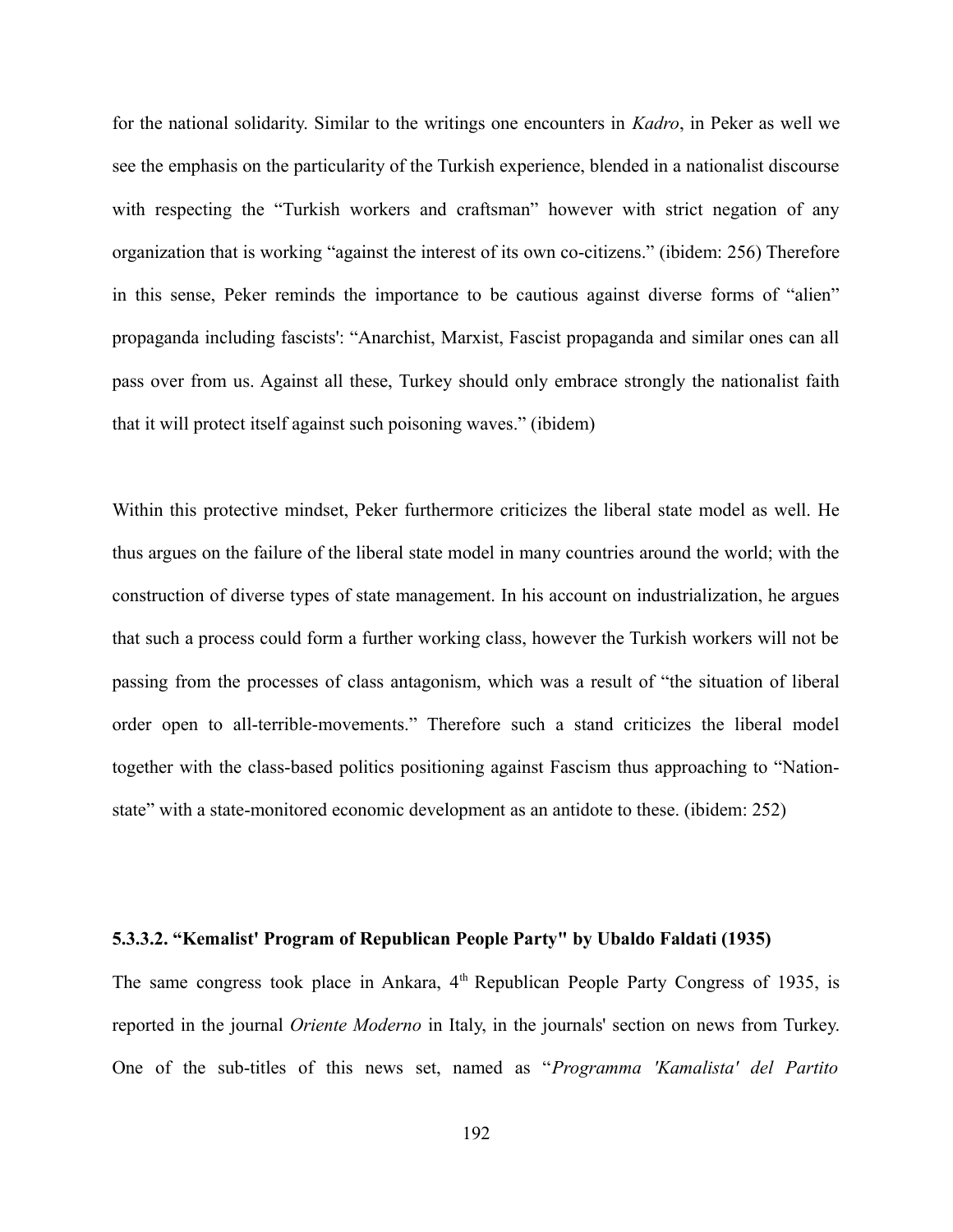*Repubblicano del Popolo*/'Kemalist' Program of Republican People Party" worth giving a reference to. In regards to the speeches made at the congress, Peker's position outlined above is as well noted with a reference to his non-liberal position. Another important point mentioned in this news is that the party program outlined in this congress is described in brief reference to fascist and communist programs. Thus visibly, while Peker's usage of the term "fascist propaganda" is ignored in the text; there is even an argument towards an analogy between the two cases. The news' particular paragraph follows as below:

"The program which is being discussed at the general congress of the Republican People Party, currently gathered in Ankara, deals with series of political, social, economic and cultural questions. It does not contain newness or surprise, but it is an expression of the policies actually being realized by the government of Turkey. Until now, it was said that their policies were made according to the circumstances, but now it became a doctrine, which has numerous characteristics of fascist and communist taste. For example, individual liberty and property are guaranteed only if they are not in contrast with the public good; sovereignty belongs to the people, which exercises it by the Great National Assembly; class differences are abolished, man and woman have equal rights; religion is an individual affair, and eventually the State will assume all the activities of public utility, and not only, it will exercise supervision on private enterprises." (Faldati 1935: 258)

As it can be seen from the quotation Faldati does not argue on whatsoever "imitation" or "influence", but on a "taste." Thus as in the case of Ettore Rossi in *Gerarchia*, this news as well has the tendency to "think together" of the Turkish transformation with the political developments in Italy and in Russia; but still keeping them autonomous within theirselves.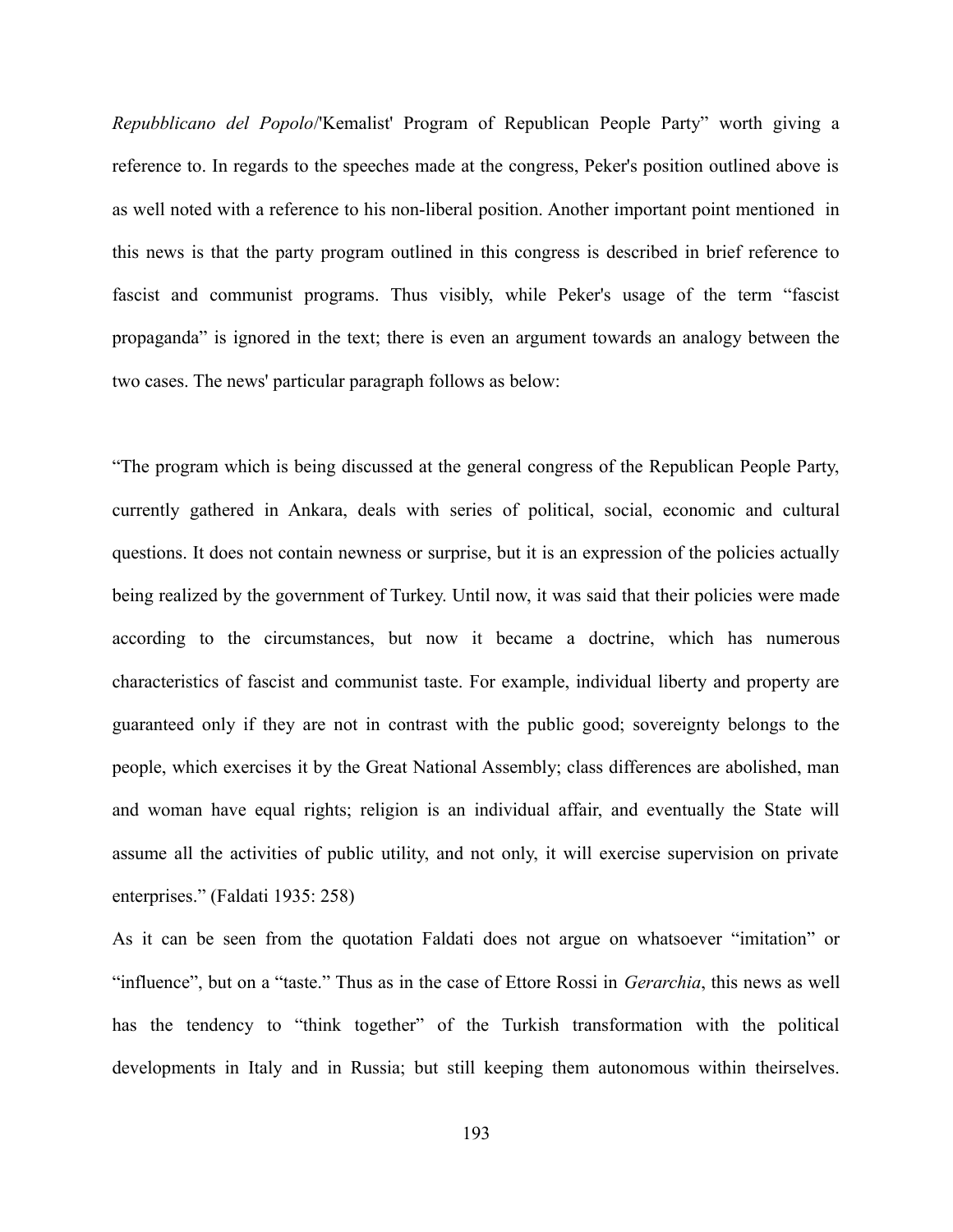Therefore with references to Faldati and Rossi, I argue that this is an attitude frequently visible among the Italian sources analyzed in this research, which I define as "analogical thinking."

### **5.4. CONCLUSIONS**

This chapter aimed to illustrate the patterns of inter-perception between the Turkish and the Italian authors of the inter-war era, with references to the archival material gathered from six sources. The news and articles consulted are analyzed in two sections. The first section approached particularly on articles that are engaged in the foreign policy, therefore they are analyzed in the context of the international relations. According to the analysis of this data it is argued that the discourses of such articles are in high correlation with the degree of the rapport between the two countries. Therefore firstly, it is argued that the data encountered to be published between 1922 and 1927 turned out to mirror the ambiguous relation between the two countries, without any significant rapprochements. Secondly, contrasting to this as demonstrated in Italian and Turkish sources, following the 1928 Italo-Turkish Pact, the inter-perception observed in the data mirrored the rising rapprochement of the foreign policies between the countries. Thirdly, 1932 is argued to be the climax of this rapprochement before the separation. Thus particularly the polemical headline of Turkish newspaper *Cumhuriyet* on 1932 Turkish visit in Italy is argued to be grasped only in this context. On the other hand post-1932 period is followed by a phasic disengagement. According to the archival consultations, it is argued that the Italian data found in the journal archives reflect this disengagement -following the 1934 Balkan Pact and 1936 Montreaux Convention Regarding the Regime on Straits- via depicting Turkey as the one that "doesn't believe in Italian friendship." Therefore as a conclusive remark for this section, the data is interpreted as to contain "evolving perceptions" which are in high correlation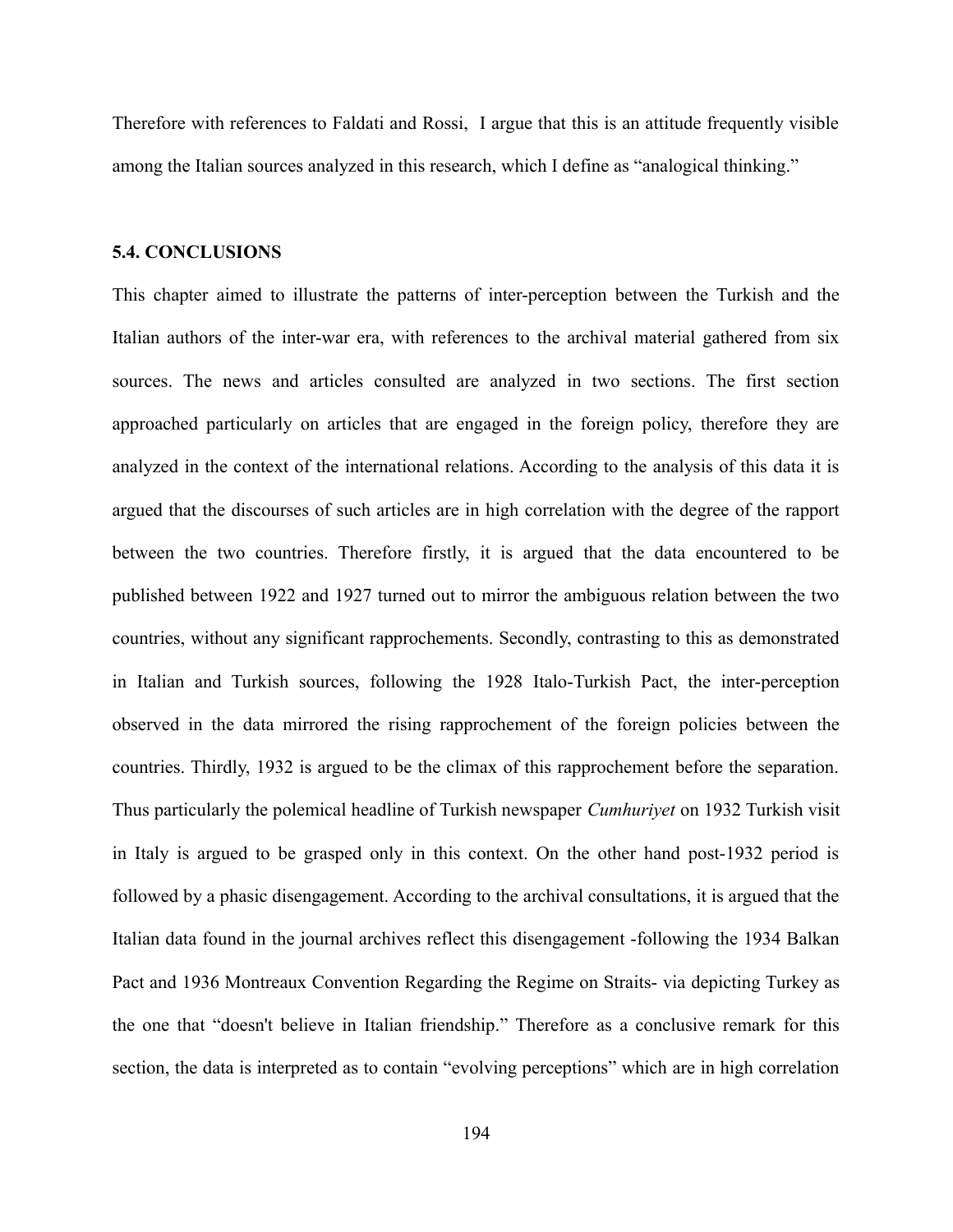with the diplomatic relations between the two countries; categorized in three stages mentioned above.

In the second section of this chapter, articles and news which engage with the internal policies within these countries are highlighted. In this regard Italian data with references to Turkish internal policies and Turkish data with references to Italian internal policies are analyzed; and the data is explored in three categories. In the first part articles concerning the cultural policies are studied. Secondly, the articles concerned with the socioeconomical policies are analyzed. Lastly the data found in Italian and Turkish sources, engaged with the very same congress of the Republican People Party organized in 1935 are evaluated. In light of these analysis as a conclusive inspection two different discursive attitudes are observed. It is observed that among the articles of the Turkish authors the tendency of emphasizing the differences between the two countries is present. This discursive attitude is conceptualized as "differential thinking." Therefore it is seen that the recognition of the Italian policies by the ranks of the Turkish authors is present, however there is a stand against the adaptation of such policies in the Turkish case. This is well documented by the data supplied above, such as via Sırrı (1933) and Asaf (1932b). Furthermore, the assumption on the "fall of liberalism", and the tendency to question Turkish socio-economic policies comparatively with this assumption is observed. On the other hand among the data found in the Italian sources on Turkish policies, the tendency of thinking the Turkish and Italian transformations together is noted; however such attitude is frequently followed by mentioning the differences between the two cases. This attitude is conceptualized as "analogical thinking" present in the Italian sources. However as the data shows us these diverse

attitudes lead to quarrels between the authors too. Therefore, Burhan Asaf's (1932a) responding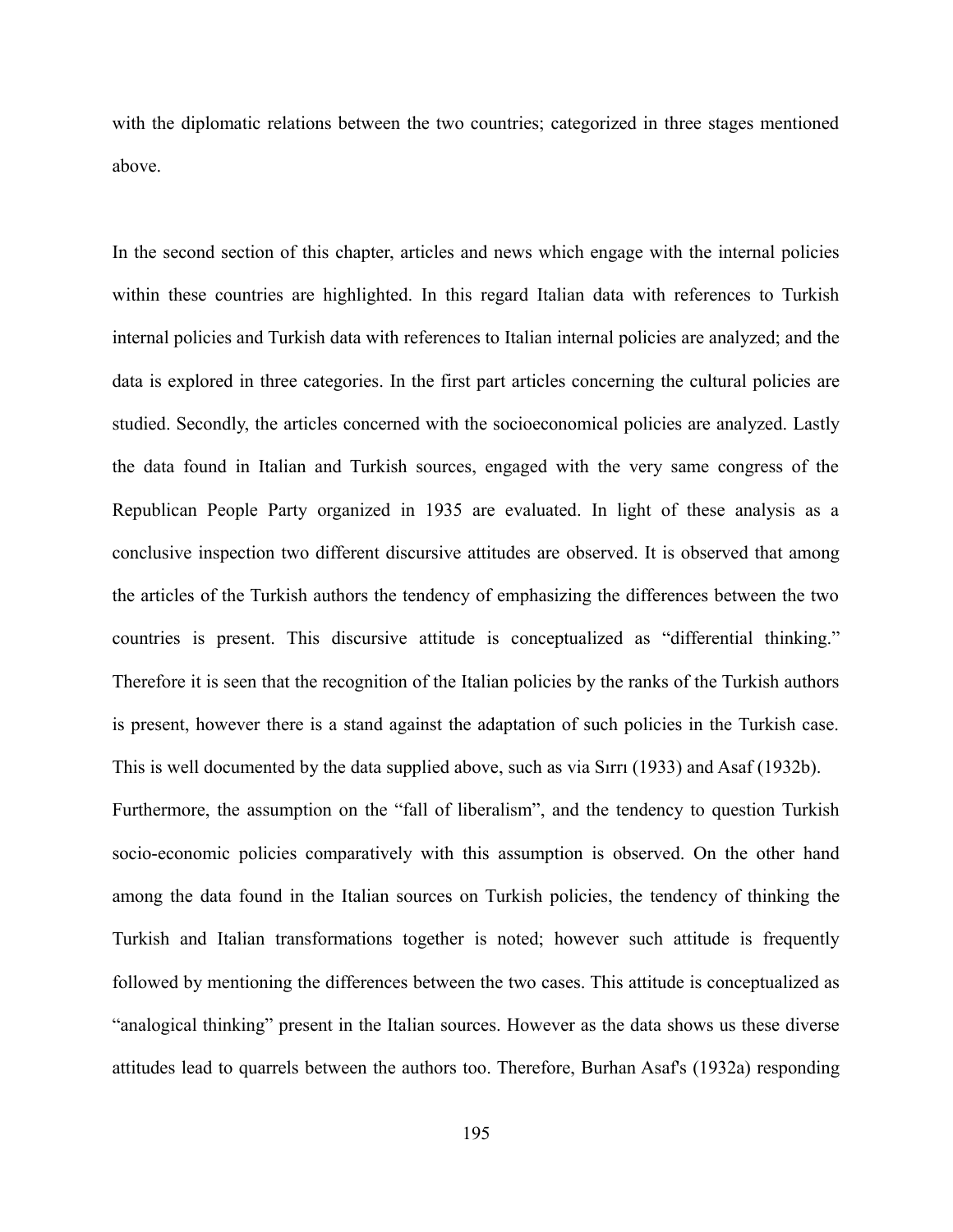article to Ettore Rossi (1932), on the differences of Turkish and Italian policies is read in this sense.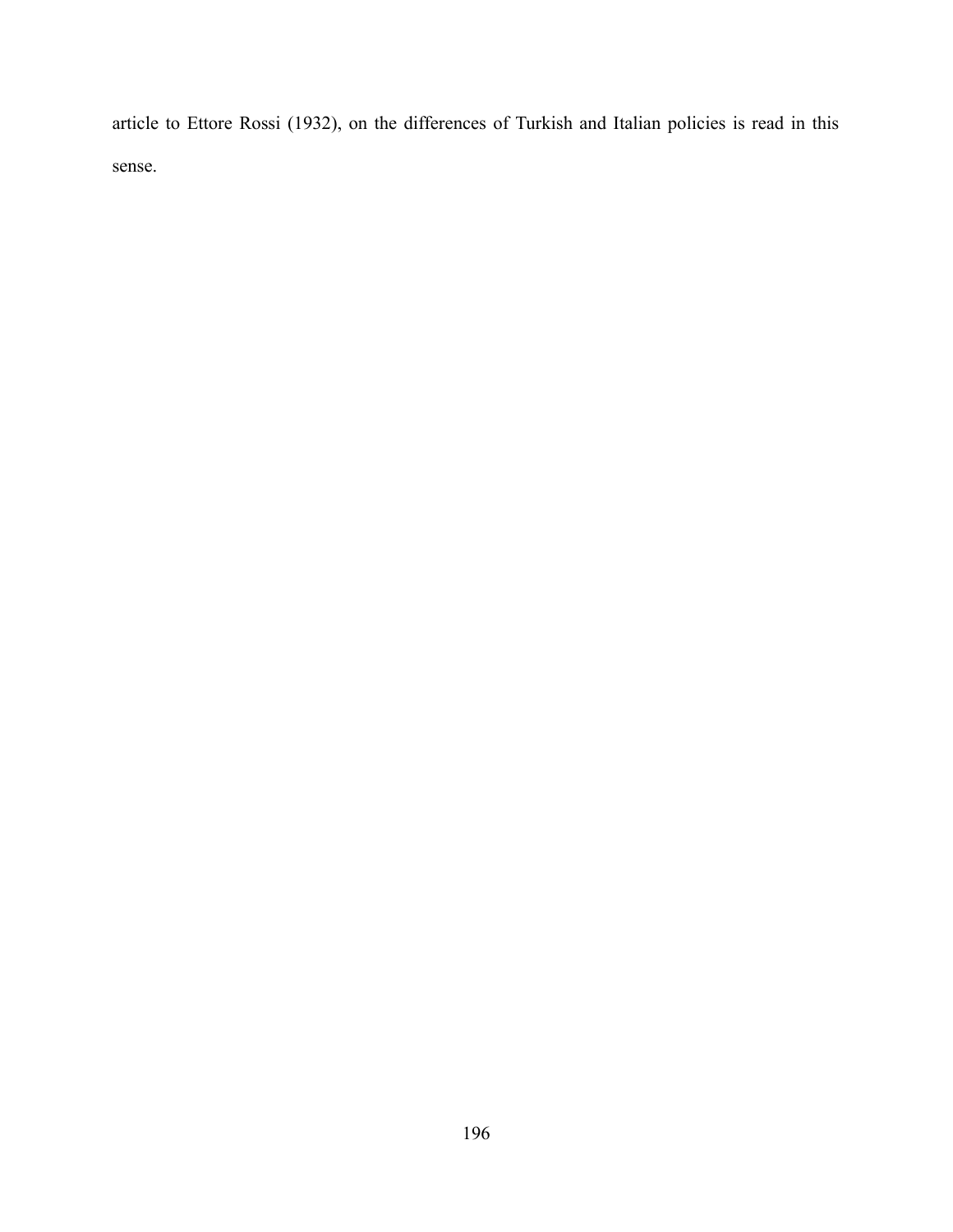## **6.CONCLUSIONS**

During the intellectual investigation developed in this thesis, we engaged in a discussion on socio-economic and cultural policies regarding the inter-war period in Italy and Turkey; with finally contextualizing our considerations via interaction and inter-perception patterns observed between the intellectual figures and law-makers in these two countries.

In this regard, our discussion is developed in correlation with the four main chapters that have appeared in this thesis. Following the Introductory Chapter, in the  $2<sup>nd</sup>$  Chapter, in order to build a theoretical background for our further discussion we have reserved a place for the analysis of the corporatist social theory, outlining a specific model of approaching the "social." This analysis is developed in three layers. In the first layer, Howard J.Wiarda's micro-narrative -building an introduction for us to engage in the literature- the corporatist approach is contrasted with Liberal-Pluralist and Marxist approaches. In the second layer, with references to Peter J.Williamson three models of corporatism developed in his argument are noted as "Consensual-Licensed Model", "Authoritarian-Licensed Model" and "Contract Model (Neo-Corporatism)." In this regard, his second model is approached as a mid-narrative which demonstrated us the general characteristics of corporatism, commonly observed during the inter-war era, and it is treated as a set of ideas as well as policy reflections of such ideal positioning. In the third layer, the micro-narrative of Taha Parla is analyzed, which contextualized the application of the corporatist social and economical policies with the experiences of two diverse crisis faced in different phases of the capitalist development, identified as "crisis of capital distribution" and "crisis of capital accumulation."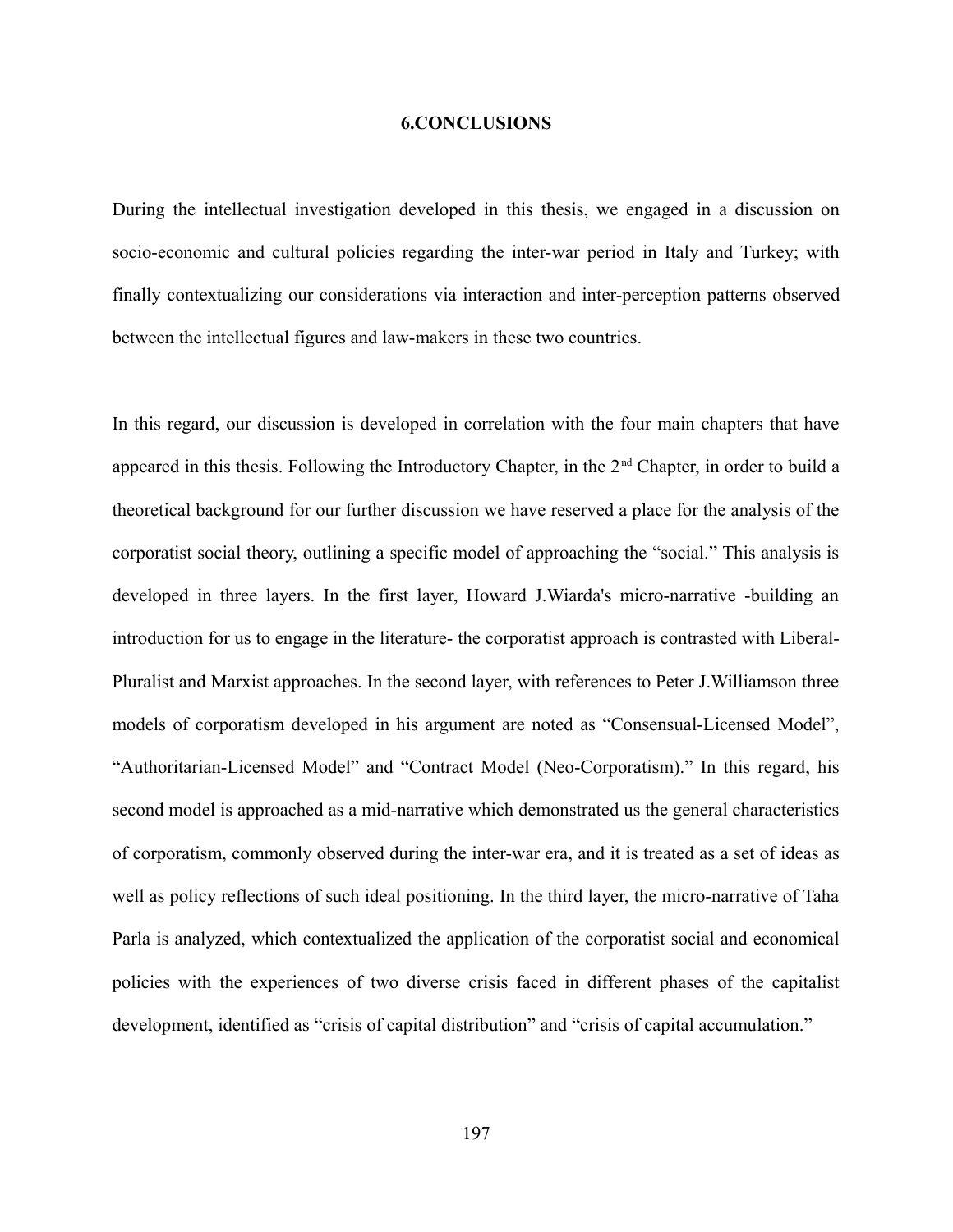In order to grasp the theoretical background on corporatism, which served as a platform for further comparison between two of our cases abovementioned sources are studied deeply. However after such analysis, several points of these approaches are criticized and further developed.

One of these points of opposition was towards an argument mentioned by Wiarda on the nonapplicability of the corporatist theory in discussions regarding the contexts in "Non-Western" societies. His such argument was denounced due to its orientalist and essentialist position. This counter-position was supported with the evidence of the existence of the Ottoman lodge system in organizing different sectors of production in the society. Furthermore it was later strengthened with Schmitter's approach as well, towards the application of the corporatist theory, not-only in the political cases regards to the Mediterranean region.

Another point of separation with the abovementioned sources was regarding the theory outlined by Taha Parla. Parla's argument on the invalidity of the "3<sup>rd</sup> Way" proposal of the corporatist theory was recognized. Moreover his position in contextualizing the corporatist policies as reactions to two abovementioned economical crisis was studied as well. However, departing from Parla's position, interchangeable application of different corporatist policies in different capitalist crisis was denounced.

In the  $3<sup>rd</sup>$  chapter of the thesis, departing from the opposition towards Parla's position, (1) totalitarian and (2) solidaristic corporatist models in regards to socio-economic policies were theorized and later contextualized with the (1) Italian and (2) Turkish cases respectively. Thus in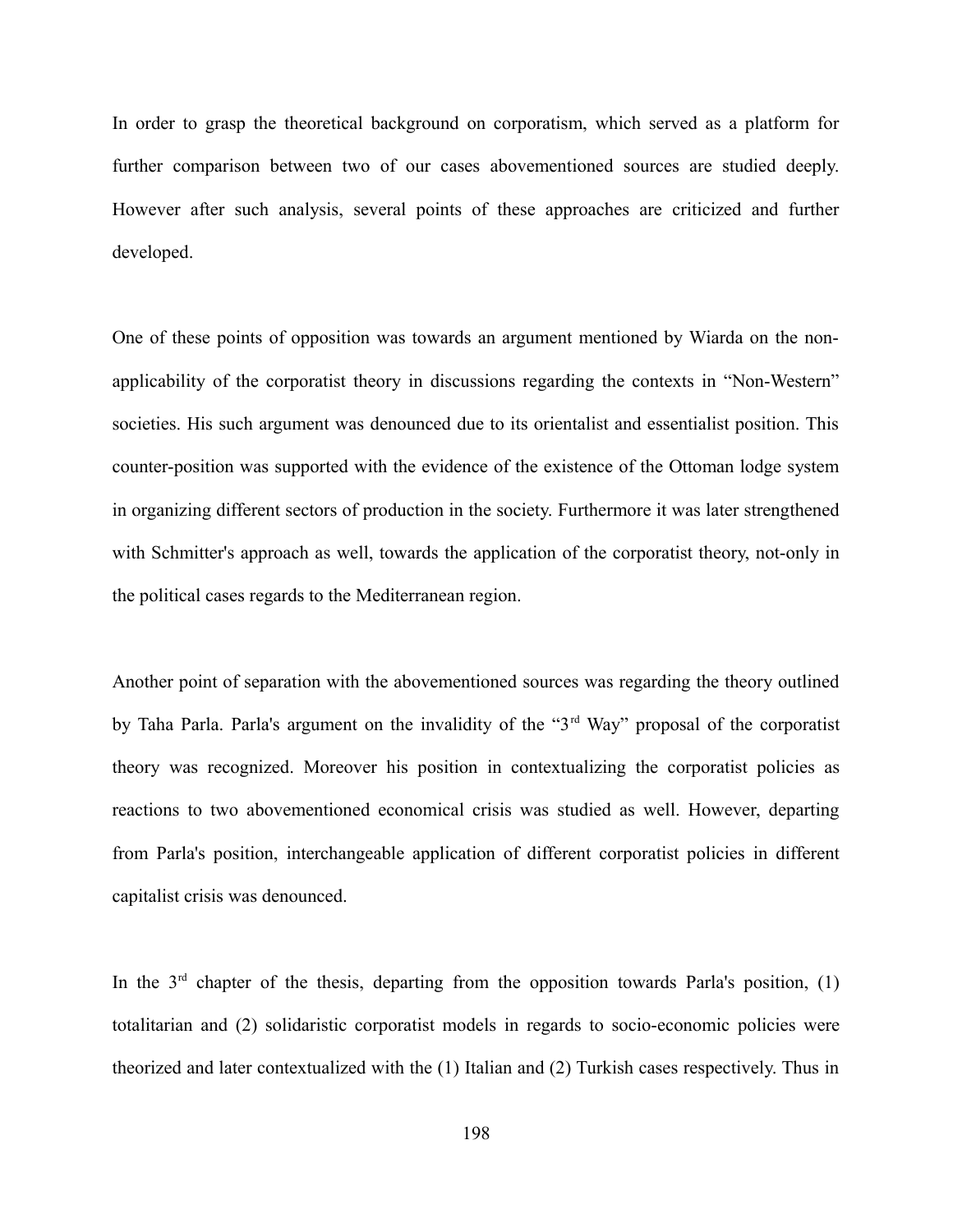regards to the (1) crisis of capital distribution and (2) crisis of capital accumulation, our distinct argument followed. The position supported in the thesis was based on the differences of infrastructural relations of production described as (1) advanced capitalist setting and (2) developmental capitalist setting conditioned the development of particular corporatist policy models.

It was argued that with references to the theorization of the corporatist model outlined in the 2<sup>nd</sup> Chapter of the thesis, corporatist socio-economic policies connoted the main characteristics of being anti-socialist, non-liberal however not anti-capitalist. Therefore, it was argued that such policies were based on the idea of the survival of the capitalist relations of production, via sustaining/constructing a society "void-of-conflict", frequently noted as "harmonious society." However it was argued that such component was only a part of the larger set of infrastructural dynamics.

In this regard it was argued that at an advanced capitalist setting conditioned by the crisis of capital distribution, with the antagonistic, well-developed organization of the labor and capital in action, and furthermore the economical and social instability triggered via disciplined action of such classes (such as via organizations of strikes, lockouts, occupations); in order to conserve the capitalist means of production and its process, the state mechanisms are conditioned to approach totalitarian corporatist policies. Therefore it is argued that at such circumstances state policies which could reserve an autonomy to organized interest groups out of its regimented structures would put on risk the capitalist mode of production. As a result, in order to proceed with the capitalist mode, the suppression of the already-existing class-based organizations were aimed at;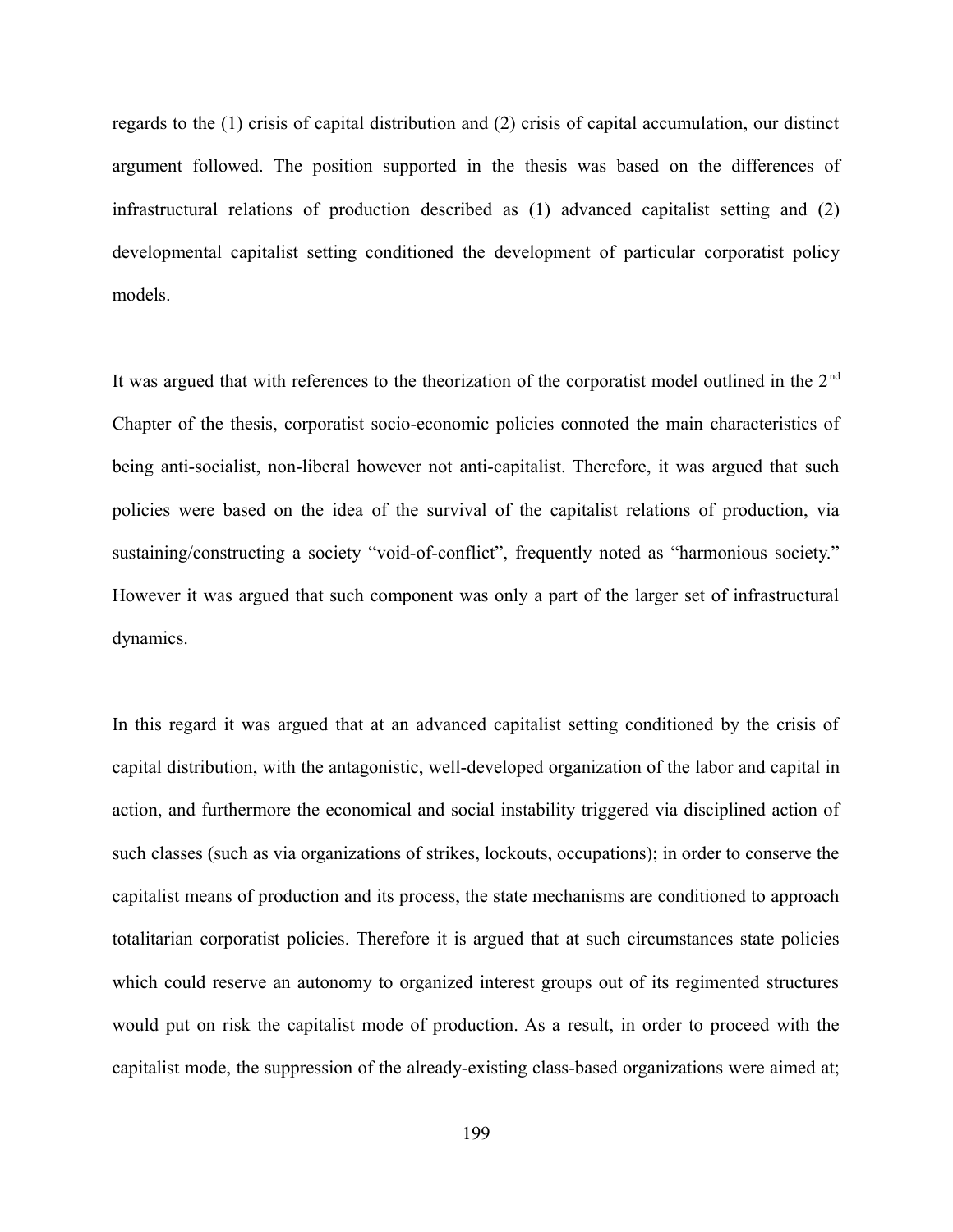therefore the policy applications mirrored the totalitarian corporatist model theorized in the  $3<sup>rd</sup>$ chapter of this thesis. It was argued that this scheme reflected the Italian context engaged in this research.

On contrary, it was argued that the solidaristic corporatist model theorized in regards to the infrastructural relations and to the application of socio-economic policies was key in explaining the Turkish context explored in this research. It was argued that at a developmental capitalist setting, conditioned by the crisis of capital accumulation, lacking a "compatibly-perceived", "national" bourgeoisie class that could foster industrial investments, state's socio-economic policies that are oriented to install a capitalist industrial development are conditioned to leave an autonomous space to the badly-needed "up-coming bourgeoisie." In this regard, policies has to evolve via its solidaristic corporatist variant, which did not reject liberal political practices unconditionally as in the totalitarian model. It is argued that it was this very reason of the interwar Republican policies in Turkey, via two failed multiparty electoral attempts with Progressive Republican Party of 1924-1925 and Free Republican Party of 1930.

In order to clarify their differences, thinking them in contrast with the Italian case is argued to be enlightening. The experiences of Italian electoral reform to plebiscite, and the formation of "Chamber of Fasci and Corporations" as the lower house of the legislature replacing the "Chamber of Deputies" in 1939 while conditioning representation to corporations of trade and industry are argued to show us the totalitarian corporatist policies in application in the Italian case. As it is mentioned above, these policies did reflect the state tendencies against the creation of any autonomous space that could be perceived as an "infrastructural threat" to the corporatist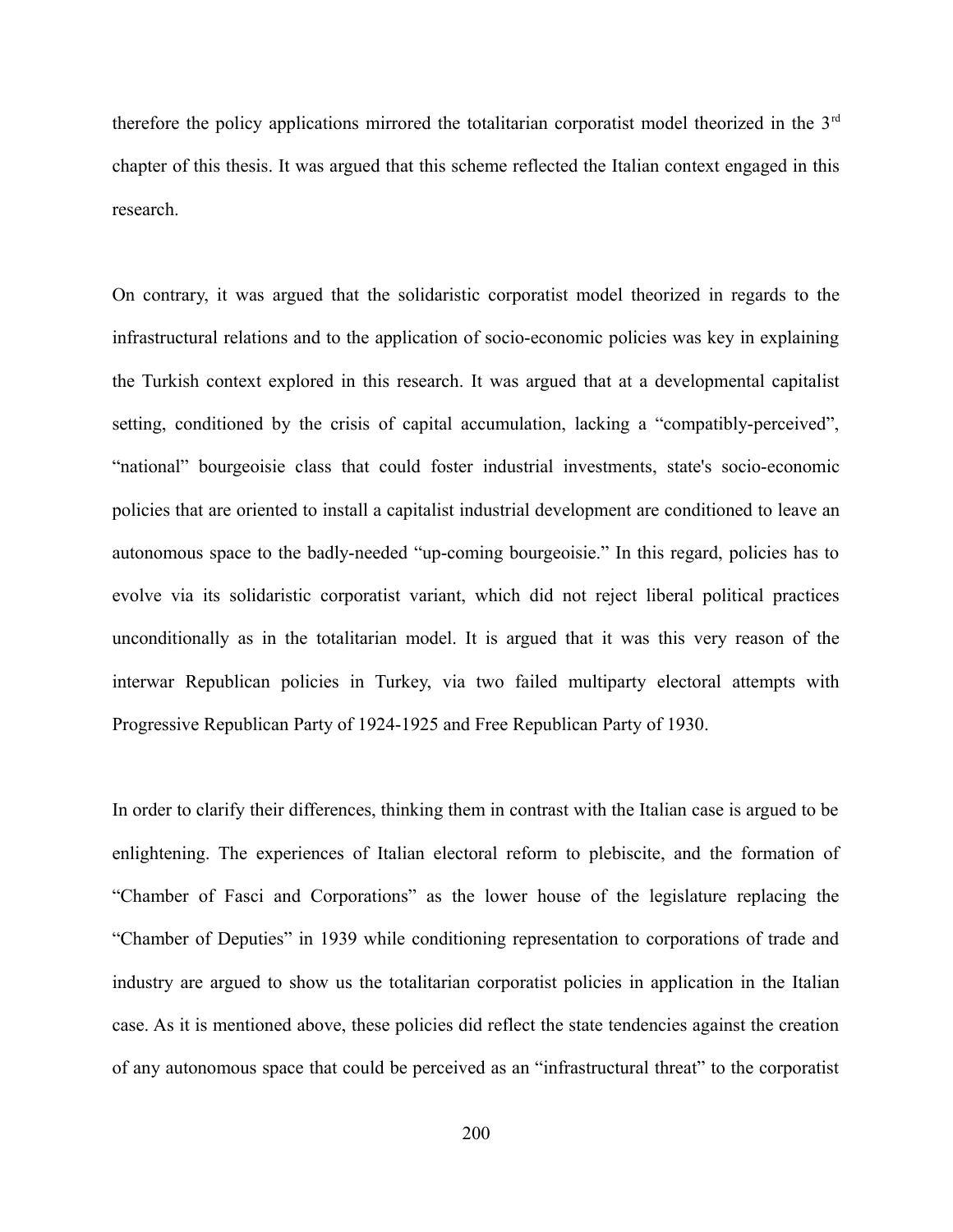order. Moreover it is argued that it was this totalitarian corporatist position that explained the regimented structuralization of the syndicates; and further non-institutionalization of corporations as private bodies which at another case could indicate an autonomy in the socioeconomic sphere.

Following this analysis, in the  $4<sup>th</sup>$  Chapter of the thesis cultural policies in these two countries are discussed with references to the foundations of two mass organizations *Opera Nazionale Dopolavoro* in Italy and *Halkevleri* in Turkey. In order the contextualize their significances before analyzing each institution, in chapter's relative sections the processes that lead to their foundations are explored in depth. Following this analysis it is seen that in the Italian case, the formation of OND connoted the state's policies on "passivization" of a perceived infrastructural threat that came into being with the class-based organizations of workers. Therefore as mentioned in the chapter, the process that lead the embracement of Mario Giani's proposal of a creation of "a center of uplift"; indeed contained the main stimuli of such policy idea: persuasion of the working class that their salvation could be achieved "not by struggle against capitalism, but by individual self-betterment." (Giani 1923a; 1923b; De Grazia 1981, 26) Thus in this very chapter it is also approached that OND in fact was realized as a "apolitical" and "productivist" organization. However it is argued that such "apolitical" position of the organization in fact suited its role within the corporatist cadre as a "non-conflictual organization"; while its represented characteristic of "productivism" was actually the reinforcement of "non-class identities" that the social policies promoted. In regards to its structuralization, differentiating from the People Houses, several OND centers were engaged within companies. Therefore in fact this partly demonstrated the policies' "target audience", of accessing the worker groups without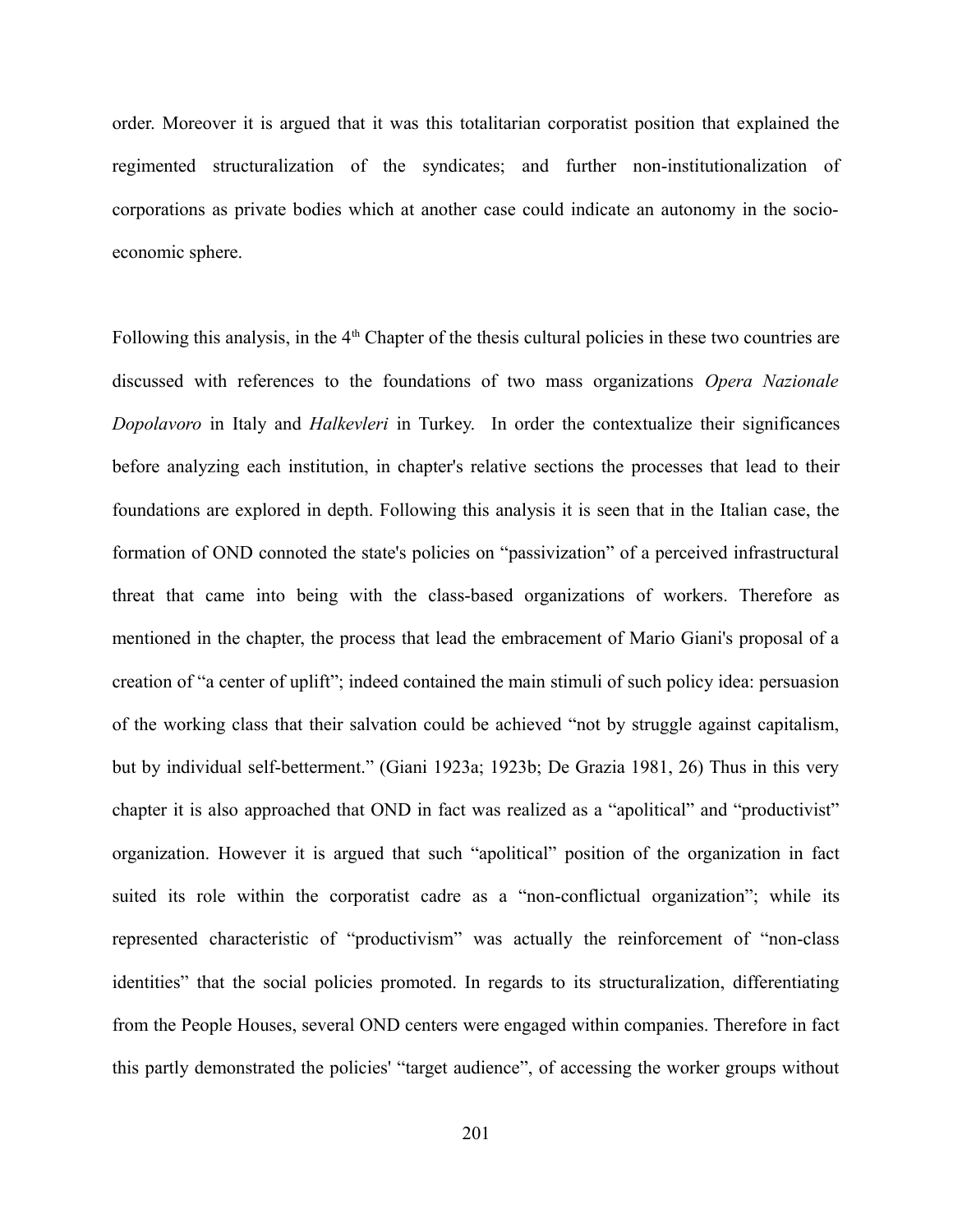approaching them as "workers." Such activities of the organization was framed via the concept of "productivity." While approaching its foundation via corporatist theoretical discussion given above, it served as a so-called "off-work" organization that seeked the compatibility of the "offwork" activities with the "working" activities. Therefore as it is mentioned in the chapter the term "leisure" contained the basic mindset of the organization: maximizing production in a statemonitored capitalist economy.

On the other hand in the same chapter the socio-economic circumstances that lead to the foundation of People Houses in Turkey are demonstrated as well. In this regard, an important institution in the history of the People Houses, The Turkish Hearths are analyzed in depth. Furthermore in order to grasp the socio-political climate of the period several events such as the foundation and closure of Free Republican Party in 1930 and the Menemen Incident the same year are noted. Later aiming to frame such political dynamics Erik Jan Zürcher and Sefa Şimşek's works are studied. In this contextual background, further, the working structure of People Houses are analyzed with its branches and organizational activities. Following such analysis it is argued that in fact the foundation of People Houses reflected a cultural policy against a perceived threat aiming at the superstructure, described by the pro-governmental Republican camp as: a "Counter-revolution." In this regard with the activities organized by the institution it is demonstrated that People Houses were highly engaged with the dissemination of the reforms employed by the government among the society.

Therefore its motivations remained strictly ideological. In order to comprehend it in its complexity, it is argued that it was not a product of a "passivization against class antagonism" as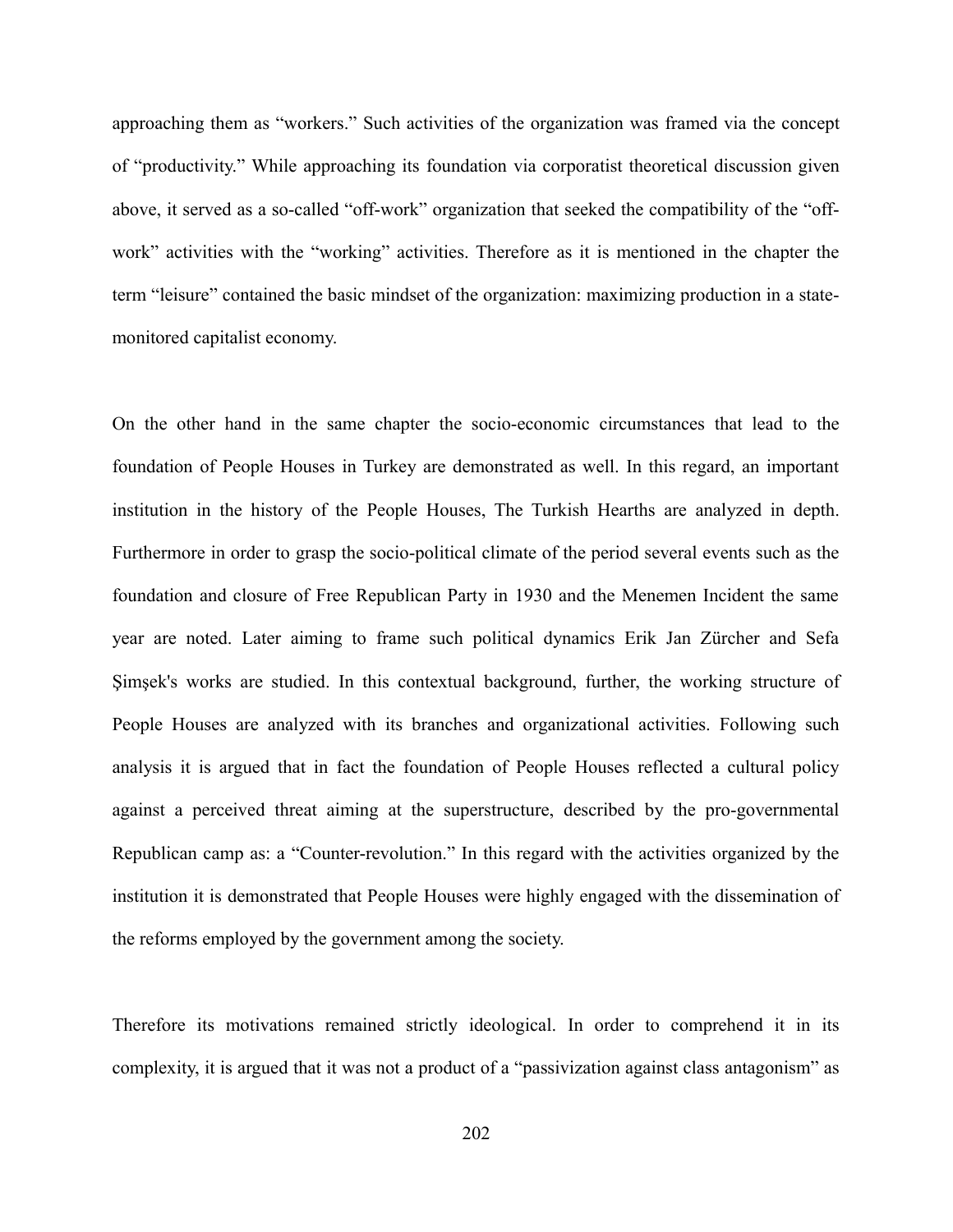in the Italian case. However it can not be as well described as an agent of "civil society" in its liberal form. Thus it was exactly a product of a developmental capitalist context, without the presence of a structured "compatibly-perceived" capitalist class; however via state policies seeking for such structuralization via solidaristic corporatist policies. Therefore, People Houses was an ideological response of the Republican government, against a "threat perceived to be menacing the superstructure."

It is argued that such infrastructural difference conditioned the socio-economic and abovementioned institutional policies applied in these two cases. Therefore in the Italian context the "compatible community" reflected the gathering of individuals and groups under the regimented structures of the state. OND as an intermediary institution served for such regimented, passivization motive. While analysis of the Turkish case reflects a context with the lack of a structuralized class antagonism, that was not perceived to threaten the infrastructural relations of production, cultural policies of the Republican government reflected the solidaristic corporatist model. This was achieved via promotion of a compatibly-perceived "national community." Therefore People Houses as an intermediary institution served the motivation of a creation of such a "nationalized community", recognizing the enactments employed by the government relating to the superstructure. Comparison and contrast of these two intermediary institutions, together with considering the particular socio-economic contexts that paved the path for their foundation provide such an analysis.

Up until this point, in the thesis the discussions were lead via primary and secondary sources on intellectuals' and law makers' positions towards the application of policies in their own respective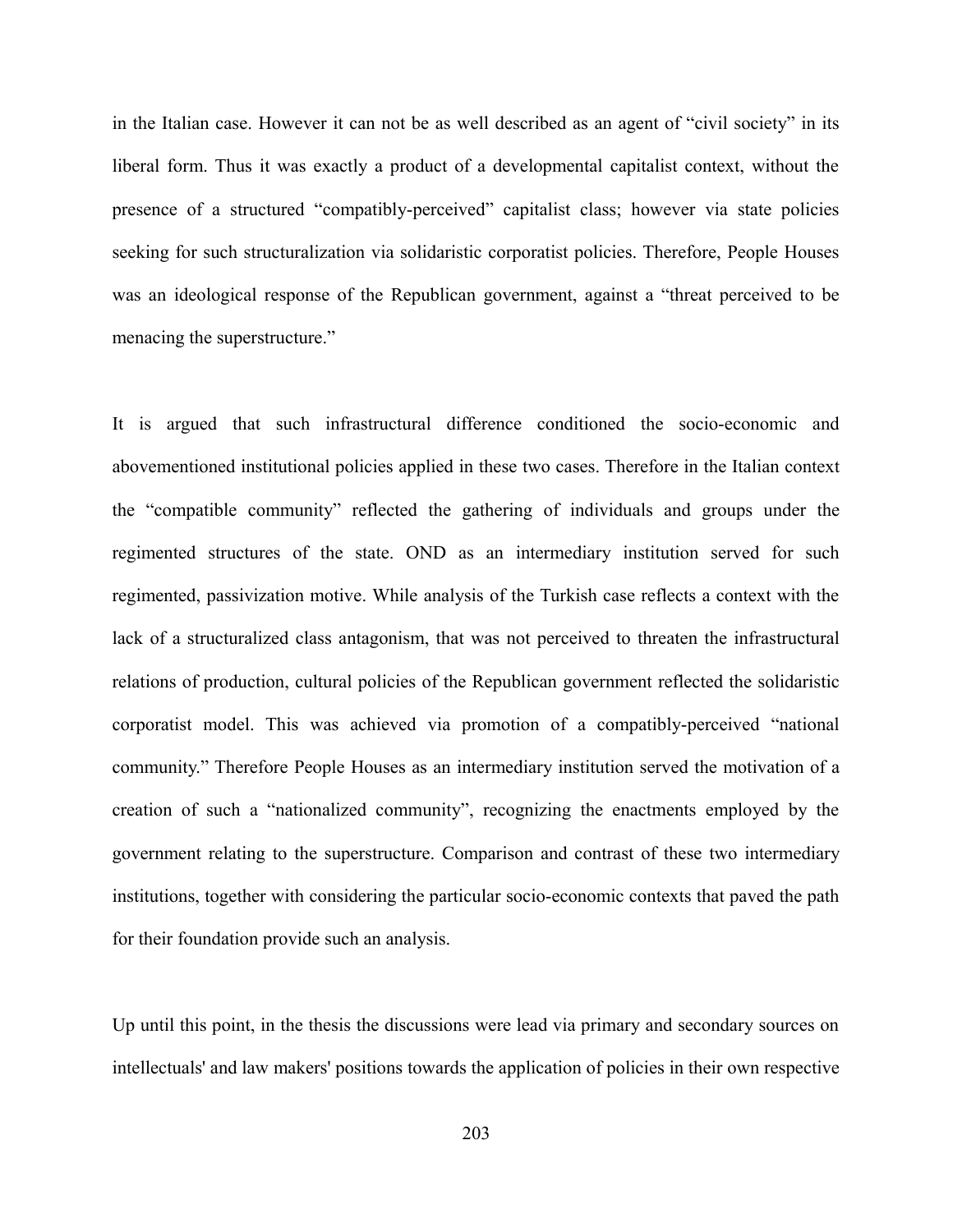countries. However, following this analysis, in the 5<sup>th</sup> chapter, in order to fully comprehend the intellectual's and law-makers' positions via an international optic, their interaction and interperception patterns towards each other are questioned in this context. Therefore primary sources including articles and news from journals and newspapers published in inter-war years, concerned with Turkey in Italian sources and with Italy in Turkish sources are explored in a cross-investigation.

Following this examination, the material found in the archives are reported in two main sections according to their theme of engagement. These are categorized as (1) International Relations, as the material concerning the diplomatic relations between the two countries, and (2) "Internal Policies", as the material concerning the socio-economic policies applied in these two countries visioned from the "other side."

In the first section, specifically on the Italian sources analyzed, it is observed that the opinions voiced by the authors were in high correlation with the evolving diplomatic relations between the two countries. Therefore such findings are narrated in correspondence with the international context. In this regard this narrative is divided into three parts, described as "Distance" in the period between 1922 and 1927; followed by a "Rapprochement" in the period between 1928 and 1932; finally leading to "Diverging Agendas" in the period between 1932 and 1939. Analysis of the archival material revealed out the following points:

Firstly, starting with the period following the Greco-Turkish War (1919-1922), the recognition of Mustafa Kemal Atatürk among the Italian sources with policies governed in the country is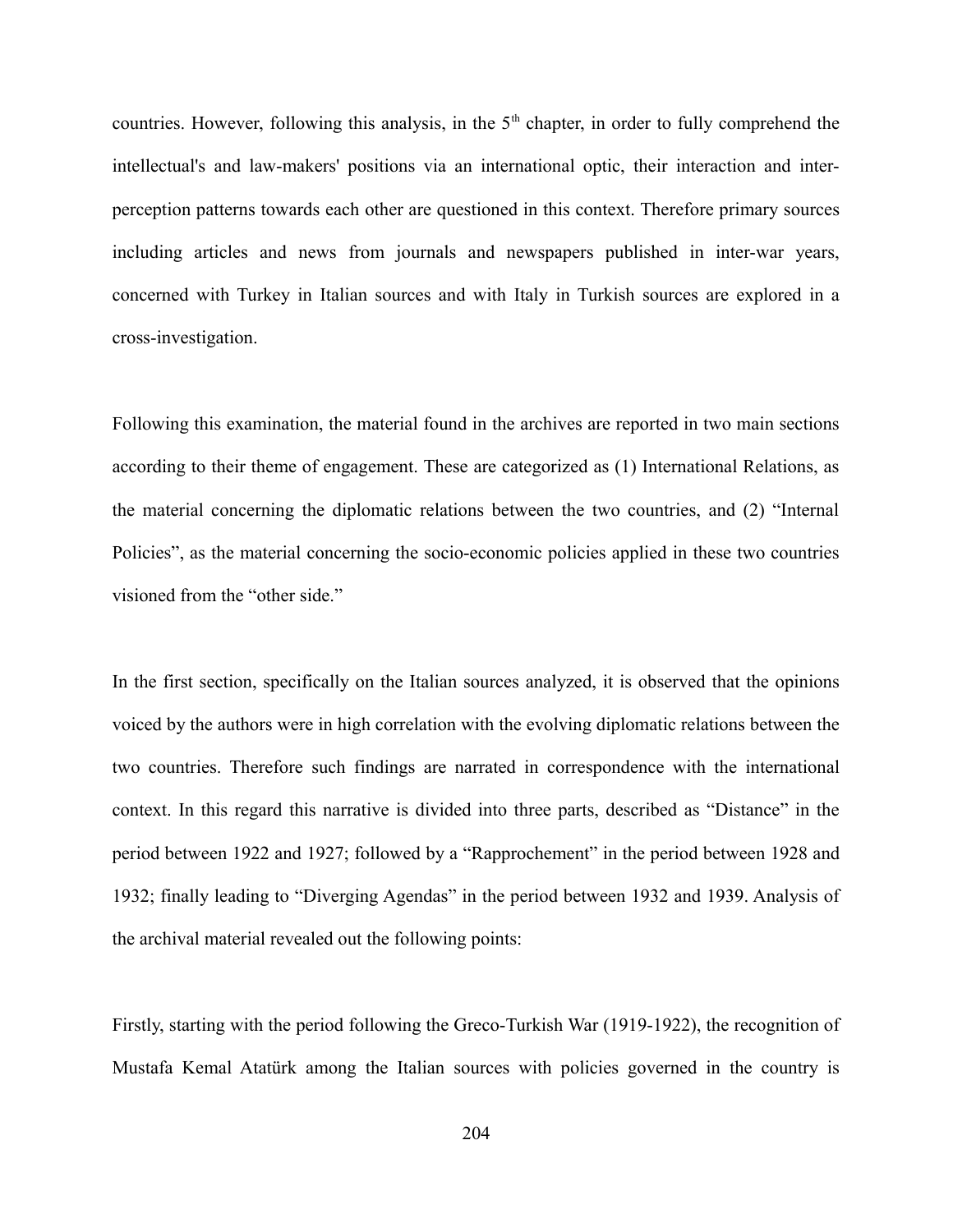remarkable. This was demonstrated with the articles concerning Turkey as "Kemal's Turkey" (di Marzio 1924) as well as articles written just on his very personality in relation with the reforms applied in the country as in "Ghazi Mustafa Kemal Pasha." (Rossi 1929)

Secondly it is observed that the signing of the 1928 Italo-Turkish Treaty marked a turning point among the perception of each other in the two countries. It is argued that such "Rapprochement" as well conditioned the inter-perceptions positively until the Turkish diplomatic committee's visit (at the Prime Minister level) in Italy in 1932. In this regard the controversial headlines of Turkish newspaper *Cumhuriyet* and Italian newspaper *Il Popolo d'Italia* are interpreted in relation to the international context conditioned by the Turkish visits in Moscow and in Rome for seeking economic credit, together with the second five year Italo-Turkish pact planned to be signed in Rome and previously made accords regarding the Turkish naval ship orders from Italian producers. However it is argued that such visit turned out to be the climax of the relations between the two countries before the disengagement and specifically influenced how Turkey was covered in the Italian sources.

Thirdly, it is argued that Turkish acceptance of the Moscow's economic proposal without interest rate, Turkish entry to the League of Nations in 1932, Italy's proceeding with Four-Power Pact in 1933, signing of the Balkan Pact in 1934 followed by the signing of Montreaux Treaty on the Straits in 1936 and the Italian withdrawal from the League of Nations in 1937, portrayed a process of a phaseal disengagement between the two countries. In this regard it is defended that such evolving diplomatic relations conditioned the portrayal of Turkey in the Italian sources encountered, negatively. Such data covering Turkey as "Anti-European" or mentioning its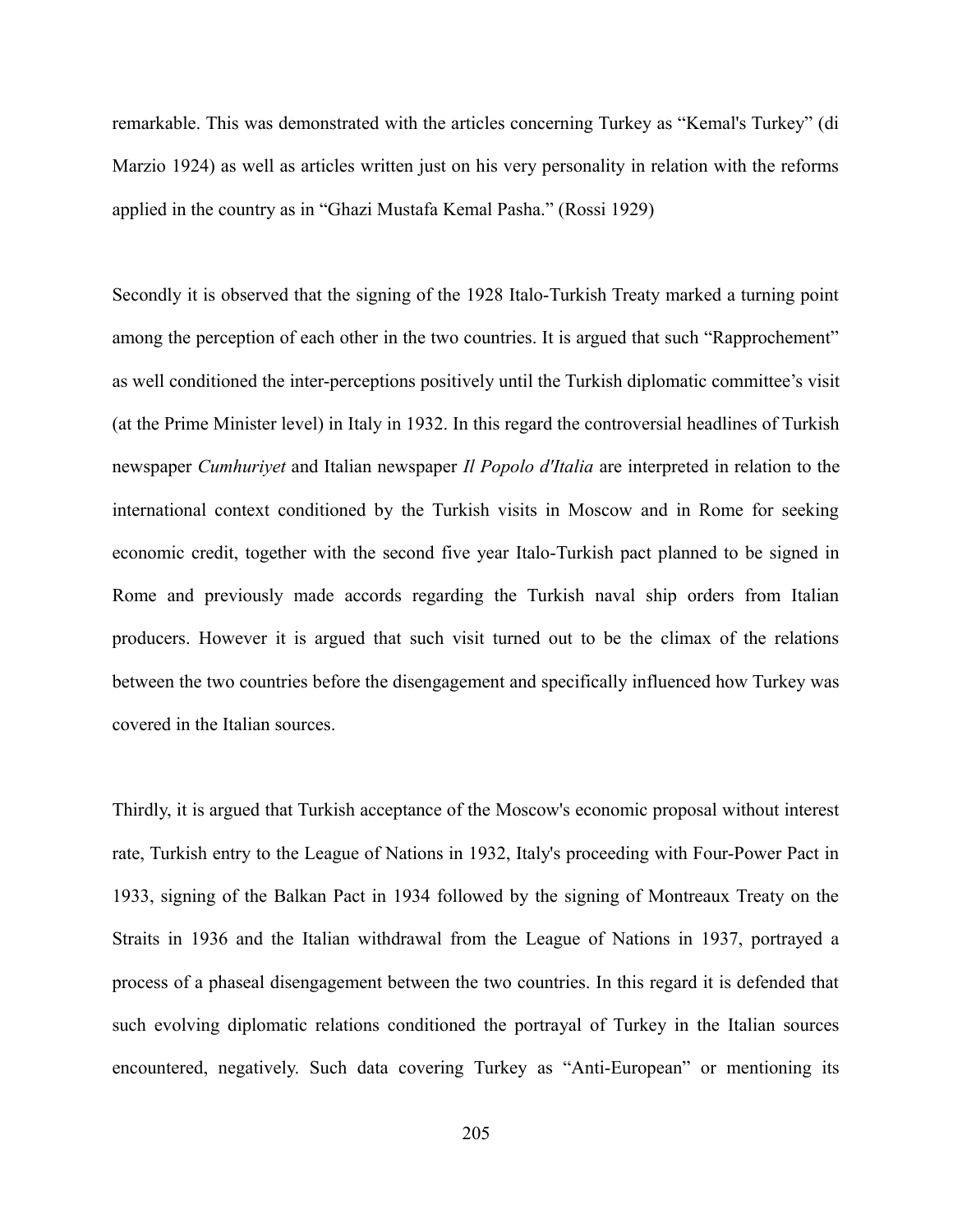foreign policy as a "non-justified distrust" against Italy are particularly treated as outstanding in this period.

As it is explored previously, both of the cases are argued to be structured by two different crises of capitalism. Thus they both seeked an alternative so-called "3rd way" development model that was an alternative to liberal capitalist and socialist managements; theorized as totalitarian and solidaristic corporatist models respectively in Italian and Turkish contexts. In this regard it is argued that their inter-perception patterns deserved investigation. Therefore, the second section of analysis demonstrated the archival material engaged in the internal policies applied in these two countries. Regarding this set of data, in the Italian and Turkish sources two different interperception patterns are observed and theorized as respectively: (1) analogical thinking attitude and (2) differential thinking attitude. This section's narrative was built according to the content of the archival material, thus it was reported in three categories.

Firstly the material engaged in cultural policies is demonstrated. In this part specifically the Turkish authors' attitude regarding the Italian cultural policies are conceptualized as "recognition but not adaptation." This is explained via the recognition of the Italian policies by the Turkish authors, explaining them as a result of the Italian socio-economic circumstances, but strictly opposing their adaptation within the Turkish context; followed by an account on analysis of the Turkish social and historical circumstances' particularities. This is observed specifically in articles reported in *Kadro* journal. Furthermore such attitude of the writers are explained with references to Ziya Gökalp's approach on "culture/ *kültür*" and "civilization/ *medeniyet*" with keeping its anti-cosmopolitanist position evident.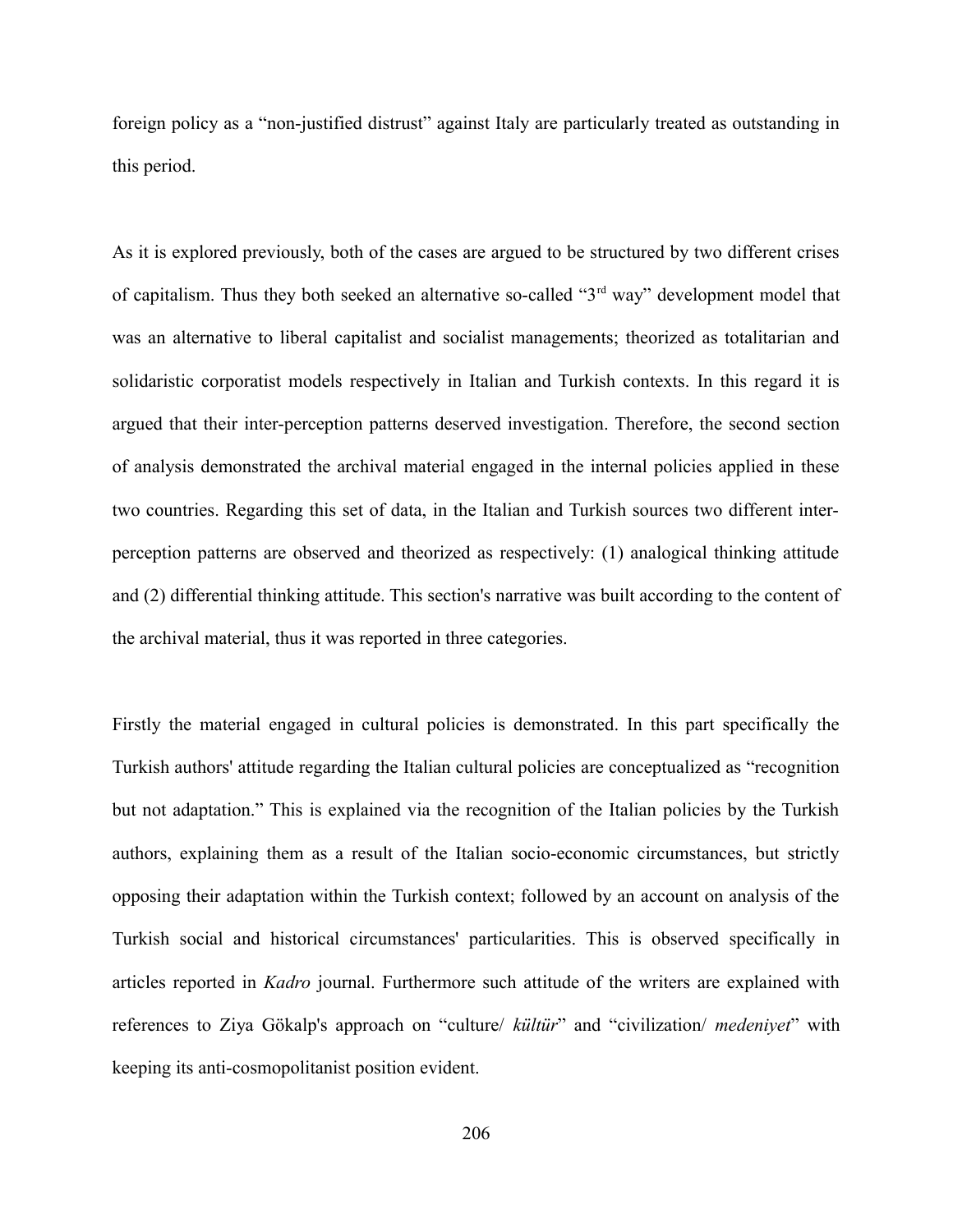Secondly the material dealing with the socio-economic policies are focused at; several articles in Turkish and Italian sources are highlighted. In this regard, a specific case of quarrel between the Italian Turcologist Ettore Rossi and *Kadro* author Burhan Asaf is reported. Rossi's primary article comparing the Turkish and Italian policies, which received a harsh reply from Asaf, followed by Rossi's mentioning this at another article is noted. Thus it is argued that such "differential thinking" pattern observed in the Turkish sources mirrored the nationalist position of the authors, treating the Turkish circumstances unique, as described above.

Thirdly, a particular case regarding the coverage of the very same event- Republican People Party's 4<sup>th</sup> National Congress- is reported from two different sources, *Oriente Moderno* in Italy and *Ülkü* in Turkey. As the previous part, this analysis as well confirmed the observation of the inter-perception patterns as "analogical thinking"- an attitude of using a language of analogies when describing the Turkish policies- in the Italian sources dealing with Turkish policies; and the "differential thinking" -an attitude of stressing the particularity of the Turkish social circumstances and policy applications- in the Turkish sources dealing with Italian policies.

Following such this sum-up of the arguments raised in this thesis, finally testing of the working hypothesis remains essential. The working hypothesis was identified in the  $1<sup>st</sup>$  chapter of the thesis as the following:

"The formation of *Opera Nazionale Dopolavoro* and *Halkevleri* as institutional policies employed by interwar Italian and Turkish governments, is the product of a reactionary response to a 'infrastructurally perceived threat' leading to social disintegration."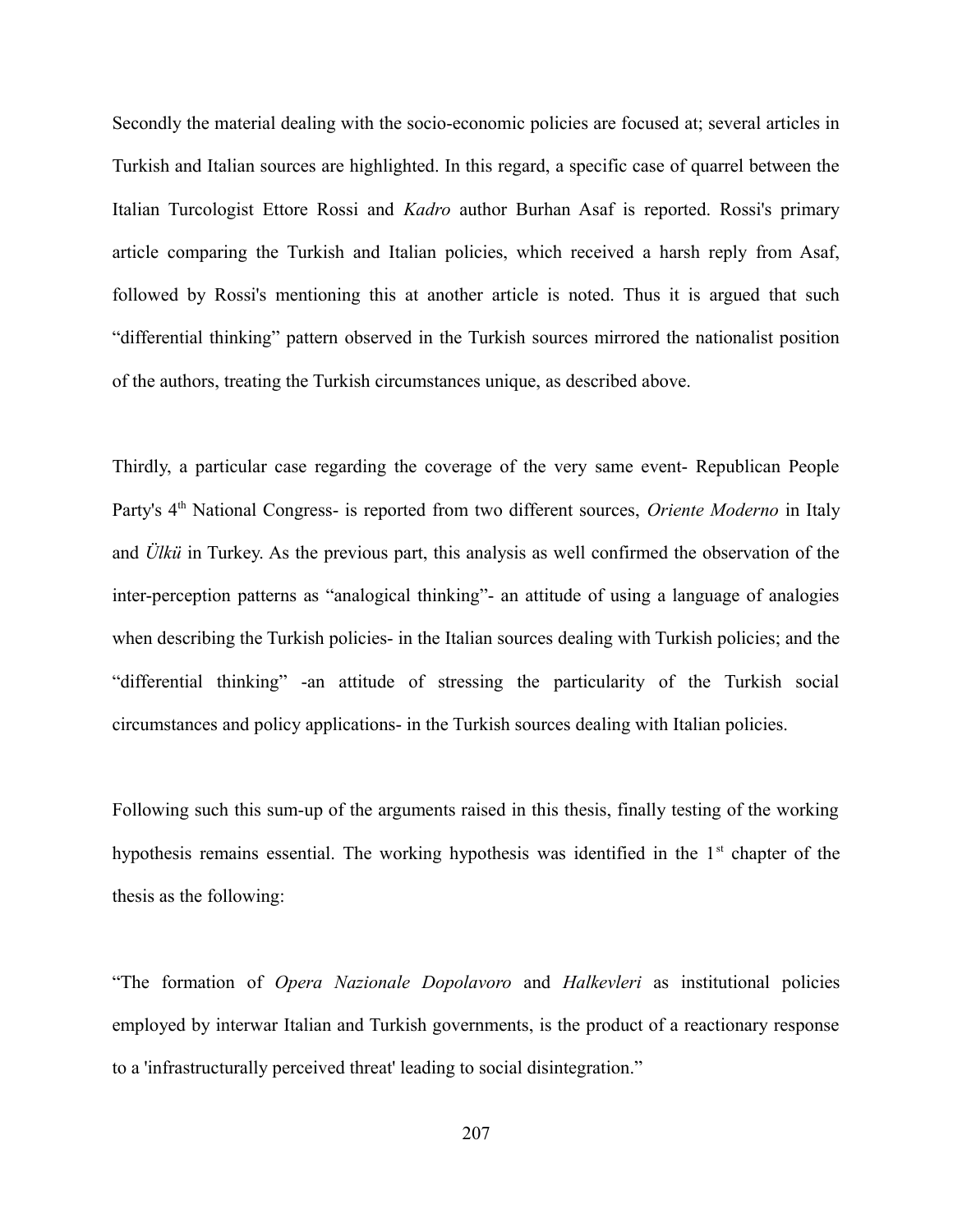In this regard, the hypothesis is partially rejected. Interpretation of the data in light of the corporatist theory; analysis of the processes leading to the foundation of OND and its trajectory of the period concerned; with references to the above information on *case del popolo*, *dopolavoro*, Mario Giani's evolving proposal, nationalization of the very institution following 1926 Syndical Laws and the institution's working structure confirmed the statement that "the formation of *Opera Nazionale Dopolavoro* reflected a reactionary response to a crisis of an 'infrastructurally perceived threat' leading to social disintegration." Such threat was perceived to be the "organized labor" by the law-makers, threatening the relations of production. Therefore the governed policies seeked at its passivization.

On the other hand, above interpretation of the data in light of the corporatist theory; analysis of the processes leading to the foundation of People Houses and its trajectory of the period concerned; with references to the information on Turkish Hearths, Free Republican Party, Menemen Incident and the analysis of the institution's working structure negated the statement that "the formation of *Halkevleri* reflected a reactionary response to a crisis of an 'infrastructurally perceived threat' leading to social disintegration." Instead, this study evidenced that the formation of the very institution reflected a reactionary response to a crisis of a "superstructurally perceived threat." Such threat was perceived to be the "counter-revolution" by the law-makers, threatening the superstructural social and political regulations employed by the government. Therefore the governed policies seeked at further dissemination of these superstructural enactments.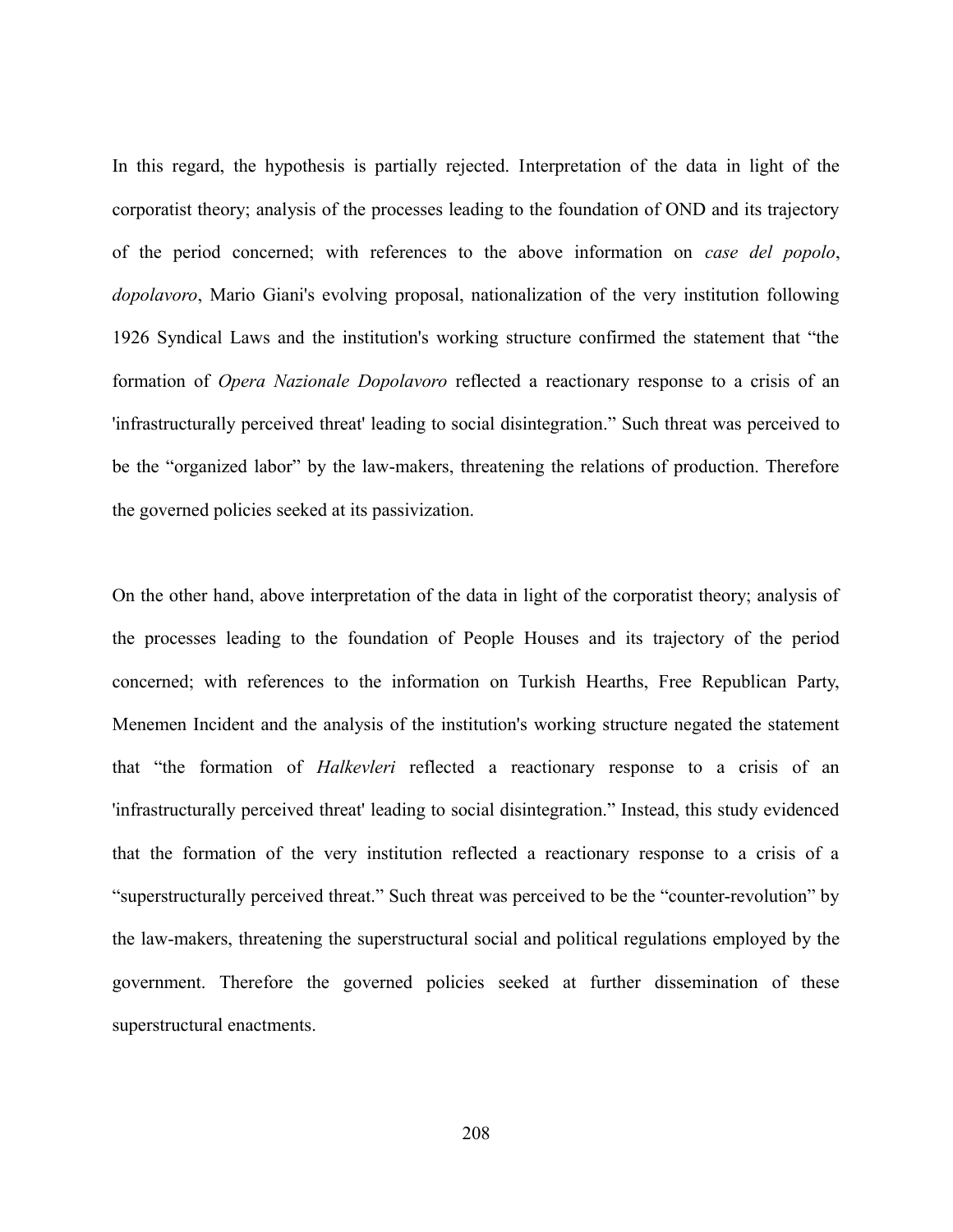As a conclusion, positioning this research in the framework of "Global and International Studies" is important for further research suggestions. The study aimed to bring a comparative approach in analyzing the socio-economic and cultural policies in inter-war Italy and Turkey. It is argued that the theory of corporatism served a suitable platform to build such comparative analysis; letting us to observe the generalities of concerned two cases and see in particular the differences in social approach and policy-making. Regards to the period concerned in the thesis, this study aims to integrate into the literature of inter-war era policy-making practices. Therefore further research suggestions would be towards comparative consideration of other inter-war era national cases as well; in order to highlight particular states' distinct responses to the economical difficulties raised in 1930's; and seek for the very reasons of employment of such socioeconomic and cultural policies.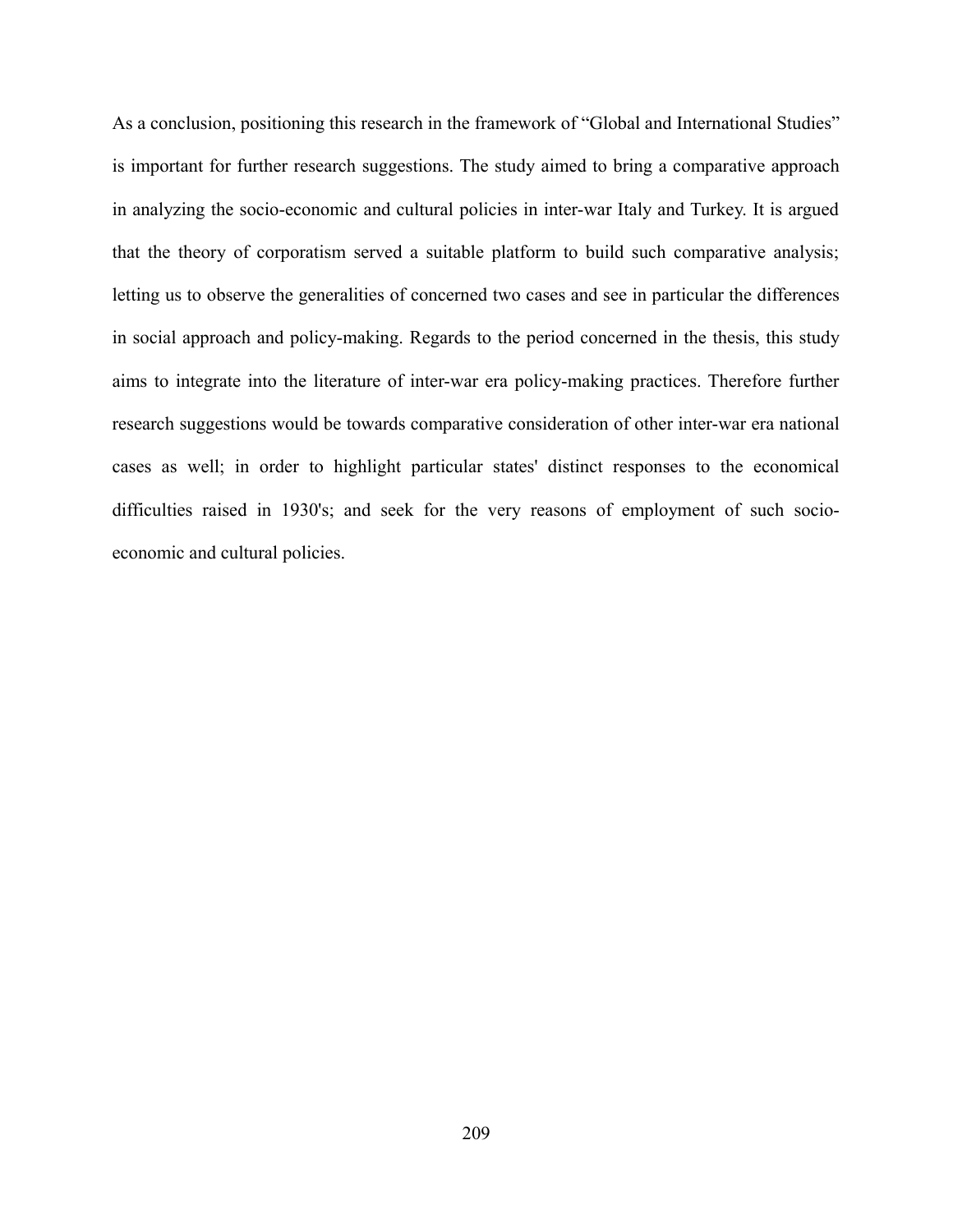#### **BIBLIOGRAPHY**

- Adanır, Fikret. (2001) "Kemalist Authoritarianism and fascist Trends in Turkey during the Interwar Period", in *Fascism Outside Europe: The European Impulse against Domestic Conditions in the Diffusion of Global Fascism*, (ed.Larsen, Stein Ugelvik), Columbia University Press, New York.
- Althusser, Louis. (1971) "Ideology and ideological state apparatuses (Notes towards an investigation)." In *Lenin and Philosophy and Other Essays*, pp. 142-7, 166-76. Translated by Ben Brester, New York and London: Monthly Review Press.
- Ancyranus. (1929). "La Turchia kemalista e il patto italo-turco", in *Gerarchia,* vol.January, p.1- 6.
- Anderson, Benedict. (2006). *Imagined communities: Reflections on the Origin and Spread of Nationalism,* London, New York: Verso.
- Aralov, Semyon Ivanovich. (1967) *Bir Sovyet Diplomatın Türkiye Hatıraları*, Burçak Yayınevi: Istanbul.
- Arıkan, Zeki (1999). "Halkevlerinin Kuruluşu ve Tarihsel İşlevi", in *Ankara Üniversitesi Türk İnkılap Tarihi Enstitüsü Atatürk Yolu Dergisi*, Ankara, vol.6, no.23, p261-281.
- Asaf, Burhan. (1932a). "Faşizm ve Türk Milli Kurtuluş Hareketi", in *Kadro,* vol. August, p.36- 39.
- Asaf, Burhan. (1932b). "Rejimler Nasıl Niçin Değişiyor?", in *Kadro*, vol.December, p.27- 32.
- Atatürk, Mustafa Kemal. (1997) *Atatürk'ün Söylev ve Demeçleri, I-III,* Ankara: Atatürk Kültür, Dil ve Tarih Yüksek Kurumu, Atatürk Araştırma Merkezi, Türk Tarih Kurumu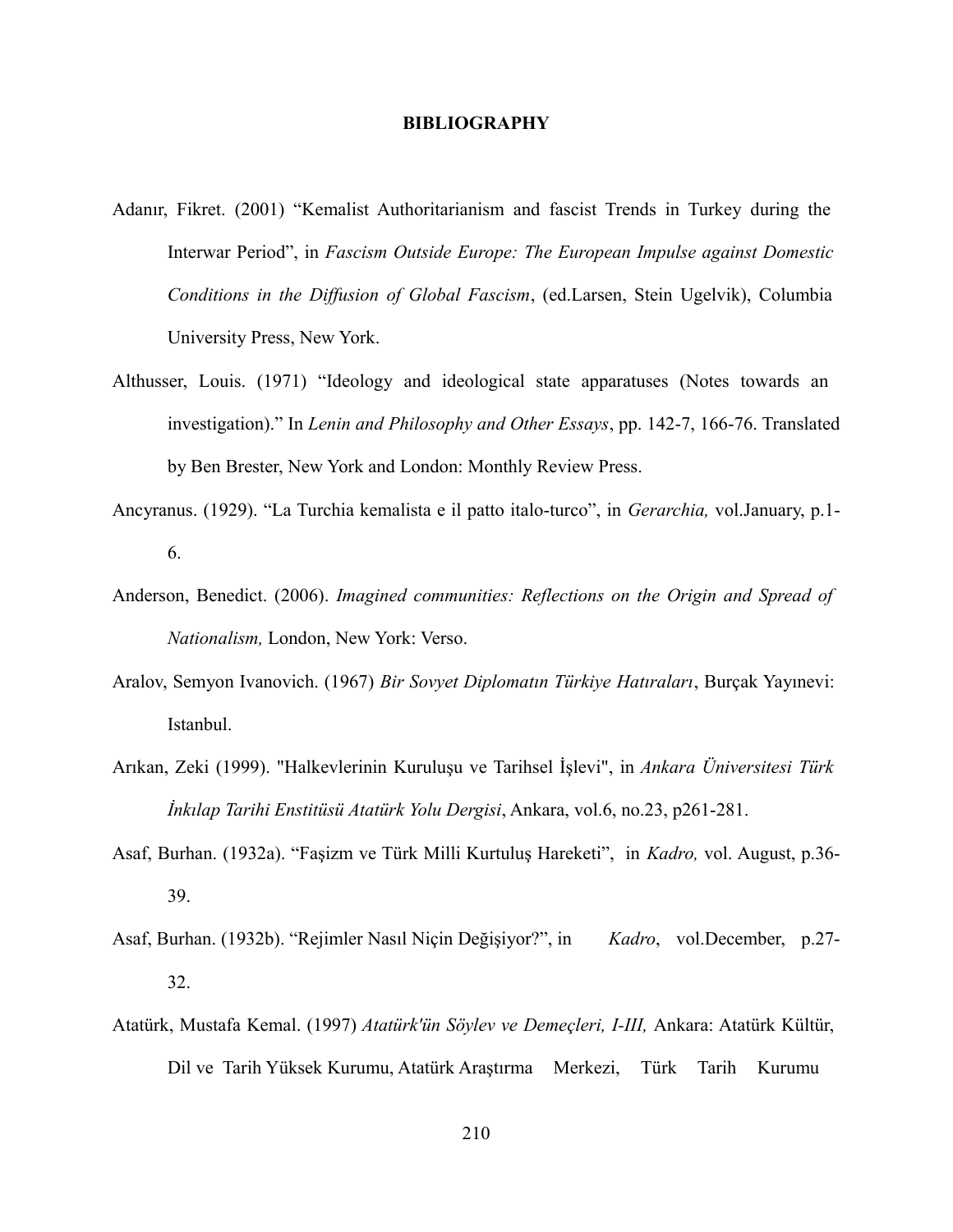Basımevi.

- Aydemir, Şevket Süreyya. (1932). "İnkılabın İdeolojisi: Gençnesil Meselesi", in *Kadro*, vol.April, p.5-9.
- Barlas, Dilek. (2004). "Friends or Foes? Diplomatic Relations between Italy and Turkey, 1923- 1936" in *International Journal of Middle East Studies*, Vol.36, No.2, May, pp.231-252.
- Başbuğ, Esra Dicle. (2013). *Resmi İdeoloji Sahnede-Kemalist İdeolojinin İnşasında Halkevleri Dönemi Tiyatro Oyunlarının Etkisi*, Istanbul: İletişim.

Bertonelli, Francesco. (1935). "Turchia 1935", in *Gerarchia*, vol.June, p.494- 499.

Bianchi, Robert. (1984). *Interest Groups and Political Development in Turkey*, Princeton University Press: New Jersey.

Billig, Michael. (1995). *Banal Nationalism*, Sage Publication, Great Britain.

- Bottai, Giuseppe (1925). "I pochi e i molti", in *Critica Fascista: Rivista quindicinale del fascismo diretta da Giuseppe Bottai*, 1 December 1925, in *Critica Fascista, 1923-1943*, anthology ed. G.de Rosa and F.Malgeri, Landi: Rome 1980, vol I, p.283.
- Bottai, Giuseppe (1928a). *Chiarificazione necessaria*, in "Critica Fascista", 1 Maggio 1928, p. 162.
- Bottai, Giuseppe (1928b). Discussions at the Senate (31 May 1928) in Giuseppe Bottai, *Esperienze corporative*. Rome: edizioni del diritto del lavoro, pp.27-39.
- Bottai, Giuseppe (1933). "Antiliberalismo e democrazia" in *Critica Fascista Rivista quindicinale del fascismo diretta da Giuseppe Bottai*, 1 December 1933, Rome.
- Bozarslan, Hamit. (2013). "Kemalism, westernization and anti-liberalism" in *Turkey Beyond Nationalism: Towards Post-Nationalist Identities*, (ed.)Kieser, Hans-Lukas, New York: I.B Tauris& Co.Ltd.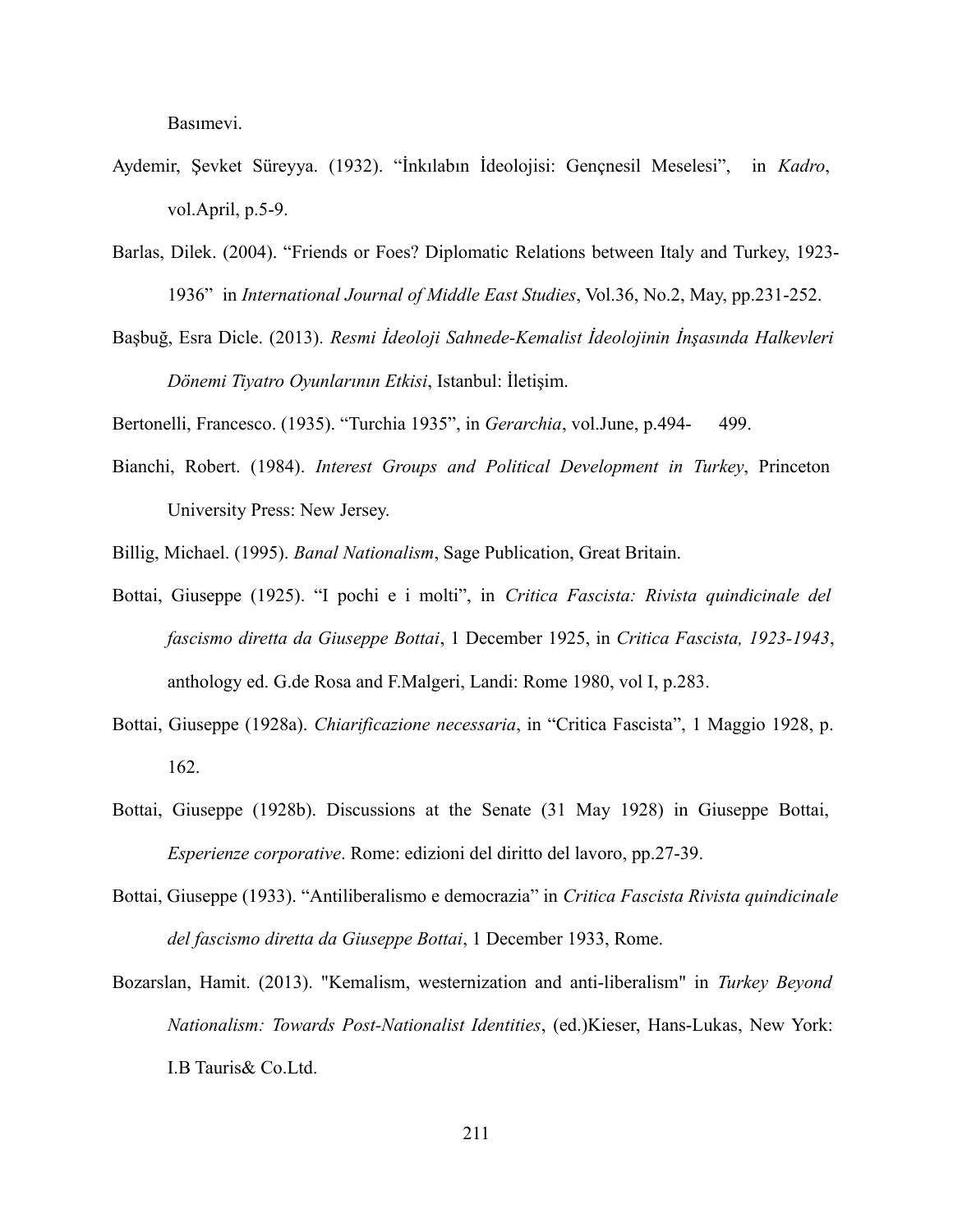- Cannistraro, Philip V. (1972). "Mussolini's Cultural Revolution: Fascist or Nationalist?", in *Journal of Contemporary History*, Vol. 7, No. 3/4 July-October, pp. 115-139.
- Checchi E, Leopoldo. (1936). "La politica navale: La questione deli Stretti" in *Gerarchia,*  vol.August, p.580-582.

Çağlar, Behçet Kemal. (1933) "Ergenekon", *Ülkü Halkevleri Mecmuası*, no:1, Ulus, Ankara.

- Çağlar, Behçet Kemal. (1936) *Halkevleri 1932-1935: 103 Halkevi Geçen Yıllarda Nasıl Çalıştı?,* Istanbul: Gökay Kitabevi.
- Corner, Paul. (2009). "Introduction" in *Popular Opinion in Totalitarian Regimes: Fascism, Nazism, Communism*, (ed.) Paul Corner, Oxford University Press, p.1-13.
- De Grazia, Victoria. (1981). *The Culture of Consent: Mass Organization of Leisure in Fascist Italy*, Cambridge University Press, USA.
- Di Casola, Maria Antonia. (1990). "Tra Fascismo e Kemalismo: Per una verifica delle relazioni italo- turche dal 1928 al 1934", in *Il Politico-Rivista Italiana di Scienze Politiche*, No.4, (Oct- Dec), pp.733-744.
- Durkheim, Emile. (1933). "The Preface to the Second Edition" in *On the Division of Labor in Society*, New York: Macmillan, pp.1-13.
- Faldati, Ubaldo. (1935). "Programma 'Kamalista' del Partito Repubblicano del Popolo" in *Oriente Moderno*, vol. June, p.256-262.

Gellner, Ernest. (1997). *Nationalism*. London: Weidenfeld & Nicholson.

Gentile, Giovanni (1982 [1927]). "Fascismo identità di stato e individuo", in Costanzo Casucci (ed). *Il fascismo – antalogia di scritti critici.* Bologna: Il Mulino, pp.15-50.

Gökalp, Ziya (1918) "Halkçılık", in *Yeni Mecmua*, No.32, Istanbul: Yeni Mecmua Matbaası. Gökalp, Ziya. (1923). *Türkçülüğün Esasları*. Ankara: Milli İçtimiyat Kitabhanesi.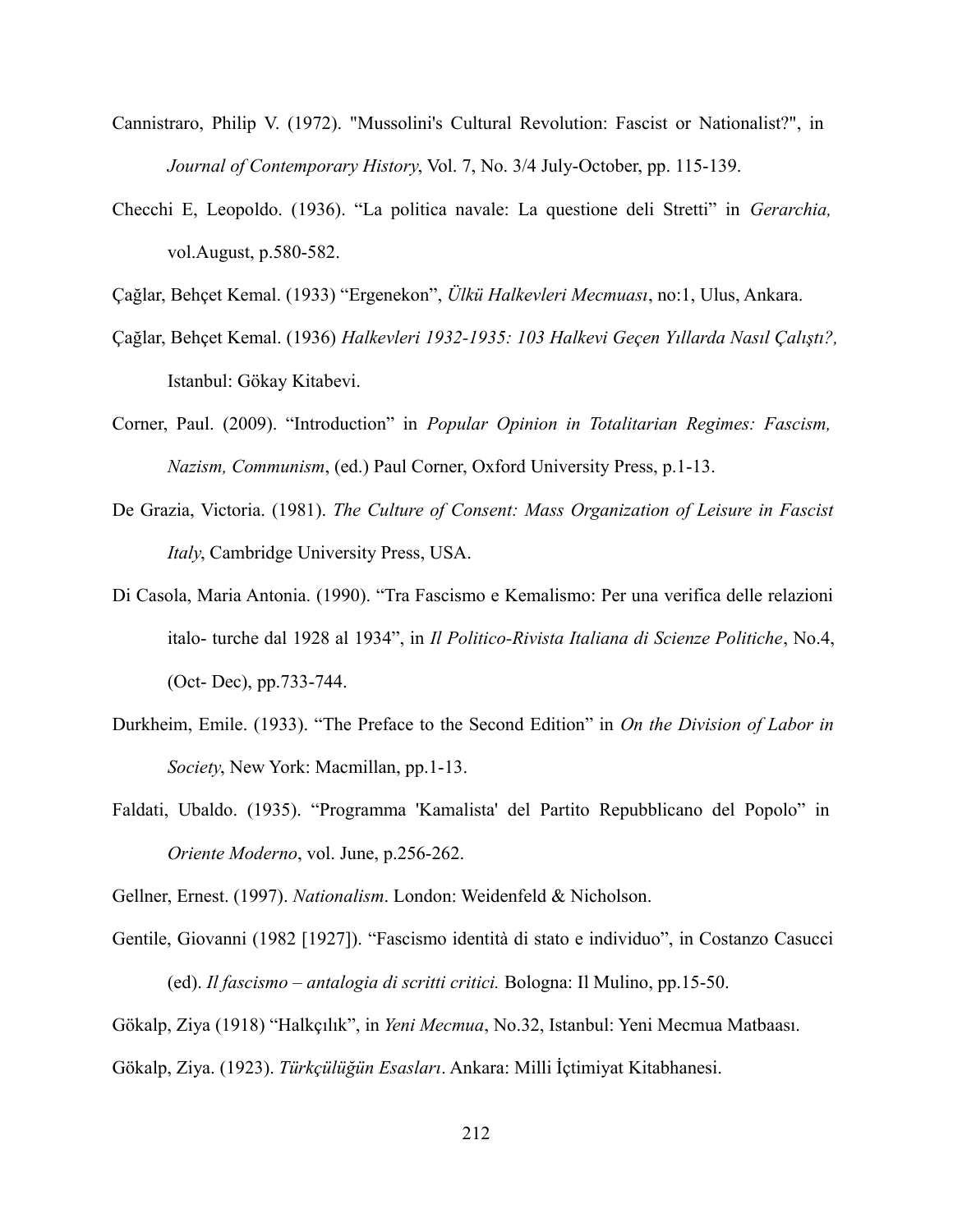- Gökalp, Ziya (1959). *Turkish Nationalism and Western Civilization,* ed. and trans. Niyazi Berkes, London: G.Allen and Unwin.
- Gökalp, Ziya (1968). *The Principles of Turkism*, trans. Robert Devereux, Leiden: E.J.Brill.
- Giani, Mario. (1923a). "Il problema del dopolavoro" in *Livorno d'Italia*, 8 March.
- Giani, Mario. (1923b). "Per il dopolavoro" in *Livorno d'Italia*, 22 March.
- Gramsci, Antonio (1975). *Quaderni di carcere*, (ed.) Gerratana, Valentino. Turin: Einaudi.
- Griffin, Roger. (1991). *The Nature of Fascism*, New York: St.Martin's Press.

Heywood, Andrew (2007). *Politics*, China: Palgrave Macmillan.

- Hobsbawm, Eric & Ranger, Terence. (1983)ed. *The Invention of Tradition*, Cambridge University Press.
- Karaömerlioğlu, M.Asım. (1998). "The People's House and the Cult of the Peasant in Turkey"in *Middle Eastern Studies*, Vol.34, No.4, *Turkey before and after Atatürk: Internal and External Affairs*, October, 67-91.
- Karaömerlioğlu, M.Asım. (2006). *Orada Bir Köy Var Uzakta: Erken Cumhuriyet Döneminde Köycü Söylem*, Istanbul: İletişim.
- Keynes, John Maynard (1952). *Essays in Persuasion*, London: Hard-Davis Publication.
- Lupo, Salvatore (2005). *Il fascismo: La politica in un regime totalitario*, Milano: Giangiacomo Feltrinelli Editore.

Marzio di, Cornelio. (1924). "La Turchia di Kemal" in *Gerarchia,* vol.February, p.256-257.

- Marx, Karl. (1977). *A Contribution to the Critique of Political Economy*. Moscow: Progress Publishers: Notes by R. Rojas.
- Mateescu, Dragos C. (2006). "Kemalism in the Era of Totalitarianism: A Conceptual Analysis" in *Turkish Studies*, Vol.7, No.2, p.225-241, Taylor&Francis.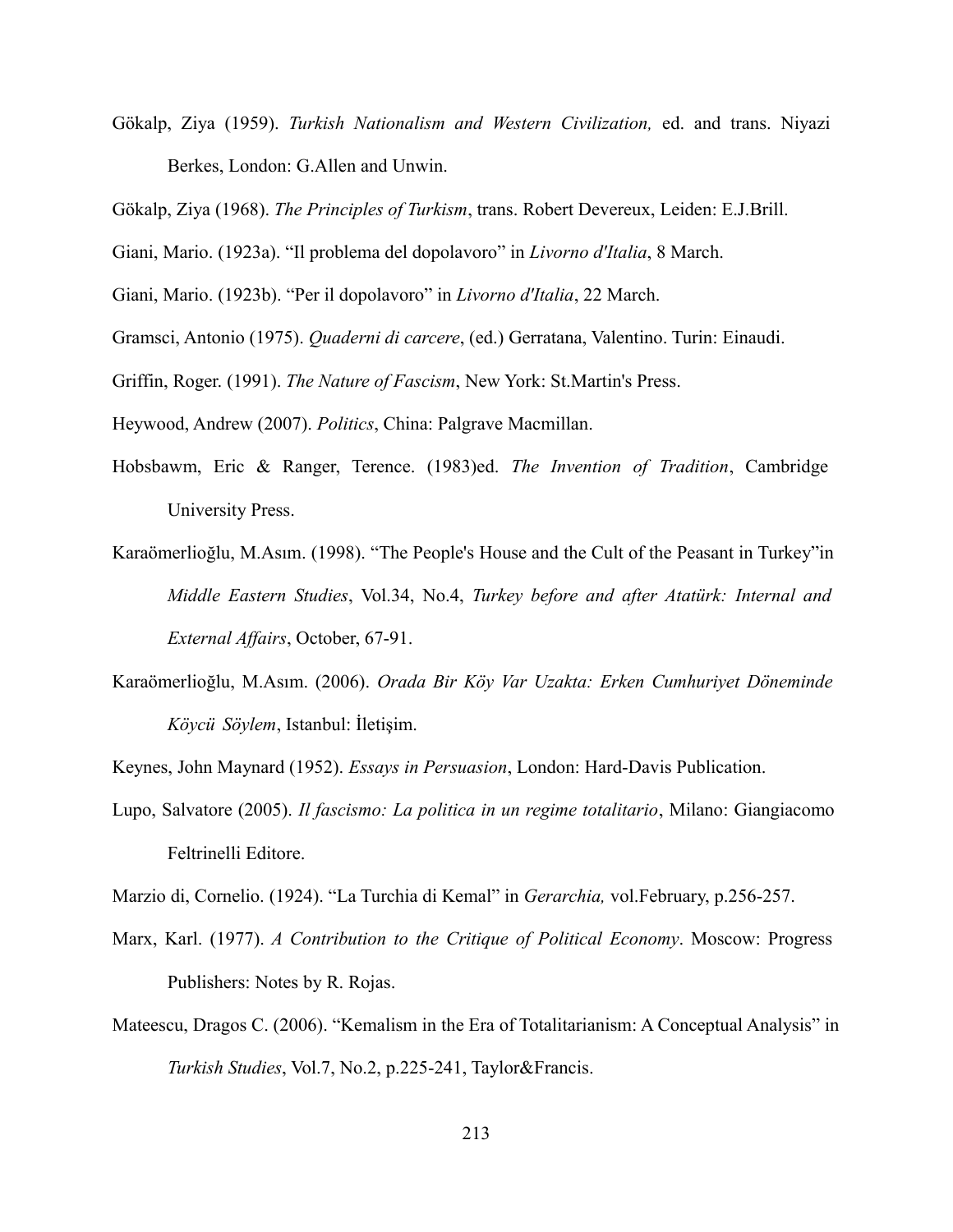- Mizrahi, Avi. (2013). "Constructing the 'Other' in Musical Policies: Comparative Analysis of Folk Music in Turkey and Rebetika in Greece (1920-1950)" in *It's Not All Black and White. Perspectives on Otherness* , edited by Nika Škof and Tadej Pirc, 285-306. Gornja Radgona: A priori.
- Mizrahi, Avi. (2016) *Stigmatized Melodies: Comparative Analysis of Turkish and Greek Policies Regarding "National Music"*, in F.Privitera, A.Remiddi, G.Cadioli, L.Moretti (Ed.), PECOB'S Volume: Selected MIREES Master Thesis. ISBN: 978-88-96951-19-4 [< http://www.pecob.eu/Stigmatized-Melodies-Comparative-Analysis-Turkish-Greek-](http://www.pecob.eu/Stigmatized-Melodies-Comparative-Analysis-Turkish-Greek-)[Policies-](http://www.pecob.eu/Stigmatized-Melodies-Comparative-Analysis-Turkish-Greek-Policies-Regarding-National-Music)[Regarding-National-Music>](http://www.pecob.eu/Stigmatized-Melodies-Comparative-Analysis-Turkish-Greek-Policies-Regarding-National-Music)
- Mosse, George L. (1975). *Nationalization of the Masses: Political Symbolism and Mass Movements in Germany from the Napoleonic Wars through the Third Reich*, New York: Howard Fertig.
- Mussolini, Benito. (1922). "La Luna Crescente" in *Gerarchia,* vol.September, p.477-479.
- Mussolini, Benito. (1934). "Il Discorso del Duce alla Seconda Assemblea Quinquennale del Regime Roma 18 Marzo XII" in *Giornale della Donna,* vol.April XII: Rome, Italy.
- Mussolini, Benito (1936). "La dottrina del fascismo" in *La dottrina del fascismo: dagli scritti e discorsi del Duce, Partito Nazionale Fascista*, La libreria dello Stato: Rome.
- Nallino, Carlo Alfonso. (1933). "Conferenza di Ettore Rossi sugli studi di Turcologia in Italia", in *Oriente Moderno*, volume October, p.511.
- Nedim, Vedat. (1932a). "Değişen Cihan Münasebetleri İçinde Türkiye" in *Kadro*, vol. May, p.13- 18.

Nedim, Vedat. (1932b). "Sınıflaşmamak ve İktisat Siyaseti" in *Kadro*, vol.November, p. 17-21. Öztürkmen, Arzu. (1994). "The Role of People Houses in the Making of National Culture in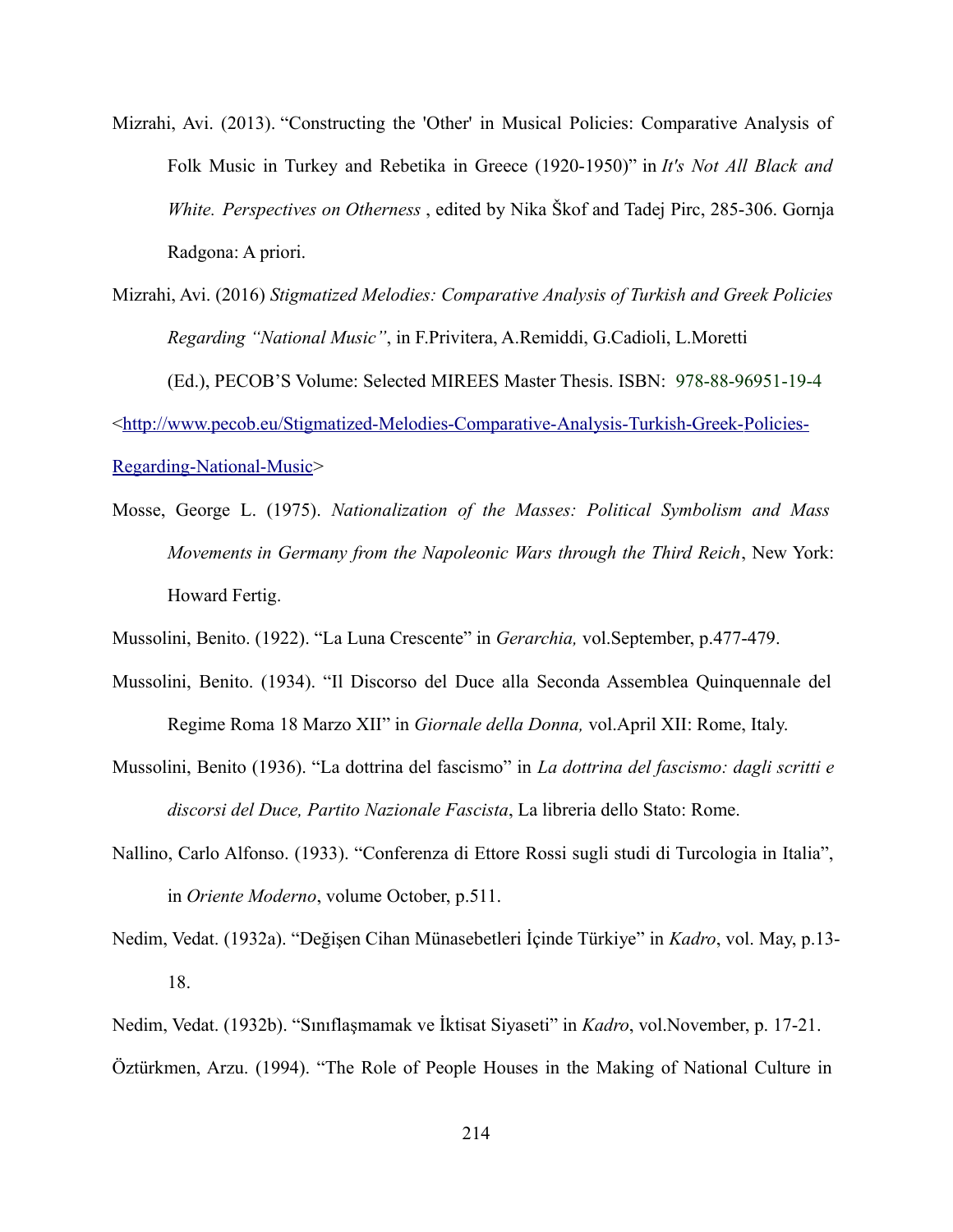Turkey" in *New Perspectives on Turkey*, Fall v.11, pp 159-181.

- Parla, Taha. (1985) *The Social and Political Thought of Ziya Gökalp 1876-1924*, Leiden: E.J. Brill.
- Parla, Taha. (1995). *Türkiye'de Siyasal Kültürün Resmi Kaynakları-Cilt 3: Kemalist Tek Parti İdeolojisi ve CHP'nin Altı Ok'u*, Istanbul: İletişim Yayınları.
- Parla, Taha & Davison, Andrew. (2004) *Corporatist Ideology in Kemalist Turkey-Progress or Order?*, New York: Syracuse University Press.

Peker, Recep. (1935). "R.Peker'in Söylevi" in *Ülkü*, vol.June, p.247-259.

- Peker, Recep. (1984) *Inkilap Dersleri*, Istanbul: İletişim Yayınevi.
- Plaggenborg, Stefan. (2014). *Tarihe Emretmek- Kemalist Türkiye, Faşist İtalya, Sosyalist Rusya*, İletişim Yayınları.
- Polanyi, Karl. (2010). *Marx on Corporatism*. MS, Writings by Karl Polanyi (1907-1933). Concordia University Karl Polanyi Institute for Political Economy. *Karl Polanyi Digital Archive*. Retrieved December 13, 2017.

<http://kpolanyi.scoolaid.net:8080/xmlui/handle/10694/700>

Rocco, Alfredo (1938 [1918]). "Manifesto di 'Politica" in Alfredo Rocco. *Scritti e discorsi politici*, Vol. II, Milano: Giuffrè, pp. 536-542.

Rossi, Ettore. (1929). "Il Ghazi Mustafa Kemal Pascia" in *Gerarchia* vol.April, p.297-304.

Rossi, Ettore. (1932). "Il Fascismo nel vicino oriente" in *Gerarchia,* vol.October, p.843-847.

- Santomassimo, Gianpasquale (2006) *La terza via fascista: Il mito del Corporativismo*. Rome: Carocci.
- Schmitter, C.Philippe. (1974). "Still the Century of Corporatism" in *The Review of Politics-The New Corporatism: Social and Political Structures in the Iberian World, Vol.36, No.1,*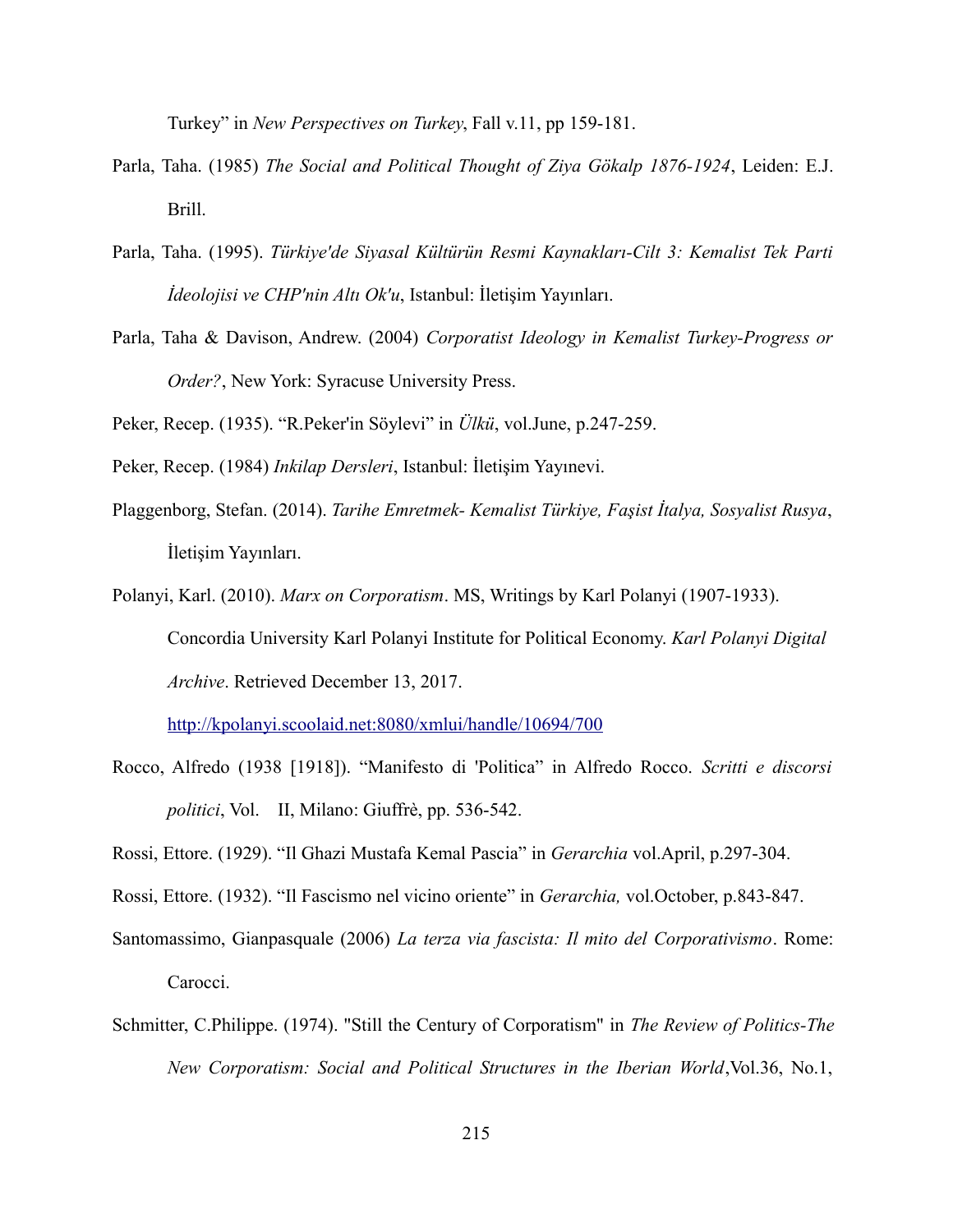pp.85-131, Cambridge University Press.

Sırrı, Selim. (1933). "İtalya'da Halk ve Gençlik Teşkilatı" in *Ülkü*, vol.March, p.241-243.

- Şimşek, Sefa. (2002). *Bir İdeolojik Seferberlik Deneyimi: Halkevleri 1932-1951*, Istanbul: Boğaziçi Üniversitesi Yayınevi.
- Stolzi, I. (2014). "Private, public and collective: The twentieth century in Italy from fascism to democracy" in M. Madsen & C. Thornhill (Eds.), *Law and the Formation of Modern Europe: Perspectives from the Historical Sociology of Law*. Cambridge: Cambridge University Press.
- Stone, Marla Susan. (1998). *The Patron State: Culture and Politics in Fascist Italy*. Princeton NJ: Princeton University Press.
- Tezel, Yahya S. (1982). *Cumhuriyet Döneminin İktisadi Tarihi (1923-1950)* [Economic History of the Republican Period (1923-1950)], Ankara: Yurt Yayınları.
- Tolga, Osman (1949). *Ziya Gökalp ve İktisadi Fikirleri*, Istanbul Universitesi İktisat ve İçtimiyat Enstititüsü, Istanbul: Doğan Kardeş Yayınları A.Ş.Basımevi.
- Ünver, Cennet. (2001). *Images and Perceptions of Fascism Among the Mainstream Kemalist Elite in Turkey 1931-1943*, unpublished M.A. Thesis, Boğaziçi University, Istanbul.
- Wiarda, Howard J. (1997). *Corporatism and comparative politics: The other great "ism"*. Armonk, NY: M.E. Sharpe.
- Williamson, Peter J. (2009). *Varieties of Corporatism: A Conceptual Discussion*. New York: Cambridge University Press.
- Zürcher, Erik Jan. (2004a). "Institution Building in the Kemalist Republic: The Role of the People's Party" in *Men of Order: Authoritarian Modernization Under Atatürk and Reza Shah*, (ed.Touraj Atabaki and Erik Jan Zürcher), London and New York: I.B.Taurus Co-